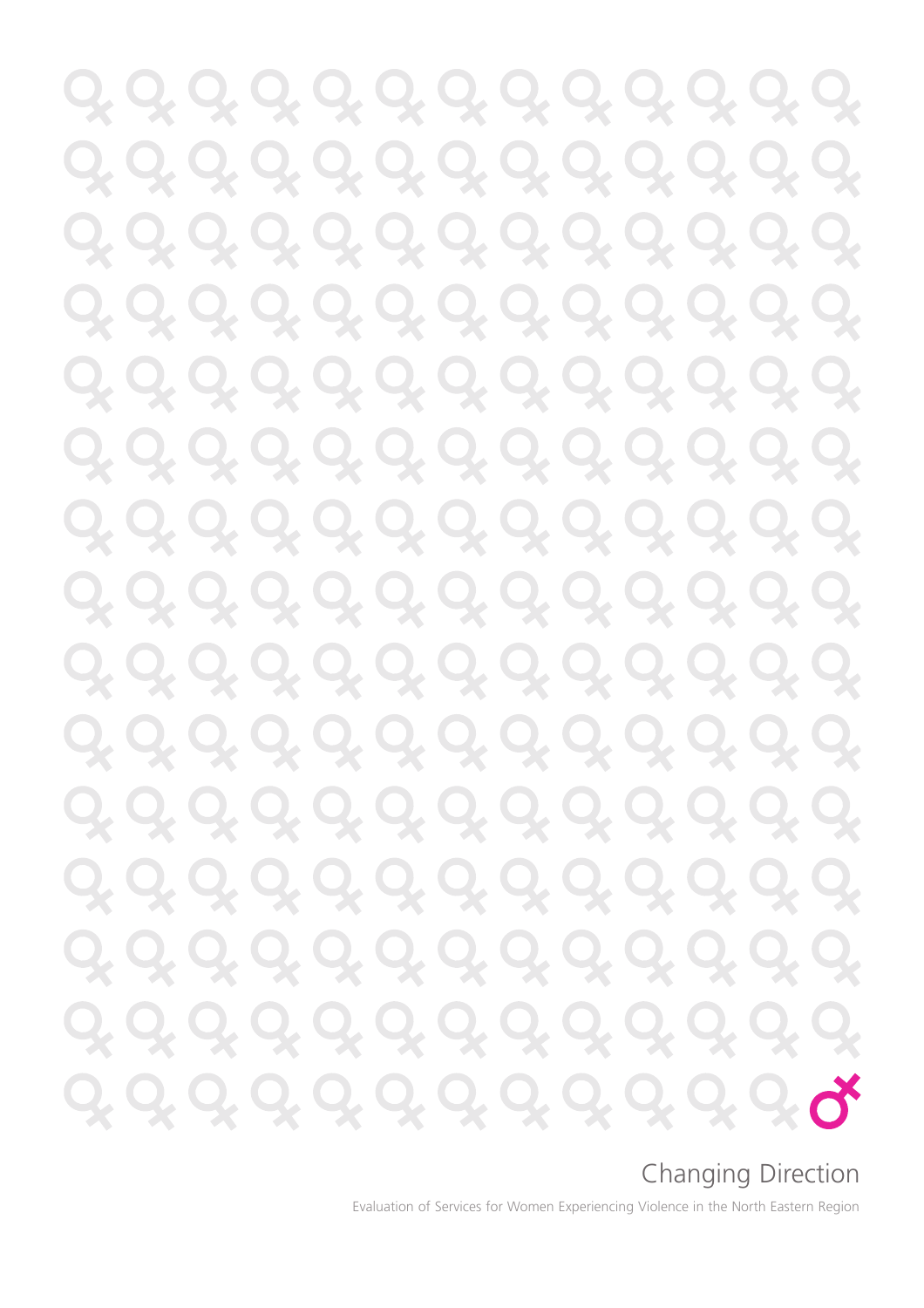#### Authors Acknowledgements

We would like to acknowledge all those who contributed to this study. Firstly, those at WERRC who provided practical support and assistance over the lifetime of the project, in particular Joan O'Connor who as Research assistant conducted research interviews and made an invaluable contribution to the study.

We are also very grateful the study Steering Group, a sub-group on the NE Regional Planning Committee on Violence Against Women, who guided the study, shared their expertise and provided detailed and insightful comments on draft reports.

Finally, we would like to thank the study participants - the women, service providers and representatives of national organisations who took part in focus groups and one-to-one interviews. Among these, particular gratitude must be extended to the women who generously shared their experiences and perceptions of services for women who experience violence in the NE Region in the hope of improving outcomes for other women. We trust that their contributions will assist the Regional Planning Committee in meeting this challenge.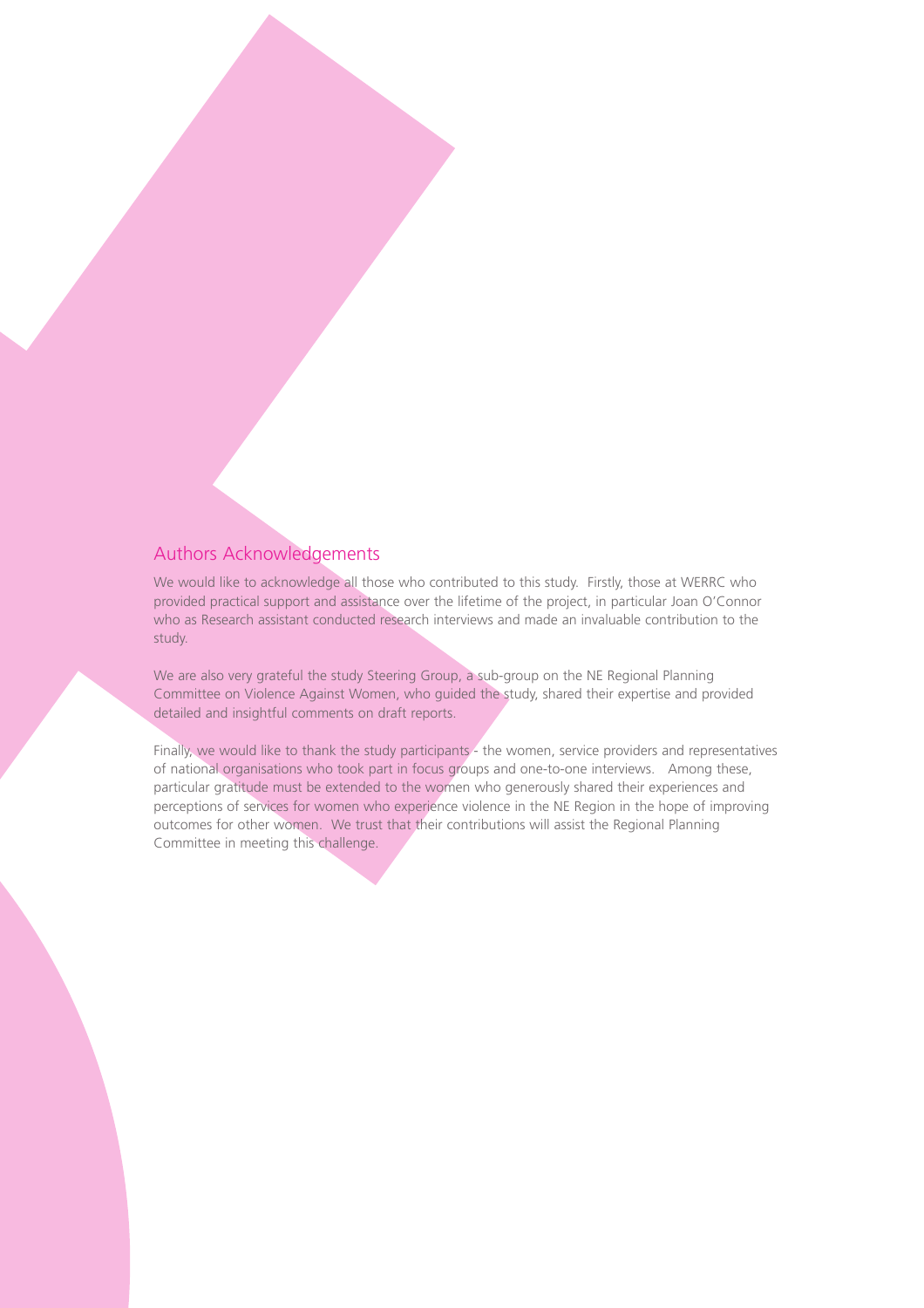### foreword

The North East Regional Planning Committee for the prevention of violence against women was established in 1998 on foot of the National Task Force Report on Violence against women, 1997. The National Task Force Report recommended that the Regional Planning Committees have a strategic focus and should assess need for services and implement a plan to address and meet these needs. The Regional Planning Committee in the North East consists of a wide range of both voluntary and statutory agencies and the ethos of partnership has been strongly valued and reflected in the work of the Committee.

We have worked hard at building a strong co-ordinated, proactive and effective approach to preventing violence against women. We've made progress with an increase in the number and range of support services for women experiencing violence, a solid approach to training staff across all the agencies in the region, the development of policies that support good practice and ongoing feedback from service users on their experiences of the services.

One of the core functions of the Regional Committee is to establish appropriate evaluation and monitoring mechanisms for services. In 2002, to this end, we commissioned the Women's Education and Resource Centre at UCD to undertake an evaluation of our current services along with an analysis of the gaps in existing service provision.

The findings of the research both affirm the direction of service planning undertaken in the region and offer a significant challenge with its future focused and modernising agenda for change. We are very pleased to embrace the challenge that this report brings and to pay particular attention to improving the outcomes for women in the North East. All of the agencies, both statutory and voluntary have significant roles in integrating and coordinating our responses. The findings of the research indicate that the NGO sector currently form the backbone of service provision.

We are also committed to improving the range of services that are available not only when women present in crisis but before things reach crisis point, and also to support women after the crisis has passed.

Particular thanks and appreciation are due to the team who carried out the research namely Ann Timoney, Catherine Conlon and Ailbhe Smyth of WERRC. We would also like to thank the steering group who on behalf of the Regional Planning Committee worked closely with the research team, Fiona Ward, Marie Joyce, Una McGuill, Noeleen O'Gorman and Margaret Costello.

Lastly, but not least The Regional Planning Committee would like to thank the women themselves who participated and who generously shared their experiences and perceptions of services in the North East in the hope that by doing so it would improve outcomes for other women.

The Regional Planning Committee on violence against women is committed to implementing the recommendations contained within this document and invite you all to join with us in 'Changing Direction'.

*Mairead Heaney, Acting Chairperson Regional Planning Committee Nuala Doherty, Designated Officer Regional Planning Committee*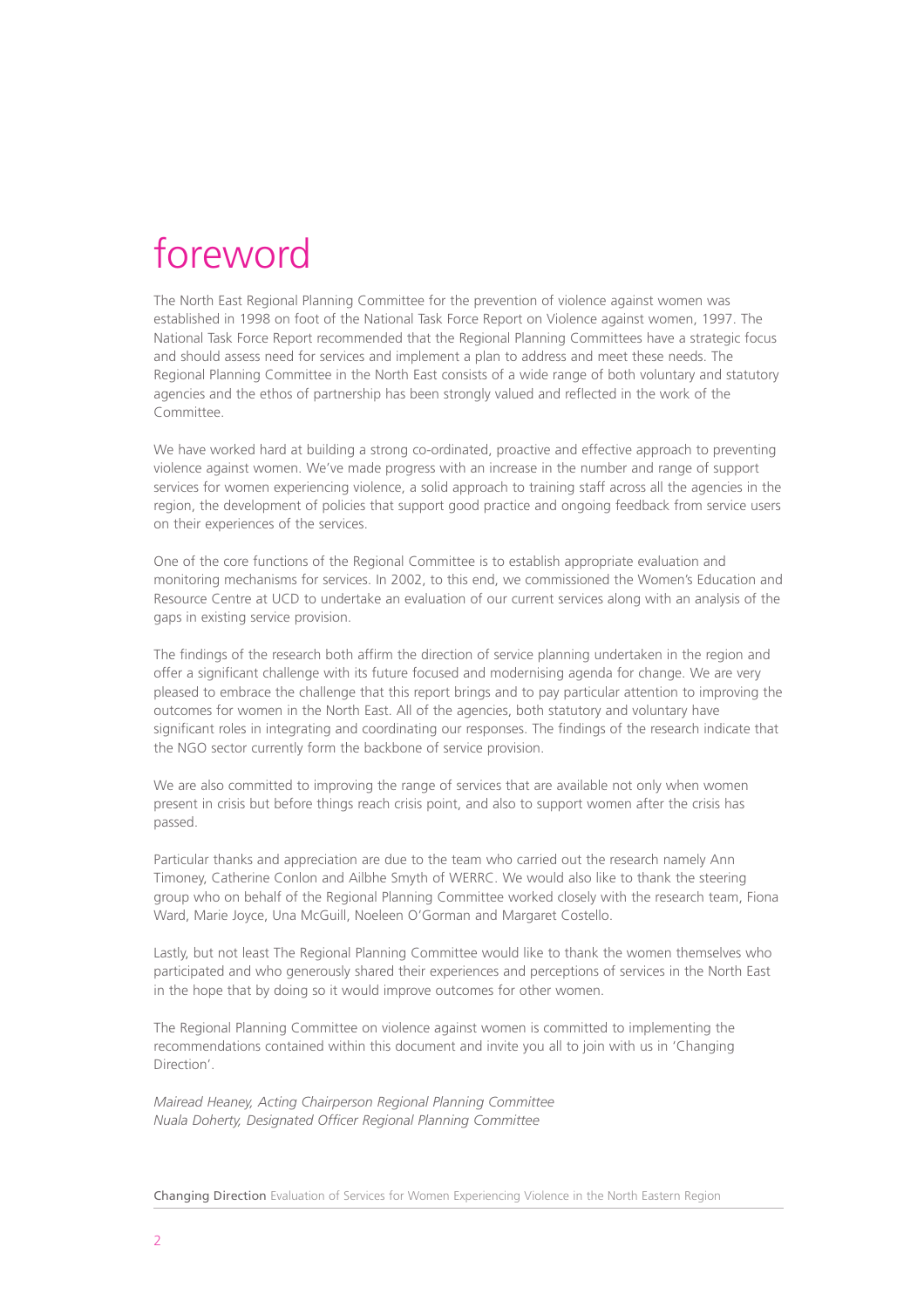### contents

| Acknowledgements      |                                |     |
|-----------------------|--------------------------------|-----|
| Foreword              |                                | 2   |
| Chapter One:          | Introduction                   | 5   |
| Chapter Two:          | Literature Review              | 9   |
| Chapter Three:        | Methodology                    | 33  |
| Chapter Four:         | Profile of Services            | 39  |
| <b>Chapter Five:</b>  | <b>Women's Views</b>           | 83  |
| Chapter Six:          | <b>Service Providers Views</b> | 121 |
| <b>Chapter Seven:</b> | <b>Summary and Conclusions</b> | 153 |
| Chapter Eight:        | Recommendations                | 159 |
| References            |                                | 179 |
| Appendix One          |                                | 183 |
| Appendix Two          |                                | 185 |
| <b>Appendix Three</b> |                                | 187 |
| <b>Appendix Four</b>  |                                | 189 |
| <b>Appendix Five</b>  |                                | 193 |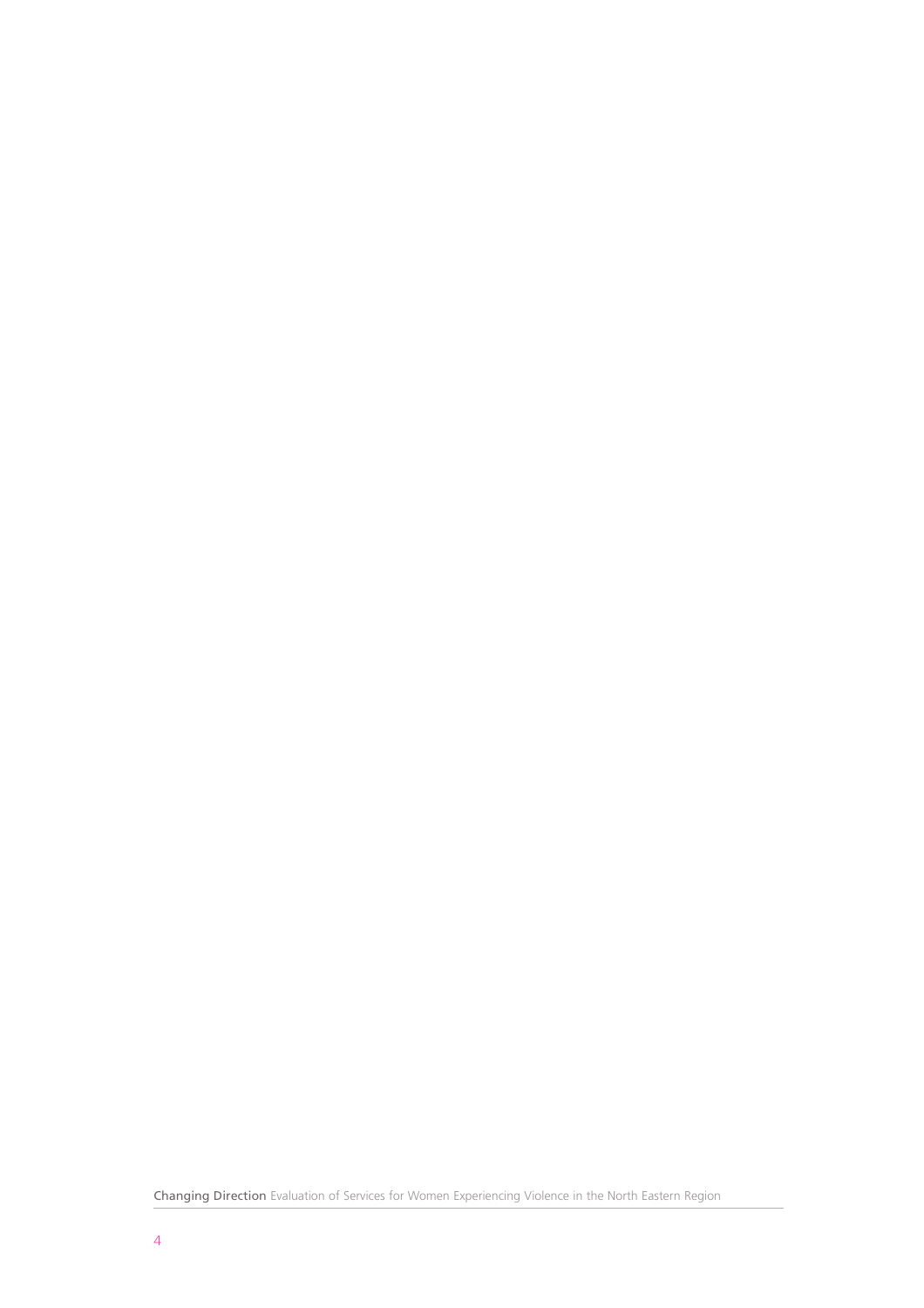# Chapter one

Background to the Study Outline of the Study Definition of Violence Structure of the Report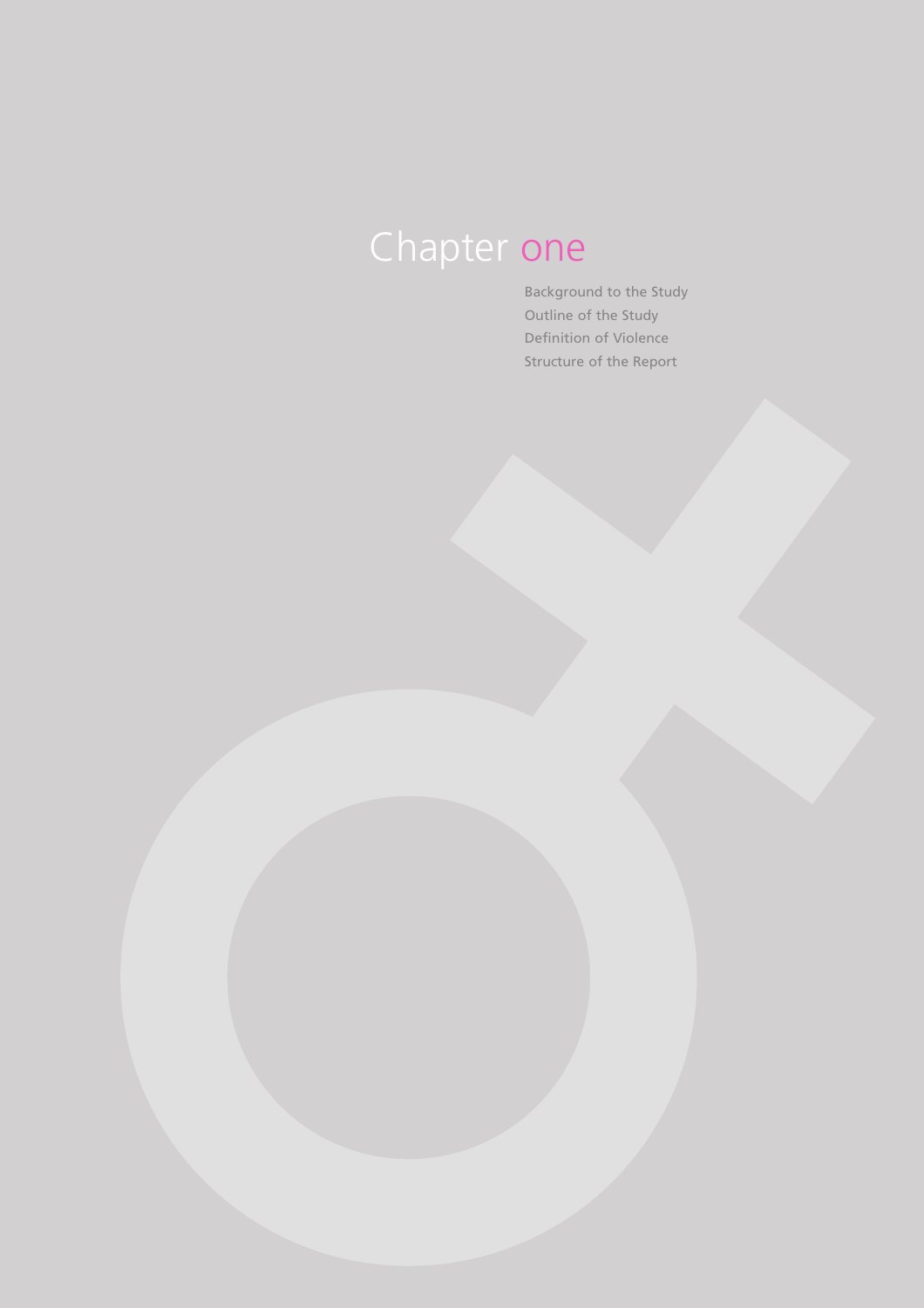#### Chapter One Introduction

#### 1.1 Background to the Study

The North East Regional Planning Committee on Violence Against Women commissioned the Women's Education, Research and Resource Centre (WERRC), UCD to undertake this study of service responses to women who experience violence in the North East region.

The Regional Planning Committee was established in 1998 following recommendations issued by the Task Force Report on Violence Against Women (1997). Membership is drawn from voluntary (NGO) and statutory agencies within the region (see Appendix One for list of membership). The role of the Regional Planning Committee is to address at local and regional level issues in relation to the delivery of services to women who experience violence to achieve a co-ordinated, proactive and effective approach to the issue in the North East Region. The Committee liase with the National Steering Committee on Violence Against Women.

Regional Planning Committees on Violence Against Women exist within the Health Board structures. During 2003 the Minister for Health announced a programme of reform for the Health system incorporating a radical review of the Health Board structures. The future context for planning and delivering services for women experiencing violence will be very different if these reforms are implemented.

#### 1.2 Outline of the Study

The overall aim of the study was to evaluate existing responses in the North East to women experiencing violence or the threat of violence arising from domestic violence, rape or sexual assault.

The main objectives of the study were to:

- establish a baseline of information regarding current responses
- identify present and foreseeable needs to facilitate service development and planning
- identify a model for on-going assessment of needs
- identify gaps in the current services and the steps needed to deliver the most integrated, effective and efficient quality service for women in the region within the current level of resources
- carry out the research in a responsive, participatory and interactive way

The research had regard to the following framework of services:

- preventative services for women who may be vulnerable to violence
- support, information and therapeutic services for women at a pre-crisis level
- support, information, therapeutic and accommodation services for women and children in crisis
- support services for women and children post-crisis.

This largely qualitative study engaged with a wide representation of interests in the region including women who have experienced violence, other women in the community and a broad range of service providers from statutory and non-statutory organisations.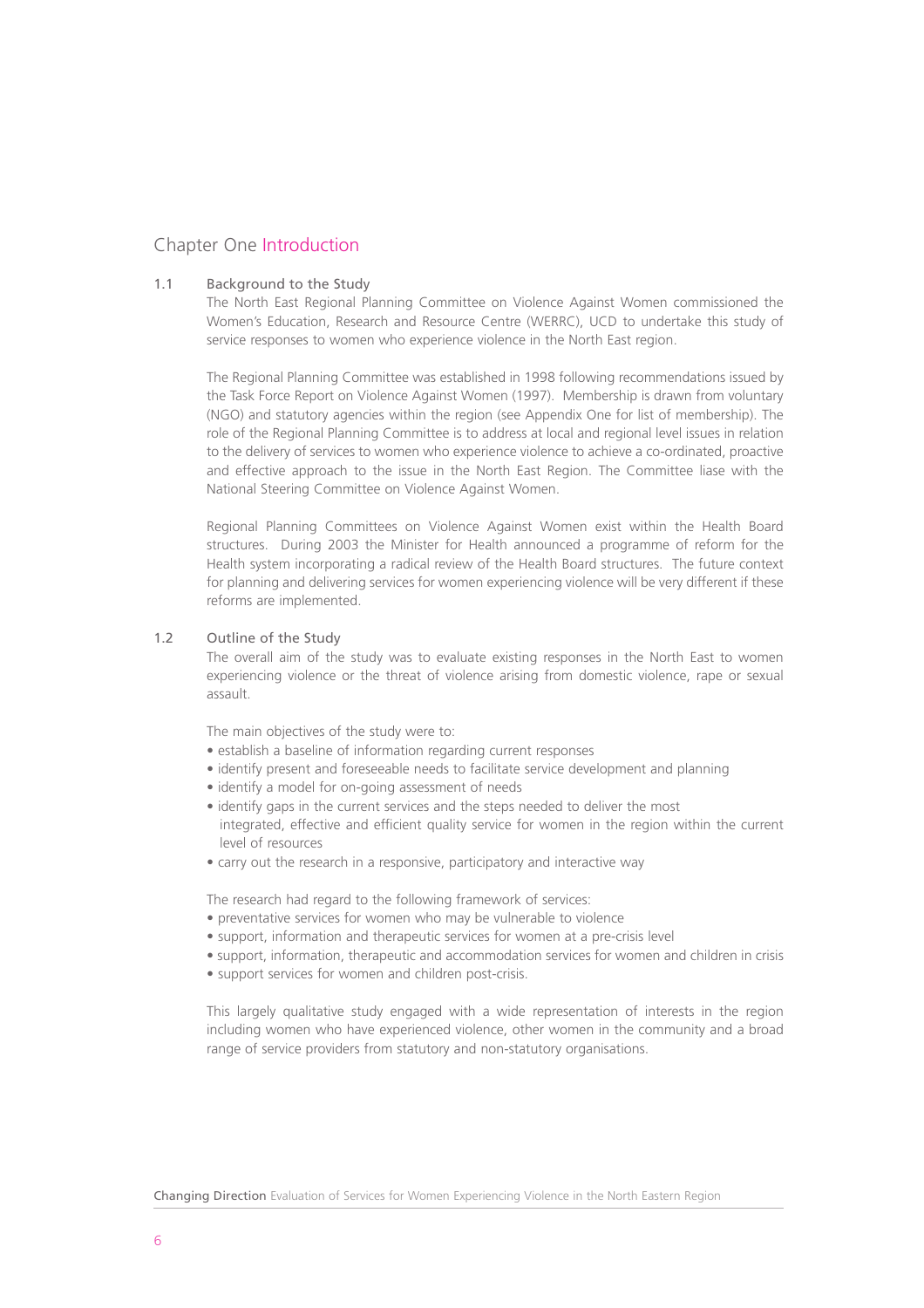#### 1.3 Definitions of Violence Against Women

Throughout the study the working definition of violence against women employed was that used in the Report of the Task Force on Violence Against Women (1997). The services studied addressed domestic violence, rape and sexual assault.

The Task Force report defines domestic violence as: "*Domestic violence refers to the use of physical or emotional force or threat of physical force, including sexual violence, in close adult relationships."* (1997: 27)

The Task Force report defines rape as:

"*Sexual intercourse with a woman who at the time of the intercourse does not consent to it and at that time the man knows that the woman does not consent, or is reckless as to whether she does or does not consent."* (1997: 83)

According to the Task Force report sexual assault involves a sexual attack with a level of violence. Aggravated sexual assault means an attack involving serious violence or the threat of serious violence that causes injury, humiliation or degradation of a grave nature. Consent must be absent for an attack to constitute a sexual assault. (1997:83)

These are also the definitions in use by the Regional Planning Committee on Violence Against Women in the North East Region.

#### 1.4 Structure of the Report

Chapter two provides a review of current literature in the field of violence against women with a particular focus on service delivery.

The research methods employed in the study are set out in Chapter three. This details the various strands of data collection, the participants, access negotiation and ethical issues that arose in the course of the study.

The findings from the study are presented in Chapters four, five and six. Chapter four profiles the dedicated services addressing violence in the area. Chapter five presents the views of women in the North East on services for women experiencing violence and includes both survivors of violence and women who have not had contact with services in the past. Chapter six looks at the role of other agencies and services in addressing the needs of women experiencing violence based on focus groups with service providers and interviews with health board managers in the North East Region as well as representatives of national level organisations working in this area.

Chapter 7 presents a summary of the conclusions from the research focusing on two principal aspects. A summary of the dedicated service profile is presented followed by a synthesis of the barriers to women accessing services for women experiencing violence identified by both women and service providers interviewed for the study. Finally, Chapter 8 draws the findings together to identify the challenges facing the Regional Planning Committee in the future planning and development of services for women who experience violence and their children. These are presented as a set of recommendations for the development of services for women experiencing violence in the North-East.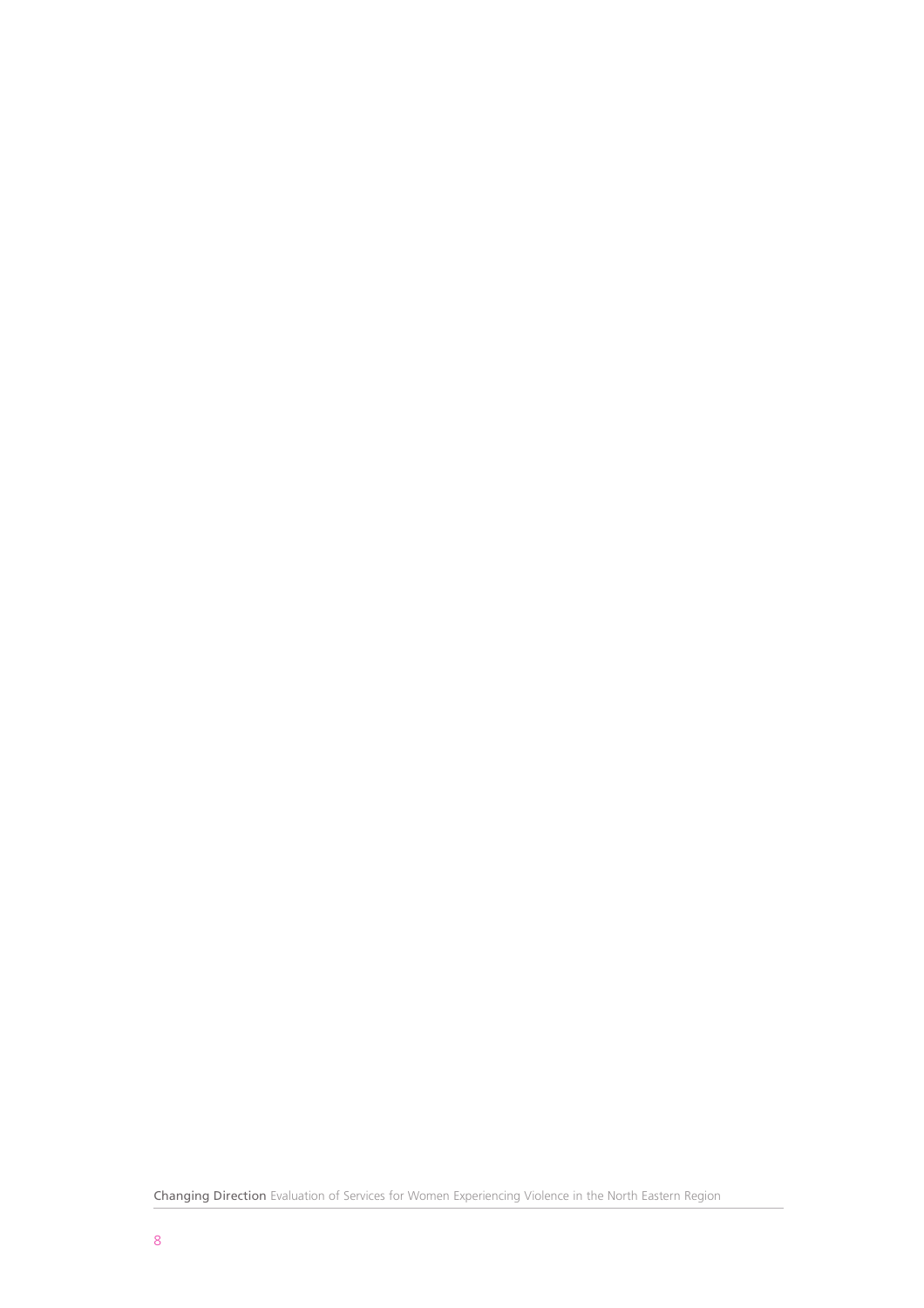## Chapter two

#### Introduction

Violence Against Women: A Gender perspective Prevalence of Violence Against Women Effects of Violence The Needs of Women from Minority Groups Where Women Seek Help Practice Principles Policy & Planning Structures for Responding to Violence Against Women in Ireland Models of Good Practice Summary of Literature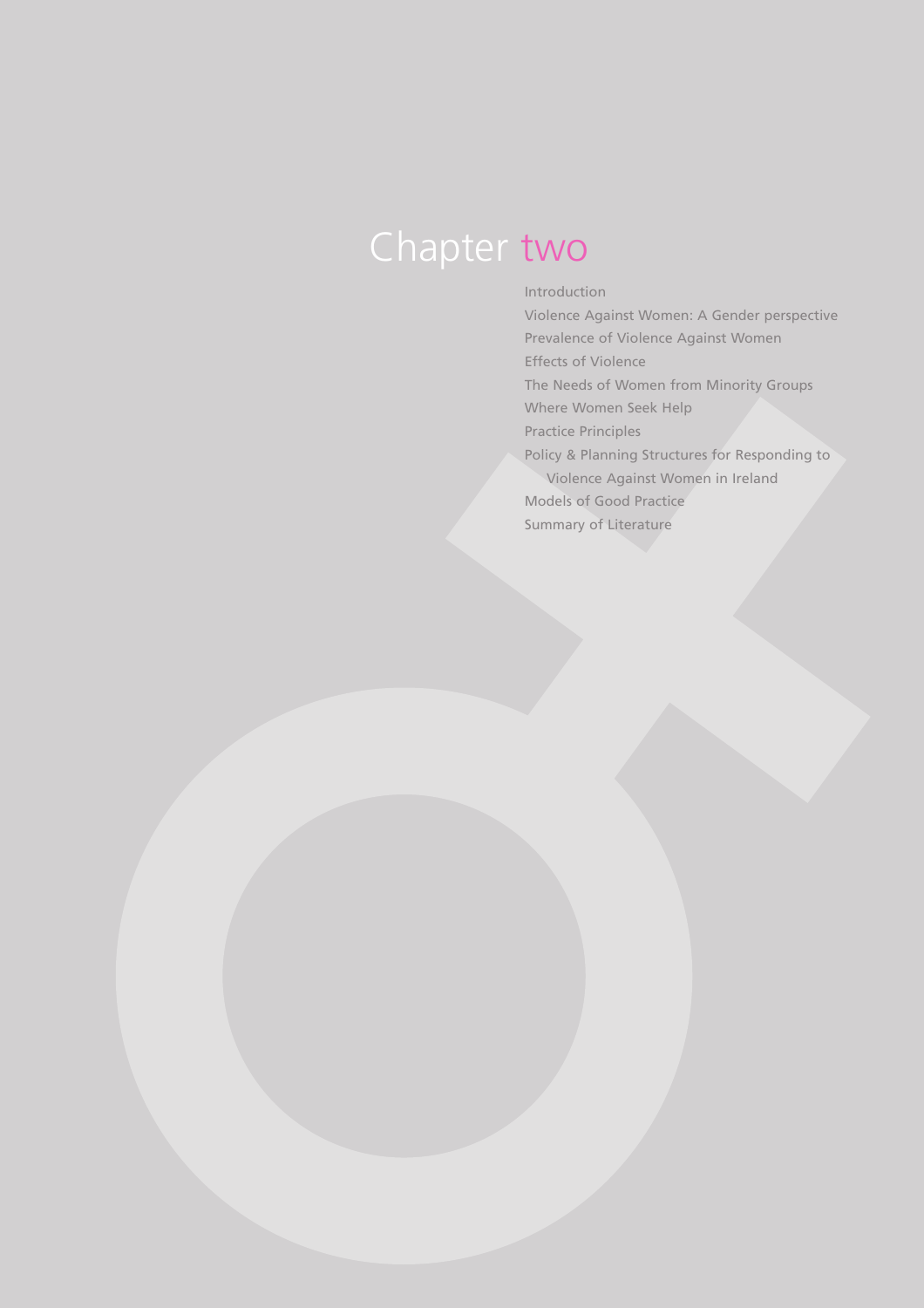#### Chapter Two Review of Literature

#### 2.1 Introduction

A significant body of literature is available on violence against women internationally and in the Irish context. The purpose of this literature review is to provide the context for this study evaluating current responses to women who experience violence in the North East Region. As such the review provides an introduction to the issue of men's violence against women by briefly exploring understandings of violence against women, the related terminology as well as its prevalence and effects. It goes on to examine the policy context in which services for women are currently delivered and developed in Ireland. The following section examines the literature on where women seek help in relation to their experiences of violence. The final section looks at principles and models of practice in relation to service delivery in this field.

#### 2.2 Violence Against Women: A Gender Perspective

Men are the overwhelming majority of perpetrators of violence against women and against children. Violence against women occurs in all countries and all cultures. Women are not immune to the risk of violence by virtue of their class, ethnicity, religion, sexuality or other social or physical factors (Heath, 2001). Men's violence against women is a consequence and reflection of unequal power relations between women and men in society characterised by male supremacy across all social, political and economic domains. Violence is used by men to secure and maintain the relations of dominance and subordination which are central to the patriarchal order. In turn inequalities between women and men in family and wider social structures exacerbate and support physical, psychological and sexual violence against women. Women have traditionally been confined to the home so that they have been denied economic independence and excluded from positions of public power and status outside the family. Violence against women can be interpreted as the extreme manifestation of the discrimination and prejudice women encounter in society (Venis & Horton, 2002:1172). Ideologies of male supremacy support and legitimise disciplining of women by men (Jewkes, 2002:1426). Watts & Zimmerman (2002) argue that violence against women is not only a manifestation of gender inequality but also serves to perpetuate this inequality.

The term 'violence against women' means any act of gender-based violence that results in or is likely to result in physical, sexual or psychological harm or suffering to women, including threats of such acts, coercion or arbitrary deprivations of liberty, whether occurring in public or private life. Men's violence against women may be physical, sexual, psychological or financial in nature. Physical violence may range from slaps, kicks and punches to assaults with weapons and murder. The literature indicates the sexualised nature of much violence against women (Working Party on the Legal and Judicial Process for Victims of Sexual and other Crimes of Violence Against Women and Children, 1996). Kelly (1988) used accounts of women's own experiences based on in-depth interviews to define sexual violence from the women's point of view to include 'any physical, visual or sexual act that is experienced by the woman or girl, at the time or later, as a threat, invasion or assault, that has the effect of hurting her or degrading her and/or takes away her ability to control intimate contact.' (1998:41). The inclusion of the threat or fear of violence is important because of how this can act to constrain women's behaviour. These forms of violence

Changing Direction Evaluation of Services for Women Experiencing Violence in the North Eastern Region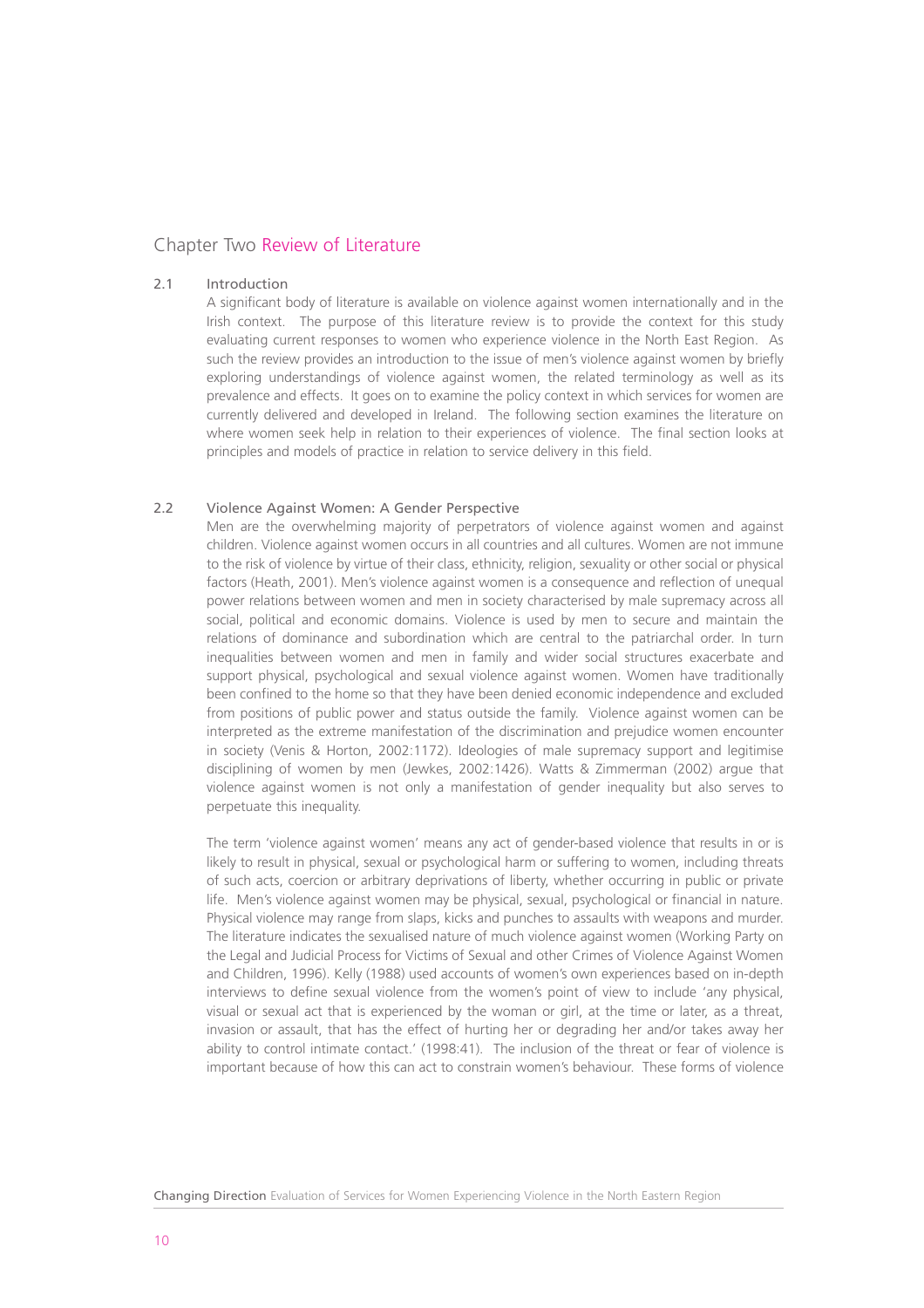frequently occur in tandem with psychological and financial abuse such as restricting women's social and economic behaviour e.g. seeing friends and family, continual intimidation, belittlement and name calling, preventing a woman working or taking her earnings (Watts & Zimmerman, 2002).

Male violence occurs in a wide variety of contexts, private and familial as well as public and is perpetrated by both strangers and men known to the women they attack. However it has been shown that women and children are at most risk of violence and abuse from men they know and in their own homes. In the literature on violence against women a variety of terms are used to describe the violence experienced by women at the hands of their partners or former partners. The term 'domestic violence' has been questioned for presenting a normalising image of men's violence against women presenting it as private and less harmful. Alternatives offered in its place include 'intimate partner violence' and 'family violence' but all of these terms mask the gendered relations of power that sanction men in being violent towards women.

Throughout this study we will adhere to the terminology used by the North East Regional Planning Committee on Violence Against Women i.e. violence or the threat of violence in the forms of domestic violence, rape or sexual assault.

#### 2.3 Prevalence of Violence against Women

A substantial body of literature on the prevalence of violence against women demonstrates the extent of violence. Over 50 population-based surveys of the prevalence of domestic violence have been conducted in the past 16 years. The WHO review of data from these studies demonstrates that between 10% and 50% of women who have ever had partners have been physically assaulted by an intimate male partner at some point in their lives (in Watts & Zimmerman, 2002). The European Women's Lobby has examined data across Europe and found that studies everywhere indicate an alarmingly high prevalence of violence against women (EWL, 1998). In Portugal 53% of women had been abused by their partner or spouse. In the Netherlands a 1989 study indicated that 21% of women had been subjected to physical violence on the part of a partner or ex-partner at some time in their lives while 13% of women were suffering from sexual and/or physical abuse at the time of the study. In a recent Irish study, 39% of women who had ever been in an intimate relationship reported having experienced violence (Bradley et al, 2002). Also in this study, 9% of women reported being forced to have sex (Bradley et al, 2002). A national survey undertaken for Women's Aid indicated that the majority of Irish women know a woman who has experienced violence by a partner. Eighteen per cent of women reported being subjected to mental cruelty, threats of physical violence, physical violence, sexual violence or damage to pets or property by someone with whom they shared or had once shared an intimate relationship (Kelleher Associates with Monica O'Connor, 1995). The European Women's Lobby report notes that the figures from surveys across Europe, regardless of the methods used, show that violence against women crosses class and cultural boundaries and tends to be the norm rather than the exception of women's experience (EWL, 1998).

The Sexual Abuse & Violence in Ireland (SAVI) study (McGee et al, 2002) was initiated in 2001 as a nationally representative Irish study concerning sexual violence. The objective of this project was to outline attitudes to sexual violence, experiences of sexual violence (personal or in significant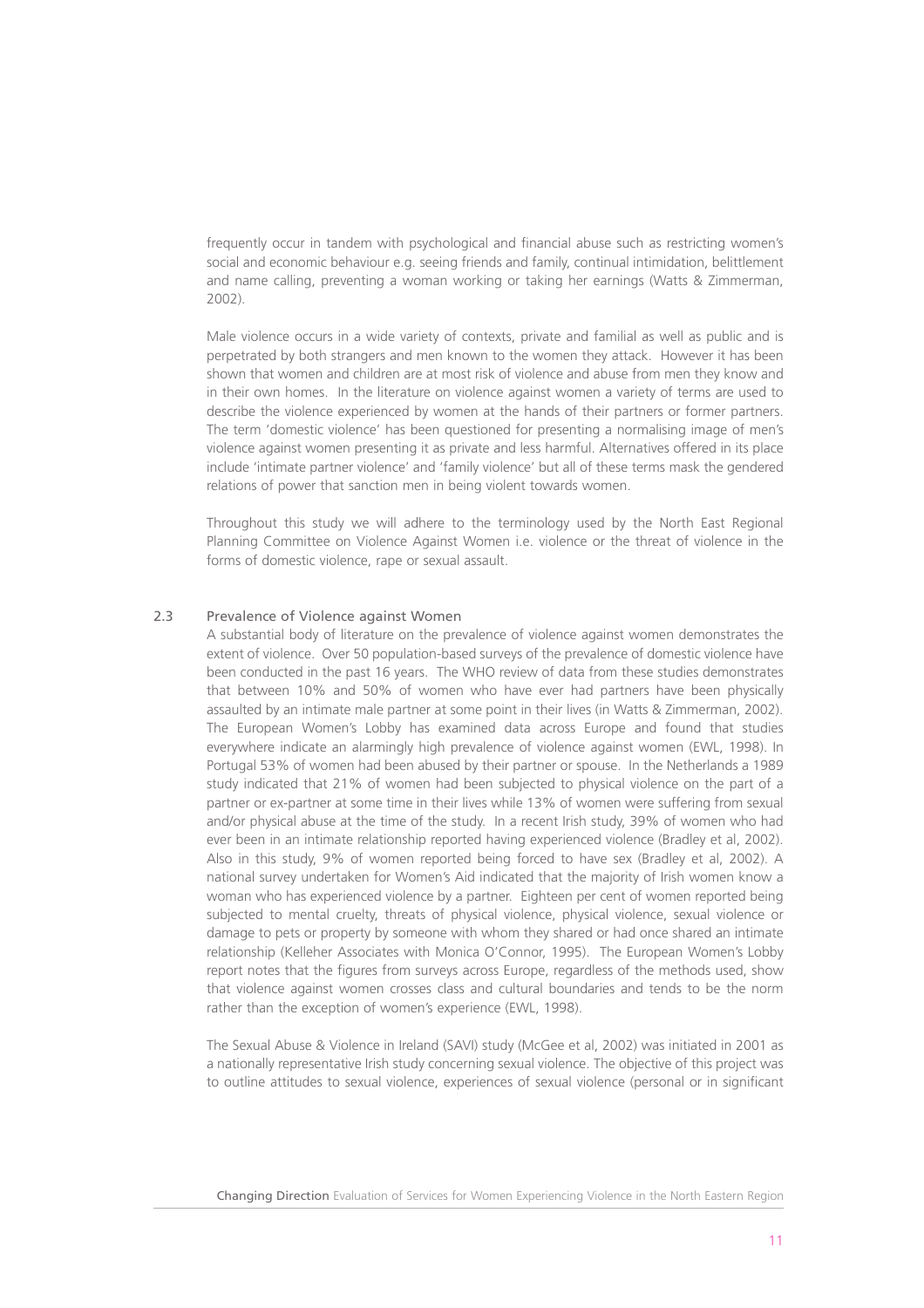others) and views on barriers to, or facilitators of, seeking health services or legal redress for episodes of sexual violence. The study found that more than one in four of the 1603 women who participated in this confidential telephone survey had experienced some form of sexual abuse in their lifetime. One in five women (20.4%) reported experiencing sexual assault that involved physical contact as adults (McGee et al, 2002). In addition, just over 5% of women reported unwanted non-contact sexual experiences. Penetrative sex was a feature of abuse experienced by 6.1% of women in the sample (i.e. over one quarter of the total number of contact abuse cases) (McGee et al, 2002). The data collected on the perpetrators of sexual abuse against adult women showed that intimate partners or former partners were responsible for the abuse in almost a quarter of cases (McGee et al, 2002). Data from the study allowed for analysis of the relationship between sexual abuse in childhood and in adult life. The strong association between penetrative abuse in childhood and later life, a sixteen-fold risk increase, indicates a strong risk of revictimisation.

It is widely recognised that attempts at determining the extent of violence against women in any population are subject to underreporting (Koss, 1993). Domestic violence, sexual assault and rape are clouded in stigma. The mixture of fear, shame, and stigma resulting from the violence, provides the context for all services for women affected by violence. The SAVI report showed that women do not disclose adult sexual assault often because they think it too trivial (almost 20%) (McGee et al, 2002:125). For many others it is due to shame or embarrassment (over 15%), blaming self or thinking others would blame them (approx. 6% and 7% respectively) or other reasons including not wanting others to know and not wanting to cause pain to one's family (McGee et al, 2002:125). In a review of studies reporting on prevalence of sexual assault and rape, Koss (1993) found that underreporting of events is common (1993). Rape victims may expect to be doubted and denigrated if they disclose, or may not recall being raped (Koss, 1993). Many women subjected to violence by partners or husbands do not reveal the abuse and remain in violent relationships because they have been socially conditioned to prioritise maintaining the family unit. Other factors include fear, economic dependency, lack of support, erosion of self esteem or a combination of any of these. For this reason literature on prevalence of domestic violence, rape and sexual assault inevitably underestimates the magnitude of the problem.

Violence against women is often not a single, unique incident but on-going abuse that can last many decades (Watts & Zimmerman, 2002). Domestic violence is an ongoing pattern of violence and abuse, often described as violence within a pattern of coercive control. Kelly (2000) describes it as a situation of repeat victimisation where the victim is vulnerable precisely because in the majority of cases she shares her home with her attacker and has feelings of loyalty and even love towards him. Attempts to leave a violent relationship can result in an escalation in the level of violence. Women who are considering leaving a violent relationship or who do leave are at greater risk of stalking, murder and attempted murder (Jewkes, 2002).

Overall, the data consistently shows a high prevalence of violence against women in Irish society as internationally with a high proportion of women experiencing physical violence and/or sexual assault at some time, frequently at the hands of a partner or former partner.

#### 2.4 Effects of violence

Men's violence against women in the forms of domestic violence, sexual assault and rape has a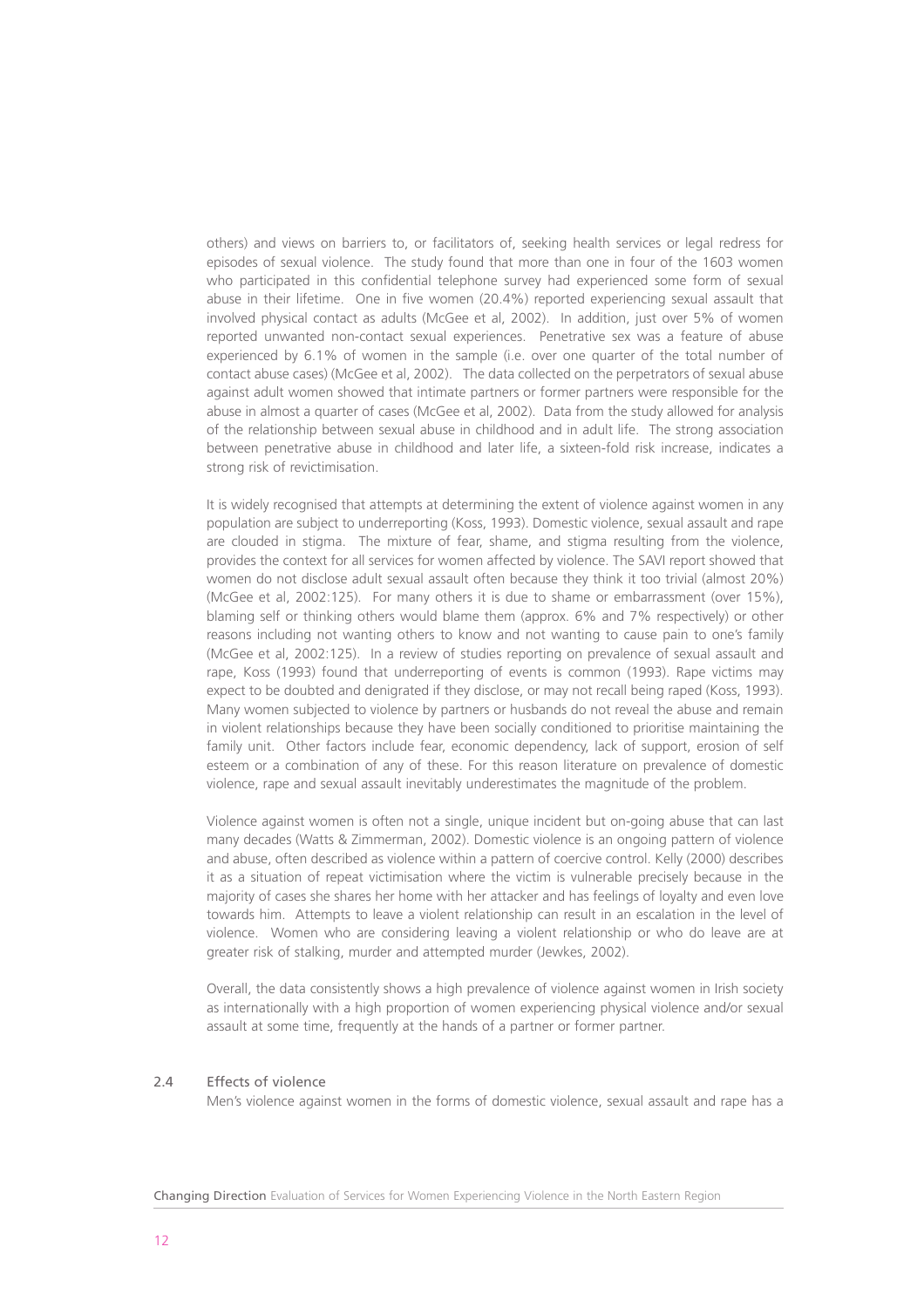serious effect on women's physical and mental well-being. These effects as documented in the literature are discussed below.

#### *2.4.1 Physical Health*

The severity of the physical violence experienced is evident from the finding that seventy-one percent of women who had experienced physical violence in Kelleher Associates national study reported physical injuries as a result including fractures, head injuries, loss of consciousness and miscarriage (Kelleher Associates with Monica O'Connor, 1995).

Campbell (2002) highlights international research that indicates how the injuries, fear and stress associated with experiencing domestic violence may result in chronic health problems such as chronic pain, damage to the nervous system and gastrointestinal problems. She also draws attention to the gynaecological, anal and related damage resulting from forced sex (Campbell, 2002). At the extreme, violence may result in death. In the UK, twenty per cent of all murder victims are women killed by partners or former partners (Heath, 2001).

#### *2.4.2 Mental Health*

There is strong evidence that women's mental health suffers as a consequence of violence. The demeaning and demoralising effects of being a repeated victim cannot be underestimated (Heath, 2001). Loss of self-esteem and acceptance of repeated accusations from perpetrators that they are at fault for the violence are commonly reported consequences affecting women's ability to leave a relationships and/or seek help (Heath, 2001). There is a high incidence of depression and psychiatric disorder and various damaging behaviours such as self-harm, drug and alcohol abuse among survivors (Heath, 2001). A comprehensive meta-analysis of, mostly US, research undertaken by Golding demonstrated that the risk of depression and post-traumatic stress disorder was greater as a result of domestic violence than that resulting from childhood sexual abuse (cited in Campbell, 2002:1333).

Bradley et al's study of women in an Irish GP setting identifies a high correlation between experiences of domestic violence and anxiety and depression (2002). One quarter of women in the SAVI study reported experiencing symptoms consistent with post-traumatic stress disorder (PTSD) related to their experience of sexual violence (McGee et al, 2002:111). The severity of PTSD was found to be related to the severity of sexual violence (McGee et al, 2002).

While the mental health effects of violence against women are known to be serious it is also known that women who are affected by violence may be inappropriately medicalised e.g. treated for psychiatric symptoms rather than being given appropriate and empowering support (Romito and Gerin, 2002).

#### *2.4.3 Impacts on Children*

Domestic violence can impact on children in two ways, firstly through trauma induced by witnessing violence towards their mother and secondly, evidence shows that a significant minority of men who abuse their adult partners also physically and sexually abuse their children (Casey, 1989; Humphreys and Mullender, 2000). Women experiencing violence are parenting in a crisis situation and have the responsibility of caring for their children while trying to cope with the abuse. Services available for women experiencing violence do not always accommodate older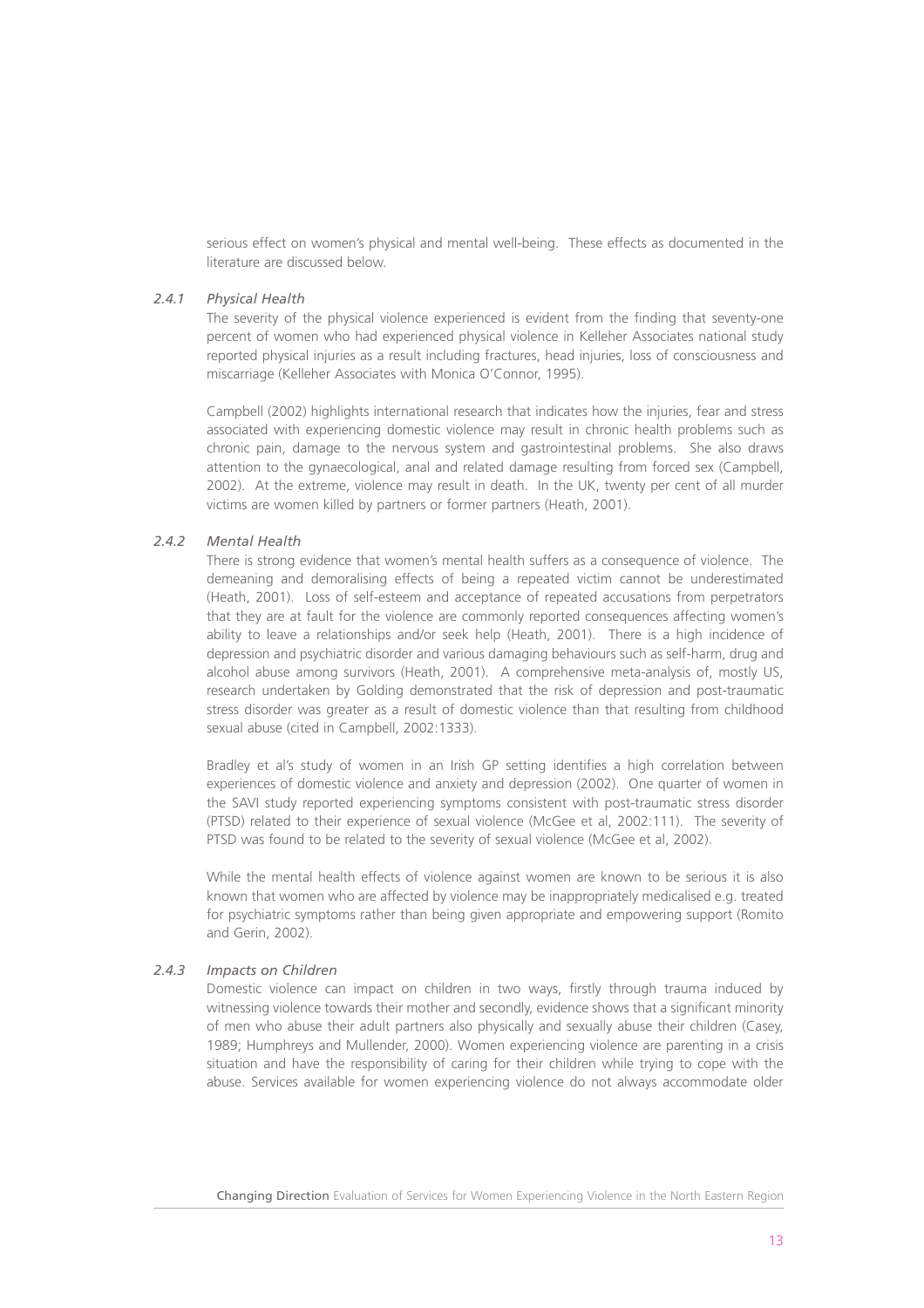male children. Women may fear that disclosure of violence within the home could result in them losing their children. These issues highlight the need to take account of the effectiveness of woman protection in efforts at child protection (Kelly, 2000).

In the Irish context witnessing domestic violence is categorised as emotional abuse in child protection policy. In the development of services it is important that the link between domestic violence and child abuse is clearly acknowledged and responded to by professionals who work with women who experience domestic violence and those in the area of child protection. In practice the issue of child protection can at times conflict with the principle of woman protection as children's needs can differ from the needs of their carers. Children's needs vary and therefore a continuum of supports is required ranging from low level interventions such as validation and affirmation of experiences to direct therapeutic intervention.

#### 2.5 The Needs of Women from Minority Groups

The heterogeneity of women who experience violence has been noted above. The literature reflects the diverse needs and experiences of women from minority groups who seek help in relation to domestic and/or sexual violence. The common experience of women from most minority groups is that domestic and sexual violence against them occurs within the context of other forms of oppression, discrimination and violence against them.

#### *2.5.1 Ethnic minority groups*

Evidence from the UK indicates that women from ethnic minorities face particular difficulties in relation to men's violence towards them. These problems include racism, language barriers and, for asylum seekers, concerns about immigration status if they attempt to leave their violent partners (Heath, 2001).

A study on organisations combating discrimination against black, ethnic minority and migrant women undertaken on behalf of the European Women's Lobby revealed that 16 of 29 organisations participating addressed violence against women (Jyostna, 1998). As violence was not the explicit focus of many of these organisations Jyostna concluded that violence is "a common, but often hidden, feature in the lives of many ethnic minority women". The most common forms of violence identified in this study were:

- Domestic violence
- Violence against female migrant domestic workers
- Female genital mutilation
- Violence against trafficked women
- Young women forced into early or arranged marriages (Jyostna, 1998:19)

Specific factors exacerbating violence and the difficulties accessing effective support for women were thought to be racism, insecure legal status, invisibility, practices within their own communities and social exclusion.

The organisations studied were organisations run for and by women from minority groups, those run by indigenous women, and organisations run jointly. The need for anti-racist and anti-sexist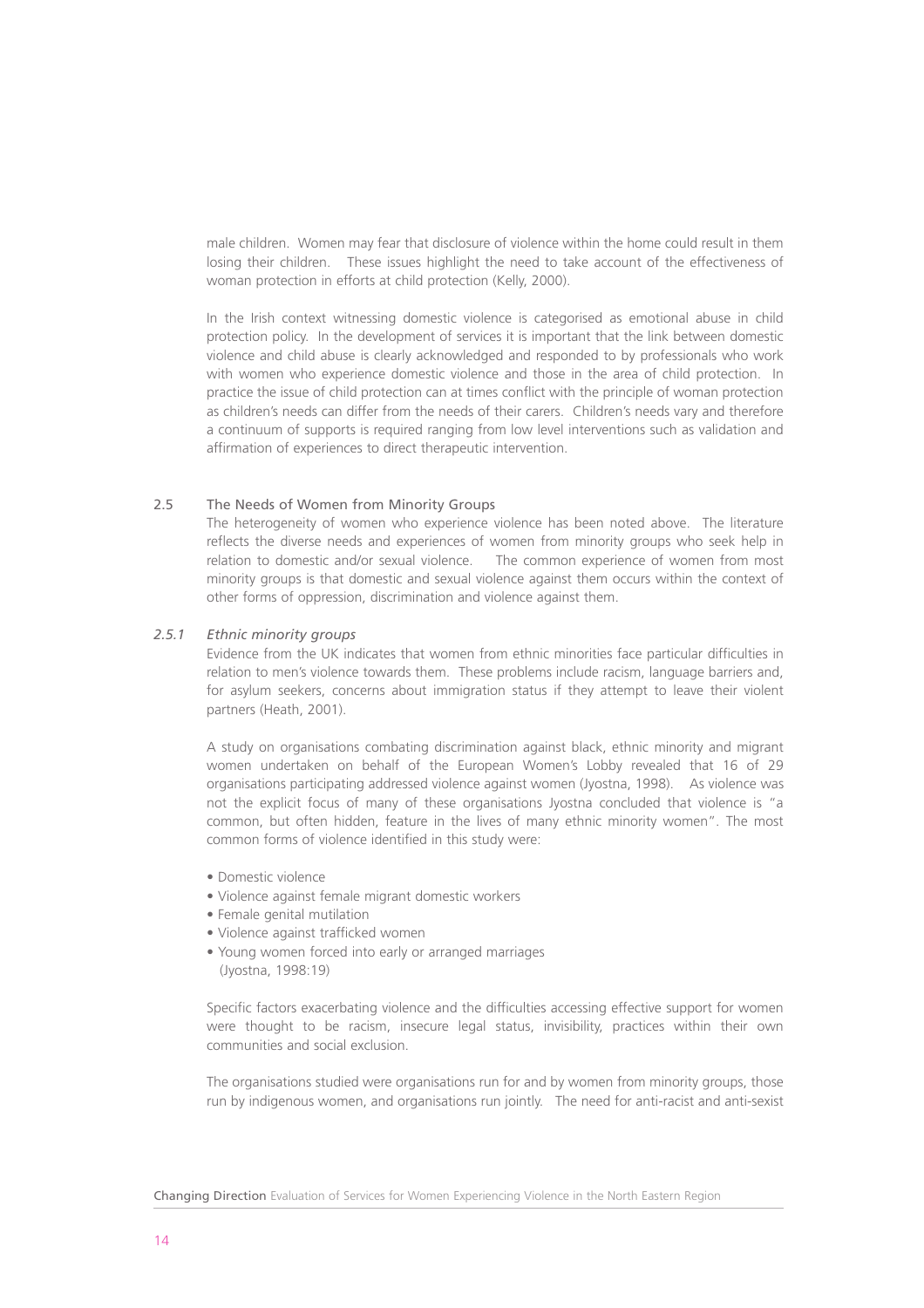policies was identified and also the need to recognise and address power imbalances where minority women are working alongside women from the majority population (ibid).

A guide to good practice in this area was developed. For policy makers and institutions this indicates that it is good practice to:

- Consult with organisations working on race and gender issues to define priorities and find out what work has already been carried out
- Undertake anti-racist and anti-sexist training
- Define mechanisms for the mainstreaming of race and gender issues into policy-making programmes
- Involve black, ethnic minority and migrant women in the evaluation of policies and programmes
- Promote and use examples of good practice on strategies empowering black, ethnic minority and migrant women
- Promote the visibility of black, ethnic minority and migrant women by promoting them into decision-making positions (Jyostna, 1998)

Further guidelines for funding bodies included consulting with minority groups to identify any obstacles to accessing funding, the provision of user-friendly information on funding structures, simplifying procedures to improve access by grassroots organisations, setting different funding criteria for such organisations e.g. by reducing co-funding requirements and giving credit for unpaid work of volunteers.

#### *2.5.2 Traveller Women*

In Ireland the most numerically significant minority ethnic group is Irish Travellers. Traveller women who experience men's violence do so in a context of widespread racism and other forms of violence against them: state violence and settled people's violence. Fay (1999) argues that Traveller women's experiences, like those of women from other minority groups, are overshadowed by a fusion of racism and sexism.

It is also important to highlight the additional difficulties Traveller women face in escaping from or overcoming violence. In Making the Links, the authors suggest that extended family networks and the link between family and income may result in pressure on Traveller women to maintain marriages despite violence (Kelleher Associates with Monica O'Connor, 1995). Many women escaping violence leave not only their partners but also their homes behind. The experience for Traveller women may be made more difficult because they also feel the loss of broader social support from extended family network as they leave their entire families behind (Fay,1999). Services for women who experience violence, such as refuges, are not designed to take into account the needs of Traveller women. The exclusion of teenage boys from refuges is considered a difficulty for women who are not prepared to leave their sons behind in a violent situation while they stay in a refuge (ibid.). Other barriers to Traveller women seeking assistance include the poor access to public telephones and the lack of privacy in making calls from private phones (ibid).

For Traveller women staying in refuges the tensions of communal living can be exacerbated by the lack of regard by settled women for some Traveller cultural practices, racist policies and behaviour from staff (ibid.)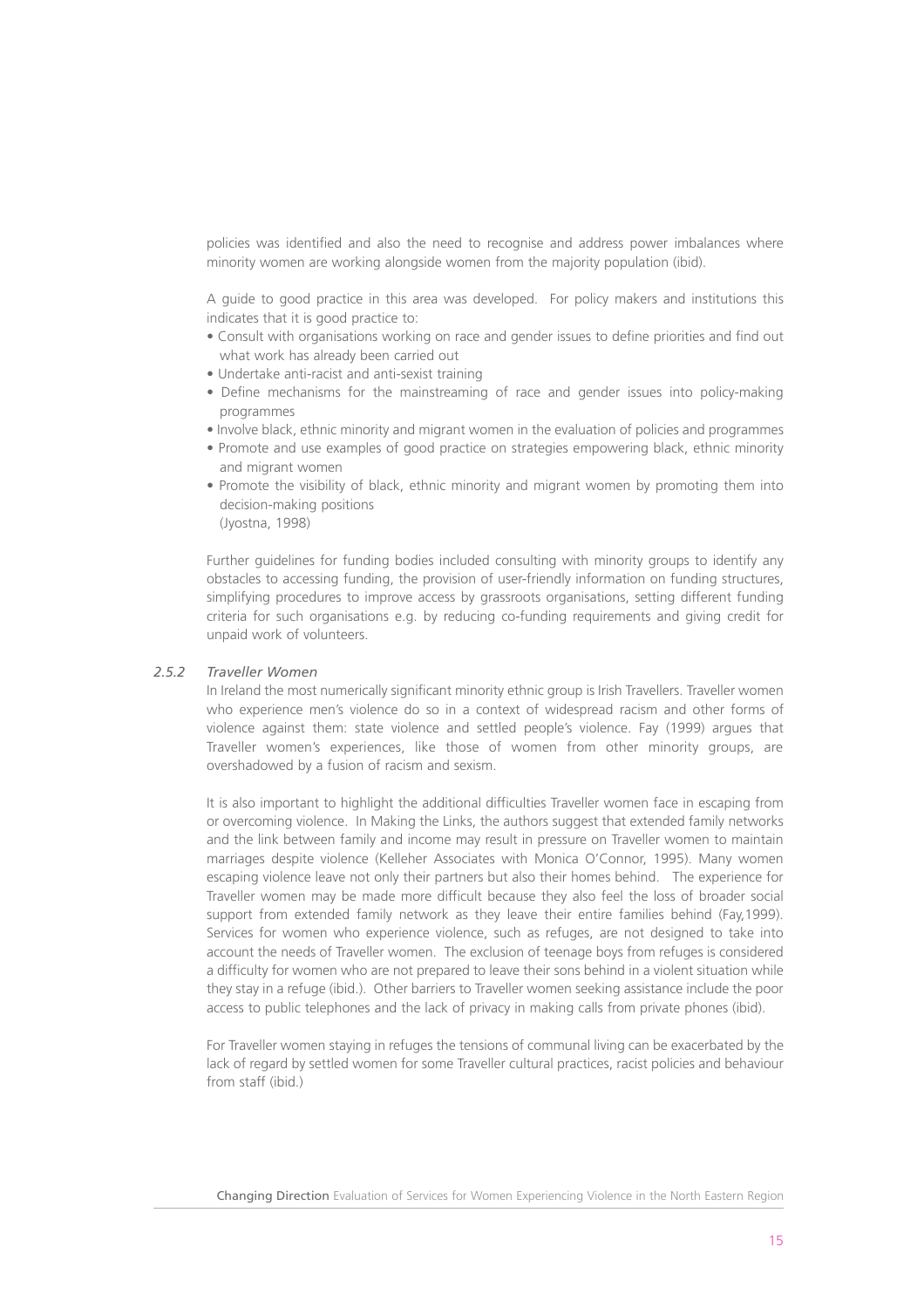Further, within their own communities, women may face negative reactions from others for speaking about violence. This is aggravated by inappropriate responses from some agencies. The Gardai, for instance, who call to a Traveller site in response to a woman's complaint of assault may take the opportunity to undertake other business (Fay, 1999). Traveller women's own accounts indicate that the difficulties associated with finding help are exacerbated by literacy problems and services lacking culturally sensitive approaches (NWCI, 2001:20).

To counter the complex difficulties that Traveller women who experience violence encounter Fay (1999) argues for three dimensions of change.

- 1. Enhanced visibility of Traveller women in research and the policies of NGO provision,
- 2. Implementation of anti-racist and anti-violent strategies in NGOs and the representation of Traveller women on decision making bodies
- 3. Provision of culturally appropriate provision in refuges and outreach including the employment of Traveller women to deliver services.

Fay (1999) recommends a combination of targeting Traveller women and mainstreaming provision into the overall work of NGOs.

#### *2.5.3 Women with Disabilities*

Little empirical research has been undertaken on violence against women with disabilities. A notable example however is a study by Niamh Wilson (2001) on behalf of Women's Aid. Wilson's study was an assessment of the feasibility of carrying out research in this field. She found that violence against women with disabilities shares features with violence against other women in the sexualised nature of much of the violence, the multiple forms of violence used and the intentional use of violence as a means to gain power and control by the perpetrator (Wilson, 2001). Women with disabilities experience violence across a variety of settings including domestic, institutions (such as care settings and schools), and medical settings. In addition, women with disabilities face substantial barriers to accessing support. These include difficulties naming and identifying abuse both by women and service providers, isolation, low self esteem, poor attitudes among service providers who may not believe women's accounts of the violence against them, practices in NGO organisations that do not have the skills to work with women with disabilities, and issues of physical access to premises where services are delivered (ibid.). Further barriers are the minimisation of violence against people with disabilities by those working in disability related organisations, the lack of advocacy services for people living in institutions and the fear of negative consequences of disclosure (ibid.). Wilson recommended the mainstreaming of responses to women with disabilities who experience violence. Within Women's Aid recommendations included promoting the inclusion and participation of women with disabilities as employees and volunteers and undertaking further research that explores disabled women's help-seeking strategies and looks at the current responses from relevant services with a view to recommending models of good practice.

In 1996 the Report of the Working Party on the Legal and Judicial Process for Victims of Sexual and other Crimes of Violence Against Women and Children in the UK highlighted the needs of women with disabilities (1996). The Working Party emphasised that equality for women with disabilities should be achieved rather than the provision of separate systems that would in effect reinforce marginalisation. The Working Party also identified the need for the public and service

Changing Direction Evaluation of Services for Women Experiencing Violence in the North Eastern Region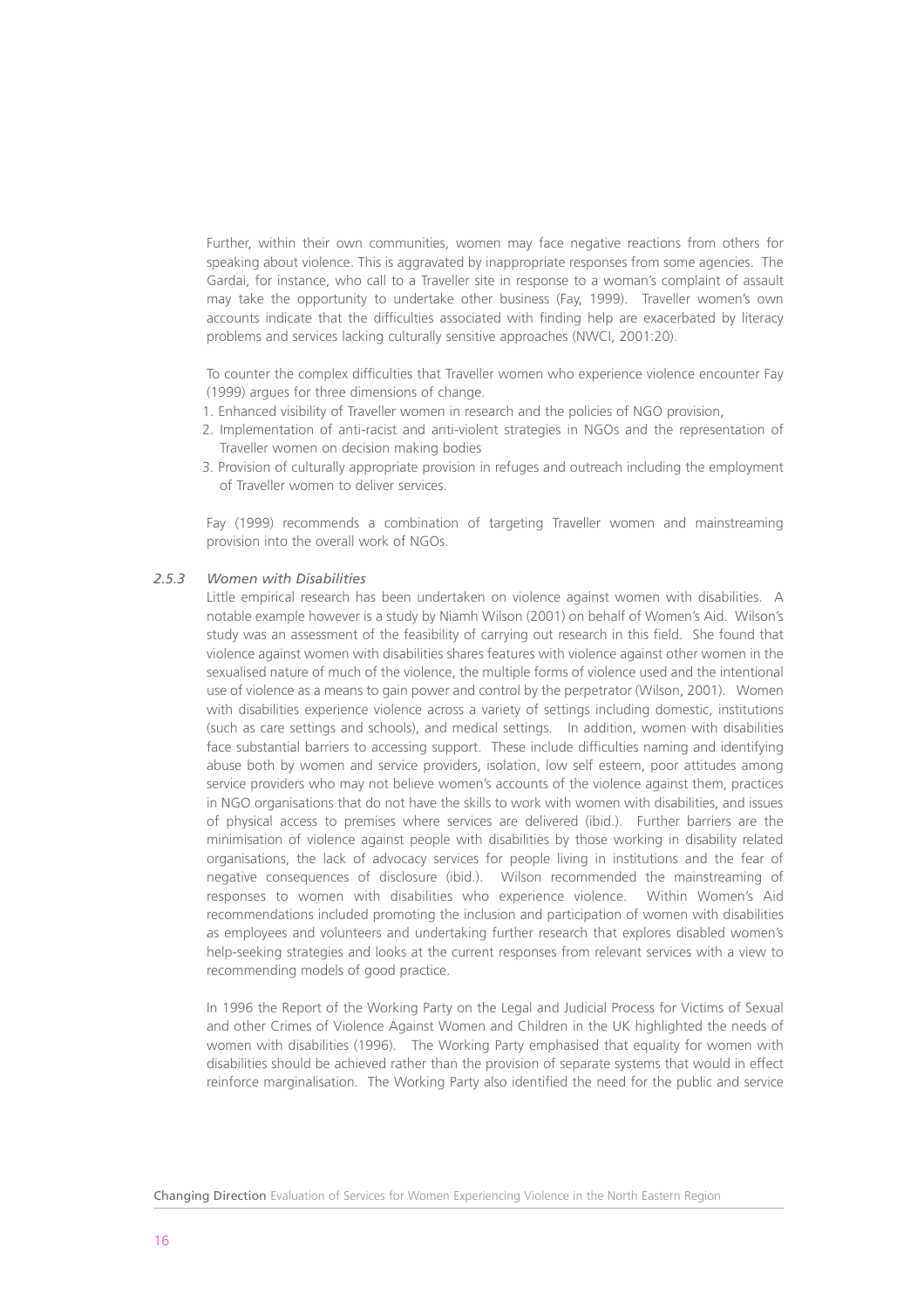providers to gain an enhanced understanding of the damaging effects of violence against women with disabilities, including "the way in which social prejudice compounds the problem and constitutes a form of abuse in itself" (ibid., 1996:110)

#### *2.5.4 Older Women*

Older women who experience abuse also face considerable barriers to accessing services. From studies in the USA, Wolf (2003) identifies the following barriers that older women experiencing domestic violence face in accessing related services:

- Lack of opportunities for employment and economic self-sufficiency
- Loss of feelings of self-worth
- Loss of pension and financial benefits tied to marital status
- Alienation of children's affection
- Loss of a caregiver
- Loss of a place that has been a home for decades
- Fear of going into a nursing home as an alternative
- Transgression of marriage vows
- Long-term obligation to a sick partner

(Wolf, 2003)

In addition, the same author identifies difficulties older women may associate with staying in crisis accommodation such as refuges:

- An environment with a higher noise level and activity level than older people are generally used to
- Daily tasks in a refuge that they may not be able to undertake due to physical or mental difficulties
- A time limit on occupancy
- Staff who are unfamiliar with the needs of older people
- The possible need for care in activities of daily living
- Inaccessible premises for women with mobility problems (Wolf, 2003)

It has been argued that the conceptual and resulting practical responses in the fields of feminist analysis of violence against women and analysis of elder abuse have resulted in an unhelpful separation of age and gender that acts to obscure the experiences of older women who experience domestic violence (Aronson et al, 1995).

#### *2.5.5 Lesbian Women*

Although there has been little exploration in the Irish context of the needs of lesbian women in relation to experiences of domestic or sexual violence, international literature indicates that women in same sex relationships experience physical, sexual and emotional abuse. In a study of 256 lesbian women in San Francisco, USA, 17% of women reported physical abuse and 31% emotional abuse within their current or most recent relationship (Scherzer, 1998). In addition to the abuse behaviours characterising physical and emotional abuse, some participants identified the threat to "out" them as a factor in the abuse against them (ibid.). The study concluded that even in the San Francisco area where some services were tailored to meet the needs of lesbian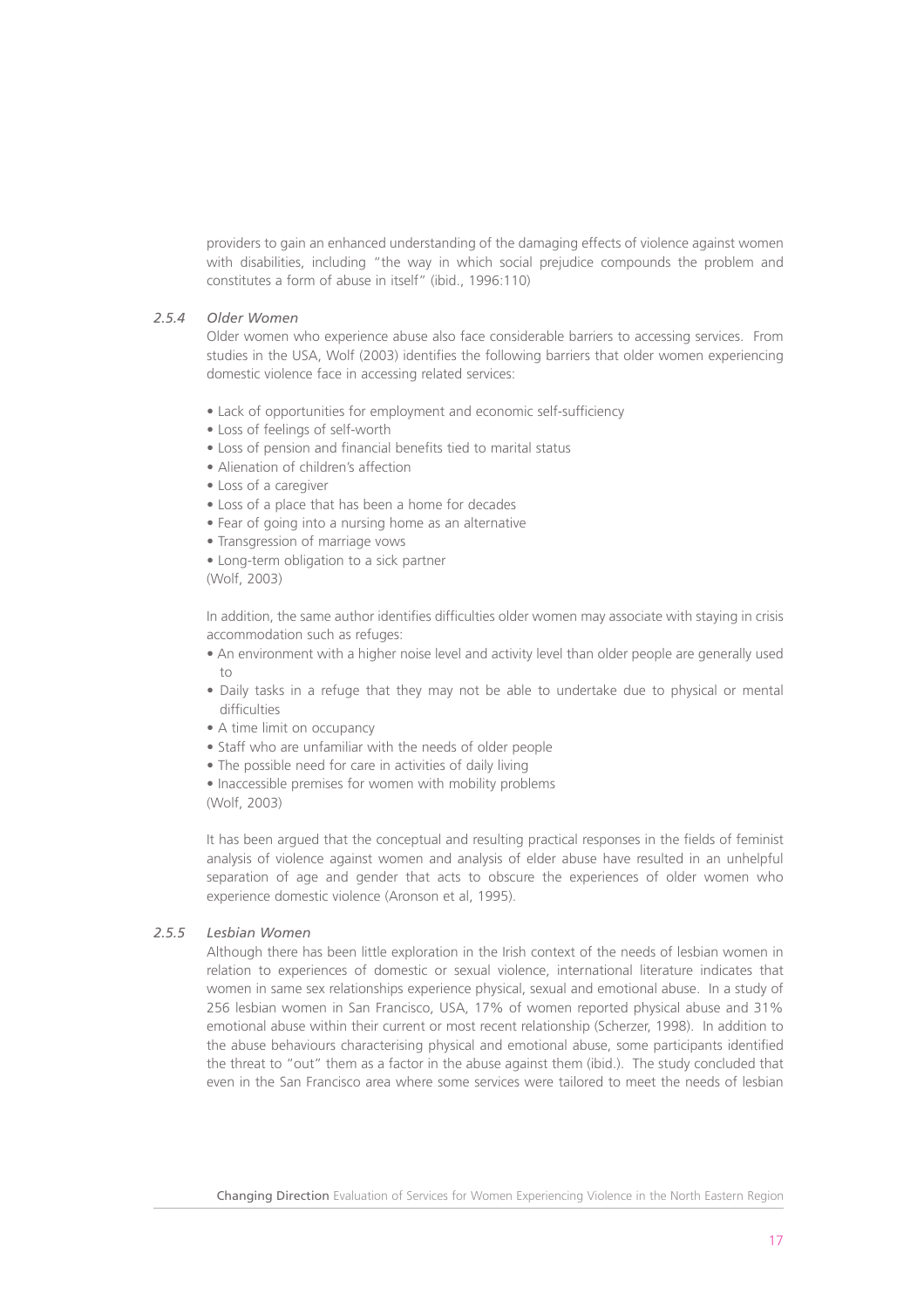women, lesbian women were underserved by domestic violence agencies (Scherzer, 1998). Heer et al (1998) review the work of the Battered Lesbian Task Force in New Jersey indicating that action is required both politically and practically to improve the response to women who experience violence in same sex relationships. Their results are relevant to other jurisdictions. They highlight the need to work politically towards equal treatment in legal systems, and practically in terms of ensuring that preventative training for service providers and the wider community includes lesbian and gay domestic violence, developing links with individuals or organisations with expertise in this area, developing policies on services for lesbian women and facilitating support groups for women who experience violence in same sex relationships (Heer et al, 1998).

The NGO sector in Ireland has worked with women who experience abuse in same sex relationships. Women's Aid highlights the need for tailored and appropriate strategies for lesbian women that fully recognise the context of homophobia and discrimination (O'Connor and Wilson, 2002)

#### 2.6 Where Women Seek Help

Previous studies have indicated that women who experience domestic violence are assaulted many times before they seek to access services. Women who disclose violence are more likely to report it to a friend or relative (Women's Aid, 1995). Heath reports that on average women suffer assaults at the hands of their partners 35 times before reporting it to the police (2001; also Taylor-Browne, 2002). UK research indicates that white women may take an average of between 7 and 8 years from the time of first violent incident to contact someone for help and that for women from ethnic minorities this period is even longer (Community Care, 2002). Given this information it is critical that the response a woman gets when she first seeks help is positive and supportive or she may be discouraged from disclosing her experiences again and continue to be abused. Given the high tendency of women to turn to a friend or relative it is important that the person chosen is able to find out quickly and easily what action can be taken and what services are available locally.

It is also critical to identify the first points of contact women make with services in order to ensure that the response at these points is sufficient to meet women's needs and to prevent the occurrence of further violence. The literature is categorised here into two sections, the first on NGO/dedicated services for women who experience violence and the second section examines the literature on where women seek help beyond this sector.

#### *2.6.1 Women's Experiences of Dedicated Services*

Women's experience of NGO/dedicated services is well recorded in the literature. Overall these services, i.e. refuges, support services and rape crisis centres, receive very high satisfaction ratings among users.

#### *Refuges and Support Services*

Refuges provide crisis accommodation to women escaping from domestic violence. Refuges usually provide a range of ancillary services including childcare, information and support, counselling, advocacy, court accompaniment, support groups and outreach services. Some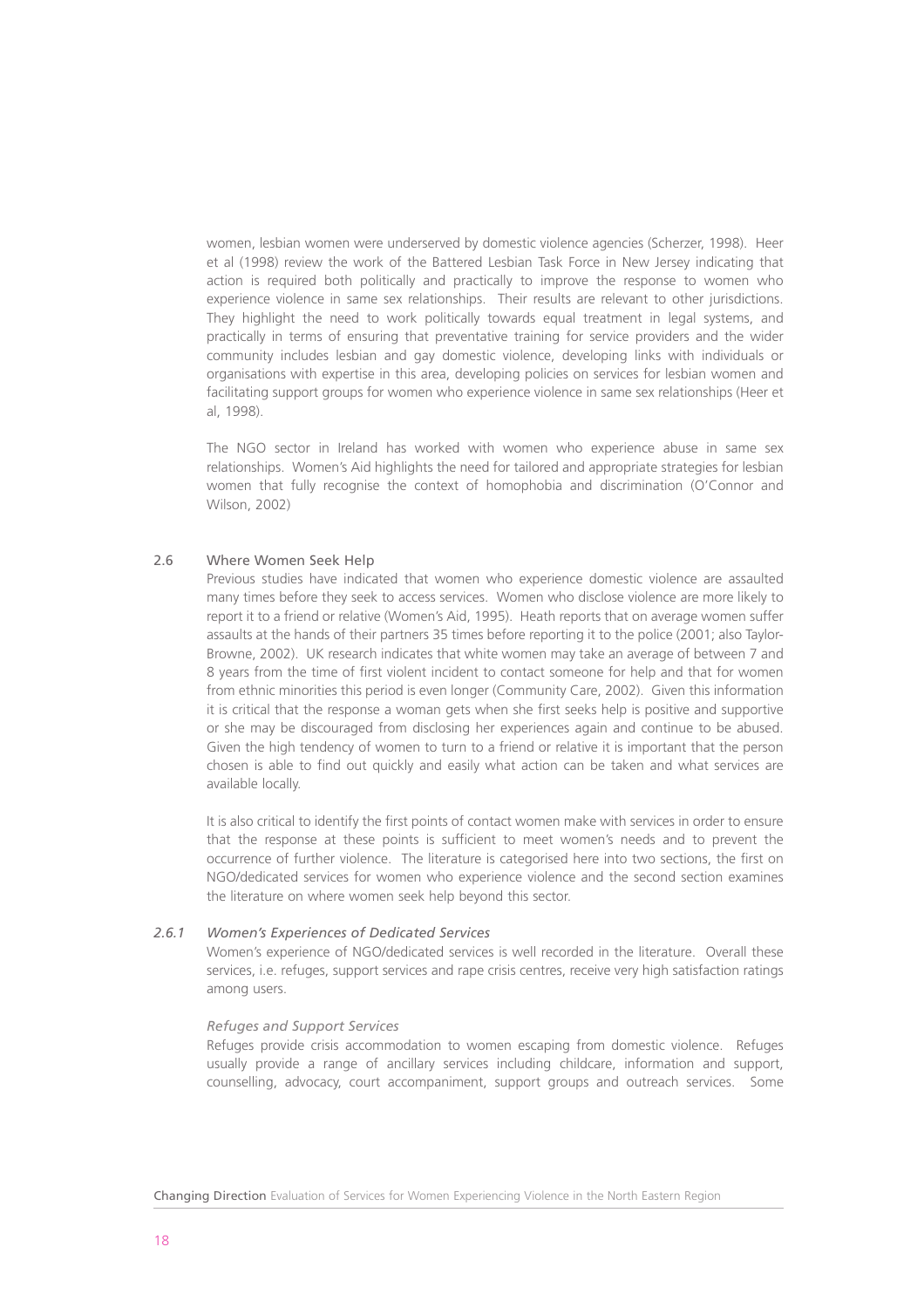refuges also provide training projects for women or educational programmes for young people aimed at the prevention of violence against women. Some NGO/dedicated services offer support services such as those mentioned above without the accompanying accommodation. The literature demonstrates that women's experiences of refuges and support services are largely positive.

All the women accessing the Donegal Women's Refuge Group services indicated that services such as refuge, support, the helpline, outreach service, aftercare, court accompaniment and support group were either very helpful or quite helpful (Morton, 2000). When asked about what aspects of the services they found most helpful women focused on the emotional aspects of support (Morton, 2000). While women appreciate the refuge offering sanctuary from violence, counselling and practical assistance they also place great importance on having their experiences validated by having someone "to talk to who listens without judgement or blame" (Ruddle, 1992:89). Women using the refuge in Co. Mayo appreciated the safety and the welcome. In particular they underscored the importance of staff understanding the danger they were in (Kelleher Associates, 2000). Also in Co. Mayo, outreach services run clinic-style or by appointment have a high approval rating among users (Kelleher Associates, 2000).

Women who use refuges want to have child care services available to them (Kelleher Associates, 2000). This allows women to undertake routine tasks such as shopping as well as accessing services and viewing accommodation with a view to change (Kelleher Associates, 2000). Women appreciate self-help groups, that is a supportive group that shares experiences of recovery and is a support in difficult times such as when parenting alone, re-entering the workforce etc. (Kelleher Associates, 2000). In particular women indicate a need for services to be available to them without an end-date, to be accessible for as long as women feel they need them. (Kelleher Associates, 2000).

Some women using refuge services find living with the rules and regulations in place very difficult (Ruddle and O'Connor, 1992). Particular attention has been drawn to the regulations in refuges with regard to the care of children. In Ruddle and O'Connor's (1992) study of women using a refuge in Co. Limerick many women expressed dissatisfaction with the lack of activities for children and with the early bedtime (7.00pm) stipulated by refuge staff. Other studies have identified that time spent staying in a refuge can be a negative experience for women from ethnic minority groups due to a lack of appropriate provision for different languages and cultures (Taylor-Browne, 2002).

Women surveyed in the North East Region in relation to their experiences of refuges were largely positive about the services they encountered, finding staff helpful and informative (NE Regional Planning Committee on Violence Against Women, 2002). Many women had been assisted during their stay in refuges by the provision of information on how to access help from other agencies. Helpline services were also found to be helpful by most (90%) of the women who used them. However some women in the survey identified that more counselling and support services were needed, as they found they needed to talk to someone about their experiences but did not have an appropriate outlet. Other gaps in provision identified were the lack of services for women who experience violence and refuge accommodation in Co. Cavan and the lack of transport for women to travel to refuges (ibid.)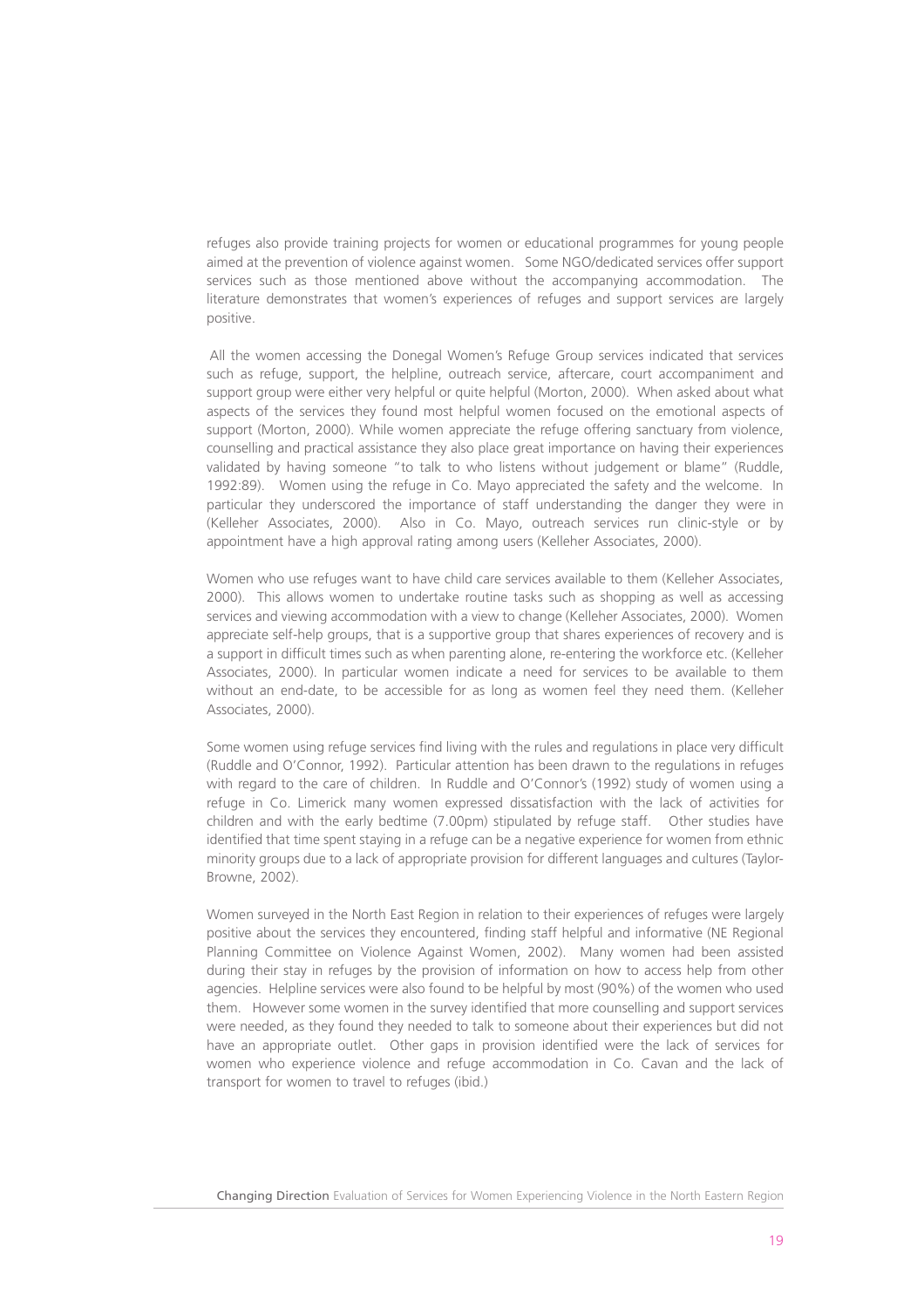The Task Force Report (1997) recommends that any future development of crisis accommodation be provided in self-contained family units. Self-contained family units are designed to provide a greater degree of autonomy and independence for families staying in crisis accommodation. Support services are in place but women have greater control over their day-to-day routines. It also recommends that family units be kept together and to support this rules proscribing a maximum age for sons staying in refuge should be abolished (ibid.).

The Task Force also recommends the development of systems of outreach services that provide support to women who cannot or do not wish to go to a refuge and to women who have left refuge accommodation.

#### *Rape Crisis Centres*

The recognition of rape as violence that resulted from feminist analysis and activism led to the development of women centred responses based on an ethos of listening to and understanding women's experiences of rape. The first Rape Crisis Centre was established in 1971 to offer practical, legal and emotional support to rape victims. Central to the work of the RCCs is an analysis of the abuse of power involved in the violent act of rape and the disempowerment of the victim. The therapeutic response is to view the woman as a survivor who is an active agent in the process of her recovery wherein she exercises control and power. (Neary, 2000)

Leane et al's (2001) study of sexual assault offence attrition rates included qualitative interviews with eight female survivors of rape and or sexual assault. All eight participants were clients or former clients of Cork and Kerry Rape Crisis Centres (RCC). They universally praised the RCC as being an appropriate and sensitive service. The women valued the RCC for being nonjudgemental and understanding. A further positive element underscored by these women was the feeling there was plenty of time available to talk in a safe and confidential environment. The practical supports received from the RCC such as negotiating and understanding the legal system and its agents was also appreciated. Participants identified the specialist nature of the RCC remit as being fundamental to its success in supporting clients (Leane et al, 2001).

#### *2.6.2 Other Services Used by Women Experiencing Violence*

A number of studies of users of NGO/dedicated services in Ireland have examined women's pathways to services and explored the other services that they used in relation to their experiences of violence. Findings on the services women access when seeking help in relation to their experiences of violence are remarkably consistent. Although with a limited number of options available it is not surprising that the same services emerge in different studies again and again, rather the remarkable feature of the literature is that there is a clear ranking of the service providers most frequently approached for help.

In 1987 women in Casey's study of refuge users identified the Gardai, doctor and social worker as key resources. In addition women sought help from priests/nuns or other religious, solicitors, marriage guidance, the Samaritans and Alcoholics Anonymous (Casey, 1987).

In the early 1990's forty-one women in Limerick refuges identified the sources of help they sought as social workers, gardai, doctors (GPs and hospital), solicitors, court clerks and housing authorities (Ruddle & O'Connor, 1992).

Changing Direction Evaluation of Services for Women Experiencing Violence in the North Eastern Region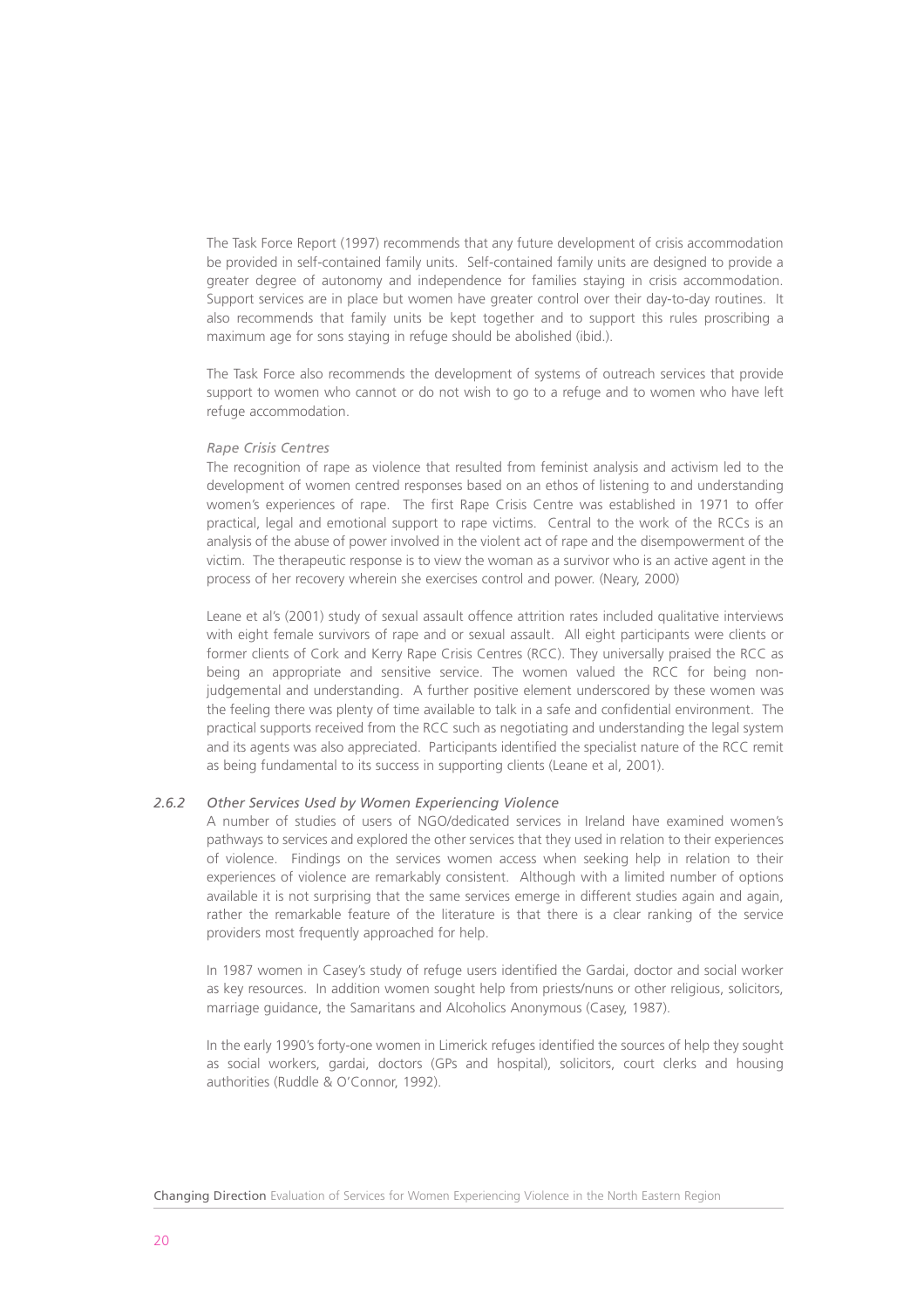A few years later, in Making the Links, Kelleher Associates' national survey of women, doctors, Gardai and solicitors were the primary sources of help identified by participants (Kelleher Associates, 1995).

The Gardai, social workers and legal advisors were identified by settled women in a study in Clondalkin, Dublin as primary sources of help (Boothman, 1998). In the Millennium research carried out by the National Women's Council of Ireland (NWCI, 2001) with women from various parts of the country who had experienced violence in an intimate relationship, participants cited the importance of doctors, Gardai and social workers as sources of help

In a study of services for women who experience violence in the North West Region (Morton, 2000) women indicated that they had heard about the Donegal Rape Crisis Centre through social workers (43%), Gardai (29%), hospital (14%) or family members (14%). In contrast, in Sligo RCC, the primary source of information leading women to the centre was self-referral on foot of information in an advertisement (66%) with social workers referring just 17% of women and the other 17% hearing about the service through other, unidentified, sources. Women using the Donegal Women's Refuge Group (DWRG) had heard about the service through multiple sources (37%), social worker (14%), family member (14%), and each of the following were responsible for 7% of referrals - Gardai, therapist, women's groups, priest, leaflet (Morton, 2000).

Other agencies identified in these studies were local authority housing departments, citizen's information centres, public health nurses, community welfare officers/health board, social welfare office, Monetary Advice and Budgeting Service (MABS), St. Vincent de Paul, hospitals and local shops.

The literature clearly demonstrates a consistency over time and between areas in the importance women place on Gardai, doctors and social workers as essential points of contact for women and their importance as sources of information on the availability of NGO services for women who experience violence. Previous studies have also illuminated women's experiences of these services, and these are discussed below.

#### *The Police/ An Garda Siochana*

As indicated in the literature the police are a key service for women who experience violence. An Garda Siochana are the only national statutory agency with an operational policy on domestic violence. This policy, in operation since 1997, prescribes a pro-arrest policy for perpetrators of domestic violence i.e. where a power of arrest exists, the Gardai will use that power of arrest and charge the offender. The policy recognises the importance of an interagency approach to domestic violence and as a result Gardai investigating complaints are directed to make women aware of the relevant services, both statutory and non-statutory, which are available to them to offer support. A previous study undertaken with twenty-three women who experienced violence in the North East Region regarding their satisfaction with a range of services indicated that a large majority of them (86%) viewed the violence against them as a crime (NE Regional Planning Committee on Violence Against Women, 2002). This study was undertaken in early 1999, two years after the introduction of the Garda policy on domestic violence. Seventy-three per cent of participants had been in contact with the Gardai in relation to violence against them (ibid.). Reported response times following complaints varied from ten minutes to over two days. Eleven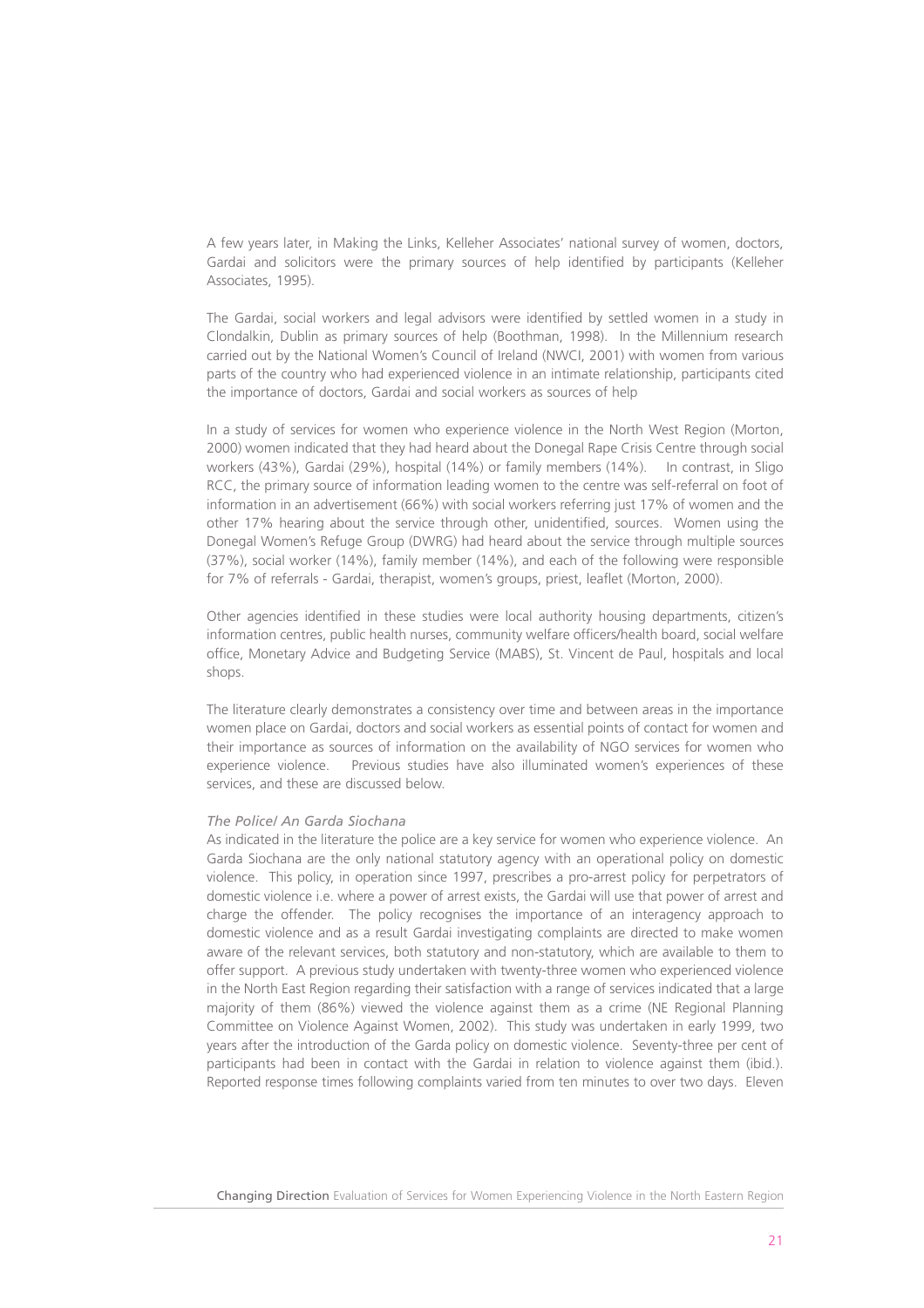of the women (64%) who called the Gardai found their response helpful. However women did identify areas for improvement from the Gardai including greater follow-up and enhanced provision of information on options for civil proceedings aimed at removing the offender from the family home (ibid.). Participants recognised the need for Gardai to maintain a satisfactory level of response to women who make a number of complaints over time and some identified a need for specialist units within the Gardai to improve the response women receive (ibid.).

The literature indicates that over the past twenty years the response by Gardai to survivors of sexual assault has greatly improved (Bacik et al, 1998). This has been attributed to an increased level of training leading to a greater awareness of women's needs (McGee et al, 2002). Recent studies show that while a majority of women who approach Gardai are satisfied there remains room for improvement.

A majority of the women who had been sexually assaulted (including raped) responding to Leane et al's study (2001) had been in contact with Gardai as a result. Most of these were largely satisfied with the treatment they received. Even those women who approached the Gardai but who did not make or pursue a formal statement were largely positive in their response, suggesting the Gardai attitude was not a factor in not pursuing a legal case. Leane et al's analysis suggests that whether or not women were believed by Gardai was influential in their overall feelings of how they were treated. In one case a woman was dissatisfied with being asked many questions by different Gardai, making her doubt she was believed. Overall however the same woman was happy with the Gardai response, especially around the time of attending court (Leane et al, 2001). Another woman in the study experienced very different response from various members of the Gardai, with some being helpful and others offhand. Of particular concern to her were Gardai visits made to her house when the Garda did not speak to her directly but only to her mother. She said:

*"Some of them [would] call to my house and just talk to my mother or they'd be talking down to me as if I did something wrong or one guard in particular was asking me questions like he didn't believe me and one called me naïve"* (Leane et al, 2001:111-112)

The SAVI report showed that just 7.8% of women who had experienced sexual assault as adults reported this to Gardai (McGee et al., 2000). Of those who do report offences to Gardai over half (men and women) are satisfied with the overall quality of the response (McGee et al. 2002). Sixty nine per cent of participants in the SAVI study who had experienced sexual abuse in adulthood were satisfied with how seriously Gardai took their report (ibid.:132). Over thirty percent however felt Gardai were not sensitive enough to their feelings. And approximately half felt that they were not given enough information on other services available to them (McGee et al, 2002).

#### *Doctors - General Practice*

General practice is a service that women can access without stigma (Heath, 2001). The GP has the potential to make positive, early intervention in the lives of patients who experience violence (Heath, 2001). There is a growing body of literature on whether or not introducing routine screening for violence in general practice is acceptable and practical method for identifying and

Changing Direction Evaluation of Services for Women Experiencing Violence in the North Eastern Region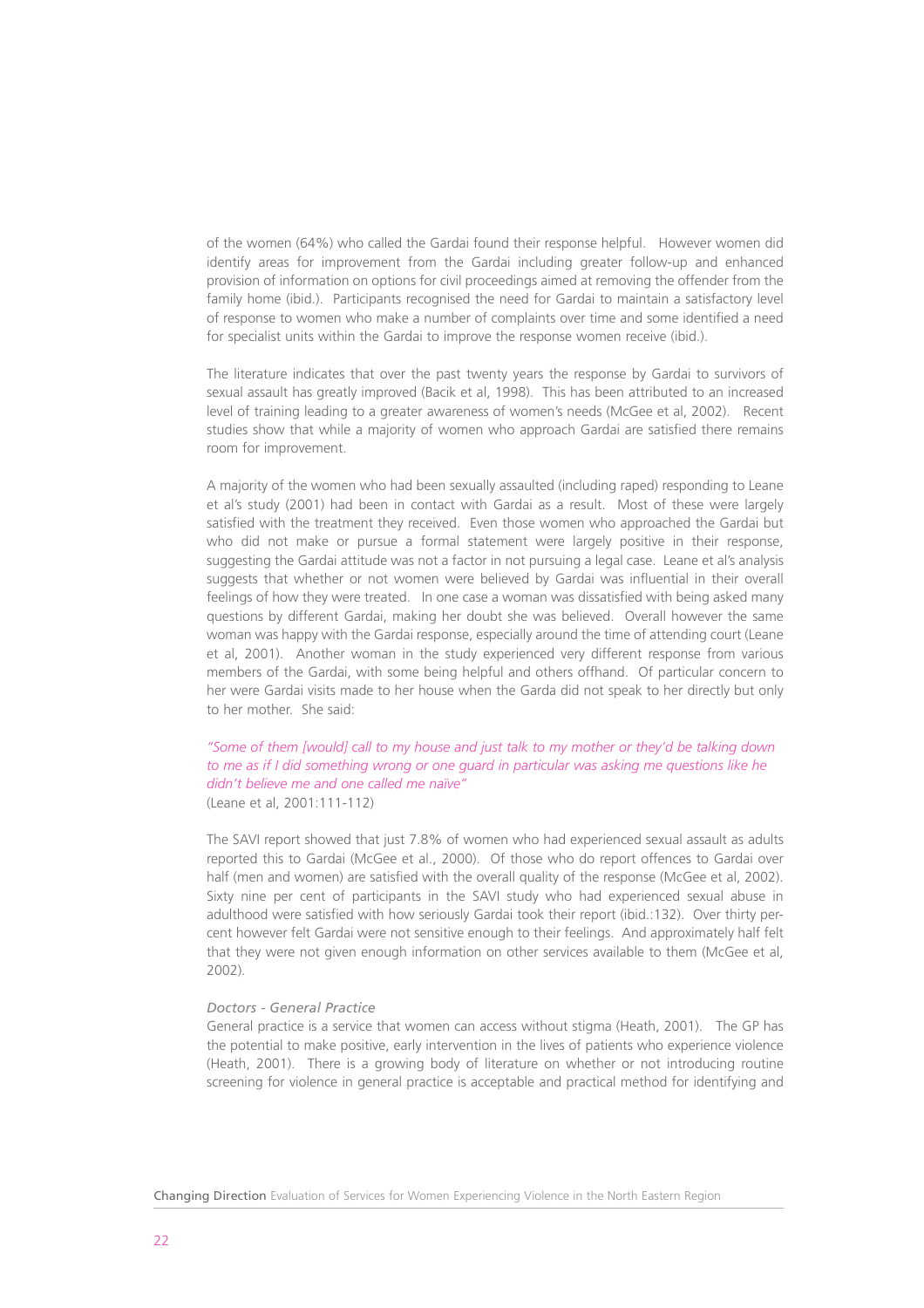assisting women in violent relationships. Screening could help to support GPs in addressing the issue of violence with their women patients.

It has been argued that general practitioners should routinely screen women for domestic violence (Morvant, 2002). Richardson et al (2002) found that eighty per cent of their female sample thought it would not be objectionable to be asked questions about domestic violence. In Ireland, Bradley et al (2002) reported that 78% of their sample indicated that it would be "all right" to be asked routine questions about violence, 13% of the sample were unsure and just 7% would object to routine questions on the subject. Other studies have also indicated that there is evidence that women who have experienced violence want to be given the opportunity to disclose their experiences by being asked about violence by healthcare professionals (Taylor-Browne, 2002; Romito and Gerin, 2002).

The importance of the relationship between women and their general practitioners is also evident in the literature. In a hospital accident and emergency department study of women injured as a result of domestic violence an overwhelming majoring (87%) identified their family doctor as the person they would prefer to talk to about their history (McAfee, 2001). This contrasted with just 25% of women who selected the police (ibid.).

Movant et al (2002) argue that these studies indicate that objectors are in a minority and therefore insufficient to preclude the introduction of such screening. They propose that the large majorities raising no objections to being asked about violence indicate favourable conditions for introducing routine screening (Movant et al, 2002). In Australia, the Queensland health domestic violence initiative incorporated screening for domestic violence into history taking protocols with favourable results in terms of 97% acceptability rate to women (Webster and Creedy, 2001). The result was improved diagnosis and increased provision of information and referrals to support services (Webster and Creedy, 2002). Heath proposes that where screening is not undertaken GPs should nonetheless "retain a high index of suspicion" and be prepared to act accordingly (2001).

Other studies have highlighted barriers to GPs acting as effective points of information for women. Morvant et al (2002) cite a study of 235 GPs in Paris undertaken in 2000 which demonstrated a very low level of recognition of domestic violence. The participating doctors indicated the reasons they do not excel at identifying and appropriately treating or advising patients as insufficient knowledge of support services or professionals (76%), lack of training on detection and follow up (60%), feelings of inability (47%) and lack of time to raise pertinent questions (21%). A further barrier to GPs providing appropriate support is identified by Heath (2001) who reports that among her GP colleagues there are individuals who believe that domestic violence is not an issue for their patients because their practices are located in affluent neighbourhoods.

Overall the literature demonstrates the importance of general practitioners to women who experience violence. While there are issues to be addressed in relation to the role of GPs in dealing with violence against women, a clear need exists for the introduction of screening to enhance case finding in this setting that would ultimately lead to the earlier identification of women who experience violence and subsequent earlier intervention to support them to escape from or overcome violence.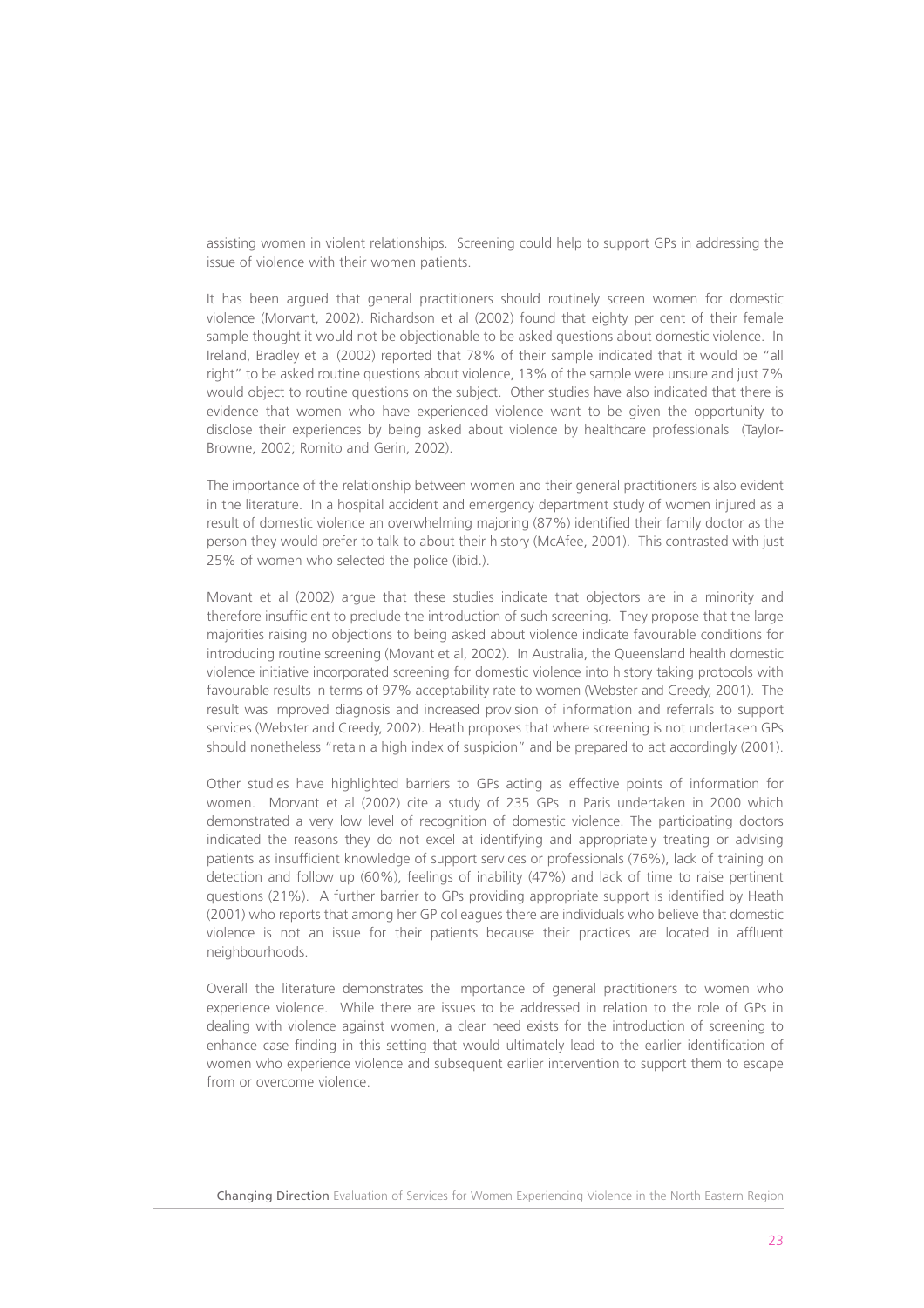#### *Social Work Services*

The Irish community social work service has a defined client group of children aged 0-18 years. However in the course of their work social workers in the community setting work with families experiencing domestic violence. In the USA it has been found that there is a strong association between child abuse and woman abuse yet child protection workers are ill-prepared to address problems relating to domestic violence (Mills et al, 2000). Mills et al (2000) in their examination of the factors which can support effective intervention in domestic violence advocate ongoing training of child protection staff and collaboration with domestic violence services. According to Mills et al (2000) the goal of child protection work in the context of domestic violence should be to:

#### *"Respond to families where women and children are abused in ways that protect the child, empower the mother, and do not unnecessarily separate children from a non-abusive parent, the person who intimately understands the trauma they face" (pg. 329)*

Bowen's study in Blanchardstown, Dublin, found that social workers clearly define children rather than women as their clients (1997). No policies or practice guidelines with regard to women were in place to direct social workers in their work in situations of domestic violence. Each case was dealt with on an individual basis and it was felt that interventions to protect children could also offer protection to their mothers (Bowen, 1997). The research highlighted the potential of new health board powers to seek protection orders from the courts independent of the wishes or actions of the woman involved. These powers were welcomed as a new method of intervening without the potential for increased violence against women for taking such action (Bowen, 1997).

Women in Tallaght, West Dublin, expressed reservations about involvement with social workers (Kennedy, 1999). The statutory role of the social work service in child protection results in some women fearing the service for its powers to take children into care (Kennedy, 1999).

#### 2.7 Practice Priciples

#### *2.7.1 Interagency Work*

There is now broad agreement, nationally and internationally, that violence against women can only be prevented and alleviated effectively through the efforts of a broad range of organisations. To improve the consistency of responses across agencies and to enhance co-ordination from the clients' perspectives, statutory and non-statutory agencies have come together in various fora to work together to effect change.

In Britain, the Leeds Inter Agency Project set out to develop an understanding and awareness of issues of violence against women and in turn develop consistency in responses across participating agencies (Report of the Task Force on Violence Against Women, 1997). In Northern Ireland, an interagency forum was established to facilitate interagency co-operation and Regional and local levels (Report of the Task Force on Violence Against Women, 1997).

Both of these models were influenced by the Duluth Model of interagency work in the area of domestic violence. This model is a pioneering method of working developed in the USA by the Duluth Domestic Abuse Intervention Project (DAIP). It primarily involves organisations providing services to women coming together with police and criminal justice systems to affect change for women in improved responses and by holding perpetrators of violence accountable for their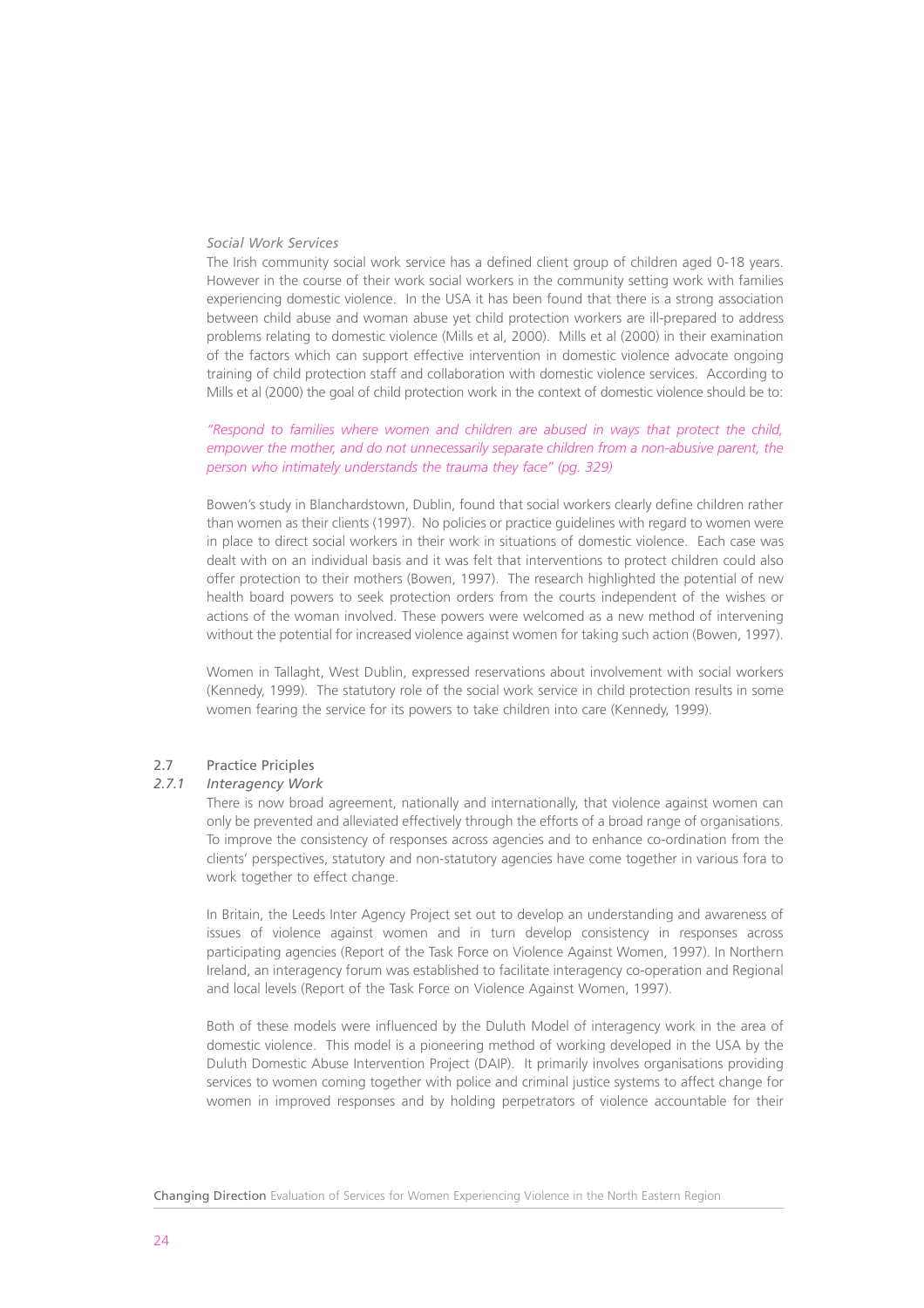actions. It co-ordinates programmes for male abusers with women's support programmes and has also developed awareness raising and community development components, all of which work in concert with the criminal justice system (Hague, 1998:441). The Duluth Model identifies eight components crucial to community intervention initiatives. These are:

- 1. Creating a coherent philosophical approach to centralising victim safety
- 2. Developing "best practice" policies and protocols for intervention agencies involved
- 3. Enhancing networking among service providers
- 4. Building monitoring and tracking into the system
- 5. Ensuring a supporting community infrastructure for women
- 6. Providing sanctions and rehabilitation opportunities for abusers
- 7. Undoing the harm violence against women does to children

8. Evaluating the co-ordinated community response with the goal of victim safety (Morton, 2000)

This model attempts to standardise responses from agencies by developing and implementing policies and procedures that dictate the response to women who experience violence, their children and their abusers.

In practice the model is acknowledged to have weaknesses in addressing sexual violence and is under regular revision (Morton, 2000).

Gill Hague's (1998) review of interagency practice in the UK examined the overarching issues of multiagency work against domestic violence. She found that some long-established forums such as the one in Leeds, mentioned above, have pioneered this method of working. Forums that had been in a position to employ a co-ordinator or development worker enjoyed the best success. She acknowledges much creativity in the development of services and in developing new and innovative practices (ibid.). Difficulties in interagency working have been identified and Hague (2000) suggests local bodies may need to address several issues:

- The under-representation of the voluntary sector in multi-agency fora, with statutory agencies tending to 'take over'. Participating agencies should agree strategies to combat this tendency.
- The central position of the NGO/women's organisations in providing services should be maintained, however this is not easy when other bodies with objectively greater power are involved.
- Maintaining the pivotal position of NGO/ women's organisations in the multi-agency fora.
- Combating the potential marginalisation of small minority agencies (such as black women's groups, community self-help groups etc.) as domestic violence services are mainstreamed. The author comments on the rarity of steering or management groups reflecting the diversity of the communities they serve, however current good practice indicates the need for equality issues to inform work at all levels.
- How to maintain and raise the voices of service users. Strategies may include focus groups, advisory groups of survivors and consultation through NGOs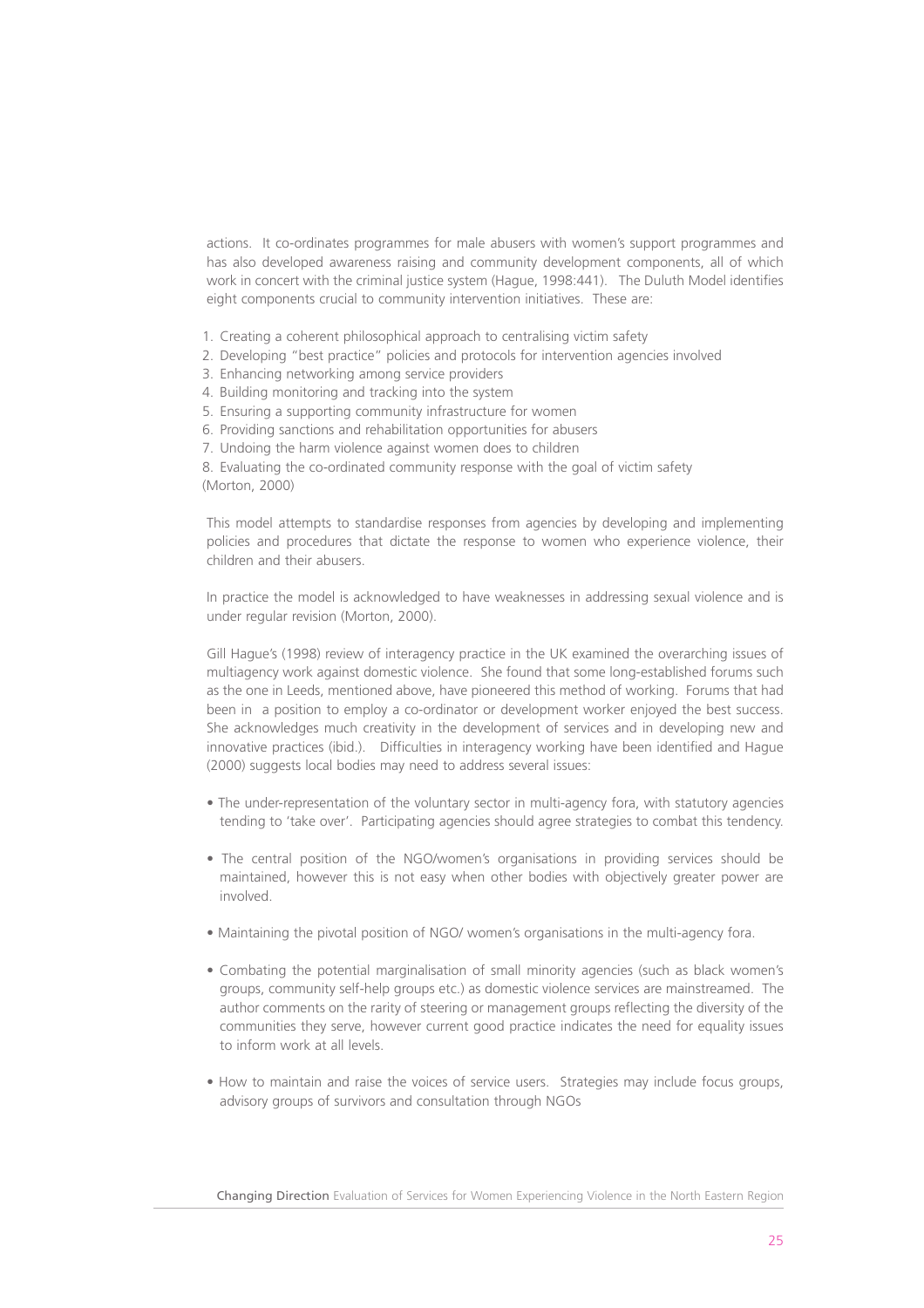- Evaluation and monitoring in relation to the effectiveness of interagency work
- Recognising that innovation should not take place at the expense of longer-established initiatives with proven track records at a local level

(Hague, 2000)

Hague also found that interagency fora could become 'talking shops' where little or no progress was made and partners became disillusioned (Hague, 1998). At worst they become time-wasting ventures that lack credibility and disguise the lack of improvement of services for women. In order to be successful interagency fora must be supported by resources and energy, have guiding principles, in place and see through policy and practice changes. She argues that the provision of improved services must go hand in hand with the implementation of campaigning and educative initiatives that aim for the prevention of violence (Hague, 1998).

#### *2.7.2 Principles of Good Practice in Service Delivery*

Through the expertise of the European Observatory on Violence against Women, the European Women's Lobby (2001) identified characteristics of models of good practice in relation to services or initiatives to combat violence against women. These are:

#### *Overall guiding principles:*

- Respect for autonomy of women and their choices
- Ensure the utmost priority to the safety of women
- Prioritise the empowerment of women

#### *Practices that enhance:*

- A professional approach i.e. a combination of principles relating to solidarity, future perspectives and respect for individual women
- The internal and external factors, which bring about change, i.e. attitudes of actors and structures of society which will in turn impact on improving the lives of women
- Government practices and policies
- Confidentiality
- Adequate service delivery through built-in mechanisms of evaluation with the input of the beneficiaries/service users (quality assurance schemes)
- Evaluation and monitoring
- An understanding of violence against women through ongoing training of all professionals (judges, doctors etc.) who are in contact with women victims of male violence
- Transparency
- Partnerships with other professionals including women's NGOs
- An ethos of support for staff members (both voluntary and paid staff members)

*Promotion of feminist values and women's human rights by:*

- Naming the problem (male violence not family violence)
- Locating the responsibility with the perpetrator: it's a male problem not women's
- Helping the woman to understand that she is not alone and that the violence is the result of structural inequalities and not a shortcoming on her part

Changing Direction Evaluation of Services for Women Experiencing Violence in the North Eastern Region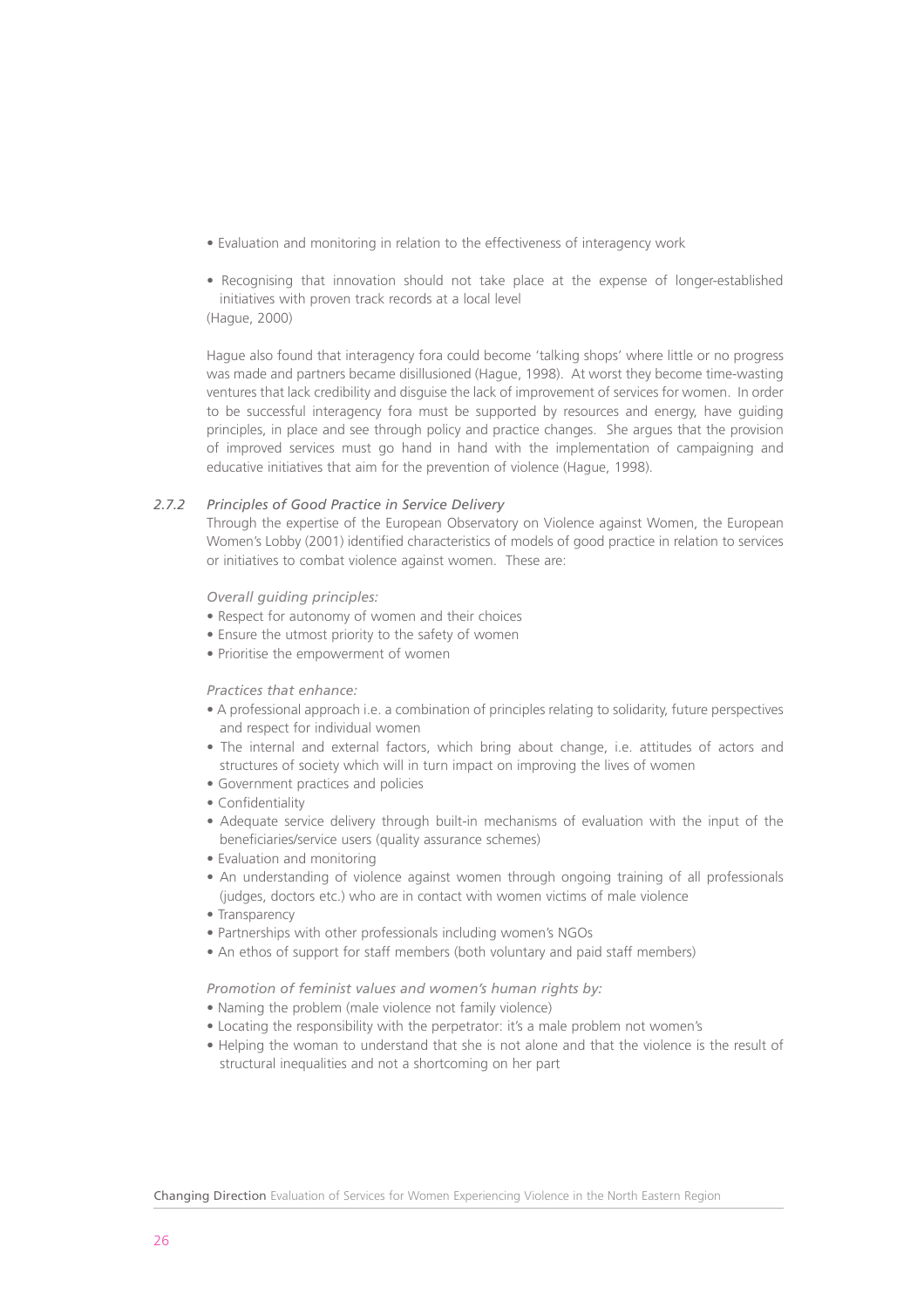• Helping the woman to understand the continuum of violence

• Playing a role in educating society on male violence and masculinity (EWL, 2001:14)

#### 2.8 Policy and Planning Structures for Responding to Violence Against Women in Ireland

Nationally, the key policy development in the area of violence against women was the formation of the Task Force on Violence Against Women and its subsequent report (1997). The Task Force report included a comprehensive examination of the issues surrounding violence against women in Ireland. The report collated information on the nature and extent of violence, the supports and services relevant to women and to perpetrators and made recommendations for change and improvement. Overall the report recommended that services provide accessible information and advice and foster a woman-centered approach to service delivery. Further, specific and wideranging recommendations were made for changes in support structures in terms of the Gardai, the legal system and its agents, preventative strategies, rape and sexual assault, health and social services, perpetrator programmes, refuges and methods of organising and co-ordinating the services available.

Structurally, the Task Force recommended three tiers of operations to improve services related to violence against women:

- A National Steering Committee
- Regional Planning Committees
- Local Area Networks in each area of each Region

#### *2.8.1 National Steering Committee on Violence Against Women*

The National Steering Committee on Violence Against Women was established in December 1997 following the Task Force Report in April 1997. The Committee has a remit to:

- co-ordinate and advise on the distribution of resources to the eight health board regions;
- co-ordinate and advise on the on-going development of policies, including those concerning perpetrators, criminal justice interventions, services and supports;
- oversee and monitor individual agencies' written policies and guidelines;
- ensure that regional and local structures are established;
- undertake research and needs assessment nationally;
- promote inter-agency training;
- ensure maximum value for money from available resources;
- develop codes of practice for collecting statistics and monitoring responses; and
- publish periodic reports.

(Report of the Task Force on Violence Against Women, 1997, pp. 105-106)

#### *2.8.2 Regional Planning Committees*

By May 1998, a regional planning committee had been established in each health board region. A designated health board officer serves each regional planning committee and membership is drawn from a cross-section of services identified as important to women who experience violence. The role of the committees is to assess existing services and needs, develop a strategy and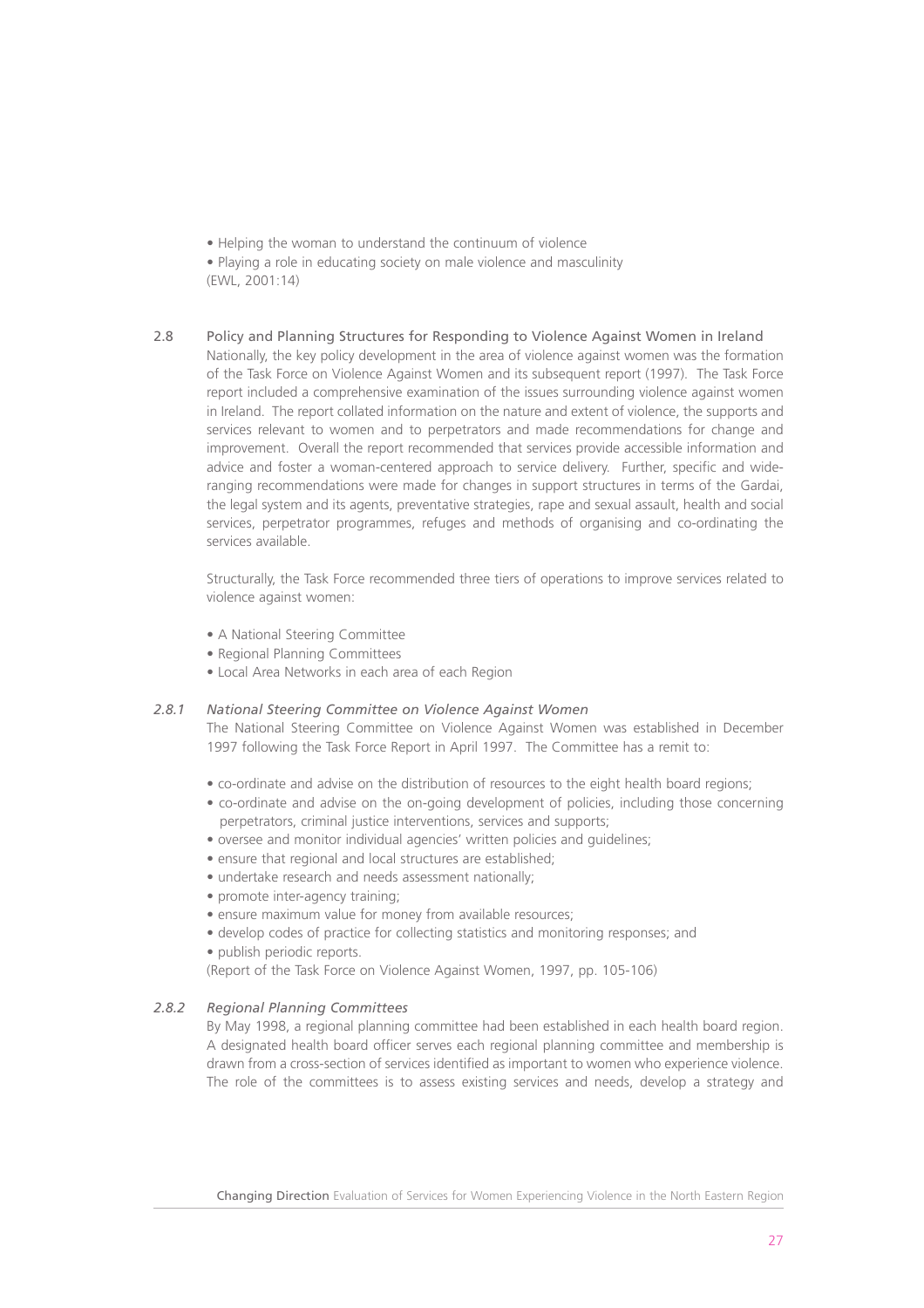implementation plan appropriate to meet identified needs, and to work under the direction of the National Steering Committee to develop local networks that adopt a community based approach to provide services and share information (National Steering Committee on Violence Against Women, 1999)

Regional planning committee membership varies by region but will include members from the statutory and the NGO (voluntary) sector. Services represented may include the dedicated services such as rape crisis centres, refuges and help-lines; health board services such as community care, community welfare officer, health promotion and counselling; the local housing authority; the Gardai; court service; legal aid; probation and welfare services. Travellers' organisations or organisations of disabled people may represent the position of minority groups on regional planning committees. The committees are therefore broadly representative of the services available to women experiencing violence.

#### *2.8.3 Local Area Networks*

In the regions, pilot local area networks have been established to try out this new way of working with a view to developing models that will be suitable for wider use. In Co. Monaghan the first, pilot local area network in the North East, as envisioned by the Task Force, has been established. Made up of local service providers from statutory and non-statutory bodies, the local area network is tasked with:

- Planning for the development of services for the prevention of violence
- Sharing information
- Building effective communication and co-operation across agencies in the area
- Providing feedback about needs and developments in the area to the Regional Planning Committee

#### *2.8.4 North East Regional Planning Committee on Violence Against Women*

The North East Regional Planning Committee on Violence Against Women developed a strategic plan for 2001-2002 which presents its mission statement, priority goals and aims. In particular aims for planning and development of services, networking and linking, dissemination of information, training, policy and a database are detailed (North East Region Regional Planning Committee on Violence Against Women, 2001).

The Regional Planning Committee has been instrumental in the development of policy and action at local level in the North East beyond the local area network. For instance the guidelines for hospital staff for identifying and responding to violence against women introduced in Our Lady of Lourdes Hospital, Drogheda were developed as a direct result of consultation with the Regional Planning Committee as well as hospital staff (Our Lady of Lourdes Hospital, 2001).

#### 2.9 Models of Good Practice

Using the principles of good practice set out in 2.7.2 above the European Women's Lobby (EWL) identified a number of service initiatives as case studies in good practice. Of these, two programmes from the Republic of Ireland feature in the EWL selection of case studies. These are the Family Resource Centre at St. Michael's House in Inchicore, Dublin and the training of health service staff by Women's Aid, Dublin. Each is described below in more detail.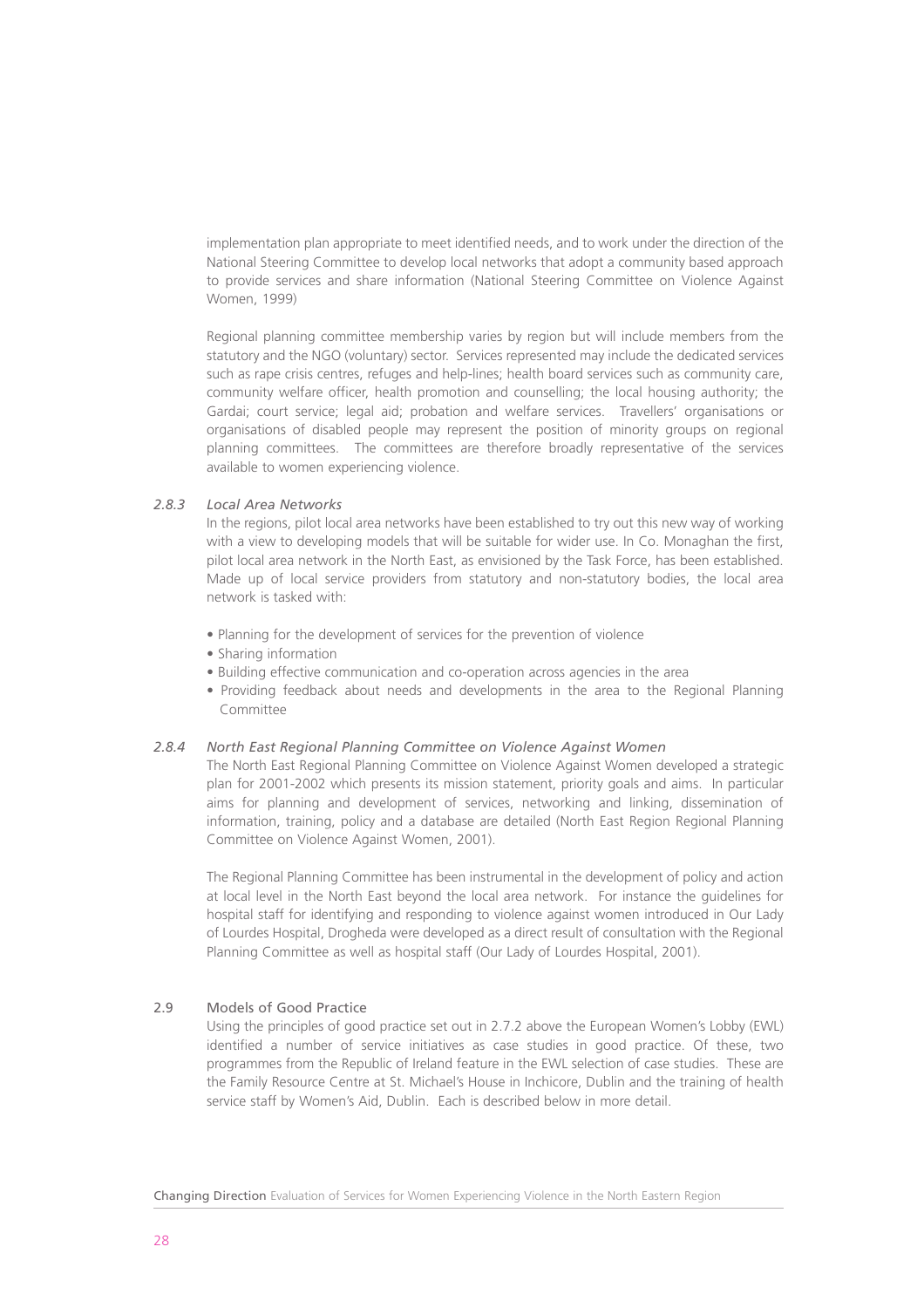#### *2.9.1 Family Resource Centre, St Michael's House, Inchicore*

The first initiative is the Family Resource Centre at St. Michael's House which is an example of good practice in a community development setting. Having its roots in a community led response to problems on an inner city housing estate, the project came to recognise the centrality of violence against women to many of the other issues it was addressing and, with support from Women's Aid, has given violence against women dedicated attention since. Strategies developed by the Family Resource Centre include:

- Raising awareness of the issue in women's groups in the local community and further afield
- Defining and providing training opportunities for local professionals aimed at improving the response women receive and enhancing co-ordination
- Identifying and training women in support roles in the community
- Establishing an outreach centre in the area to provide women with information and support. The centre provides a confidential service and also directs women for counselling and other services.
- Provision of counselling in the area
- Addressing the education service by providing training for teachers and introducing onto the curriculum issues of conflict resolution
- Working to educate men in the area including professionals who hold positions of power
- Developing relationships with the local authority (housing dept.) and the Gardai
- Campaigning and political work to ensure the issue of violence against women is addressed in all sections of government and society
- Developing an area policy through the establishment of an inter-agency committee
- In addition to the above, a cultural strategy has been developed to raise awareness through drama, art and creative writing

(EWL, 2001)

#### *2.9.2 Health Service Training - Women's Aid*

The second Irish initiative recognised by the EWL as a model of good practice is the training delivered for the health services by Women's Aid, Dublin. This initiative was established in recognition of the vital role that health services play in women's lives, as almost all women access health care systems at some point in their lives. Therefore health care providers are well positioned to identify women who experience violence.

The initiative involved:

- A four-day training course to upskill health service professionals to provide onsite training to their colleagues, particularly in A&E Deparments.
- The provision of a training pack to support these new trainers in facilitating the learning of their colleagues
- The development by training participants of action plans aimed at affecting the development of practices and policies within the institutions where they work. Without the implementation of policies and procedures the training cannot have full effect.
- Outcomes monitoring and evaluation is built into the programme. With feedback sought on numbers trained as well as the development of policies and procedures and resulting changes in practice.

(EWL, 2001)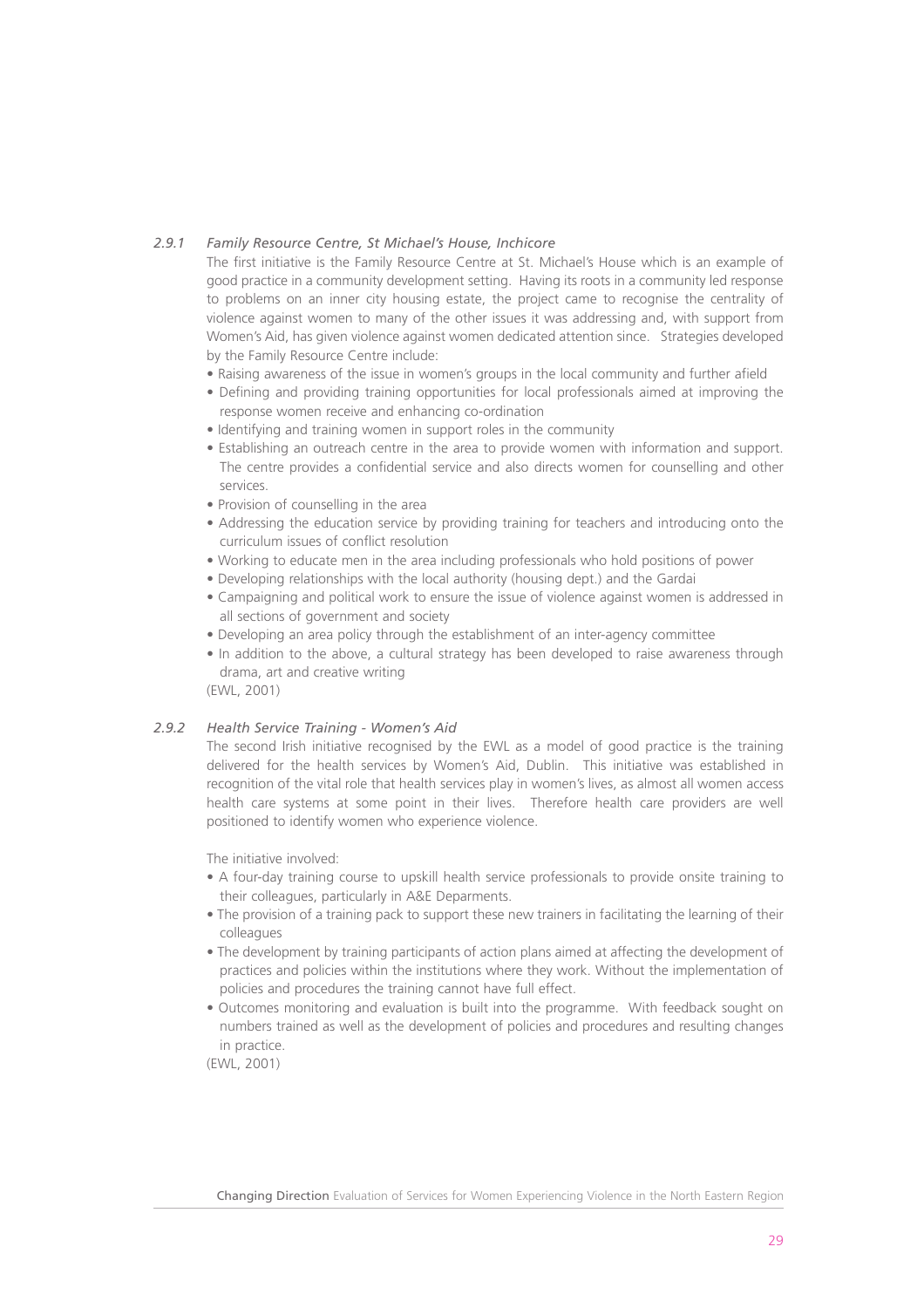#### *2.9.3 Other Innovative Models:*

Other models selected here for their innovation are the development of a one-stop-shop in Cork and the community based response to women's needs in Co. Mayo.

#### *Cork One-Stop-Shop*

In Cork a one-stop-shop has been developed targeting information and support at people who experience domestic violence as well as their friends and family and professionals who require information. The service is run from a shop-like outlet in a busy urban area, responding to women's calls for accessible information (Kennedy, 1999). However, women also want information services that are discrete. The one-stop-shop on domestic violence has its title over the door.

Findings from an evaluation of the first six months of operation demonstrate a high level of usage. with 404 user contacts, 104 of these users had experienced violence, 117 were professionals/agencies that encounter violence in the course of their work, 22 contacts were with friends or relatives of people experiencing domestic violence and 161 contact were with other members of the public (Conroy and Pierce, 2001). An analysis of the gender of users showed that overwhelmingly men are the perpetrators of violence in the home. The service provides information and support to women who experience violence (ibid). Most of its client work entails the provision of information and support around legal, housing, financial options available to women who experience violence, although staff also accompany clients to court or other services as needed. Information on the same range of issues was supplied to relatives or friends of women experiencing domestic violence (Conroy and Pierce, 2001).

#### *Mayo Women's Refuge and Support Services*

In Co. Mayo the local branch of St. Vincent de Paul in Castlebar established the Mayo Women's Refuge and Support Services in 1994. The Claremorris Social Services, the Western Health Board (WHB), Mayo County Council and the local diocesan parish church also supported the development of the project (Kelleher Associates, 2000). The key services provided by the organisation are:

- Outreach in the form of advice clinics and support groups
- Public Awareness and Education and Training
- Accommodation
- Networking / Interagency Work

The most striking feature of provision is the extensive network of outreach provision throughout the mostly rural county of Mayo. The clinics are held in ten locations throughout the County. On average the clinics receive 100 new clients each year, with an overall caseload of approximately 170 women at any given time (Kelleher Associates, 2000). Women using the outreach services reported that within a short period of time they were able to make decisions that helped them to resolve the immediate crisis they were in (Kelleher Associates, 2000:60).

Self-help groups also form part of the outreach services from the organisations centre in Castlebar. At the time of Kelleher Associates study of the services, groups were operating in four

Changing Direction Evaluation of Services for Women Experiencing Violence in the North Eastern Region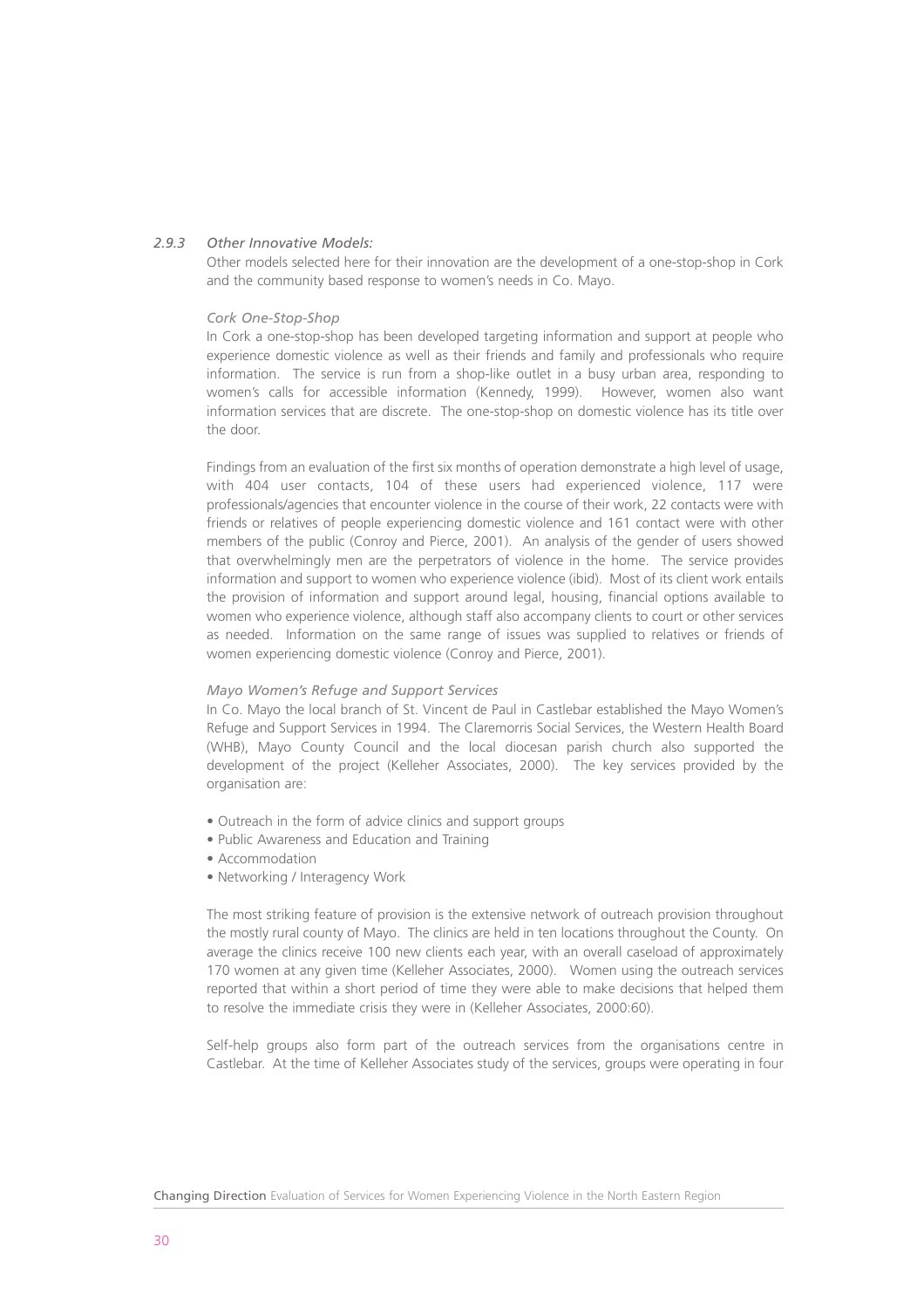locations in the County, with the study indicating a need for the development of groups in other areas.

Education initiatives are aimed at preventing violence against women and children through public education and awareness raising activities. Staff host public seminars and work is also undertaken with schools and other voluntary bodies to raise awareness of domestic violence (Kelleher Associates, 2000).

The crisis accommodation available is within self-contained units that allow families to live independently while also having appropriate supports available to them. At the time of the study crisis accommodation was under utilised. The authors suggested the reasons for this as being that women are staying in their own homes and utilising the orders available through the civil courts to protect them, that the outreach services are providing an earlier point of intervention in women's experience of violence thereby averting crises and that enhanced provision and supports to women leaving refuges prevents their repeated admission (Kelleher Associates, 2000:62).

The review of this service found it particularly well suited to the delivery of services to rural populations, an important consideration for service planners in the North East Region.

#### *2.9.4. Overview of Models*

The origin of service responses in locally identified need is a persistent feature of services for women experiencing violence. As feminists developed understandings of men's violence against women, women organised to form dedicated service responses for women by women. The case studies above highlight how community development organisations have begun to take this analysis into account and address violence against women and the needs of women experiencing violence as part of their work. In general the range of actors involved in responding to violence against women has expanded and inter-agency partnerships are now a formal feature of the response following the publication of the Task Force on Violence Against Women (1997). The range of responses has also grown. An interesting innovation is the provision of services on an outreach basis. Preventative efforts through education and awareness raising are another important dimension. One approach has been to engage professionals in key agencies with whom women experiencing violence will come in contact in training to enhance their understanding of the issue and in turn their capacity to respond to women both directly and by referring women on. The second approach has been to provide education and awareness raising more generally through schools and community groups to foster attitudinal change. The broadening out of responses is intended to ensure that women will be better placed to identify violence in all its forms, will meet with a supportive response when they report the violence and will be given appropriate practical support and help to overcome the violence. It also aims to demonstrate the relations of power underpinning men's violence against women and to reinforce the message that it is wrong in every circumstance. The need for crisis accommodation as provided by dedicated services persists but the form of that accommodation is also coming under review as services strive to ensure that women are empowered to retain control over their lives during the process of addressing violence against them. Self-contained units where women can stay temporarily with their children and manage the family unit autonomously are replacing the communally organised refuge accommodation. Housing agencies are being challenged to meet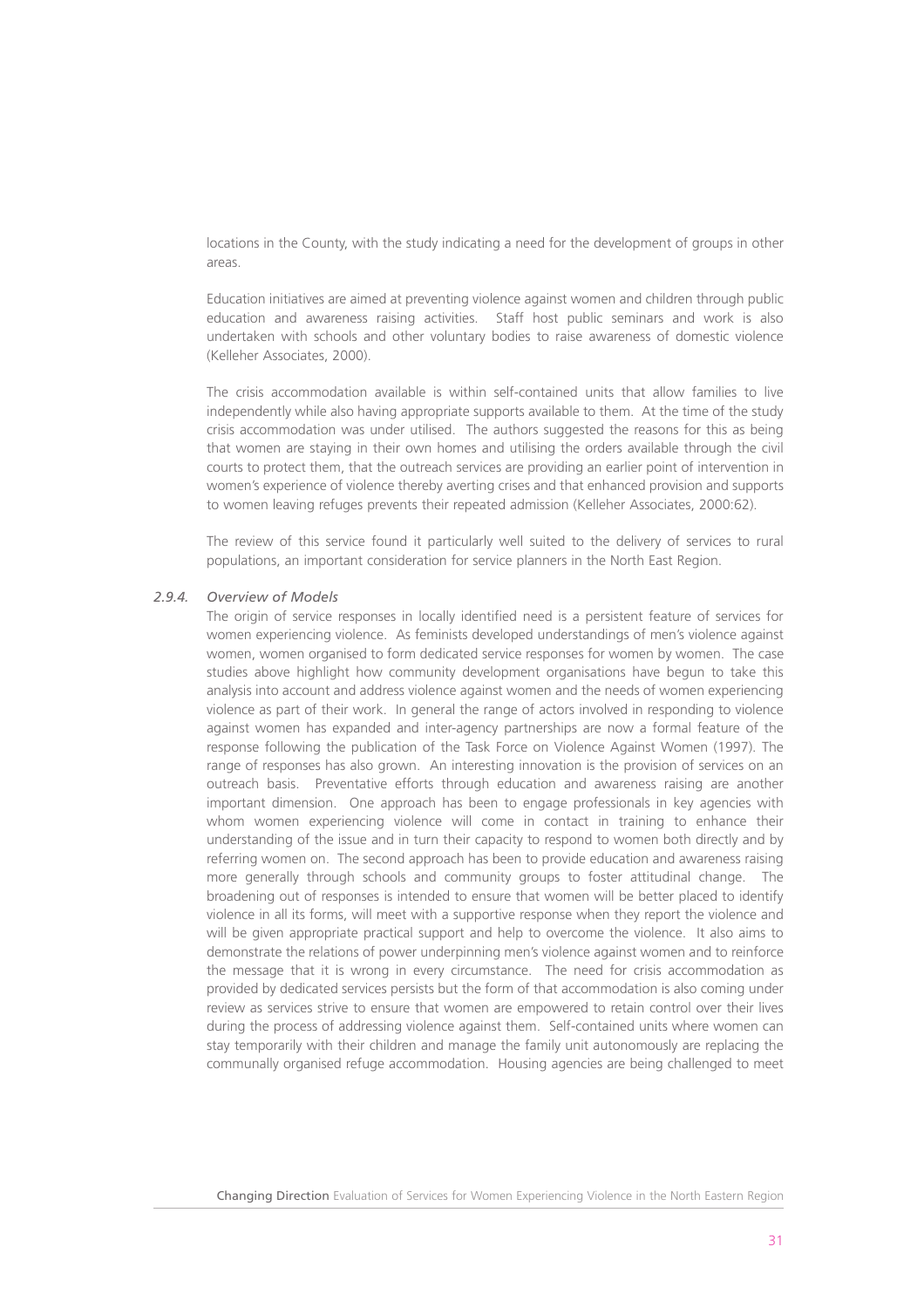their responsibilities to address homelessness caused by women experiencing violence so as to reduce the length of time women are dependent on refuge type accommodation.

#### 2.10 Summary of Literature

- The current evaluation of services for women who experience violence in the North East Region can best be understood in the context of the significant body of literature internationally and in an Irish context on the issue of men's violence against women.
- A gendered analysis of violence against women understands it to be both a cause and manifestation of unequal power relationships between women and men in society.
- Prevalence data show that domestic and sexual violence against women is commonplace.
- The effects of violence against women are serious, long-lasting and sometimes fatal.
- Policy and planning structures have been developed nationally and regionally, and to a lesser extent locally to support enhanced integration of services for women who experience violence.
- The distinct needs of women from minority groups must be taken into account in the planning and delivery of services.
- Women who experience violence seek help from a wide range of sources, such as NGO/dedicated services in the form of refuges, support services and rape crisis centres as well as other agencies and professionals. The literature demonstrates that Gardai, social workers and doctors are key service providers for women.
- Due to the complex nature of violence against women and their resulting broad needs in terms of service provision, interagency or multi-agency work has developed in order to achieve an enhanced and more cohesive response to women. This relatively new way of working can present difficulties for the agencies taking part and needs to be closely monitored to ensure that progress is made in enhancing provision.
- National and international bodies have attempted to define the characteristics of good practice in relation to services for women who experience violence. They are marked by an overarching concern for women's safety, respect for women's rights and autonomy and the principle of empowerment.
- Selected models of good practice are presented demonstrating the changing pattern of approaches taken in the NGO sector to addressing violence against women.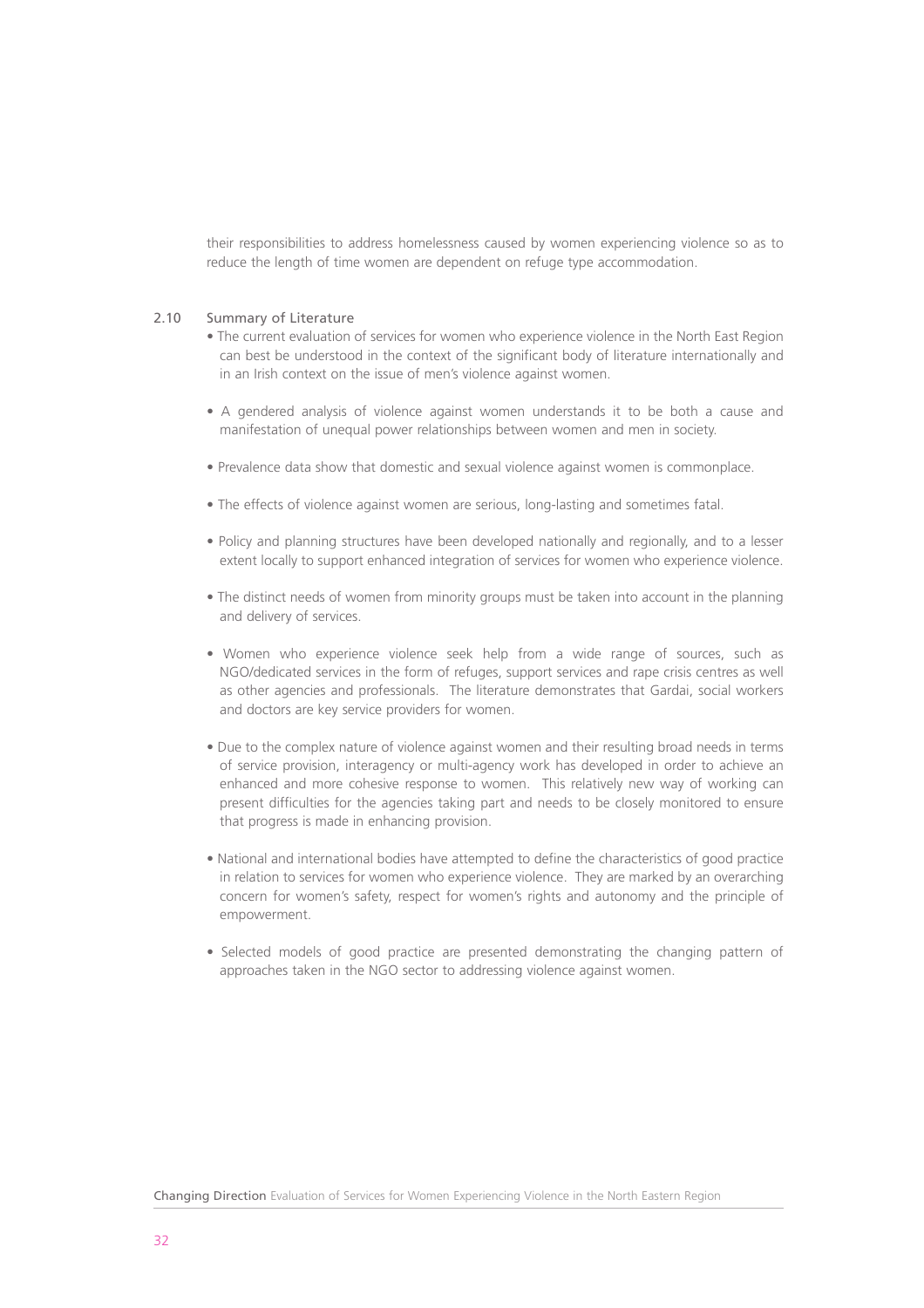## Chapter three

Introduction Steering Group Profile of Services Needs Assessment Ethical Issues Data Collection Data Analysis Summary of Methodology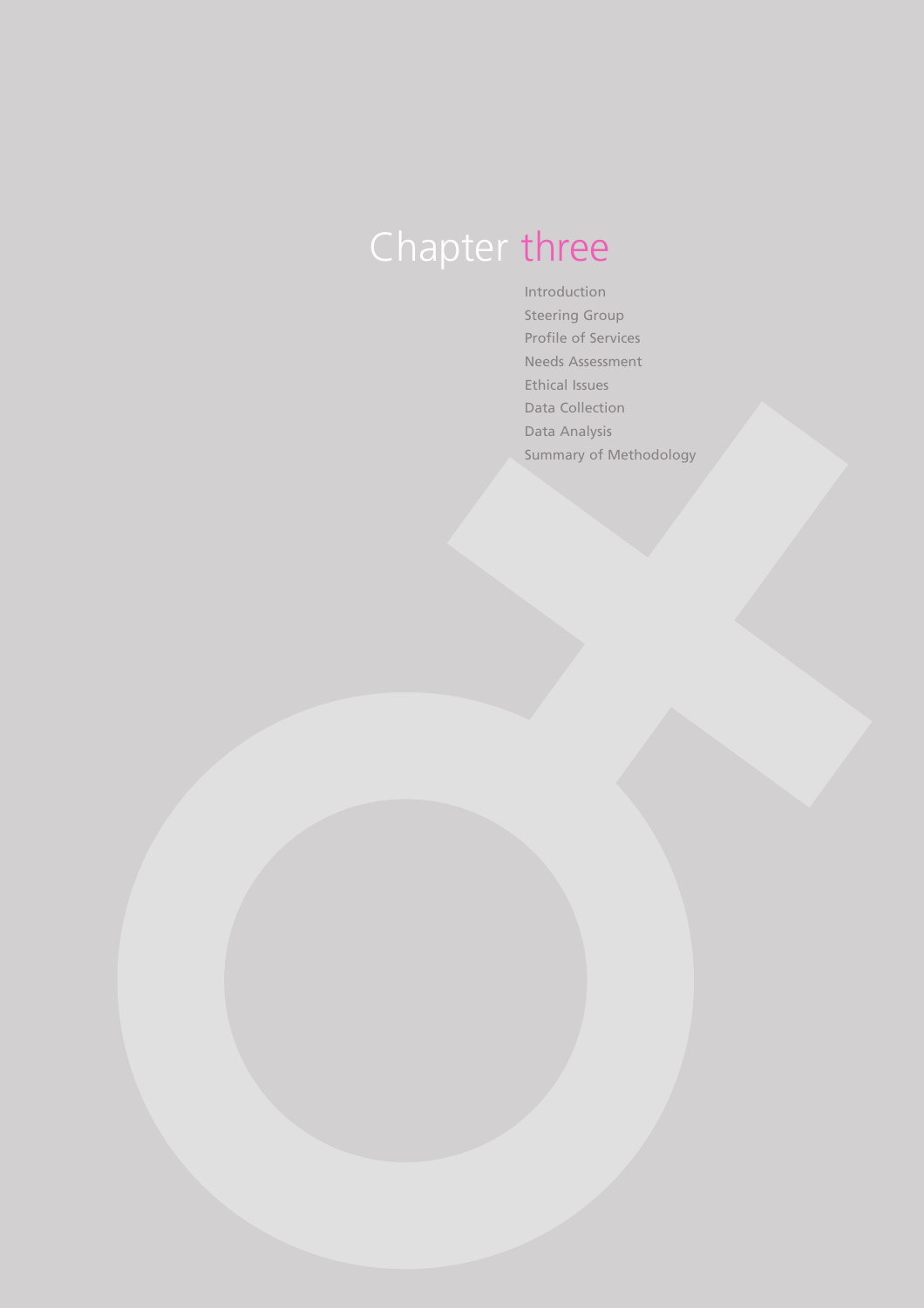#### Chapter Three Methodology

#### 3.1 Introduction

This study employed qualitative methods to evaluate existing responses in the North East Region to women who experience domestic violence, rape and/or sexual assault. The study was divided into two distinct phases, a profile of services and a needs assessment. The service profile was confined to services dedicated to women experiencing violence, rape and/or sexual assault. A range of stakeholders were represented in the needs assessment component including women, service providers, health board managers and representatives of national organisations. Women who had direct experience of using services and other women from the region were both represented. As regards services, dedicated service providers and other relevant statutory and voluntary services with a broader remit that would include women who have experienced violence were included. This generated a multiplicity of perspectives for the evaluation. Different methods of collecting data were appropriate for each group and these are detailed below.

#### 3.2 Steering Group

A Steering Group for the study, constituted of representatives of the Regional Planning Committee on Violence against Women and the North Eastern Health Board, was formed at the outset of the project. The Steering Group and researcher met at regular intervals to review progress, provide guidance on issues such as instrument design and access negotiation and to address any issues arising from the research. An interim report was presented to the Group following the first phase of data collection.

#### 3.3 Profile of Services

The profile of services included the six organisations offering dedicated services addressing domestic and sexual violence against women operating in the region. All are non-governmental organisations (NGOs). The following dedicated NGO organisations were represented:

- Women's Aid, Dundalk
- Drogheda Women's Refuge and Childrens' Centre, Drogheda
- Meath Womens' Refuge, Navan
- Dundalk Rape Crisis Centre, Dundalk
- Tearmann Domestic Violence Service, Monaghan
- Metanoia, an NGO under development in Co. Cavan

One-to-one structured interviews were undertaken with the manager of each service. In the NGO sector the job titles of participants varied, to include manager, director, co-ordinator, but all interviewees held, in effect, similar positions in terms of organisational structure.

The interviews were semi-structured and sought information on four broad areas of service provision:

- management, organisation and policies
- services offered, referral networks and interagency work
- service staff, and
- service users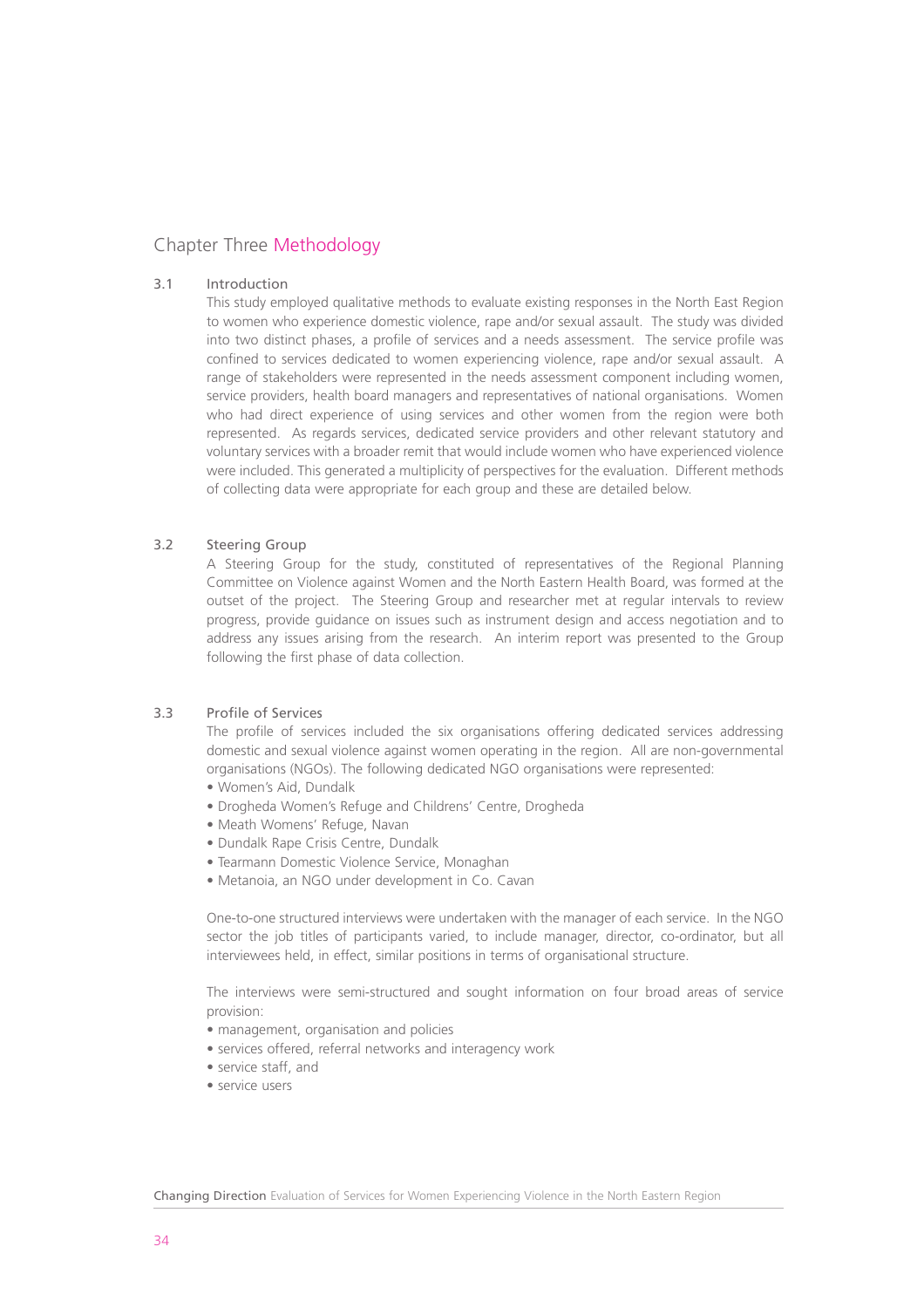#### 3.4 Needs Assessment

The second phase of the fieldwork, the needs assessment, comprised a number of strands of data collection:

- One-to-one interviews with women who had experienced violence.
- Focus groups with women in the community.
- Focus groups with service providers
- Interviews with representatives of regional and national stakeholders and policy makers.

#### *3.4.1 Interviews with Women*

#### *One-to-One interviews with survivors of violence*

One-to-one interviews were held with twelve women who had direct experience of domestic violence, rape or sexual assault and had been in contact with a dedicated service. The focus of interviews with women who had used services was on their experiences of using the services and how they evaluated those. Women were also asked to consider how services could be improved and developed based on their personal experiences of surviving violence.

These women were recruited to the study through the dedicated NGO service providers such as refuges, rape crisis centres or in two cases through a local contact. Service providers were asked to invite women to participate who were no longer experiencing violence, to whom they felt the research would pose no threat i.e. who were not currently at risk of violence and for whom the interview itself would not be unduly traumatic. Service providers were further asked to consider issues of diversity when inviting women to participate so that the sample presenting would consist not only of women from the majority, Irish, white settled community. The interviews were semi-structured, face-to-face interviews held either in the offices of the service provider who had arranged contact between researcher and the participant or, in two cases the interview took place in a private room in a local hotel.

Interviews were recorded with women's permission and transcribed in full or part for analysis. Some direct quotations from interviews are included in the report to illustrate points using women's voices.

#### *Focus Group Interviews with Women from North East Region*

Five focus groups with women were held throughout the region. Two of the groups were conducted with Traveller women and three with settled women. Forty-two women were recruited to the focus groups through community, educational and women's organisations identified by local NGO dedicated services, the Steering Group and the research team (numbers in groups varied from 6 to 10). These focus groups were held in three of the four counties in the region. Despite using the same recruitment methods, there was no turnout for the focus group for women scheduled in Co. Louth. The interviews took place in either Health Board or community facilities.

The focus of these interviews was not on women's own experiences of violence but rather examined women's knowledge and attitudes to services in the community in a general way. Women in these groups were asked about their knowledge and awareness of dedicated services for women experiencing violence and their perception of the role of other services identified as relevant in the literature in meeting the needs of women experiencing violence. With the women's permission the focus groups were taped and transcribed in part or full for analysis.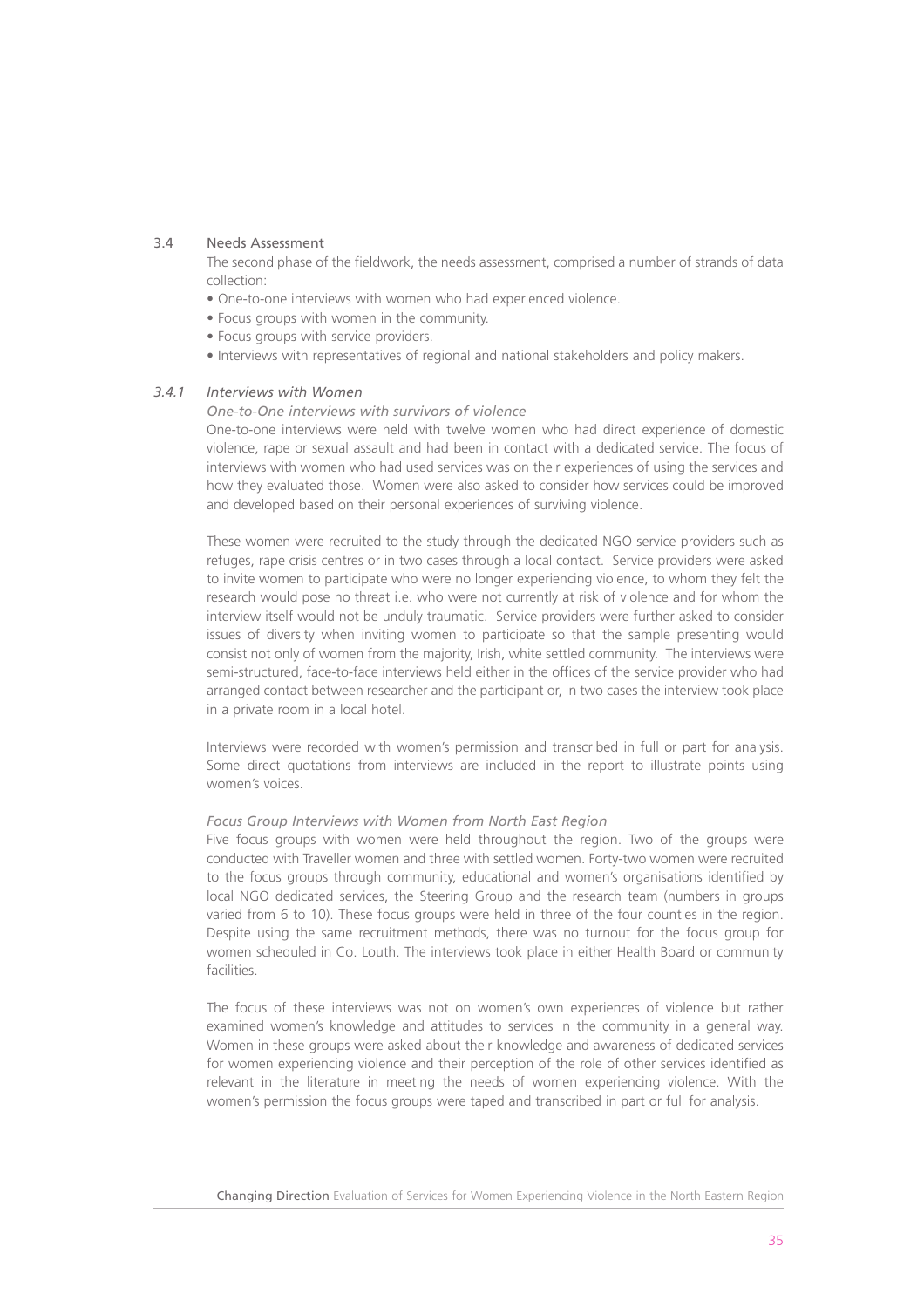#### *3.4.2 Interviews with Service Providers*

Other service providers in the region relevant to women experiencing violence were identified through a review of the literature to determine where women seek help and through discussion with local NGO dedicated services and the project Steering Group. Five service provider focus groups were conducted, two in Co. Louth and one in each other county in the region. A total of 35 service providers representing 28 statutory and non-statutory agencies or services participated in these focus groups. Participation rates in these focus groups varied from 4-11 participants.

#### *3.4.3 Interviews with Regional and National Stakeholders and Policy Makers*

One-to-one interviews were also held with both regional and national stakeholders and policy makers in order to inform the research of the broader context and policy issues. A total of eleven interviews were undertaken in this regard. The focus of the interviews was on the policies and structures in place to provide services for women experiencing violence and priorities and challenges for service development.

# *3.4.5 Summary of Data Collected*

| Component                                                           | <b>Study Group</b>                                                                                                              | Method of<br><b>Data Collection</b>             | Number of<br>Participants     |
|---------------------------------------------------------------------|---------------------------------------------------------------------------------------------------------------------------------|-------------------------------------------------|-------------------------------|
| Profile of services                                                 | Dedicated Services in<br>North East for Women<br>experiencing violence                                                          | Semi-structured,<br>one-to-one interviews       | 6                             |
| Views of women<br>survivors                                         | Women who had been<br>in contact with services<br>for women experiencing<br>violence                                            | Semi-structured<br>one-to-one interviews        | 12                            |
| Views of women in the<br>community                                  | Traveller and settled<br>women living across<br>the North East region                                                           | Focus group<br>interviews (5)                   | 42                            |
| Perspective of<br>non-dedicated service<br>providers                | Statutory and<br>non-statutory agencies<br>whose services are<br>relevant to women<br>experiencing violence<br>(See Appendix 3) | Focus group<br>interviews (5)                   | 35 people<br>28 organisations |
| Views of regional and<br>national stakeholders<br>and policy makers | Representatives of the<br>North Eastern Health<br>board, Government<br>departments and national<br>bodies (See Appendix 3)      | Telephone administered<br>one-to-one interviews | 11                            |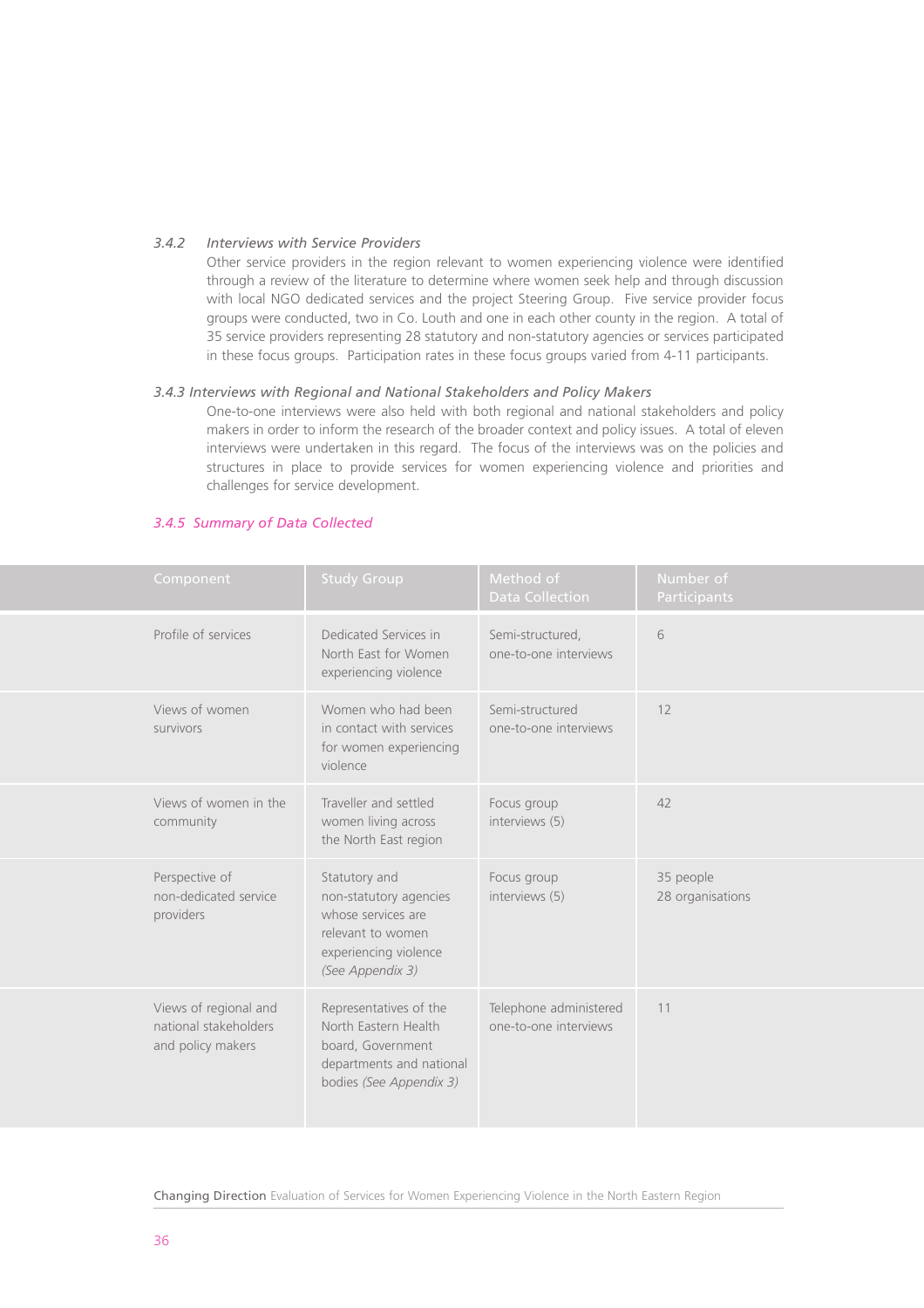# 3.5 Ethical Issues

Reflecting the literature on best practice in this field thorough consideration was given to the ethical issues arising throughout this study on violence against women. Careful measures were taken to minimise any potential harm that participants could come to as a result of taking part in the study, in particular women with direct experience of violence but also women in the focus groups. These included cautious sample recruitment and the availability of support services and information. Details of these procedures are provided in Appendix Two.

Researcher's entered into agreements with participants in one-to-one interviews and women's focus groups to guarantee confidentiality.

# 3.6 Data Collection

Fieldwork for the study was undertaken between November 2002 and May 2003. All instruments were designed with the input of the Study Steering Group and will be made available to the Regional Planning Committee for future use.

# 3.7 Data Analysis

Wherever possible, and with the consent of participants, interviews and focus groups were tape recorded and transcribed. Where this was not possible researchers took notes during the interview and these were written up directly. Data analysis was organised around themes drawn from the literature and the aims and objectives of the study.

Participants in the needs assessment phase of data collection were invited to a feedback seminar. Twelve participants took part in this seminar at which initial findings from the study were presented and clarification sought.

# 3.8 Summary of Methodology

This qualitative study was designed to assess the current level of response to women who experience violence in the North East Region. The study was guided by a Steering Group comprised primarily of members of the Regional Planning Committee. The principal methods of data collection were one-to-one and focus group interviews conducted with women and a broad range of statutory and non-statutory service providers in the Region.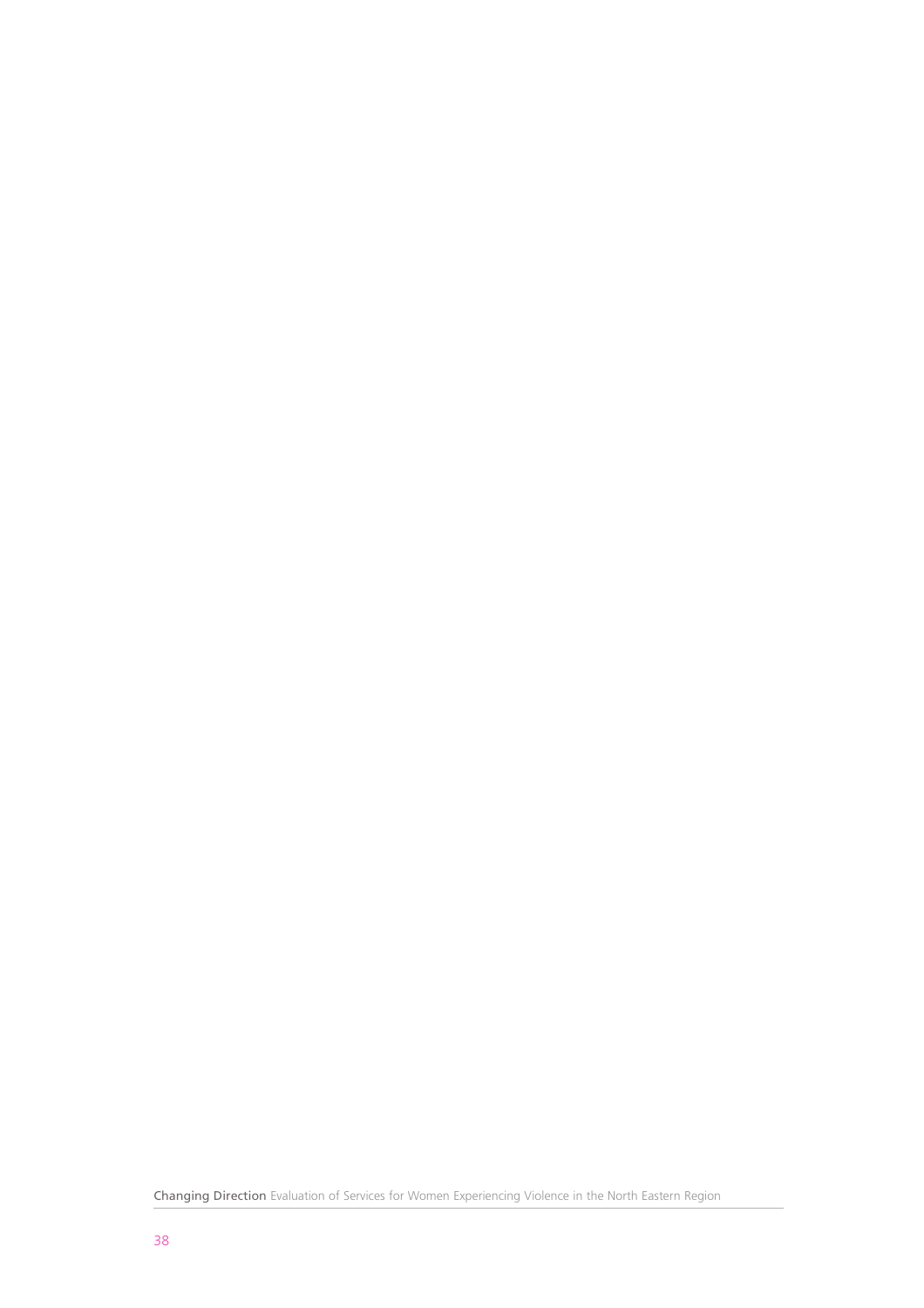# Chapter four

Introduction Geographical Distribution of Services Origin of Service Users Type of Services and Point of Intervention Description of Services NGO Activity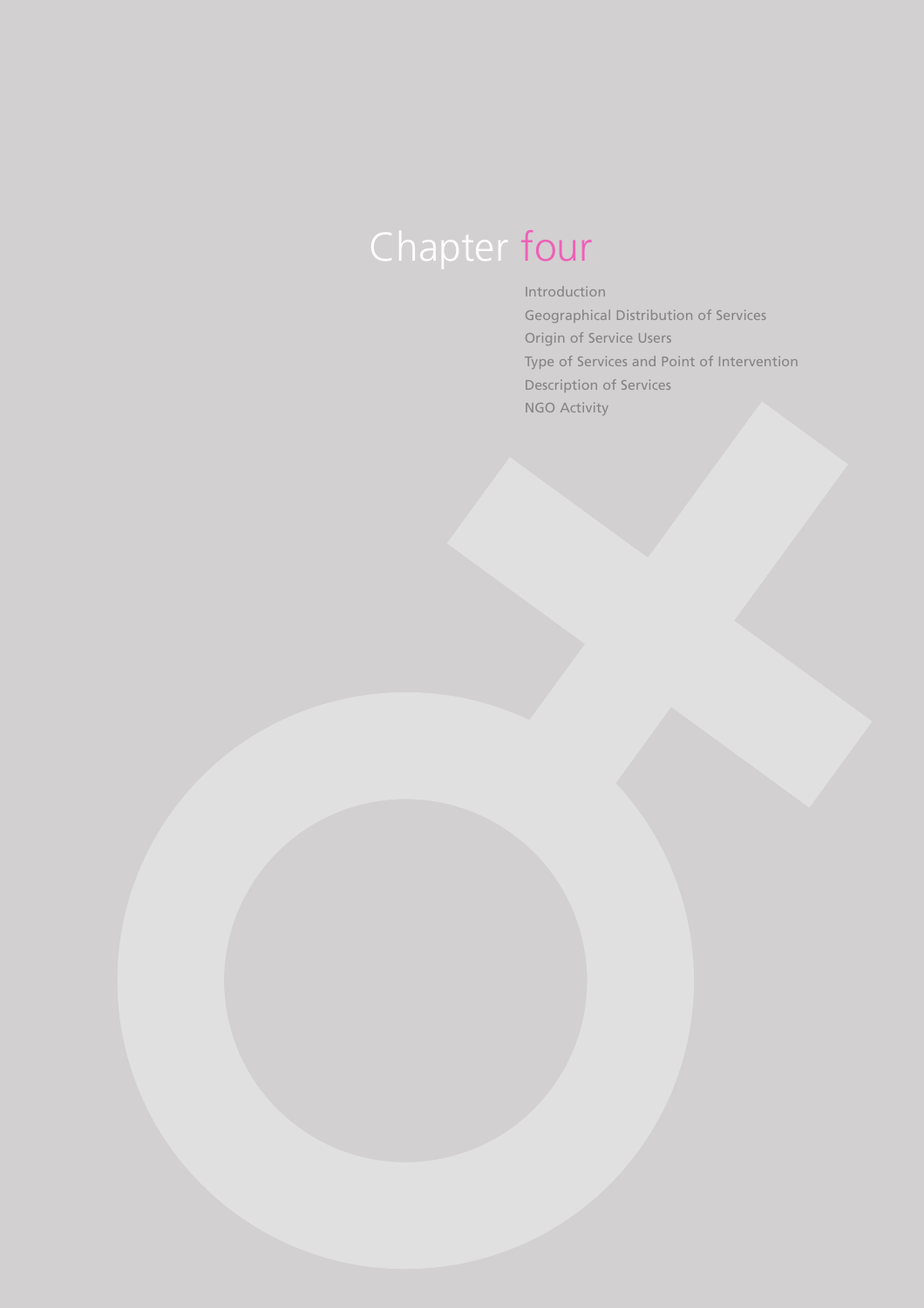# Chapter Four Profile of Services

#### 4.1 Introduction

This first data analysis chapter looks in detail at the NGO/dedicated services available to women in the North-East. The profile of NGO services constituted the first phase of data collection undertaken. The key objective of this phase was to provide baseline information on the level of service provision for women experiencing violence through building a profile of dedicated services.

A further objective of this phase was to identify the referral networks of each dedicated service provider i.e. what agencies refer clients to the service and to what agencies the services make referrals. In this way a picture was developed of the pathways of women into the services and agencies relevant to supporting women during and after their contact with services. This provided a foundation for the next stage of the project as the agencies identified were included in the second phase of data collection, the needs assessment.

The profile is organised under the following headings:

- The geographical distribution of NGOs throughout the region
- The origins of service users
- The specific services delivered and the point at which these services intervene in women's experiences
- Recent Activity levels
- Links between services
- Management Structures
- Funding
- Staffing
- Policies
- Outcomes for women

#### 4.2 Geographical Distribution of Services

NGO/dedicated services working with women who have experienced violence in the NE Region are distributed as follows:

| $Co$ I outh  | Drogheda Women's Refuge and Children's Centre<br>Women's Aid Dundalk<br>Dundalk Rape Crisis Centre (DRCC) |
|--------------|-----------------------------------------------------------------------------------------------------------|
| Co. Meath    | Meath Women's Refuge, Navan                                                                               |
| Co. Monaghan | Tearmann Domestic Violence Service                                                                        |
| Co Cavan     | Metanoia (under development, not currently providing services)                                            |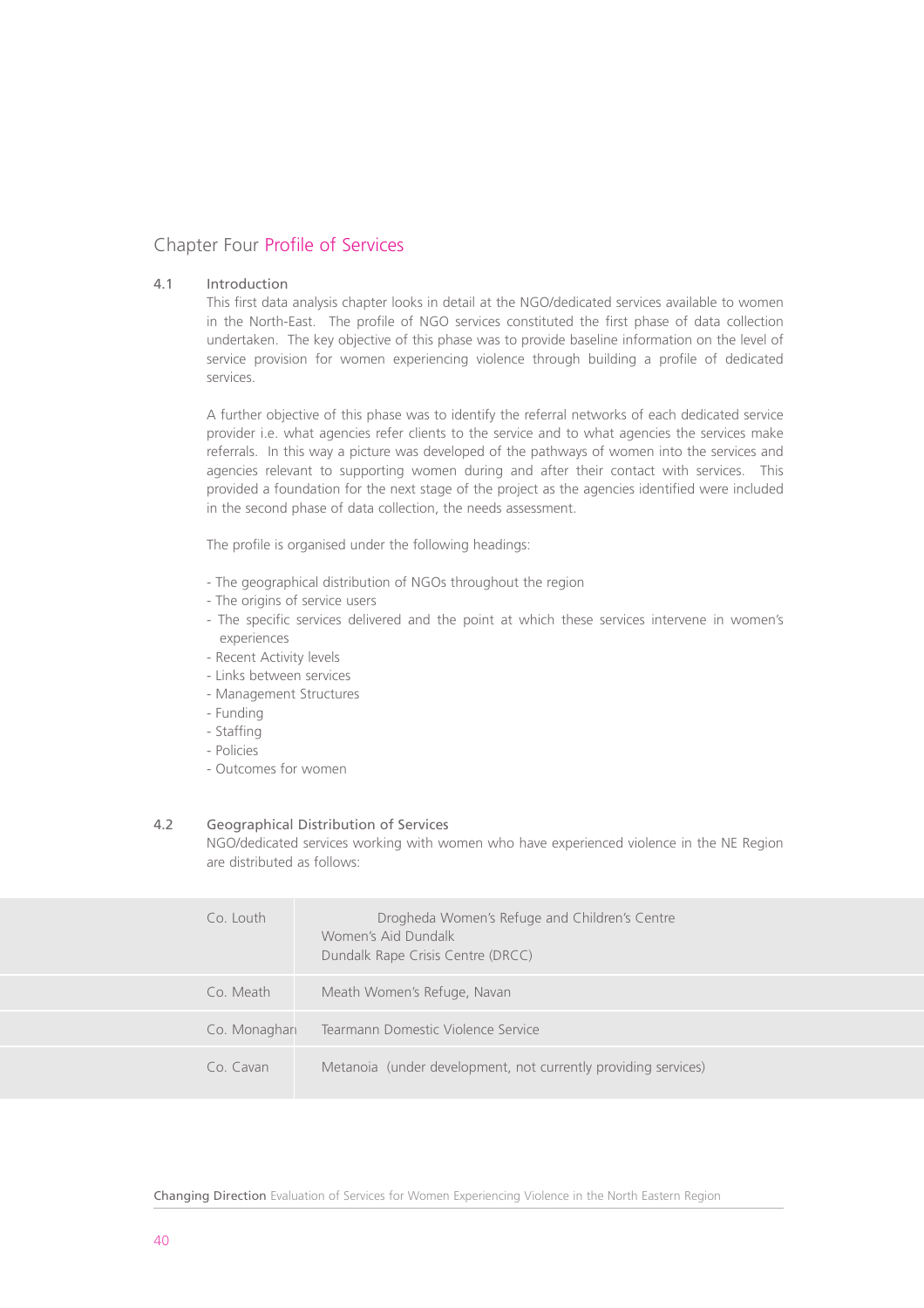The two most striking features of the geographical distribution of services are firstly the lack of an established NGO in Co. Cavan and secondly the provision of just one rape crisis centre in the region.

Metanoia is a grass-roots group in Co. Cavan that has organised with the aim of establishing a service within Cavan for women experiencing violence in the County. In the first instance, they plan to provide an outreach support and information service supplemented by a childcare service. At the time of the study Metanoia was in the process of recruiting a member of staff to develop the service, with funding being granted for this by the NE Regional Planning Committee.

In relation to provision for women who have experienced sexual violence, while acknowledging the role NGOs in the domestic violence arena play in supporting women who have experienced sexual violence, frequently a feature of domestic abuse, the Rape Crisis Centre offers a specialised service that tends to the needs of women assaulted within intimate relationships or in any other situation.

#### 4.3 Origin of Service Users

The study was interested in discovering where women who use the NGO services in the North East come from. Results are displayed below as the origins of users of Dundalk Rape Crisis Centre (DRCC), Meath Women's Refuge, Women's Aid Dundalk, Tearmann and Drogheda Women's Refuge are detailed below.



#### *Figure 4.1: Origin of Service Users - Counselling Clients, Dundalk RCC, 2000-2003*

The Dundalk Rape Crisis Centre drew over half (55%) of its clients from the County in which it is located in (see Figure 4.1). Indeed, overall, 89% of women attending one-to-one counselling at the Rape Crisis Centre in the period 2000-2003 were from the North East Region. The remaining eleven percent of clients travelled from Northern Ireland to avail of counselling.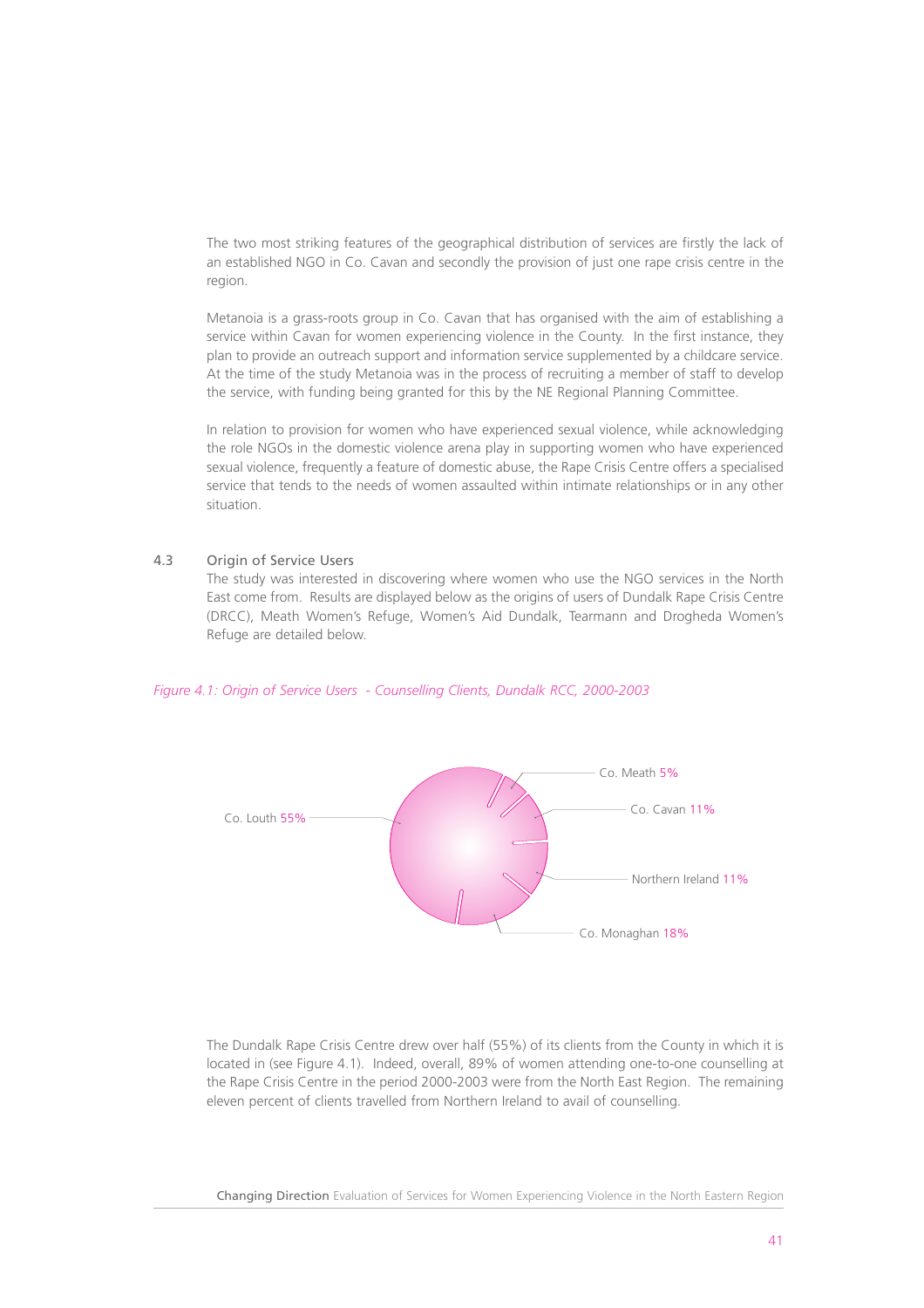

*Figure 4.2: Origins of Service Users - Meath Women's Refuge, 2001*

In 2001, Meath Women's Refuge accommodated 46 women in 47 stays (i.e. there was one repeat admission). As Figure 4.2 illustrates, the majority of these women, 65% (n=30), were from Co. Meath. Of these 19 (63%) lived in Navan, 8 (27%) in Kells, and 3 (10%) in Trim. A further 22% of refuge users were from other counties in the North East Region, making a total of 87% of clients from the Region. Just 13% of refuge residents had been residing outside the region directly prior to their stay in refuge.

*Figure 4.3: Origins of Service Users, Women's Aid Dundalk, 2002* 



Changing Direction Evaluation of Services for Women Experiencing Violence in the North Eastern Region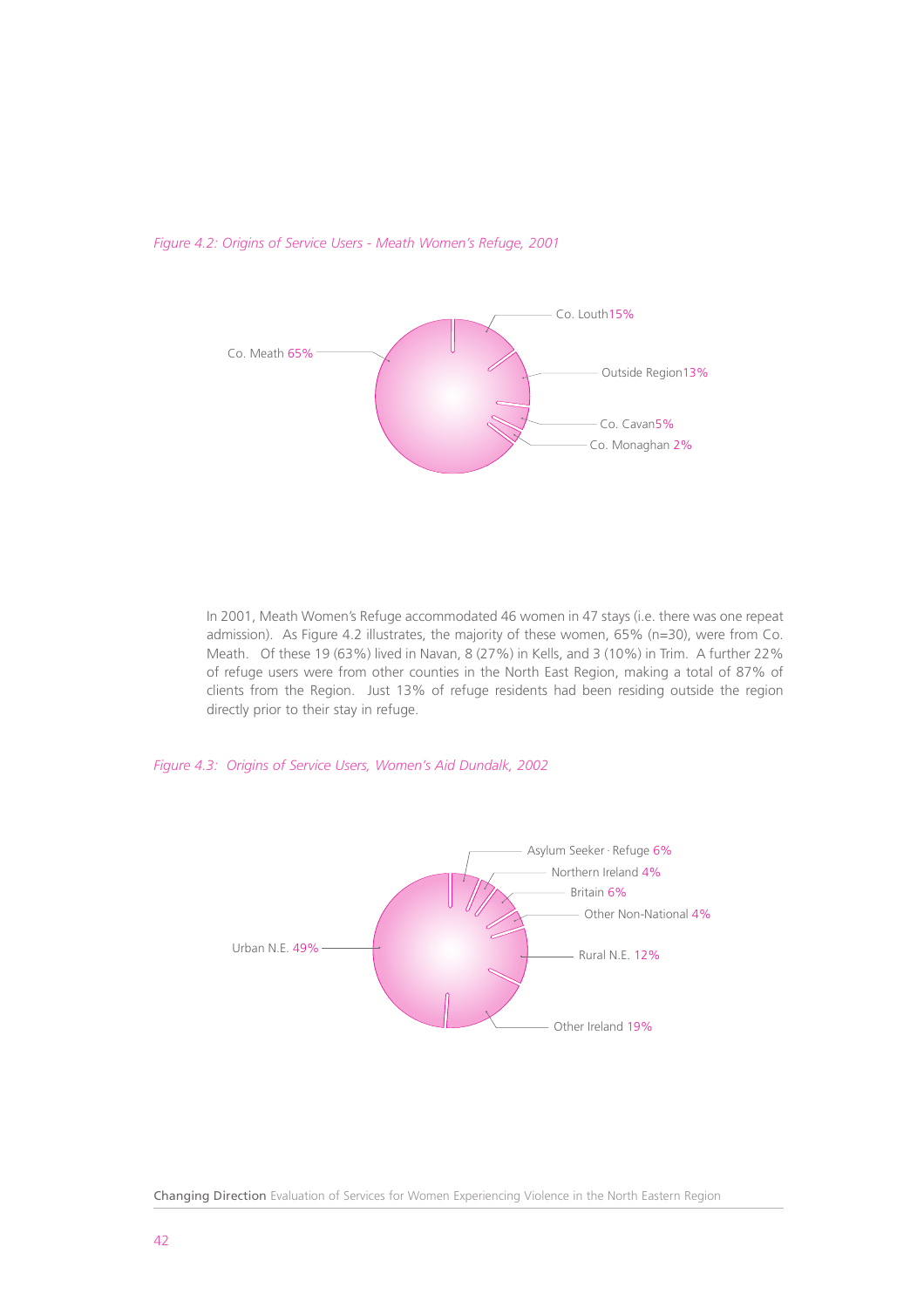The original places of residence of women staying in Women's Aid Dundalk's refuge in 2002 are illustrated in Figure 4.3. The chart shows that almost half (49%) of clients staying in the refuge were from urban areas in the NE Region, while just 12% of users were from rural areas in the region. In addition, a total of 10% of users were asylum seekers, refugees or other non-nationals who had been residing in the North East prior to staying in the refuge. In all a total of 71% of clients were women from the North East. Twenty nine per cent of women staying in the Dundalk refuge were not from the region, hailing from other parts of the Republic of Ireland, Northern Ireland or Britain.

#### *Figure 4.4: Origins of Service Users, Tearmann Domestic Violence Service, 2002*



In the same year three quarters of clients of Tearmann Domestic Violence Service were from County Monaghan while a further one fifth of clients came from neighbouring Co. Cavan. Just a further 1% of clients were from the NE Region, these coming from Co. Meath. No services were provided to women from Co. Louth. Overall, 96% of Tearmann clients were from the NE Region, with the other 4% coming from Counties Galway, Kildare, Limerick and Tyrone.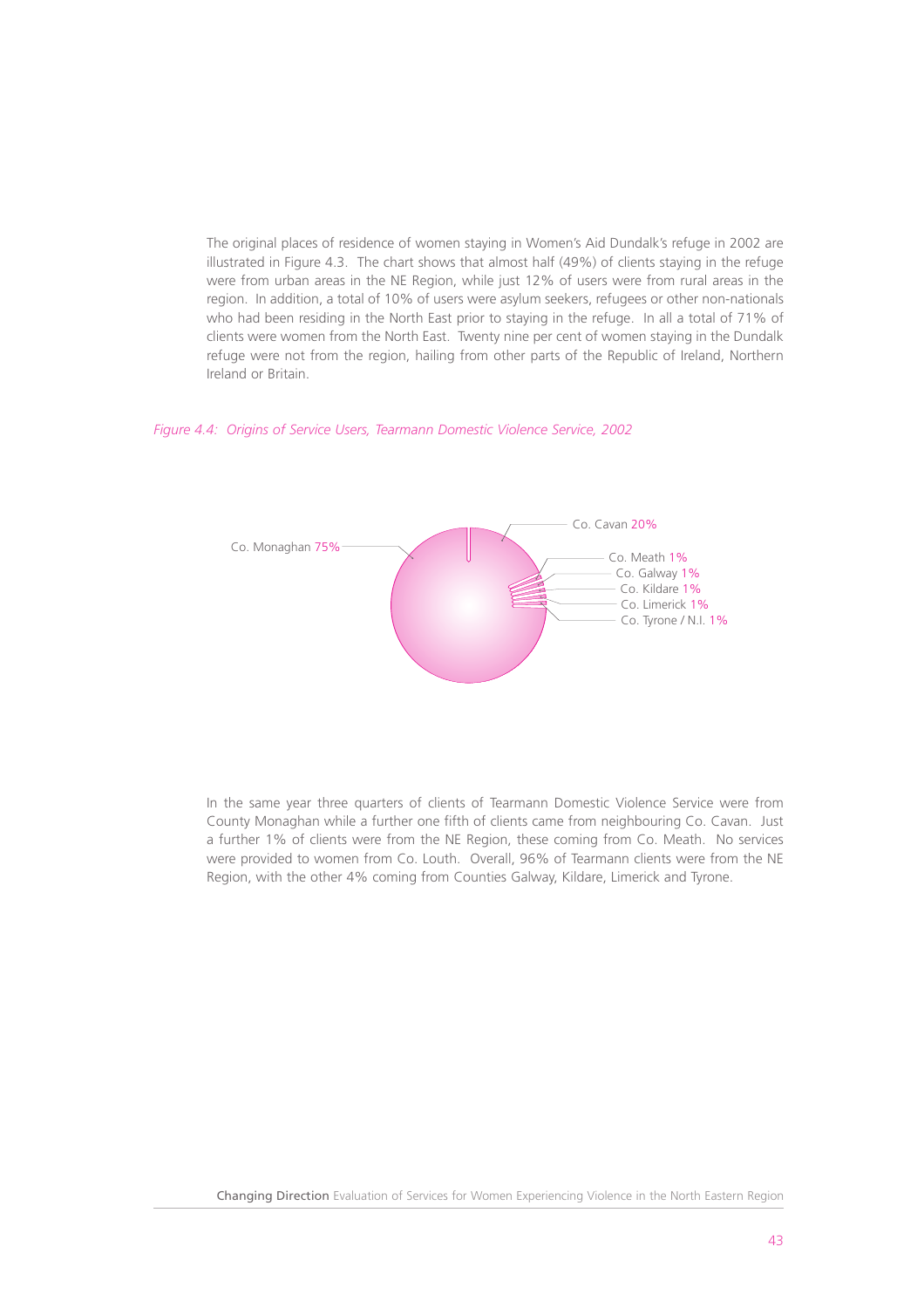

#### *Figure 4.5: Origins of Service Users, Drogheda Women's Refuge, 2002*

Of those using Drogheda Women's Refuge in 2002, sixty-five percent were from the North East region either Co. Louth or Co. Meath. A further 24% came from other parts of the Repubic of Ireland, 11% from Co. Dublin, an adjoining county and a further thirteen percent of clients Kildare, Wicklow and unspecified counties in the midlands. Eleven percent came from outside of the state, 8% from Northern Ireland and 3% from Britain.

#### *4.3.1 Urban-Rural Mix*

NGO managers were asked about the urban-rural mix of their clients. While some had data available on this (see Figure 4.3 on Women's Aid Dundalk User Origins) most participants offered an estimate based on their experiences. In general, it was thought that refuge accommodation was used by more urban than rural women (just 12% of women using the refuge in Dundalk were from rural areas). A more balanced mix of urban and rural dwellers was considered to make use of telephone helplines. The Rape Crisis Centre considered that its mix of urban and rural clients was well balanced. Tearmann Domestic Violence Service in Monaghan was reported to serve more rural than urban women.

Given the demographic profile of Co. Cavan the services proposed by Metanoia for women in the county will be targeted primarily at rural women.

#### *4.3.2 Overview of Origins of Service Users*

The vast majority of women taking up NGO services for women who experience violence in the North East live in the Region (between 65% and 96% of users). Correspondingly a minority of users come from outside the Region (4%-35% depending on the NGO). Refuges have a larger proportion of their clients from outside the region than other services, this is likely to be a reflection of women's need for safety resulting in a choice of accommodation that is distant from their homes.

#### 4.4 Type of Services and Point of Intervention

The study was interested in examining in detail the services provided by the NGOs in the Region.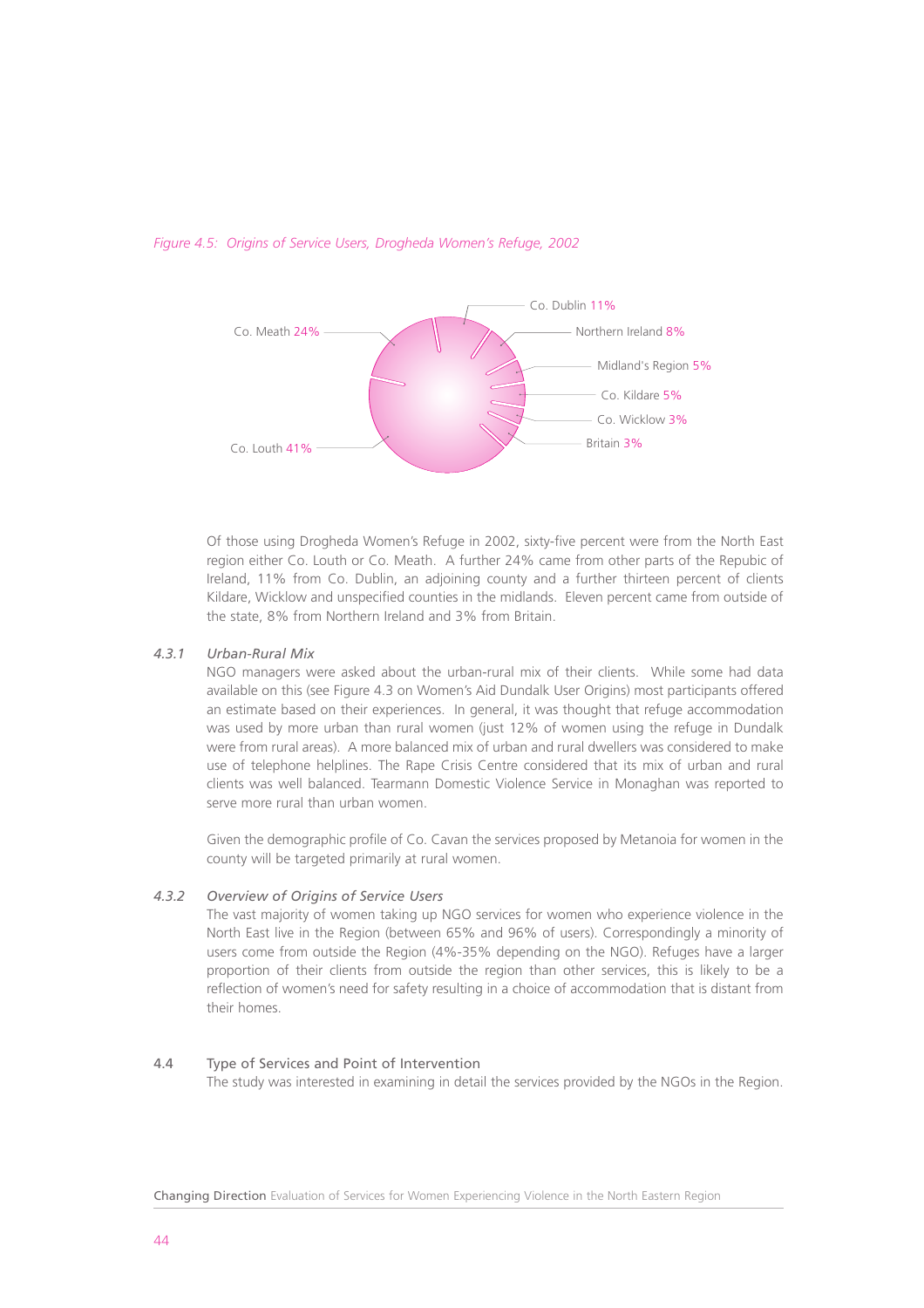In particular attention was focused on the types of services offered, the point of intervention, and details of the services and activity levels. The tables below detail the services offered by each NGO in the Region organised by County and the point at which these services intervene in women's experiences of violence.

# Table 4.1: Services Provided in Co. Louth

| Organisation /<br><b>Service</b>                        | <b>Client Group</b>                                                              | ummary of Services<br>rovided                                                                                                                                                                                                                                                                                     | oint of<br>tervention                                                                                                                                                                                                                                                                                   |
|---------------------------------------------------------|----------------------------------------------------------------------------------|-------------------------------------------------------------------------------------------------------------------------------------------------------------------------------------------------------------------------------------------------------------------------------------------------------------------|---------------------------------------------------------------------------------------------------------------------------------------------------------------------------------------------------------------------------------------------------------------------------------------------------------|
| Dundalk Rape Crisis<br>Centre (NGO)                     | Women who have<br>been raped or<br>sexually assaulted<br>recently or in the past | Telephone Helpline<br>Counselling<br>Court Accompaniment<br>General Advocacy/Support<br>Education and Awareness Raising                                                                                                                                                                                           | Fre-Crisis, Crisis, Post-Crisis<br>Fre-Crisis, Crisis, Post-Crisis<br>Crisis, Post-Crisis<br>Fre-Crisis, Crisis, Post-Crisis<br>Freventative                                                                                                                                                            |
| Women's Aid<br>Dundalk (NGO)                            | Women who<br>experience domestic<br>violence & their<br>children                 | Education and Awareness Raising<br>Telephone Helpline<br>Counselling<br>Court Accompaniment<br>General Advocacy/Support<br>Crisis Accommodation (Refuge)<br>Transitional Housing<br>Training and Development<br>Programmes for service users<br>Child Services                                                    | Frevention<br>Frevention, Pre-Crisis,<br>Crisis, Post-Crisis<br>Fre-Crisis, Crisis, Post-Crisis<br>Fre-Crisis, Crisis, Post-Crisis<br>Fre-Crisis, Crisis, Post-Crisis<br>Crisis<br>Fost-Crisis<br>Fost-Crisis                                                                                           |
| Drogheda Women's<br>Refuge & Children's<br>Centre (NGO) | Women who<br>experience domestic<br>violence & their<br>children                 | Education and Awareness Raising<br><b>Prevention Education</b><br>Programmes in Schools<br>Telephone Helpline<br>General Advocacy/Support<br>Counselling<br>Court Accompaniment<br>Crisis Accommodation<br>(Refuge)<br>Transitional Housing<br>Outreach Clinic (Duleek)<br>Childcare and Counselling<br>Aftercare | Frevention<br>Frevention<br>Freventative, Pre-Crisis,<br>Crisis, Post-Crisis<br>Freventative, Pre-Crisis,<br>Crisis, Post-Crisis<br>Fre-crisis, Crisis, Post-Crisis<br>Crisis, Post-Crisis<br>Crisis<br>Fost-Crisis<br>Fre-Crisis<br>Fre-Crisis, Crisis, Post-Crisis<br>Fre-Crisis, Crisis, Post-Crisis |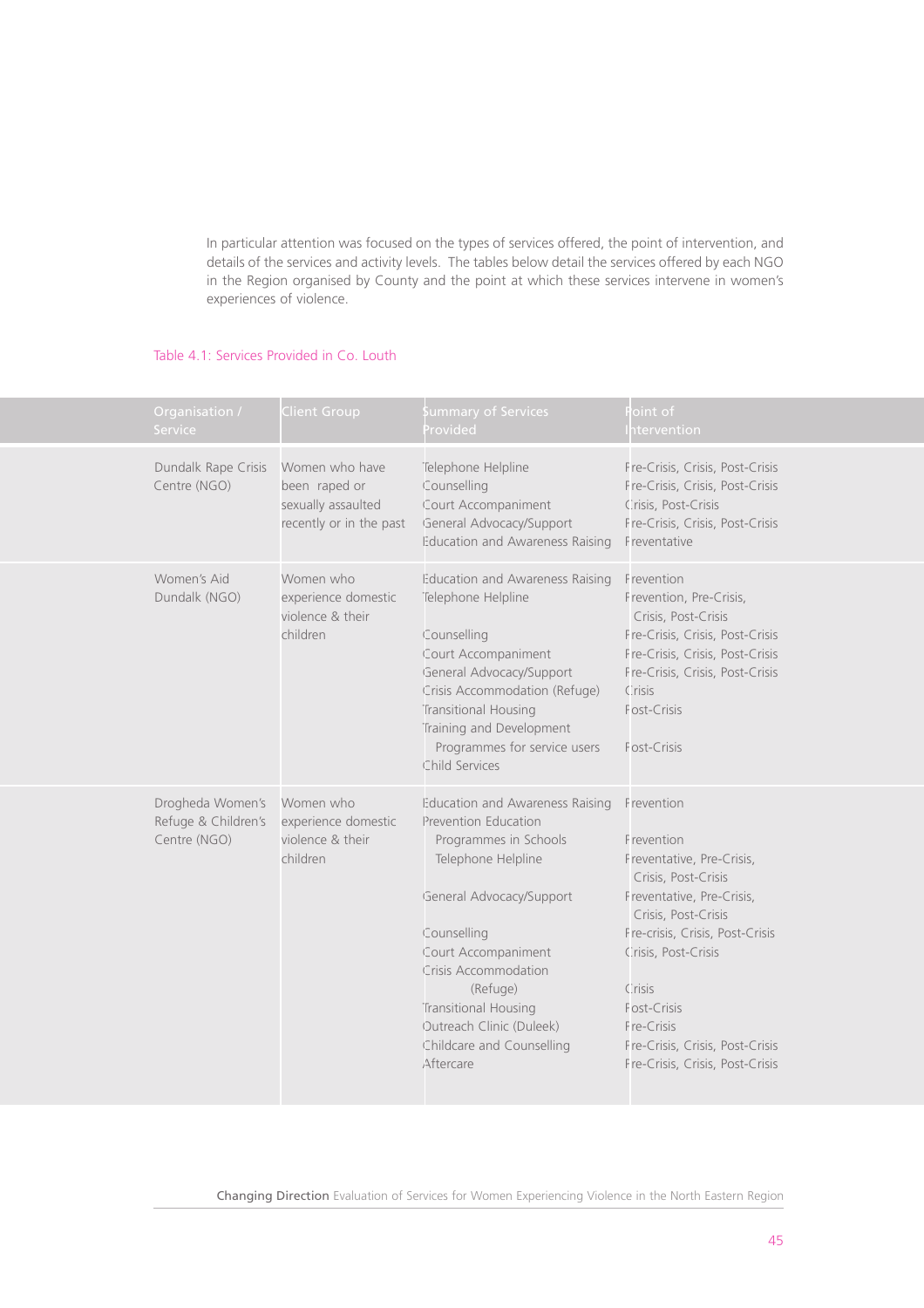# Table 4.2: Services Provided in Co. Meath

| Organisation /                | <b>Client Group</b>                                                | <b>Summary of Services</b>                                                                                                                                                                 | Point of                                                                                                                                                                        |
|-------------------------------|--------------------------------------------------------------------|--------------------------------------------------------------------------------------------------------------------------------------------------------------------------------------------|---------------------------------------------------------------------------------------------------------------------------------------------------------------------------------|
| Service                       |                                                                    | Provided                                                                                                                                                                                   | Intervention                                                                                                                                                                    |
| Meath Women's<br>Refuge (NGO) | Women who<br>experience domestic<br>violence and<br>their children | Telephone Helpline<br>Crisis Accommodation (Refuge)<br>Transitional Housing<br>Counselling<br>Court Accompaniment<br>Education and Awareness Raising<br>Child Services<br>Outreach Service | Pre-crisis, crisis, post-crisis<br>Crisis<br>Post-Crisis<br>Pre-crisis, crisis, post-crisis<br>Crisis, post-crisis<br>Prevention, pre-crisis<br>Pre-crisis, crisis, post-crisis |

# Table 4.3 Services Provided in Co. Monaghan

| Organisation /                                           | <b>Client Group</b>                                       | Summary of Services                                                                                                                                                                                                                                                | Point of                                                                                                                                                                                                 |
|----------------------------------------------------------|-----------------------------------------------------------|--------------------------------------------------------------------------------------------------------------------------------------------------------------------------------------------------------------------------------------------------------------------|----------------------------------------------------------------------------------------------------------------------------------------------------------------------------------------------------------|
| <b>Service</b>                                           |                                                           | Provided                                                                                                                                                                                                                                                           | Intervention                                                                                                                                                                                             |
| Tearmann Domestic<br>Violence Service,<br>Monaghan (NGO) | Women and children<br>who experience<br>domestic violence | Telephone Helpline<br>Crisis Counselling Service<br>Court Accompaniment<br>Outreach Service (by appointment)<br>Childcare and Therapy Services<br>General Advocacy / Support<br>Education and Awareness Raising<br>Drop In and Appointment Visits<br>Support Group | Pre-Crisis, Crisis, Post-Crisis<br>Crisis<br>Pre-Crisis, Crisis, Post-Crisis<br>Crisis, Post-Crisis<br>Crisis, Post-Crisis<br>Preventative, Pre-crisis<br>Pre-crisis, Crisis, Post-Crisis<br>Post-Crisis |

# 4.4. Services Planned for Co. Cavan

| Organisation /               | <b>Client Group</b>                          | <b>Summary of Services</b>                                                                                                                                                                                                                                                                    | Point of            |
|------------------------------|----------------------------------------------|-----------------------------------------------------------------------------------------------------------------------------------------------------------------------------------------------------------------------------------------------------------------------------------------------|---------------------|
| <b>Service</b>               |                                              | Provided                                                                                                                                                                                                                                                                                      | <b>Intervention</b> |
| Metanoia,<br>Co. Cavan (NGO) | Women who<br>experience domestic<br>violence | This relatively newly formed<br>organisation has been established<br>by community activists to provide<br>services related to domestic<br>violence in Co. Cavan, Metanoia<br>is currently (mid-2003) recruiting<br>a project worker to advance the<br>development of services in Co.<br>Cavan |                     |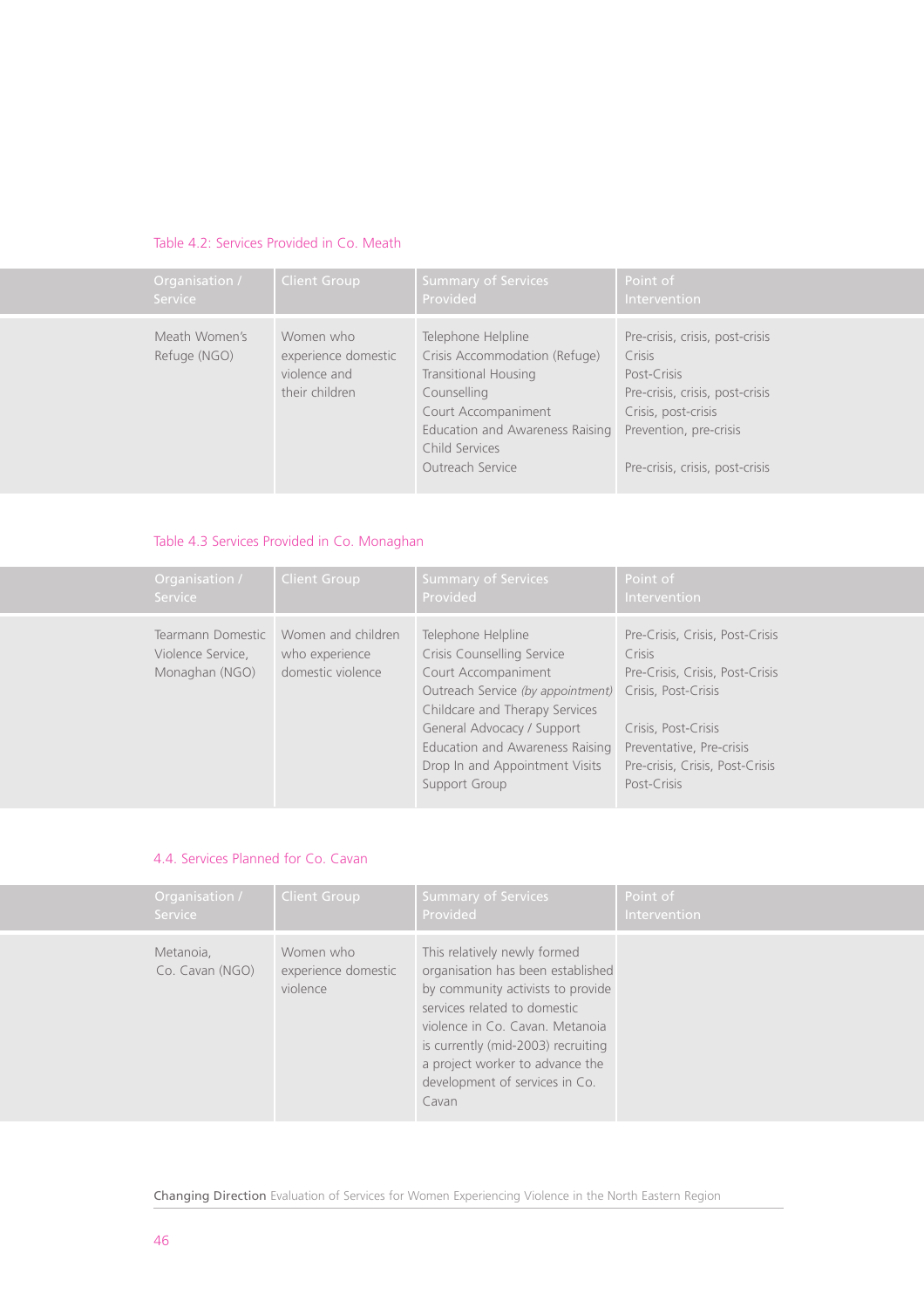# *4.4.1 Key Features of NGO Provision*

The data in the above tables demonstrate that there are three NGOs in the region providing crisis and transitional accommodation and other services to women experiencing violence. Tearmann in Co. Monaghan addresses the needs of women who experience domestic violence without the provision of accommodation, and the Dundalk Rape Crisis Centre addresses the needs of women who have experienced rape or sexual assault

# *4.4.2 Point of Intervention*

Service providers were asked to classify the services they deliver into the stage at which services target their interventions in terms of either preventative, pre-crisis, crisis or post-crisis. Elements of each of these four categories were represented in the services on offer from each NGO. A great many services offered by NGOs spanned a number of these categories as they served different needs for different clients and were thus client-led.

# *Preventative services*

Education and awareness raising were commonly classified as preventative services. Some telephone helplines were also categorised in this way. Drogheda Women's Refuge and Children's Centre highlighted the preventative aspect of its general advocacy service. Also in Drogheda the most comprehensive preventative NGO programme for children and young people in the Region has been established.

#### *Pre-crisis*

Telephone helplines were also thought to intervene with women at a pre-crisis stage. Some counselling services were identified as pre-crisis work. Dundalk RCC, Women's Aid, Dundalk and Drogheda Women's Refuge and Children's Centre were clear that their general advocacy work be marked out as pre-crisis services. Women's Aid also recognised an aspect of pre-crisis work in their court accompaniment service. Tearmann's drop in and appointment based client work and Drogheda Refuge's outreach service also support women prior to a crisis arising.

# *Crisis*

Crisis services were offered in the form of telephone helplines, counselling, crisis accommodation (in refuges), court accompaniment, other forms of advocacy and support and drop-in services. All five NGOs in the Region have helplines in operation and three services (in Dundalk, Drogheda and Navan) offer crisis accommodation to women and their children escaping violence.

#### *Post Crisis*

The following services were identified as post-crisis supports for women currently on offer by NGOs in the Region - telephone helplines, court accompaniment, outreach services, general advocacy and support and counselling. In addition transitional housing is provided by three NGOs in the Region. Women's Aid Dundalk also provides personal development courses and accredited training courses to support women post-crisis.

Overall, specific services on offer are broadly defined in terms of the points at which they intervene in women's lives, with most services spanning two or three points. However it is crisis and related services that receive the most attention while preventative services are not as well developed. The nature of work with women in crisis situations is such that it demands immediate attention and subsequent to this is likely to attract the greatest use of resources.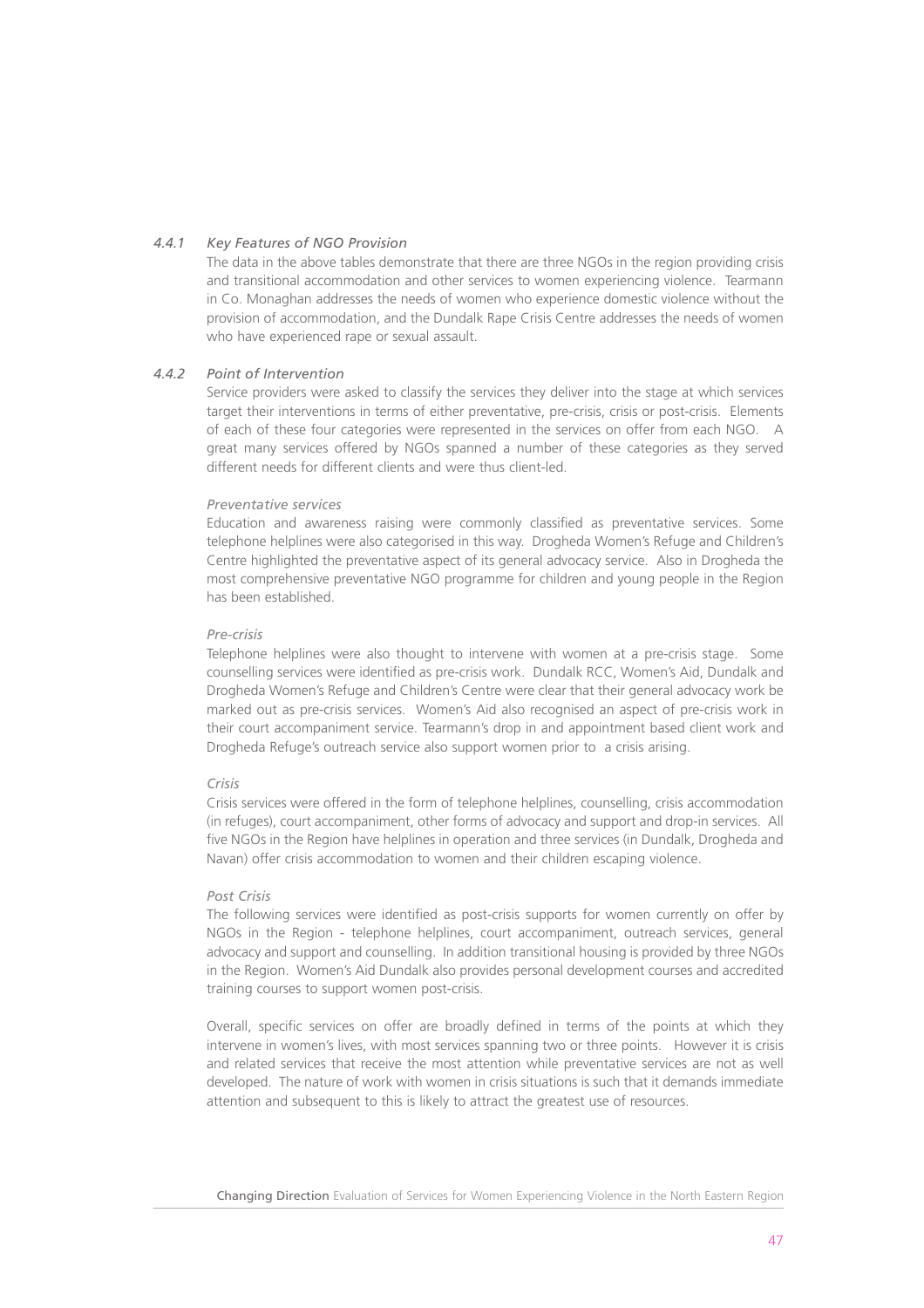#### 4.5 Description of Services

Some of the key services delivered by the NGO sector are discussed below in more detail.

#### *4.5.1 Telephone Helplines*

Each of the five operating NGOs/dedicated services in the Region operates a helpline for women. The operating hours of the helplines are as follows:

#### Table 4.4: NGO Helpline Services in the NE Region

| <b>NGO</b>                                              | <b>Helpline Hours</b>                                                                                              | Specialism            | No. of Calls 2002 |
|---------------------------------------------------------|--------------------------------------------------------------------------------------------------------------------|-----------------------|-------------------|
| Drogheda Women's Refuge                                 | 24 hours 7 days a week                                                                                             | Domestic Violence     | 448               |
| Women's Aid, Dundalk                                    | 24 hours 7 days a week<br>9.00am to 5.00pm by<br>helpline staff. All other<br>times calls transferred<br>to refuge | Domestic Violence     | 427               |
| Dundalk Rape Crisis Centre                              | 9.30am-5.00pm<br>Monday to Friday                                                                                  | Rape and Sexual Abuse | 410               |
| Tearmann Domestic Violence<br>Support Service, Monaghan | $9.00am - 4.00pm$<br>Monday to Friday                                                                              | Domestic Violence     | 474               |
| Meath Women's Refuge                                    | 24 hours 7 days a week                                                                                             | Domestic Violence     | 273               |
| Total:                                                  |                                                                                                                    |                       | 2032              |

The three NGOs that provide crisis accommodation are in a position to make their helplines available on a 24-hour basis while those NGOs without 24-hour staffing offer their helplines during office hours only.

In 2002, the total volume of calls to these helplines was 2032. Calls to the Rape Crisis Centre helpline accounted for over 400 of these calls, with the remaining 1622 calls relating to domestic violence. Each day during the week during core business hours trained staff are on hand to answer calls at five NGOs around the Region. At all other times staff are available at three NGOs to answer calls. While allowing for the fact that NGOs are targeting their own geographical areas, there is considerable overlap of services in the area of telephone helplines in the Region.

# *4.5.2 Outreach Services*

All five of the operating NGOs/dedicated services provide court accompaniment services. Three NGO/dedicated services in the Region provide one-to-one outreach support services to women - Tearmann Domestic Violence Support Service, Meath Women's Refuge and Drogheda Women's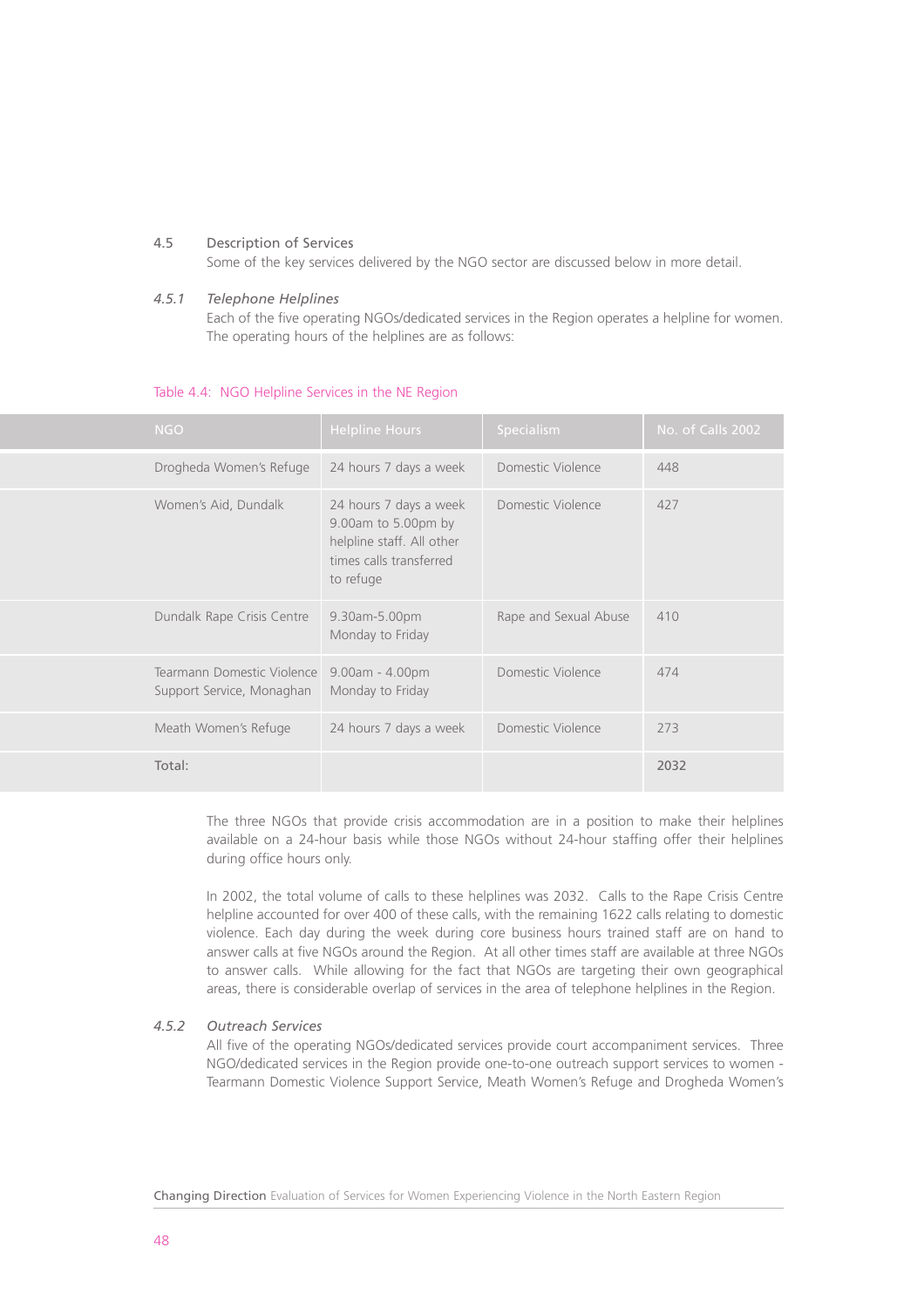Refuge and Children's Centre. Of these, Tearmann operates an appointment system for outreach with women and arrangements for the location are made on an individual basis. The other two services provide outreach clinics in set locations on regular dates.

In 2002, NGOs in the Region provided outreach as follows:

#### Table 4.5: Activity Levels of NGO Outreach Services in NE Region, 2002

| <b>NGO</b>                                                                       | <b>Outreach Activity 2002</b> |
|----------------------------------------------------------------------------------|-------------------------------|
| Tearmann Domestic Violence Service, Monaghan                                     | 51 women                      |
| Meath Women's Refuge<br>(service established Oct. 2002)                          | 15 women                      |
| Drogheda Women's Refuge and Children's Centre<br>(service established Nov. 2002) | 10 women                      |

# *4.5.3 Community Education Programmes*

Each of the five operating NGOs/dedicated services deliver information talks to local community groups and occasionally schools or other groups. Drogheda Women's Refuge and Children's Centre has developed a more comprehensive educational programme comprising education in secondary schools in relation to healthy relationships, community based youth education including the production of a video, and self-esteem programmes in homework clubs with children aged 7-12 years. Tearmann also provides an education programme to secondary school students in transition year.

# *4.5.4 Refuge Accommodation*

Crisis accommodation in the form of refuge beds are offered by three NGOs in the Region - Meath Women's Refuge, Women's Aid Dundalk and Drogheda Women's Refuge and Children's Centre. Table 4.6 indicates the distribution of these beds. In total there is refuge accommodation in the region for 14 families.

| <b>NGO</b>                                    | No. of Bedrooms | Capacity  |
|-----------------------------------------------|-----------------|-----------|
| Drogheda Women's Refuge and Children's Centre | $\overline{4}$  | 12        |
| Women's Aid, Dundalk                          | 5               | 20        |
| Meath Women's Refuge                          | 5               | $17 - 20$ |
| Total                                         | 14              | 49-52     |

#### Table 4.6: Refuge Bed Capacity in the North East Region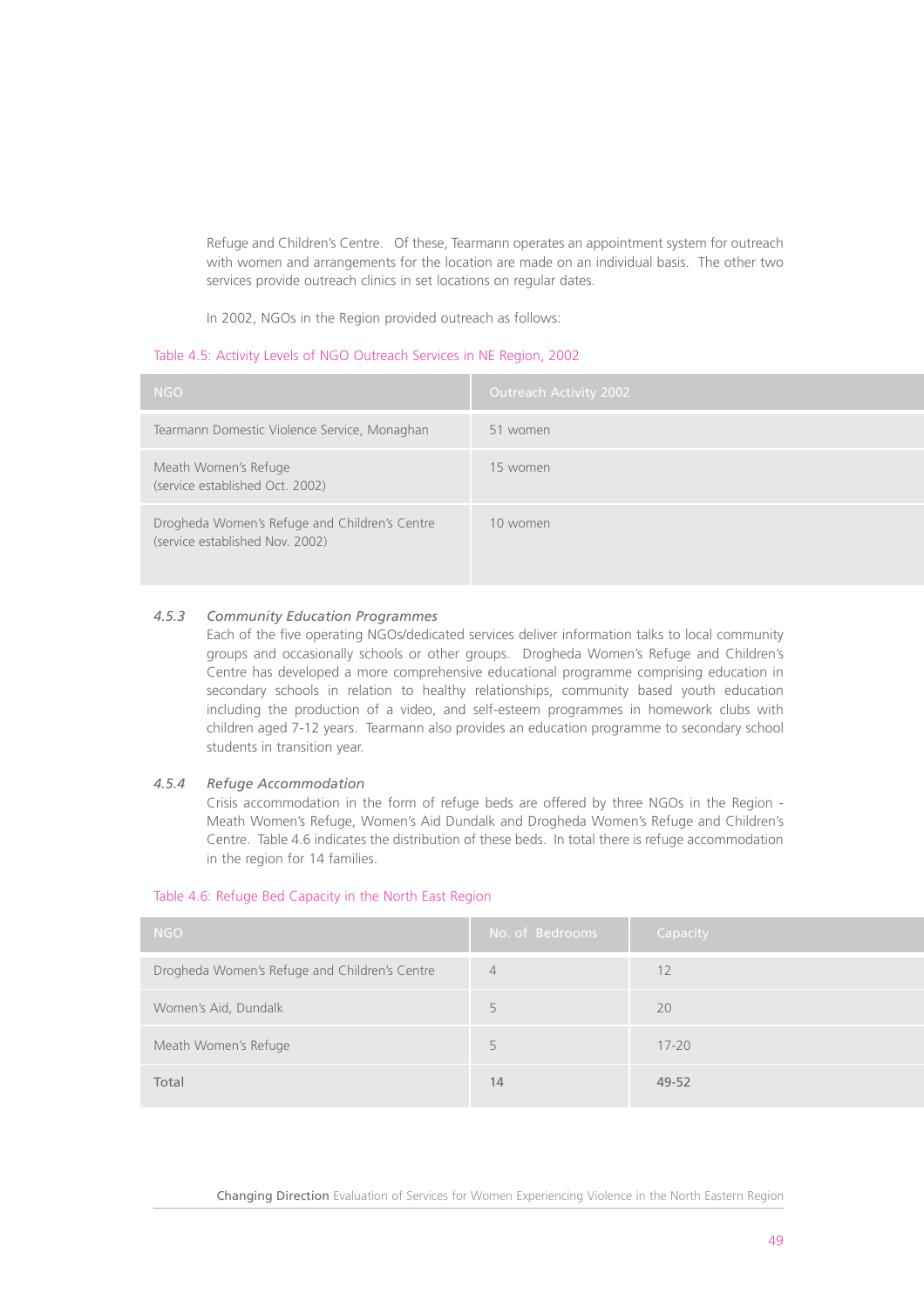It should be noted that since the time of data collection plans have emerged that will result in the crisis accommodation provided by Drogheda Women's Refuge and Children's Centre being transferred to new premises but designed to meet different needs. In future, these bed spaces will provide for homeless women rather than women who are escaping from domestic violence. This change will result in a 28% reduction in the number of families that can be accommodated in crisis accommodation in the North East Region. As a result it is imperative that the beds that are available to women escaping violence are used in the most effective and efficient manner possible. In this regard it is essential that refuge accommodation be preserved as crisis accommodation and that other agencies, notably the Department of the Environment and local government, act upon their responsibilities to provide housing to those in need. Data on levels of activity within NGOs discussed below indicate that fewer women are using some refuges but those who do are staying for longer periods of time, indicating that they are not safe to return home and that no other adequate accommodation is available to them.

In 2002, the average lengths of stay in refuges in the Region were:

- Drogheda Women's Refuge 4 weeks (range 1 day 6 months)
- Dundalk Women's Aid Refuge 3 weeks (range few hours 5 months)
- Meath Women's Refuge 6-8 weeks (range few hours 9 months)

Some women are staying in refuges for long periods of up to nine months. NGO providers managing refuges highlight that the refuges are not adequate to provide long-term accommodation, being neither built nor managed in a manner suitable for providing for women and children's long-term needs. Further to this, it follows that when women are staying in refuges for lengthy periods of time that the places they occupy are not available for crisis admissions. It was thought that data on refusal rates would help to identify the extent to which this is the case and hence provide an insight into unmet need for crisis accommodation in the Region resulting from full occupation of refuge beds. However the data available on refusals from refuge are problematic and proved inadequate in this regard<sup>1</sup>.

#### *Refuges and Unmet Need*

The refuges available to women who experience violence are not currently available equally to all women in the Region. In particular women are excluded on the grounds of: • Substance abuse problems • Mental health problems • Age

Women with active drug or alcohol problems are not accepted for admission to any of the refuges operating in the Region. While refuges may admit women who have an alcohol addiction, the women cannot stay in the refuge if they are currently drinking. Women on methadone treatment programmes may be accepted. The result is that no residential accommodation is available in the Region to women who experience violence but are currently involved in alcohol or illegal drug abuse.

*1 The validity of data on the refusal of women from refuges is compromised by the likelihood of double counting. Women may be included more than once in refusal data if they are refused accommodation a number of days in succession when the refuge is full. Double-counting also occurs when more than one person calls in relation to an admission and all are refused, e.g. a social worker calls looking for accommodation for a client, the client also calls herself, both are refused and this is counted as two refusals. These two difficulties combined undermine the usefulness of refusal data to effectively illustrate unmet need for crisis accommodation. On a regional level the data present an even more skewered picture as women refused admission from one refuge (and accordingly counted on the records there) are likely to seek accommodation in other refuges in the Region and if no accommodation is available in other refuges they are likely to be counted again. Thus refusal data is not amenable to comparing data between refuges or collating data to paint a picture of unmet need for crisis accommodation regionally. Furthermore these difficulties with refusal data are not amenable to simple solutions involving the manner of data collection as the sensitive nature of the issue means that it is imperative to minimise data collection that is not directly related to women's immediate needs and the sharing of detailed information between agencies is not possible due to issues of confidentiality.*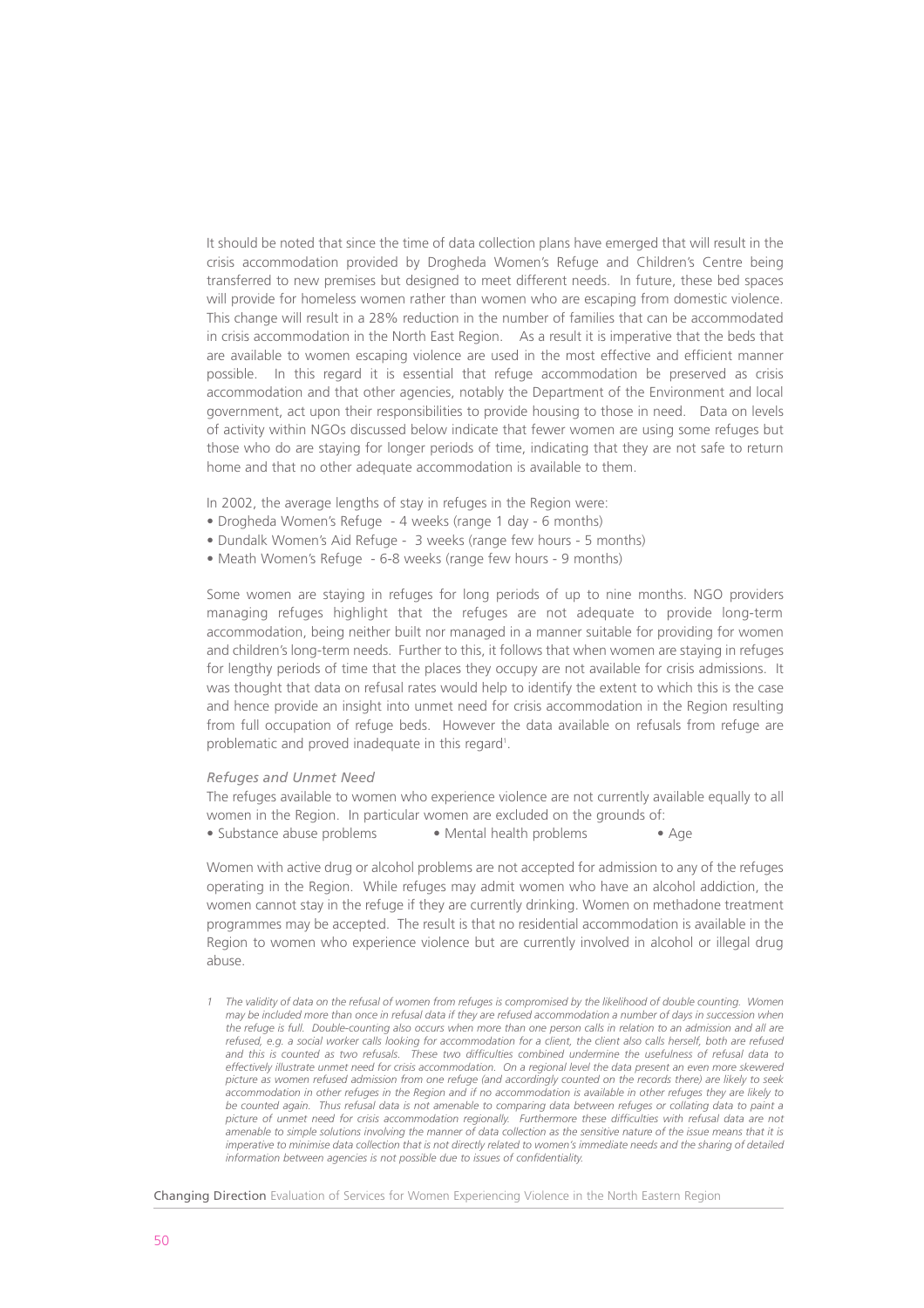Women with serious mental health problems are also excluded from refuges. Managers and staff make decisions on admissions on a case-by-case basis. The needs of other residents (women and children) and the ability of staff to meet the needs of women with mental health problems presenting are considered in assessments of the suitability of the service to meet a woman's needs.

Age is another ground on which refuge accommodation may be refused. Young women and girls under the age of 18 are not eligible for services. NGO services are legally bound to restrict their client group to adult women, aged 18 years or older.

To compound this exclusion from accommodation women in these groups may also lose out on other benefits associated with the take up of NGO services such as the strength drawn from solidarity with other women in similar situations, the validation gained through being in a supportive environment where one is believed, and the opportunity to make contact with other agencies or services that are beneficial to them.

These client groups represent women who are already marginalised and vulnerable. They may also experience difficulties accessing other mainstream services. The exclusion of women from these groups from crisis accommodation represents a substantial gap in service provision for women who experience violence in the Region.

#### *4.5.5 Transitional Housing*

Transitional or medium-term housing is designed for women who, as a result of leaving a violent relationship, are homeless. This type of accommodation is available to women and their children for a period of up to two years between leaving home or a refuge and being permanently housed. most usually by the relevant local authority. The supply and location of transitional housing in the Region is detailed in Table 4.7 below.

#### Table 4.7: Transitional Housing in the North East Region, 2003

| <b>NGO</b>                                    | <b>Partner Organisations</b>                | No. of Units   |
|-----------------------------------------------|---------------------------------------------|----------------|
| Drogheda Women's Refuge and Children's Centre | Local Authority                             |                |
| Women's Aid, Dundalk                          | Respond<br>Sonas Housing<br>Local Authority | $\overline{4}$ |
| Meath Women's Refuge                          | Clúid<br>Sonas Housing<br>Local Authority   | $\overline{4}$ |
| Total                                         |                                             | 9              |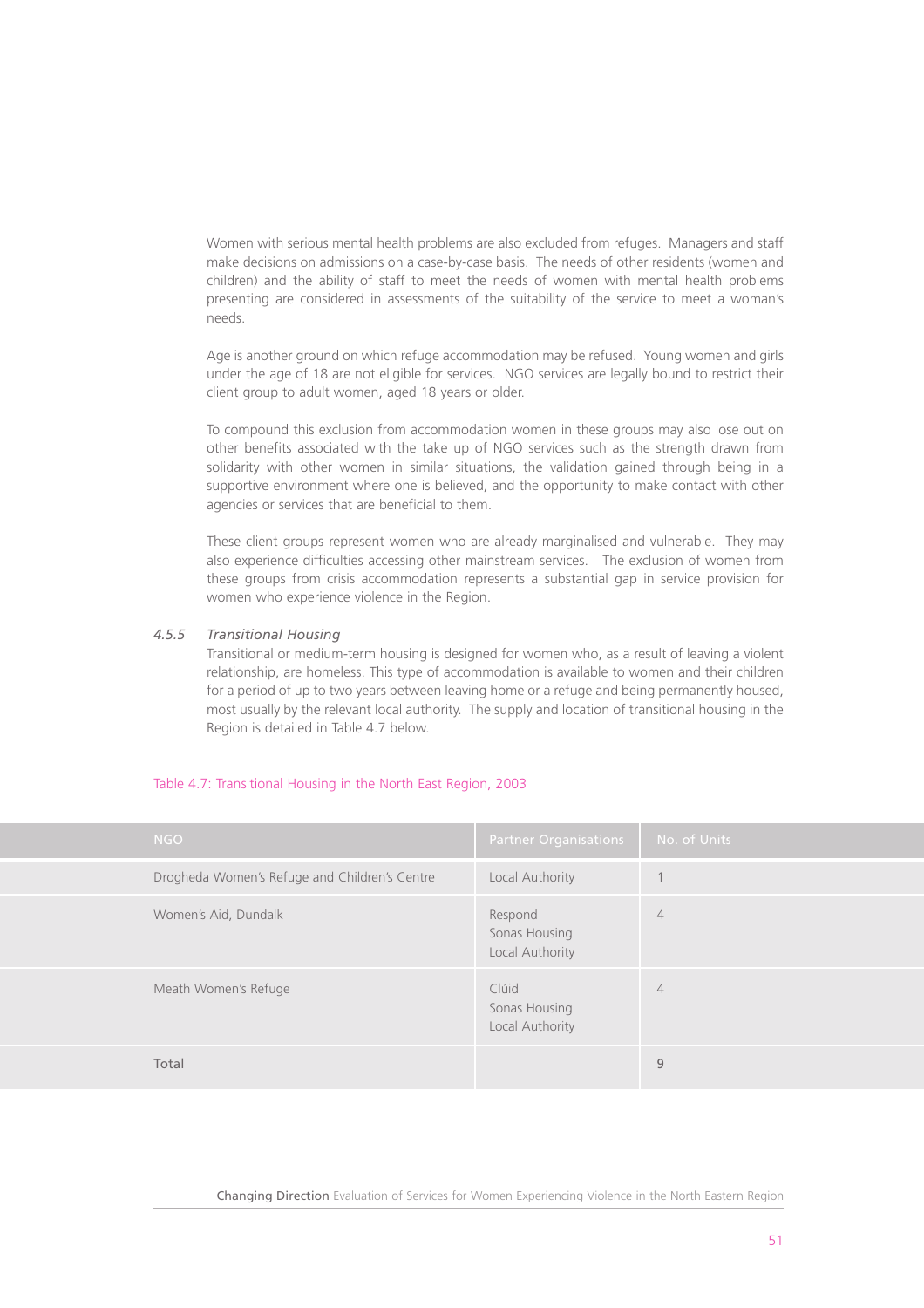Three NGOs in the North East provide transitional housing in association with partner organisations. There are 4 units available through Meath Women's Refuge and one in Drogheda, managed by Drogheda Women's Refuge and Children's Centre. In Dundalk, Women's Aid, manages four units of transitional housing in the form of 2 three bedroomed houses and 2 two bedroomed apartments. Under the current agreement with Sonas Housing these units are allocated as family units for use by women with dependent children. None of the transitional housing in the Region is available to women without dependent children. Families can stay in this transitional housing for up to two years. Women enter into tenancy agreements and the house or apartment is their home. Like refuge accommodation NGO support staff are available to residents. However, they do not stay on site but rather visit the women in their homes. Thus this model of housing provision provides women with significantly greater independence and autonomy than refuge accommodation.

Agreements are in place between NGOs and local authorities, who have a statutory duty in relation to housing, to provide long-term housing for women moving out of transitional accommodation. This has been accomplished successfully in a number of cases in the Region. The housing partnership with Sonas provides for the transfer of women to other Sonas housing units if the need arises e.g. if women need or want to leave the area they are living in. Only a very small number of units are available in relation to the numbers of women in refuge who do not have alternative accommodation to go to indicating the need for additional transitional housing. The transitional housing model is a good example of services adapting to women's needs and developing alternative forms of provision.

# 4.6 NGO Activity

The study examined the levels of activity of each of the NGO/dedicated services using data from North Eastern Health Board (NEHB) Adequacy of Service Reports under Section 8 of the Childcare Act, 1991. These reports show the levels of activity in each NGO/dedicated service in the region (see Tables 6-10). The level and trends of displayed in these activities are discussed below.

#### *4.6.1 Activity Levels*

The activity data presented in these tables provides some indication of the level of expressed need of women who experience violence in the Region. For example in 2002:

- 194 women and 310 children stayed in refuges in the Region
- 70 women received counselling from the Rape Crisis Centre
- 99 women were supported one-on-one by Tearmann Domestic Violence Service
- Over 2000 helpline calls were received by the five helplines in operation

These figures indicate a high level of need and demand for services on offer in the region. A more detailed analysis of activity levels follows.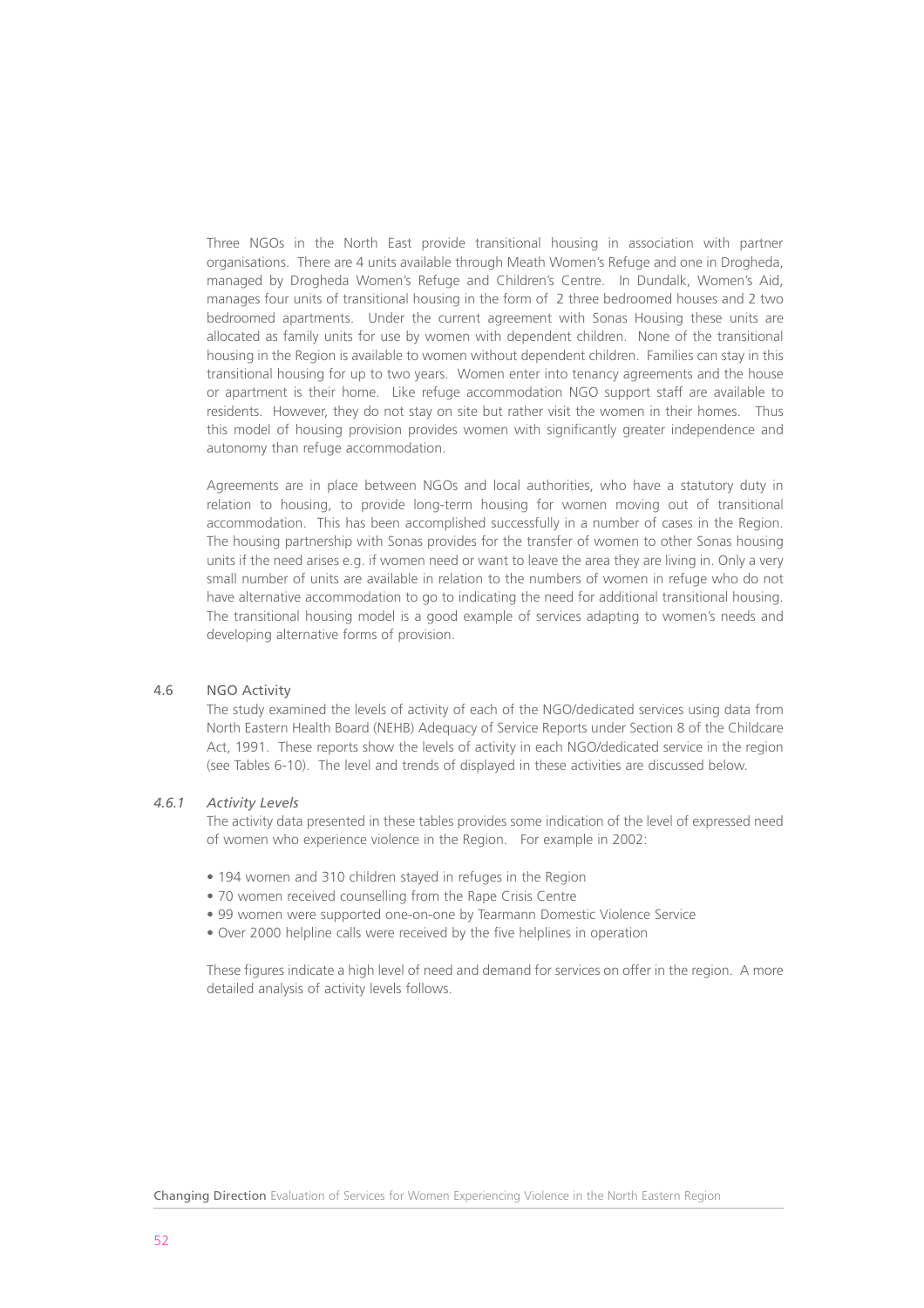# Table 4.8: Dundalk Rape Crisis Centre - Activity Data 1999 - 2002

|      | <b>Number</b><br>Accommodated<br>in Refuge<br>(Women) | <b>Number</b><br>Accommodated<br>in Refuge<br>(Children) | Helpline<br>Calls | Court<br>Accompa-<br>niments | <b>Other Activity</b>                                                                                                                                    |
|------|-------------------------------------------------------|----------------------------------------------------------|-------------------|------------------------------|----------------------------------------------------------------------------------------------------------------------------------------------------------|
| 1998 |                                                       |                                                          |                   |                              | Not in 1998 Section 8 report                                                                                                                             |
| 1999 | N/A                                                   | N/A                                                      | Data n/a          |                              | 159 new referrals to service<br>Support and advice to 45 people by<br>telephone, 260 appointments offered                                                |
| 2000 | N/A                                                   | N/A                                                      | Data n/a          |                              | 159 new referrals to service<br>Support and advice to 45 people by<br>telephone, 260 appointments offered                                                |
| 2001 | N/A                                                   | N/A                                                      | 693               | $\Omega$                     | 534 client counselling hours, set up<br>website, Information and awareness<br>initiatives                                                                |
| 2002 | N/A                                                   | N/A                                                      | 410               | $\overline{4}$               | 70 clients seen for initial<br>appointments/support<br>951 counselling sessions offered -<br>789 availed, advocacy support<br>approximately 160 contacts |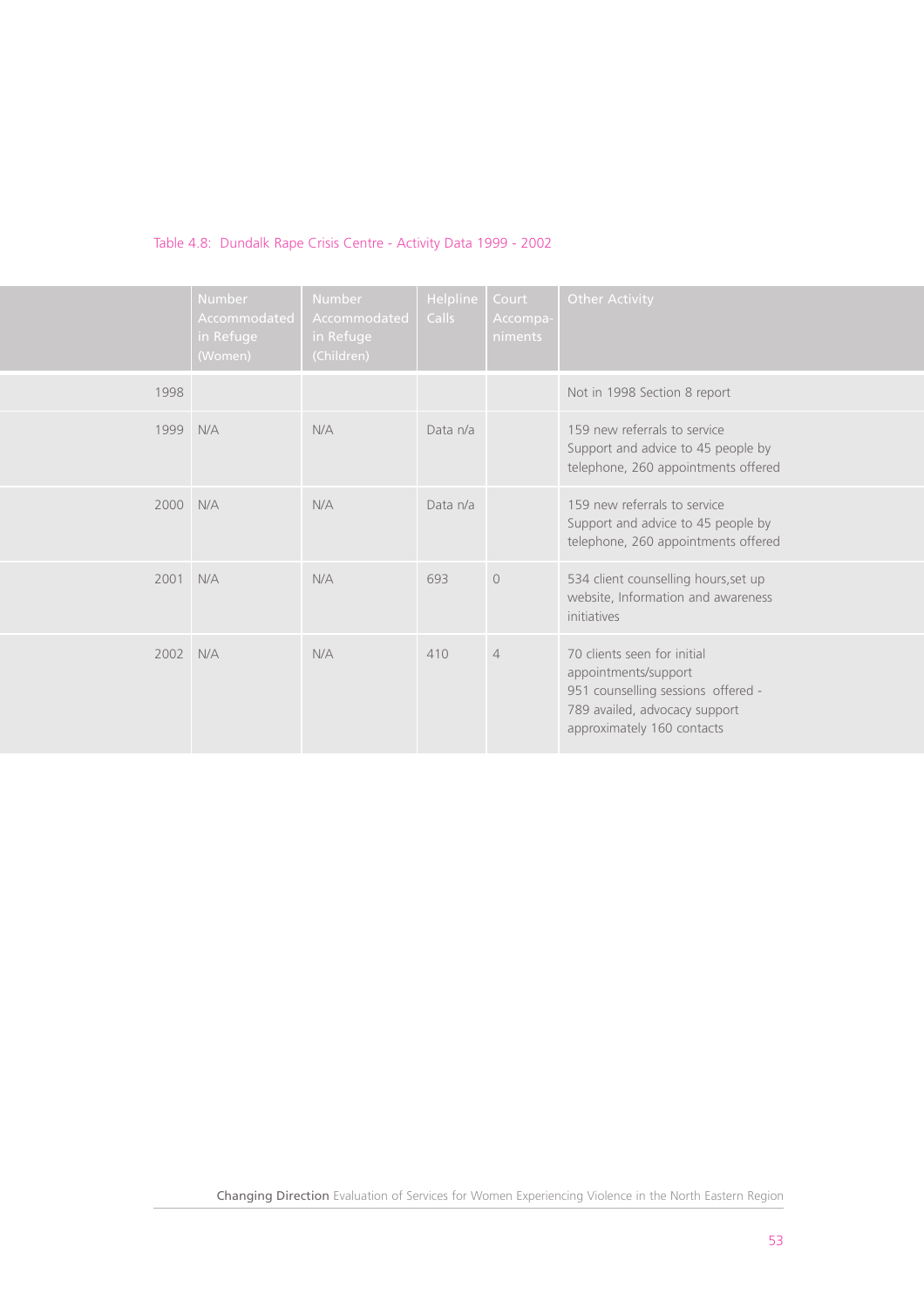|                  | Number<br>Accommodated<br>in Refuge<br>(Women) | Number<br>Accommodated<br>in Refuge<br>(Children) | Helpline<br>Calls | Court<br>Accomp-<br>animents | <b>Other Activity</b>                                                                                                                                                                                                                                                                                                                                                                            |
|------------------|------------------------------------------------|---------------------------------------------------|-------------------|------------------------------|--------------------------------------------------------------------------------------------------------------------------------------------------------------------------------------------------------------------------------------------------------------------------------------------------------------------------------------------------------------------------------------------------|
| 1998             | 66                                             | 134                                               | 472               | N/A                          | Women's development programme,<br>education and awareness, partnership<br>with Sonas Housing Association,<br>Dublin                                                                                                                                                                                                                                                                              |
| 1999             | 60                                             | 116                                               | 510               | N/A                          | Education and awareness<br>programme, Women's development<br>programme, child counselling<br>sessions, transition housing under<br>construction                                                                                                                                                                                                                                                  |
| 2000             | 91                                             | 140                                               | 393               | 30                           | 296 one to one support sessions<br>Education and awareness workshops<br>Women facilitated to access other<br>services                                                                                                                                                                                                                                                                            |
| 2001<br>project: | 100                                            | 181                                               | 416               | 33                           | 254 one to one support sessions<br>4 women and 8 children in second<br>stage housing, WHEAT training<br>developed funding from Dept Justice                                                                                                                                                                                                                                                      |
| 2002             | 79                                             | 96                                                | 427               | 49                           | 631 one to one sessions provided<br>500 advocacy contacts, WHEAT<br>training programme commenced<br>Registered as ECDL centre with 13<br>women participating, 314 outreach<br>sessions provided to clients and<br>others; 44 advocacy contacts, 89<br>women availed of personal<br>development and lifeskills<br>programmes, Medium-term<br>supported transitional housing and<br>other supports |

# Table 4.9: Women's Aid, Dundalk - Activity Data 1998 - 2002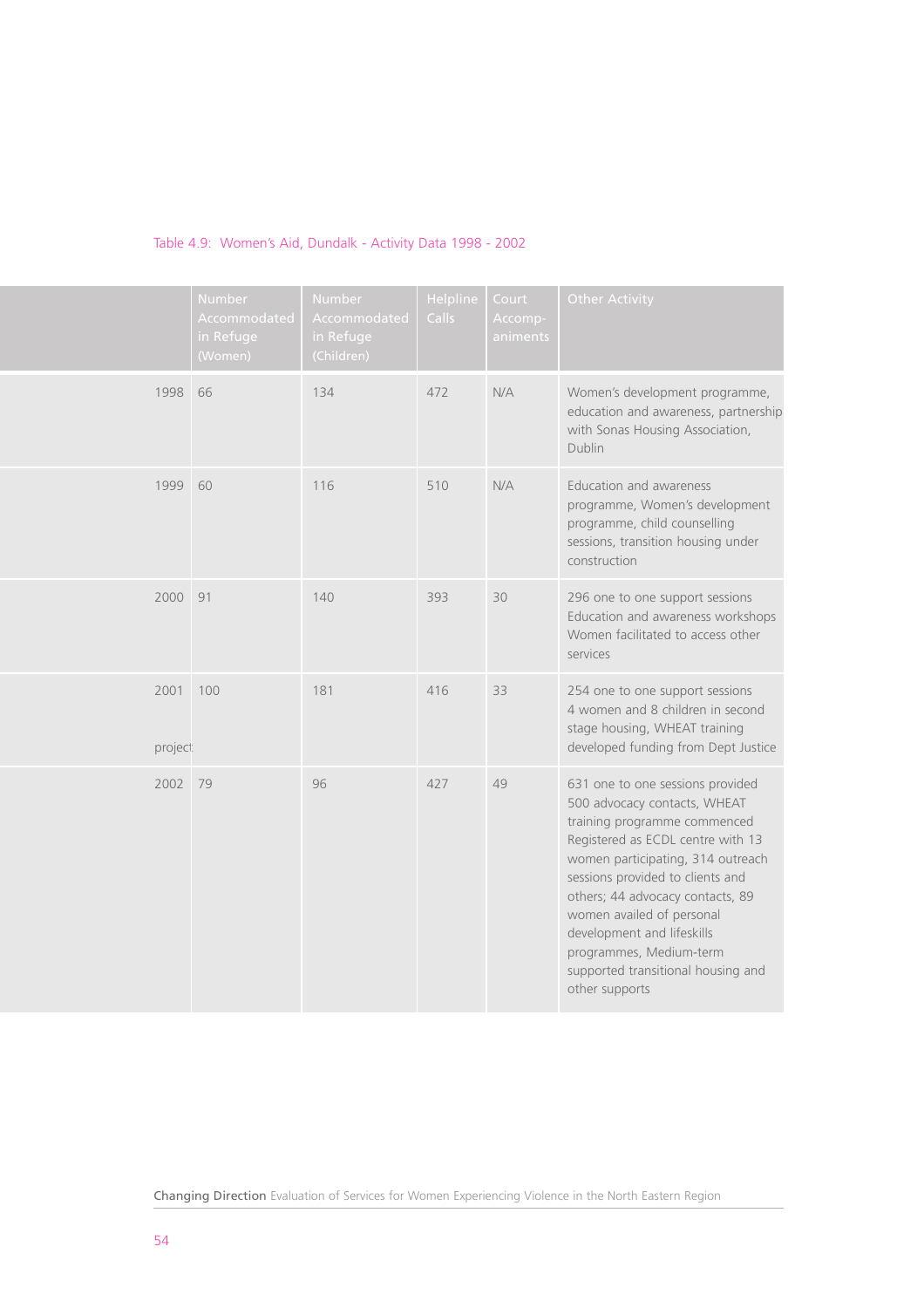|      | Number<br>Accommodated<br>in Refuge<br>(Women) | Number<br>Accommodated<br>in Refuge<br>(Children) | Helpline<br>Calls | Court<br>Accompa-<br>niments | <b>Other Activity</b>                                                                                                                                                                                                                                                           |
|------|------------------------------------------------|---------------------------------------------------|-------------------|------------------------------|---------------------------------------------------------------------------------------------------------------------------------------------------------------------------------------------------------------------------------------------------------------------------------|
| 1998 |                                                |                                                   |                   |                              | Service opened in 1998 - no data<br>available for that year                                                                                                                                                                                                                     |
| 1999 | 73                                             | 127                                               | 240               | N/A                          | Support groups, public awareness<br>and education, outreach service,<br>referral to other services, 55<br>advice/information visits, counselling<br>for women, access to child<br>psychology service                                                                            |
| 2000 | 62                                             | 121                                               | 279               | 16                           | 3 outreach clinics in Drogheda,<br>121 children on facilitated<br>programme, 72 advice visits, 9<br>children and 106 adults received<br>counselling                                                                                                                             |
| 2001 | 62                                             | 130                                               | 247               | 25                           | 112 one to one support sessions<br>outreach clinics Support groups for<br>women, Training and awareness<br>initiatives                                                                                                                                                          |
| 2002 | 62                                             | 134                                               | 448               | 120                          | School programme to four post<br>primary schools, training sessions<br>to staff IN OLOL Hospital, self<br>esteem programme to 7-12year<br>olds, awareness campaign,<br>advocacy work for 298 women and<br>children, first transition stage house<br>plus other post crisis work |

# Table 4.10: Drogheda Women's Refuge and Children's Centre Ltd. - Activity Data 1999 - 2002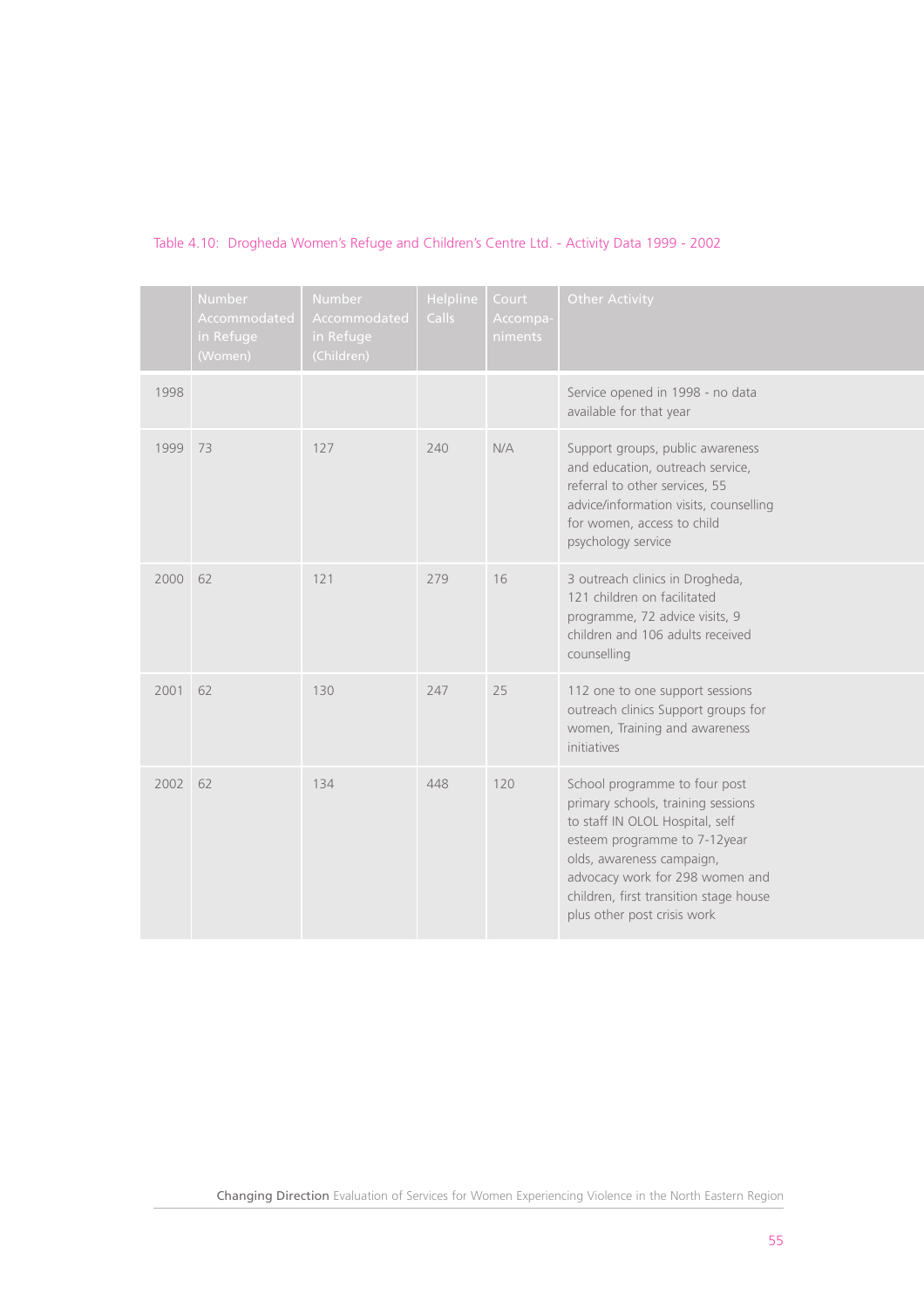|      | Number<br>Accommodated<br>in Refuge<br>(Women) | Number<br>Accommodated<br>in Refuge<br>(Children) | Helpline<br><b>Calls</b> | Court<br>Accompa-<br>niments      | <b>Other Service Activity</b>                                                                                                                                                                                                                                                                                           |
|------|------------------------------------------------|---------------------------------------------------|--------------------------|-----------------------------------|-------------------------------------------------------------------------------------------------------------------------------------------------------------------------------------------------------------------------------------------------------------------------------------------------------------------------|
| 1998 | 102                                            | 217                                               | 311                      | N/A                               | Social welfare and housing<br>information, counselling service, child<br>support and child psychology service<br>available, liaison with schools,<br>outreach services for women and<br>children, education and awareness<br>programmes                                                                                 |
| 1999 | 63                                             | 113                                               | Info N/A                 | N/A                               | Social welfare and housing<br>information, counselling service,<br>weekly support groups, child support<br>and child psychologist service<br>available, education and awareness<br>programmes, outreach service for<br>women and children                                                                               |
| 2000 | 85                                             | 181                                               | Info N/A                 | Info N/A                          | 17 women left refuge with court<br>orders, 181 children attended<br>facilitated programme, educational<br>programmes for Women, counselling<br>service by refuge's therapist                                                                                                                                            |
| 2001 | 47                                             | 68                                                | 200                      | 20                                | 24 one to one support sessions<br>Four second stage completed ready<br>for use, 100 hrs therapy to 24 clients,<br>135 hrs support group to 35 clients,<br>96 arts and crafts to 35 clients                                                                                                                              |
| 2002 | 53                                             | 80                                                | 273                      | Service<br>Available<br>(no data) | 16 days of action event to raise<br>awareness and funds, weekly<br>therapeutic arts and crafts classes to<br>63, 80 women and 60 children<br>availed of a range of support services,<br>Outreach service from Oct 2002 to<br>15 women and 6 children,<br>Four transitional houses, from Feb<br>2002, 530 advocacy links |

# Table 4.11: Meath Women's Refuge and Support Services Activity Data 1998 - 2002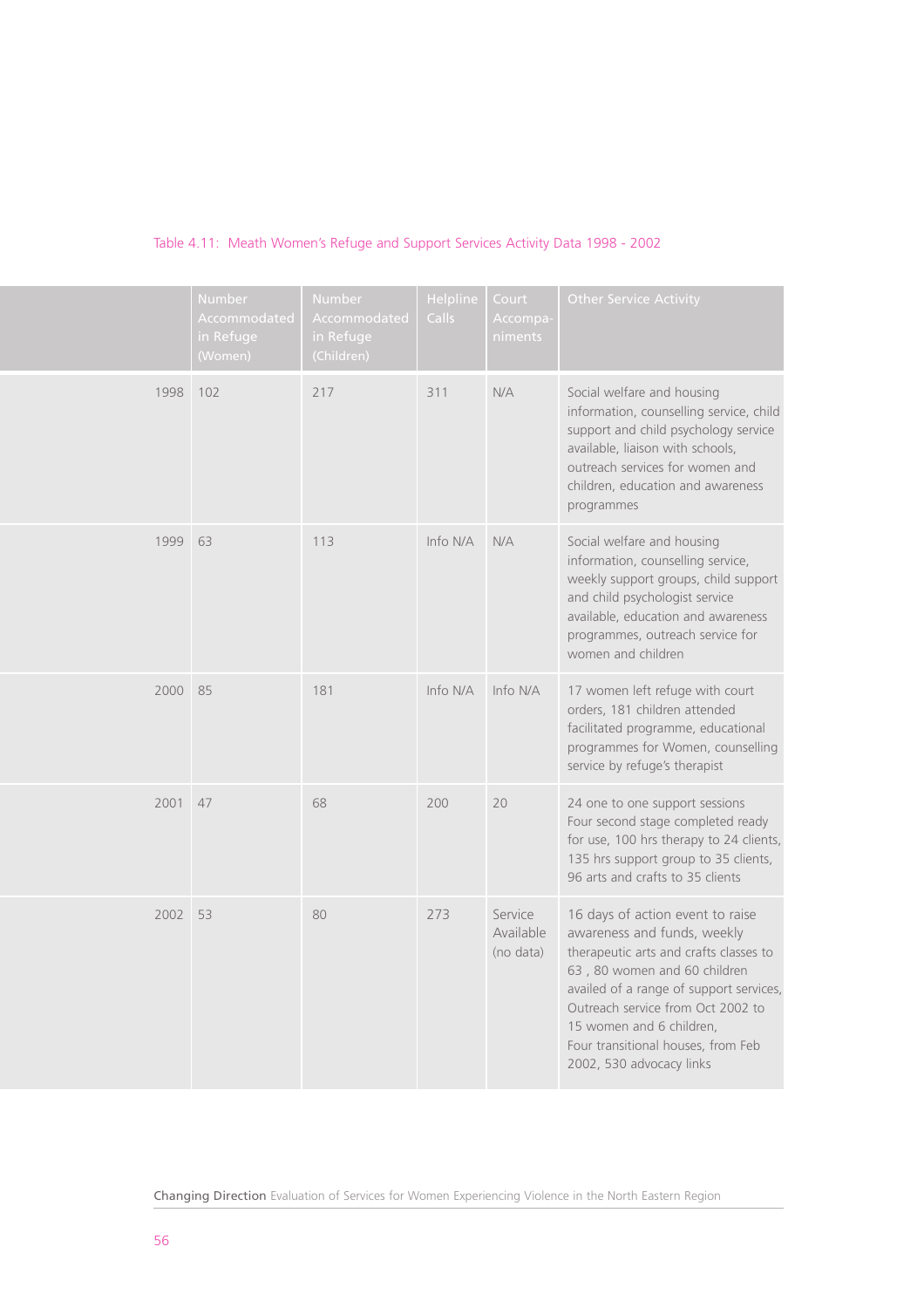|      | <b>Number</b><br>Accommodated<br>in Refuge<br>(Women) | <b>Number</b><br>Accommodated<br>in Refuge<br>(Children) | Helpline<br>Calls | Court<br>Accompa-<br>niments | <b>Other Activity</b>                                                                                                                                                                                                                                                |
|------|-------------------------------------------------------|----------------------------------------------------------|-------------------|------------------------------|----------------------------------------------------------------------------------------------------------------------------------------------------------------------------------------------------------------------------------------------------------------------|
| 1998 | N/A                                                   | N/A                                                      |                   |                              | Service from July to December 1998<br>Information, court accompaniment<br>awareness raising                                                                                                                                                                          |
| 1999 | N/A                                                   | N/A                                                      |                   | N/A                          | Opened 1st December 1999,<br>6 women accessed service,<br>Education programme                                                                                                                                                                                        |
| 2000 | N/A                                                   | N/A                                                      | 219               | 8                            | 71 clients referred, 143 drop in visits,<br>53 outreach to homes, 190 attended<br>information sessions                                                                                                                                                               |
| 2001 | N/A                                                   | N/A                                                      | 388               | 74                           | 64 drop in, 128 one to one sessions,<br>12 advocacy, 128 client counselling<br>hours, 400 visits to website, 128<br>outreach visits to health centres, 359<br>attendees at info and training events                                                                  |
| 2002 | N/A                                                   | N/A                                                      | 474               | 27                           | 872 client contacts with 78 new<br>clients and 21 repeat clients, media<br>campaigns, 300 visits to website,<br>600 crisis counselling hours provided,<br>122 advocacy/accompaniment, 176<br>one to one support sessions, 51<br>clients availed of outreach services |

# Table 4.12: Tearmann Domestic Violence Services, Monaghan - Activity Data 1999 - 2002

# *4.6.2 Trends in Activity Levels*

The level of activity for almost all services increased over the period displayed in the tables. Two NGOs, Drogheda Women's Refuge and Tearmann were newly established since 1998 (the first year for which figures are displayed). As organisations become established and awareness of both the services offered and of their quality grows then so too does the uptake. Notable trends in each organisation and an overall view are presented below.

Dundalk Rape Crisis Centre

- 40% decline in helpline calls in 2002
- 48% increase in counselling hours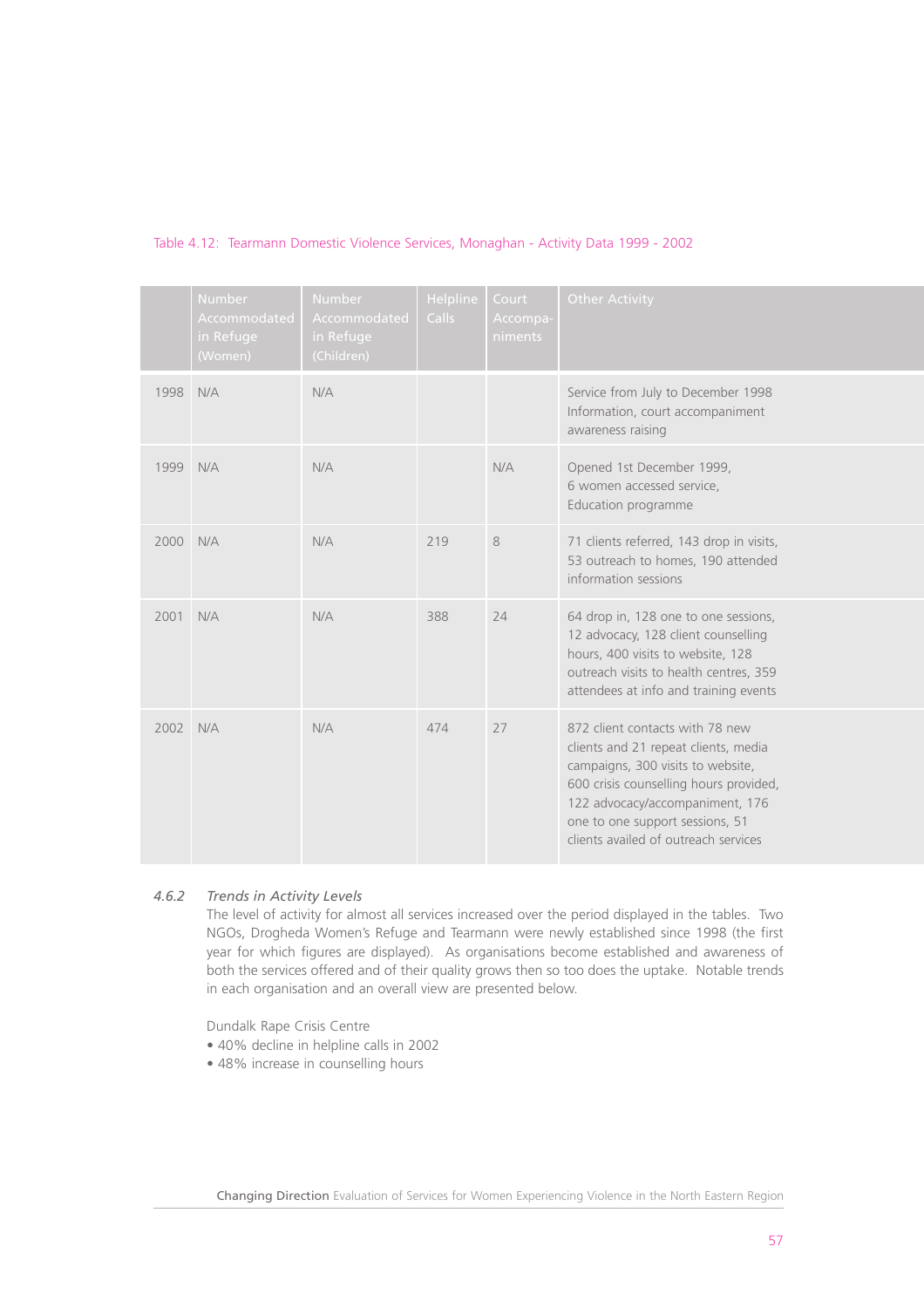*Women's Aid, Dundalk* 

- Helpline use varying over time by up to 29%, but no lasting dramatic change
- 148% increase in one-to-one client sessions
- Refuge use increasing in 2000 and 2001 but decreasing in 2002
- 63% increase in court accompaniment over 3 years
- Expansion of service to include WHEAT training project

#### *Drogheda Women's Refuge and Children's Centre*

- 86% increase in helpline calls between 1999 and 2002
- 750% increase in court accompaniments (from 16 to 120) in 3 years
- Steady use of refuge, same number of women (but with more children) over the past 3 years
- Expansion of services to include educational programmes, transitional housing, and support groups

#### *Meath Women's Refuge*

- 36% increase in helpline calls in 2002
- High degree of variation in refuge use, with drop from 85 to 47 women in 2001 on 2000 figures and small rise to 53 women in 2002
- Expansion of service to provide transitional housing, outreach service, support group

#### *Tearmann Domestic Violence Service*

- Helpline calls up 116% in two years (2000-2002)
- 368% increase in counselling hours in 2002
- Court accompaniments up from 8 in first full year of operation (2000) to 27 in 2002
- 88% increase in information sessions participation increase in 2001

#### *Overview of trends*

Overall the trend is towards greater use of NGO services available in the Region. In general use of helplines, one-to-one counselling and support sessions and court accompaniments is increasing over time. Recent increases in funding have made it possible for NGOs to expand the range and capacity of services on offer. Increased take up rates over time indicate the appropriateness and acceptability of the services offered by the most recently established NGOs, Drogheda Women's Refuge and Children's Centre and Tearmann Domestic Violence Support Service.

Some services are new and could be expected to see increases in take up as a result, in that as awareness of the service grows so too does service use. Other services, in particular accommodation, are restricted in their ability to grow client numbers without increasing either the turnover of clients or the physical resources of living space. The number of accommodation units thereby largely influences the rate of take up, subject to length of stay (see below for explanation of refuge data).

Increased use may be largely dictated by availability. Figures on helpline calls, a service not limited by physical resources, gives a better indication of variability in levels of need with three of the five services seeing substantial increases in helpline use over time.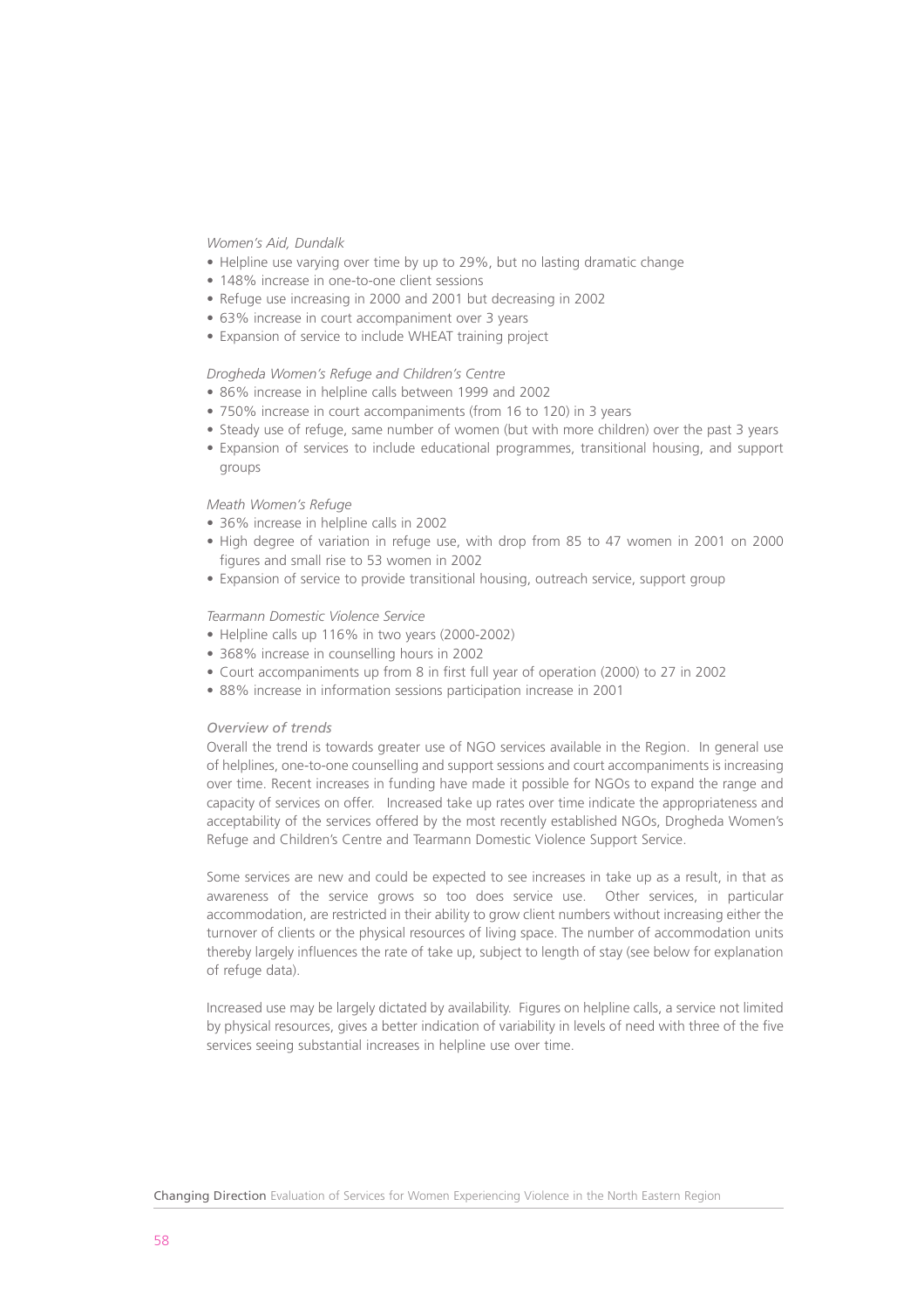#### *Explaining apparent falls in refuge statistics*

The activity data appear to indicate that some services have seen a decline in the take up. Data from both Women's Aid, Dundalk and the Meath Women's Refuge show considerable variance in the number of women using refuge accommodation year to year, including a reduction in the number of women using some refuges. However, while these apparent falls in the take up rate of services show that fewer women and children are staying in refuge, it does not necessarily follow that refuge beds are vacant. The underlying explanation is not poor take up but rather take up by smaller numbers of women for longer periods of time. For instance, in 2000, 85 women and 181 children stayed in Meath Women's Refuge. The following year, 2001, 47 women stayed in the refuge along with their 68 children. On cursory inspection it would appear from these figures that the refuge was not as busy in 2001 as it was in the previous year. However the more specific figure of 'bednights' (literally the sum of the number of nights each bed is occupied) shows that levels of activity were in fact elevated in 2001 with 1540 bednights for women compared with 1161 the previous year. These data demonstrate that although the total number of women staying in the refuge was fewer, those women and children who did use the service stayed for longer periods of time. Previously noted, service providers have highlighted the inadequacies of crisis accommodation being used for lengthy stays.

#### 4.7 Links Between Services

The study explored the links between NGO/dedicated services working with women who experience violence in the Region and other statutory and non-statutory bodies. The findings from this element of the study are presented in terms of referral networks, i.e. the agencies who refer clients to NGOs and those to whom the NGOs refer their clients, and the type of interagency work that NGOs in the Region are involved in.

# *4.7.1 Self-Referral*

The data below demonstrate that a great many agencies from different sectors refer women to NGO/dedicated services. However data from all agencies indicates that the largest source of referrals to NGOs is self-referral. Self-referrals represent between 32% and 42% of all referrals to refuges in the region. This represents a significant minority of women and was the most common pathway for women approaching these NGOs. This reflects that services are reasonably well known to women who are in a position to identify and make contact with services they feel are relevant to their own experiences.

Similarly, the representatives of NGOs participating in the study emphasised the importance of supporting and empowering women to make their own decisions in regard to seeking out other services that could be of benefit to them, thus maintaining a pattern of self-help.

# *4.7.2 Referral Networks - A Sectoral Analysis*

The study mapped the referral networks of the NGO/dedicated services in the region. This involved an examination of each NGOs links with other agencies in terms of the organisations or individuals that refer women to the NGO and the organisations that NGOs referred women to. Analysis of this data revealed the remarkable breadth of these networks and provided insight into the most common pathways to services for women using services.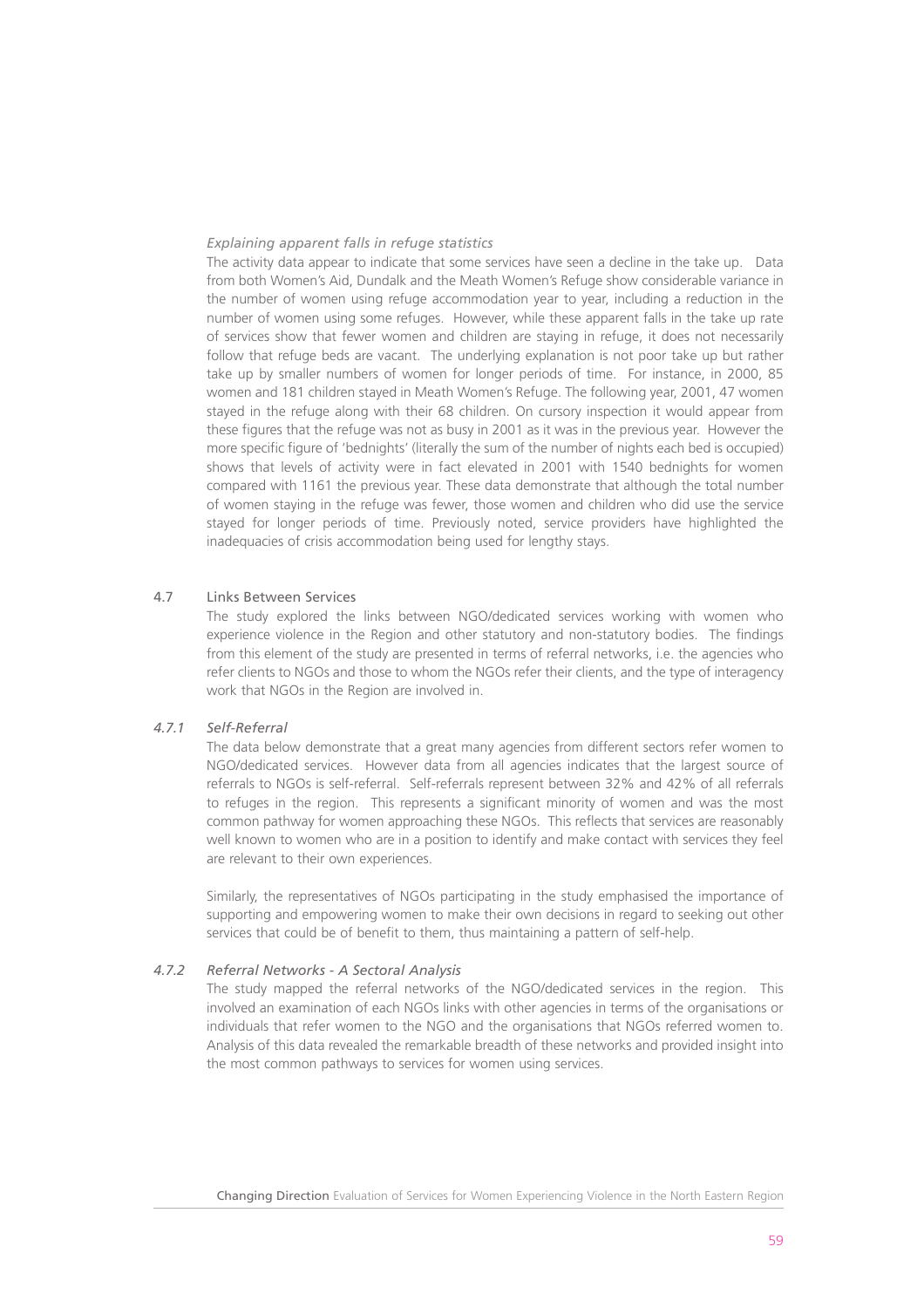It is important at the outset to explain the use here of the term 'referral'. In this context it is used describe both formal referrals made between professionals or organisations and organisations are also considered to have referred women if they have provided a woman with information or advice on foot of which she has made contact with another service.

The referrals networks of all NGOs demonstrated the diversity of individuals and both statutory and voluntary organisations in the North East Region that are involved in providing services, advice and/or information to women who have experienced violence. While reinforcing the literature by identifying key services for women the networks also demonstrate the importance of local bodies such as youth organisations and women's groups. The spectrum of services from preventative through to post-crisis is represented in these referral networks (for further detail see Appendix Four). They are discussed below by sector, categorised as follows:

- Health
- Justice/Legal
- NGO/Women's
- Adult Education
- Children's
- Youth
- Community/Voluntary
- Other Statutory

#### *Health sector*

Reflecting the importance of the health sector in the literature NGOs in the region the most commonly cited links were with social workers followed by doctors, hospitals, community welfare officers and public health nurses. Although, one NGO reported that they receive so few referrals from doctors that they would not consider them a source of referrals. The literature indicates that doctors, especially GPs, are crucial in terms of identifying and assisting women who experience violence.

Other health sector services identified were Rian counselling, community psychiatric nurses and family resource centres.

#### *Justice/Legal sector*

The strongest link between the NGO sector and the justice and legal system was with Gardai. All agencies reported that Gardai both referred women to their services and that they refer women to the Gardai, reflecting the Gardai national policy on domestic violence. This policy stipulates that Gardai must provide women who make complaints of domestic violence with information statutory or NGO services that can provide them with assistance and support.

Some NGOs had links with the Courts Service, while others did not. Although at the time of the study women were not referred by DRCC to Court Clerks, the Centre revealed plans to do so in future. This development had occurred as a result of the sharing of information through the Regional Planning Committee through which the Centre had become more familiar with of the role of Court Clerks in assisting individuals with court procedures. The Centre intended to change their practice as a result. This indicates the effectiveness of working at a number of different levels to increase networking and links between agencies.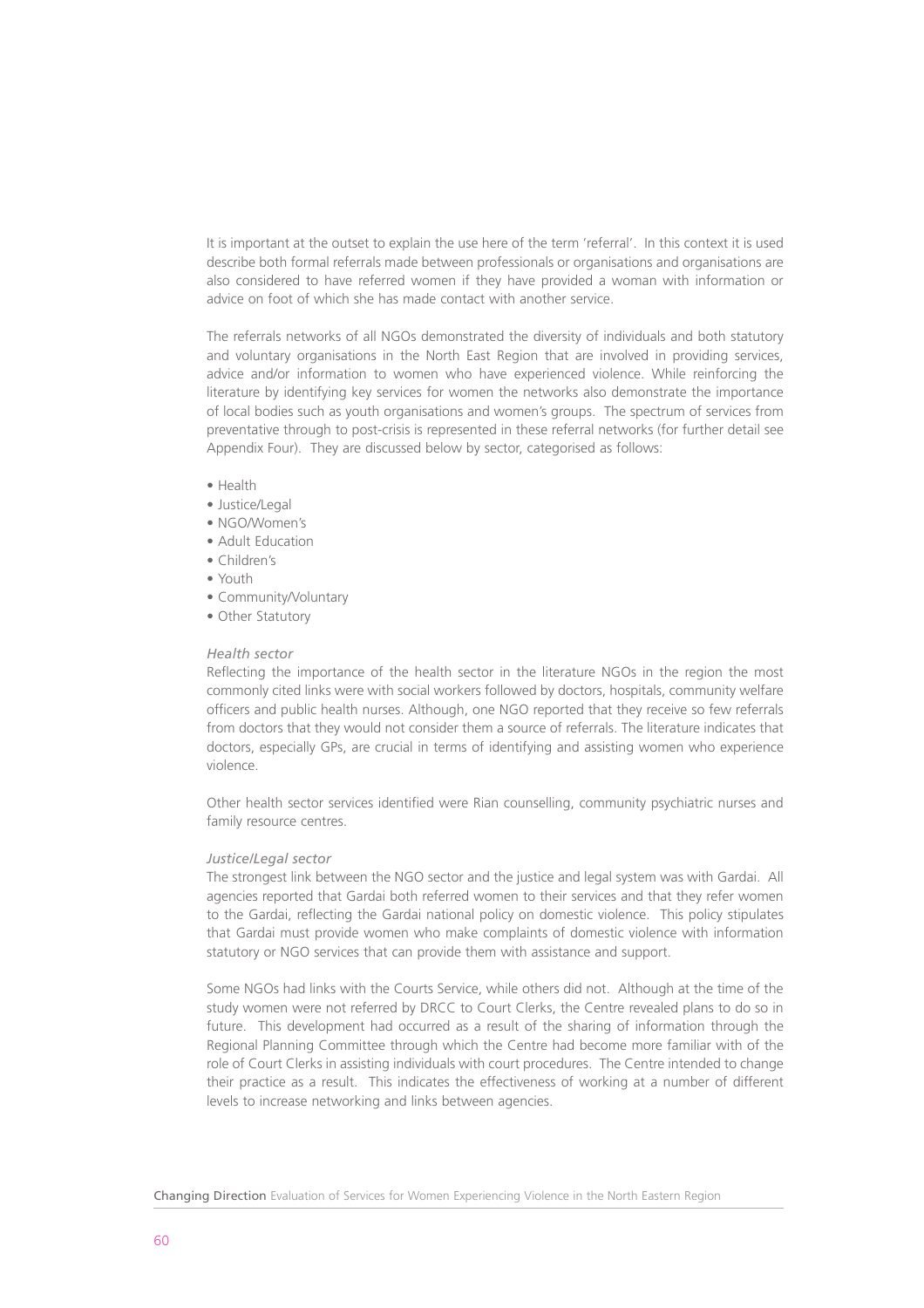The Prison Service and the Probation and Welfare Service each had contact with one NGO in the region, and referred women to these NGOs from time to time.

#### *NGO/Women's Sector*

Strong links within the NGO sector were reported. The NGOs participating in the study reported that a number of their clients come in contact with them through other NGOs either in the Region or outside the Region, including those in Northern Ireland and the UK. Equally they referred women to other NGOs based on the women's needs.

The importance of women's community groups was highlighted in the study. All NGOs had links with local women's groups some of which have a mostly social function while others are well developed service providers in their own right, providing or facilitating personal development programmes, other forms of education, training or counselling. Women's groups identified included the ICA, Drogheda Area Women's Network, Dochas for Women, Blayney Blades in Castleblayney, Ladies Circle in Trim and the Redeemer Pilots in Dundalk. The finding highlights the role of women's groups both in directing women who have experienced violence towards specialised services and also supporting women post-crisis.

#### *Adult Education Sector*

The study showed that links between the NGO sector and the adult education sector are not well established. Women's Aid Dundalk refers women to FAS (they also provide education programmes onsite), Meath Women's Refuge refers women to the VEC literacy programme and Drogheda Women's Refuge refers women to local adult education courses. The valuable role of education and training as a post-crisis support for women who have left domestic violence situations is not well reflected in the current referral networks in the Region.

#### *Children's Sector*

Some links have been established between NGOs in the Region and schools liaison services but this is not the case universally. Some NGOs also reported links with the ISPCC, community childcare facilities or parent and toddler groups. Of particular relevance to children are the wellestablished links (indicated above) between NGOs and health board social work departments. In particular social work departments provide a range of supports for children and also act as a link for them with other agencies.

#### *Youth Sector*

The study showed that NGOs link with local youth organisations. Those identified were all in Co. Louth and the referrals to or from these youth organisations were with NGOs in that area. NGOs in other areas did not report links with youth organisations, this may of course, be a reflection that such organisations do not exist in all areas of the Region.

#### *Community / Voluntary sector*

NGOs in the region have broad links with many community-based organisations. The most prevalent of these was with the local charities such as St. Vincent de Paul that both refer women to NGO services and are sources of support that women are referred to by NGOs. In the voluntary sector, charities such as St. Vincent de Paul have almost unique access in terms of voluntary bodies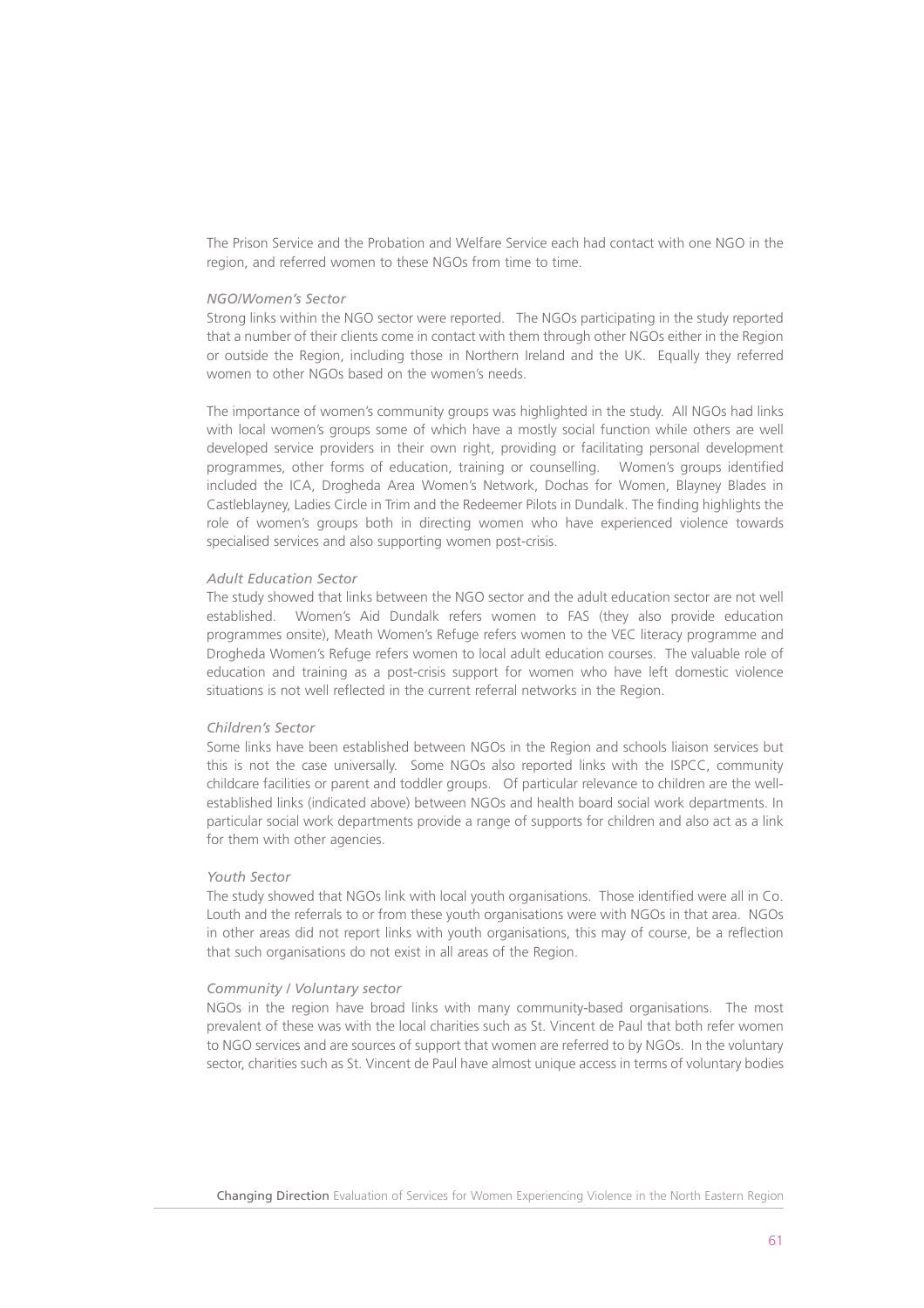to some women's homes and lives and as such are well positioned to provide information to women who are or have experienced violence or the threat of violence.

Citizen's Information Services (CISs) also emerged as a point of referral for women to three NGOs in the Region. Women's Aid Dundalk noted that since the organisation had provided training to staff from the local CIS referrals from there had increased, demonstrating the value of working pro-actively to promote services and enhance understanding of the issue of violence against women.

Other community/voluntary sector organisations that women use include marriage guidance, arts centres, NTDI (formerly Rehab), community centres and religious contacts (e.g. priests, vicars, nuns).

#### *Other Statutory Sector*

The need for women who have experienced violence to receive practical support from statutory agencies is demonstrated by the links between organisations in the Region. All NGOs have links with the Department of Social and Family Affairs at a local level in terms of social welfare needs and also with the Monetary Advice and Budgeting Service (MABS). Further, all NGOs working with women around domestic violence both receive and make referrals to local authority housing departments.

#### *4.7.3 Frequency of Referrals*

The range of services, across many sectors, that women who experience violence use is indicated in the data above on referrals to and from NGO services. Data was also gathered on the proportion of referrals from identified sources. As noted above women most commonly contact NGOs without the intervention or assistance of any other agency (between 32% and 42% of referrals to refuges).

Between 4% and 29% of referrals to refuges in 2002 were from other NGOs, indicating healthy linkages between services that are used to benefit individual women who may not be able to avail of one refuge because it is full or may for safety or other reasons choose to use another refuge.

Data on the frequency of referrals indicated that both Gardai and Social Work remain importance points of contact for women in terms of linking them with NGO services. Referrals from these sources ranged from 8-17% and 8-13% respectively. This is in keeping with the literature on the importance of these statutory services for women who experience domestic or sexual violence.

Remarkably, although the literature indicates the importance of medical services and general practitioners in particular to women who experience violence, NGOs in this study reported receiving surprisingly few referrals from doctors. Referrals from medical services were low, e.g. representing between 6% and 7% of total referrals to the three refuges in the Region. The paucity of referrals from doctors represents a weakness in the current levels of co-operation between services that needs to be addressed.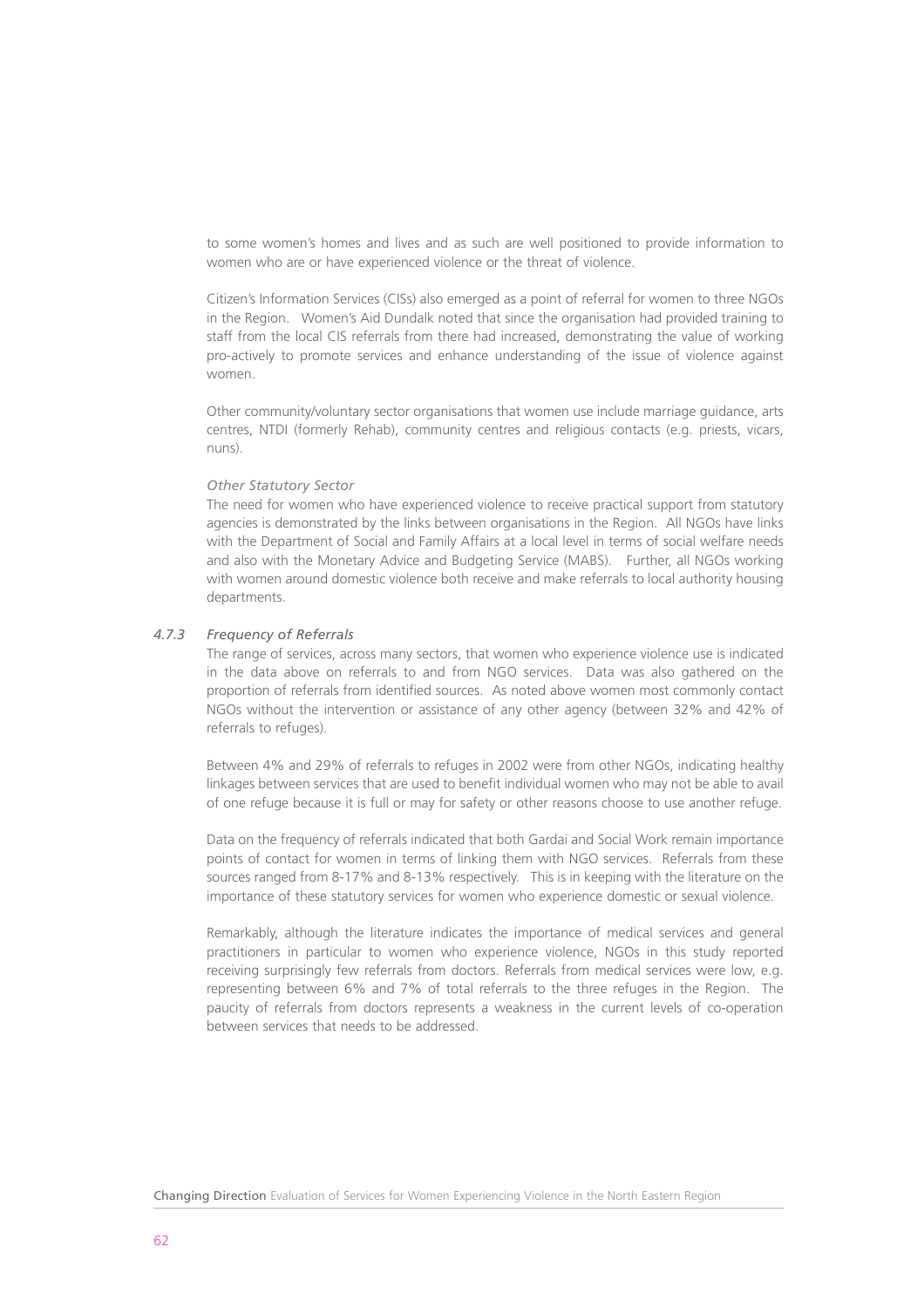# *4.7.4 Factors Influencing Levels of Referrals*

The importance of professional networks is clear from the observations of many participants that referrals are high or increase from any agency where there has been personal contact. For example, as noted previously, where an NGO had provided training for staff from a Citizen's Information Service (CIS) referrals from there increased. Similarly, where a member of the NGO Board is employed in a local statutory, voluntary or community organisation referrals from that organisation will be elevated as a result. These aspects of referral patterns indicate an element in chance in the strength and breadth of links between organisations with a role in relation to violence against women.

# *4.7.5 Level of Detail with Referral*

When discussing referrals, one NGO manager reflected that the level of detail received when women are referred varies greatly. For instance, detail provided might range from a telephone call from an agency saying a client of theirs is about to going to present at the NGO service shortly and providing little more information, to being supplied with a comprehensive case history. It was considered by most NGOs that it is preferable for a greater level of detail to be provided where possible as this facilitates staff to be prepared when meeting a new client. Crucially, the woman's experience can be improved by finding that it is not necessary to re-tell her story again and again as she moves from one agency to another. It was noted that social work services provide the most comprehensive details when referring clients.

Not all NGO/dedicated services subscribed to the view that a wealth of information about prospective clients is useful. The Rape Crisis Centre representative indicated that it was preferable for women presenting to the Centre to tell their own stories in their own words rather than having someone else report this for them.

# 4.7.6 Overview of Referrals

The findings on referrals networks demonstrate that women approach a wide variety of agencies seeking assistance related to their experience of violence. Reflecting this NGO/dedicated services have established broad connections in their communities. The data also demonstrate the importance of all agencies working at multiple-levels, with training, information provision between agencies and at forums such as the Regional Planning Committee.

Crucially, women's experiences of using services are improved where links are effective. The importance of identifying new links and fostering existing links cannot be over emphasised. A more systematic and thoughtful approach to the links between agencies in the Region is indicated. The regional training programme could play a major role in this regard in terms of identifying and providing training with priority groups, tailoring training as necessary. Proactive strategies need to be employed to access agencies or professionals that have not taken up training. This should be done in tandem with moves to develop guidelines and procedures for working with women who experience violence in key agencies.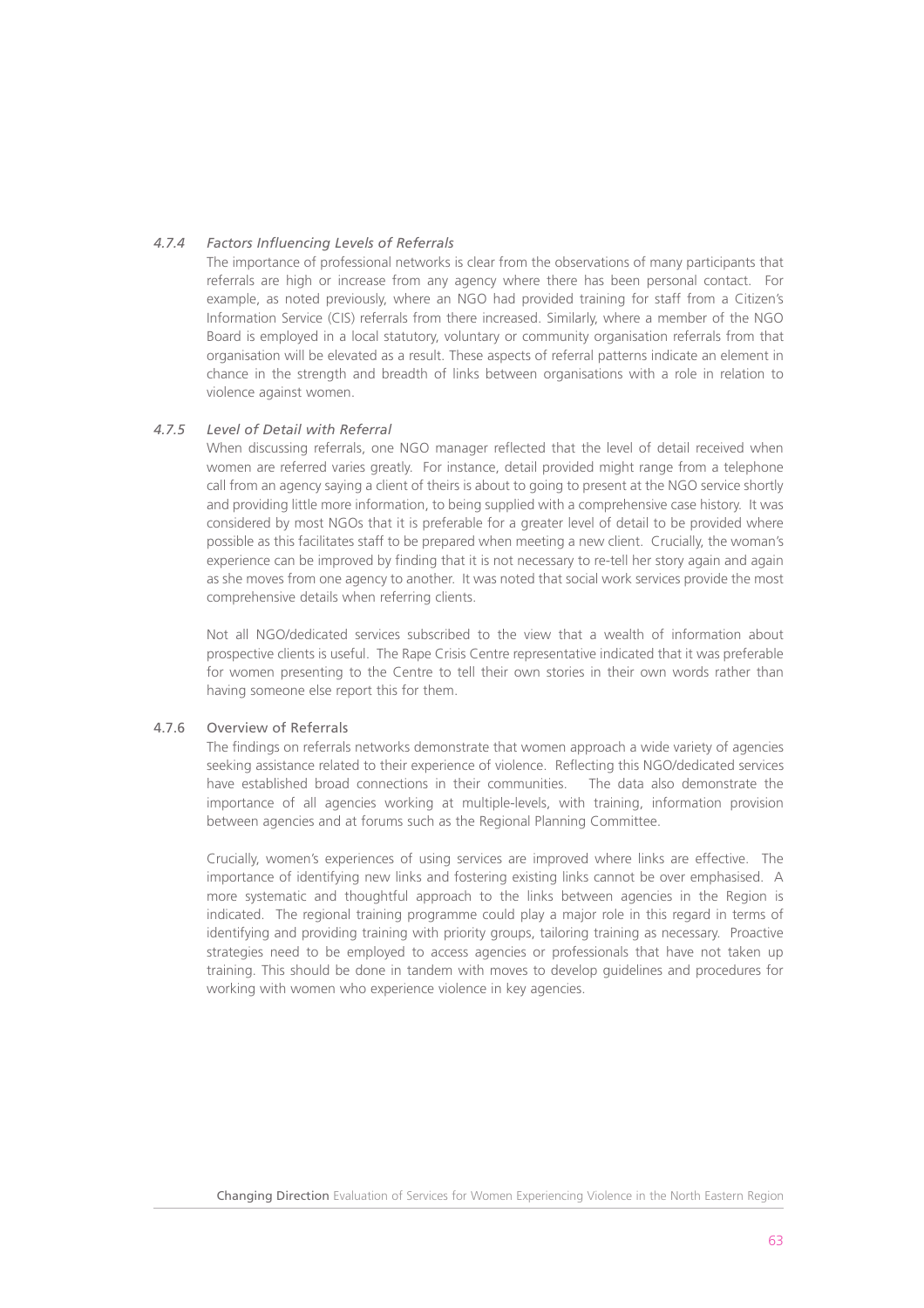The following links in particular should be prioritised:

- GPs There is a need to engage with medical services, in particular GPs, around screening women and referring women. GPs could play a much more pivotal role in identifying and triggering earlier intervention in women's experiences in escaping from or overcoming violence against them.
- Education Sector Links with the education sector, both mainstream primary and secondary systems and adult education, should be developed further to ensure children's needs are addressed, and to enhance the opportunities for post-crisis support that education and training can provide women
- Minority Groups No effective links were reported with organisations of women from minority groups or agencies working with or on their behalf such as NEHB Disability Services, groups representing women from ethnic minority groups, disabled women, older women or lesbian and bisexual women.
- Women's Groups The potential to maximise women's community groups as a resource through capacity building initiatives should be explored

# 4.8 Interagency Work

NGO contact with other agencies is not limited to the referral of clients. NGO/dedicated services are linked with other organisations and structures that facilitate service delivery and planning. Participants indicated that interagency has been greatly enhanced since the publication of the Report of the Task Force on Violence Against Women in 1997.

# *4.8.1 Regional Planning Committee*

Each NGO in the region and is represented on the Regional Planning Committee on Violence Against Women. Some participants stated that participation of the broad interests represented on the Regional Planning Committee (RPC) had brought about a greater understanding of the roles of a variety of agencies and facilitated the promotion of the work of the NGO sector. Some examples were provided of information garnered through RPC contacts being made use of in work with clients e.g. a greater understanding of the court system.

# *4.8.2 Local Area Network*

In Co. Monaghan a pilot Local Area Network as envisaged in the Task Force Report (1997) has been established. This local forum brings together diverse local service providers including Tearmann Domestic Violence Service and the NEHB social work service. Also participating are representatives of the ISPCC, a local women's group, An Garda Siochána, Accord Marriage Guidance, Monaghan General Hospital A&E, Citizen's Information Centre, Community Welfare, Public Health Nursing, The Courts Service, Monaghan County Council and the Department of Social, Community and Family Affairs. The agencies represented are involved in various ways with provision related to violence against women. The objectives of the network are to promote understanding, co-operation and communication between participating agencies and allow for enhanced planning of services.

Changing Direction Evaluation of Services for Women Experiencing Violence in the North Eastern Region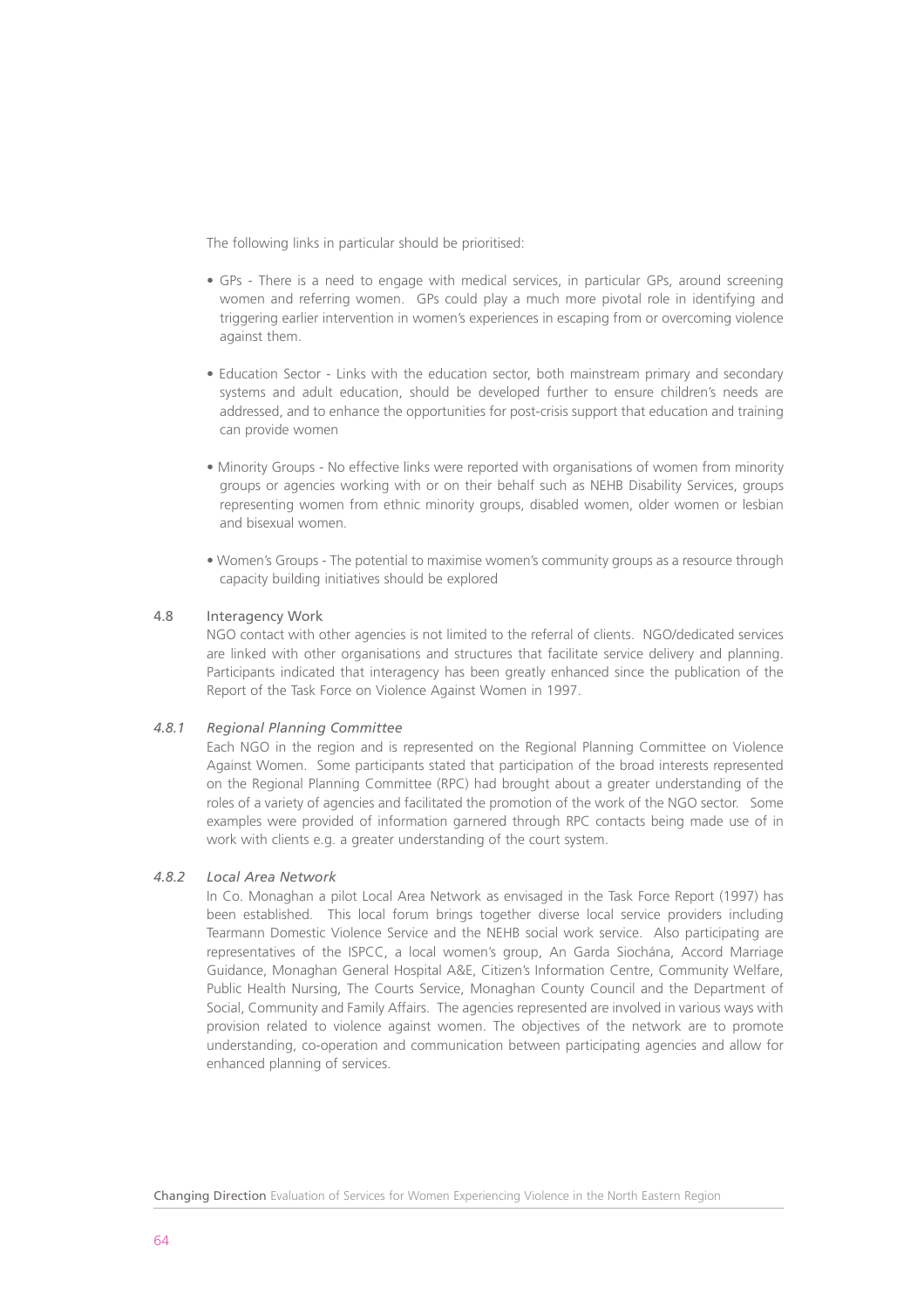#### *4.8.3 Other Interagency Links*

NGO/dedicated services in the North East are also represented on various local, regional and national bodies such as relevant national networks, homelessness forums, probation projects and childcare networks.

A number of the NGOs are actively involved in interagency work in terms of delivery of services. Transitional housing initiatives have been established in conjunction with Sonas Housing (a national voluntary body associated with Women's Aid), Respond and with local housing authorities.

Also a number of NGOs contribute to the delivery of the regional training programme on violence against women. Constraints on resources can act to curtail such involvement. At present, Dundalk Rape Crisis Centre is not in a position to play an active role in the regional interagency training programme due to lack of personnel.

Tearmann Domestic Violence Service has developed plans in conjunction with the NEHB community social service for Counties Cavan and Monaghan for the provision of therapeutic groupwork with children in tandem with similar groupwork with their mothers. At the time pf data collection it was envisaged that the pilot phase of this joint venture will be launched in 2003.

Other interagency work takes the form of co-operation between social work services and NGOs. One example given was the attendance of NGO staff at case conferences and involvement in care planning. In Co. Louth joint work with Youth in Partnership, a voluntary organisation working with adolescents in Dundalk, around young people vulnerable to sexual exploitation was highlighted.

#### 4.9 Management Structures

All NGOs in the profile are established as limited companies and are also registered as charities. They described the role and function of their Board of Management structures as follows:

# *Drogheda Women's Refuge and Children's Centre*

The Board is responsible for overall management of the service and strategic planning. The twelve members represent a cross-section of organisations and professions including teaching, social work, NEHB as well as women who have experienced violence. The Board bears legal responsibility for maintaining the accounts of the organisation. It has contributed to preparing applications for funding and also provides support to the manager and staff. Some Board members work in the Refuge undertaking relief shifts.

#### *Dundalk RCC*

The seven member Board of Directors of Dundalk Rape Crisis Centre has legal responsibility for the finances of the organisation. Four of these seven members are also members of the Management Committee that comprises the Centre Co-ordinator, staff, volunteers and a clinical psychologist in a consultative capacity. One member of the Board of Directors is a part-time volunteer at the Centre. The staff and volunteers who provide the service are actively involved in management decision making is part of the way in which the rape crisis centre model has sought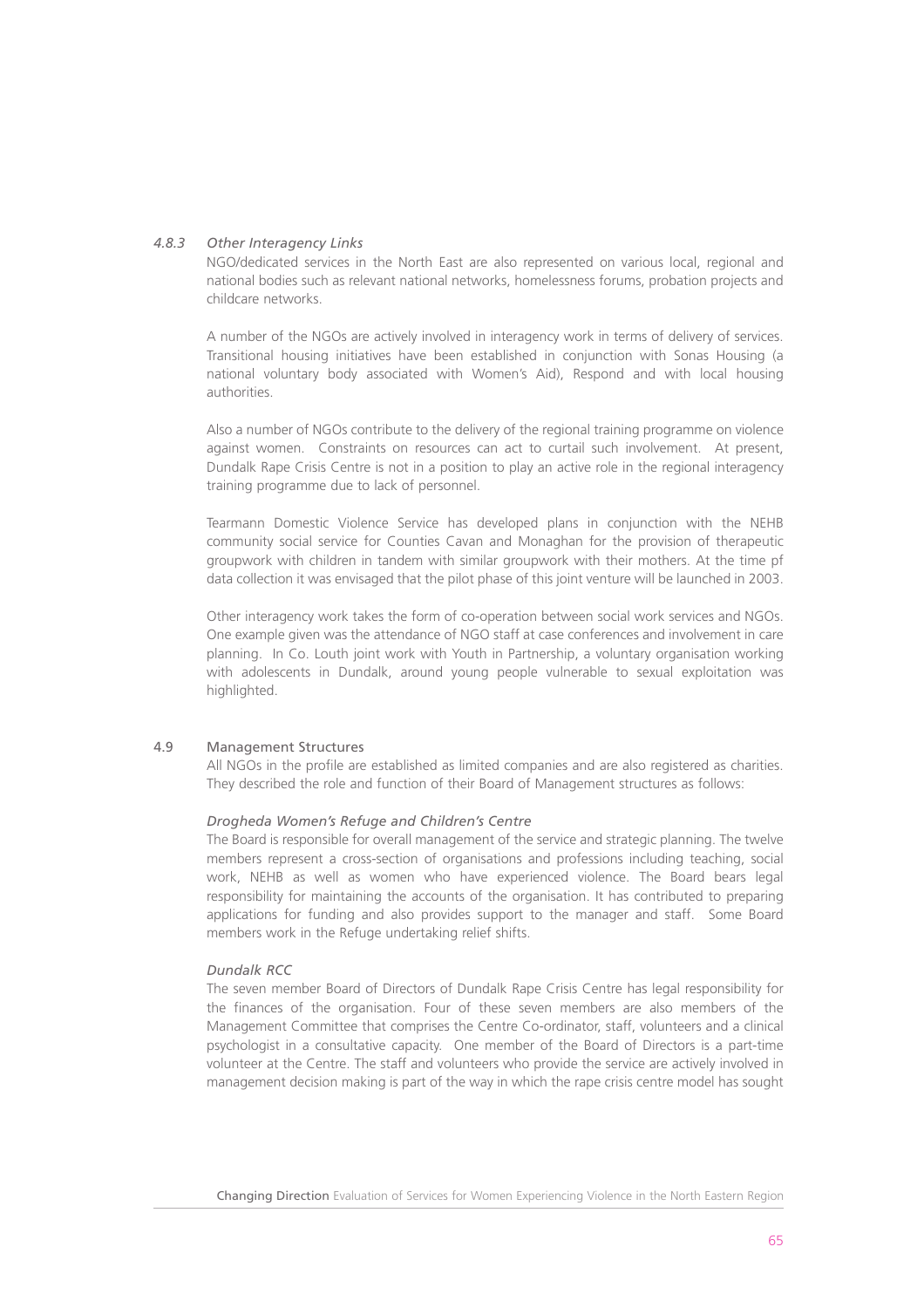to promote equality amongst staff, service users and management (Neary, 2000).

#### *Women's Aid, Dundalk*

The all female Council of Management of Women's Aid Dundalk fulfils the legal obligations of the organisation such as audit and employment. The Chairperson is a volunteer in the service. Members include health board staff from the acute hospital sector, mental health and social work as well as a member of An Garda Siochana, an accountant, former service users and women working in the community voluntary sector.

#### *Tearmann's Domestic Violence Service*

The nine member Board of Management has overall responsibility for the running of the service. Members include An Garda Siochana and health board staff but most members are voluntary members of the public.

#### *Meath Women's Refuge*

The Board of Management of the Meath Women's Refuge fulfils the legal functions of the organisation. Members include health board staff, Gardai, staff members of the local authority housing department and the Department of Social and Family Affairs.

#### *Metanoia*

In Cavan, Metanoia's twelve member Board of Management consists of members from Cavan Partnership Board, An Garda Siochana, St. Vincent de Paul, local women's groups, the ICA and Citizen's Information service. Their role has been to lobby support and raise funds for the development of a domestic violence support service in Co. Cavan.

#### *Boards of Management Good Practice Guidelines*

Guidelines from Area Development Management on good practice in the area of voluntary Boards of Management, based on research on the management structures of area development projects, indicate some priorities (ADM, 1998). They highlight the importance of four components of good practice, followed by the steps necessary to achieve good practice in this regard.

The components of good practice are:

- A clear vision and focus on the aims and objectives at all levels in the organisation from Board of Management, sub-committee structures and operational staff.
- A firm grasp of the concepts of partnership, participation and representation and how to implement them in practice with a strategic plan.
- Ongoing review, reflection and commitment to change and refinement in response to changing needs.
- Working as a team in an atmosphere of trust and support in order to achieve common goals.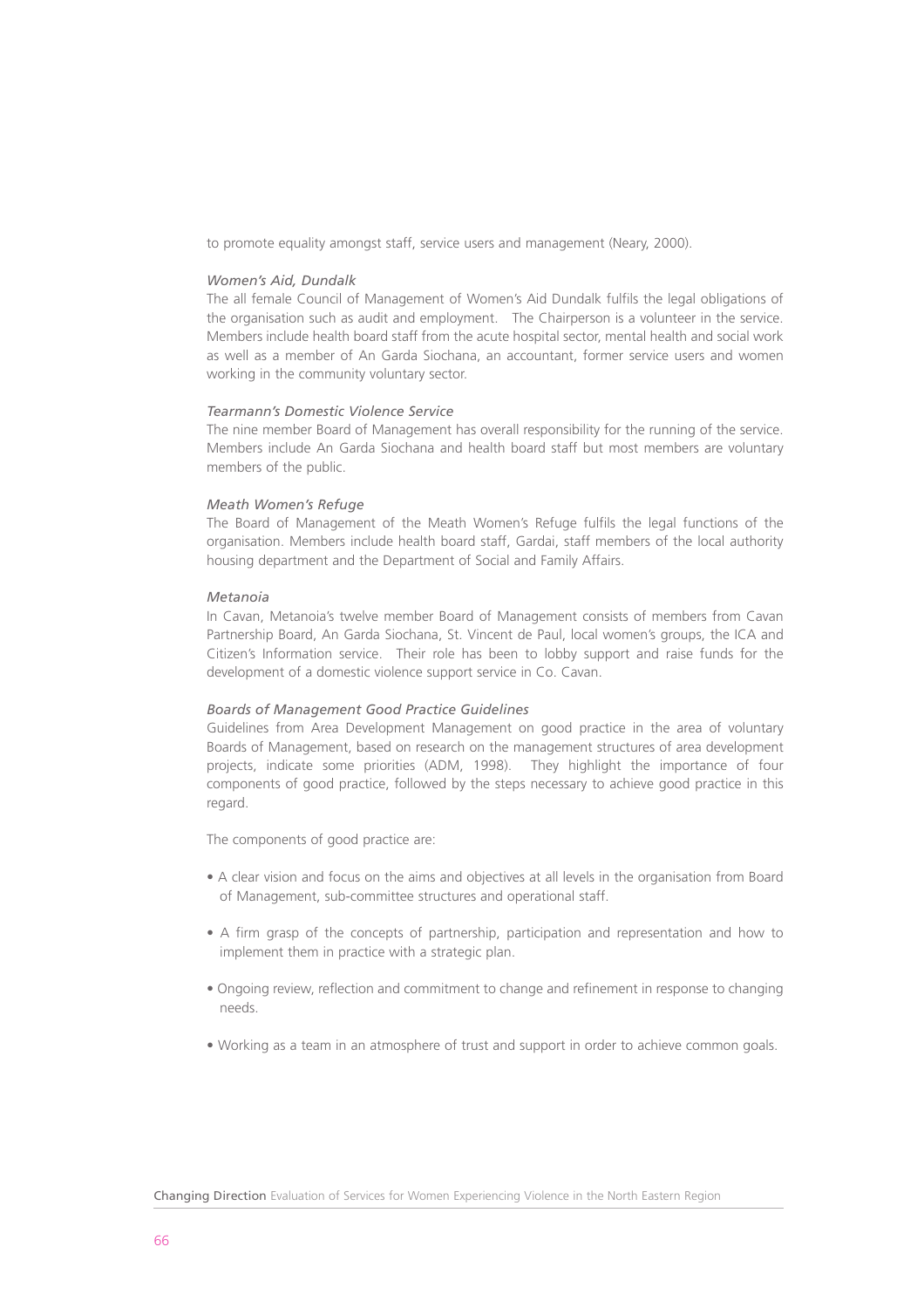The steps identified as being necessary to achieving this vision are outlined as follows:

- 1 The target group, in this case women who have experienced violence, must be represented to ensure their needs are understood and appropriate actions are implemented. The advantages of linking with existing organisations or networks are highlighted, however this is only possible where such bodies exist.
- 2 Induction of all Board of Management members is essential to ensure a common understanding of goals, objectives, roles and responsibilities.
- 3 There needs to be a clear vision and focus for the Board in terms of its aims and goals, together with agreed operating procedures. Induction plays a key role in this process but must be supplemented by ongoing development, reflection and review as appropriate.
- 4 Ongoing communication between all stakeholders is essential to ensure sustained commitment to a shared vision.
- 5 Feedback to and from target groups is vital. Where groups or networks to feedback to are not established there is a need to support their development.
- 6 Communication and linkage between Board and staff is imperative. This includes both formal and informal communication. The Board should take full advantage of the knowledge, skill and experience of staff members.
- 7 Board meetings should be scheduled to facilitate regular attendance. Attendance is necessary for effective decision making, continuity and relationship building.
- 8 The size of Board membership is important to ensuring effective working arrangements. No optimum number is indicated however Boards in excess of 12 members are thought to face greater challenges in terms of maximising discussion at meetings and related decision making.
- 9 Effective decision making is based on quality information, involvement of relevant staff members, specialist Board members, representatives of the relevant target group and consensus whereby issues are discussed and challenged openly.
- 10 Agreed systems for performance indicators, the recording and analysis of relevant data should be in place.
- 11 The Board should have a good knowledge and understanding of company law.

#### 4.10 Funding

The NGOs in the region providing services are funded principally by the Health Board as well as other statutory sources such as the Department of Justice, Equality and Law Reform, local authority housing departments/ Department of the Environment and the Department of Social and Family Affairs. Funding is also pursued from other voluntary bodies, the national lottery and private philanthropic organisations and by fund-raising.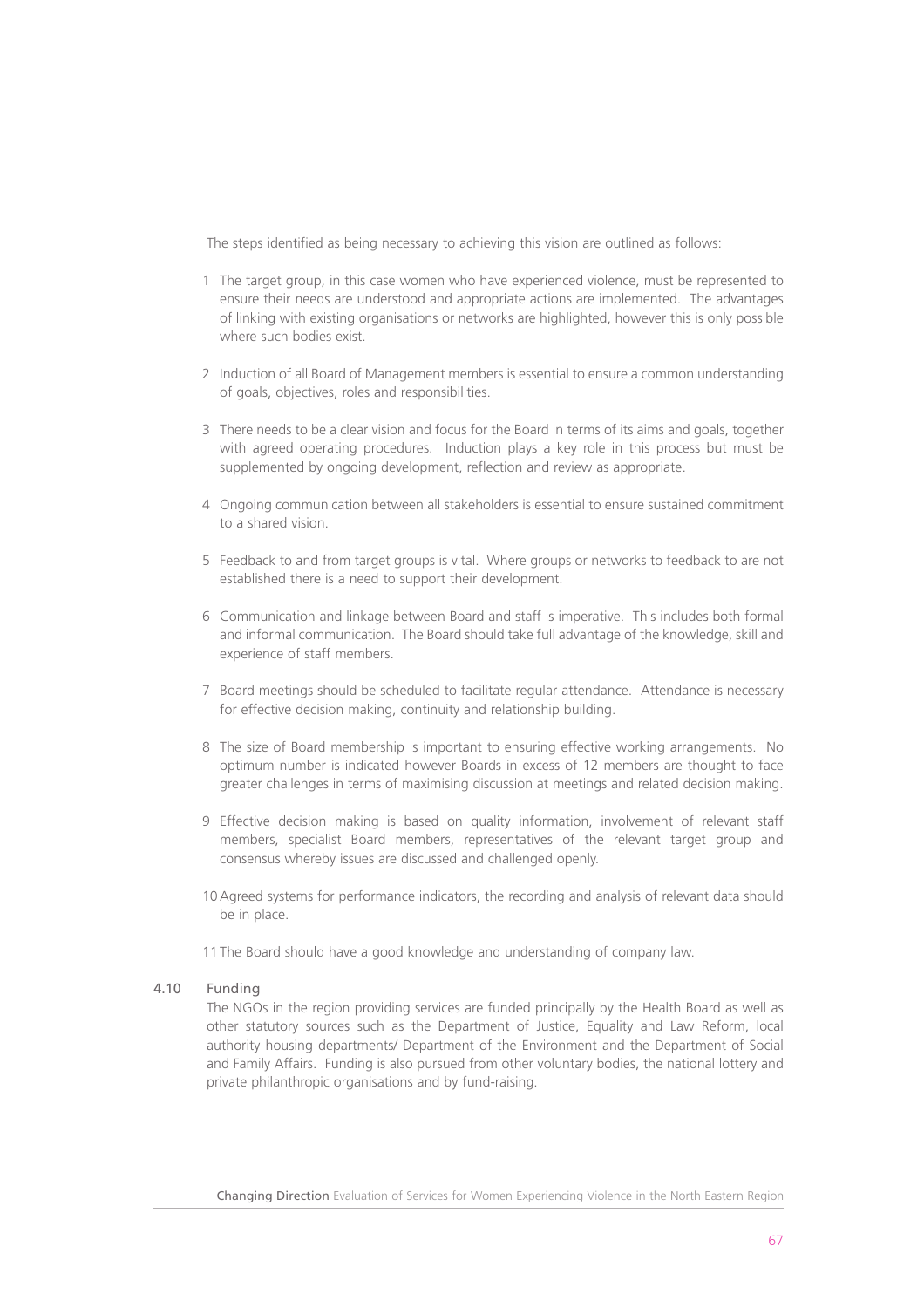#### *4.9.1 Health Board Funding 1998-2002*

The level of funding provided to NGOs in the region by the North Eastern Health Board in the period 1998-2002 is detailed in Table 4.13.

# Table 4.13: Summary Of NEHB Development Money Plus Baseline Funding In 1998 (Source - NEHB)

| Organisation                                 | 1998<br>(Baseline)      | 1999                | 2000     | 2001     | 2002     | % change<br>from $'98$ |
|----------------------------------------------|-------------------------|---------------------|----------|----------|----------|------------------------|
| Dundalk Women's Aid                          |                         | $€159.225$ €159.225 | €190.968 | €229.060 | €263,665 | $+65%$                 |
| Dundalk Rape Crisis Centre $\epsilon$ 25,395 |                         | €63,487             | €63,487  | €101,579 | €107,522 | $+323%$                |
| Drogheda Women's Refuge $\epsilon$ 0         |                         | €24,125             | €55,868  | €119,355 | €105,868 | N/A                    |
| Meath Women's Refuge                         | €126.974                | €158,717            | €190.460 | €190,460 | €215,460 | $+116%$                |
| Tearmann                                     | €76,184                 | €76,184             | €107,927 | €155,542 | €153,927 | $+102%$                |
| Metanoia                                     | $\epsilon$ <sup>0</sup> | $\in 0$             | $\in 0$  | $\in 0$  | €77.000  | N/A                    |
| Total funding:                               | €387,778                | €481,738            | €608,710 | €795,996 | €923,442 | $+138%$                |

In addition to the funding indicated in table 4.13 above, £51,000 was taken from 1999 development money for the Training and Development Officer - Prevention of Violence Against Women post. The above figures do not include National Lottery Funding.

In summary the NGO's received €923,442 from the NEHB in 2002. This is €535,664 more than 1998 and represents an increase of 138%<sup>2</sup>

Additional development money since 1998

- 1999  $\in$ 127,000 (£100,000)
- $2000 €127.000 (£100.000)$
- 2001 €254,000 (£200,000)
- 2002  $€173.000$

# *4.9.2 Funding From All Sources*

Funding received from NEHB forms only part of the overall budgets of NGOs in the Region. The following tables display the funding from all sources during 2002. Tables 4.14 to 4.18 provide a detailed breakdown for one year of all funding sources for each individual NGO service provider in the Region. This demonstrates the full cost of providing these services on an annual basis and the range of partners involved in providing services.

*<sup>2</sup> Please note, these figures represent the funding the NEHB had for allocation in each year and may not necessarily reflect the amount paid to the NGO in the same year.*

Changing Direction Evaluation of Services for Women Experiencing Violence in the North Eastern Region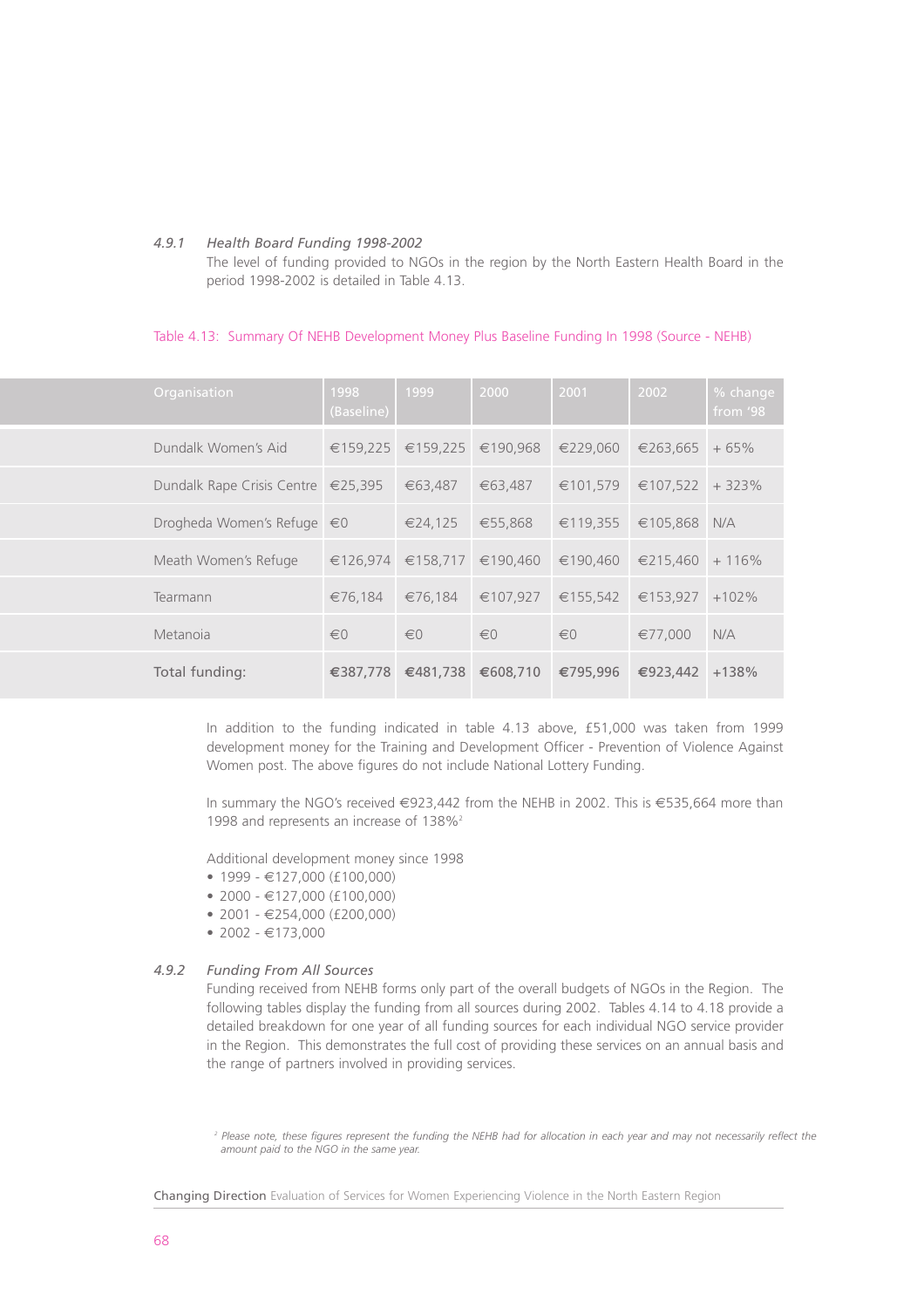# Table 4.14: Dundalk Women's Aid, Funding 2002

| Source of Funding                                | Amount $(\in)$ | $\frac{0}{0}$ |
|--------------------------------------------------|----------------|---------------|
| <b>NEHB</b>                                      | 210,862        | 51.94         |
| Peace and Reconciliation                         | 38,279         | 9.43          |
| Social Welfare                                   | 6,450          | 1.59          |
| Local Authority (Dundalk Urban District Council) | 55,500         | 13.67         |
| Fundraising                                      | 20,817         | 5.13          |
| Rent                                             | 1,005          | 0.25          |
| Dept. of Justice, Equality and Law Reform        | 48,850         | 11.29         |
| Sonas Housing Partnership                        | 27,201         | 6.7           |
| Total                                            | 405,964        | 100           |

# Table 4.15: Dundalk Rape Crisis Centre, Funding 2002

| Source of Funding                      | Amount $(\in)$ | $\frac{0}{0}$ |
|----------------------------------------|----------------|---------------|
| NEHB (including $\in$ 40,632 from RPC) | 81,097         | 79.93         |
| Peace and Reconciliation Fund          | 3,807          | 2.49          |
| Fundraising                            | 3,976          | 2.61          |
| Sundry Income                          | 8,897          | 5.86          |
| <b>Anonymous Donations</b>             | 11,237         | 7.38          |
| Dundalk Simon Community                | 2,639          | 1.73          |
| Total                                  | 152,285        | 100           |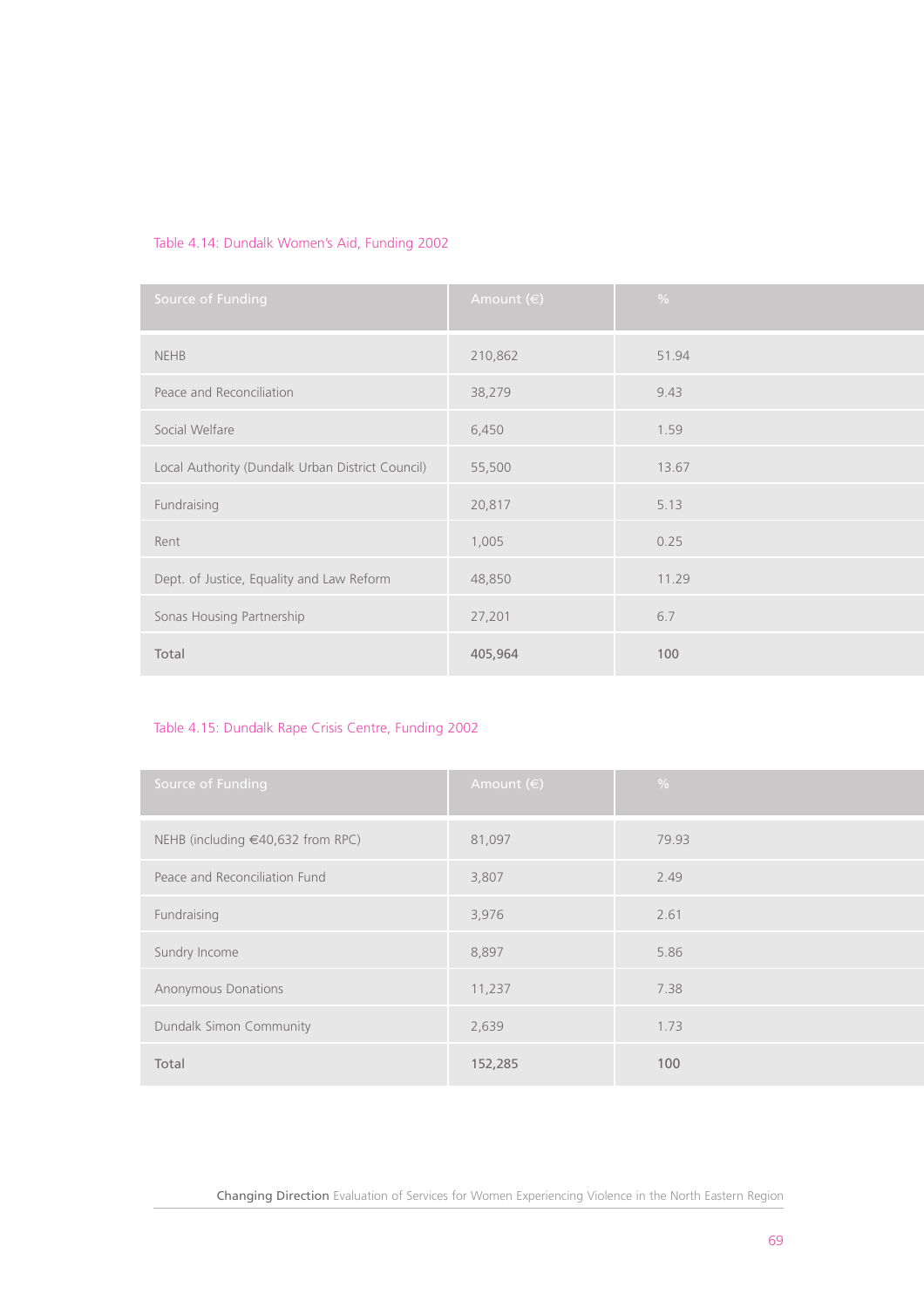| Table 4.16: Drogheda Women's Refuge and Children's Centre, Funding 2002 |  |  |
|-------------------------------------------------------------------------|--|--|
|                                                                         |  |  |

| Source of Funding             | Amount $(\in)$ | $\frac{0}{0}$ |
|-------------------------------|----------------|---------------|
| NEHB Domestic Violence Budget | 107,000        | 47.16         |
| NEHB Homelessness Budget      | 50,000         | 22.04         |
| Peace and Reconciliation II   | 37,000         | 16.31         |
| Local Authority (Capitation)  | 13,000         | 5.73          |
| National Lottery              | 5,000          | 2.2           |
| Partnership                   | 6,000          | 2.64          |
| Social Welfare I              | 6,900          | 3.04          |
| Social Welfare II             | 2,000          | 0.88          |
| Total                         | 226,900        | 100           |

# Table 4.17: Meath Women's Refuge, Funding 2002

| Source of Funding                               | Amount $(\in)$ | $\frac{0}{0}$ |
|-------------------------------------------------|----------------|---------------|
| NEHB, Section 65                                | 167,605        | 53.63         |
| Local Authority (Meath Co. Council, Capitation) | 92,710         | 29.67         |
| Fundraising                                     | 27,081         | 8.67          |
| Dept. of Social and Family Affairs              | 11,000         | 3.52          |
| National Lottery                                | 10,000         | 3.19          |
| Accommodation/Rents                             | 3,525          | 1.13          |
| Navan UDC                                       | 600            | 0.19          |
| Total                                           | 312,521        | 100           |

Changing Direction Evaluation of Services for Women Experiencing Violence in the North Eastern Region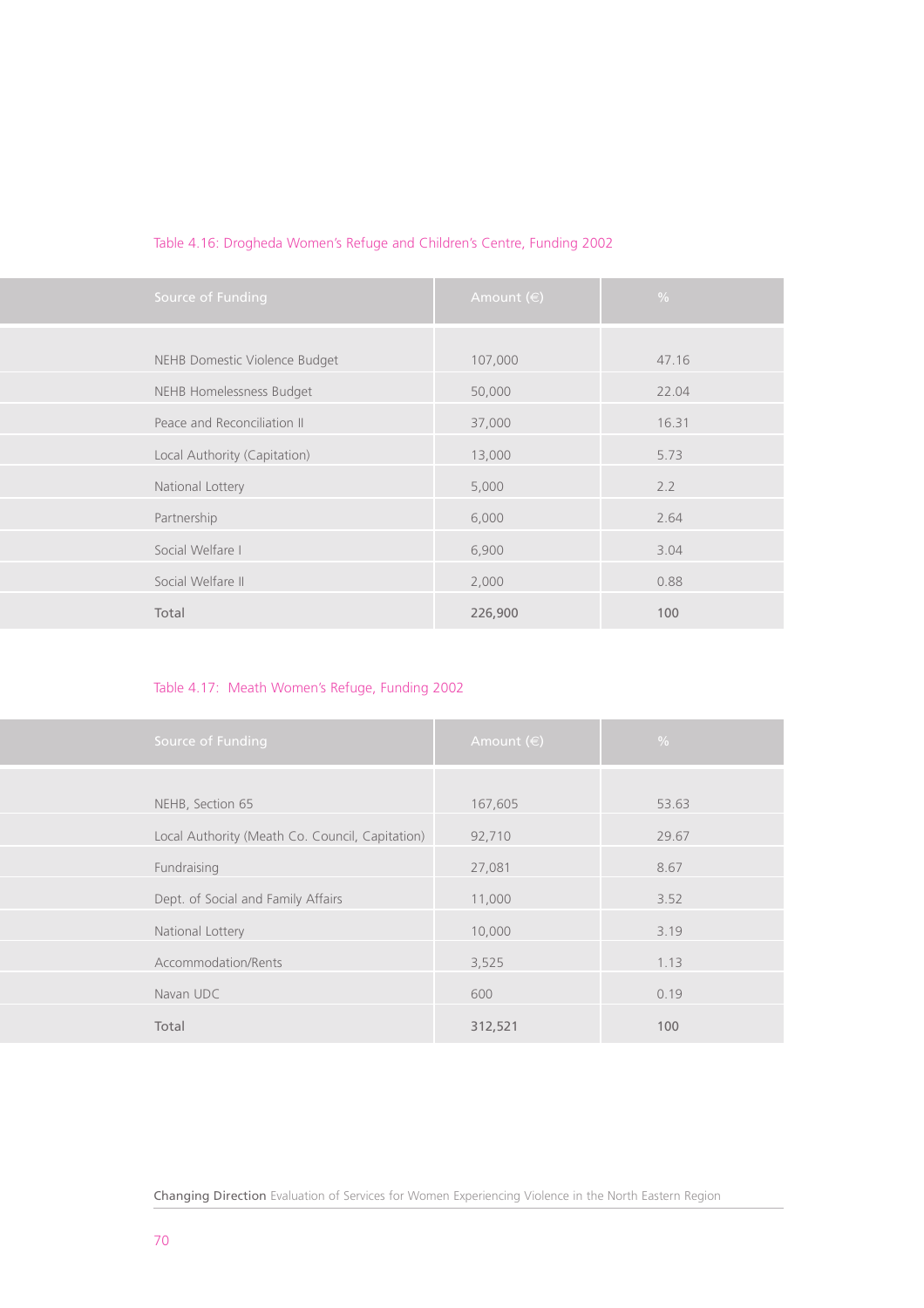| Source of Funding           | Amount $(\in)$ | $\frac{0}{0}$ |
|-----------------------------|----------------|---------------|
|                             |                |               |
| <b>NEHB</b>                 | 107,927        | 68.06         |
| Regional Planning Committee | 46,000         | 29            |
| Peace and Reconciliation    | 3,563          | 2.25          |
| Donations                   | 1,084          | 0.69          |
| Total:                      | 158,574        | 100           |

# Table 4.18: Tearmann Domestic Violence Service, Funding Jan. 2002-Jan 2003

The data in Tables 4.14 to 4.18 demonstrate that the NGOs in the region draw their resources from a wide range of sources including the NEHB. In 2002 the NEHB provided between 47% and 79% of funding to NGOs in the Region. Local authorities provide a substantial proportion of the funding for the provision of crisis accommodation. The total resources available to the NGOs varied considerably dependent upon whether or not they provide accommodation for women experiencing violence and their children. The Dundalk Rape Crisis Centre and Tearmann, had overall budgets in 2002 of €152,285 and €158,574 respectively in 2002. The three refuges had substantially larger budgets ranging from €226,900 to €405,964 indicating the higher cost of providing accommodation in conjunction with other services. The refuges are significantly more resource intensive operations than other services for women experiencing violence.

# *4.9.3 Funding Adequacy*

As demonstrated in Table 4.13 above, all NGOs in the region have seen their level of funding from the NEHB increase substantially since 1998. Corresponding increases in activity levels have been illustrated above. The figures also show that some NGOs have benefited more than others from these increases in funding. Also there were notable drops in funding for some services in the year 2002. Funding for Women's Aid Dundalk, Meath Women's Refuge and Dundalk Rape Crisis Centre was increased by 15%, 12% and 6% respectively. In the same year funding for Tearmann's was cut by 1% and for Drogheda Women's Refuge by a more significant 12%.

Table 4.13 also indicates that Metanoia, the new NGO in Co. Cavan targeting women who experience domestic violence, has received €77,000 from the 2002 budget to fund the development of a service in that area.

On the whole, NGOs reported dissatisfaction with current core funding both in terms of levels and procedures. Although additional funds have been made available in recent years NGOs highlighted that in many cases core funding has not increased. Further the allocation of funding on an annual basis was criticised. Participants indicated that the short-term nature of this funding fails to put the services on a secure footing, places a strain on management and is a barrier to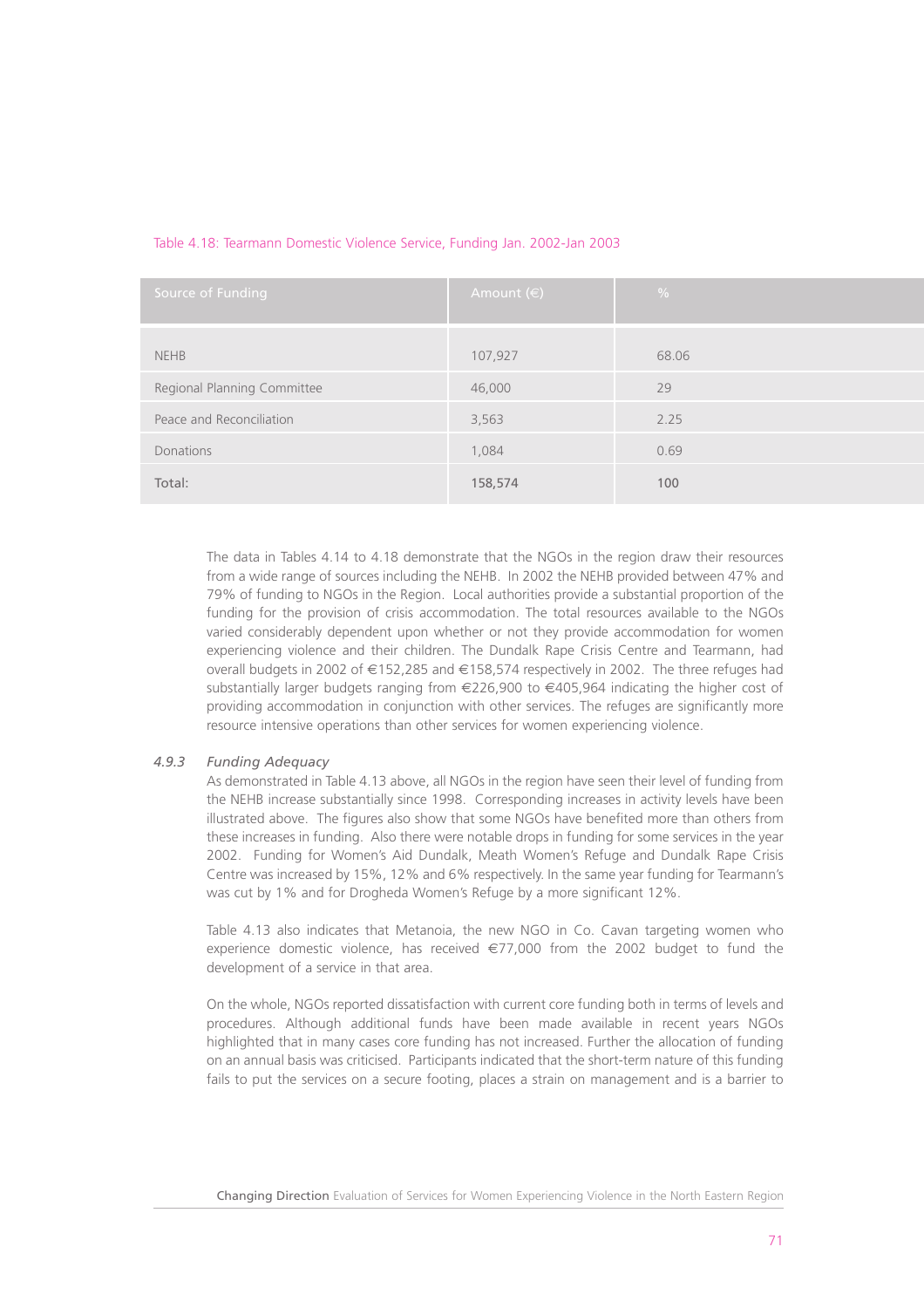longer-term, strategic planning. At a national level, the Report of the Task Force on Violence Against Women (1997) recommends that legislative barriers to multi-annual funding be reexamined to allow for long-term planning and service development. Some NGO representatives argued that funding should be channelled towards the fortification of existing services prior to the development of new services.

# *4.9.4 Funding Procedures*

The process of applying for funding through the NEHB and Regional Planning Committee could also be enhanced by clearer and more streamlined application procedures. At present NEHB General Managers are responsible for allocating core funding and any lottery funding available to NGOs in their areas. These areas consist of one or two counties in the Region. The General Managers generally communicate with the NGOs via their respective Childcare Managers. Service plans are specified at this level. NGOs however highlight that in many instances service plans have not been put in place. A further difficulty with the management of funding at this level is the lack of communication between General Managers who are allocating funds locally and the Regional Planning Committee that is tasked with strategic planning for services for women who experience violence in the Region. Hence regional needs are not likely to be reflected in local service plans and related funding decisions. This represents a significant impediment to the RPCs ability to ensure a rational and co-ordinated approach to service delivery across the Region.

Some participants also stated the process of making multiple funding applications to a variety of agencies, as indicated above, places a substantial burden on management. Community fundraising is undertaken by all participating NGOs. In addition to generating an income fundraising activities provide opportunities to raise awareness of services, e.g. through flag days. However some participants commented that a great deal of time and energy must be devoted to the organisation of fund raising activities often for a relatively small return.

# 4.10 Staff

# *4.10.1 Posts*

The staff profile of NGO services in the Region was examined as part of the study to explore the staffing requirements of each model of provision, the type of posts in place and the extent of reliance on labour market support schemes for staffing of services.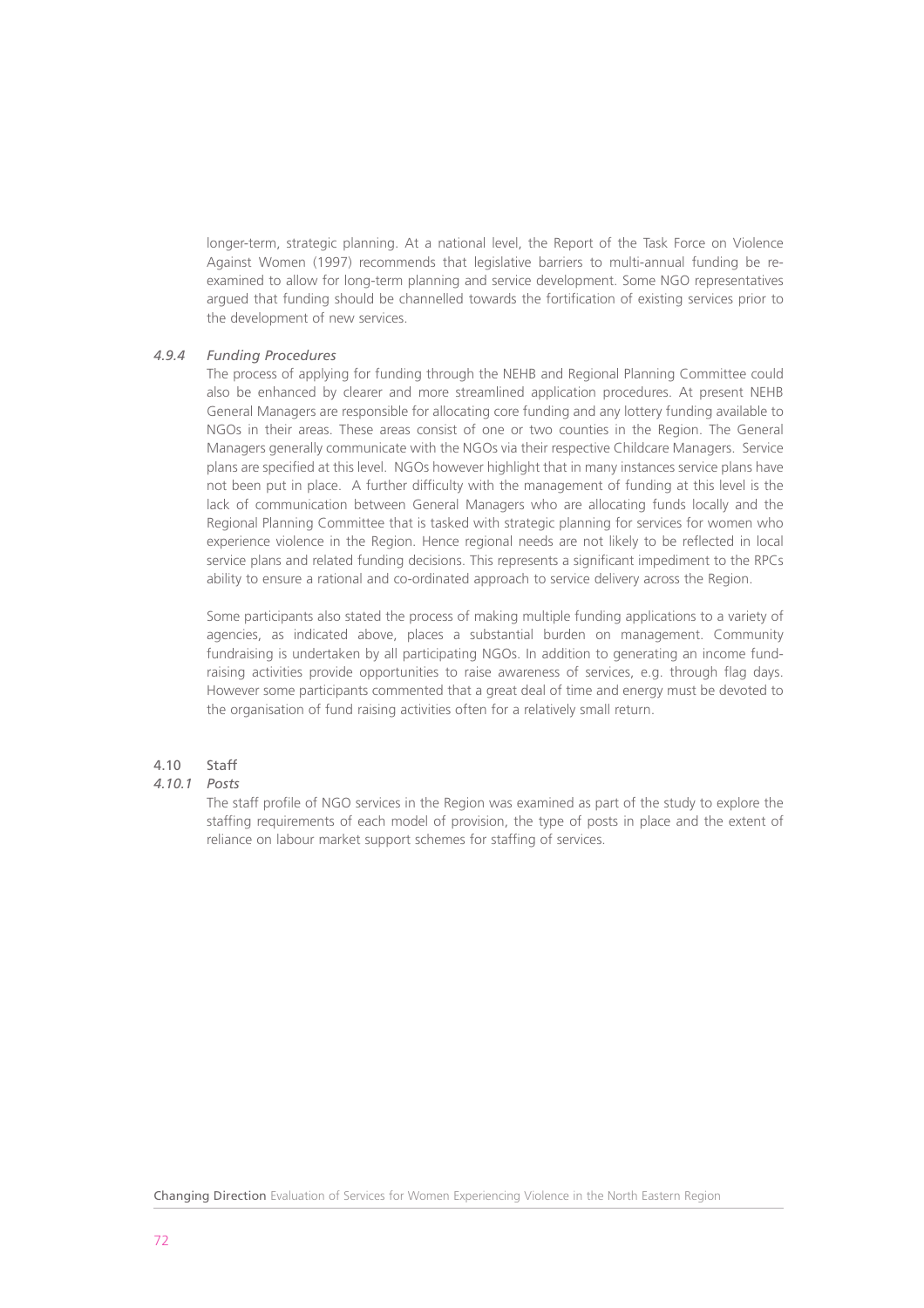# Table 4.19: Staffing Profile Women's Aid Dundalk, 2003

| Post                                | Full-time      | Part-time      |
|-------------------------------------|----------------|----------------|
| Director                            | $\mathbf{1}$   |                |
| Refuge Manager                      | $\mathbf{1}$   |                |
| Helpline & Support Services Manager | $\mathbf{1}$   |                |
| Refuge Supervisor                   | $\mathbf{1}$   |                |
| Housing Support Worker              | $\mathbf{1}$   |                |
| Administrator                       | $\mathbf{1}$   |                |
| Training Co-ordinator               | $\mathbf{1}$   |                |
| Tutors                              |                | (unknown no.)  |
| CE Workers                          |                | $\mathcal{G}$  |
| Jobs Initiative                     |                | $\overline{2}$ |
| Care Workers                        | $\overline{2}$ |                |
| Childcare                           |                | $\overline{1}$ |
| Total $(21)$ :                      | $\overline{9}$ | 12             |

# Table 4.20: Staffing Profile Dundalk Rape Crisis Centre, 2003

| Post                            | Full-time | Part-time                |
|---------------------------------|-----------|--------------------------|
| Co-ordinator                    |           |                          |
| Admin./Counsellor               |           |                          |
| Counsellors (CE Scheme)         |           | 3 (2 CE Scheme)          |
| Volunteers                      |           | $\overline{\phantom{a}}$ |
| Book-keeper                     |           |                          |
| External Counselling Supervisor |           |                          |
| Total $(9)$ :                   |           | 8                        |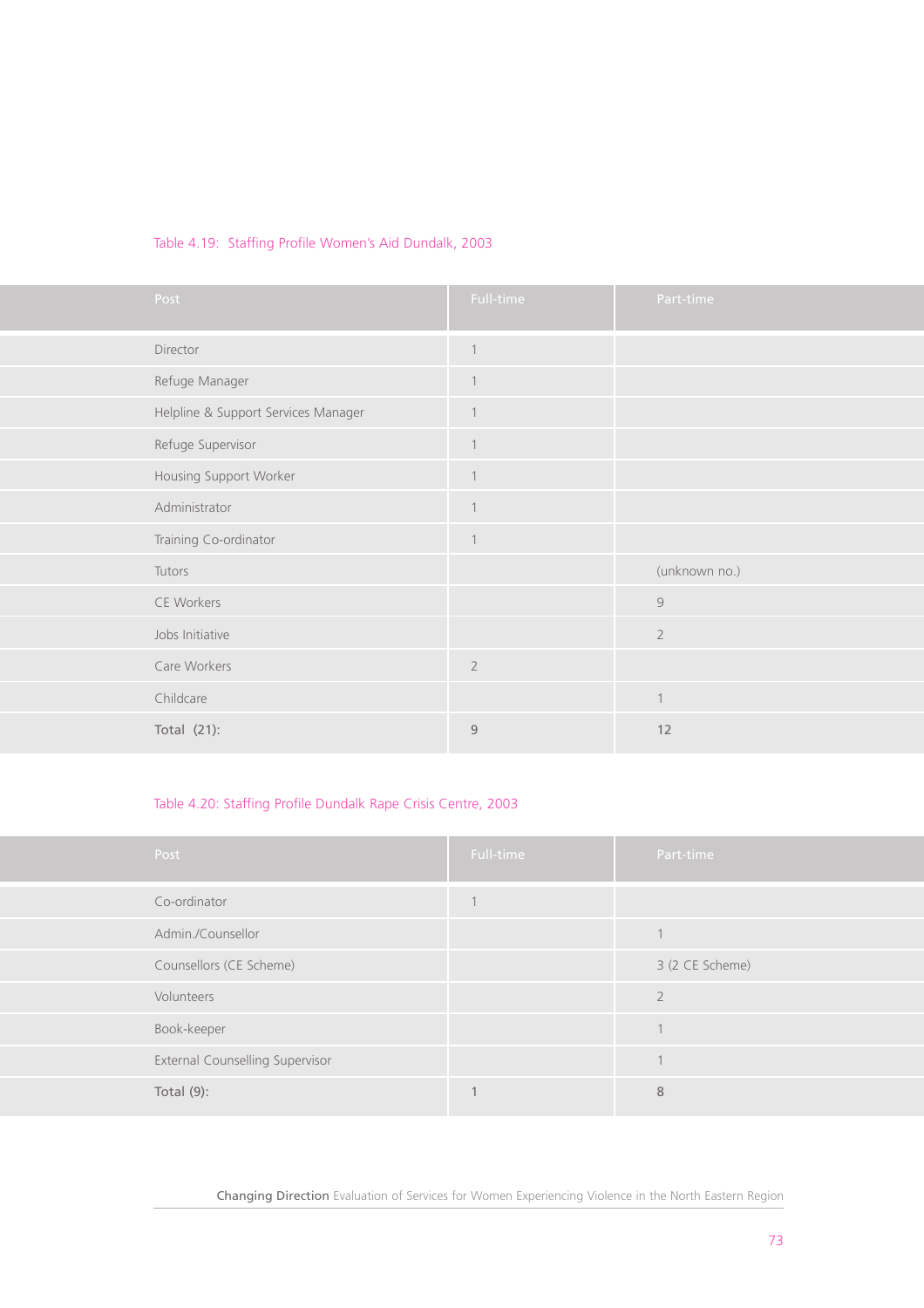| Post                              | Full-time           | Part-time      |
|-----------------------------------|---------------------|----------------|
|                                   |                     |                |
| Manager                           | 1                   |                |
| Support Workers (Helpline/Refuge) |                     | 12 (CE Scheme) |
| Training/Outreach Worker          |                     | 1              |
| Childcare                         | $\mathbf{1}$        | $\overline{1}$ |
| Administration                    |                     | $\overline{1}$ |
| Maintenance Staff                 | 1 (Jobs Initiative) |                |
| Court Accompaniment               |                     | $\overline{1}$ |
| After-care worker                 | 1                   |                |
| Refuge Support                    |                     | $\overline{2}$ |
| Total (22):                       | $\overline{4}$      | 18             |

# Table 4.21: Staffing Profile Drogheda Women's Refuge and Children's Centre, 2003

# Table 4.22: Staffing Profile Meath Women's Refuge, 2003

| Post                      | Full-time   | Part-time       |
|---------------------------|-------------|-----------------|
| Manager                   | $\mathbf 1$ |                 |
| Childcare Workers         |             | 2 (Job Sharing) |
| Housekeepers              |             | 2 (Job Sharing) |
| Therapist                 |             | 1 (Sessional)   |
| Support Group Facilitator |             | $\overline{1}$  |
| Admin. /Secretary         |             | $\mathbf{1}$    |
| Refuge Workers            |             | 5               |
| Relief Refuge Workers     |             | $\overline{2}$  |
| Relief Childcare Worker   |             | $\overline{1}$  |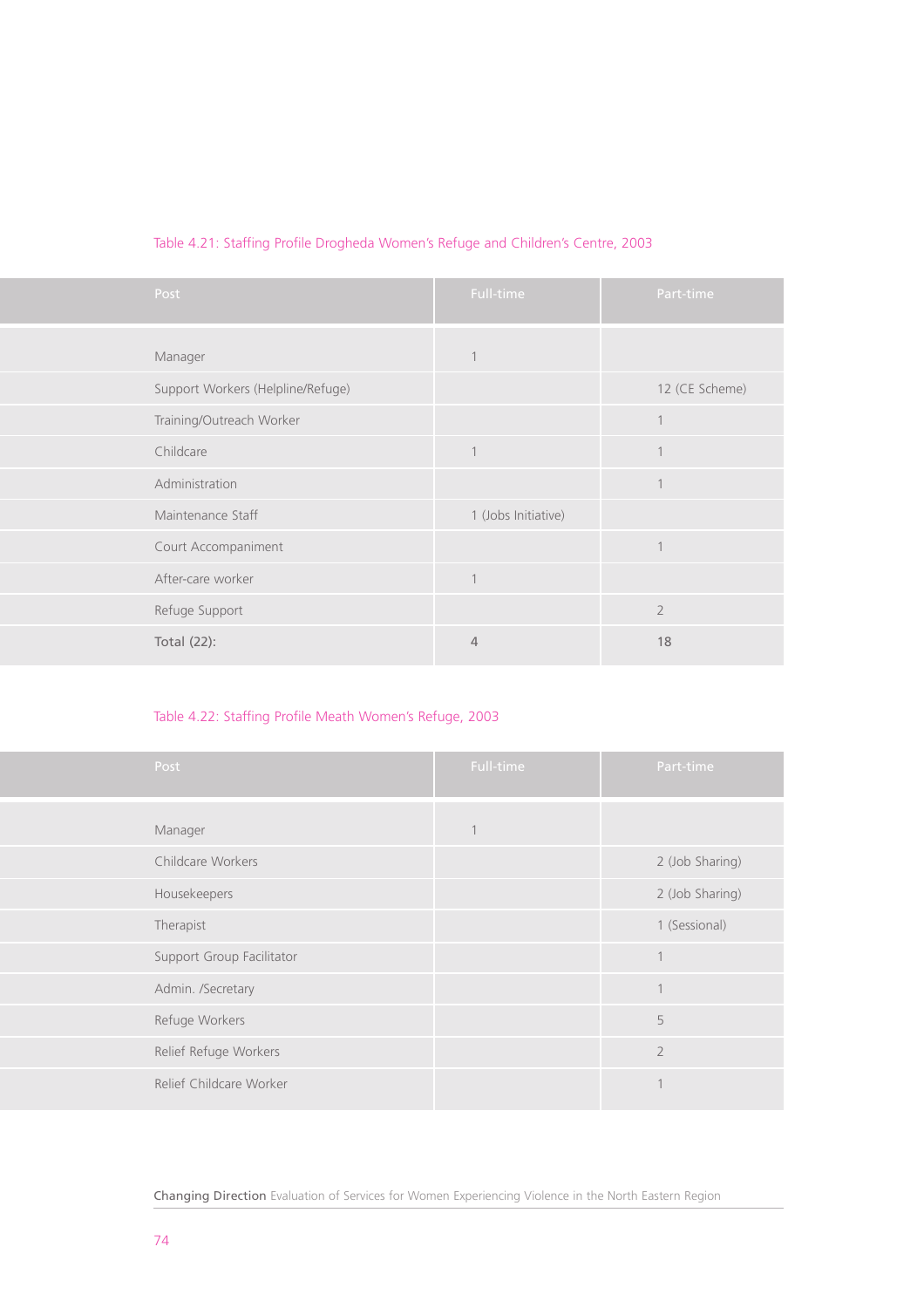Table 4.22: Staffing Profile Meath Women's Refuge, 2003 (Continued)

| Arts and Crafts Teacher   |    |  |
|---------------------------|----|--|
| <b>CE Support Workers</b> |    |  |
| Housing Support Worker    |    |  |
| Outreach Worker           |    |  |
| Total (24):               | 22 |  |

# Table 4.23: Staffing Profile Tearmann Domestic Violence Service, 2003

| Post            | Full-time | Part-time |
|-----------------|-----------|-----------|
|                 |           |           |
| Manager         |           |           |
| Support Workers |           |           |
| Child Therapist |           |           |
| Total $(4)$ :   | 4         |           |

Profiles of staffing arrangements at the NGOs in the Region demonstrate the different models of service provision as well as the diversity of services offered within the various organisations. Accommodation services require significantly more staff than other models of provision, showing that the provision of accommodation is a resource intensive activity.

A further notable feature of the staffing levels in the NGO sector is the high proportion of staff employed on Community Employment or Jobs Initiative Schemes. The proportions employed in each organisation on these schemes is detailed below.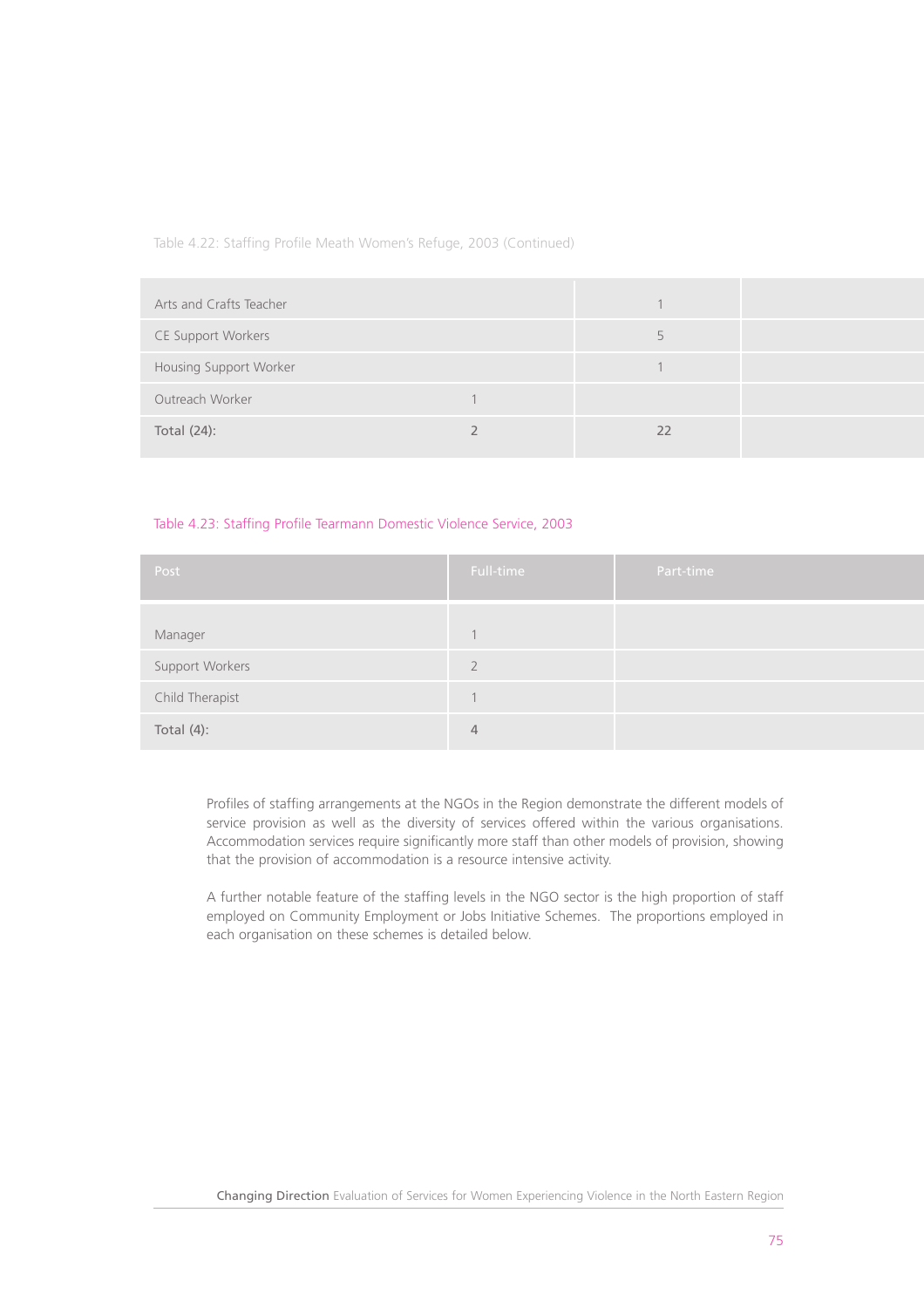# Table 4.24: CE Posts as a percentage of all Posts in NGOs in NE Region

| <b>Organisation</b>        | % CE / Jobs Initiative Staff |
|----------------------------|------------------------------|
| Women's Aid Dundalk        | 50%                          |
| Dundalk Rape Crisis Centre | 37.5%                        |
| Drogheda Women's Refuge    | 54%                          |
| Meath Women's Refuge       | 20%                          |
| Tearmann                   | $\theta$                     |

Tearmann is the only NGO operating without the input of staff employed on the schemes. In the four other NGOs the proportion of staff employed through Community Employment and Jobs Initiative Schemes varied from 20% to 54%. This data indicates that the delivery of services to women who experience violence is reliant to a significant degree upon staff employed on these schemes.

# *4.10.2 Training*

The staff of all NGOs are provided with comprehensive training both in-house and involving other agencies, such as the training developed by the RPC. Staff from some agencies have also participated in training on cultural diversity.

# *4.10.3 Participation*

NGOs are well linked to national bodies and regional and local bodies also such as fora on homelessness, National Network of Refuges and Women's Support Services, National Network of Rape Crisis Centres and childcare networks.

# 4.11 Policies

The study was interested in exploring the policies that underlie the delivery of NGO services in the region. At the time of data collection work was underway by the NGO/dedicated services in the region to develop joint policies in a number of areas of work.

# *4.11.1 Equality*

While each NGO operates under an open and inclusive ethos regarding client groups, little proactive promotion of services is undertaken with marginal or minority groups. For the most part promotional material is not tailored to or distributed in a targeted way to minority groups. Dundalk Women's Aid is a notable exception to this, having produced multi-lingual information on the services available. The service also has a written anti-racist policy in place. This policy includes provision of culturally appropriate toys and cooking utensils for women from ethnic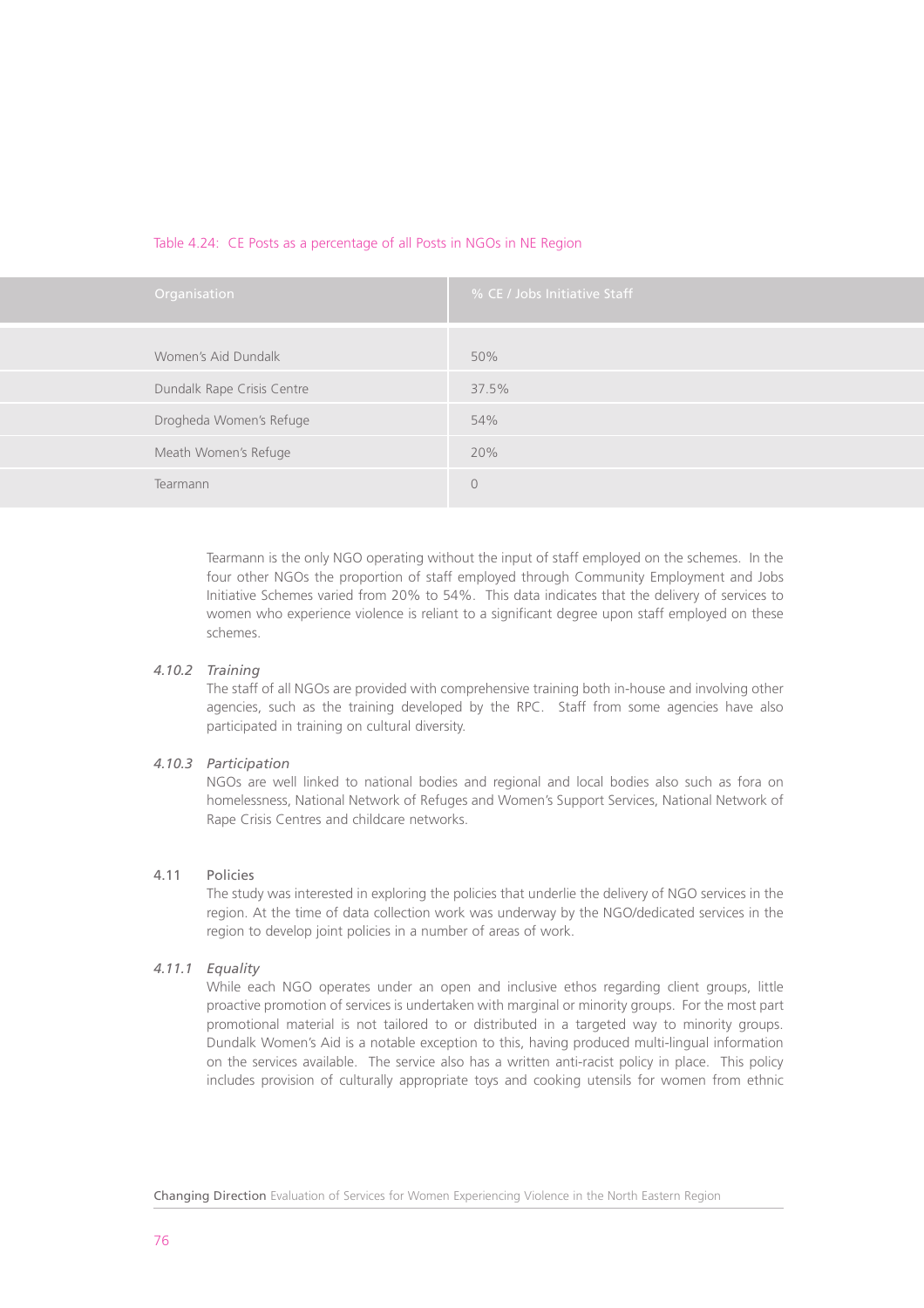minority groups and their children using the refuge. Tearmann in Co. Monaghan also has an antiracist policy in place.

# *4.11.2 Policies in Refuges*

Services offering refuge accommodation in particular have well defined policies on acceptable behaviour especially in relation to aggression, alcohol and drugs. In general these policies exclude individuals who are aggressive and they prohibit the use of alcohol or drugs by residents. These policies are formulated to take into account the needs of other residents who have left one violent setting and should not be exposed to further aggression and violence. The same is true of the policies related to alcohol and drug use. Refuges do not provide accommodation to women with active substance abuse problems.

# *4.11.3 Advertising / Promotion of Services*

All the NGOs are actively involved in raising awareness of the services they provide. However, a small number reported that they are compelled to constrain the level of promotion of the service in order to contain demand. This is done to avoid generating a demand for a service that is not equipped to respond effectively. These service providers indicated that a lack of resources, in particular staff time, as the reason for this.

Media used to promote awareness include posters and leaflets. These are distributed to a wide variety of agencies and outlets from Garda Stations to bookshops. Some NGOs also undertake radio interviews and use the local press by issuing press releases. Tearmann, for instance places an advertisement in the weekly newspaper. In some cases, information stands in local hospitals and shopping centres are used for promotional purposes. Leaflet drops are also undertaken to private houses.

The NGOs further promote their services and awareness of issues around violence against women in general through educational talks with community groups e.g. local women's groups or schools and colleges. One NGO has also had the opportunity to raise awareness by giving talks at Catholic masses.

There is also an awareness of the importance of networking with other professionals and agencies to inform them of the services provided so that they have sufficient information to provide to their clients as needed.

Targeted promotion to minority groups is limited. None of the participating NGOs indicated that literature or other promotional materials are targeted at women with disabilities, lesbian women or women from other minority groups (with the exception of Dundalk Women's Aid translating some of its printed material into a variety of languages).

# 4.12 Outcomes for Service Users

The analysis also examined the outcomes for women using refuge services in the Region. There was some variation in the methods in which outcomes for women are recorded. Some organisations collate data on this aspect of women's experience while others record the data but do not assemble it in any structured way for analysis.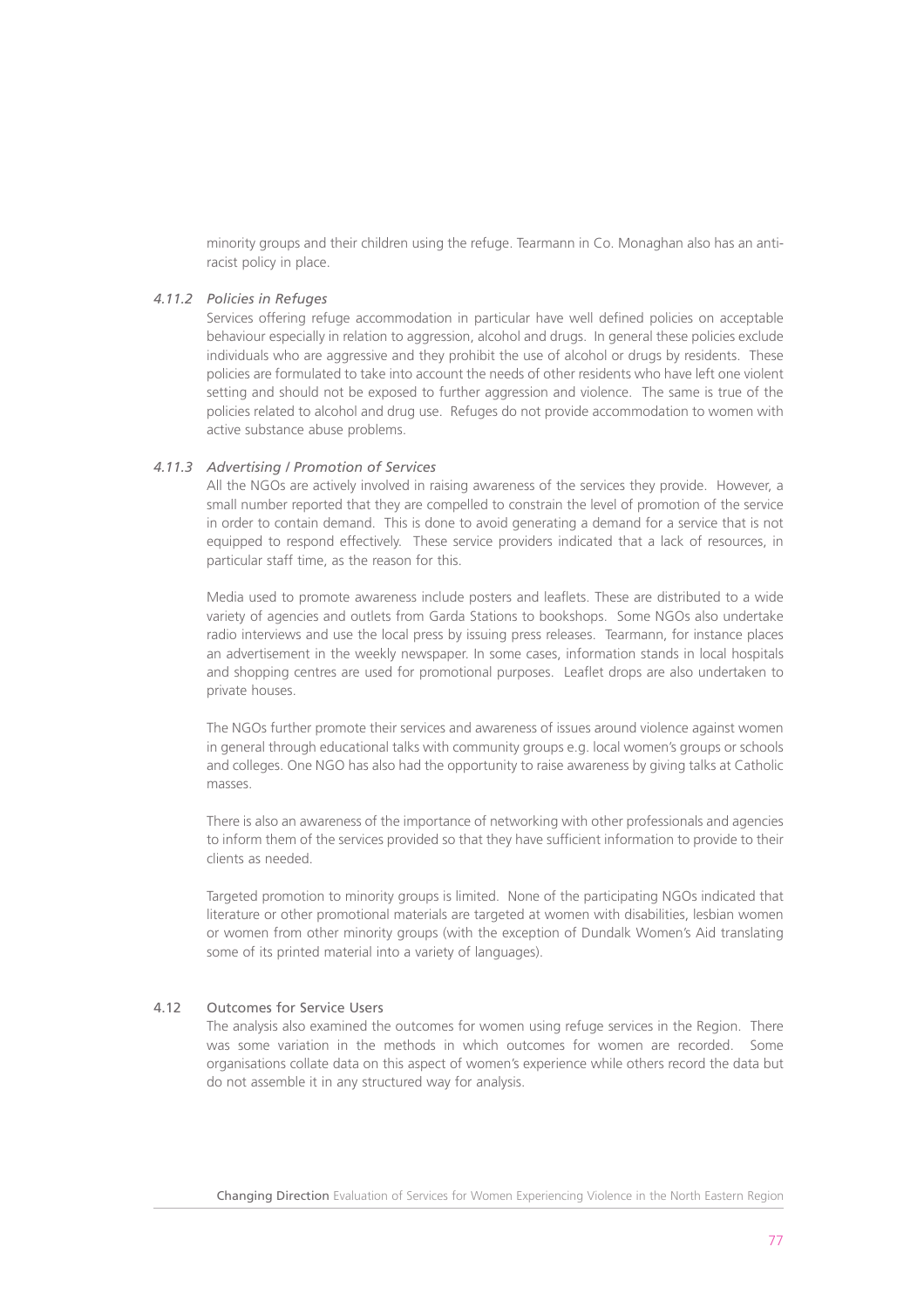At Tearmann Domestic Violence Service no specific records on outcomes for women are kept. There may be an indication in the case notes. But this is not collated in a structured format.

The principal service offered by Dundalk Rape Crisis Centre is counselling. Outcomes from a counselling service differ and are less amenable to categorisation than the outcomes from other types of services for women who experience violence. Enhanced quality of life, restoration of identity and re-building of self-esteem are goals of counselling. Progress in line with these goals is recorded in case notes.

The findings therefore concentrate on outcomes for women using refuge services in the region. At Meath Women's Refuge outcomes for users are recorded and tracked. Staff record the number and percentage of women who return home following stay in the refuge, going to Bed and Breakfast accommodation, going to other refuges, other outcomes. Figure 4.6 below details the outcomes for women who stayed in Meath Women's Refuge in 2001.

# Figure 4.6: Outcomes for Users of Meath Women's Refuge -2001



The number of women using Meath Women's Refuge was 46, with one woman staying the refuge twice. A large majority (67%) of women using the refuge returned home, although figures do not indicate if the violent partner was still residing at the same address. A significant minority (23%) of women using the Refuge had 'other' outcomes. These include women going to stay with friends or family members, or making alternative arrangements for their own accommodation. While this category would generally also include women who took up private rented accommodation there were no women who did so in 2001. At least ten per cent of women leaving the refuge were effectively homeless, with 6% moving to Bed and Breakfast accommodation and a further 4% to another refuge and there are likely to be more women who were homeless among those with 'other' outcomes e.g. those who moved to stay temporarily with friends or family.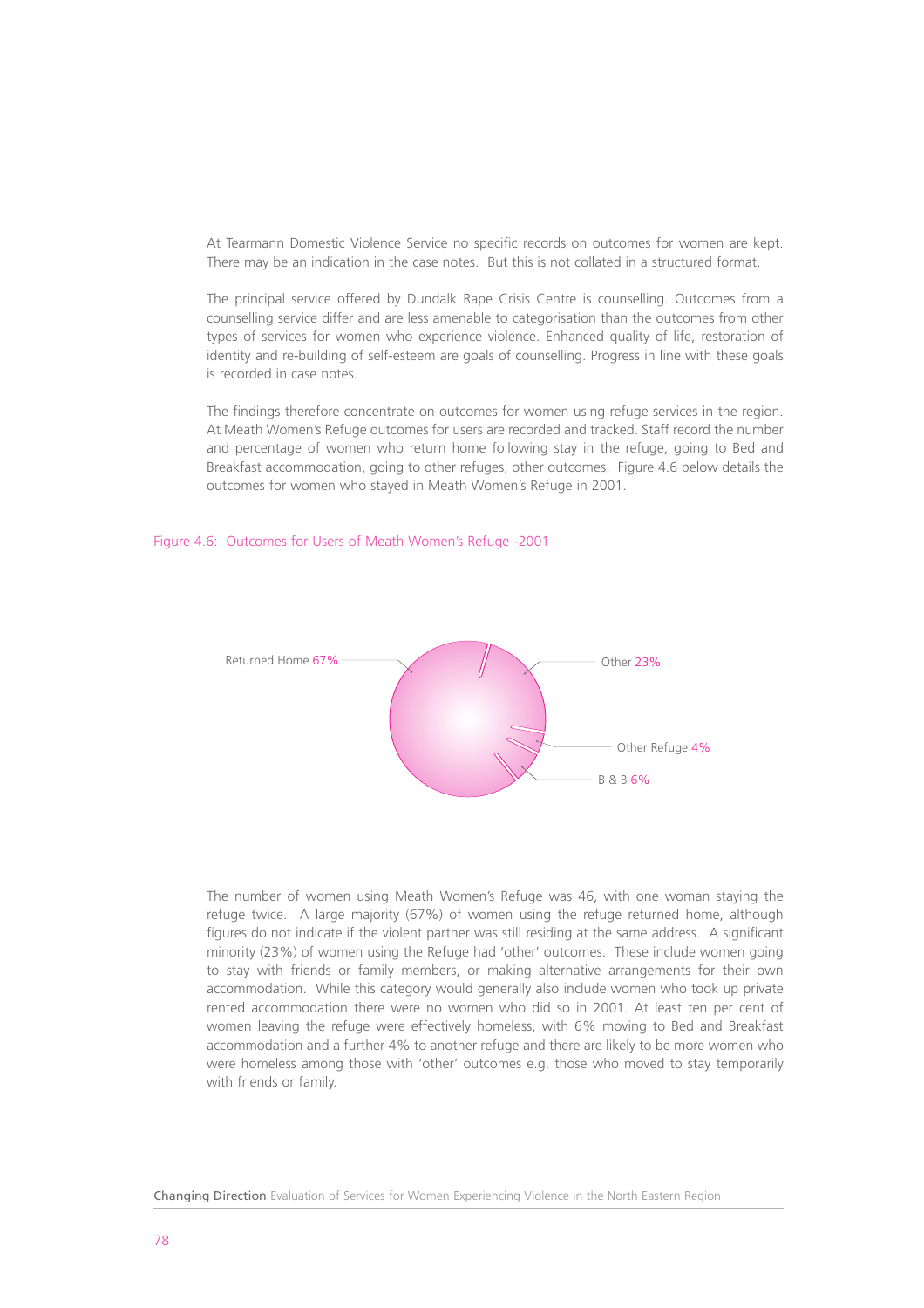Other data from Meath Women's Refuge indicated that a total of ten (22%) out of the 46 women who stayed in the refuge in 2001 took legal action against the perpetrator of violence against them.



# Figure 4.7: Outcomes for Women Leaving Refuge, Women's Aid Dundalk, 2002

Figure 4.7 illustrates a wide variety of outcomes for women leaving the Women's Aid Dundalk refuge. The most common outcome for women, just under one third of the total, was returning home to a violent partner without any court orders in place, while a further 8% of women went home having obtained court orders. Just 4% of women returned home to a situation where their abusers had left. In total 44% of women returned home in a variety of circumstances compared with 68% of women from the refuge in Co. Meath. Alternative long-term housing solutions, in the form of private rented or local authority housing, were found by 12% of women. Other women took up transitional housing on offer, relocated out of the region or moved abroad. One third of women remained homeless on leaving the refuge, with 21% of women going to stay with friends or family and a further 12% moving to other refuges. Transitional housing was taken up by just 1% of refuge users in 2002.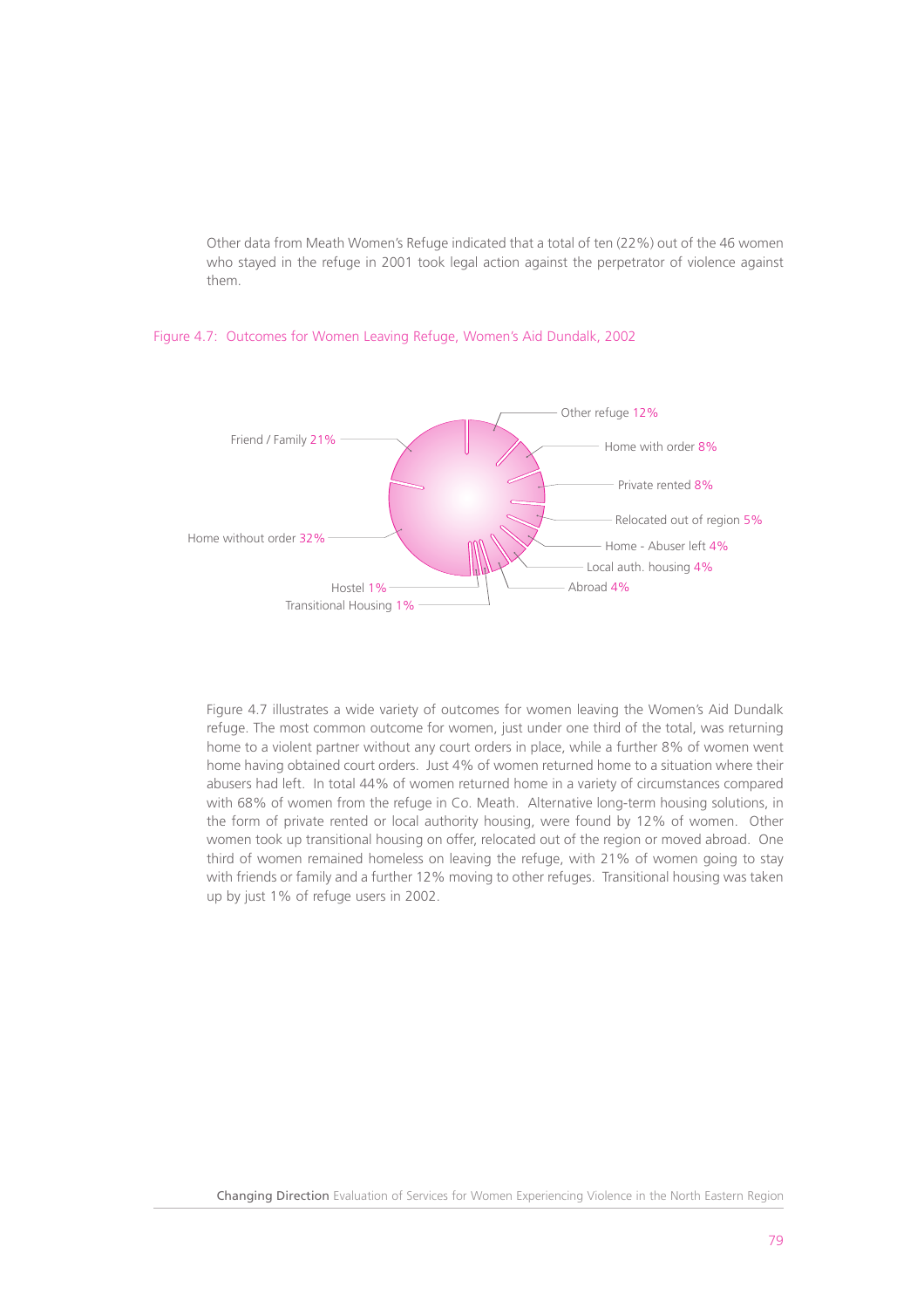



Figure 4.8 above shows that the most common outcome for women using Drogheda Women's Refuge and Children's Centre in 2002 was to return home (38%). Almost one fifth of women moved out of the refuge into privately rented accommodation while just 2% of women were able to make use of transitional housing managed by the Refuge. In Drogheda, 29% of refuge users did not have a permanent or long-term home of their own to go to on leaving refuge, with 8% going into B&B accommodation, 10% going to stay with family or friends, and 11% moving to other refuges.

# *4.12.1 Overview of Outcomes for Women*

Ideally, women who experience domestic violence would receive sufficient protection to allow them remain safely in their homes or, failing that, return home without the threat of further violence. It should be noted that outcomes for women are reliant upon the availability a wide range of structural, social and economic supports and thus are not an indication of the effectiveness of any one service.

While the data show that the most common outcome for women leaving refuges in the Region is to return home the indications are that in the majority of cases their violent partners are still in place and only a minority of women in this situation have court orders in place.

Another major cause for concern is the significant minority of women (10%-33%) leaving refuges who remained effectively homeless, going to stay with friends or relatives or going to live in hostel or B&B accommodation or moving to another refuge. The tiny proportion of women (1-2%) taking up transitional housing reflects the poor availability of this option for women and their children. Overall, the findings demonstrate the extreme insecurity of women exiting violent relationships and the paucity of alternatives to living with continued violence that are both acceptable and accessible to women.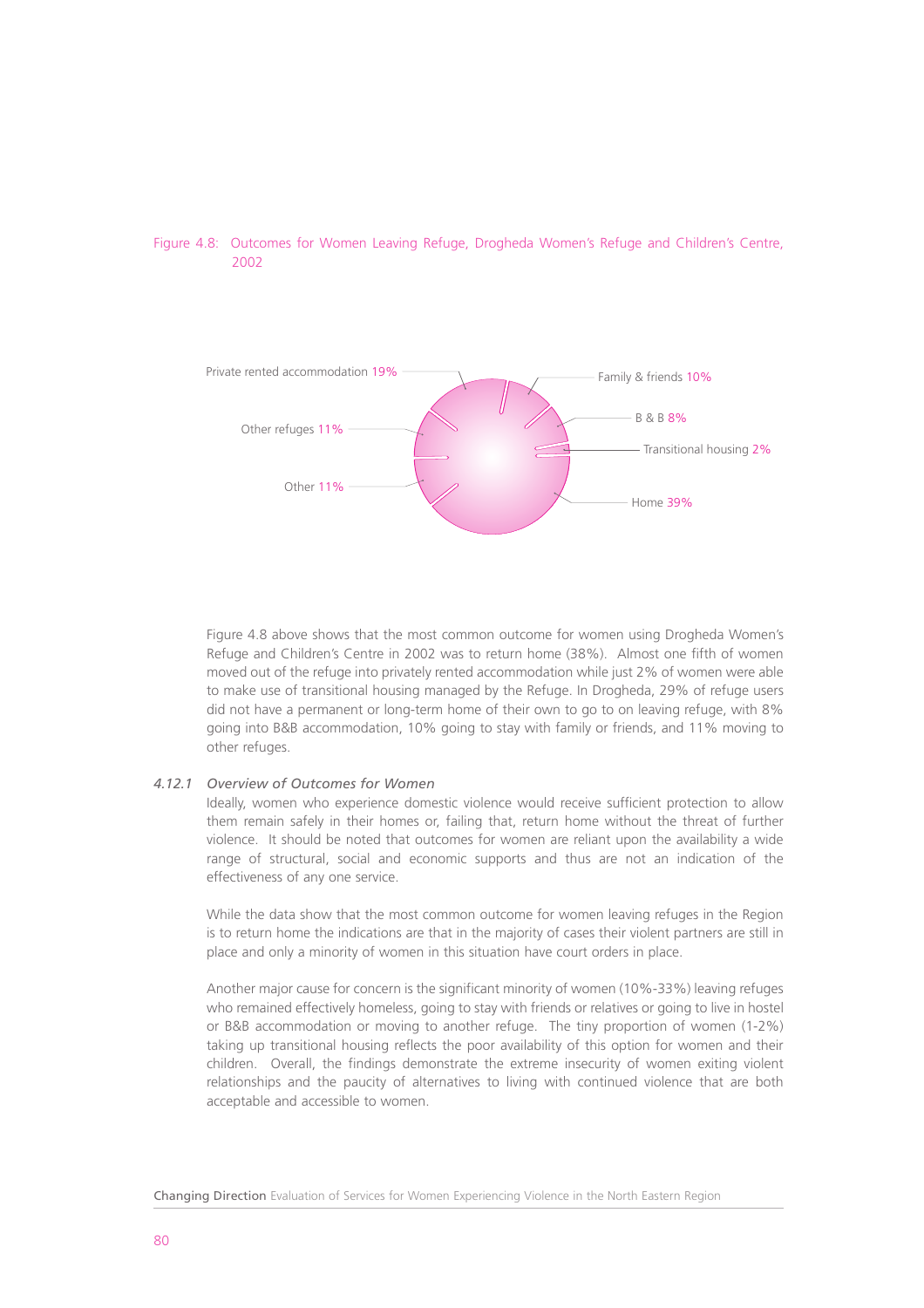# 4.13 Summary of Service Profile

- There are five NGO/dedicated services in the North East Region working with women who experience domestic violence, rape or sexual assault.
- Just one of these services specifically addresses sexual violence.
- There are 5 helplines operating in the Region targeted at women who experience violence.
- Although there is currently no domestic violence service operating in Co. Cavan at present, the Regional Planning Committee (RPC) has granted funding for the development of such a service by Metanoia.
- The vast majority of users of the NGO services in the NE are from the region, across the services studied between 65% and 96% of users reside in the region.
- The NGO services presently on offer tend to focus on crisis and related needs. Preventative services are less well developed.
- Overall activity levels demonstrate a trend towards greater use of existing services particularly outreach, support and advocacy services. In the case of refuges the number of women and children using refuge accommodation has been falling, however the number of bed-nights provided by refuges has either remained constant or increased.
- Activity data indicate that some women are staying in refuges for long periods of time, indicating a lack of suitable alternatives and an unavailability of these beds for crisis admissions. The imminent reduction in the number of refuge beds in the region focuses attention on the need for efficient and effective use of the remaining accommodation.
- The exclusion of women from refuges by reason of age or substance abuse represents a gap in service provision for these clients.
- There are nine units of transitional housing in the Region available to families moving out of crisis accommodation. The provision of more units of transitional housing would relieve some of the strain on refuges. The needs of women without dependent children should be taken into consideration in the planning of any future provision.
- The housing and other support needs of women who have experienced violence cannot be met by the NGO sector alone. For women's experiences of services to improve and for the NGO sector to be enabled to work more effectively and efficiently other organisations in particular in the statutory sector, must take responsibility for meeting the needs of this client group.
- In general links between NGOs and other agencies are good but could be strengthened in the following key areas: GPs, education sector (schools and adult education), women from minority groups, and local women's groups. The regional interagency training programme can play an important role in this regard.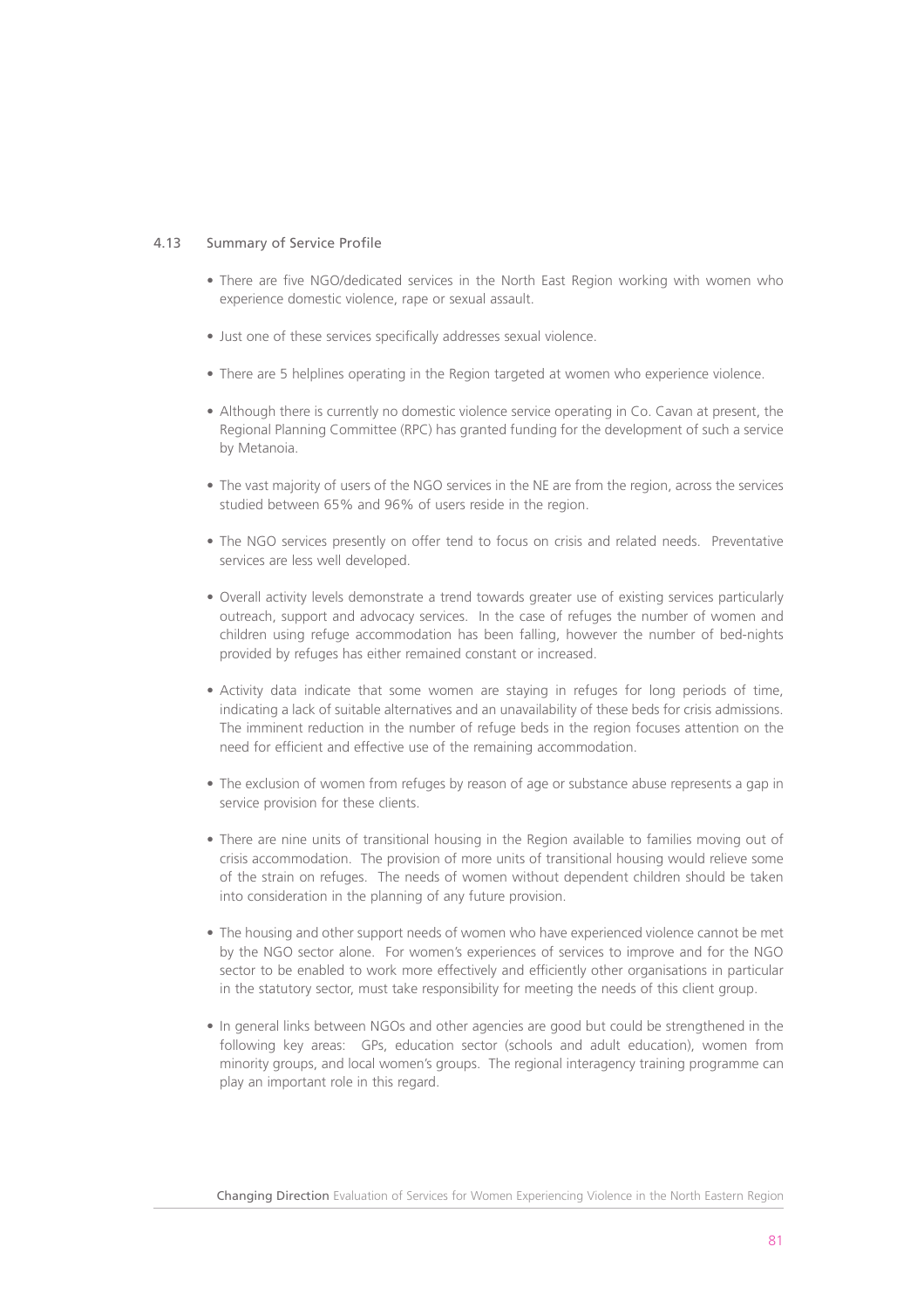- The lack of co-ordination between the allocation of funding at local and regional level is an impediment to the RPCs ability to ensure rational and strategic development of services in the region.
- Findings on outcomes for users of refuge services demonstrate that many women go home unprotected and many others become homeless. The extreme insecurity and lack of suitable alternative options for women is apparent. The responsibility for improving this situation lies with a wide range of statutory and non-statutory bodies.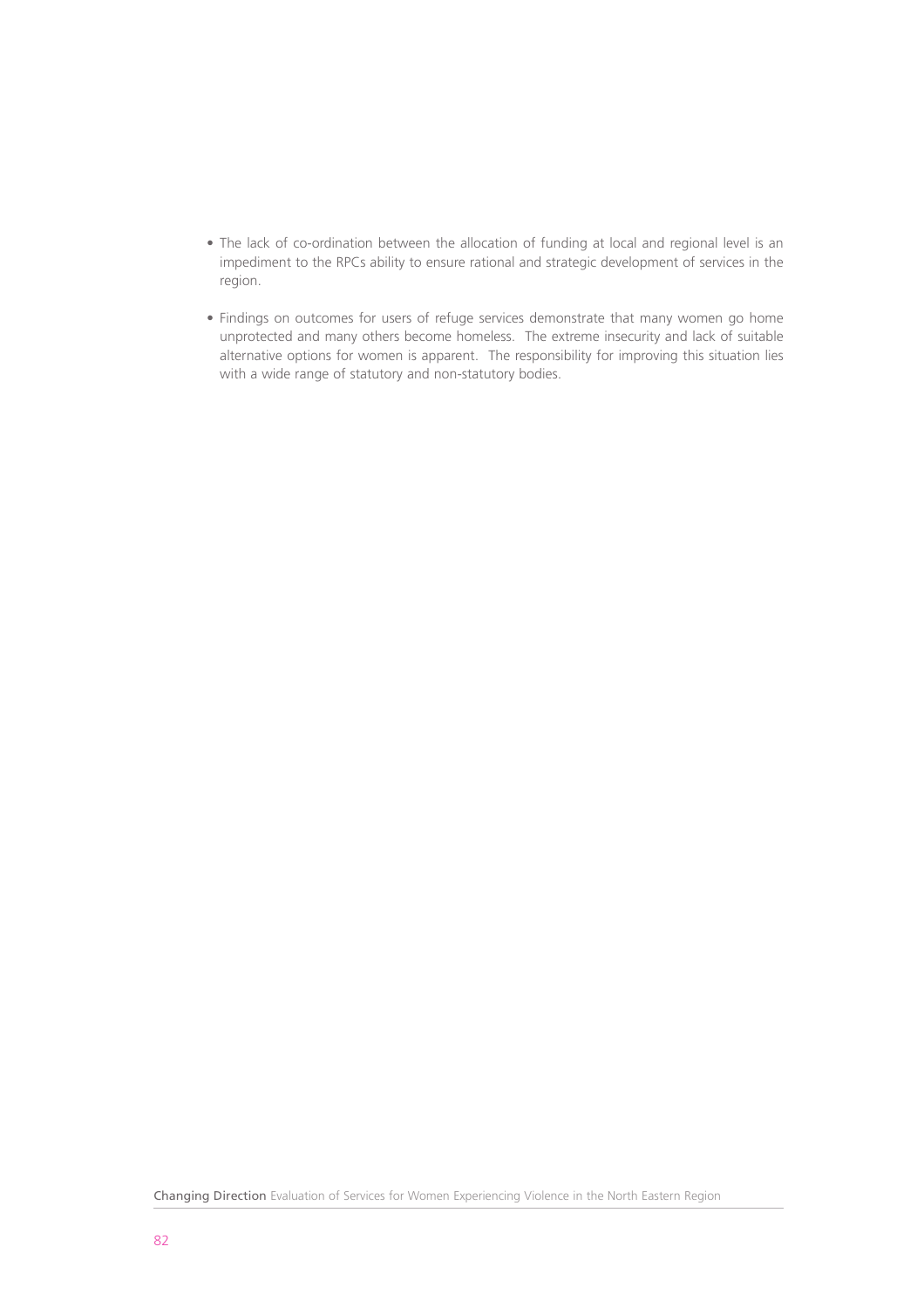# Chapter five

Introduction Profile of the North Eastern Region Analysis of Interview Data Women's Inequality Knowledge and Awareness Seeking Help Barriers to Using Services Adequacy of Services Co-ordination and Co-operation Equality and Diversity Issues Special Needs Trends Over Time Perpetrator Programmes Gender and Service Providers Planning for the Future Summary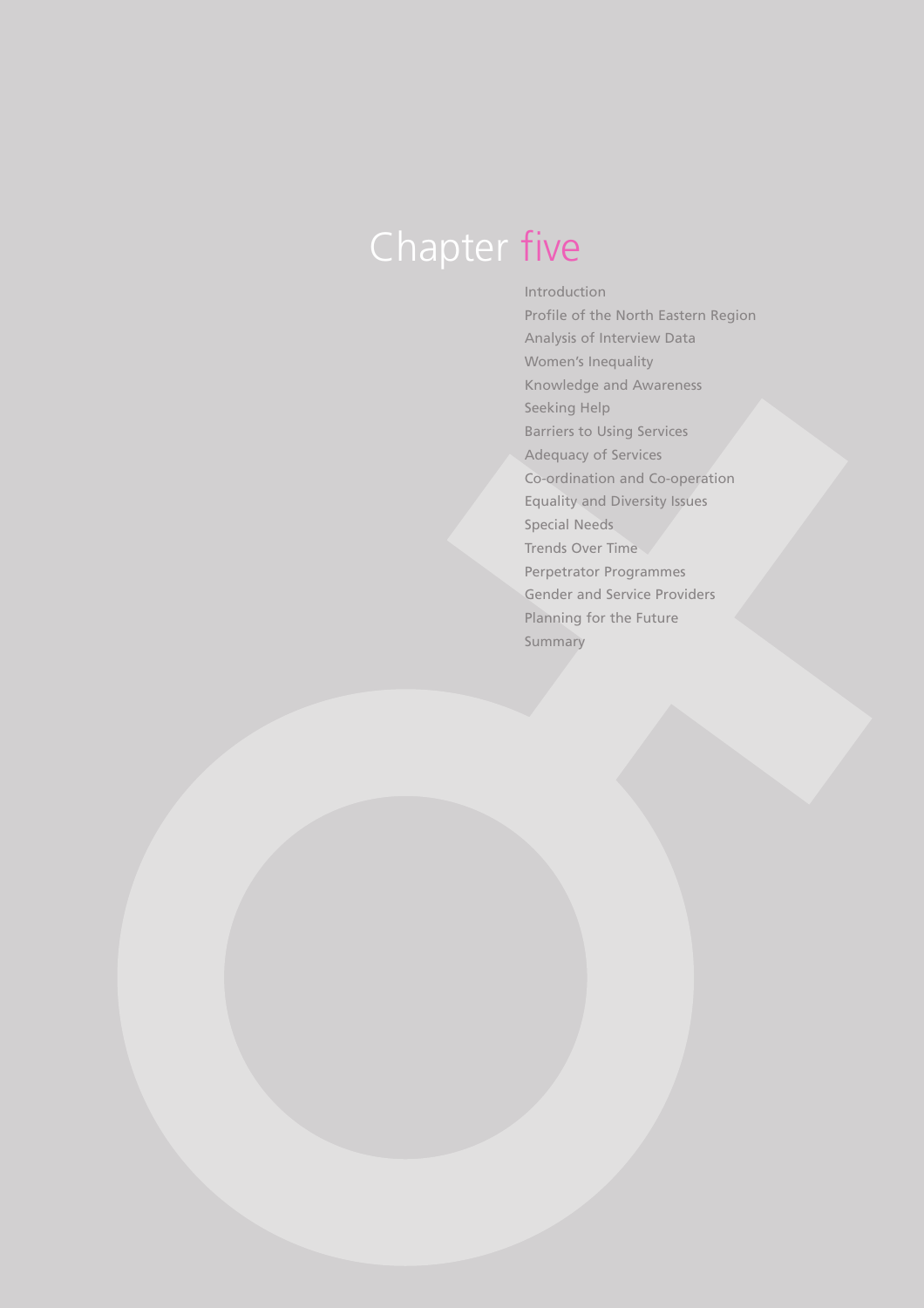# Chapter Five Women's Views

# 5.1 Introduction

In this chapter the findings in relation to women in the North-East are presented. These comprise background information on the population of women in the region and the findings from data collection with women who participated in the study. To begin, the data on the population of the region define the context for the findings from individual and groups of women in the study by developing an understanding of the size and distribution of the population in the region, with particular reference to women. Following this, an analysis of data collected from women in the region is presented. These participants took part in one of two trends of data collection.

# 5.2 Profile of the North East Region

To provide an understanding of the data that follows on participant's views of the adequacy of services for women who experience violence in the region it is helpful to have an appreciation of the broader context of the population of the region with particular reference to this group of participants, women. With this aim data from the 2002 Census is presented below on the size, distribution and growth of the population in the region.

The regioncomprises the Counties Meath, Louth, Cavan and Monaghan. The 2002 census (CSO, 2003) indicates that:

- The total population of the regionis 344,965 people
- This represents a total growth in population of 12.7% since 1996

Remarkably, the population of every County in the regionhas increased since the 1996 Census. However, this growth has not been distributed uniformly throughout the region, as the table below demonstrates.

| County       | 1996<br>Persons, | 2002<br>Persons | 2002<br><b>Male</b> | 2002<br>Female | Actual<br>Change | $\frac{0}{0}$<br>Change |
|--------------|------------------|-----------------|---------------------|----------------|------------------|-------------------------|
| Co. Meath    | 109.732          | 134,005         | 67.733              | 66,272         | 24,273           | $+22%$                  |
| Co. Louth    | 92,166           | 101,821         | 50,489              | 51,332         | 9.655            | $+10.5%$                |
| Co. Cavan    | 52,944           | 56,546          | 29.015              | 27,531         | 3,602            | $+6.8%$                 |
| Co. Monaghan | 51,313           | 52.593          | 26,806              | 25,787         | 1.280            | $+2.5%$                 |
| Totals       | 306,115          | 344,965         | 174,043             | 170,922        | 38,810           | $+12.7%$                |

# Table 5.1: Population Change in the NE Region, 1996-2002

Changing Direction Evaluation of Services for Women Experiencing Violence in the North Eastern Region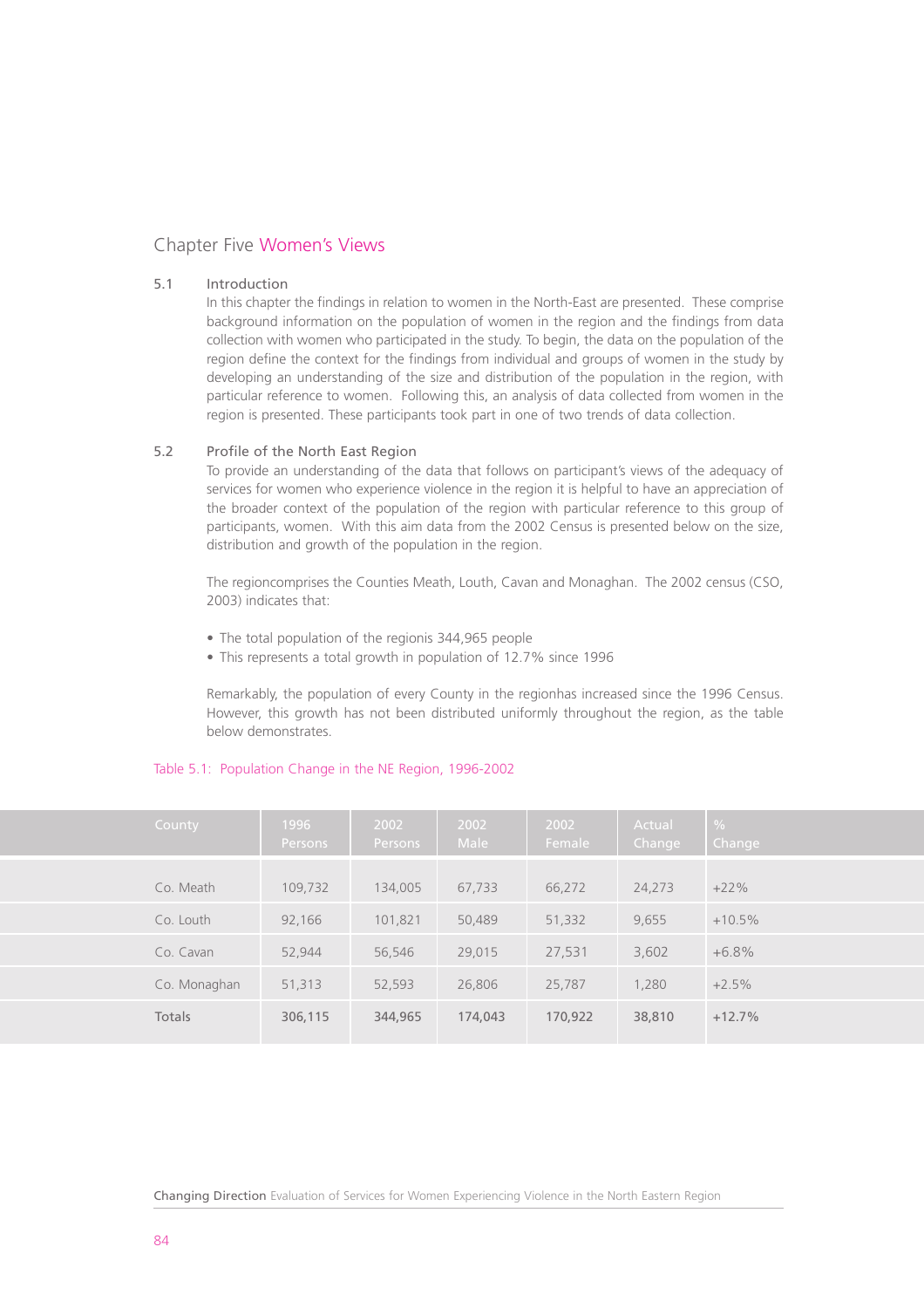In total the population grew by 38,810 people, representing a significant increase of 12.7% in the regionoverall. The data in Table 5.1 show that the greatest growth in population has occurred in Co. Meath, where the population grew by almost one quarter in the seven years to 2002. In Co. Louth the population grew by over ten per cent, while Counties Cavan and Monaghan also saw growth of 6.8% and 2.5% respectively. The table also shows the number of women in the region, just short of half the total population:

- The population of females is 170,922 or 49.5% of the total population
- Of these, there are 131,113 females aged 15 years or older in the region(representing 38% of the total population and 71% of the females in the Region) (CSO, 2003)

Information on the total number of women in the regionis useful in itself but an additional understanding of the distribution of this population is essential to the effective planning of services. The chart below illustrates the distribution of women in the regionby County. This distribution closely reflects the distribution of the population as a whole. Counties Meath and Louth are home to much larger proportions of the Regional population than are Counties Cavan and Monaghan.

## Figure 5.1: Distribution of Women (aged 15+) in NE Region



The distribution of the population within these counties in terms of rural and urban dwellers indicates the distinct profile of potential service users in each county.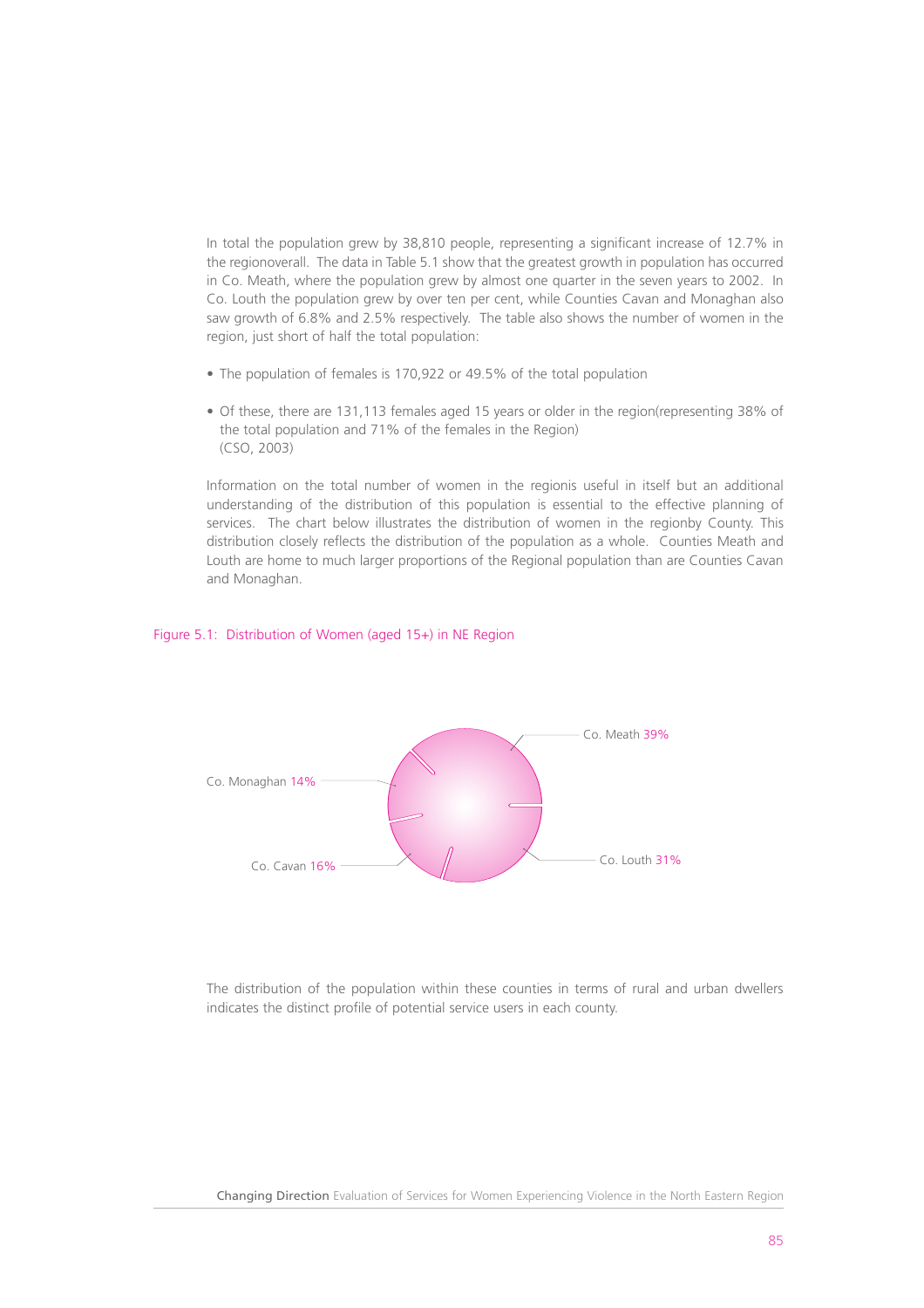| County       | % Urban Dwellers | % Rural Dwellers |
|--------------|------------------|------------------|
| Co. Louth    | 64.2%            | 35.8%            |
| Co. Meath    | 44.6%            | 55.4%            |
| Co. Monaghan | 27.9%            | 72.1%            |
| Co. Cavan    | 16.8%            | 83.2%            |

## Table 5.2: Proportion of Urban and Rural Dwellers in the NE regionby County

(Source: CSO, 2002)

The data in Table 5.2 demonstrate that Co. Louth has the highest concentration (64.2%) of urban populations (defined as clusters of population over 1,500 people) in the Region, followed by Co. Meath (44.6%). Co. Louth is the only county in the regionwhere more people live in towns than in rural areas. In contrast to Counties Louth and Meath, in Counties Monaghan and Cavan much higher proportions of the population live in rural areas. In Co. Monaghan less than one third (27.9%) of the population live in urban areas with a large majority of residents (72.1%) of people living in rural parts of the County. The lowest proportion of urban dwellers is found in Co. Cavan, where just 16.8% of residents live in towns, with the vast majority (83.2%) of people living in rural areas.

Disparate population patterns in the NE are in evidence. A greater proportion of the population reside in Counties Louth and Meath than Counties Cavan and Monaghan. The population of Counties Louth and Meath have experienced much higher growth rates in recent years and people living there are much more likely to be living in urban areas. Counties Cavan and Monaghan have also seen some population growth in the period 1996-2002, however, in contrast to the rest of the regionthe vast majority of their populations live in rural areas. The implications for service provision are an increased demand for services, in particular in those areas with the greatest growth in population. Further, and of equal importance, is the need for services tailored to meet the needs of urban and rural populations as indicated by the population density in the geographic areas they serve.

# 5.3 Analysis of Interview Data

This section presents the analysis of data collected with women in the form of twelve in-depth one-to-one interview with women who had experienced violence and five focus groups with women in the community. Although these findings emerge from different strands of the data collection there is such a substantial degree of commonality between the findings that they are most appropriately reported upon jointly. Wherever possible the statements of women who have experienced violence are used to illustrate points and themes raised in the findings.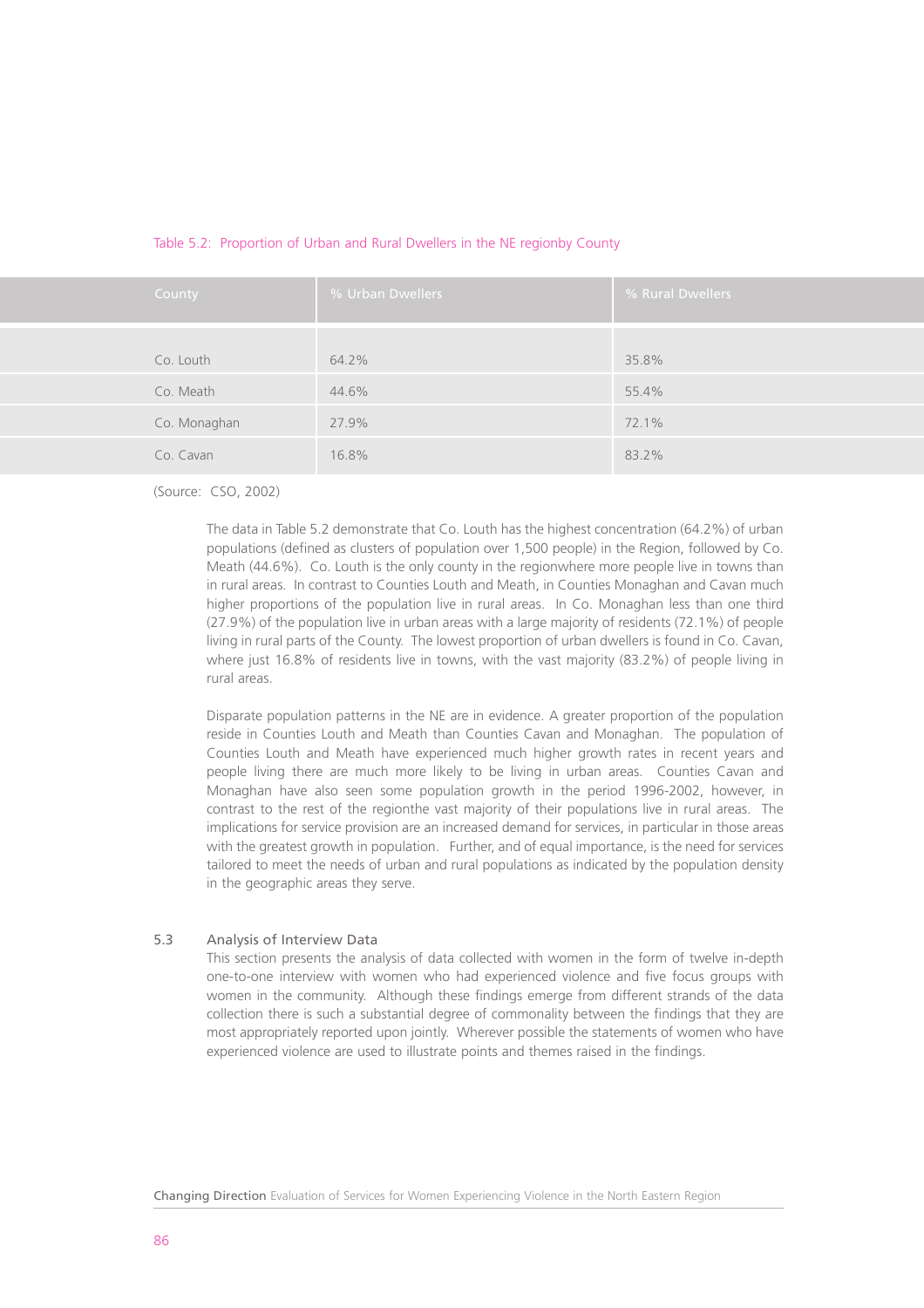While the instruments developed to collect data from the different groups were tailored accordingly common themes were explored with each group. Women who had used NGO/dedicated services were asked about their pathways to services. Focus group participants were asked how they would respond to or refer women who sought their assistance in relation to violence. Other common themes explored were the use of informal support networks, barriers to services, satisfaction with or perceived adequacy of services, co-ordination of services and equality and diversity issues. Participants were also asked to give consideration to future development of services for women who experience violence.

The findings below are presented in a corresponding format, examining:

- Women's Inequality
- Knowledge and Awareness
- Seeking Help
- Barriers
- Adequacy of Services
- Co-ordination and Co-operation
- Fquality and Diversity
- Future Planning of Services

## 5.4 Women's Inequality

Throughout the study women clearly framed their discussions of men's violence against women in the context of prevalent social, economic and cultural inequality of women in society. Themes that emerged illustrating this included the dominance of men in society, the anticipated responses of male service providers to women who experience violence, the lower value placed on female children than on male children and women's exclusion from the economic benefits of employment and social insurance.

One woman commented that women reporting violence against them would be at a disadvantage because:

## *"It's a very male-dominated society that we're living in."*

A number of other participants argued that women's complaints of domestic violence against them to some services are likely to be given less weight than their abuser's accounts of the same incidents because the services are designed and delivered by men. In general they considered that women service providers would be more likely to be empathetic and supportive.

Some women cited examples of girl children being viewed by fathers as less valuable than male offspring. This was offered as an example to demonstrate the life long disadvantage that women experience in comparison to men in the same community.

A number of women also drew attention to wider societal attitudes that are flippant about violence against women and stated that such violence is sometimes the subject of jokes. One woman spoke of the difficulty in challenging these attitudes, having been told in a social setting that she was taking the issue too seriously.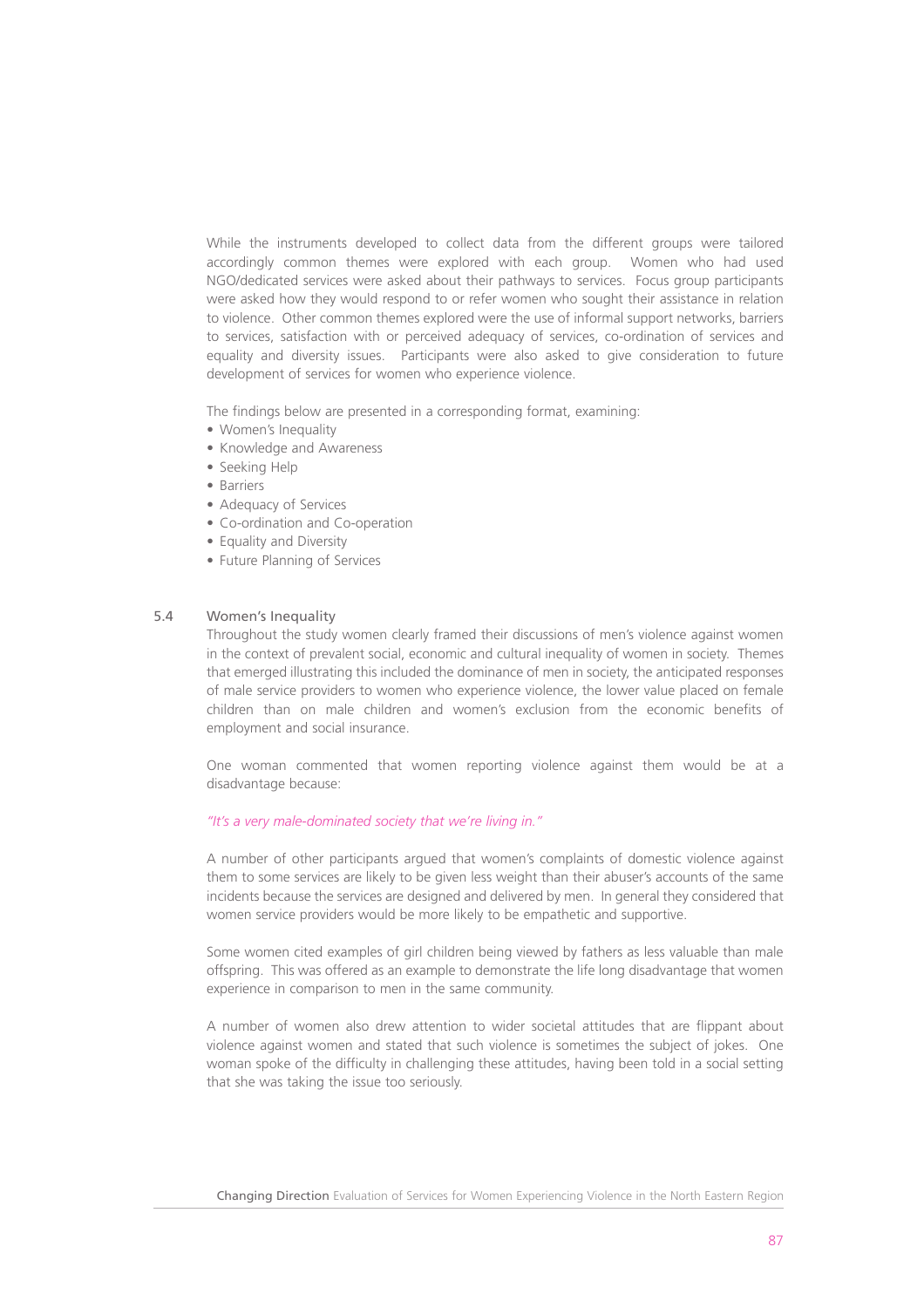Women's economic inequality was also highlighted by some participants. They emphasised that women who work solely in the home are not entitled to social welfare and pension benefits and argued that policies in this regard support women's dependency on men. This was considered to disadvantage women in maintaining independence and, in particular, in leaving violent partners as they may be entitled to few benefits in their own right.

# 5.5 Knowledge and Awareness

In general, participants, including those with no personal experience of violence, demonstrated a sound understanding of the issues for women in relation to men's violence against them. They commanded considerable knowledge of the complexities of violence in terms of defining abuse, issues around identifying abuse, the diversity of perpetrators and the perceived problems for minority groups.

# *5.5.1 Nature of Abuse*

Women participants were keenly aware of the spectrum of men's violence against women. As well as physical and sexual abuse there was a high awareness of aspects of financial abuse, psychological and verbal abuse. Not only did women draw attention to psychological abuse some women argued that this form of abuse it could be more damaging to women that physical violence.

## *"And this [friend] said that the emotional abuse was worse than the physical"*

Participants demonstrated an understanding of a range of abuse by men in intimate relationships, including physical abuse and controlling behaviour. An example given of controlling behaviour was of women being restricted in their access to their families.

# *5.5.2 Identifying Abuse*

As stated above the majority of participants had a good understanding of violence against women, there were accounts given of abuse not being recognised. Focus group participants also considered that women may not be cognisant of warning signs in their relationships indicating a risk of abuse and, indeed, that women being abused may not define it in this way. A number of women in one-to-one interviews spoke about not recognising aspects of abuse against them as abuse. In particular sexual and psychological violence fell into this category, with women saying that they had recognised at the time that something was not right but had no way of naming it.

Some women who had survived violence said that it was through counselling related to one aspect of violence such as physical violence that they came to recognise that they had also been subjected to sexual violence that they had not named in this way at the time.

In discussions relating to sexual violence it was revealed that some women in the focus groups had never heard of sexual abuse being used in tandem with physical abuse to control and frighten women. A number of women stated that that many women who are raped within marriage would not recognise the experience as rape. It was thought by some participants that sexual abuse within marriage would not be disclosed to anyone. One participant spoke about a recent court case in which a man was prosecuted for raping his wife. She viewed this outcome as a positive indicator that the enforcement of women's rights was improving.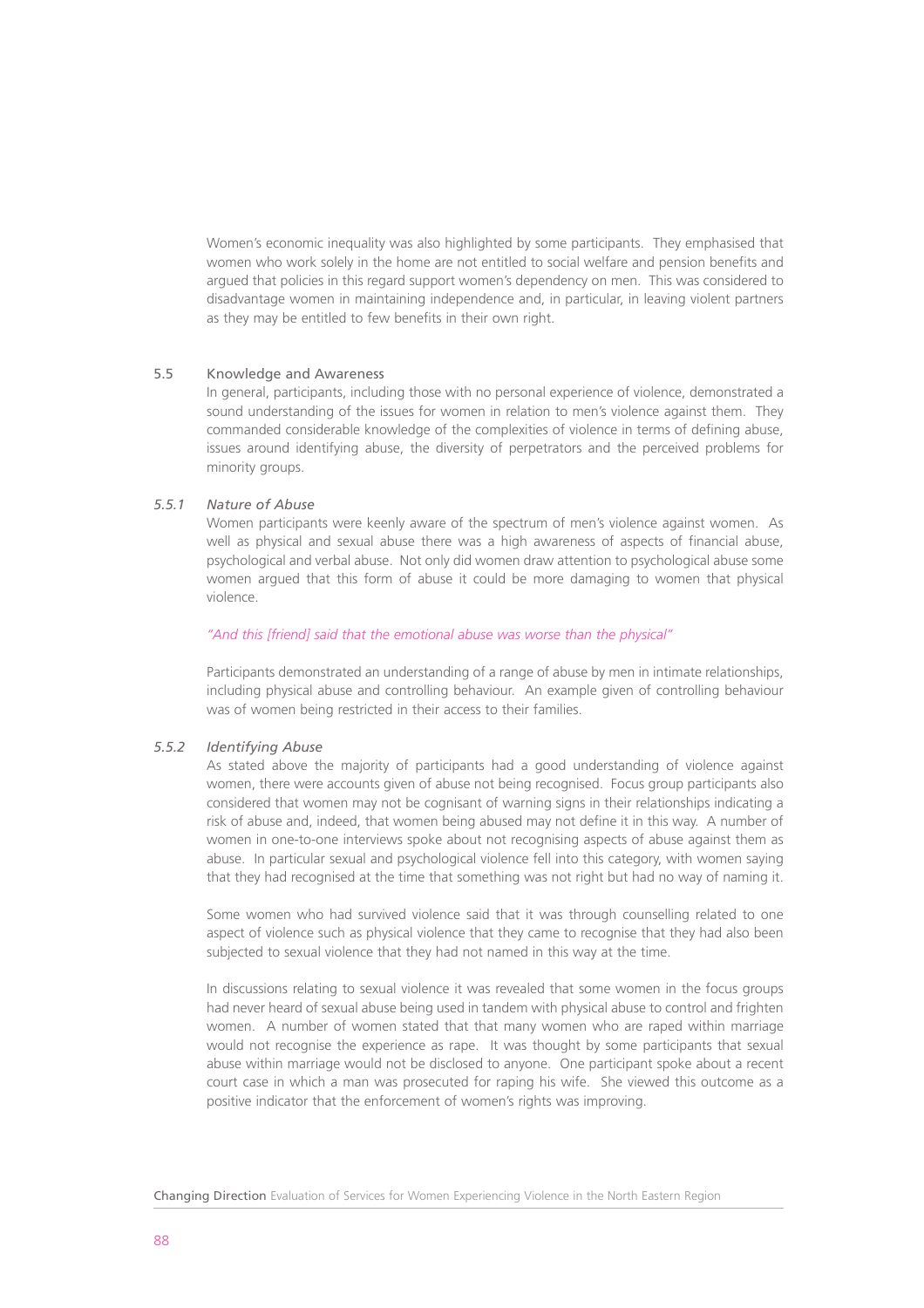# *5.5.3 Perpetrators*

All participants in the study who were survivors of domestic violence had been abused by either their husband or partner. Nonetheless, women identified that perpetrators may not only be husbands or partners but that adult children may also be violent or abusive to their parents. Participants understood that older people who had property that has appreciated greatly in value in recent years could be put under enormous pressure from family members to transfer ownership of the property to them or to sell the property to benefit others.

*"Domestic abuse also covers your children...your adult children...where farm people were under threat from their adult children to sign over the farm and that was another form of domestic violence"* 

Participants also identified that violence transcends class and that perpetrators may come from any background.

In relation to rape and sexual assault some participants stated that rape by strangers accounts for only a small proportion of all rapes yet violence in this context receives more attention than sexual violence perpetrated by someone known to the woman.

# 5.6 Seeking Help

The study examined women's experiences and views of seeking help from both formal and informal sources in relation to experiences of violence. Women in one-to-one interviews discussed their pathways to services. All participants were asked to comment upon the role of informal social networks of relatives and friends in supporting women. In order to ascertain the level of awareness of and attitudes to service providers in the community focus group participants were asked about where they would direct a friend for assistance in relation to her experience of violence. They were asked this in relation to domestic violence and also in relation to rape and sexual abuse. The findings from these discussions are presented below.

# *5.6.1 Self-Help*

Findings demonstrate that women commonly seek out their own solutions in overcoming violence against them. In this regard women are resourceful and self-reliant. Indeed, as seen in the NGO profile, the majority of women using NGO services self-refer. Some women in the study considered that the response was the responsibility of the individual woman and other indicated that by not taking action women perpetuate the abuse, by hiding the abuse they are complicit with it.

Some participants in the focus group women felt that when a husband is violent then the earlier on in a marriage that a woman challenges this the better the outcome will be for her. They thought that it was better to take action earlier before there were children that the woman's choices would be constrained. Women could be supported in this by education and awareness raising initiatives aimed at preventative and pre-crisis intervention.

# *5.6.2 Pathway to Services*

In many situations it was through contacts, either work colleagues or friends that women had first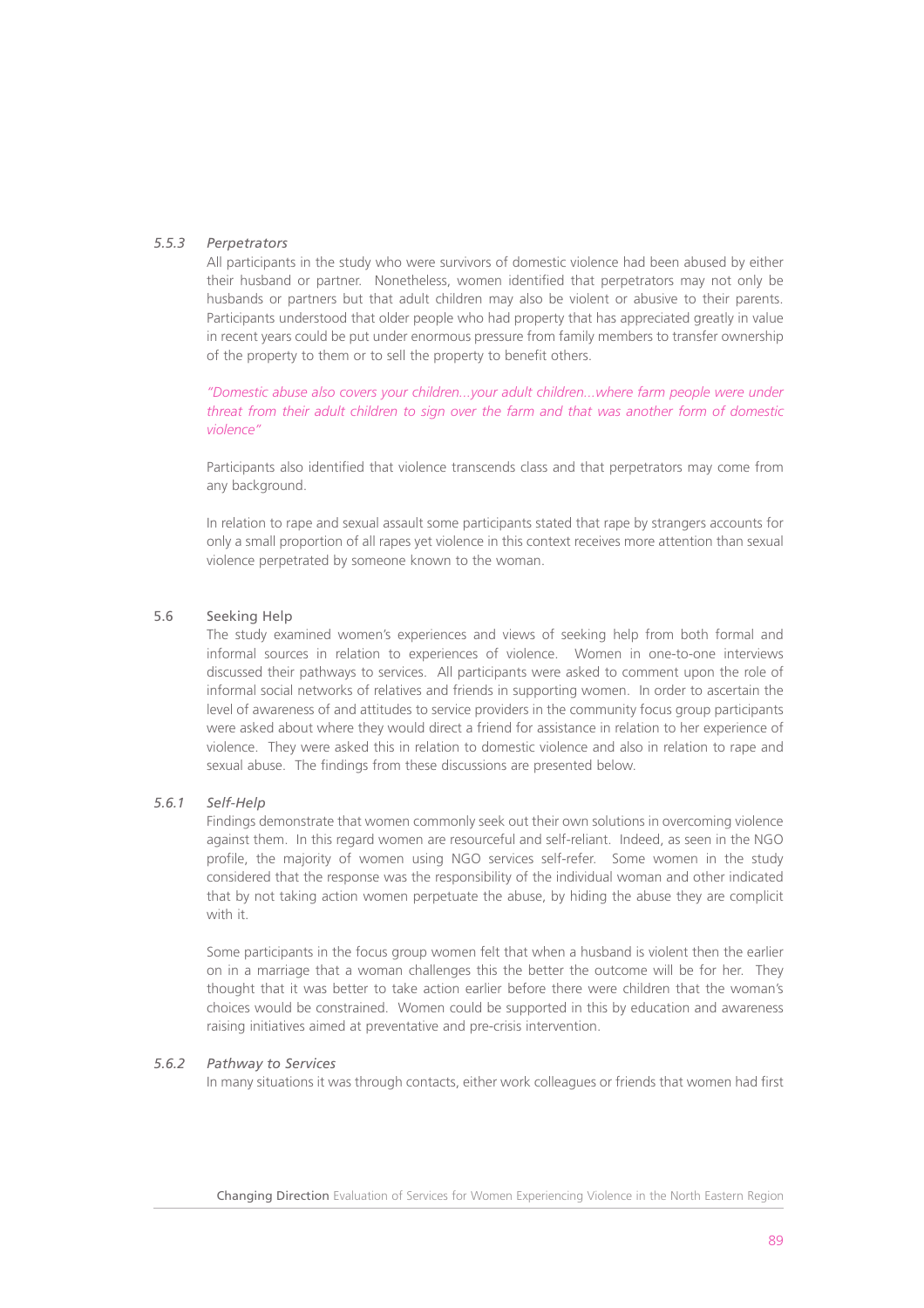heard about the services of a NGO. For others it was through an article in the paper, through the guards, a social worker, or the phone book.

A number of women mentioned that they found it difficult to use helplines as their husbands would always check the calls made in the phone bill. This could result in further violence if their husbands discovered that they had been in touch with any organisation associated with supporting women.

From some of the women's accounts it emerged that knowledge of the NGO only came to their attention when they themselves were 'ready' to seek help. Prior to that they would not have known of its existence. So when they had reached a point when they knew they absolutely could not continue to stay in the relationship, it was then that the information was required.

# *5.6.3 Informal Networks*

Women's experiences of informal support networks varied greatly between individuals. Some reported receiving encouragement and support from their social networks, some found their family and friends were unable or unwilling to offer assistance, while other women had been isolated from their friends and family by their abuser. Many women in the focus groups thought that a friend or family member may the first or only person a woman spoke to about her experience of violence and they emphasised the importance of women being believed. Some Traveller women thought that while pride might compel women to keep the issue within the family that a woman might be inclined to talk to a sister or a trusted friend.

## *Effective informal networks*

Some women stated that they received good support from family and friends who they felt they could rely upon. One woman spoke of the continued support of a friend who always listened to her and consistently told her not to believe the negative things her partner said to her. She found this approach very supporting and said that it had helped her to maintain some confidence during a very difficult period in her life. Another woman thought that her brother had been of great support to her as he had taken her in and provided her with a place to stay when she had nowhere else to go. In other cases it was a friend who had advised women to seek assistance and they had recommended particular NGOs. These women had clearly derived great strength from the support of family and friends

# *Ineffective informal networks*

For other women family and friends were not found to be useful supports. These women identified both a poor understanding of abuse and lack of willingness of family and friends to 'get involved' as barriers to women receiving support from them. While many of these women thought that their friends/family were supportive and sympathetic, they felt that they were not familiar enough with the issue and complexities of violence against women to be able to provide them with the level of support that they needed. In the case of sexual violence this was considered to be particularly relevant to women's experiences.

*"I think in relation to sexual assault, I think they couldn't fathom it or take it in"*

Changing Direction Evaluation of Services for Women Experiencing Violence in the North Eastern Region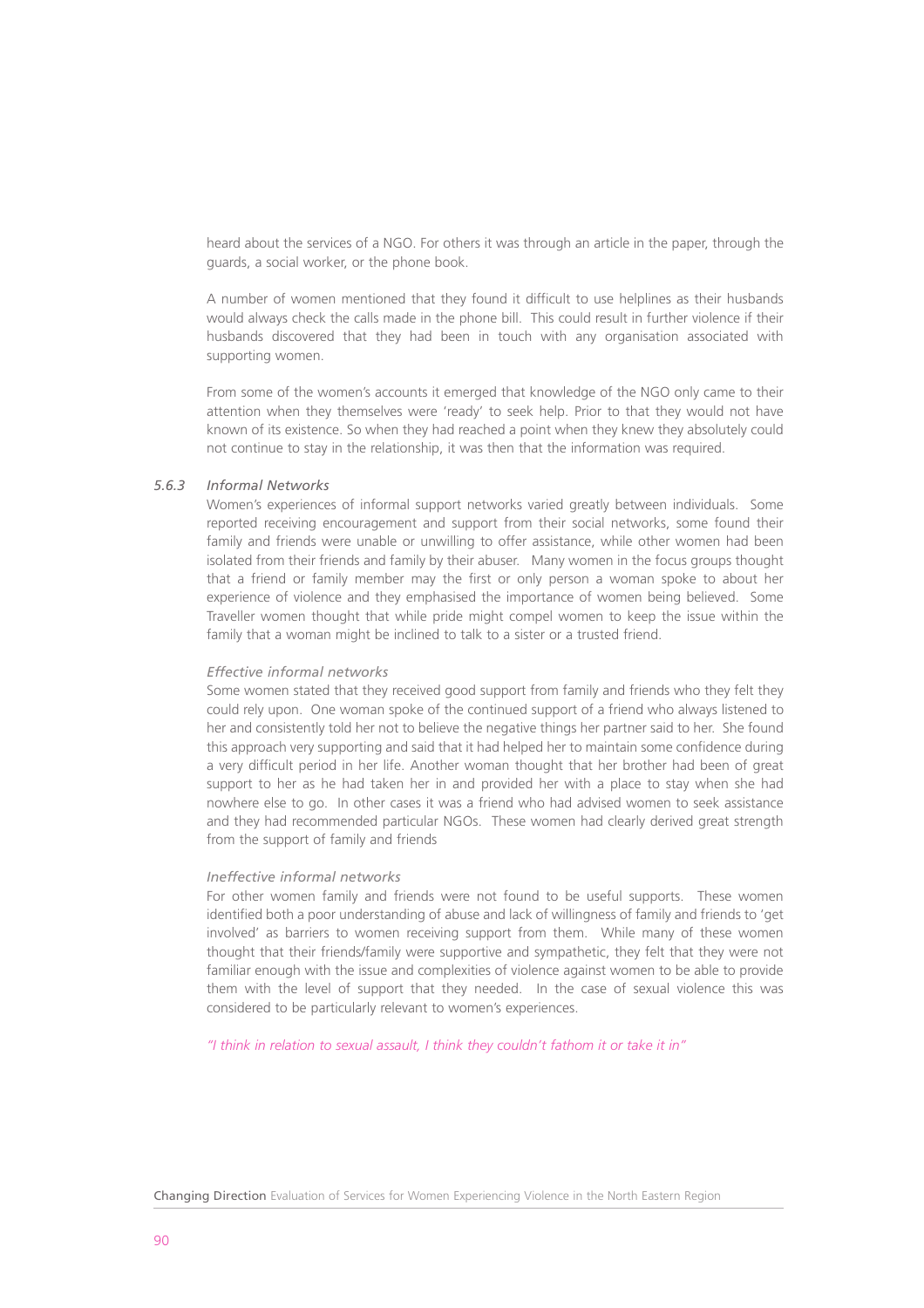Other women recalled that friends and family had not been very supportive. Some women in focus groups associated the lack of support experienced by some women with the stigma surrounding marital break-up in general and violence in particular. Some women thought that family members might not want to know about the abuse. This was illustrated by first hand accounts of women who had survived violence whose friends and family had either not believed the abuse was occurring or had effectively ignored it.

# *"I found in my case my friends totally deserted me. They knew my husband, they knew me and they didn't want to take sides and I could understand that"*

# *"They [my family] really felt that this couldn't be happening in our family and if we ignore it it might go away. They were no support really"*

In the focus groups some Traveller women stated that by speaking about violence women were opening themselves up to gossip and criticism within the communities in which they live. However, a number of participants said that people were overly concerned about what others said about them and that this wouldn't change the way that they themselves would behave. They indicated that women should not be restricted from acting to protect themselves and their families out of fear of what other people will say.

## *Lack of informal support networks*

In cases of domestic violence, some women did not have any support network in terms of friends and/or family, as the abuser had prevented contact with such networks. This was one of the ways abusers sought to isolate women. A number of women indicated that one of the main reasons their husbands or partners did not want them having contact with people was that that they might suggest alternatives which would assist them in exiting the relationship. The controlling aspects of an abuser's behaviour isolates a woman from the 'public', through not allowing her to work, have friends, meet family members etc. This isolation makes it more difficult for the women then to make the first step in seeking help.

## *"Me and the kids weren't really allowed have friends as such"*

For other women their lack of support networks was a result of not being from the locality and thus not having established a social network that would provide support for them in times of crisis. This was thought to contribute to their isolation. For these women the NGO/refuge service was invaluable in having a place to go where they could talk about their experiences and be heard for the first time.

Younger Traveller women reported that there is a lot of talk among their peers about violence against women. In such discussions women generally say that they would not tolerate violence. However some participants in the study thought that this was often a front, a popular attitude to have, but that women's actions did not bear this out. It was considered that having told her friends or family that she would not tolerate certain behaviour from her husband then put a woman in a weaker position when it came to look for help. So that in fact she may take even more rigorous measures to disguise the abuse in order to save face.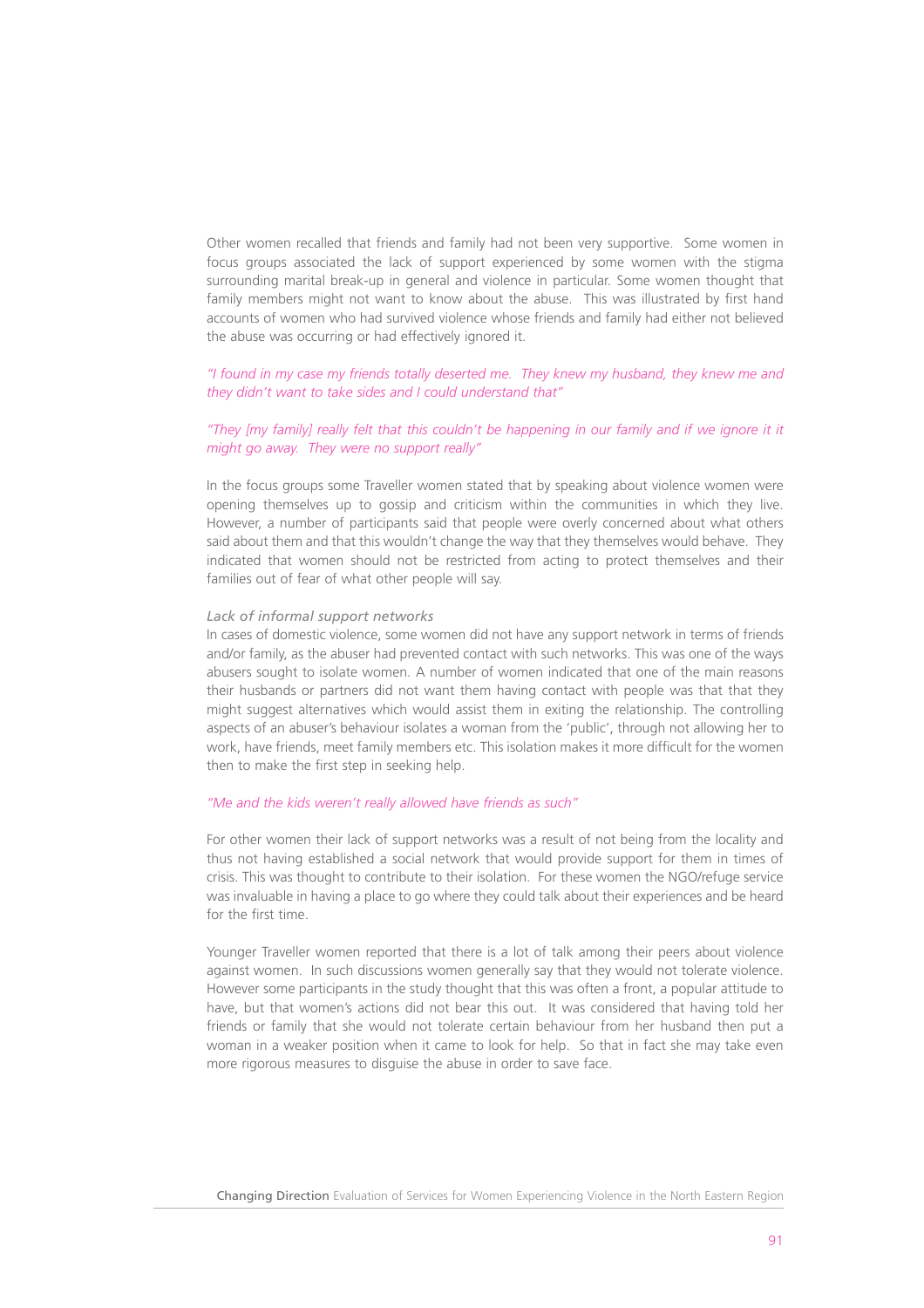Where family and friends had not approved of a partner and had warned a woman against marriage or continuation of a relationship women were thought to fear lack of family support in leaving relationships and re-establishing their lives without violence.

## 5.6.4 Referral to Services

The study was interested in exploring women's pathways to services and how women in the community would identify services for assistance. Focus group participants were asked where they would direct a friend seeking help in relation to experiences of violence. In relation to domestic abuse participants responded with a variety of answers. Some suggested refuges, domestic violence support services or solicitors. Other participants said that women should contact An Garda Siochana. However, some participants expressed uncertainty about this course of action. Not all women agreed that the Gardai would be helpful. One woman recounted helping a friend who was abused by her husband, a member of the An Garda Siochana. In this case it was felt that the guards would not be an appropriate source of assistance.

Women responding to friends who were raped or sexually assaulted would advise them to seek help from An Gárda Síochana and/or a doctor or hospital. This was a consistent response across the focus groups. Other services such as rape crisis centres and helplines were also mentioned in this context. A particular emphasis was placed on the need for a medical examination and the gathering of evidence.

*"I think its very important for a woman to have a doctor, have it down on record, tests could be done. It's very important that its recorded. Sometimes there's a case, where your case is disputed or what have you, [you'd have] no comeback if you haven't anything"*

*"And at least that a doctor, its down in a file, even in a garda station you wouldn't know where this information, you know, it might go missing"*

## *"I would send them for a doctor's examination first"*

A small number of women, including some Traveller women, indicated that the rape crisis helpline and the rape crisis centre in Dundalk were services they would recommend women to use. One woman stated that in the case of rape she would report the offence to the Gardai herself on the woman's behalf.

A significant minority of women in the study stated that they would not know where to direct a friend who had experienced violence.

## *5.6.5 Summary of Seeking Help*

Overall the findings in relation to women seeking help highlight the importance of informal networks as sources of support and as referral points to other services. It is clear that women whose friends and family are sympathetic and informed receive greater support and referrals. However the findings also demonstrate that friends and family are often ill equipped to respond effectively to women seeking their help. They may fail to appreciate the seriousness of the violence and/or may not have sufficient skills or information to react appropriately. It is notable that responses from women in relation to where to refer a woman who has been raped or sexual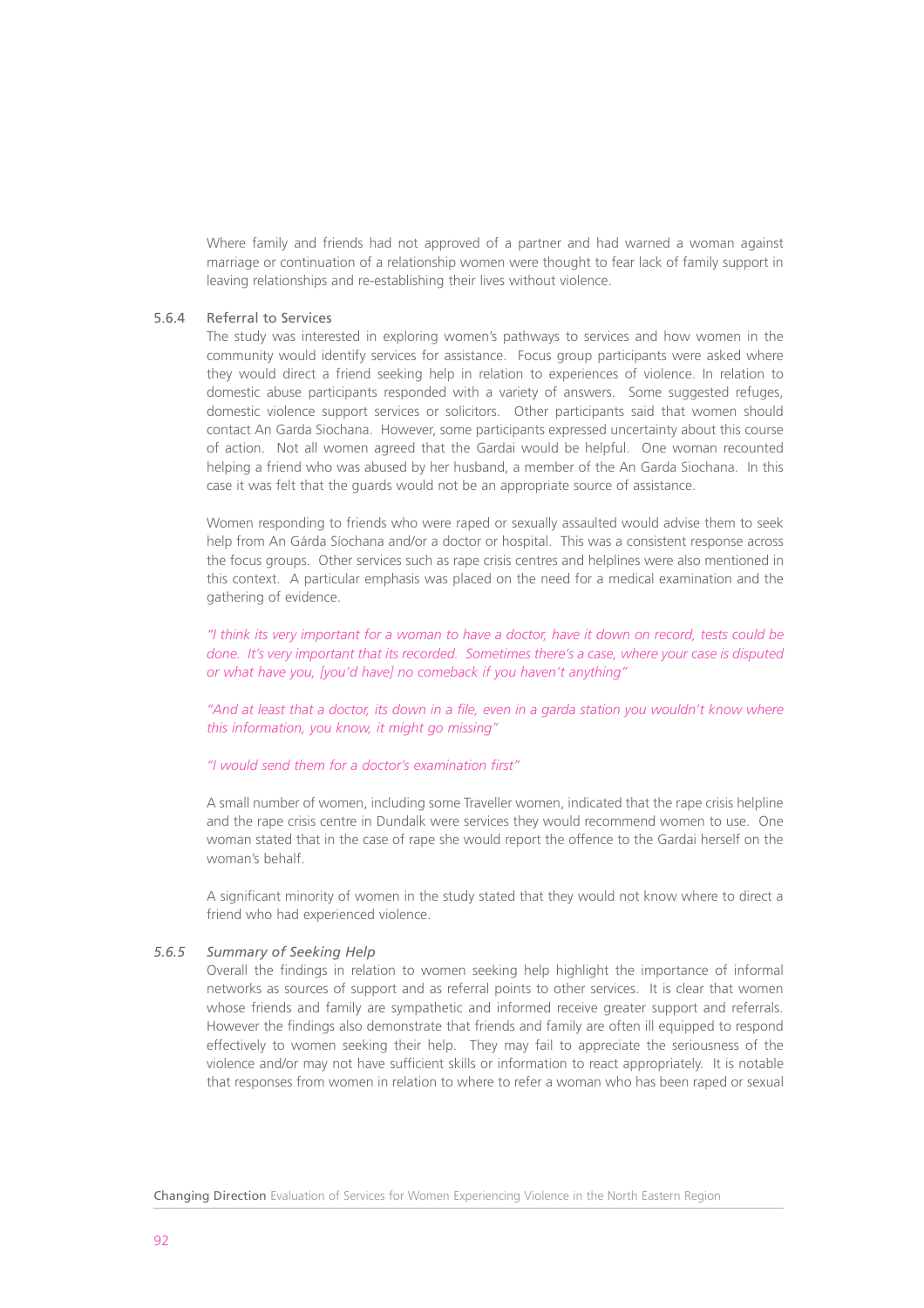assaulted focus on Gardai and medical services. This appears to indicate that participants view sexual violence as being more serious both in terms of a criminal act and as resulting in injury requiring medical attention.

# 5.7 Barriers to Using Services

Factors influencing women's ability to access existing services were also explored in the study. Women were asked to identify any barriers that had delayed or prevented them from seeking assistance from services in relation to their experiences of violence and any barriers they could identify for other women. Discussion of these issues revealed barriers resulting from factors associated with abuse, factors directly associated with services as well as broader structural and social issues. The barriers participants identified to women using services and seeking support are outlined below.

# *5.7.1 Barriers Associated With Abuse*

Some of the barriers identified by women were directly related to the experience of abuse. Factors such as vulnerability, fear and aspects of financial abuse were thought to prevent women from seeking help.

#### *Vulnerability of women survivors of violence*

Participants highlighted the negative eroding effect the process of abuse has on women's self esteem and confidence and discussed how this acts as a barrier to women accessing services.

*"I mean there is women in marriages for years and they will not, you know, they cannot go for help. They are just helpless, in a helpless position, they don't have any confidence and maybe can't get out of it"*

*"The unfortunate thing is that you have very low self esteem, you know, you have very low confidence...you don't have the confidence to go out and seek help"*

## *"The more you're beaten up the more your confidence goes"*

Issues of low self-esteem and confidence were tied to an inability to take action. One participant suggested that before a woman seeks help from any agency she is likely to be in dire need of assistance, desperate and perhaps in fear for her life or feeling on the verge of a breakdown.

Many women were apprehensive about making the first call to an NGO, as they were unsure as to what to expect from the service and unsure about making that first step in looking for help.

#### *Fear*

Women in all the focus groups identified fear as a barrier to women using services. In particular they recognised fear of an escalation of domestic violence if a woman took action to end abuse, fear of change and fear of using particular services. Participants identified help seeking or attempts to leave a relationship as periods of high risk for women.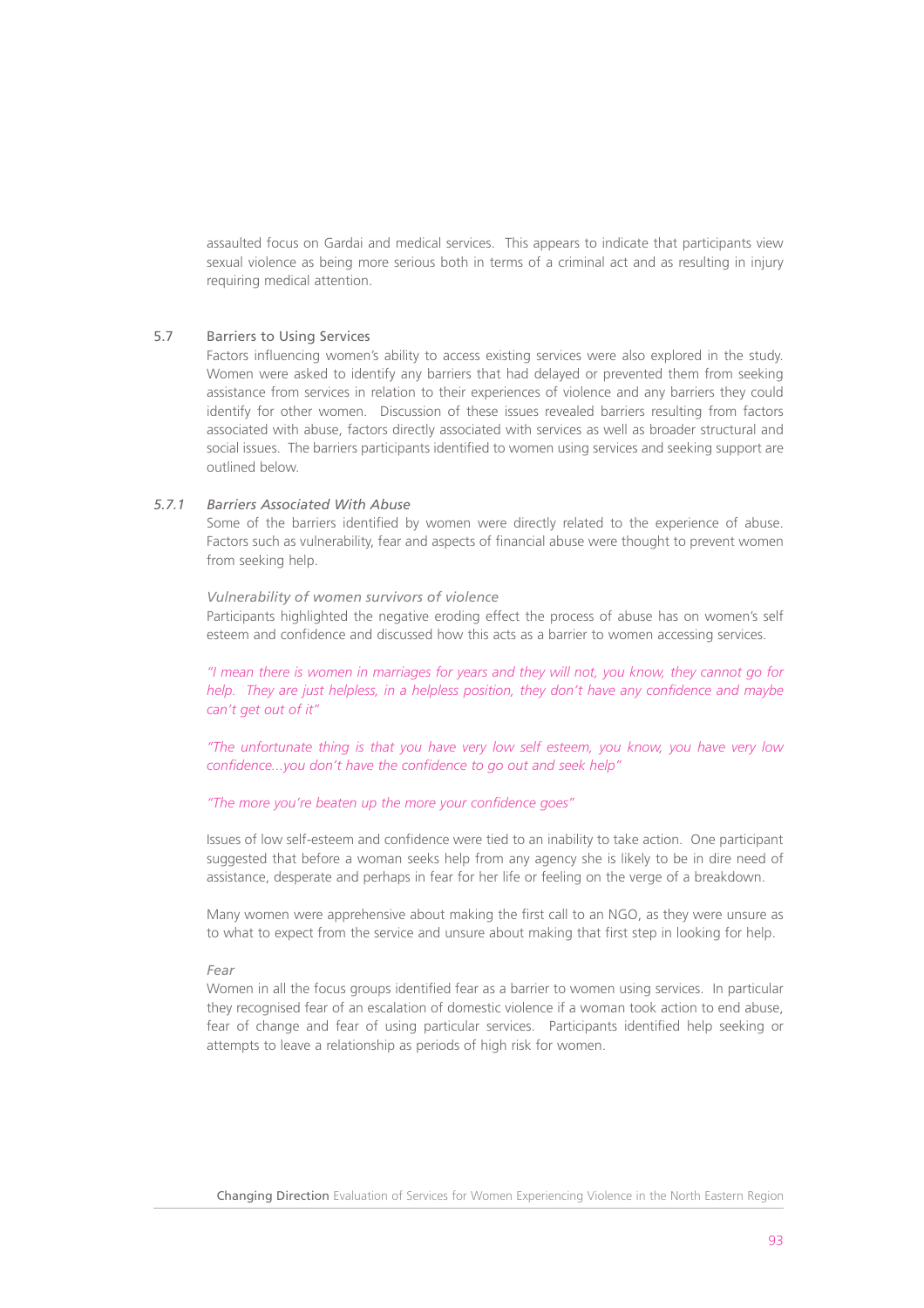*"I think the most dangerous time for a woman...is when she's going through a separation, that's when an awful lot of murders occur"*

*"Fear, because they have been warned that they will get, be all the worse for them if they step out"*

Fear for their safety acted as a barrier to women contacting An Garda Siochana and also telling their GPs about their partner's violent behaviour. They feared the reprisal that would result from taking such action:

*"And then if I had ever called on them...sure I'd have to come back...(to the house).. when I think of what he did to me when he'd come back, after me showing him up"*

*"I mean the guards aren't going to keep him forever and then he'll come back and say well you won't call the guards again, and I'll say well I'm not going to, because I'll get a worse beating you know... I never called the guards"*

In relation to domestic violence, another woman commented that although women experience serious violence at home they might find the thought of leaving the familiar and being alone to be worse. She viewed this as fear of change or fear of the unknown

*"I have found from my own personal experience what you know might be rotten but you know it. And you know you can live with it, and you know you can survive it and its familiar, bad and all as it is...to me I can see that pattern in people who go back to the abuser, this new thing [living apart] is too different for them...its not their normal. Change is so intimidating"*

Women also experienced extreme anxiety around using some services such as the Courts Service. Fear of loss of control of the process was one reason cited for this. Other women spoke more generally about being afraid of the court processes. This fear sometimes resulted in women not attending for court dates set. This points to the need for considerable understanding of the traumatic effects the experience of violence has had on the women amongst the staff of the Courts Service.

Women who experienced rape or sexual assault also reported being fearful of using services. For one woman the shock of the assault was so great that it was a number of weeks before she could speak about it to anybody.

## *Financial Barriers*

Financial barriers identified by women included the cost of services such as counselling, solicitors and general practitioners as well as the costs at times of crisis such as telephone calls to helplines, maintaining credit on mobile phones or having money for a taxi to the refuge. In many cases it was felt that the lack of resources was directly related to the experience of abuse.

*"It might be hard for women to find affordable counselling...might need money you know, lack of funds, not being able to afford whatever a counselling session costs"*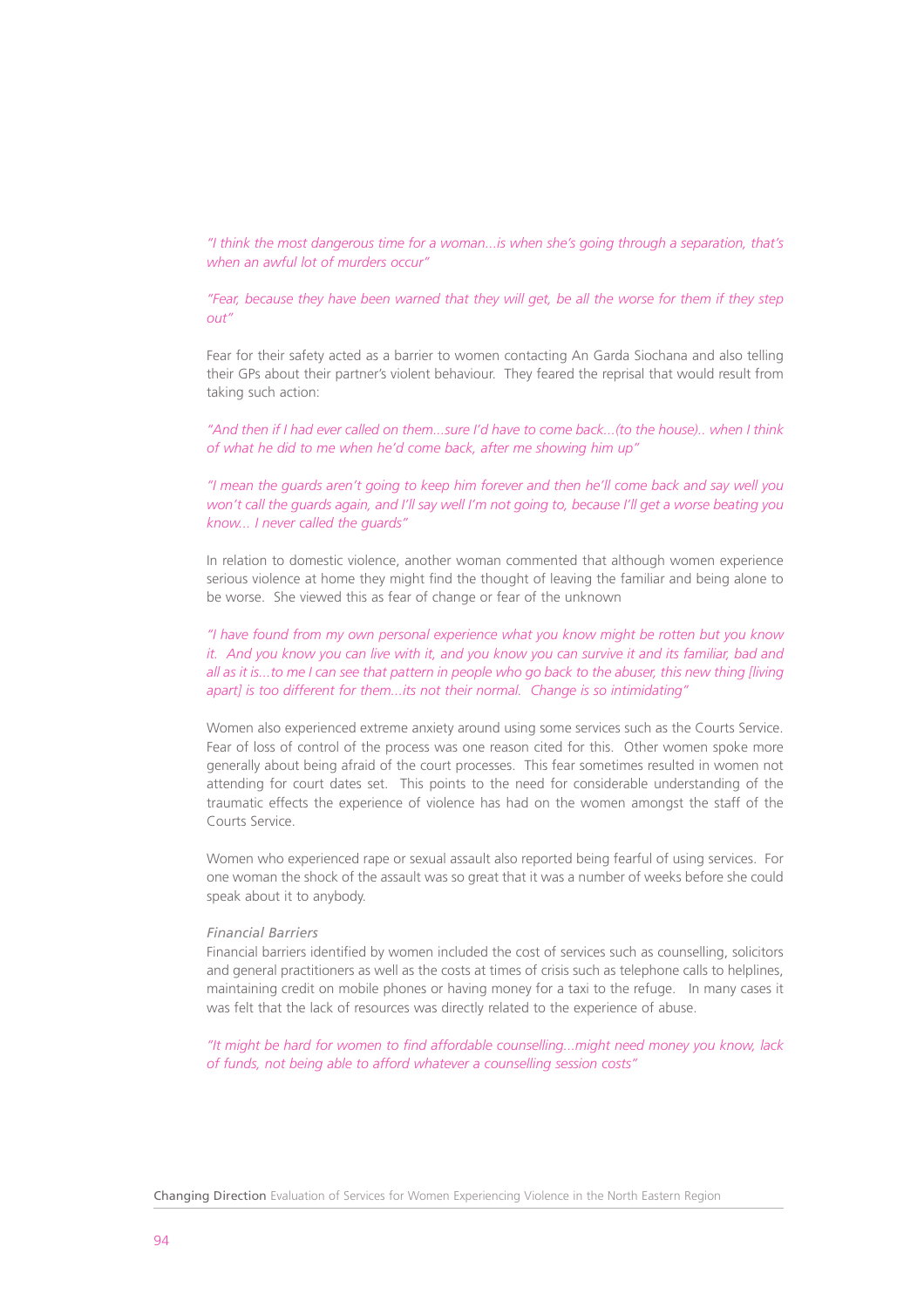*"There is a barrier with the GP because every time you go you have to pay* €*30...that's a big barrier... not everybody has a medical card and then they cut back on the medical cards"*

In cases of domestic violence, a further financial barrier identified by participants was the cost to women of providing alternative accommodation if necessary on leaving a relationship.

*"I mean they can't leave, a lot of women are in the position that they can't leave because they can't afford to loose the home. Where would she go with three or four children?"*

*"They mightn't have any financial means of moving out"*

In contrast, women with financial resources were thought by some participants to be in a stronger position.

*"Its to do with money, [if you have money] you don't have to depend of social services, you don't have to depend on legal aid, you can almost do anything"*

# *5.7.2 Service Related Barriers*

*Lack of knowledge of services*

Participants believed that a lack of knowledge of services or misunderstanding of their functions prevents women from accessing services. One woman recounted her former belief that women's refuges provided accommodation for women who were homeless:

*"I never thought it [the refuge] was for people suffering from domestic violence or anything like that"*

Other women emphasised that women in the community do not know what services are available. One woman suggested that the nature of the refuge in terms of privacy for clients could be detrimental to the promotion and subsequent awareness of the service.

*"Often people don't know what resources are there, what services are available"*

*"But then again the fact that the refuge centre is supposed to be not disclosed as such...a lot of people don't even know its there...And I suppose it wasn't advertised because they didn't want men coming up asking for a woman but I think they should be able to advertise"*

#### *Service Provider Attitudes*

Participants in many of the one-to-one interviews and in all focus groups identified women's apprehension of the attitudes of staff towards them as a barrier to service use.

*"There is a fear of feeling misunderstood, you know, they won't believe me, they won't believe me...they'll think I am making it up"*

Racism amongst service providers was apparent in some accounts of women's use of services.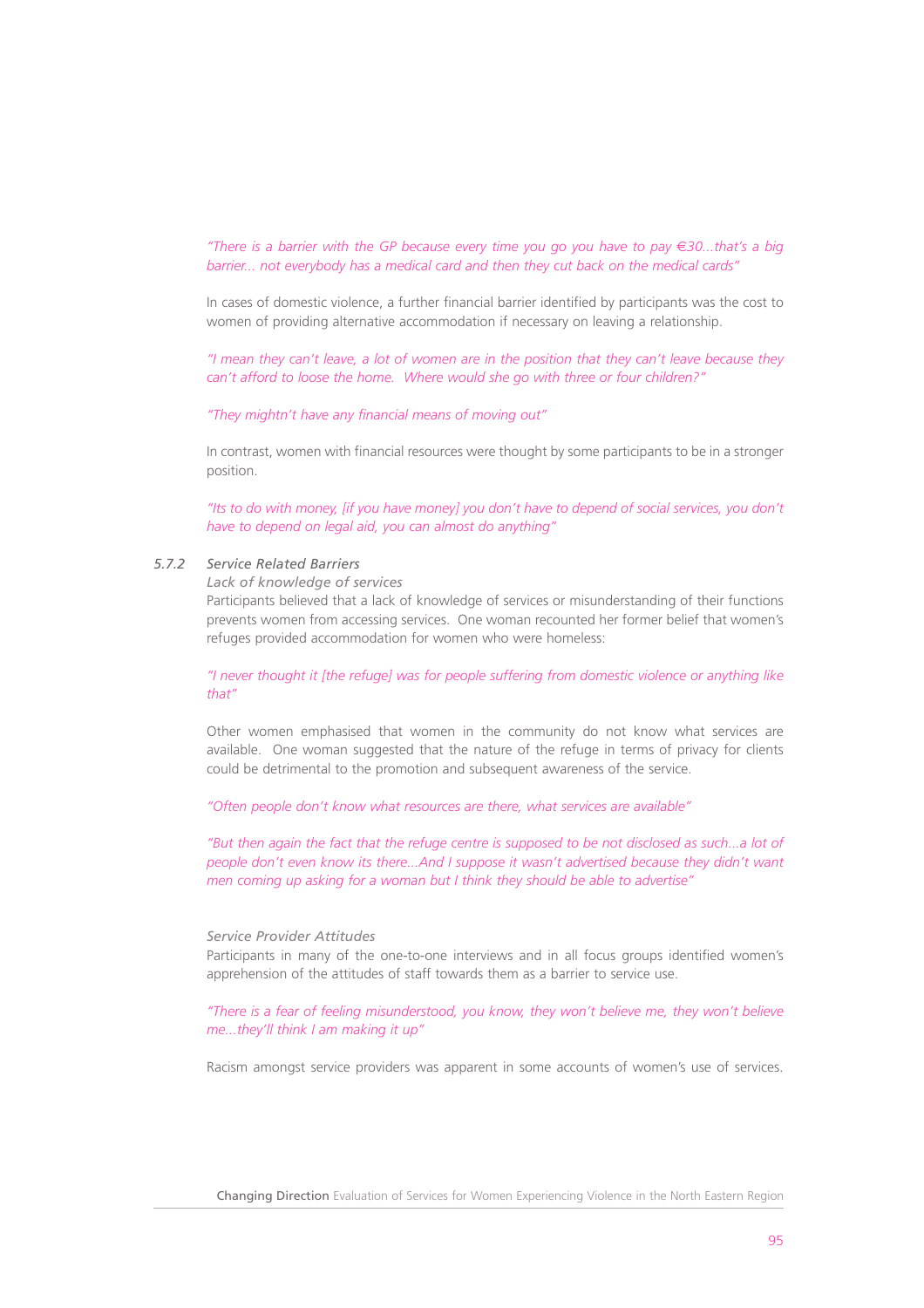One participant in a focus group of Traveller women recounted an incident of a married Traveller woman questioned by a Health Board Community Welfare Officer regarding who was the father of her children. The Community Welfare Officer went on to imply that if the woman was given payments in her own name that within a year she would be pregnant by another man and seeking further benefits. This incident was used to demonstrate the insults and racism that women endure in seeking out services. Participants felt that women's accounts of negative experiences such as this are likely to deter other women from using the same services.

Participants also raised concerns that women raped by their husbands would not be treated as though they had been assaulted, as there remains a prevailing attitude that rape within marriage is not rape.

There was also concern in this group that women might be considered to have been "asking for it" and women, aware of such attitudes, would not seek support from anyone.

## *Location of Services*

Participants considered that in many cases women would not want to use services located in their own area. It was thought that other people living or working locally would be able to identify a woman using services and this would compromise her confidentiality. Women stated that this resulted in a lack of privacy and a risk of the perpetrator becoming aware of her use of a service and a subsequent increase in violence.

A majority of participants stated that women act to protect their identities when seeking services so that the location and format of any service offered is crucial to encouraging take-up. For instance services offered in buildings shared with other organisations or unrelated services are considered more attractive to women as it will not be apparent to others why women are entering the premises.

## *Waiting Lists*

Waiting lists to use services, in particular acute services and counselling, were considered to present a major barrier to women using services.

*"You could be waiting [for counselling] for six months, I mean a lot can happen in six months, you could be dead"*

# *5.7.3 Structural and Social Barriers*

#### *Transport*

Many participants felt that the lack of services available locally combined with a poor transport system created considerable barriers to women using services.

*"Well we don't have public transport right across the country you know"*

*"There is the other problem too for women...a lot of women who would be in that situation they wouldn't have transport, you know they have another barrier"*

Lack of adequate transport systems was thought to further marginalise women already isolated in some way. Particular attention was drawn to the needs of rural women, disabled women and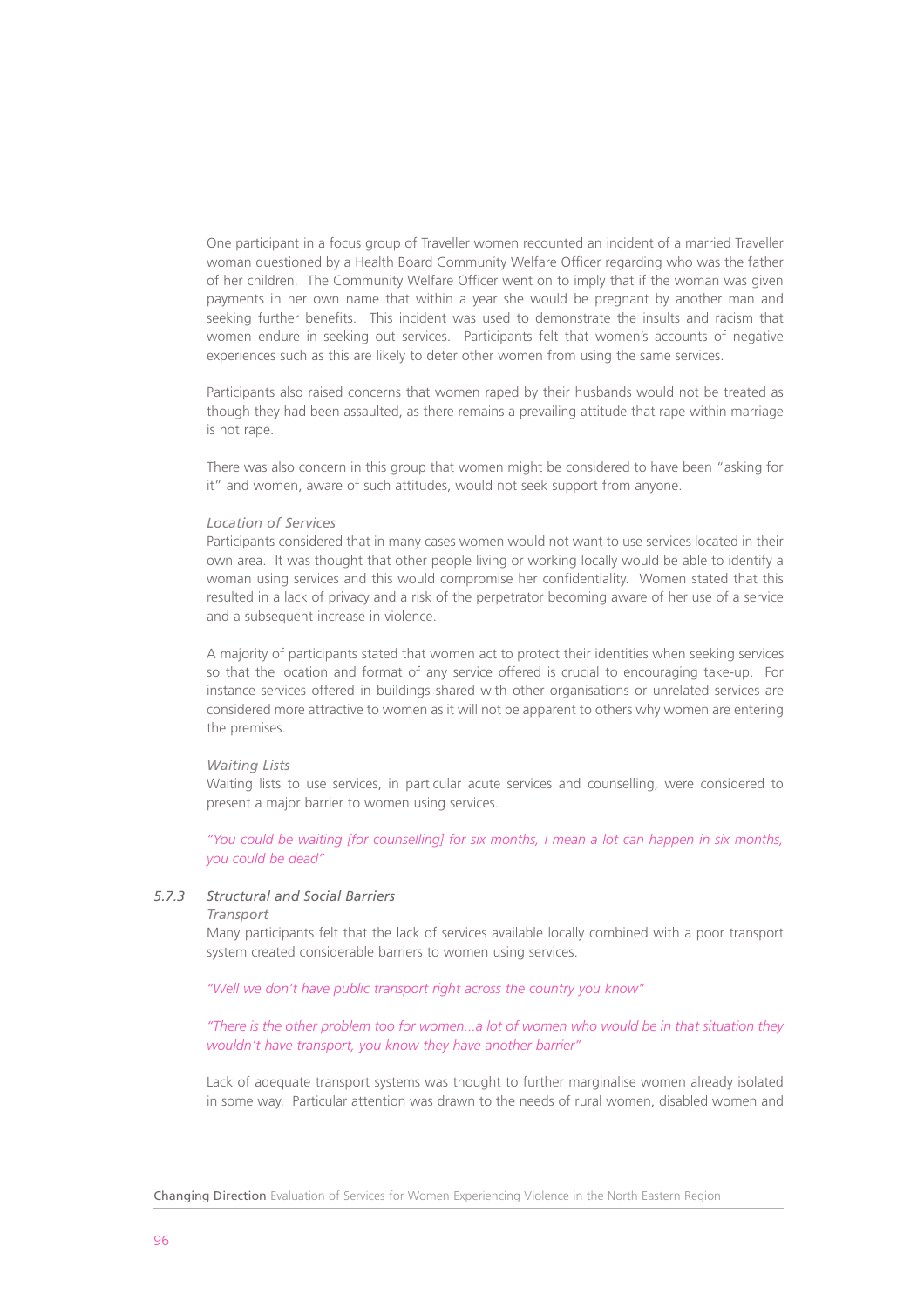## Traveller women in this regard.

Traveller women highlighted the lack of transport for women to travel to a refuge at night as a barrier. A number of participants from different groups highlighted the fact that many women do not have access to a car and some women do not drive and so would not be able to travel to a refuge. This results in women not being able to travel to a refuge when they need to. As many women do not have money to pay for taxi fare this further isolates her. However, it was also felt by some participants that women who had suffered an assault would most likely not want to travel in a taxi with a male taxi driver. They suggested that service providers consider making alternative methods of transport available.

## *Rural Issues*

The lack of services in rural areas restricts women's options in seeking help. Participants highlighted that some rural areas do not have Garda stations that are staffed at night time. In contrast to living in town drop in services that could be easily accessed even by women with young children are not available to women in rural areas. Women's need for privacy was emphasised as they are likely to be discouraged from using local services if staff there know them. A further concern raised related to the increased likelihood that perpetrators of abuse on rural women may be able to isolate them more, as they may have less contact with others than women in urban areas have.

*"In rural areas you can cover up a lot...whereas if you are living in an urban situation your neighbours, you know, there are more things visible...you know more about your neighbours, if you are out in a rural area there are a lot of people behind closed doors in rural areas"*

The importance of other women as a source of information and support for rural women was highlighted.

## *Literacy*

Literacy was identified as a barrier to some women's awareness of and use of services. Women in one focus group stated that difficulty with reading is likely to act as a barrier to services for women. They felt that women who can read and write would be more likely to know about the services that are available to them or to be able to refer a friend than women with low levels of literacy.

#### *Stigma*

Some women who had survived violence said that they didn't speak to anyone about the abuse for a long time after it began. These women used a number of strategies to cover up the abuse and became very successful at hiding it from friends and family. Women in all groups emphasised the power of stigma associated with violence against women as being a potent barrier to seeking help.

## "People who've been abused don't want anyone to know, there's a great stigma"

Some women considered that there is a degree of stigma attached to using the refuge and other NGO services that prevented them and they felt would prevent other women from using these services. Some women felt that this stigma may be greater for women from higher socio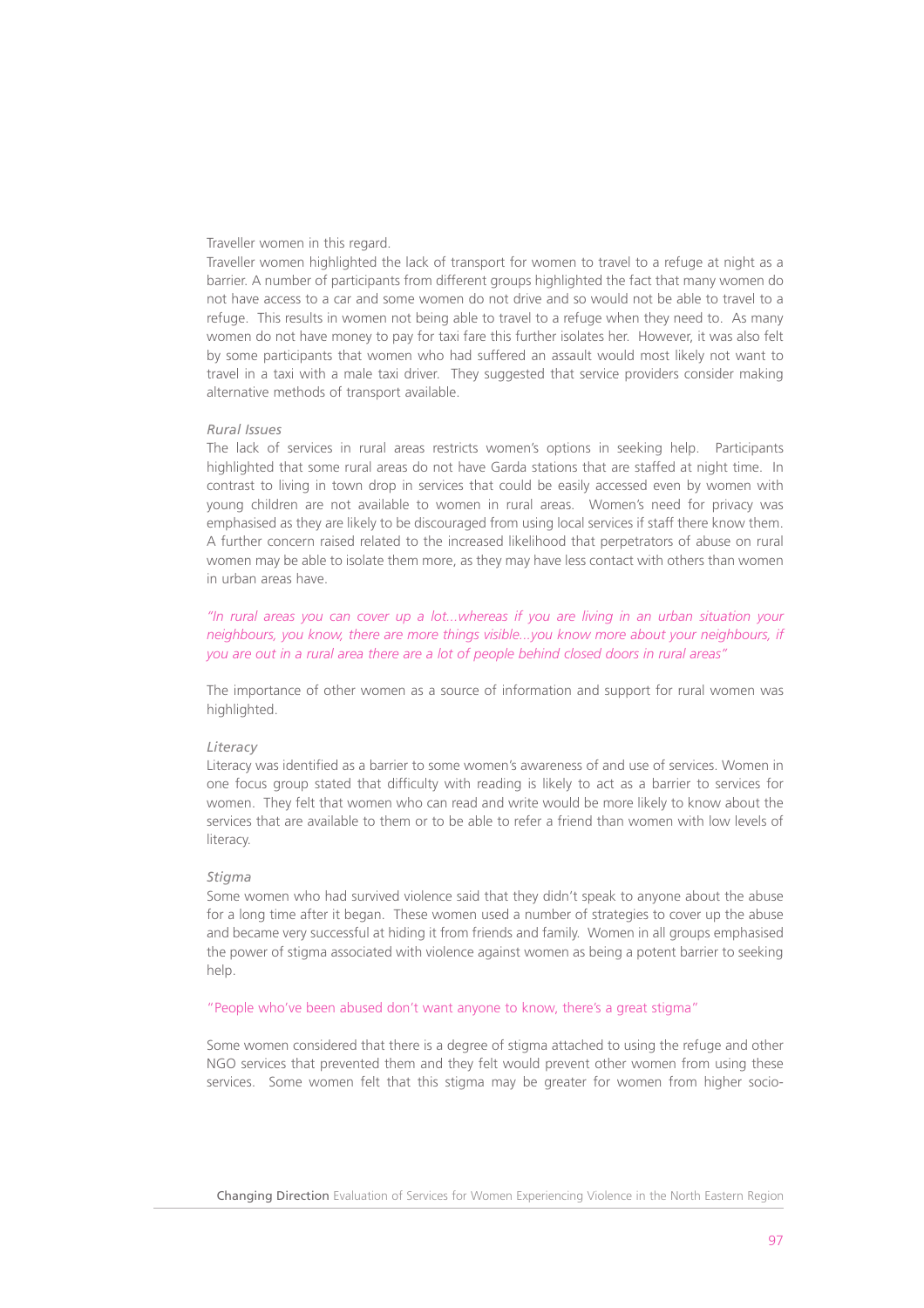economic groups. They also thought that women from relatively wealthy backgrounds might be more disinclined to leave their homes and their possessions. Women also recognised the stigma their children felt. One woman said that she felt a distinction was made at the school when she registered her children using her address at the refuge. Another woman said her teenage children would not come to the refuge because of the stigma. They made the point to her that they had done nothing wrong and did not want to be the ones to leave the family home. Many women, across all focus groups and one-to-one interviews, commented that it is imperative for women to protect their pride and dignity in accessing any services.

## *Family Status*

The role of women as primary caregivers to their children was also raised in discussion on barriers to service use. Young Traveller women drew attention to women's role in childcare, suggesting that women bear the sole responsibility for rearing children. While the role of caregiver was not seen as unwelcome it was clearly indicated that women with dependent children have difficulties in accessing services. One woman considered that having young children was a barrier to using services as it restricts women's freedom to leave the home and to access services when they need or want to.

## 5.8 Adequacy of Services

Women were asked to comment on their experiences and perceptions of services used by women who experience domestic violence, rape or sexual assault. They were asked specifically about views on those organisations indicated in the literature as key supports to women as well as those available locally that may be unique to the area. Findings portray women's perceptions on NGO/dedicated services, An Garda Siochana, The Courts Service, Legal Aid Board services, doctors and hospitals, Social Work, Social Welfare, Housing and Women's Groups.

# *5.8.1 Women's Assessment of Dedicated/NGO Services*

#### *Strengths*

All women who had used NGO/dedicated services praised them for their work. In general, participants felt that without the support of NGOs many women would not be able to escape and/or overcome violence in their lives. This was true of refuges, the related support services that they offer, community based services and the rape crisis centre. Women clearly believe that by addressing needs unmet by other agencies these services play a critical role in supporting women.

# *"I think women would be lost without a place like this [refuge]. Where else would they go? They'd have to stick the violence."*

While identifying specific services offered by the NGO/dedicated services that they found helpful, many participants said the most important aspects of the services included being believed, not being judged and being welcome to return to the service as often as they felt the need to. As part of the abusive process a number of women had been told repeatedly that no-one would ever believe them and the approach of the dedicated services in accepting them was described as an enormous relief. The support received from staff and from other women was highlighted as of great assistance to women. One woman spoke about the value of staff taking a non-judgemental approach, enabling her to make her own choices and never being told she was wrong.

Changing Direction Evaluation of Services for Women Experiencing Violence in the North Eastern Region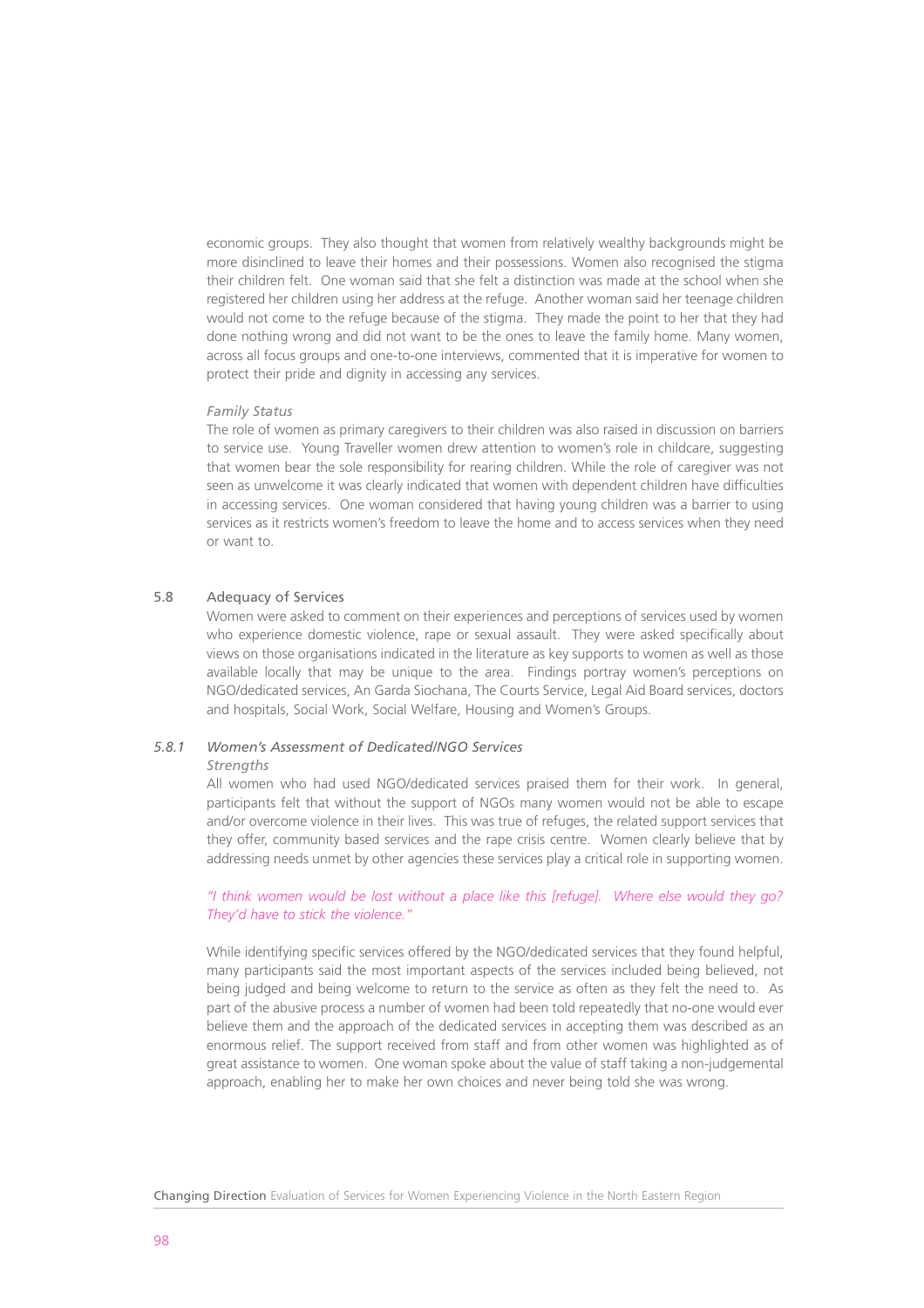*"I went back into the refuge and the support and help that I got there, well, it was just, it made me the person I am now"*

Counselling, support groups, medical card coverage, court accompaniment and information provision were all selected for particular recognition from among the services offered by NGOs.

*"I have had the counselling...I have come out the other side...it was wonderful and very supportive"*

*"I used (name of NGO service) all the time because like, I'd go to court with them...and they are always there and they know from the beginning what it has been like for me and I do think it's a great service"*

## *Weaknesses*

Some women felt that the services they used were under resourced. That lack of funding constrained the development of services into areas where there was a need, for instance advocacy services. One woman said that when she rang the NGO helpline staff were always good to her but she could sometimes sense that they were overwhelmed with work and that made her not want to telephone too often as she felt she might be bothering them.

Both Traveller and settled participants argued that the rules and regulations in place for women using refuge accommodation presented difficulties for them. One woman who had spent some time living in a refuge in the Region, recalled that while her overall experience of the refuge was quite positive, she found that the routines were very restrictive and difficult for her as an individual and as a mother. In particular she thought the set bedtimes for children were difficult to negotiate with her children. Reflecting on her experience she emphasised that she was not to blame for the circumstances that resulted in her leaving her home yet she felt that she was being penalised by having to endure a loss of autonomy.

Some women had difficulties with the curfews in place in refuges. The curfews were thought to place significant restrictions on women's freedom. Some women stated that the refuge also stipulated that women had to be out of the refuge during parts of the day and this resulted in them having nowhere to go. One Traveller woman questioned the value of refuges if the women staying in them are not allowed to be there during parts of the day:

# *"You have to be out of the refuge at certain times of the day. So the point of going to the refuge and that, there's not much help in it is there? So women are out with their babies during the day"*

Some women, including a number of Traveller women, were aware of rules in refuges that place restrictions on the accommodation of teenage boys. The exclusion of teenage sons of women seeking to leave violent situations was considered unacceptable. A number of women recounted incidents where women had either not entered a refuge or left the refuge prematurely because they feared for their sons who were left with their violent husbands or partners.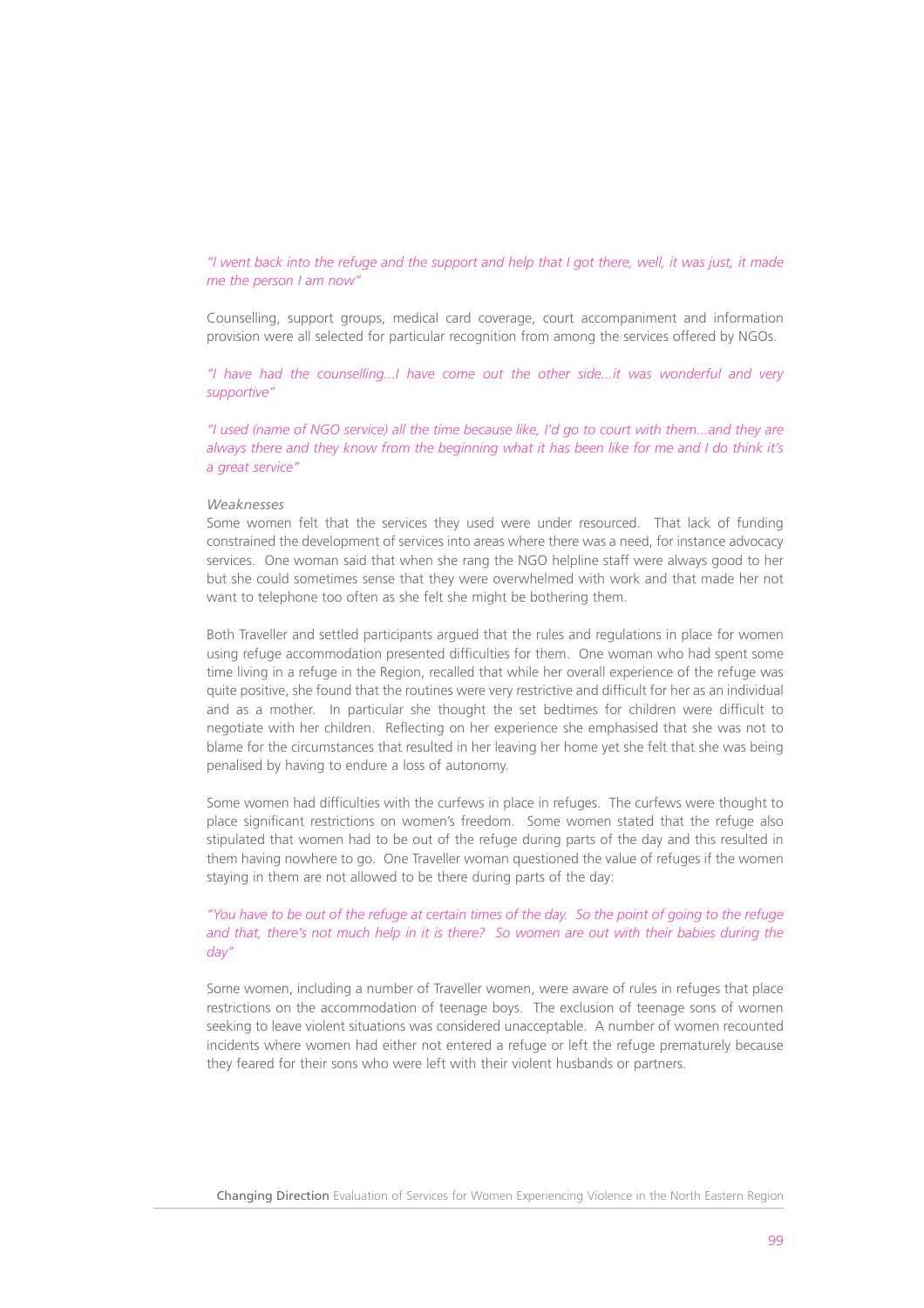A small number of women, despite having good overall experiences of NGO services told of incidents where staff were rude, or controlling or just didn't understand them e.g. not understanding women's relationship with their grown up children. One woman also argued that NGOs/dedicated services should be able to offer advice to women rather than support alone. She related her experience of being pressurised by her own solicitor and her abuser's solicitor into entering into an access and maintenance agreement at the courthouse that she was not satisfied with. An NGO staff member who was accompanying her at the time made no comment but later agreed that the arrangement was not in her best interests and had she [the staff member] been in a position to advise the woman she would have advised her against entering into the agreement. This woman felt strongly that in such a situation a woman needs an advocate and an adviser rather than just a supporter.

While noting these criticisms of the NGO/dedicated services provided for women, it is important to recognise that even those women who voiced these criticism were largely positive about their experiences or impressions of these services.

#### *Gaps*

Women in one-to-one interviews and focus groups, particularly in Co. Cavan, indicated the need for the development of local NGO/dedicated services to respond to the needs of women who experience the entire spectrum of abuse. The lack of dedicated services for women who experience violence in Co. Cavan was considered a substantial gap in service provision in the region. Women from other areas who were aware of this gap also stated that such discrepancy in service provision should be remedied at the earliest opportunity. There was agreement amongst many participants that there was a need for a refuge in Co. Cavan. Other women thought that a service comparable to that offered by Tearmann in Co. Monaghan, a support service without accommodation, would be suitable.

# *"A refuge should be mandatory"*

## *"We need a service very similar to that in Monaghan. I'm sure the same level of violence is happening. We are naïve if we think there isn't"*

Some women in Co. Monaghan felt that there was a gap in provision in that County as there is no designated crisis accommodation available locally. It appears that women in Co. Monaghan seeking crisis accommodation are likely to travel to Women's Aid, Dundalk, Co. Louth and women from Co. Cavan to seek accommodation at the Meath Women's Refuge in Navan, Co. Meath.

# *"Well there really is no housing. There really should be always emergency housing and that"*

Women from other areas were concerned about the concentration of NGO/dedicated services in a small number of urban centres in the region. They felt that services for women who experience violence should be much more widely available.

*"Sure look at [name of town without NGO / dedicated service], I'm sure every household there isn't happy"*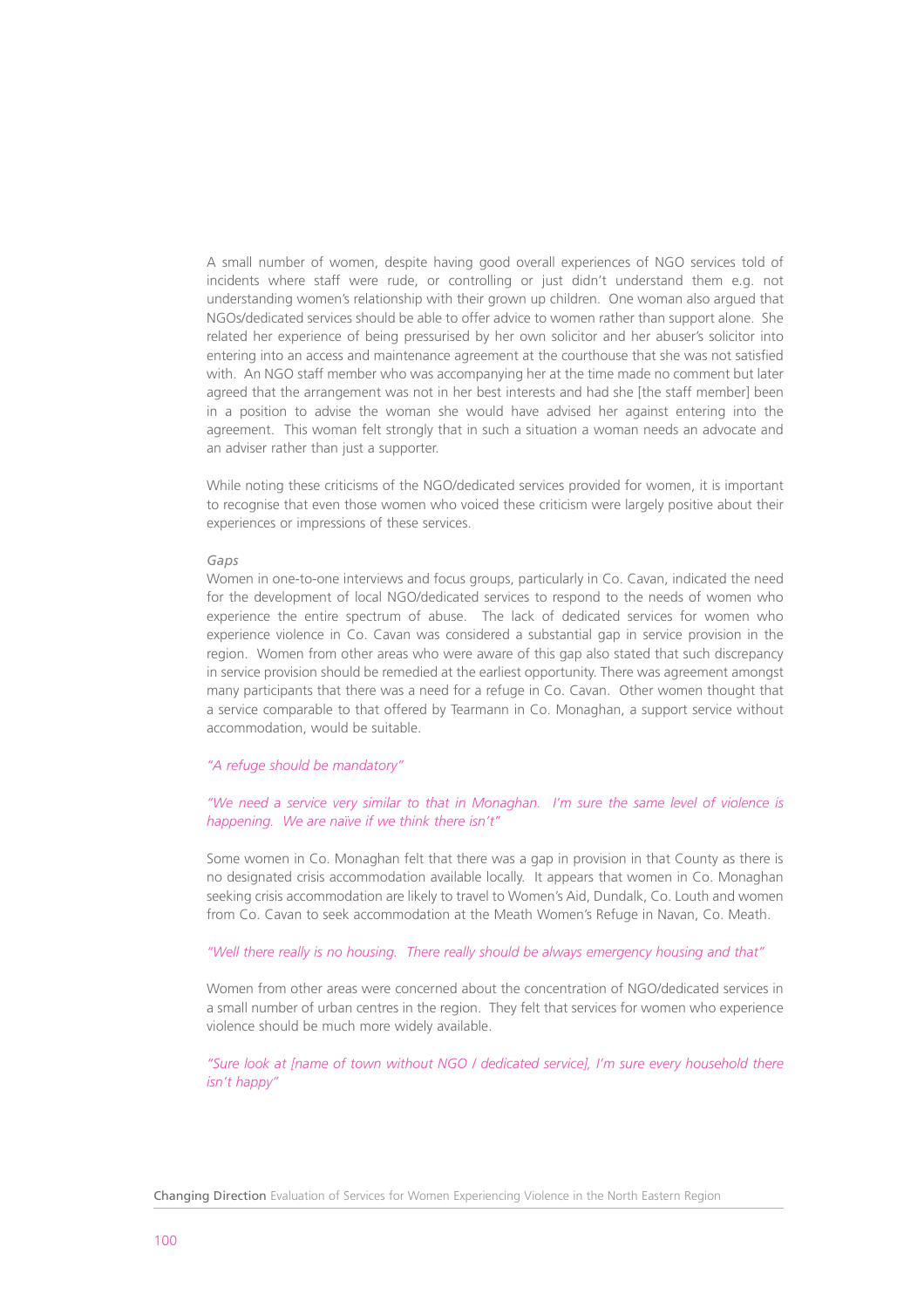Participants welcomed the provision of outreach services. They believed that outreach services had the potential be able to intervene before crises occur and thereby support women to avert crises in their lives. Women in similar circumstances who expressed how difficult they found it to leave the safe and supportive environment of a refuge would also stand to benefit from the support of outreach services. Participants suggested that these services should be made widely available, while also having regard to their comments on the need to protect the identity of service users.

## *5.8.2 Women's Assessment of An Garda Siochana*

Women highlighted the crucial role to be played by An Garda Siochana in relation to violence against women, in protecting their safety, conducting investigations, pursuing prosecutions, assisting in seeking court orders and referring women to other agencies. However, their experiences of the Gardai varied greatly. Findings reveal that some women found members of the Gardai to be very helpful while other women did not call the Gardai because their husband's were well known in the locality and believed they would not get an objective response from Gardai. Some women's interactions with the Gardai resulted in them feeling they were not believed and that their our mental capacity was in question by the Gardai. In general, across all groups, women felt that the quality of response received from the Gardai depended to a large degree on the attitude and understanding of the individual member or members involved.

A number of women had very positive experiences of the Gardai. One Traveller woman said the Gardai were helpful and directed her to the refuge. Another woman said that the Gardai were always very sympathetic and supportive and took her side. This was her experience of the Gardai in the distant and recent past.

*"They were on my side, the guards are on our side, they really are. He [the guard] was on my side, he says 'If he comes near you' he said 'He is coming to prison'"*

Another woman commented:

*"The Gardai were very aware and very supportive...[they] told me that men like that don't change. Its always the same"*

Some women who had positive interactions with the Gardai felt that when they did make contact with them, it was down to chance as to whether they would get a Garda with empathy and an understanding of the issue or not. Being able to deal with the same guard each time was viewed as preferable.

Participants indicated that their difficulties with the Gardai included their husband's social standing, judgemental attitudes and disbelief. Women felt that where a perpetrator was well known and liked in the community that this would protect him from the Gardai and cast doubt on the veracity of a woman's reports of violence. A number of women, mostly from rural areas or smaller towns, said that their abusers had high profiles in the communities in which they lived. Their husbands or partners had good reputations, were highly sociable and known for their generosity. These women commented on how these images contrasted with the men's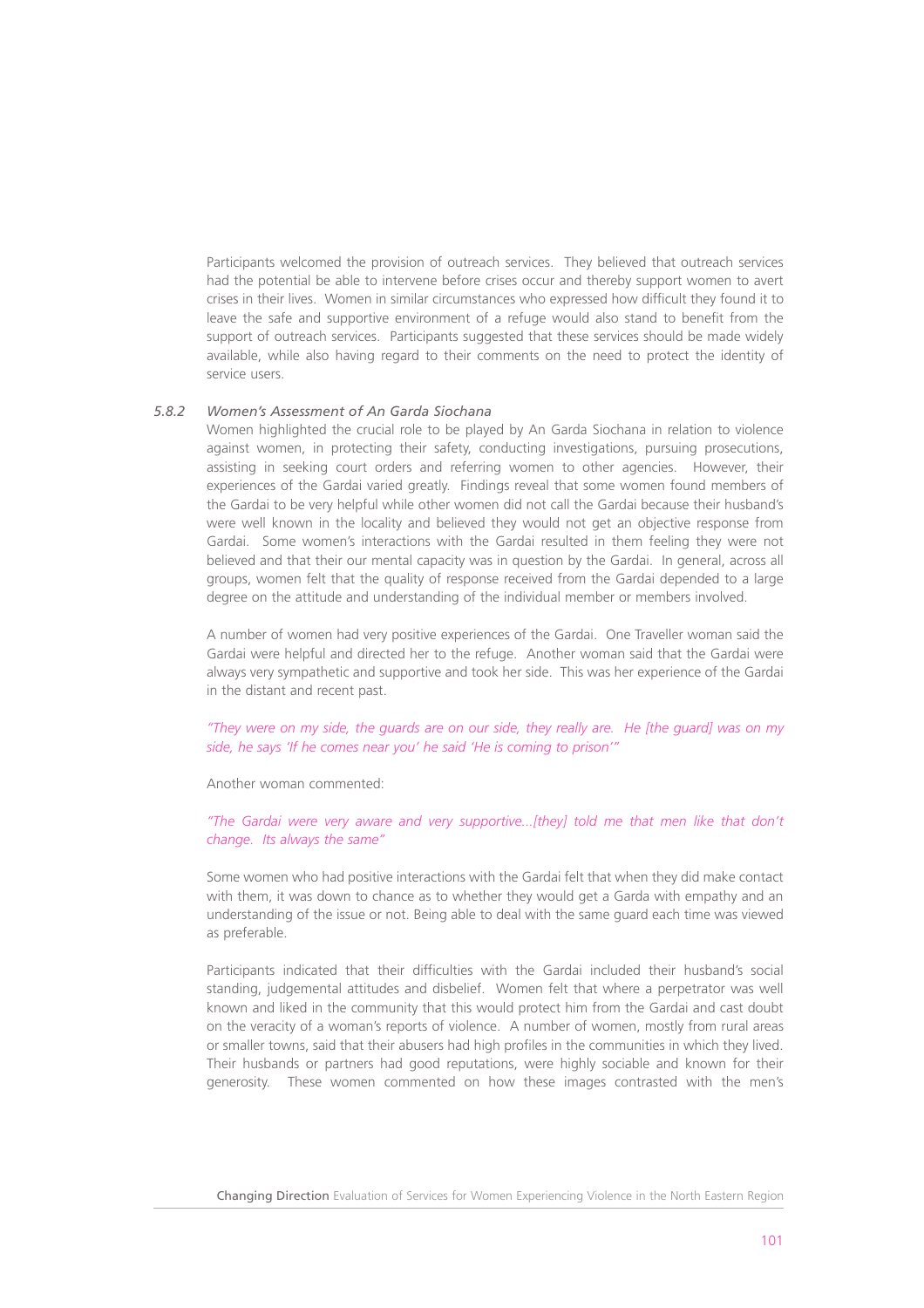personalities at home and on how these perceptions of their abusers deterred others, including local Gardai, from believing the women's reports of violence. These problems were compounded when abusers were on good personal terms with members of the Gardai.

# *"The Garda that would come out to you might know your partner very well, and do you know, your partner might be very big in the community and therefore...you don't know if you are going to be believed...he will still be believed before you, that's my experience of it"*

Some women felt unable to go to the Gardai because they thought its members were not objective and felt that they couldn't trust them. Women in two focus groups suggested that some gardai are also perpetrators of violence against women and that this was seriously detrimental to women receiving adequate responses to complaints made to these individuals. One woman recounted helping a friend who had been abused by her husband who was a member of An Garda Siochana. In these circumstances both women felt that the Gardai were not an appropriate source of help for the woman.

A number of women in domestic violence situations said they felt the gardai called to their houses were judging them. Incidents used to illustrate this included Gardai whispering amongst themselves in the driveway of the house, women feeling that the Gardai were questioning their mental capacity and not focusing on their injuries and complaint. Poor follow up from the Gardai was another negative outcome for women. One woman recounted the guards being called to the house and arresting her partner, but they did not return to take a statement or ask her to come to the station to make a statement and no further action was taken. Other women suggested that the Gardai do not have sufficient powers to assist a woman and another woman felt that Gardai did not want to get involved in domestic violence situation.

Poor previous experiences of the gardai acted as a deterrent to women in seeking assistance. In border areas fear and distrust of the Gardai was particularly strong. Negative experiences with Gardai in the past prevented women from calling them in relation to domestic or sexual violence. One participant who had experienced sexual violence spoke of having had previous poor experience with the guards.

She did not go the guards directly following the rape and felt that, having spoken to her solicitor was reluctant to do so. She said she would loose control of the process to the Gardai, that they would take over and the investigation and prosecution could take years. She felt this would hamper her ability to overcome the violence.

For one woman the issue of confidentiality prevented her from calling the Gardai. She was concerned to keep the abuse hidden. When she left her husband he continued to harass and follow her. She recalled feeling very threatened and afraid but she didn't call the Gardai. She felt that if she did news of her complaint would reach her husband and this would result in further violence towards her.

Traveller women reported that Gardai have a negative attitude towards the Traveller Community. Racism and discrimination amongst the Gardai against Travellers was emphasised. They framed their discussion of Traveller women's experience of the Gardai in relation to violence against them

Changing Direction Evaluation of Services for Women Experiencing Violence in the North Eastern Region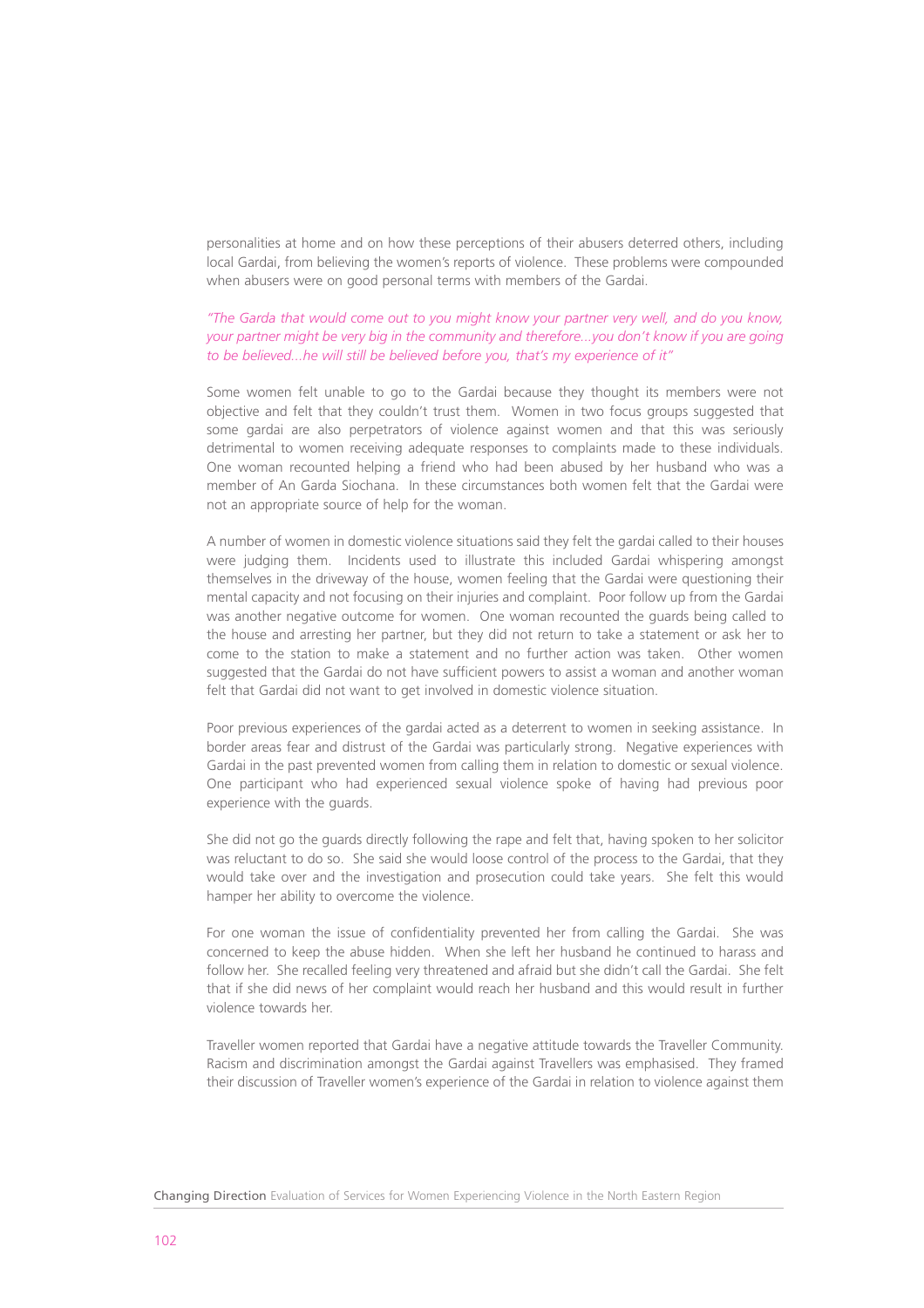in the context of wider racism and discrimination and in particular harassment of the Traveller Community by Gardai. It was felt that being a woman and a Traveller meant that a person was doubly disadvantaged in seeking help from the Gardai, highlighting the intersection of gender and ethnic based discrimination experienced by women from some minority groups. In common with settled women, Traveller women felt that they would not be listened to and were unlikely to be believed. However women felt that if an assault was bad enough a woman might call out the guards. In common with the experiences of settled women, it was thought the quality of the response received from the Gardai is dependent on the individual.

Women in both groups thought that by calling the Gardai a woman was letting everyone know her business. And examples were given of women who bypassed the Gardai and went directly to the Courts to purse barring or protection orders.

Participants identified discrepancies in the Gardai's response to women. An example cited was the availability of female Garda. Participants argued that when a woman seeks to make a complaint of domestic or sexual violence and wishes to speak to a female garda, a woman might not always be available. In contrast if a woman is suspected of shop lifting a female garda can always be found to conduct a search of that woman.

## *5.8.3 Women's Assessment of Court Experiences*

The Courts Service was identified as particularly influential in the lives of women who experience domestic violence, rape or sexual assault. Participants discussed the judiciary, court and legal processes, outcomes and courthouse facilities.

# *The Judiciary*

Overall the most significant factor for women was the attitude and approach of the judge hearing their case. If the judge believed them women found this boosted their confidence greatly, again recounting that perpetrators had so often told them that nobody would believe them. One woman considered that the judge hearing her case for a court order was supportive of her and very thoughtful in relation to her future needs. Her case was held shortly before Christmas and he discussed with her how this might affect the perpetrator's behaviour and subsequently her need for protection.

Another woman felt that the judge in her case had been unsympathetic and unsupportive.

# *"I actually don't think the judge, he does not support women, I've been at the other end of it"*

One woman who had survived serious sexual abuse by her husband recounted asking a judge at a hearing for a barring order how to press assault charges. The judge said that the need for evidence was paramount. He suggested the most effective way of gathering evidence would be for the woman to be assaulted again and to report it to the Gardai immediately.

*"[Its] very hard to prove, you know. But he [the judge] said to me is what you have to do is go home and let him bugger you again...and then you'll have him then...I couldn't let him [husband] do it"*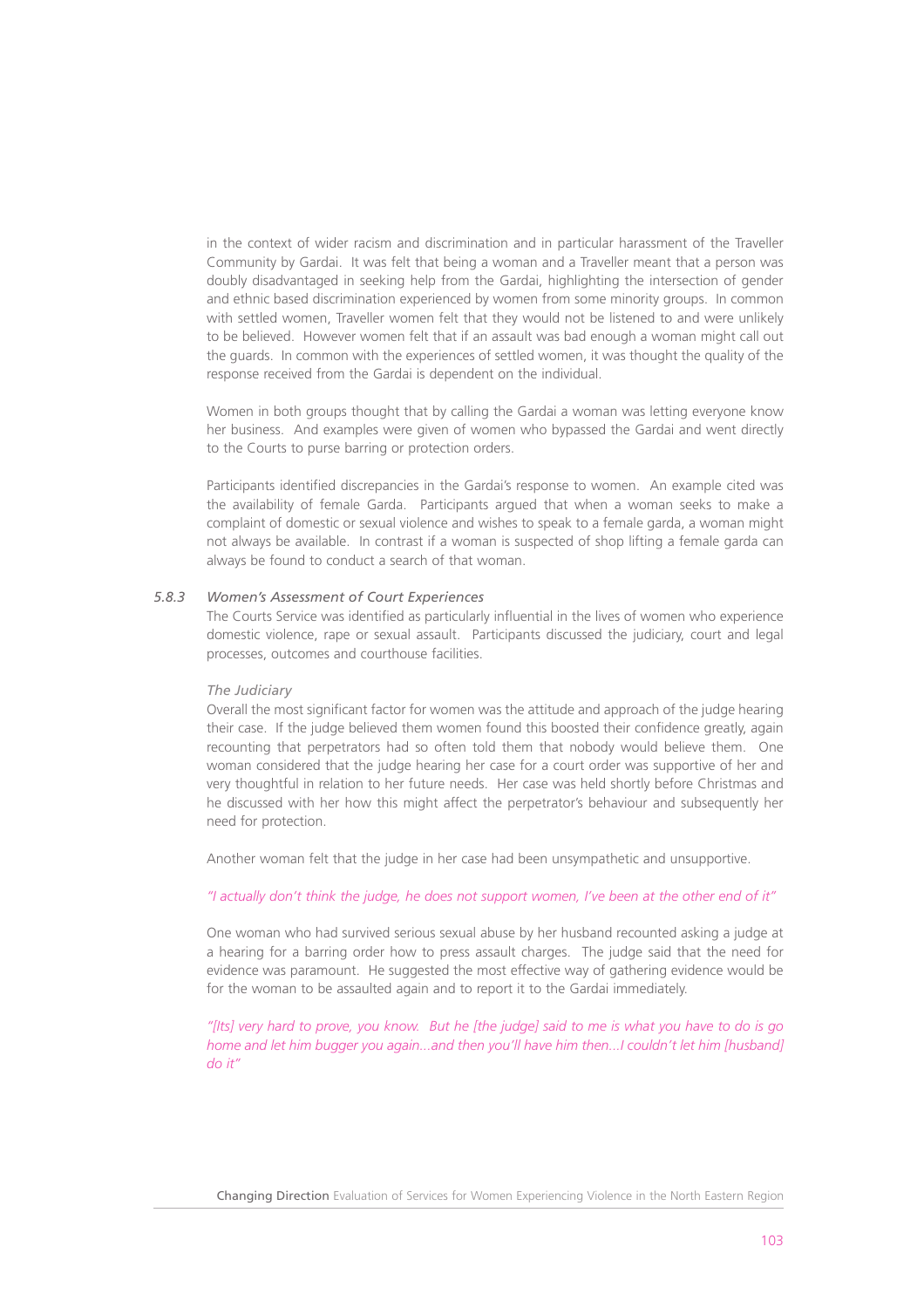# *5.8.3.ii Court Processes and Outcomes*

Many women felt the their court experience was extremely daunting having to face the abuser and his family. A number of women commented that they had never before been to a courthouse and found the process very intimidating. Participants believed that a woman would need to be able to present her case confidently in court. They indicated that recounting the details of abuse in court is an extremely difficult, painful and terrifying experience. When used court accompaniment services offered by NGO/dedicated services provided the women with much needed support.

As noted above, women who have survived violence can be very vulnerable. The consequences of violence in terms of fear, lack of confidence, as well as physical and mental effects can interfere with a woman's ability to effectively pursue the legal actions available. One woman revealed that the abuse she had suffered had affected her so profoundly that she had become ill and that her memory was adversely affected. As a result she found the court experience exceptionally difficult as the questions moved quickly and she was not always able to respond to a question before the proceedings had progressed to another question or topic.

Women who had experienced rape or sexual assault indicated that the long period it would take for court action to be completed was a major barrier to them taking action. One woman said that she was disinclined to take court action as she monitored court reports in newspapers and noted the high proportion of cases that were dismissed or in which the accused was not prosecuted.

Focus group participants indicated that pursuing rape charges would be particular difficult for women. They spoke of humiliation and considered that only the strongest of women would be able to pursue rape charges against anyone.

- *P; Very few women go to the courts over this [rape]*
- *I: And why do you think this is?*

*P; Mortification...and try to get her case across and be believed, you know, and again probably mostly by a lot of men...you know what I mean?*

Protection orders were granted more frequently than barring orders. While some women found having the court orders useful, other women who were granted protection and safety orders were too fearful to call the Gardai to enforce them.

*"I don't know, even when you do get a protection order and a safety order, it still doesn't give you the confidence and the courage to pick up the phone especially if you have this mad drunken man coming in that you know is going to beat you stupid"*

The difficulty of appearing in court was exacerbated for women by lengthy waiting periods and poor facilities.

*"I had to wait all day...I found this experience appalling, I found the waiting for everything, the place was full of guards... and all that, so I found that very horrendous and I felt I wouldn't go*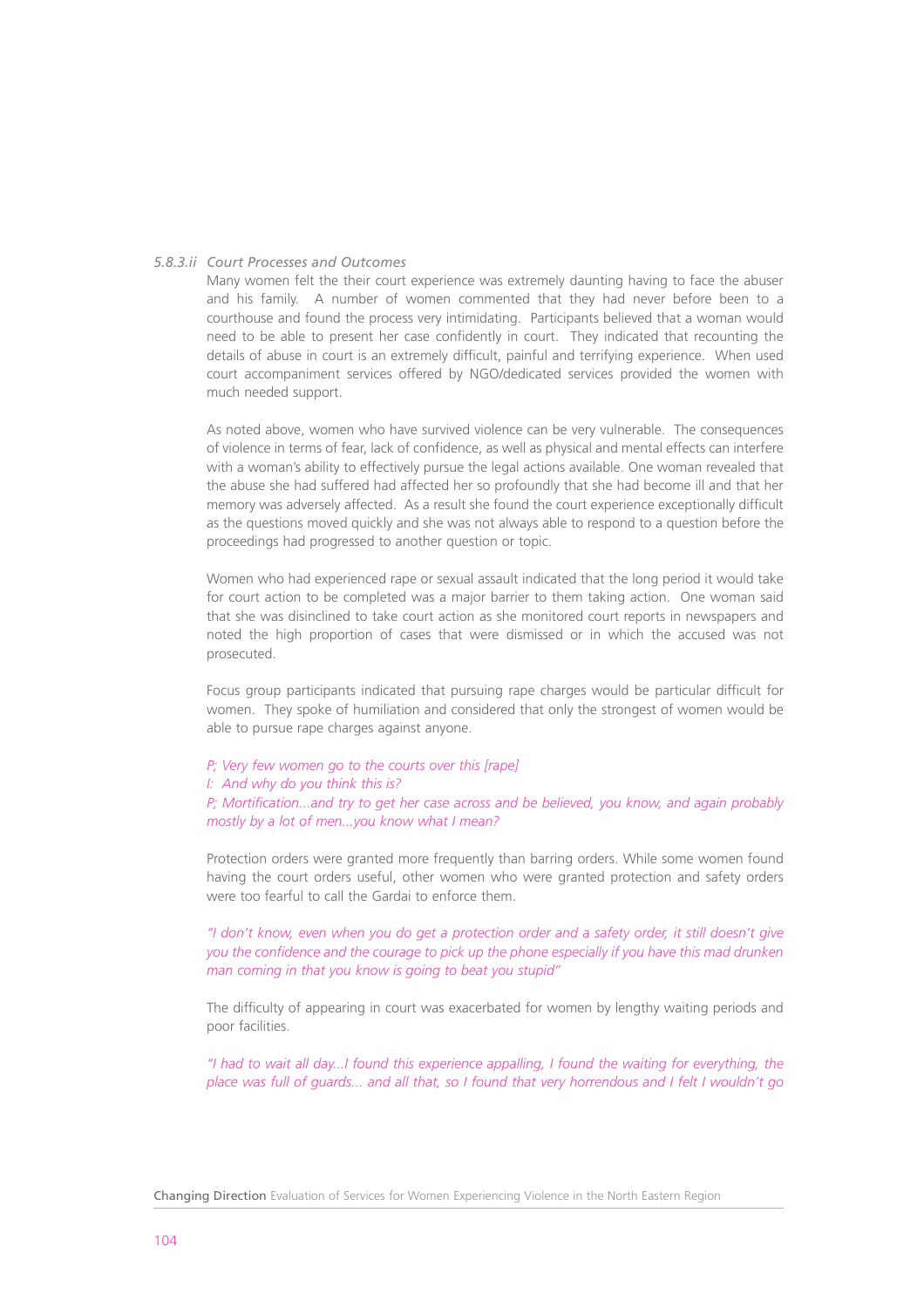## *back to court again"*

# *Courthouse facilities*

Courthouse facilities were thought to be very inadequate. Referring to facilities, women highlighted the lack of provision in terms of privacy, adequate toilet facilities, decent waiting areas and facilities to have refreshments. The long waiting periods endured were made more difficult by these poor facilities.

*"They [the Courts Service] have no toilet facilities, no there's no chairs, there's no benches, there's not even a cup of water, there is nothing"*

Participants in the focus groups drew attention to the lack of privacy for women attending court. Although hearings for court orders are held in camera women and other parties connected with the case must wait in the same area as all other people with business at court.

# *5.8.4 Medical Services*

International research indicates the injuries, fear and stress associated with experiencing domestic violence can result in chronic health problems such as chronic pain, damage to the nervous system and gastrointestinal problems. Doctors are often the first people to see the physical effects of violence against women. Women in focus groups highlighted the long-term relationship that women have with their general practitioners and contrasted this with the transitory nature of interactions with other service providers. They viewed the strength and trust in this relationship to be assets women could draw upon in times of need. Many women recognised that their GPs could have a powerful influence on outcomes for women as other service providers and the courts may seek their opinions.

Participants in the one-to-one interviews described the responses of their doctors to them in relation to their experience of violence. Women appreciated their doctors taking time to listen to them and being well informed enough to be in a position to refer women to other services that could help them, such as counselling. A number of women found that their GPs to be understanding and in cases of domestic violence some women reported that their doctors encouraged them to take action to leave violent relationships. One woman recounted how supported her GP was as she [the GP] had occasionally found a reason to call to the house, ostensibly just to say hello, but in retrospect the woman believes the GP was keeping an eye on her. The woman was very grateful to her doctor for this.

Also in cases of domestic abuse, women who shared a family doctor with their husband or partner said they had not wanted to see the same doctor as their husbands/partners. Some of these women changed doctors for this reason. Other women who did not change doctors did not tell their GP about their partner's violent behaviour because they feared that their abusers would learn of their disclosures and that this would result in further violence.

Women in the focus groups felt that pressures to limit the time of visits to their GP would constrain women's ability to confide in their doctor and equally their doctor's may not have time to see beyond the symptoms presenting to identify the root of a woman's problems.

Women's interactions with their doctors had a strong negative impact if the doctor was not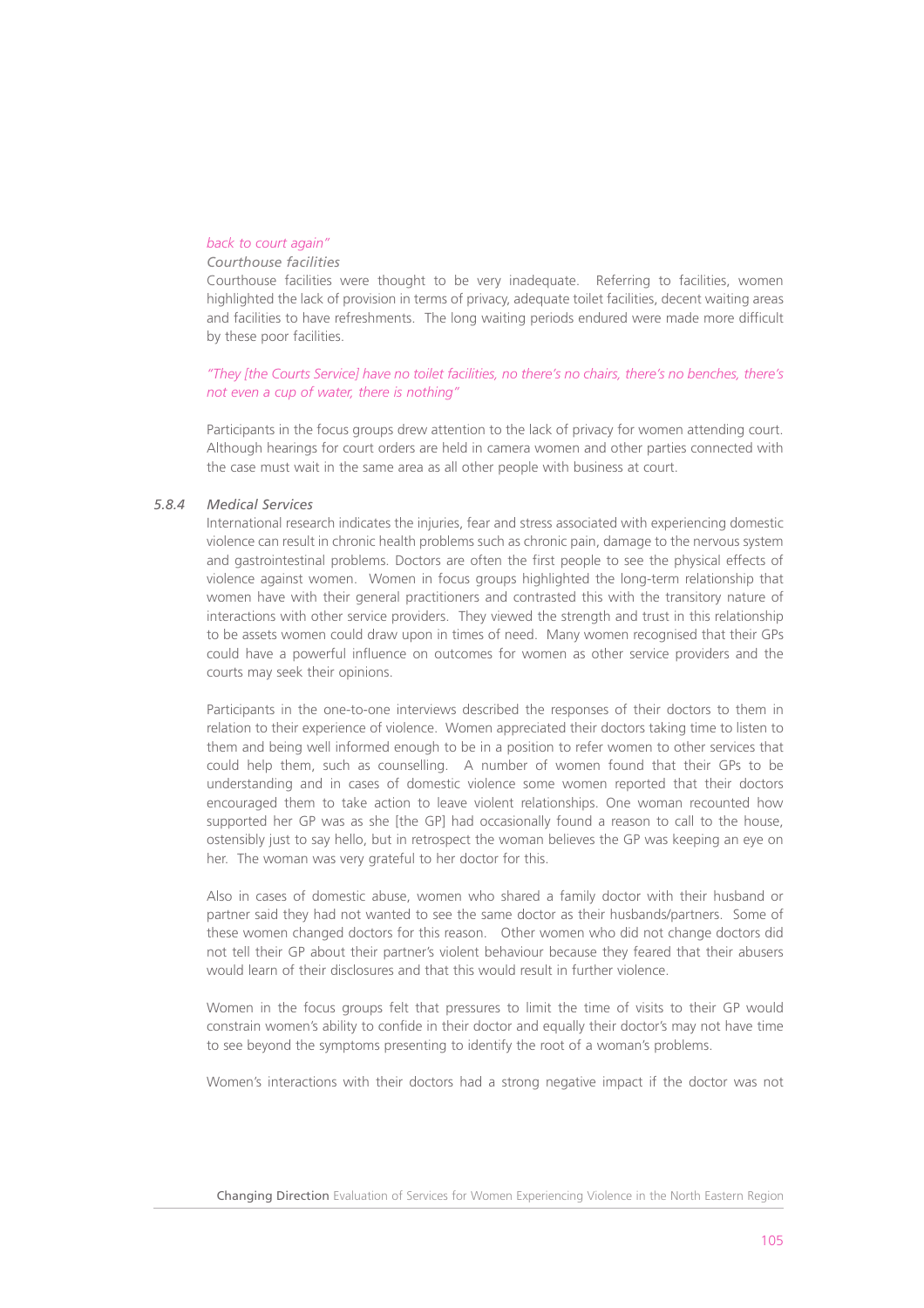supportive. One woman recounted being told by a hospital consultant that most women who were beaten deserved it. Another hospital doctor in accident and emergency told a woman with broken ribs to leave the department when she told him that her injuries had been inflicted upon her by her violent husband. Despite the protestations of a female nurse the male doctor refused to treat this woman's injuries. This incident occurred within the last three years. Another woman was told by her GP that all men were abusive.

# *"I told my family doctor I was being beaten and he just said don't be so ridiculous...and said sure doesn't every man do that, he is not doing any harm"*

Long waiting times for acute services, especially in accident and emergency departments, are considered to present substantial barriers to women in need of those services. Women in Co. Monaghan pointed to the downgrading of the county hospital as a serious weakness in current provision locally.

There was also concern that women may be treated inappropriately due to their experiences of violence, for instance treated for depression or anxiety rather than addressing the violence, the cause of her problems.

Further restrictions in the availability of general practitioners 'out of hours' were noted. For instance assistance from GPs was not thought to be an option for women who were assaulted at night as they would not be available.

*"Well if it was the middle of the night you might go to Casualty. I think they would, if I was raped, and it was three o'clock in the morning I would, because I would say you wouldn't find a doctor [GP], you know"*

# *5.8.5 Women's Assessment of Solicitors / Legal Aid Board*

Women participating in the study had used both Legal Aid Board solicitors and private solicitors. The findings indicate that women's experiences of their legal representation were dependent to a large degree on the individual solicitor representing them. Women also said that the means testing system used to assess eligibility for Legal Aid Board solicitors acts as a barrier to some women.

Positive experiences with the Legal Aid Board system were expressed by some of the women. Cooperation between the NGO/dedicated services and Legal Aid Board solicitors was apparent in a number of cases in terms of organising the paperwork for court appearances. Where an NGO/dedicated service was in direct contact with Legal Aid Board solicitors this proved helpful in expediting paperwork and in improving their understanding of the case. One Traveller woman described her Legal Aid Board solicitor as a strong woman who was very supportive of her. Women also gave positive feedback regarding being facilitated by their Legal Aid Board solicitors with appointments in the evenings. They also appreciated that their solicitors found it acceptable for them to bring their child(ren) with them to appointments when they had no alternative childminding in place.

In contrast, other women's experiences with Legal Aid Board solicitors were described as being abusive. One woman recounted her Legal Aid Board solicitor shouting at her on a number of

Changing Direction Evaluation of Services for Women Experiencing Violence in the North Eastern Region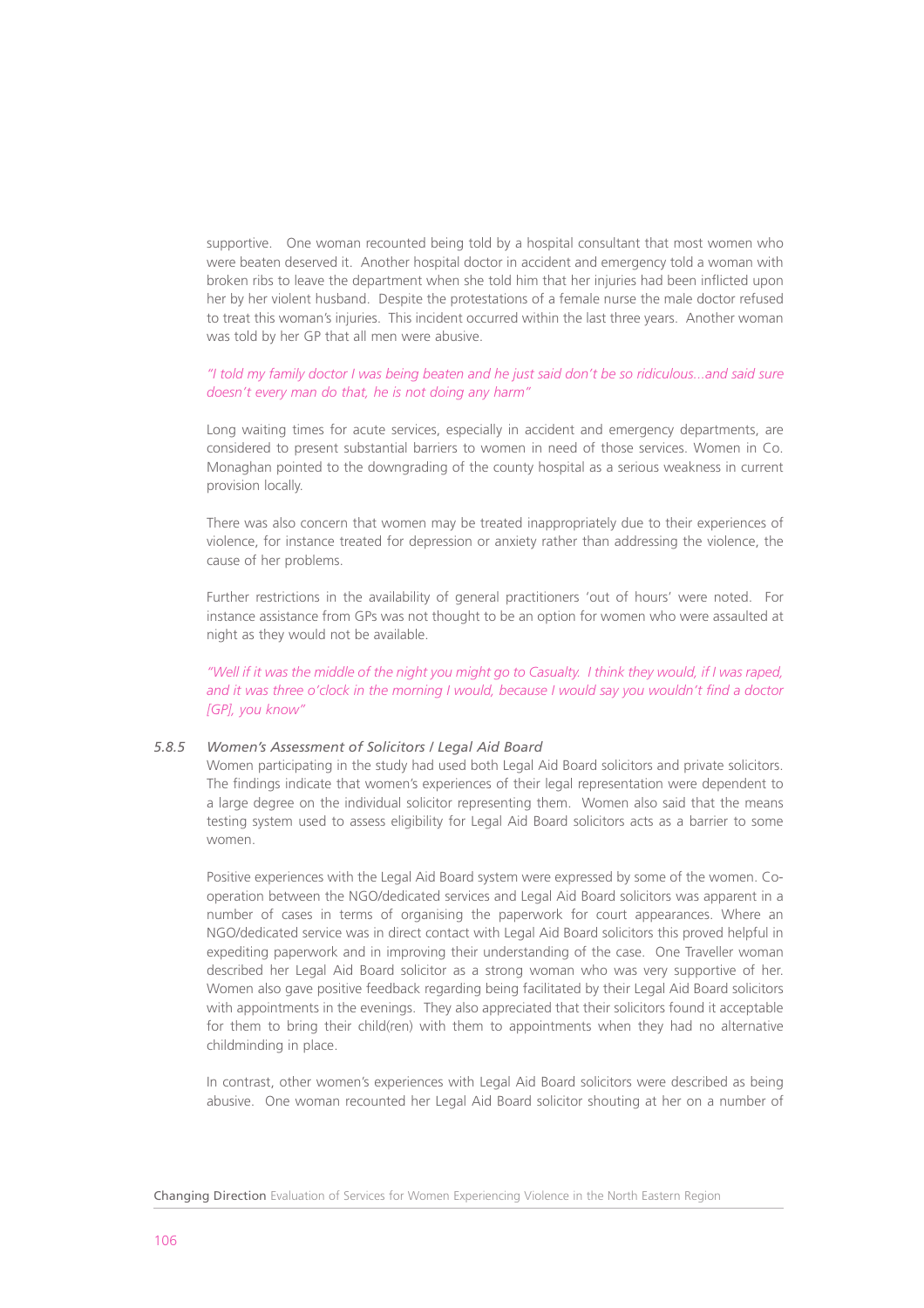occasions. Another woman stated that during encounters with her Legal Aid Board solicitor she felt as if she were being abused again. She said this abuse included feeling coerced into signing papers in court, and being bullied to such an extent that she was made to cry by her own solicitor. She vividly described this experience of re-victimisation.

# *"No this system is terrible, and I ended up having to go the doctors straight after this [court appearance] and it was the most horrendous experience I actually thought I was being abused again [by my solicitor]"*

Poor experiences, however, were not confined to women represented by Legal Aid Board lawyers. One woman who had used a private solicitor was disappointed by the poor quality of representation she received. She felt her solicitor did not understand her experiences and was ultimately self-serving.

*"She wasn't really a great solicitor...I needed somebody who wasn't really in it for what they could get out of it, you know"*

# *5.8.6 Women's Assessment of Housing Provision*

Housing emerged as a pressing need for many women. As a result of domestic violence some women are forced to leave their homes to protect themselves and their children. Participants clearly considered that housing was linked with feelings of security for women and their children and for this reason is a priority need. Throughout the study participants highlighted the problems women face in securing suitable long-term housing. Difficulties were identified with the social and private housing sectors.

The problems in securing a home from the local authority were pointed out by a number of participants. In particular, concern was expressed regarding the lengthy periods of time applicants spend on waiting lists. Women without dependent children were considered to be a much weaker position in applying for social housing. The chances of women who do not have dependants of securing a local authority home were considered significantly lower than those who do. The intervention of refuge staff with the local authority was thought by one woman to have expedited the allocation of housing to her.

Another participant spoke about the prejudice she experienced as a lone parent. She said that local authority staff had not believed that she was separated from her partner and she had struggled to convince them. She felt re-victimised by the local authority staff, stating that on one occasion

## *"The guy...in the Corporation had me in floods of tears".*

Women stated that housing authorities need to recognise the difficult circumstances that result for women fleeing violence and to acknowledge that women are the injured parties.

*"If you are after being in the refuge you are left homeless, not through your own fault...I mean who wants to just leave their home and have to set up home again somewhere else, new surroundings and children put into new schools and everything like that, no woman wants that...so it's not your fault that you have to leave...the situation that you are in and being in the*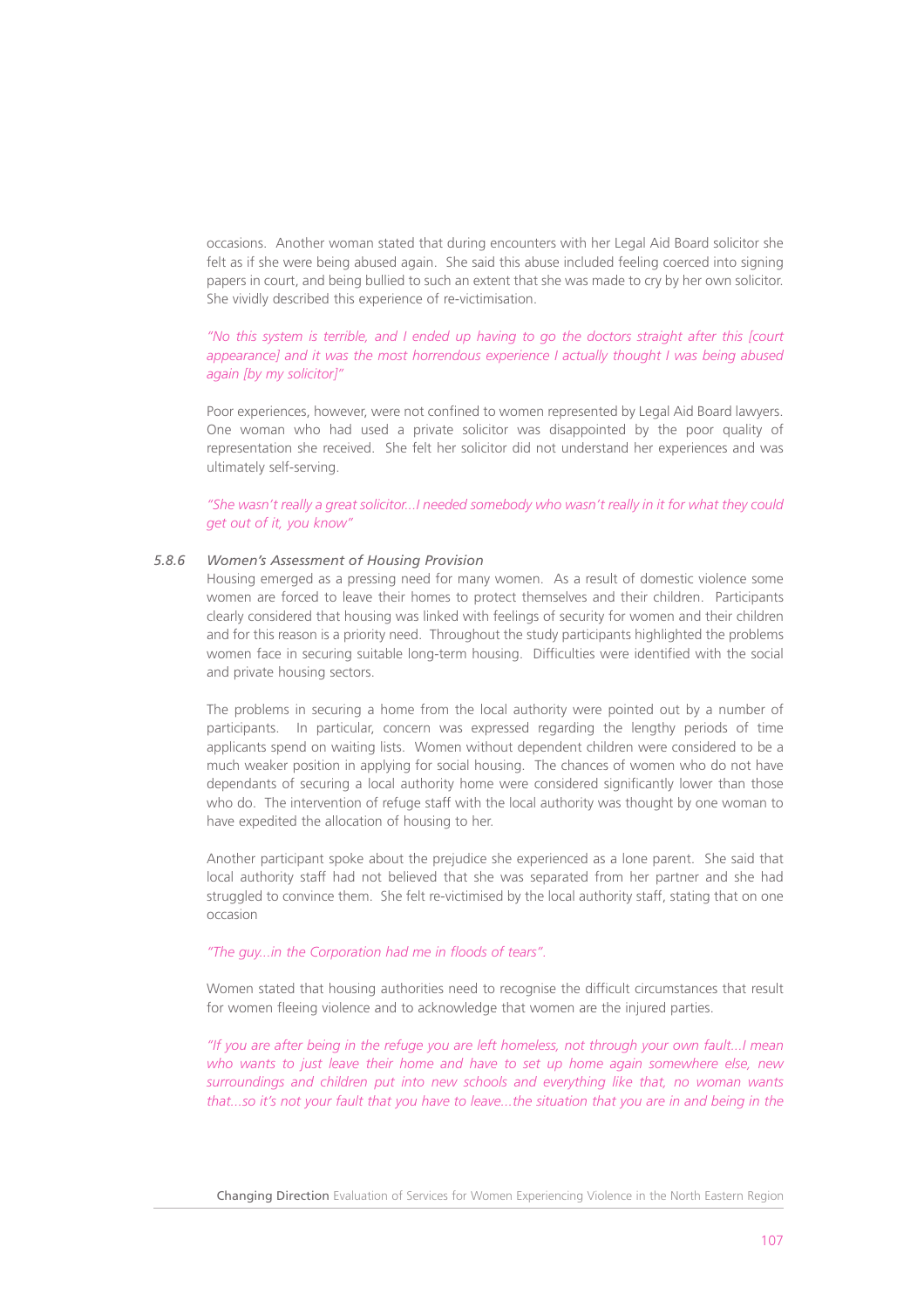#### *refuge leaves you homeless"*

While women with dependent children may be thought to have an advantage over women who do not in the social housing sector, the opposite was indicated in the private rented sector. Women with young children seeking privately rented accommodation often found that landlords were not willing to let premises to them.

The difficulties that women encounter in both the social and private rented housing sectors represent significant barriers to women re-establishing and finding security for themselves and, where appropriate, their children.

## *5.8.7 Women's Assessment of Social Welfare*

Both the literature and the participants in the current study indicate that Social Welfare is an important service for women who experience violence, in particular domestic violence. However they also drew attention to the barriers women face in making claims for benefits.

Some women found dealing with the department of Social and Family Affairs difficult, as they required assistance in completing paperwork. Dealing with officialdom was considered very daunting. This underscores the importance of services being tailored to the needs of women with literacy difficulties. Other women felt a great stigma in approaching the department of Social and Family Affairs. The disadvantaged position of women who are not employed was also highlighted. One woman argued that the lack of recognition for women's work in the home adversely affects women seeking benefits and pensions.

Attention was also drawn to the processes involved in applying for benefits. Focus group participants gave examples of friends whose accounts of violence against them were not considered sufficient evidence by social welfare officers and who were subsequently asked to provide a doctor's note to support their applications.

In common with other agencies staff attitudes were considered very influential upon women's experiences of social welfare services. One focus group participant noted a case where a friend had been questioned by a social welfare officer regarding her reasons for having a child with a man she knew to be violent. She described this as being intrusive and a further blow to the woman.

*"Like she has one child and she was asked a question 'well if you knew he was violent why did you have a child with him?'...and she said I thought it might change things, and he said well that's the oldest thing in the book, like they don't change... It's like stepping on you when you are down"*

Difficulties were also identified with the process of means testing, with specific reference to the fact that debts are not taken into account. The significance of this for women who borrow money to engage a solicitor and pursue court action was emphasised.

# *5.8.8 Women's Assessment of Social Work Services*

The study explored women's experiences and perceptions of social work services. Resulting discussions focused on community social work rather than medical or other specialised fields, as this was the service that participants were most familiar with. The overwhelming message from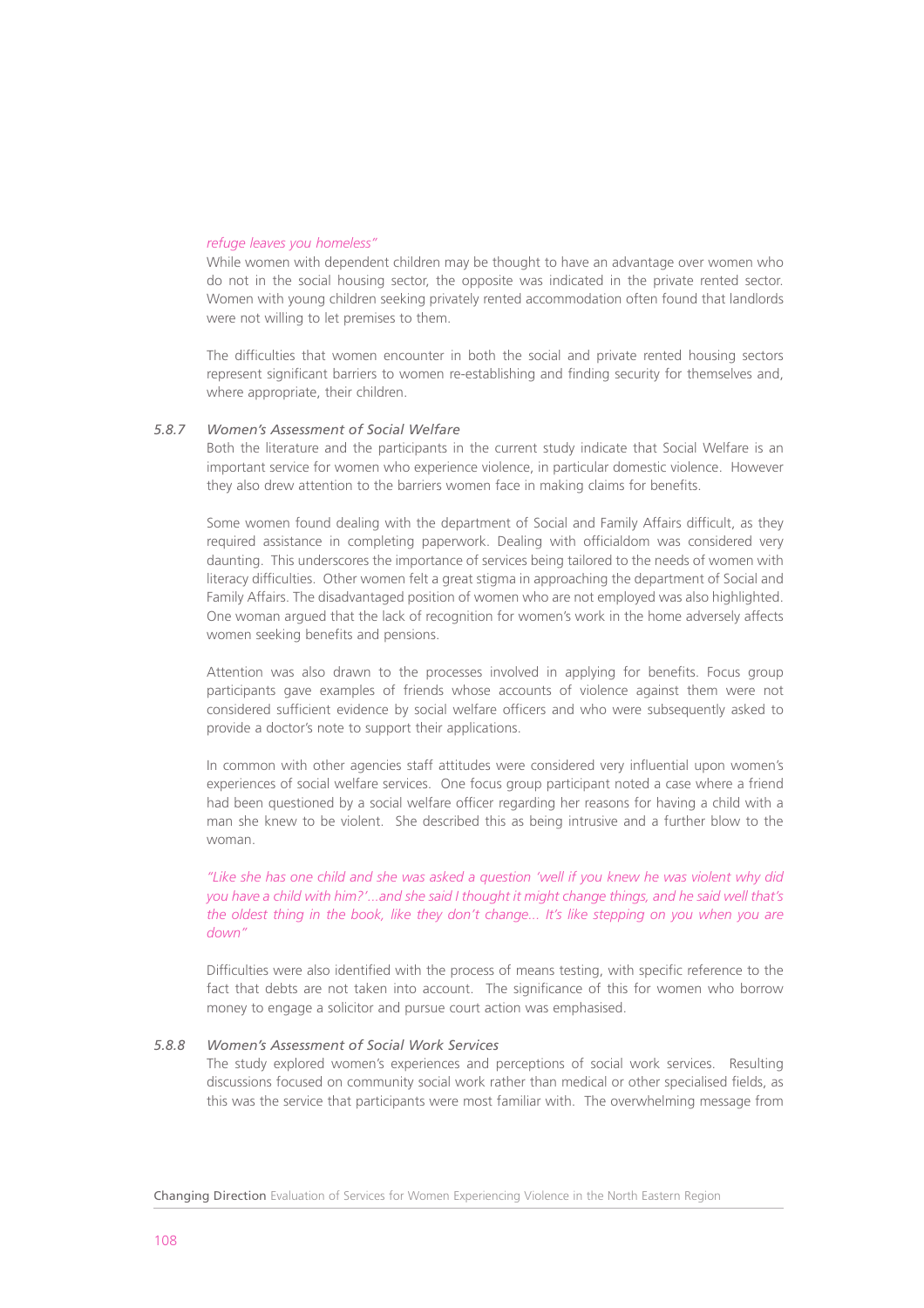one-to-one interviews and focus groups was that women fear social workers because of their statutory role in relation to child protection. The power of social workers to remove children from the family home is considered to be threatening to women. Participants were acutely aware that in situations of domestic violence social workers would be concerned about the welfare of children. The findings indicate that the positive contributions that social workers can make were overshadowed by the perceived threat of their child protection role.

# *"It's my experience, I think people don't like social workers at all coming anywhere near...I'm not sure if they take the children away."*

Some Traveller women were also concerned that social workers did not take action to protect women when they were aware of domestic violence. As a result women felt that social workers could not be trusted and their effectiveness was brought into question.

One woman in the study highlighted the need for social work services to be made available outside of regular business hours. She saw this as a gap in current provision that needed to be addressed in order to provide a satisfactory service to women in the community.

Despite the anxiety so many participants associated with the role of the social worker some women in the study were quite satisfied with their own experiences of social workers. One African woman who had first contacted the Gardai was put directly in touch with a social worker as she had reported her partner's violence towards her child as well as herself. Her social worker's instructed her to immediately gather essentials for herself and her children and she arranged for the woman and her children to travel to a refuge. The alternative, according to the social worker, was that the social work department would act to protect her children by removing them their home. In this case the woman was satisfied with this response although she felt that all the social worker's concern was concentrated on her children.

One Traveller woman spoke positively about her experience with a social worker whom she had found to be very helpful. On one occasion her social worker had witnessed the woman's husband being abusive towards her and had intervened, threatening to call the Gardai. The social worker recorded the details of this incident in the case notes. The woman said she found this very useful.

# *5.8.9 Women's Assessment of Citizen's Information Services*

Citizen's Information Services (CISs) were not commonly thought of as places that women would seek help from in relation to violent experiences. However those women who did identify them felt that CISs were valuable as they provided a relatively anonymous and safe place to for women to discuss their needs. These participants valued the privacy and confidentiality afforded to women using the Citizen's Information Services. One woman commented that the local Citizen's Information Centre was open at irregular hours and this may be a barrier to women using the service.

#### *5.8.10 Women's Assessment of Marriage Guidance*

A small number of women had received marriage guidance counselling. Some women, attending counselling alone, found this helpful to them. One woman attended marriage guidance counselling first on her own and later accompanied by her husband. She was satisfied with the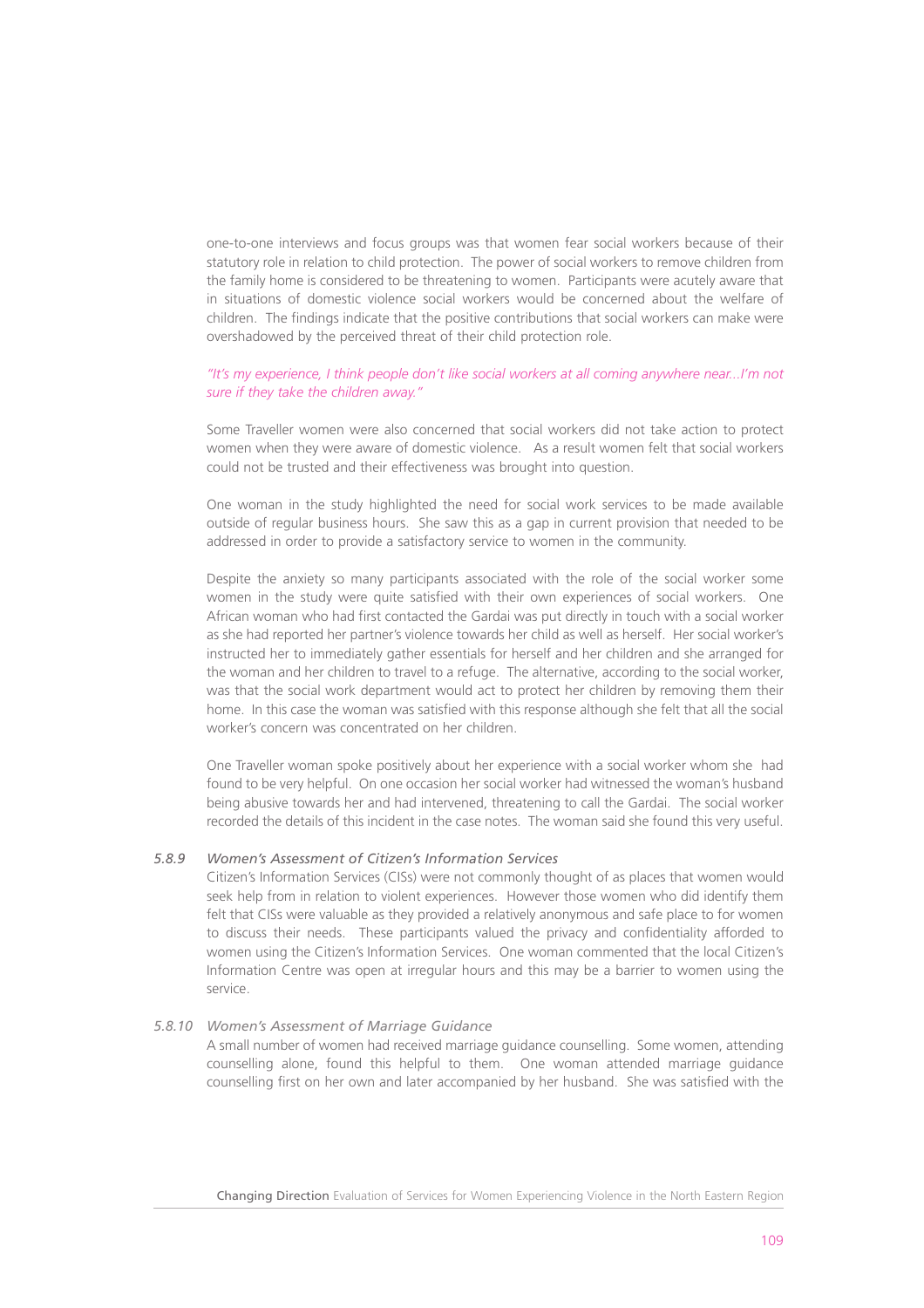first couple of counselling sessions that she attended alone. However, when her husband attended she felt the counsellor took his side and that they "ganged up" on her. She said her experience of counselling resulted in her feeling completely abused.

# 5.8.11 ICA

The ICA helpline and related counselling service were highlighted as being a lifeline for one woman from a rural area. The service was freely available. As well as making use of telephone support the woman had travelled to Dublin for counselling with the ICA on a few occasions. The counsellor also travelled to see her locally and accompanied her to on a visit to her solicitor on one occasion.

# *5.8.12 Education and Personal Development Courses*

Personal development courses for women were viewed very positively, as were courses targeted at people who are separated or bereaved. The opportunity to develop a stronger sense of self in a non-judgemental atmosphere was valued as was the solidarity with others. Some women had undertaken training with schemes attached to NGO/dedicated services and others expressed a desire to do the same. The arts and crafts courses offered by some NGO/dedicated services attracted particular praise. Many participants viewed training and development opportunities as essential to rebuilding confidence. Some women said they would like to take up further education or training but that the lack of childcare facilities presented a barrier to them doing so.

# *5.8.13 Women's Organisations*

Participants strongly endorsed the role of community-based women's groups as providing a space for women to build relationships and support networks. Value was placed on both the social and educational aspects of women's organisations. Rural women who are be geographically isolated, in particular, were thought to gain great benefits from participation in women's groups.

Following their experiences of violence and use of NGO/dedicated services some women had become involved with local NGO/dedicated services themselves, either as staff or as supporters in other capacities. These women were strong advocates for the improvement of services. Other women have become known amongst their social networks as having some knowledge and expertise on violence against women and as a result women who hear of them contact them for advice or support.

#### *5.8.14 Services for Children*

Many participants drew attention to the needs of children in situations of domestic violence against their mothers. Women who had left violent relationships were acutely aware of the needs of their children. These women emphasised that the needs of their children were distinct from their own needs and specific provision should be made in this regard.

Both violence and threats of violence against children in situations of domestic violence were evident in the findings. In one case a woman was told by her husband that she would see her children again 'only in boxes', implying a death threat to the children. Another woman reported that her husband had threatened their daughter with rape and physical violence. Other women recounted that protecting their children had been a motivating factor in seeking help. Some women voiced concern that their children would come to believe violence was normal in

Changing Direction Evaluation of Services for Women Experiencing Violence in the North Eastern Region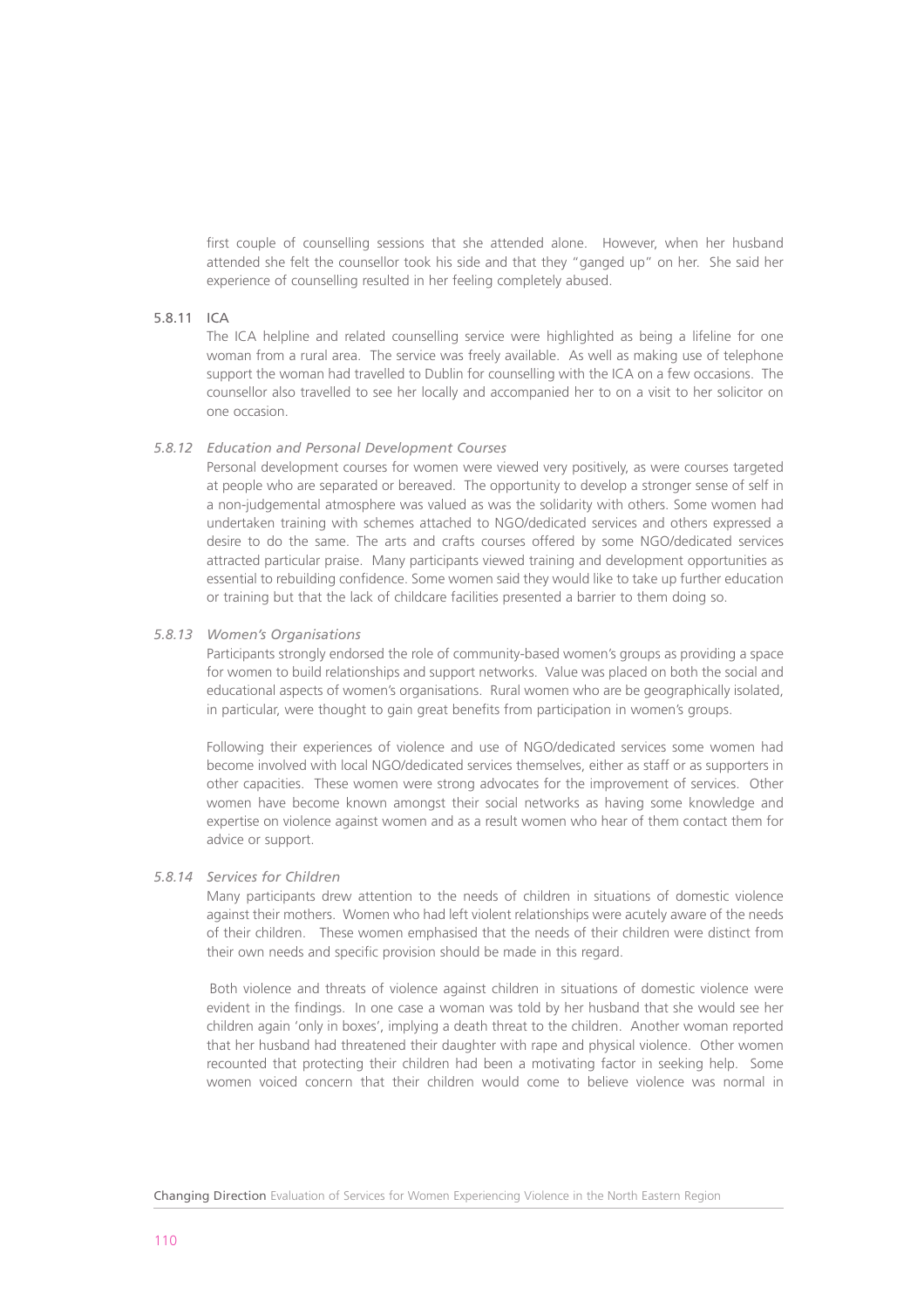relationships and this would perpetuate violence in the next generation of their families. Some women praised the work of the ISPCC in their areas. Other women were concerned about the dearth of counselling for children, while at the same time recognising that for children a potent stigma can surround such services.

The needs of teenagers were thought to be neglected in current service provision. Participants believed that teenagers have special needs that should be addressed by services tailored specifically for them.

## 5.9 Co-ordination and Co-operation

The important role of NGOs/dedicated services in co-ordinating other related services for women was considered very important. The dedicated/NGO service acted as a central point from which contacts were made with other various services that were needed. Women using refuge services found that the refuges worked effectively to help them to navigate through services.

The role of NGOs in this regard varied from court accompaniment, assistance with form filling and making telephone calls or writing letters on behalf of clients. Women recognised that this intervention eased their interactions with other service providers, for instance by negating the need for women to repeat details of their personal lives to social welfare officers.

Many women in the study felt that services do not appear to work together at all. Some women expressed dissatisfaction with current levels of co-operation between services while others said that from their perspective service providers did not appear to want to work together. The difficulties of this for individual women was revealed:

*"That...started the whole story all over again, which she did with social welfare again, had to do the whole history again. I mean, its not easy for somebody having to repeat what's happened to her and this is all necessary to process your application for social welfare"*

# 5.10 Equality and Diversity Issues

Women's accounts demonstrate that their experiences of gender based discrimination and discrimination on the basis of their ethnicity intersect. Some participants felt that service providers' response to them was different because they were women. They gave examples of being made to feel like 'a stupid woman'. One non-Irish National woman when asked if she felt she was discriminated against in any way by service providers replied that she had become so used to being treated differently because of her race that it was hard for her to differentiate any particular instances. This example illustrates the widespread racism in Irish society. She did however feel that she was disadvantaged in court because although she spoke English well she struggled to keep up with the court proceedings. She felt that this could have been either gender based discrimination or discrimination on the basis of her ethnic identity.

*"I don't know if that is prejudice against me or women in general"*

This echoes the descriptions of Traveller women feeling doubling disadvantaged in accessing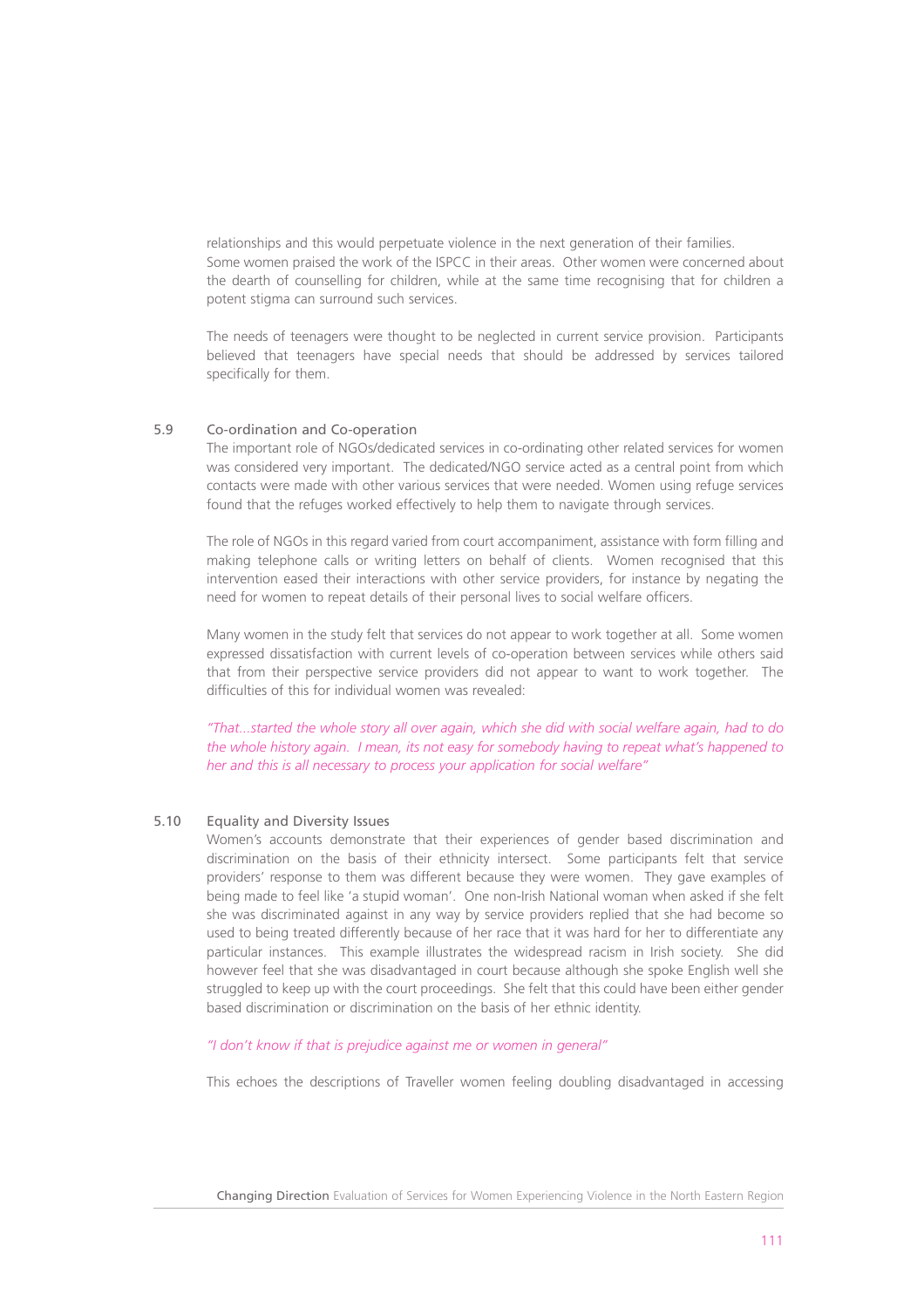services on grounds of gender as well as ethnicity.

Another non-Irish national woman in the study stated that she had not experienced any prejudice against her by any agency because she was not Irish.

# *5.10.1 Women from Ethnic Minorities*

Some participants identified racism in society as a serious problem for women from different ethnic backgrounds including Traveller women. It was considered that agencies and organisations do not consider the needs of ethnic minority women when they are planning their services. Barriers to non-Irish women making use of mainstream services included isolation and language barriers. Other studies have drawn attention to the context in which women from minority groups experience violence. The context for Traveller women of violence from the state, the settled community provides the backdrop to their experience of other forms of violence. The difficulties faced by Traveller women seeking to leave violent relationships are exacerbated by the fact that women leaving their partners also leave their homes and their own family and community.

Participants in one focus group indicated their awareness of white male sexual objectification of black women, providing another strong example of racism against women.

Participants from the Traveller community strongly emphasised that violence is not part of Traveller culture. They stressed that this is a myth that works to the detriment of women. They pointed out that service providers can use this concept to ignore or downgrade women's experiences and their corresponding responses. Participants objected to this myth being used as an excuse for a poor response to Traveller women.

# *5.10.2 Women with Disablities*

Participants felt that the needs of women with disabilities are often viewed as one-dimensional by service providers, with those needs related directly to their disability the only ones considered. Such attitudes are likely to prevent women from seeking or being offered services or supports related to other needs.

Basic needs were identified such as physical access to buildings for women with mobility difficulties. It was noted that women with disabilities are marginalized from local women's groups due to the inaccessibility of many of the venues in which they meet. Transport was considered another barrier for women with disabilities who are dependent on others to assist them in accessing services.

Further to this the vulnerability of women with disabilities to abuse by carers was highlighted.

#### *5.10.3 Lesbian and Bi-Sexual Women*

Focus group participants considered that lesbian and bi-sexual women may be disadvantaged in using services as they may not be free to disclose their sexuality.

*"Well maybe because that's not something anyone would want to make public is it?"*

*"I think its still a problem for lesbian women to come out"*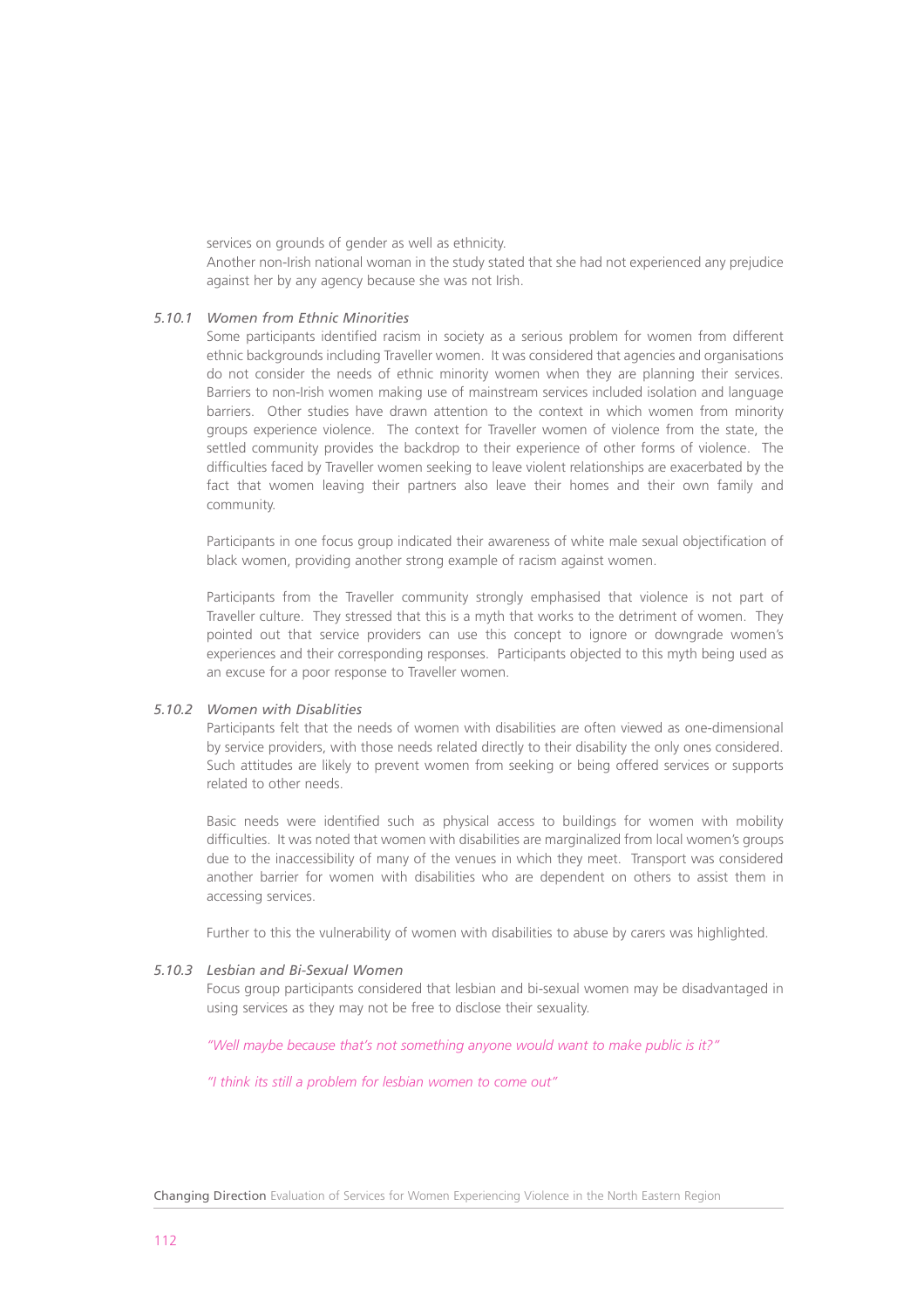#### *"Its not acceptable yet"*

Further it was thought that service providers were likely react negatively to women who did disclose their sexuality by disregarding their experiences because of their sexuality.

*"They mightn't be listened to at all they might be ignored...you'd want to raise a greater awareness anyway, you know, you look at everyone and try to see them as an individual but a lot of people don't do that"* 

*"I suppose they wouldn't be listened to as well, I mean a bisexual they [service providers] might think 'Well who are they?'. I mean it's only just this last couple of years that people are becoming aware and people are actually coming out and speaking on sexuality...they may not, they [service providers] may say well they are just them ones"*

The difficulties identified indicate that violence against women in same sex relationships is likely to be hidden or obscured.

#### *5.10.4 Older Women*

Older women were considered to face particular difficulties both in terms of their vulnerability, particularly if they are frail or dependent, and in their ability to access services.

Participants identified older people who have accumulated wealth in property as being vulnerable to abuse. They suggested that adult children may abuse or neglect older women in order to put pressure on them to relinquish rights to or residency in their property.

One participant described the difficulties older women may face in discussing abuse with helpline providers.

*"Even the use of a telephone is limited, if there are others living in the house, there are only certain times they can use the phone. They'd have to put it down when somebody walks in"*

# 5.11 Special Needs

# *Border Issues*

As the regionin which the research took place included border counties, women in those counties were asked to comment on the impact, if any, living in a border area has on women in terms of violence and access to services related to experiences of violence. The experiences of women in border areas were firmly sited in the context of the conflict and post-conflict background. In such a setting participants argued that violence could be glorified and normalised. Women also indicated that patriarchy tends to dominate the social environment in societies experiencing conflict. They commented on a strong patriarchal culture in some border areas and suggested that this has a detrimental effect on women's opportunities and development.

*"And very often you came from a situation where your father virtually owned you to where your husband virtually owned you"*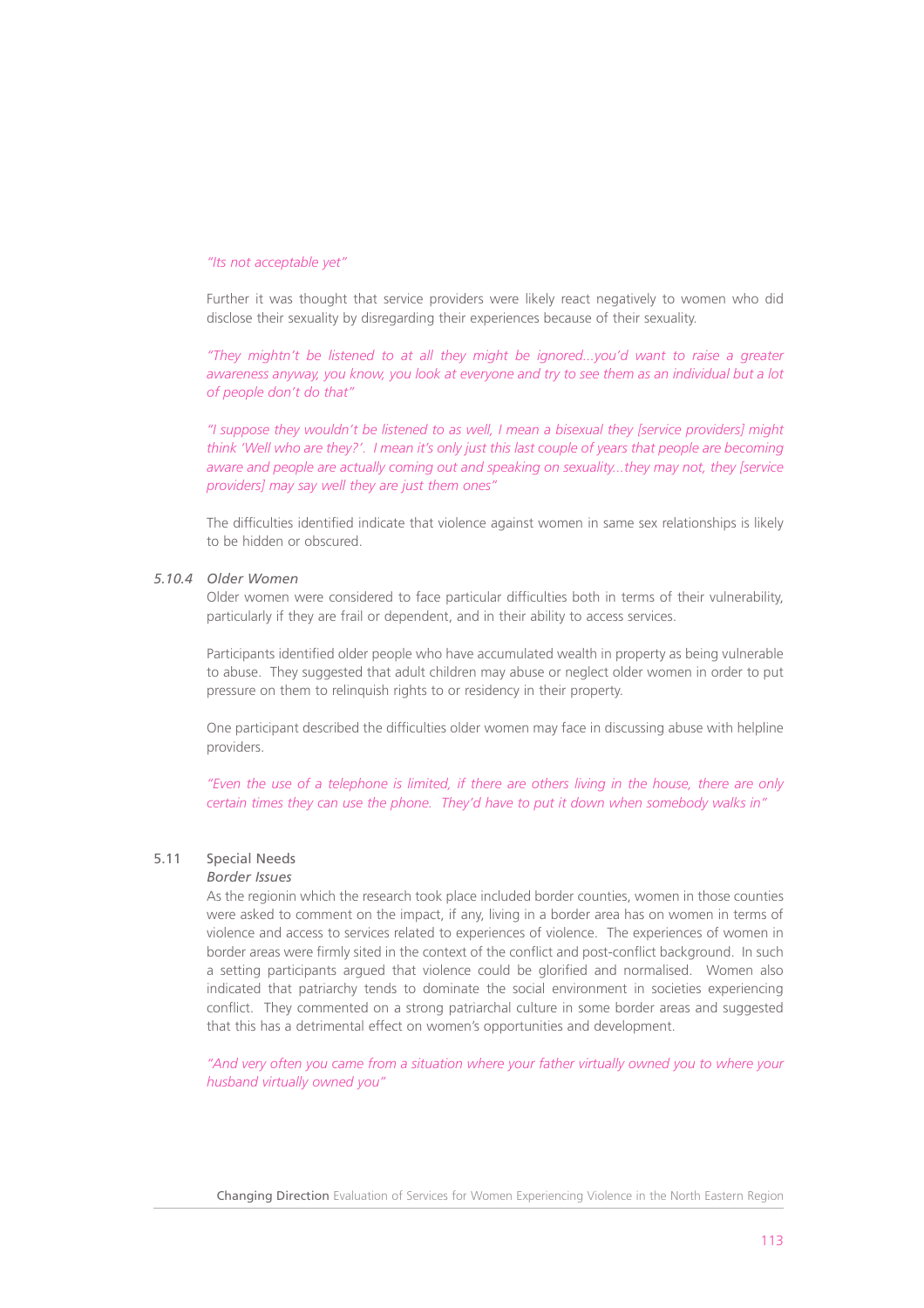Some participants stated that women living in border areas, especially those with a republican family background, would be very reluctant to call the Gardai. By calling out the Gardai in such circumstances women may be viewed as disloyal to the extended family and community. By initiating contact with the Gardai to complain about the perpetrator's violence women risked being accused of drawing Gardai attention others.

# *5.11.2 Drug and Alcohol Abuse*

Disclosures of abuse by women with alcohol abuse problems were considered less likely to be believed than those of other women.

*"Women with drug and alcohol abuse problems, because of their problems they wouldn't be believed"*

# *5.11.3 Mental Health*

Participants were concerned that services providers would not believe women with mental health problems.

*"Anyone with mental health [problems], they [service providers] might think it is all in their head, they might think that there wasn't a problem it was just that they were imagining it but I would say that they have a greater need to make sure they had someone to speak on their behalf as well as themselves"*

There was also an appreciation that mental health problems might be a direct result of the abuse a woman has experienced.

#### *5.11.4 Poverty and Violence against Women*

In relation to domestic violence, women spoke about the way money was used as a form of control by the abuser. Financial control was highlighted as being a powerful mechanism to isolate women. The experience of violence and abuse, can place a woman into a situation of poverty during the relationship with the abuser and afterwards when she leaves it. Having financial problems and experiencing the resulting stress of these worries compounds other personal issues for a woman, for example her sense of security, and self-esteem. One woman recounted that poverty was particularly difficult for her in trying to rear her children and meet their needs for social outings. For this woman the loss of income was also associated with a loss of status and self-esteem as she had professional training and found it hard to become a client of services.

# 5.12 Trends Over Time

Women who had experienced abuse over long periods or who had used services a number of years ago felt that levels of services have improved significantly over time. This was considered true of new service development, the expansion of existing services and levels of awareness and understanding amongst service providers in general. While acknowledging that in general developments in services used by women who experience violence appear to be moving in the right direction, participants indicated that there was considerable work still to be done.

Changing Direction Evaluation of Services for Women Experiencing Violence in the North Eastern Region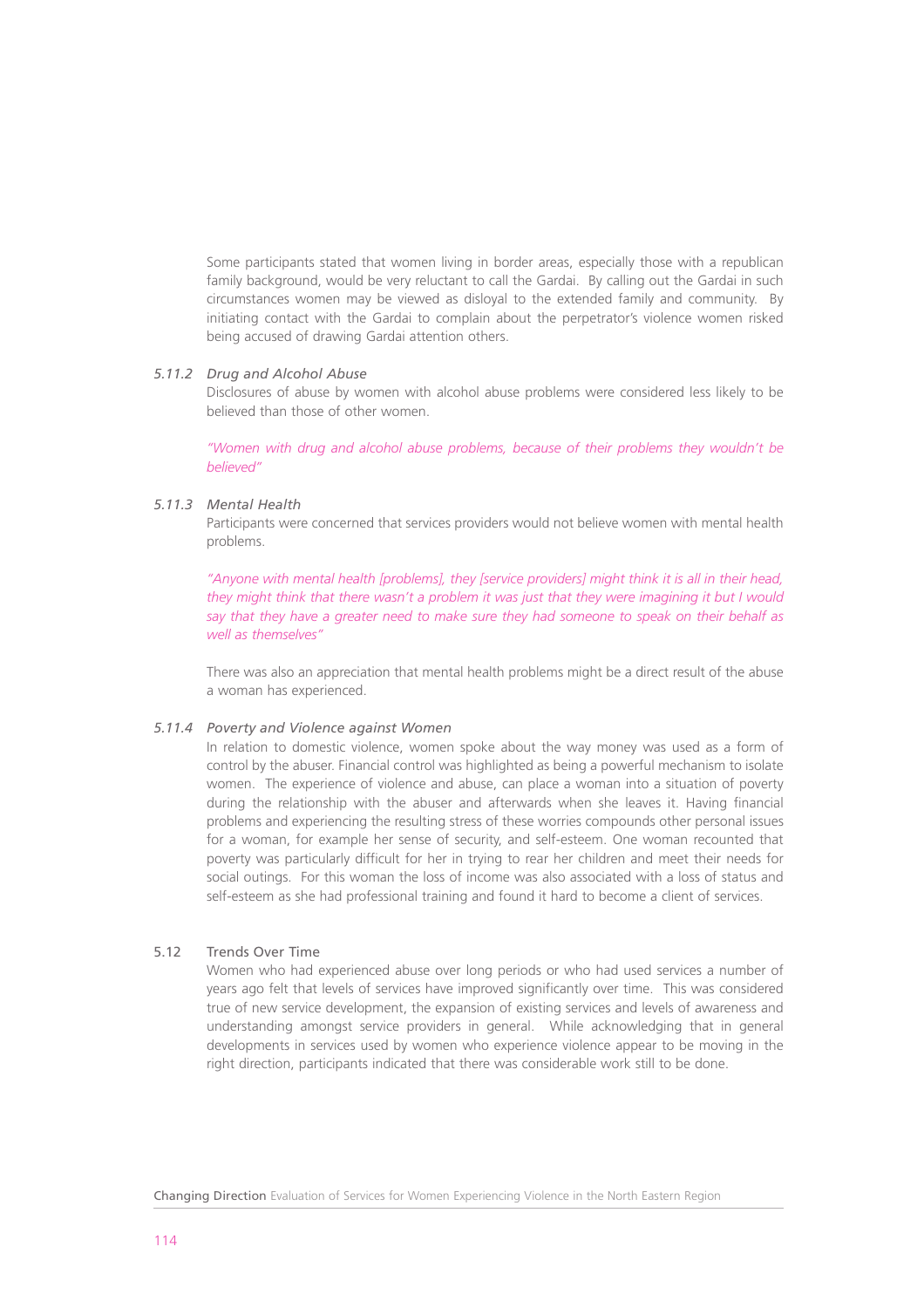Some women also felt that the stigma related to violence against women has subsided over time. Older women felt that this may result in younger women finding it easier to seek help.

*"Maybe its [the stigma] not as bad today as it was twenty, thirty years ago, people then suffered dreadful things they wouldn't talk about"*

*"I think maybe it is different now for younger women...because the same stigma, they're more open now"*

Some women believed that younger women would not tolerate the same levels of abuse that older women had survived.

*"Younger women are more forthright about coming forward and they won't put up with a lot of this hassle of what goes on and the violence"*

*"Young women even now, they won't put up with it"*

Some women associated their experience of abuse with marrying at a young age.

#### 5.13 Perpetrator Programmes

Some participants emphasised the need for the development of initiatives or programmes to address men's behaviour. This was considered a serious gap in current services provision.

Participants expressed concern that an unequal proportion of attention was focused on women and how they react to violence and abuse. They contrasted this interest with a lack of accountability on behalf of perpetrators.

*"And then there's an awful lot of blame attached to a woman, particularly one who goes back and goes back. 'Why is she going back, why is she going back?, [implying] that she's stupid. Not a word about the violent devil who is doing this to her. Its amazing how the focus turns to actually blaming the victim"*

# 5.14 Gender and Service Providers

Women drew attention to the dominance of men in the agencies that women use when seeking help related to their experience of violence. This dominance was considered to be detrimental to the fair and equal treatment of women.

*"You'll not get any support from the people you turn to, like judges, guards, they don't give it to women"*

*"Well I think its to do with this male thing, you're not going to be believed"*

A number of women suggested that services should be delivered by women. They stated that this would be more appropriate as it was felt that women would relate better to their female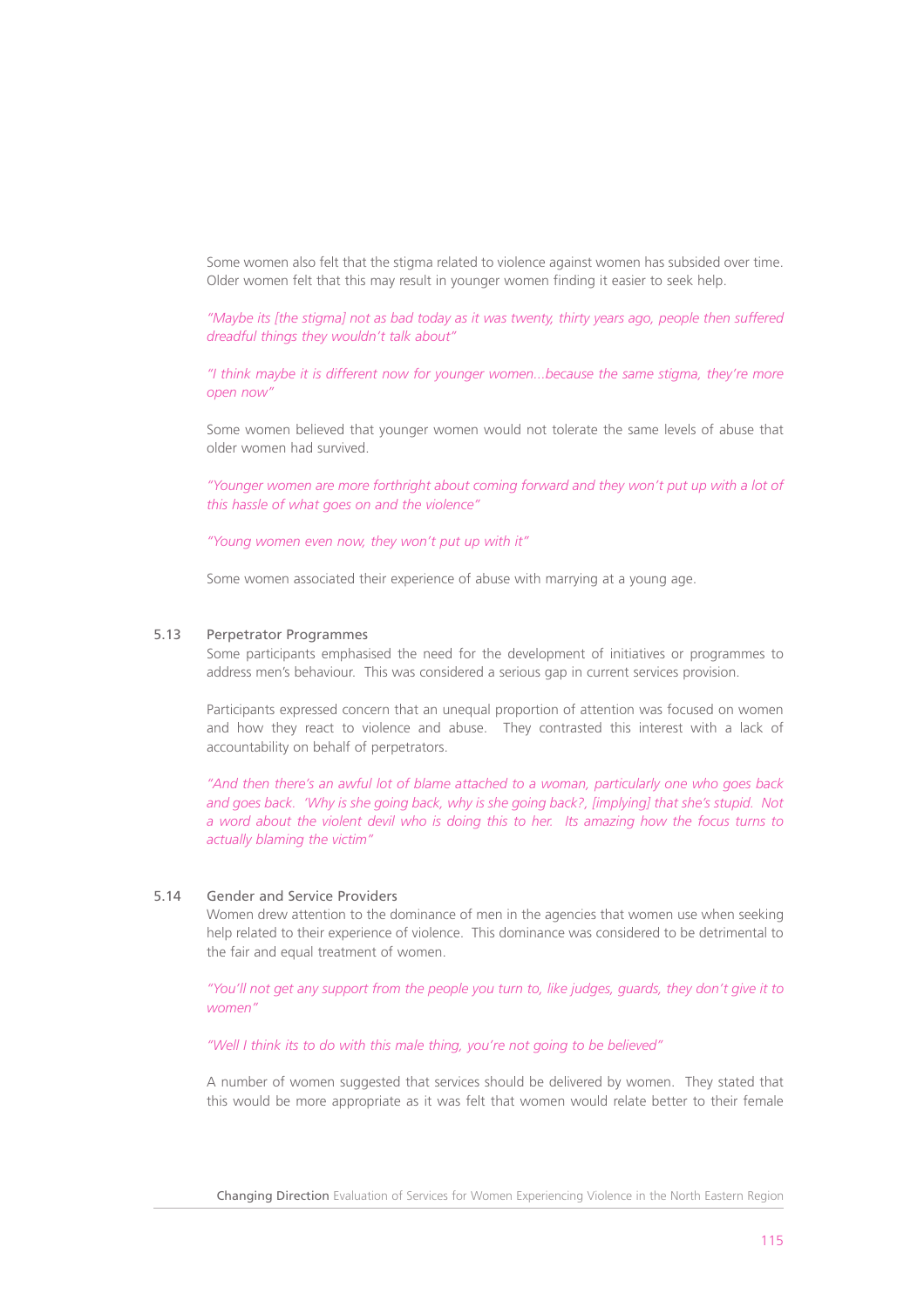clients. *"I think with a female you would relate better to your own gender"*

On the other hand, expectations that women service providers will be more empathetic with clients can lead to disappointment. One woman described her disillusionment following poor experiences with her solicitor:

*"And I thought because I was with a lady solicitor, I thought she would give me the best support and she never did, she was terrible...she was a female, I thought females would be for you, they would be better"*

# 5.15 Planning for the Future

Participants identified the following priorities for the future

- Further development of NGOs
- Enhanced Responses from other Agencies
- Greater Co-ordination of Services
- Awareness Raising
- Education
- Addressing Racism and Discrimination
- Perpetrator Programmes
- Enhanced availability of Housing to Women
- Improved funding for Lone Parents

## *5.15.1 Further Development Of NGO/Dedicated Services*

Findings indicate that women wholly support the further development of NGO/dedicated services as key services for women. They argued for better funding for NGO/dedicated services based on their established track record of providing high quality, essential support to women.

Specific recommendations were made for the development of services in what were considered to be un- or under-served areas of the region, with Co. Cavan being the most striking example of this. Some participants indicated a need for crisis accommodation as well as support services in Co. Cavan. In general, women supported the provision of improved outreach from existing services to address needs in areas that do not have NGO/dedicated services at present and also the needs of women who do not use refuge accommodation.

Other specific recommendations relating to the future development of NGO/dedicated services were:

- Development of helplines into 24-hour services
- Provision of advice as well as support to clients
- Expansion of provision to meet the needs of children, including helplines
- Services being empowered to share information about perpetrators with other agencies
- Provision of in-house specialist legal expertise

Changing Direction Evaluation of Services for Women Experiencing Violence in the North Eastern Region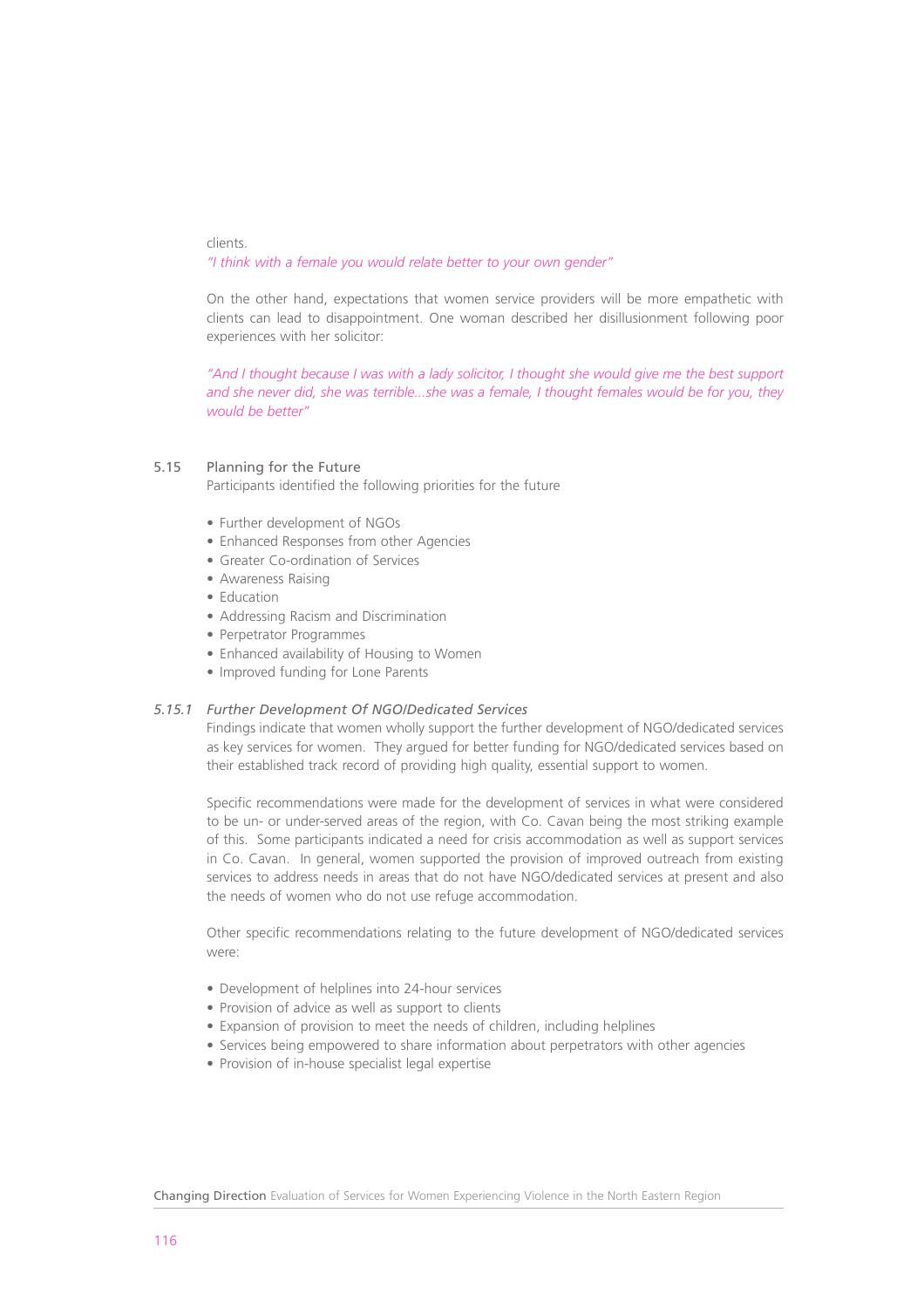On the other hand, one woman recommended that statutory provision was more appropriate for services for women, especially in relation to rape and sexual assault. She considered that statutory provision would be more stable as it would be less reliant on voluntary efforts and be positioned to provide services in the long-term.

# *5.15.2 Enhanced Responses From Other Agencies*

One of the most marked findings from the data collection with women was the inconsistency in service delivery from most agencies. Accounts of appropriate, supportive responses were frequently countered with accounts of the same services being unresponsive and threatening. This variation in services delivery was considered unacceptable. Participants attributed to the inconsistency to the individual nature of responses from staff members and a lack of systems. To address this situation participants advocated the provision of training for staff in all agencies working with women who experience violence and the improvement of systems to make services more 'user-friendly'.

Training should prepare staff for identifying the needs of women who have experienced violence and recognising the risks for their safety and their vulnerability. Training initiatives should also be used as opportunities to inform staff in all agencies working with women of other services relevant to their circumstances, e.g. domestic violence support services, refuges, rape crisis centres, helplines etc.

Referring to the general need for improved systems and services, women argued for the emphasis to be placed on the experiences of individual women. Specifically, many women used the term 'user-friendly' and also emphasised the importance of service providers believing women:

*"Services need to be so user-friendly and welcoming to counter the effort that you have to make to cross that door or make that phonecall"*

Participants also recommended that future service development be tailored to meet needs in relation to the diversity of women in the Region.

# *5.15.3 Greater Co-ordination Between Services*

Citing cases of women being obliged to attend a number of different agencies to arrange aspects of welfare benefits, housing, legal proceedings etc., participants advocated enhanced coordination of services. In this regard they recommended that a 'one-stop-shop' type of model be introduced that would co-ordinate all the agencies or services a woman needed.

Many women said their experiences of services would have been easier if there was better coordination between organisations.

#### *"So better networking and co-ordination, but there also needs to be more services"*

# *5.15.4 Awareness Raising*

Participants advocated for greater awareness of violence against women both in terms of the awareness of the problems of violence and awareness of support services. They argued that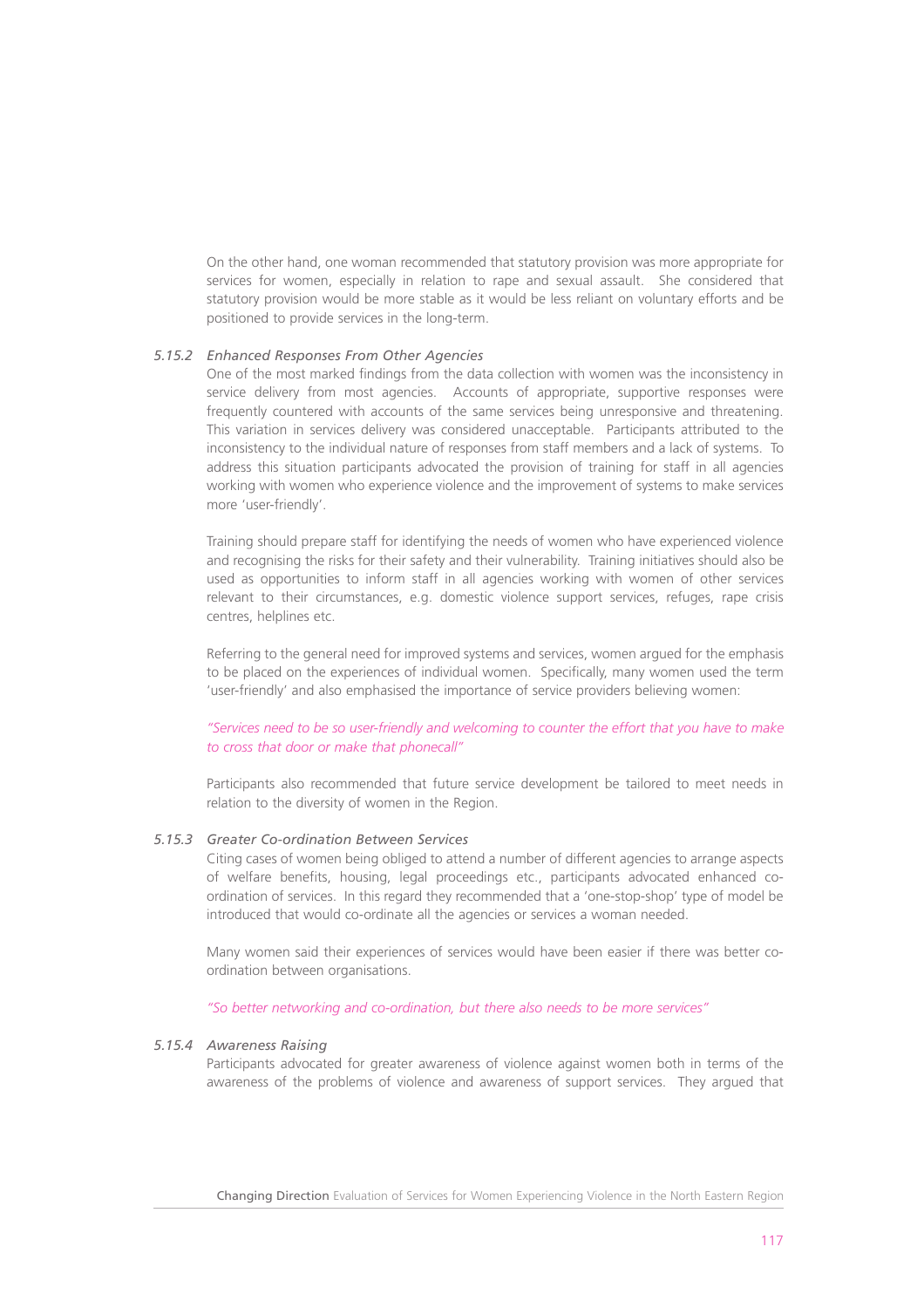major media campaigns were needed to highlight the issue of violence against women. In particular awareness raising is needed: to challenge the acceptance of violent behaviour in relationships, to support women in their isolation and to highlight services that are available to them. Information was viewed as a step toward empowerment. Comparisons were drawn with smoking campaigns and participants suggested that high profile media campaigns using television and radio would be beneficial. Advertising alone was not considered sufficient, with women recommending public relations efforts to gain access to primetime television programmes with large audiences e.g. the Late Late Show. Public information initiatives should also aim to reduce stigma associated with violence and to inform women of their legal rights.

Many women also thought NGO/dedicated services needed to raise their public profile. It was seen as particularly important when promoting services to indicate that services are available to women who have suffered a wide spectrum of abusive or violent experiences, for instance that the Rape Crisis Centres also offer services to women who have been sexually assaulted as well as to those who have been raped.

# *5.15.5 Education*

There was strong feeling among many participants that education is a priority for the future. They stressed the need for both education of women in terms of their legal rights and education of young people in schools and colleges. Educational programmes aimed at prevention should be incorporated into the curricula of schools and colleges. Rape and sexual assault should be given due attention in such programmes. It was further suggested that such programmes provide support for children and young people who have witnessed or experienced violence at home. Participants drew attention to the earlier sexualisation of young people and a corresponding need for the educational system to address this issue by providing guidance on healthy relationships.

Some participants suggested because of their expertise the NGO/dedicated services should have a direct role in the development and delivery of educational programmes.

#### *5.15.6 Addressing Racism and Discrimination*

The findings clearly indicate that women are aware of racism and discrimination against women from minority groups seeking services. Such behaviour serves to further marginalize women who are vulnerable and seeking help in relation to violence against them. All service providers should take into account the needs of women from minority groups when planning services.

# *5.15.7 Perpetrator Programmes*

Participants highlighted a gap in current service provision to address the behaviour of perpetrators of domestic and sexual violence. They recommended that programmes be put in place to work with men to prevent violence recurring.

#### *5.15.8 Enhanced Availability Of Housing To Women*

While emphasising women's right to stay at home, participants recognised that a range of options need to be made available to women who experience violence. They believed that housing is not given sufficient priority and funding.

# *5.15.9 Improved Funding And Services For Lone Parents*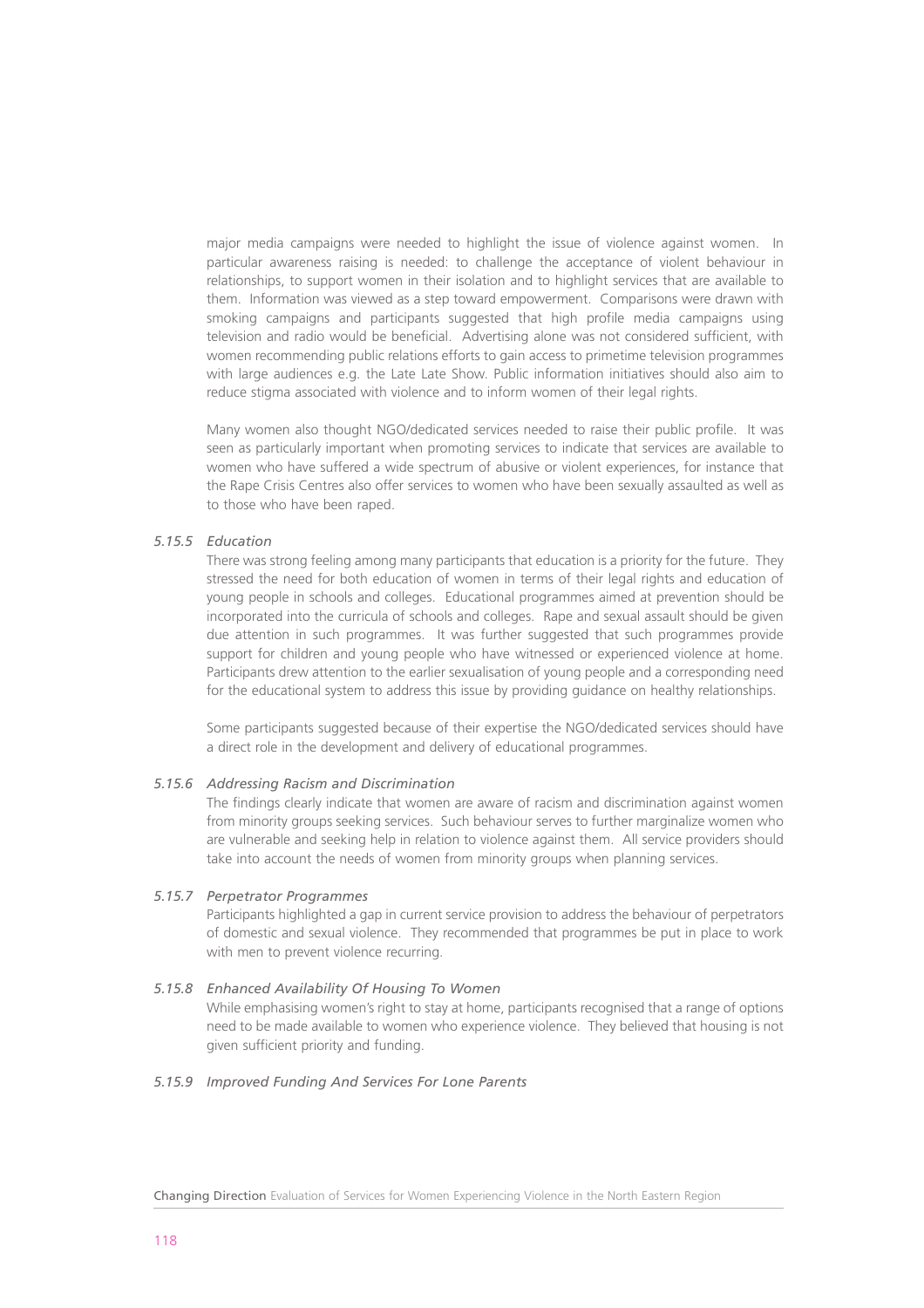Women with children who leave violent relationships usually find themselves adopting the new role of lone parent. Participants drew attention to the stigma attached to that role. They also highlighted the financial needs of women who are lone parents. They advocated improved financial support for women facing hardship following separation from violent partners. In addition they called for enhanced provision of services and supports for their children. One woman suggested the provision of funding for children's social/educational trips, indicating that lone parents on low incomes are not in a position to finance daytrips and outings for their children.

# 5.16 Summary

The findings from this chapter demonstrate that participants clearly framed women's experience of male violence within a broader context of gender inequality. In addition, women felt that service providers lack understanding of the needs of minority groups such as disabled women, women from ethnic minorities, lesbian and bi-sexual women, older women and women from border counties. They recognised that women face racism, sexism, homophobia, ageism and other forms of discrimination against them in their efforts to overcome violence against them.

Participants displayed high levels of awareness of the nature and extent of violence against women and were concerned that current responses are not wholly effective. However, they rejected the concentration on women in both discourse and action in relation to men's violence against women, while the responsibility of the perpetrator receives minimal attention. The responses of some women appeared to indicate that they were more likely to view sexual violence than other forms of violence as a criminal act and as resulting in injury requiring medical attention.

For women seeking help in relation to violence against them informal networks of friends and family could not always be relied upon. Although some individual friends or relatives could be very supportive others were not well equipped to understand and respond to women's needs. Women face other substantial barriers to use of services including those associated with abuse, such as isolation, stigma and financial hardship. Other individual factors such as literacy and family status posed barriers for women, as did structural factors such as lack of transport. The lack of provision of services close to women's homes and lack of knowledge of services compounded these difficulties. The attitude of service providers were considered a highly influential factor for women, either facilitating or deterring them from accessing services and seeking other services that may help them to end or overcome the violence against them. It was evident that women seeking help are highly vulnerable and fearful and that this must inform all responses to them.

The NGO/dedicated services in the regionwere highly praised by participants. The general feeling among participants was that without NGO services many women would have no hope of either ending or overcoming the violence against them. The NGO/dedicated services are pivotal in coordinating women's use of other services. Criticisms of NGO operations focused on the rules and regulation of life in refuge accommodation and on the lack of understanding of some members of staff. Yet even these criticisms came from women who remained largely satisfied with the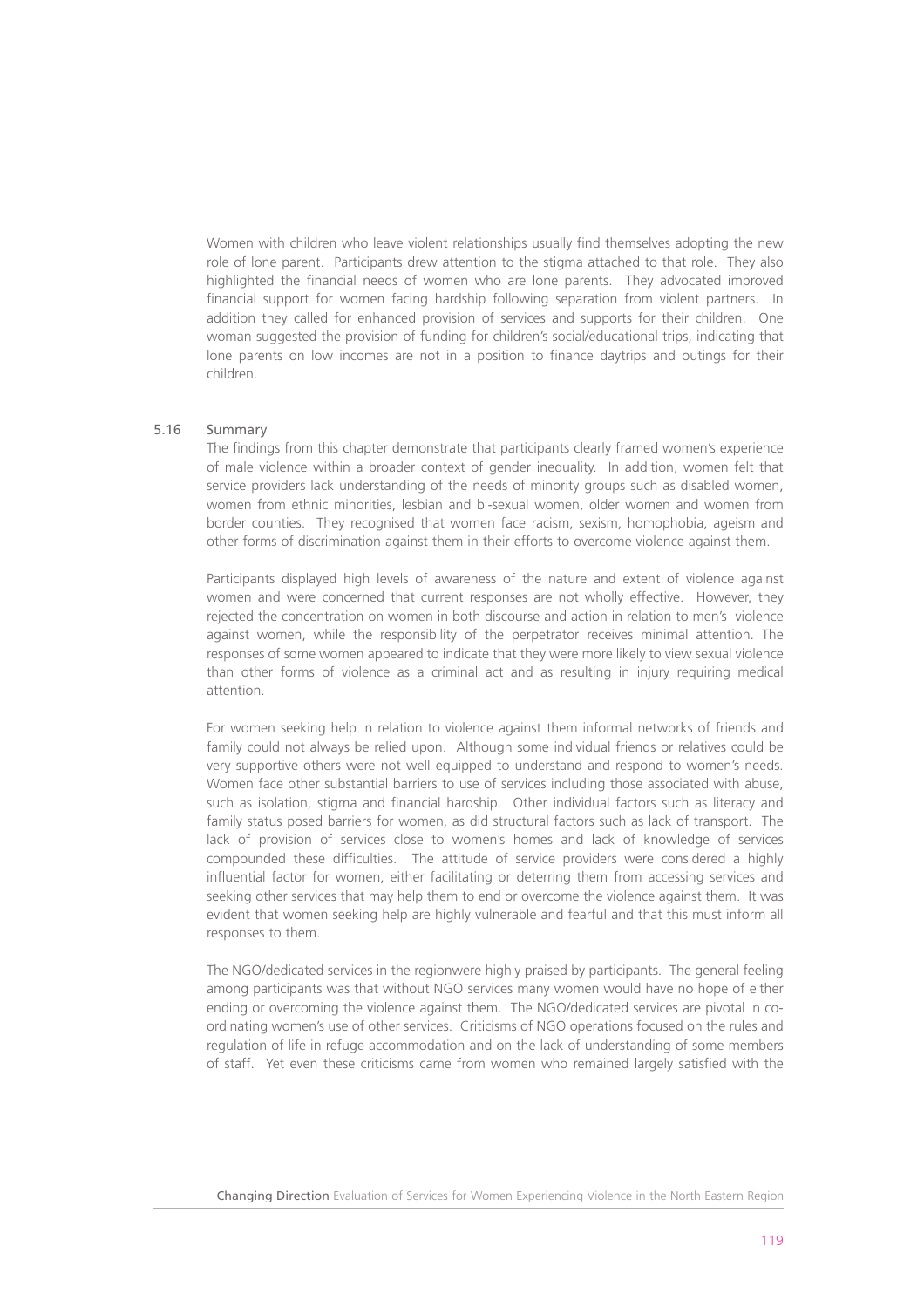#### services they had received.

The geographical spread of NGO services came in for some criticism. The lack of an established NGO/dedicated service for women who experience women in Co. Cavan was considered a fundamental gap in service provision. Participants also identified a need for crisis accommodation in the Co. Cavan/Monaghan area. Outreach to serve areas currently not reached by NGO serves was considered important.

Other services came in for some praise and plentiful criticism. Overall the most commonly emerging theme in relation to satisfaction with service provision was the attitudes of service providers. Gardai, the judiciary, medical professionals, social welfare, local authority housing departments and private landlords all came in for sharp criticism in this regard. Participants acknowledged that not all representatives of these services have poor attitudes to women who experience violence. Indeed numerous outstanding examples of good practice were revealed. Nonetheless these were frequently overshadowed by incidents of poor practice ranging from the dismissive to the openly abusive. Not only do such poor responses have a powerful negative impact on the individual woman involved but they can have a broader ripple effect. For instance, many women in the study were able to cite the poor responses their friends had received from different services and these accounts were widely considered to act as deterrents to other women seeking help.

Women also expressed dissatisfaction with the processes and availability of other services. Court processes that are complex and involve uncomfortable days spent waiting in public areas came in for particular criticism. For women who have left violent relationships the poor availability of housing was highlighted as being of particular concern. And women generally felt that women's experiences in seeking help as a result of violence against them could be enhanced by greater cooperation between agencies.

Participants emphasised that there is a pressing need to further develop NGO services in the regionto provide a broader reach to women not currently able to access services. Other agencies should introduce staff training to sensitise staff to women's vulnerability. This should be done in tandem with the development of systems that allow staff to respond appropriately and in a 'userfriendly' fashion giving consideration to the privacy of service users, and co-ordination between services. Greater accountability of perpetrators also featured in women's vision for the future. Future planning of services should take into account women's financial and housing needs. In addition to these recommendations, participants placed particular emphasis on the need for educational and awareness raising initiatives considering these essential to the reduction and elimination of violence against women.

Changing Direction Evaluation of Services for Women Experiencing Violence in the North Eastern Region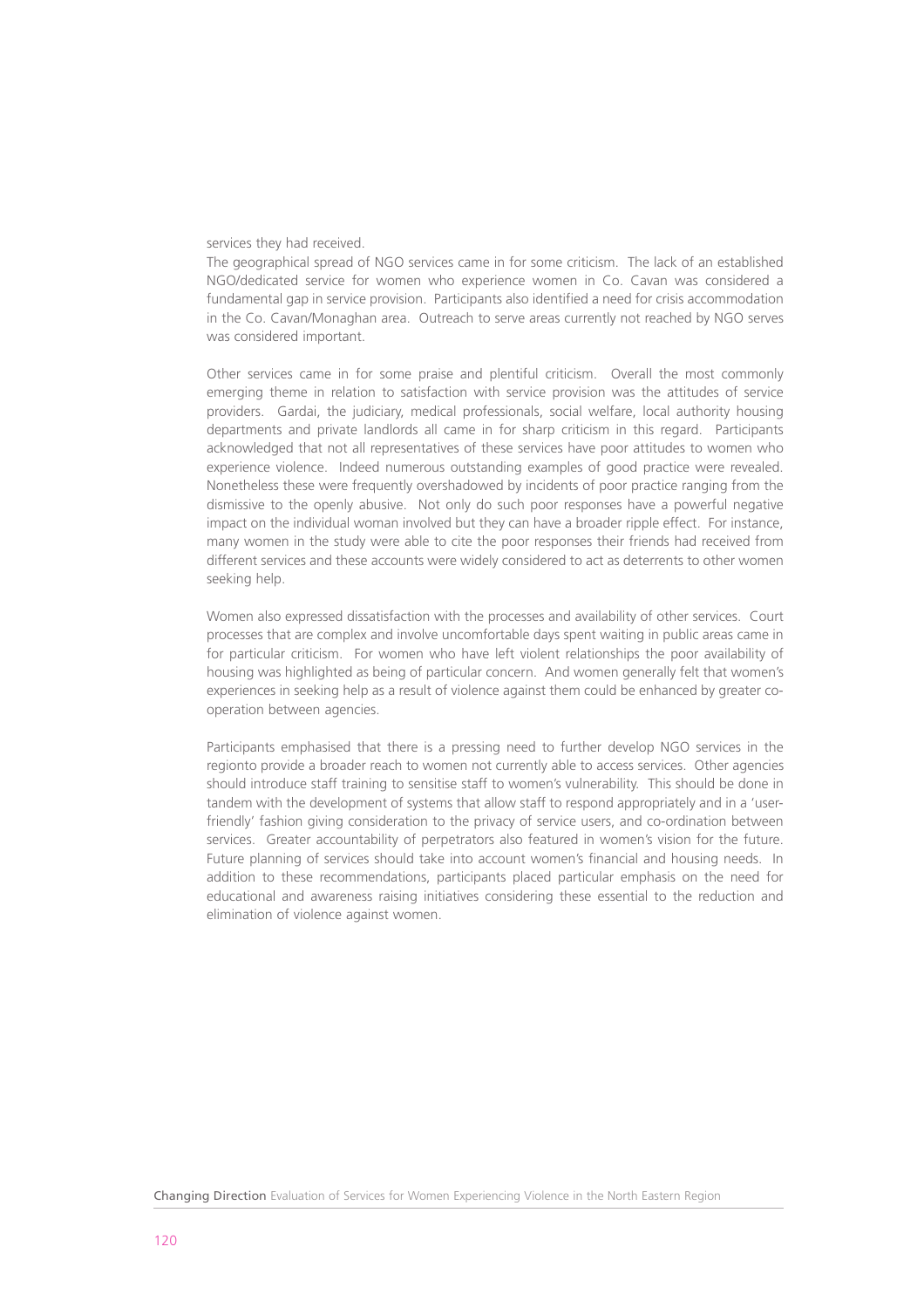# Chapter six

Introduction Service Provider Profile Focus Groups with Service Providers Structures Data on Violence Against Women Barriers to Women Accessing Services Equality & Diversity Issues Special Needs Weaknesses and Gaps in Services Relevant Trends Opportunities and Priorities for the Future Interviews with National and Regional Representatives Summary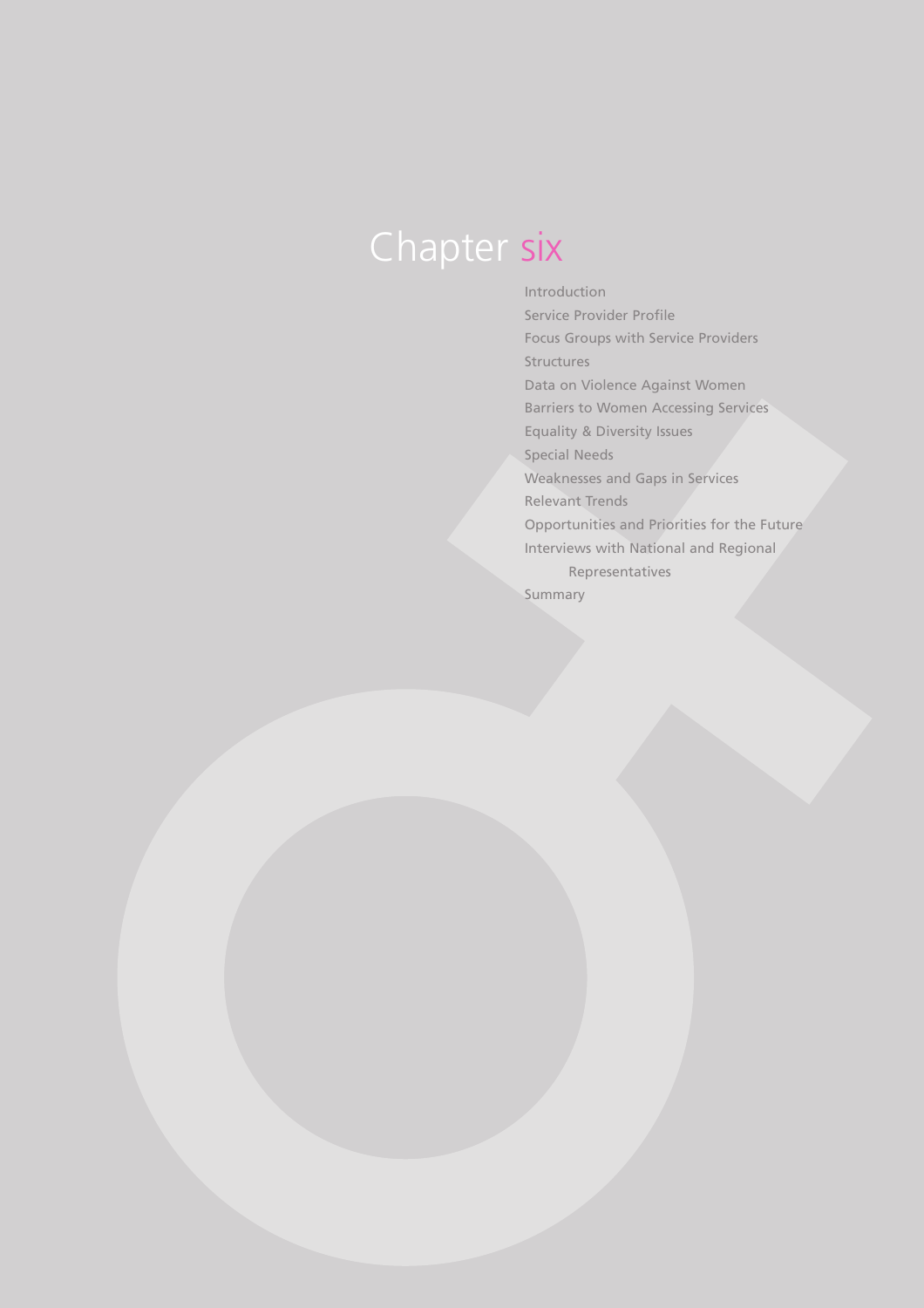# Chapter Six Service Provider and Policy Maker Views

# 6.1 Introduction

The views of a broad range of service providers from statutory and non-statutory organisations working with women who experience violence in the North East Region are presented in the final section. This chapter outlines services available in the NE Region, other than dedicated services, relevant to women who experience violence. A description of the services is presented first. For the study focus groups were conducted with representatives of a range of these services to explore their role in relation to women who experience violence and their views on the overall adequacy of services in meeting women's needs. Finally an analysis of interviews conducted with regional and national stakeholders and policy makers is presented to compliment service provider views.

# 6.2 Service Provider Profile

The dedicated services in the Region working directly with women who have experienced violence and their children are detailed in Chapter 4. These services are the backbone of a wide range of service used by women who experience violence. The range of other statutory and non-statutory sector services relevant to women is reflected in the links between agencies in the region discussed above and also in the participation in the service provider focus groups that constituted a key strand of data collection in the current study. These are outlined below and followed by the findings from the focus groups.

- Health
- Justice/Legal
- NGO/Women's
- Adult Education
- Community/Voluntary
- Other Statutory

Representatives of those organisations marked with an \* participated in the study.

# *6.2.1 Health Sector*

# *General Practitioners*

Private and GMS general practitioners deliver primary healthcare in the community. General practice is perhaps the most far-reaching service in terms of contact with women in the community and the importance of this service for women who experience domestic and/or sexual violence is strongly demonstrated in the literature. General practice is a key setting in which women are comfortable disclosing their experiences of violence. General practitioners have a role in identifying women who have experienced violence, providing medical treatment and counselling. Crucially, GPs also have a role in empowering and supporting women to take measures aimed at ending or overcoming violence against them, including referring them to other relevant statutory and NGO services.

Changing Direction Evaluation of Services for Women Experiencing Violence in the North Eastern Region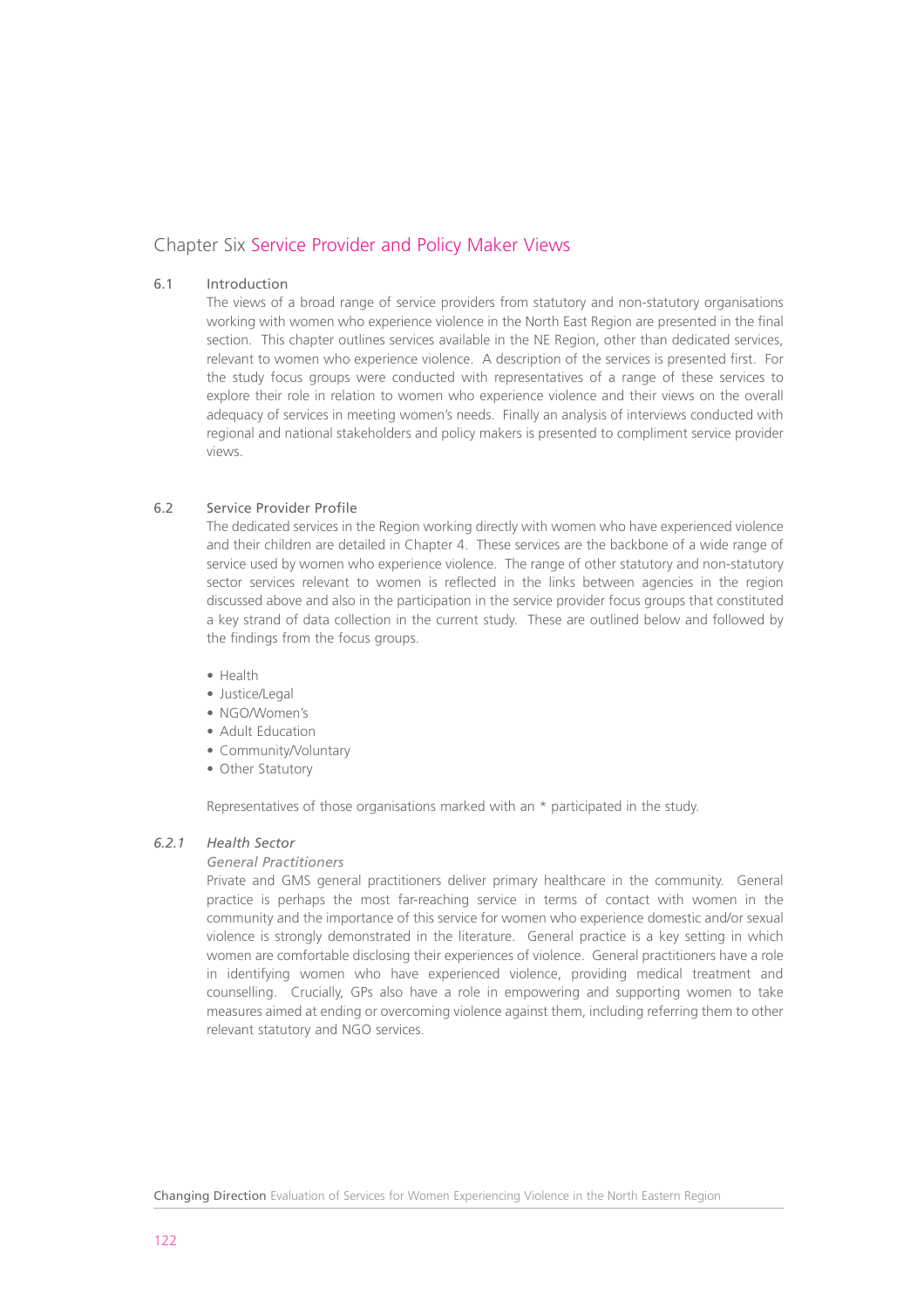#### *NEHB Public Health Nursing\**

Public health nurses are involved in delivering primary health care in the community throughout the Region. Their role in relation to violence against women is seen as being mostly focused on children and child protection, taking action in relation to the Children's Act 1990 and referring children thought to be at risk to the Gardai and Social Workers. In the focus groups public health nurses also identified their role with women as working to empower women to speak about and seek help in relation to violence against them.

#### *NEHB Social Work Services\**

Statutory community social work services in the Region are provided by the North Eastern Health Board. Their remit is clearly defined as being the safety and welfare of children aged 0-18 years in the North East Region (or their assigned area thereof). Recognising children as members of family units, extended family networks and the wider community, efforts to care for and protect children will frequently involve interventions with parents. It is in this role that social work services may become involved with women experiencing violence.

A range of supports and services are available through Social Work Departments including the provision of family support packages, one-to-one counselling, childcare, the facilitation of access negotiation and visits to children, referrals to other services such as NGO/dedicated services, the provision of training programmes with women and community childcare workers. Social work departments also have the power to pursue court orders to protect women and children from men's violence.

# *Acute Hospitals\**

The acute hospitals throughout the region provide women with a range of medical and related services. Accident and Emergency Departments, Medical Social Work Departments and Maternity Services are particularly relevant to women experiencing violence. Their primary role in relation to violence against women includes the treatment of women injured as a result of physical or sexual assaults against them. Women who have experienced violence also use counselling and social work services attached to acute hospitals.

#### *NEHB Community Welfare Service\**

Health Board Community Welfare Officers provide financial assistance to individuals in need on a discretionary basis. They are also responsible for the allocation of rent allowance where appropriate. Their role in relation to women who experience violence is primarily to provide financial assistance to women in crisis to meet their needs. This may include the provision of payments to fund travelling to a refuge or emergency payments for women who have no financial resources. Rent allowance is relevant to women who are establishing new homes having left a home shared with a violent partner. Community Welfare Officers also assist women by referring them to other relevant services such as local authority housing departments and NGO/dedicated services.

#### *Women's Health Development\**

The national and regional women's health plans are implemented by the Women's Health Development Officer in conjunction with other relevant services in the Region. Priorities in this area are the provision of information and education and the provision of woman-friendly services.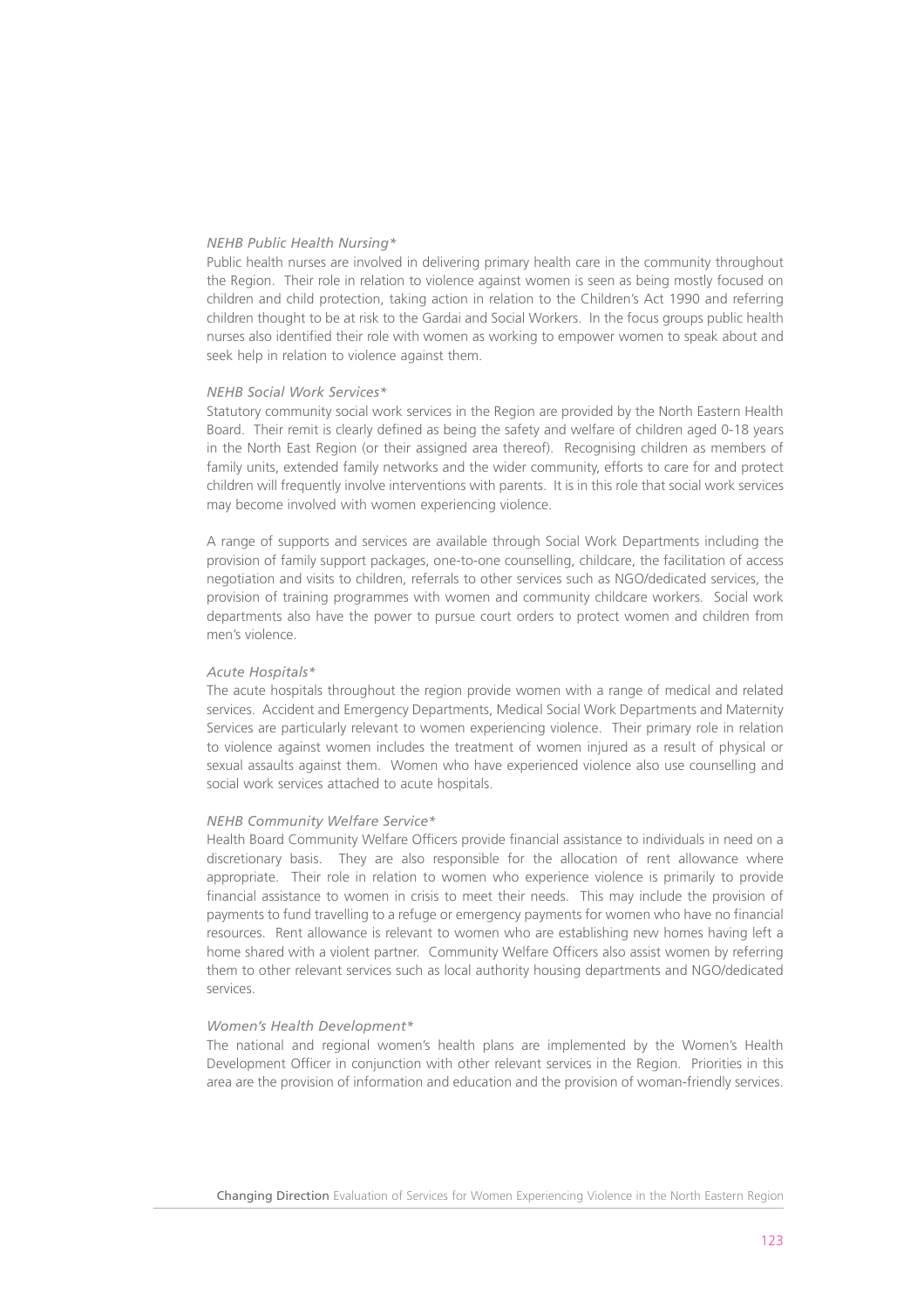There is also a focus on health promotion for women's health. A website and 24-hour information line on women's health and related services are available.

#### *Rian Counselling\**

Rian Counselling Service is the North Eastern Health Board counselling service for adult survivors of childhood abuse. A significant minority of Rian's clients are women who have also experienced violence as adults. Approximately one quarter of female clients experienced domestic violence as adults and an estimated 11% experienced sexual violence in adulthood outside of an intimate relationship. These figures indicate that Rian is an important service provider for women who experience violence in the Region.

#### *NTDI (formerly Rehab)\**

NTDI, formerly Rehab, provide a range of services mostly to people with disabilities. These include training and counselling services. The counselling services are particularly relevant in identifying and supporting individuals who have experienced violence.

# *6.2.2 Legal/Justice Sector*

# *An Garda Siochana\**

The primary role of An Garda Siochana is the enforcement of the law through the detection and investigation of crime. In relation to violence against women this most commonly involves responding to complaints regarding domestic or sexual violence and subsequently undertaking investigations in this regard. Gardai assist the Director of Public Prosecution (DPP) in the prosecution of criminal cases of assault, manslaughter and murder of women. The Gardai are frequently the first point of contact for women seeking assistance in relation to their experiences of violence, thus their response is crucial.

An Garda Siochana are the only statutory service with a national policy addressing domestic violence against women. This policy seeks to guarantee a consistent approach in Gardai responses to violent crimes against women. Of particular relevance are the role of the Gardai in arresting offenders, providing women with protection from violence, and the provision of information on other services that are available such as civil action through The Courts Service and on NGO/dedicated services.

On a national level the National Domestic Violence and Sexual Assault Investigation Unit provides training to members and assists in the investigation of complex cases.

## *The Courts Service\**

Violent men can be sanctioned through the criminal or civil courts. The Courts Service provides for the criminal prosecution of violent men who are violent towards women on charges including assault, rape, sexual assault, attempted murder, murder and manslaughter. The most serious charges of rape and murder are tried in the Central Criminal Court which sits in Dublin. Other charges may be brought at Circuit Court or District Court level. Women pursuing civil orders such as barring, protection or safety orders do so at either District Court or Circuit Court level. Under family law procedures cases in relation to these orders are heard in camera. The orders are granted to women to provide them safety from violent partners and men found to be in breach of such orders can be prosecuted in criminal court.

Changing Direction Evaluation of Services for Women Experiencing Violence in the North Eastern Region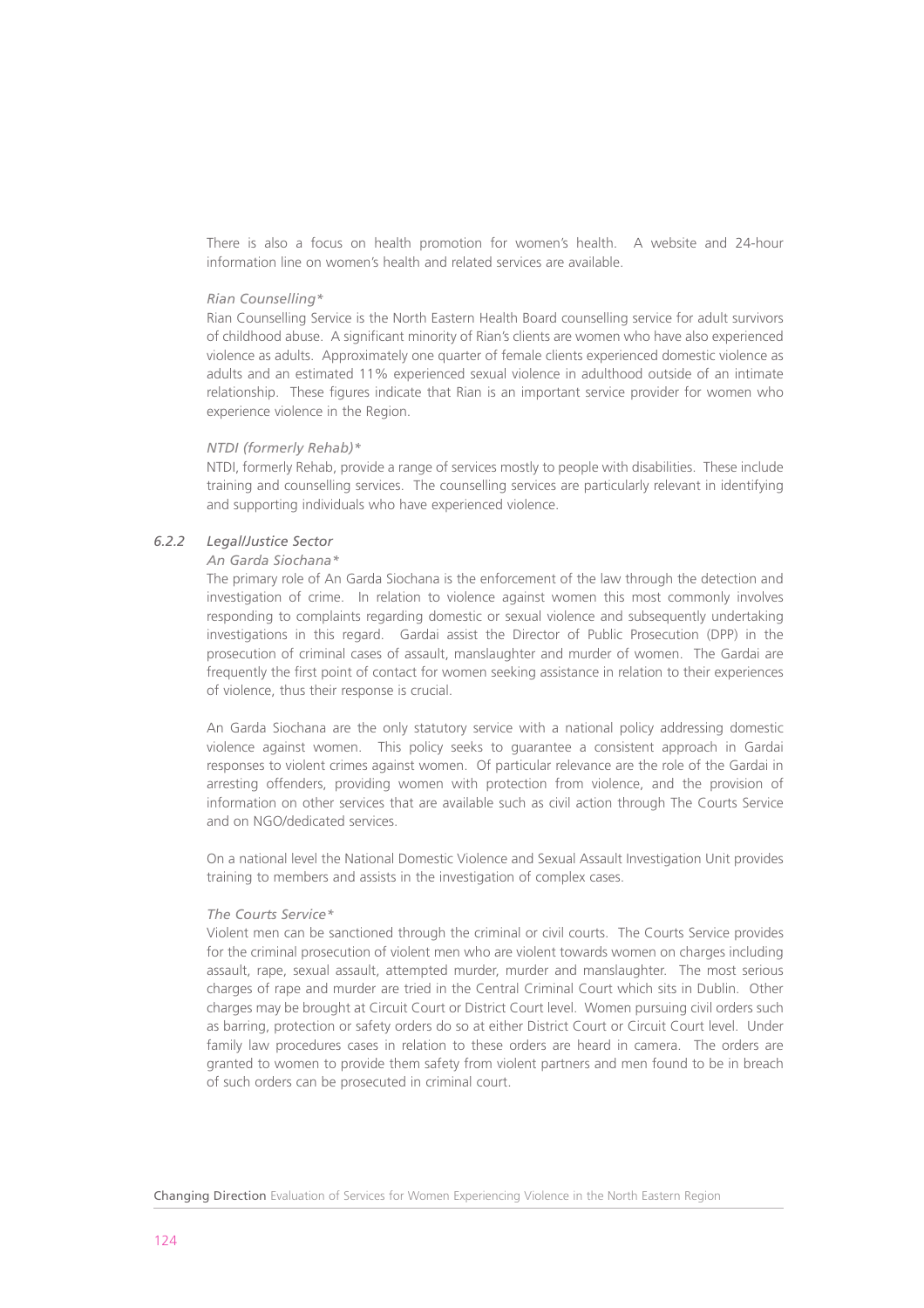#### *The Probation and Welfare Service\**

The Probation and Welfare service works with violent men both in the community and those serving custodial sentences around changing their offending behaviour.

In Co. Louth the Cuchulan Project, under the auspices of the Probation and Welfare Service, works with young people who have been involved in violent behaviour. Although open to all most clients are boys and young men referred through the Probation and Welfare Service, with a small number referred through community groups. Staff in the project works with clients around violence in relationships, anger management and social skills. Training is also provided in computers and literacy.

#### *Legal Aid Board*

Women taking civil cases, for example seeking barring or protection orders against violent partners, usually require legal representation. In such cases the Legal Aid Board, through the Civil Legal Aid Scheme, provides legal representation to women who are otherwise unable to afford representation.

# *6.2.3 Women's Sector*

# *NGO/dedicated services\**

NGO/dedicated services provide preventative, pre-crisis, crisis and post-crisis supports to women who have experienced violence or the threat of violence. As outlined in the profile of NGO services there are five such services are currently operational in the North East Region each offering support to women who have experienced violence. Their role is to protect, support and empower women to overcome violence against them. They act as advocates for women in general and in specific cases.

#### *Women's Groups\**

A number of women's groups function in the region ranging from social groups to fully fledged service providers. As such they are variously positioned to provide support and assistance to women who have experienced violence. Those participating in the research indicated that they provide such services as drop-in listening services, referrals to other agencies, training and education programmes. Other services fund or provide counselling for women.

# *6.2.4 Community / Voluntary Sector*

# *Community Development\**

In supporting a range of activities with women's groups aimed at increasing participation, building capacity across a range of skills and reducing inequalities, Community Development and Partnership organisations in the Region are relevant in terms of prevention of violence against women. Community development organisations typically target marginalised groups.

#### *Citizen's Information Services (CISs)\**

The chief function of Citizen's Information Services is the provision of information on a range of issues. In respect of women who experience violence the CISs provide information to women on their rights and entitlements, other services that may be relevant to them such as the Courts Service, helplines, NGO/dedicated services. In particular women frequently require information on entitlements from statutory bodies such as social welfare and local authority housing departments.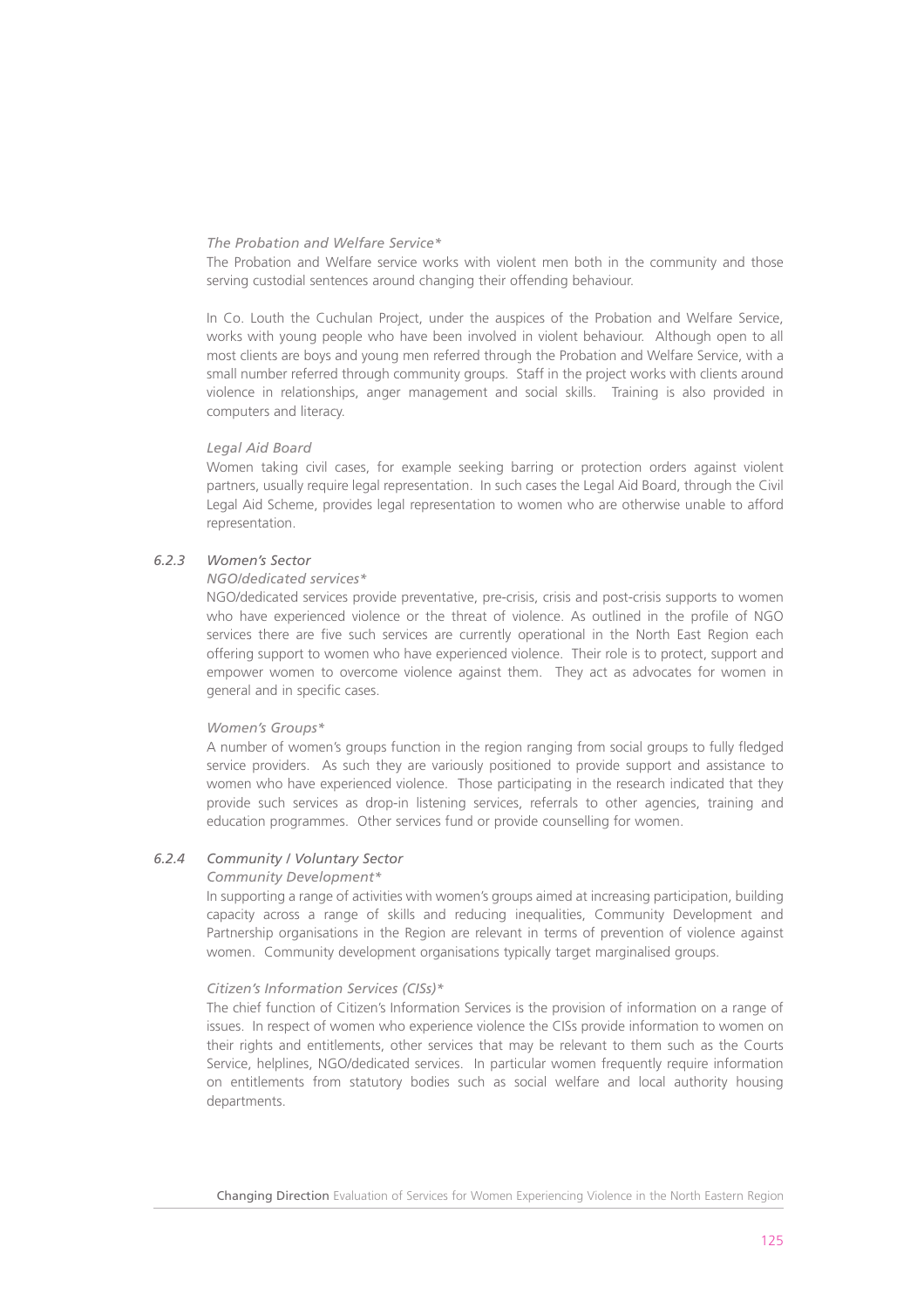# *Senior Helpline\**

The Senior Helpline is a national peer provided listening helpline service for older people. It is managed through Summerhill Third Age Centre in Co. Meath. It answers a significant number of calls from older people in relation to violence and abuse against them. It offers a nonjudgemental and non-directive service for older people by older people.

## *The Society of St. Vincent de Paul\**

The Society of St. Vincent de Paul is a charitable organisation providing practical assistance to those in need. It is significant to women who experience violence who may be denied access to money by providing money for essentials such as household bills and occasional expenses such as birthdays and holy communions. The Society also manages shops that provide low cost clothing and furniture, this may be relevant to women who have experienced violence who are attempting to set up new homes with very little money.

# *Accord\**

Accord is a marriage guidance service. It works with individuals and couples on their relationships. It provides pre-marriage courses and counselling for individuals and couples who are experiencing difficulties in their relationships.

# *6.2.5 Local Authorities*

Amongst other areas of their work local authorities have responsibility for housing people living in their areas. Thus they provide a key service to women who are forced to leave their homes to escape violence and are in need of alternative accommodation. Where refuges are available they are positioned to provide short-term crisis accommodation. If there is no local refuge or the refuge is not available to a woman for any other reason, local authorities provide funding for short-term Bed and Breakfast accommodation for women and their children. Through local authority housing departments women can apply to be re-housed in rented social housing. One local authority in the Region has entered into partnership with an NGO by providing one unit of accommodation to be used as transitional housing for families leaving crisis accommodation. Other local authorities have entered into agreements to permanently re-house women leaving transitional housing.

# *6.2.6 Department of Social and Family Affairs*

The Department of Social and Family Affairs is relevant both directly and indirectly to women who have experienced violence. Social welfare provisions in the form of cash and other benefits and allowances provide direct support to individuals and families. Indirect supports take the form of grants and supports to community projects for instance for education and training initiatives.

# 6.3 Focus Groups with Service Providers

This section presents the findings from a series of five focus groups held with service providers and one-to-one telephone interviews with general managers in health boards and representatives of key national level organisations. Focus group participants were drawn from both statutory and voluntary sector and included the NGO/dedicated service providers established in the North East. Focus group discussions explored operational issues faced by service providers as well as their perceptions of women's needs and experiences of services. The findings are organised under the following headings: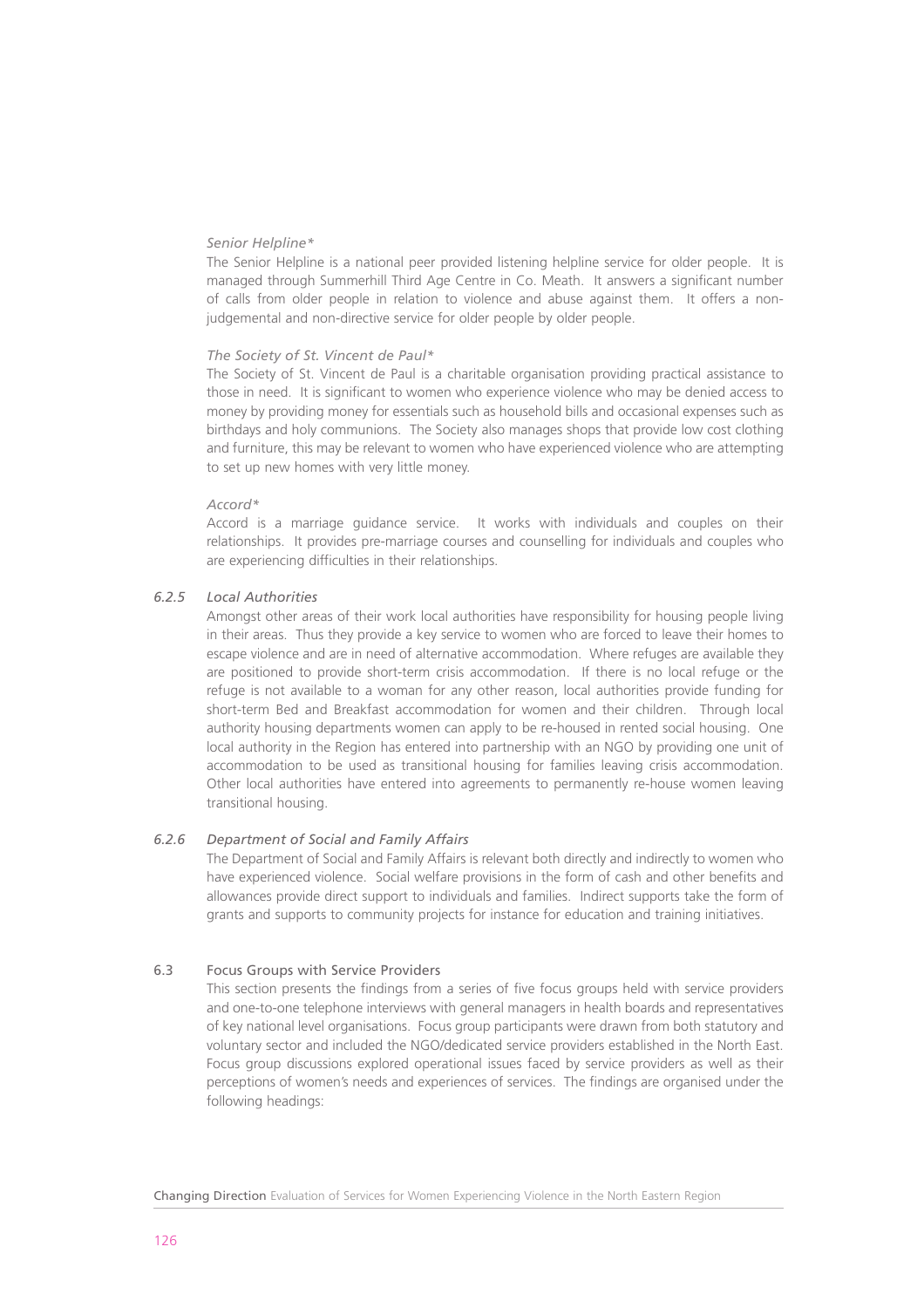- Structures
- Barriers
- Equality / Diversity
- Special Needs
- Weaknesses and Gaps
- Co-ordination and Co-operation
- Trends
- Opportunities for the future

# 6.4 Structures

## *6.4.1 Regional Planning Committee*

The Regional Planning Committee was not well known amongst service providers. Amongst those who had heard of the Committee (approx. one third of participants) approximately one half were not familiar with the role and function of the Committee. The organisations most likely to have knowledge of the Committee were small organisations that are represented on it e.g. NGOs. Larger organisations with representation were more likely to have some knowledge of the Committee than organisations without representation.

## *6.4.2 Local Area Networks*

One pilot Local Area Network is in place in the Region, located in Co. Monaghan. Participants familiar with this network had largely positive comments to make regarding its achievements and potential. Participants in other areas indicated that they would welcome the development of similar networks local to their services. (see discussion below in relation to Co-operation and Coordination)

#### 6.5 Data on Violence Against Women

Few respondents stated that their services were able to identify how many of their users were women who had experienced violence. One helpline has records on the number of calls related to abuse. Some participants suggested that many women who have experienced violence may not disclose this although they are seeking information on services relating to their experiences. They may for instance, ask at a Citizen's Information Service for information regarding housing or benefits. Another respondent at the same focus group echoed this experience.

Some services do keep data on clients with experience of violence, for instance the Gardai keep records of complaints and the NGOs/dedicated services keep detailed activity statistics.

Some participants however could see a use for data on violence against women in terms of service improvement.

*"It might give you a better picture of what's going on in the area and highlight what you aren't doing. It might encourage us to get more training and to look at what we are doing with the cases that are coming up" (Health Promotion)*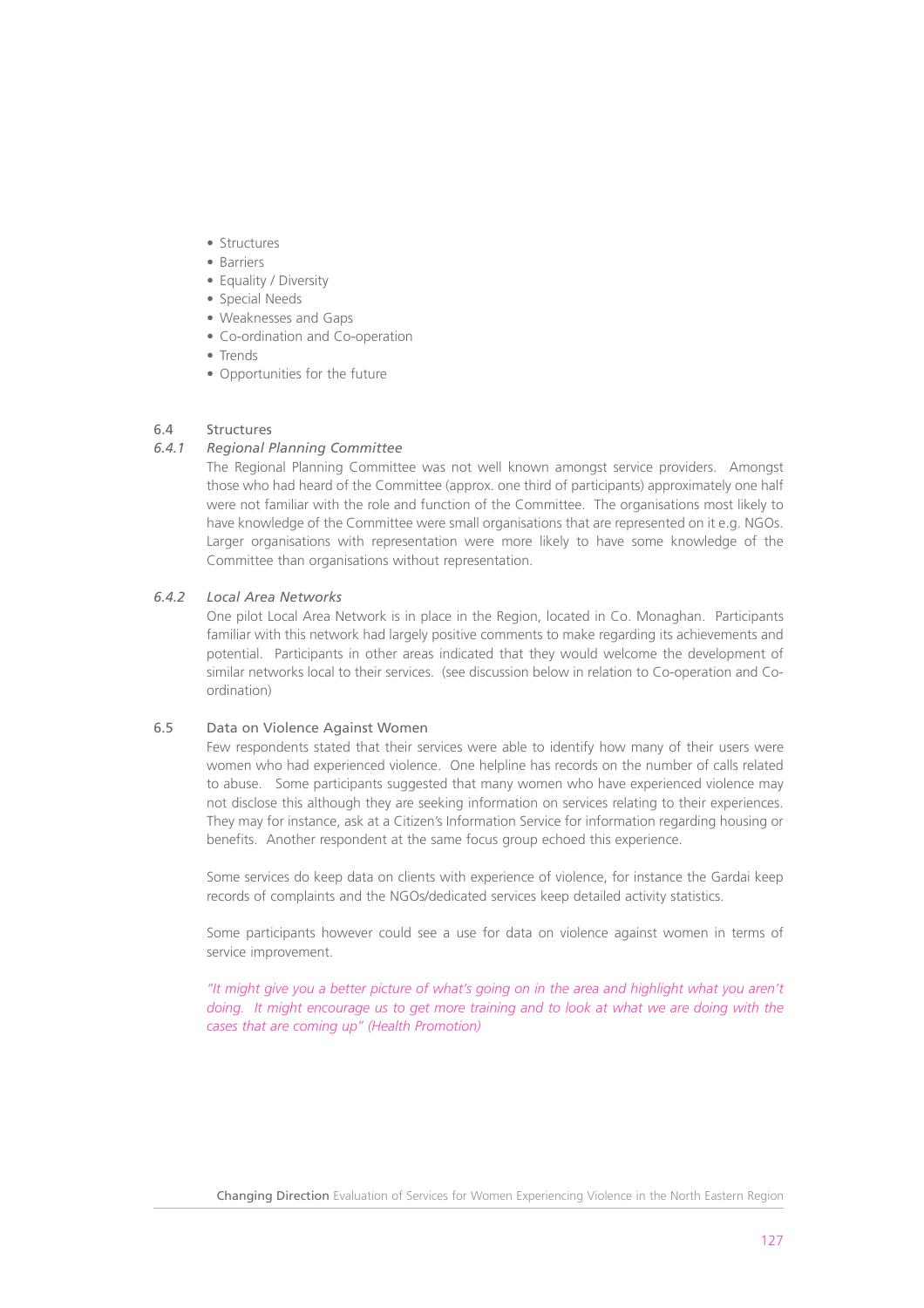#### 6.6 Barriers to Women Accessing Services

Service providers were asked to identify barriers that may delay or deter women from using services in relation to their experiences of violence. Many of the barriers they discussed were common with those highlighted by women who participated in the study. They are presented below categorised as

- Barriers associated with Abuse
- Barriers associated with Service Provision
- Structural and Social Barriers

# *6.6.1 Barriers Associated with Abuse*

Fear, financial abuse and controlling behaviour were identified as barriers associated with abuse that prevent women from taking action and seeking help.

#### *Fear*

Service providers were aware that women may experience fear on a number of levels which may hamper their ability to access services and to follow up on court applications etc. Fear of the abuser was stressed as being of particular importance. Many participants emphasised that women taking action to protect themselves from domestic abuse may be at increased risk of violence. In particular applying for court orders was seen by many participants, though some disagreed, to be related to an escalation in violence.

Participants also highlighted the anxiety that women experience related to appearing in court. Women pursuing rape and sexual assault cases were thought to be particularly fearful of court appearances. Service providers thought that some of this anxiety for women was related to the fear that details of their sexual history might be introduced in court. Related to this, participants acknowledged that women may be afraid of losing a court case and putting themselves through a traumatic ordeal without a satisfactory outcome.

# *"And possibly at the end of the day not getting a prosecution, you know, it being thrown out anyway"*

Women are also thought to fear a loss of control of the process if they become involved in the legal system. Some service providers stated that the existing legal system offered women a poor choice between not seeking prosecution for assault against her and having no other course of redress or in pursuing prosecution but the process being beyond her control.

## *Financial Abuse and Controlling Behaviour*

Controlling behaviour and in particular financial abuse were identified as significant obstacles to women leaving violent men. Participants recognised that financial abuse is frequently a characteristic of domestic violence and were cognisant that even in situations where women appear to be wealthy the reality may be that they have little or no access to money.

*"Financial access is a big barrier. I mean I know a lot of families where the partner, the male, would get the money...the mother doesn't get anything at all" (Social Worker)*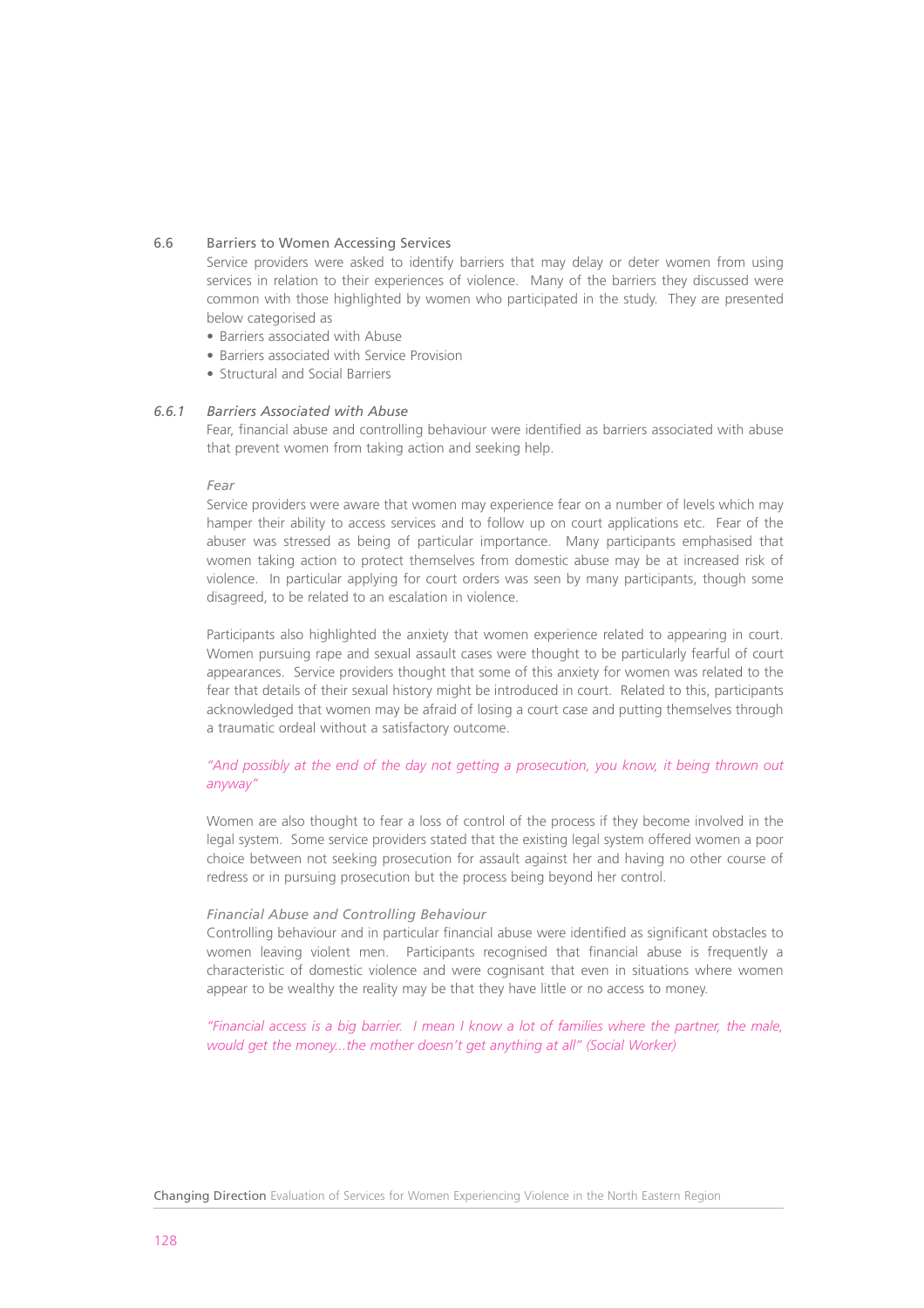*"Regardless of what's the picture you might see out there of the big house, the big car they might not have money, they might not have access to anything"* 

One respondent pointed out that financial abuse and controlling behaviour may prevent women from using services:

*"And even women to access help if they are in a controlled situation, it's very difficult if they have to account for all of their movements, you know, just having to use the phone or being locked away"* 

There is also awareness among service providers that men may use threats relating to financial hardship to prevent women from taking action. By telling women that they cannot make it on their own and that they will not receive money from him or any other source, men threaten women with destitution should they leave their violent partner. Some service providers recognised that they have a role to play in countering those threats by helping women to identify the statutory and other supports that are available to them if they choose to leave a violent partner.

Controlling behaviour also takes other forms such as that, referred to below, in relation to women from ethnic minorities being subjected to abusive strategies such as denial of access to English language learning opportunities. Service providers identified this as another mechanism by which abuse acts as a barrier to women seeking help.

# *6.6.2 Barriers Associated with Service Provision*

Service providers identified many facets of service provision that can act to deter or delay women from accessing services. These include lack of knowledge of services available, lack of policies and procedures within services, service provider attitudes, location of services, costs associated with using services and variation in the level of provision of services across the region.

#### *Lack of knowledge on Services / Benefits*

Findings indicate that service providers believe many women have a poor awareness of what services are available to them. Social welfare and related benefits and the specialist NGO/dedicated services for women who experience violence were highlighted as areas that women lack information about.

Participants argued that women's poor information on benefits may restrict their ability to make informed choices and take action to leave their abuser. This occurs in the context of the financial abuse and controlling behaviour that many women experience as part of domestic violence against them. Service providers emphasised that fear of having insufficient resources makes it difficult for women to leave or seek separation.

#### *"A lot of women say I can't leave because I didn't know what I was entitled to"*

*"And, in general, as well people that are victims of domestic violence they don't know what's available out there, they don't know that...they will get a certain amount of welfare, they will get one-parent family, they get...rent allowance. They don't know they get the medical card, they*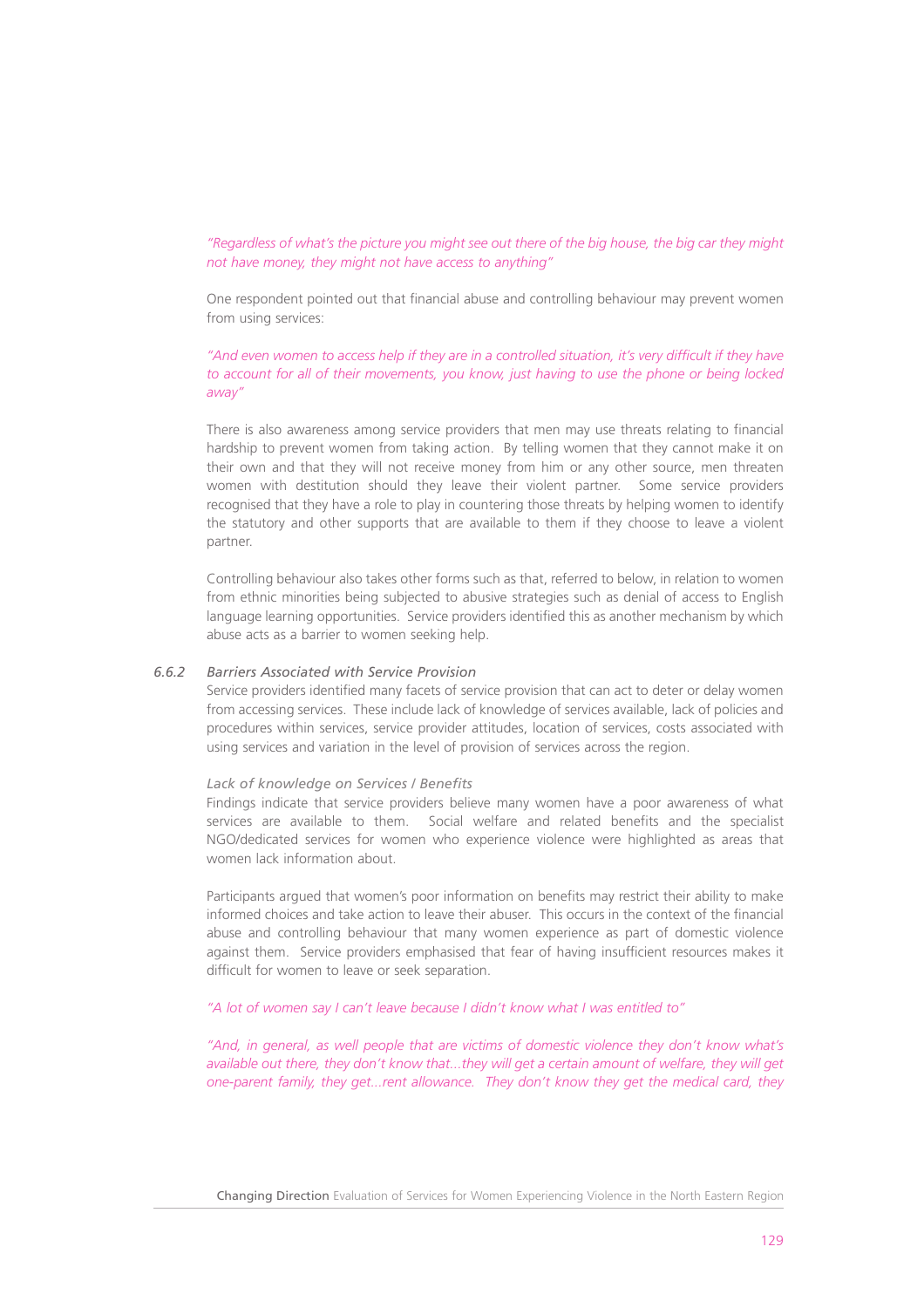#### *don't know that they will be looked after financially and that's a big worry" (CWO)*

NGO/dedicated services are pivotal in informing women about their rights and entitlements and other forms of provision that can support them.

*"I think a lot of women don't know what their rights are and what's out there for them. It's not until they contact a service, such as a refuge, that they find out what's out there" (NGO/dedicated service)*

#### *Lack of Policies and Procedures*

Findings indicate that most services working with women who experience domestic or sexual violence do not have policies or procedures in place to guide staff in this area of their work. Participants indicated that this gap within services acts as a barrier to women being successful in seeking support and assistance in relation to their experience of violence. In particular, staff may not know how to react to a woman who discloses abuse and consequently may miss an opportunity to refer her or treat her appropriately.

# *"I suppose people do feel a little bit ill-equipped to deal with this [violence against women], like where do we go from here? If there's a baby involved there a quite clear lines around the child protection"*

One participant recounted a case of a colleague telling her that a woman in a medical setting had disclosed abuse to her. Her response had been to note it in the medical records and then move along to her next question as she did not know how to respond to the woman or where to refer her to receive adequate support.

#### *Service Provider Attitudes*

In common with the findings from interviews with women in the study, the attitudes of service providers were considered by many service providers to be crucial in providing a satisfactory response to women.

*"It is very complex but the women that we work with when you realise how difficult it has been for them and level of responsibility that they carry... and the responsibility for their children. In many cases women are held responsible for the male violence within the home and when she goes to maybe the Council looking for a house she has to explain why she is in that situation, she has to explain what the partner has done. He is not held accountable or responsible for any of his actions...And when you realise all those things you realise how any woman would leave at all and how she can even think about positive solutions" (NGO/dedicated service)*

#### *Location of Services*

Participants observed that some degree of balance was needed between providing services close to where women live or work and providing services that protect clients' confidentiality. It was thought that women may prefer to travel to another town to use NGO/dedicated services as this may afford them more privacy and they could be anonymous. This anonymity was considered important for women in order to protect themselves against others in their communities finding out that they had experienced violence. Service providers also stated that women with abusive

Changing Direction Evaluation of Services for Women Experiencing Violence in the North Eastern Region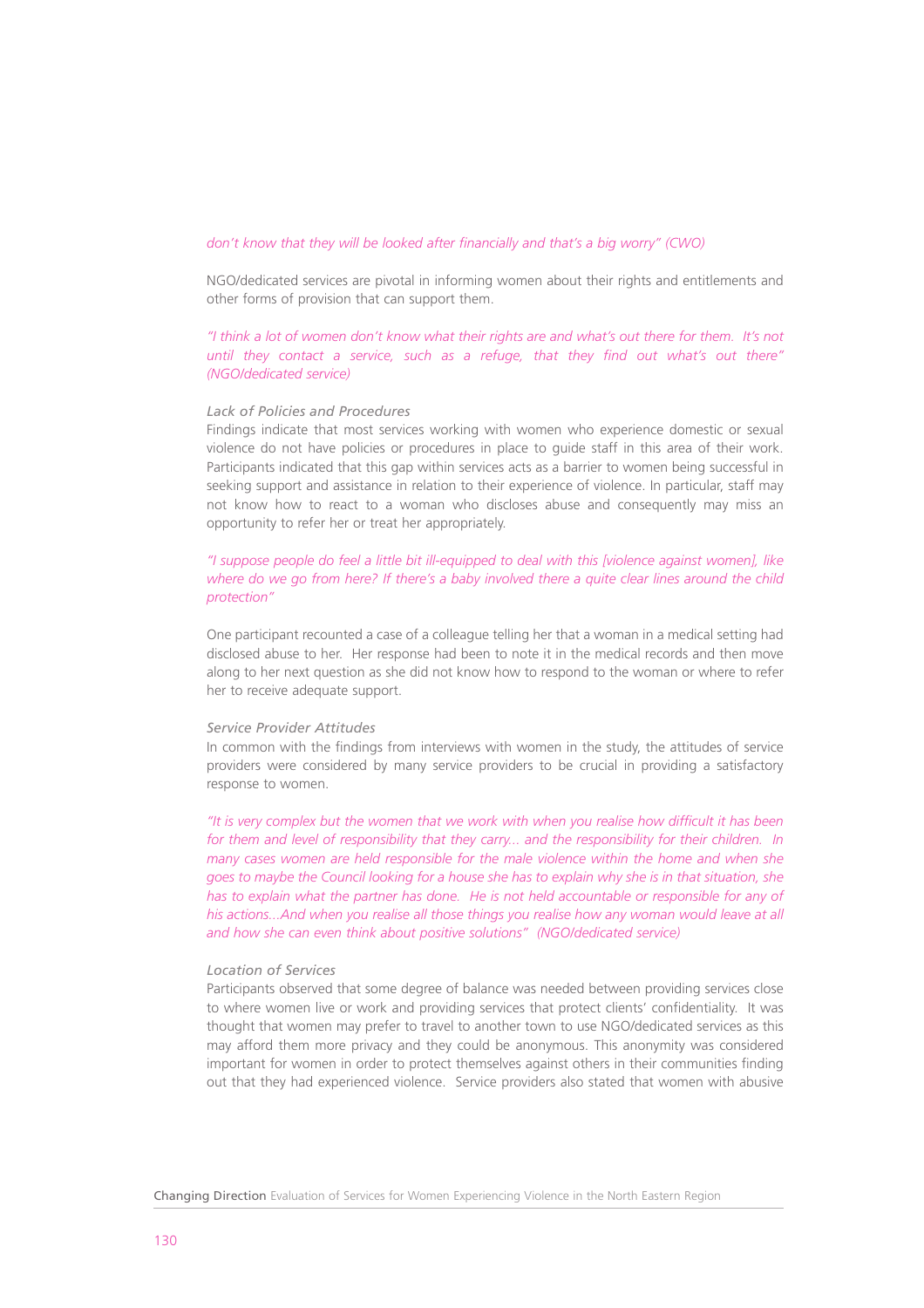partners or husbands needed to hide their use of services from them to avoid an escalation in violence.

*"They might even want to go up to Dundalk to the group, another group in Dundalk because they won't know anybody" (Participant in Co. Cavan)*

This was because:

*"It can be very anonymous, and you can be more open"* 

One NGO/dedicated service provider recounted that an initiative to establish an outreach clinic in a rural village had not had good uptake by local women. Once the service was established it was found that women from the village and surrounding area continued to use the NGO services offered in the county town. It was thought that women did this in order to preserve their anonymity.

Related concerns were raised about the location and profile of services for women. Some participants felt that the location of services in health board buildings would deter women from attending.

Other participants reported that outreach services, for both statutory and non-statutory services, might be more appropriate for some services if they were delivered in such a way as to protect client confidentiality.

#### *Funding Impeding Service Delivery / Development*

In discussions of financial barriers service providers identified barriers to their own development of services for women. Many service providers, especially in the non-statutory sector, identified a lack of funding as the major barrier they face in being able to improve upon their service to women who experience violence. Some voluntary sector organisations expressed concern that limitations on their funding affected their ability to promote their services. In particular the need to limit promotion of services in order to stem demand was identified as problematic.

*"For us it's frustration to be honest...that we can't develop our services to the extent that we want due to lack of funding" (NGO)*

#### *Lack of facilities / venues*

The lack of facilities and venues in Navan hampers the development of community based services. There is poor access to facilities such as community halls.

#### *Cost of Services*

Service providers identified financial barriers to the use of services. Costs were considered a barrier in accessing some services both in terms of direct costs in the form of charges and indirect costs such as transport.

One participant from a community-based women's group recounted her experience of encouraging a woman to begin counselling only to find that the woman could not afford to continue.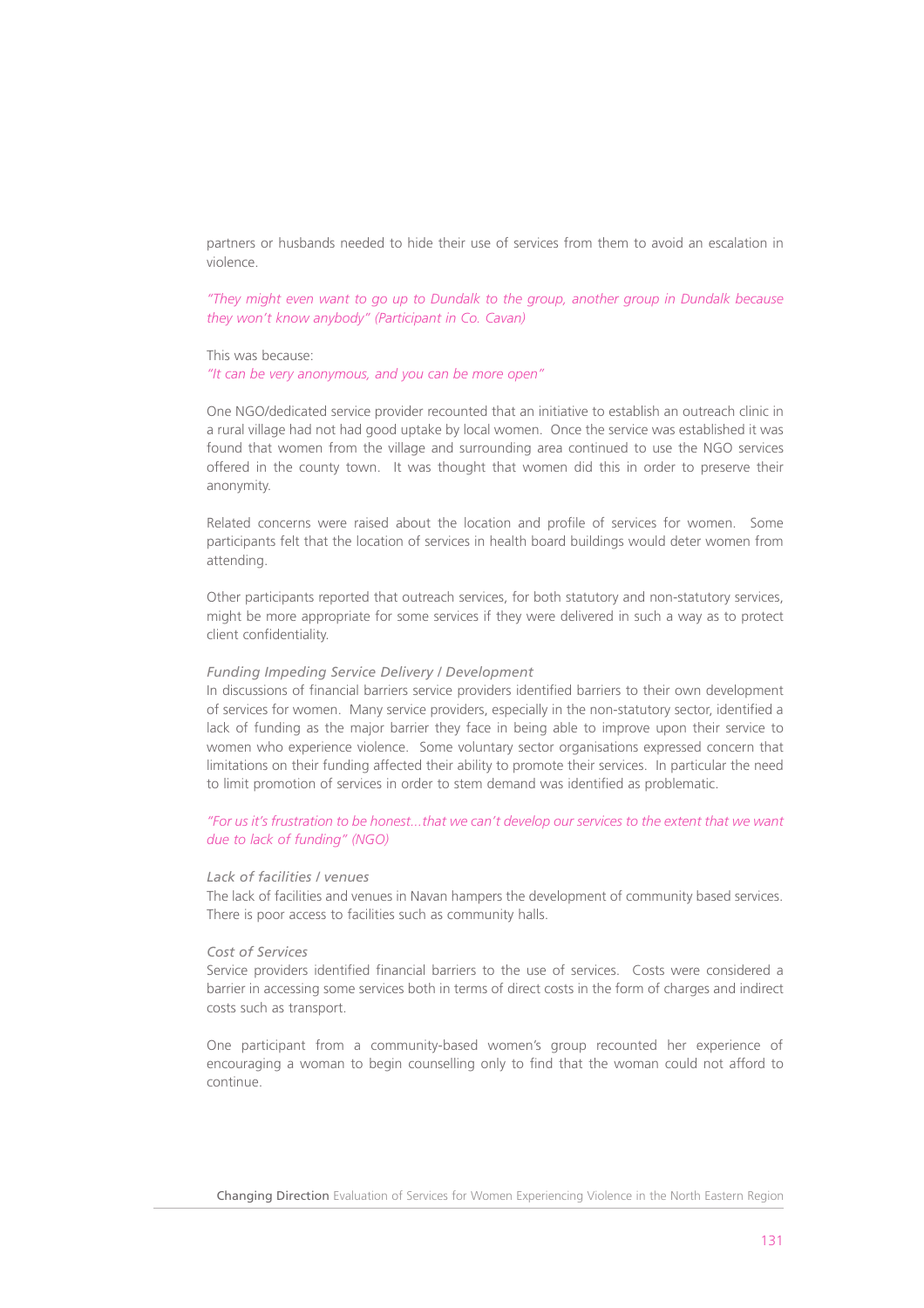## *"A case came up there lately where I did persuade [a woman], eventually, to go for counselling but she went for counselling and just found it too expensive"*

One representative of an NGO discussed a case highlighting the difficulties for women in accessing services that are not local to them. In this case a woman was using an NGO service in a town in the next county. Initially the health board provided funding for a taxi to facilitate the woman attending. When this funding was cut monies were sought for bus fare but this was not provided either resulting in the woman being unable to continue contact with the service. This situation was later resolved with the NEHB granting funding for travel, allowing the woman to continue counselling. The findings indicate how insecure such arrangements can be.

#### *Waiting List*

Participants were keenly aware that waiting lists present a major barrier to women's use of services related to domestic violence or rape/sexual assault. The serious impact of waiting lists on women's health is reflected in the comments below:

*"We get a lot of referrals, and some may be of women might be suicidal, and we're in the position where we have a huge waiting list and they may not be seen for weeks"*

#### *"I think there is a lot of gaps in the area of mental health...because of the long waiting lists"*

#### *Variation in Service Delivery - Uncertainty*

Variation in delivery of service was highlighted by service providers as increasing uncertainty for women. One respondent stated that there is a significant degree of variance between judgements handed down by different judges. He put forward the theory that some judges view applicants for court orders related to violence against women more favourably than others and that their decisions vary accordingly.

# *6.6.3 Other Structural and Social Barriers*

Societal attitudes resulting in stigma, a backlash against women who defend themselves from violence and a general tolerance and acceptance of violence against women were identified as key social barriers to women seeking assistance in relation to their experiences of violence. Issues of literacy, recognition of abuse, rural and border issues and transport were also thought to present barriers to women seeking out services to support and assist them.

#### *Stigma*

In common with women who participated in the study, service providers acknowledged the existence of a powerful stigma around the issue of violence against women and subsequently in women seeking related support services.

Some participants thought that this stigma was more pronounced for women from higher socioeconomic groups. This was also related to the status of the abuser in the case of domestic violence.

*"I think there may be more stigma for middle-class women"*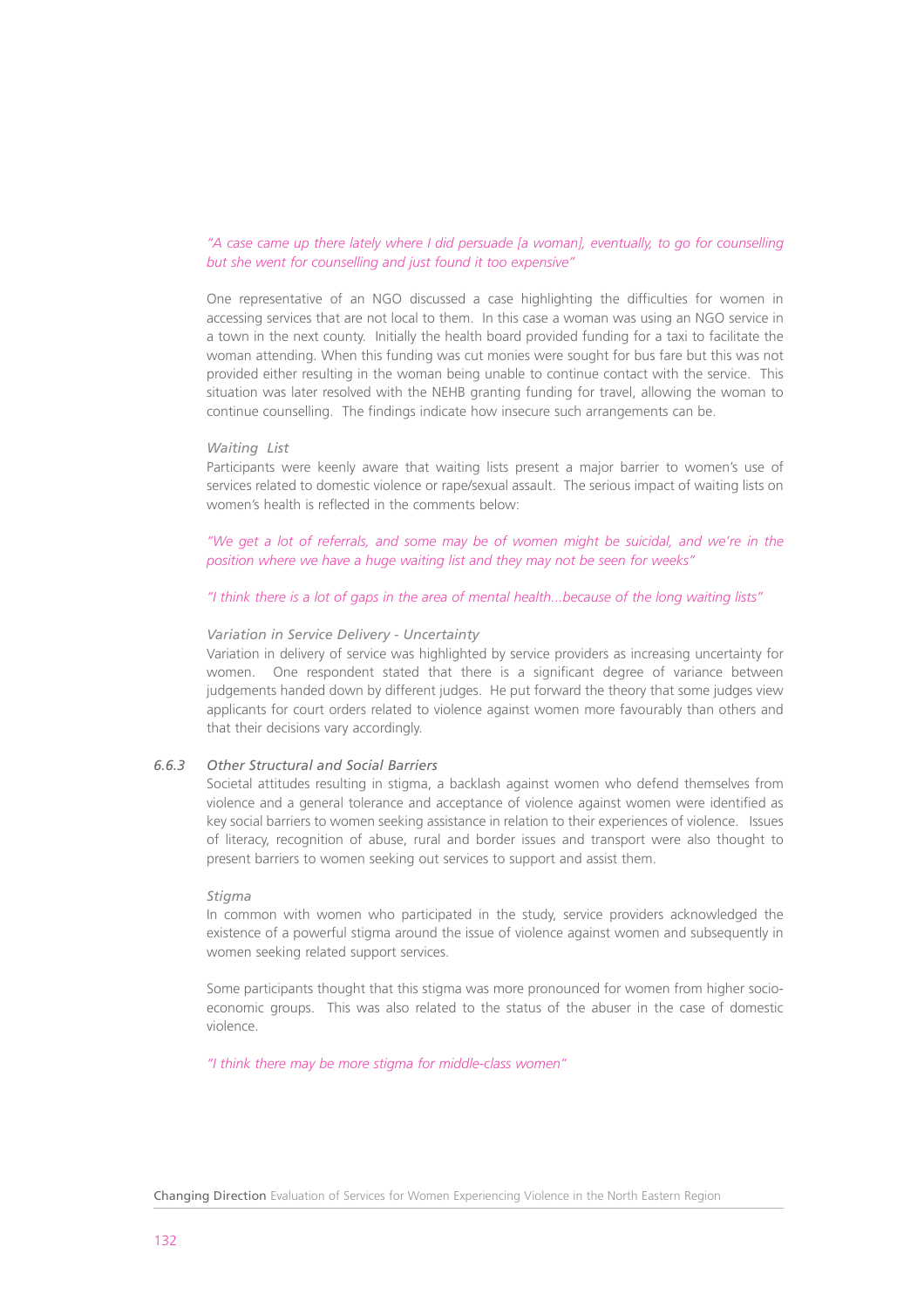Stigma was also associated with rural issues with many service providers feeling that living in rural areas would increase stigma for women who would make considerable efforts to hide signs of violence against them.

#### *Backlash against Women who Take Action*

Participants recognised that women who seek court orders, who follow through on prosecuting rapists or sexual abusers, who separate or take other actions to protect themselves may suffer a backlash from friends and the wider community. This was mentioned more frequently, but not exclusively, in relation to rape and sexual abuse.

*"I think when a woman goes through the court situation she can often bring the wrath of the community upon her...she can be socially isolated...Often the sympathy will be with the person who is being accused of the rape...and I think that maybe they really become socially isolated, you know. Just from my own observations of people who have taken that step"* 

# *"Some families of rape victims disown them, when...particularly if it is another family member or somebody close or whatever"*

Findings indicate that women are not only isolated and rendered vulnerable as a direct result of violence against them but, indirectly, the reaction of others towards them further compounds their difficulties in overcoming the violence.

#### *Tolerance and Acceptance*

Barriers in the form of societal attitudes of tolerance and acceptance of violence against women were noted by a number of participants. They illustrated this with examples of assaults being considered 'just a domestic'. One participant used an example of an expression "they were killing each other next door" as minimising the harm violence causes and hiding the gendered nature of violence, where men are predominately the aggressors. Participants stressed that such attitudes disregard the seriousness of violence against women. This was held in contrast to the reaction to a woman who is assaulted on the street by a stranger.

#### *Family Status*

Findings indicate that women with or without dependent children can be at a disadvantage as a result of their family status. Service providers thought that women with children may not want to leave a violent partner because of the resulting disruption to the lives of their children. The lack of structural supports for women in their parenting roles were identified as contributing to this barrier. In particular the lack of suitable childcare and lack of acceptable alternatives for women who leave home with their children were identified.

#### *"I've heard women say 'where would I go with five children?'*

On the other hand, it was recognised, that women without dependent children are unlikely to be allocated housing by local authorities.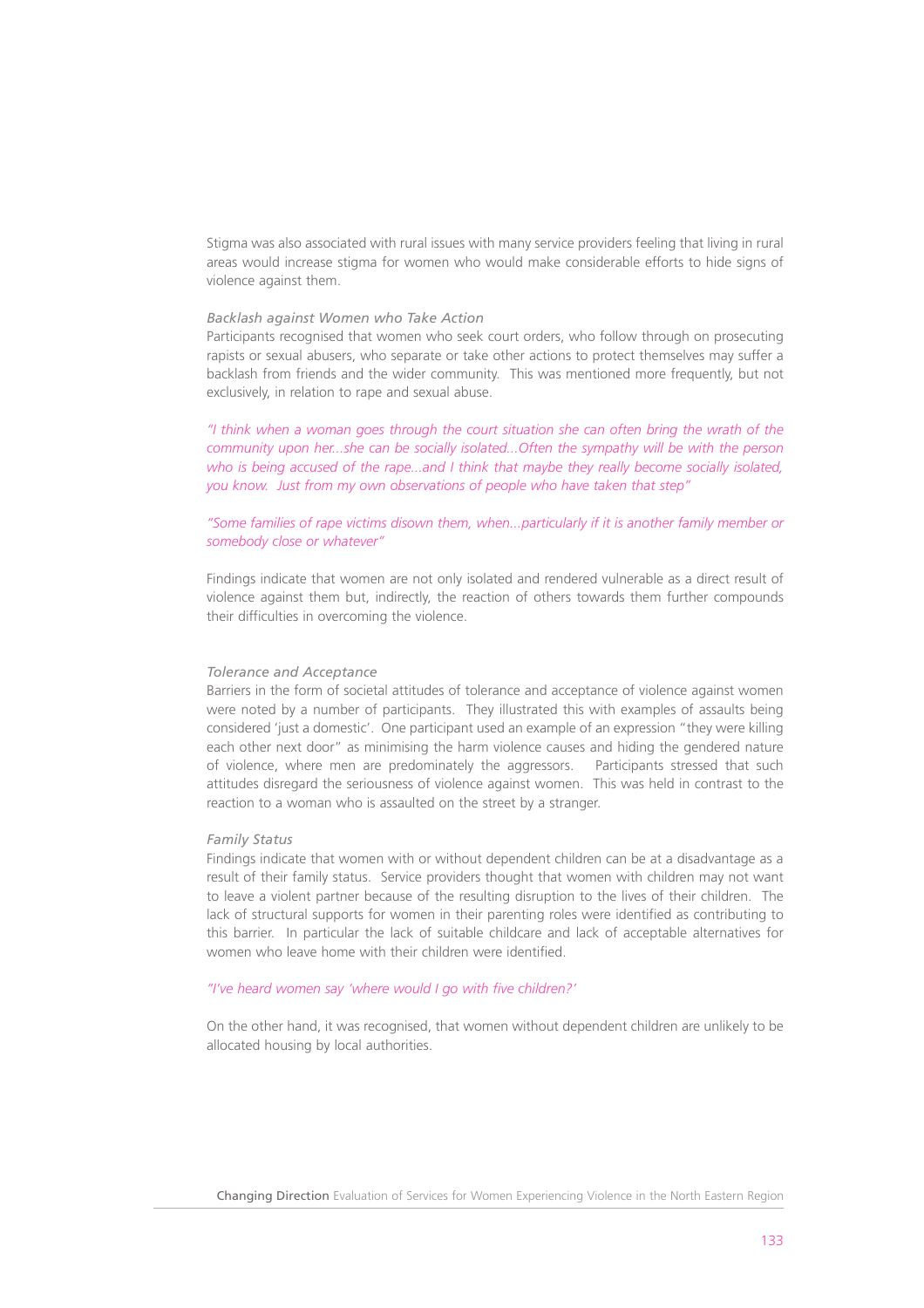#### *Poor Recognition of Abuse*

Just as women in the study discussed the importance for women to be able to recognise and name violence against them, so service providers considered this vital to women taking the first steps towards seeking help. Participants in some focus groups thought that women may not recognise abusive behaviour to be abusive if there was no direct physical violence. One Garda participant noted that non-physical abuse is less likely to be reported even when it is breach of an existing court order.

*"Even though physical violence may not occur there is intimidation and the threat and people being in fear. And that is referred to as well in the order, but people are not as inclined to ring us up about the order being breached because its just verbal abuse or anything like that" (Garda)*

Similarly, some participants identified a lack of recognition of sexual abuse by women.

*"And just to come back as well on the acceptance. I think it pertains particularly to sexual behaviour...and [women may be] quite ignorant about what's acceptable and what's not acceptable. They don't know enough about their own bodies, you know what's acceptable and what's not, they accept behaviour in a relationship that they are not comfortable with because they think that's what its about, that's what you have to deal with"* 

Some service providers, particularly in the NGO sector, recounted that many of their clients will recognise or seek help around one aspect of abuse, but it becomes clear over time to the service provider and usually the woman that the abuse is multi-faceted.

*"The women we deal with are coming from a domestic violence background. Within that though there may be elements that they don't recognise as being violence. They might come with one issue like he might not be letting her contact her family but she mightn't associate sexual and physical violence with the mental violence" (NGO/dedicated service)*

This mirrors what some women taking part in the study said of their own experiences of violence and naming violence.

#### *Literacy*

Service providers stated that poor literacy skills act as an impediment to some women using services. Recognising this, some participants stated that it is important for services to find methods to communicate with clients that do not rely on literacy as the sole or primary form of communication with clients.

*"Its quite easy just to hand over the leaflet and just assume [that the woman can read it]'*

*"We always ask women who come in if they have literacy difficulties..."* 

#### *Rural Issues*

Issues identified for women living in rural areas included distance from services as well a perceived greater reluctance among women from rural areas to avail of services. Among service providers there was not widespread agreement that women in rural areas were more socially isolated than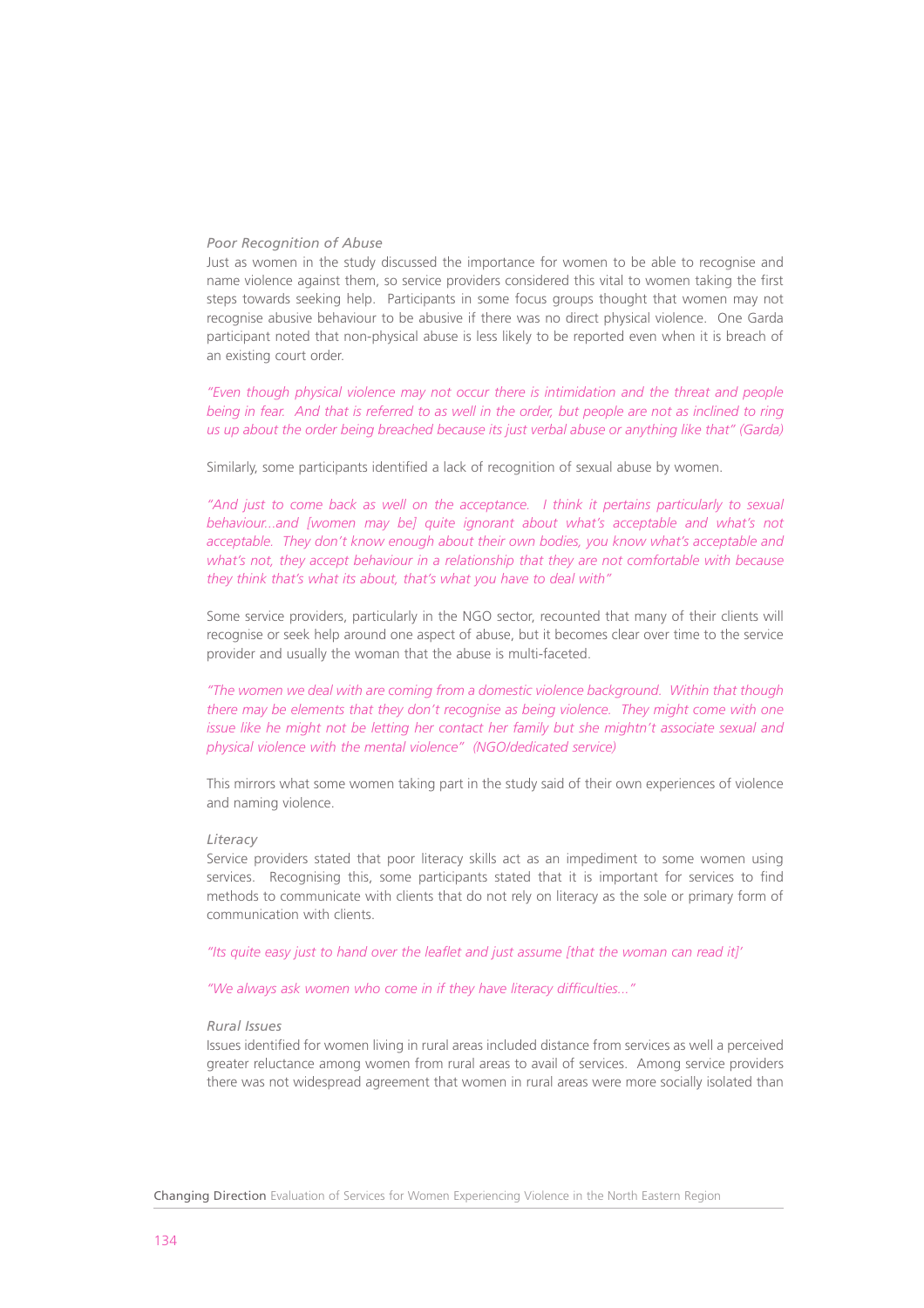women in urban areas. However transport was flagged as a particularly difficult barrier for women for rural areas to overcome. Some participants considered that services are well dispersed to meet the needs of women living in town and in rural areas, or at least that services in rural areas are improving to the extent that the gap between what is available to rural and urban women is narrowing.

In rural areas and smaller towns one respondent identified a difficulty for staff in asking questions of clients designed to encourage disclosure of abuse. This was felt to be difficult for staff who are likely to shy away from such sensitive topics when clients are known to them.

#### *Transport*

Throughout the region service providers identified transport as a barrier to both urban and rural women using services. Although transport was seen as a greater obstacle for women living in rural areas where there is no public service, women in towns were also considered to be poorly served by public transport between towns. Representatives of some organisations stated that they are in a position to provide funding for travel if this will enable them to attend who otherwise would not be in a position to do so.

# *Border Issues*

Some participants noted that women in border areas may face particular barriers to using services. Concerns were raised that cultural attitudes to violence may be more tolerant in border areas due to the history of conflict. As three of the four counties in the Region border with Northern Ireland, it is especially important that services in the NE should take into consideration the particular difficulties women from border areas face in seeking support to overcome violence against them.

#### *Range of Perpetrators*

Service providers drew on examples from their practice to highlight that domestic violence against women is not always perpetrated by intimate partners. Other abusive family members such as adult children, siblings and parent were identified as were same sex partners.

In a number of focus groups participants commented on violence within intimate relationships being perpetrated by women on men. Some service providers reported that they have had male clients who had been abused by female partners. However, they noted that the number of male clients they work with were significantly smaller than the number of women clients.

*"We do realise that men and women are both affected by this [domestic violence] and we would have men that would contact our service as well...the numbers would be very small"*

# 6.7 Equality and Diversity Issues

# *Women with a Disability*

A significant proportion of participants acknowledged that their premises were not accessible to people with mobility difficulties. Services with inaccessible buildings or parts of building included some Garda stations, NGO/dedicated services, women's community groups and others. Other statutory agencies, with a large number of premises in the region drew attention to a programme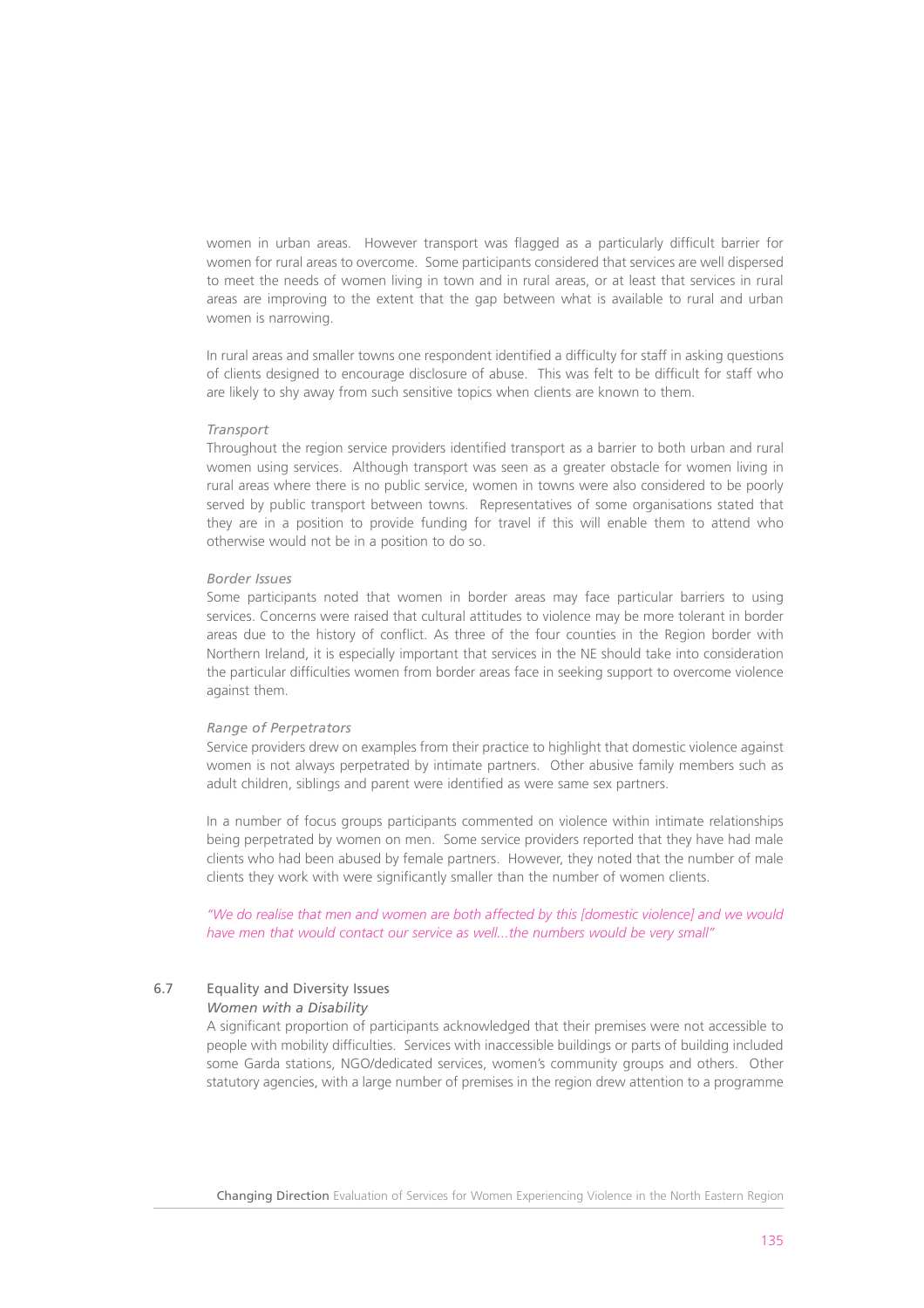of work that is underway to adapt their premises on a phased basis to be wheelchair accessible. Some services, in particular NGO / dedicated services, without accessible offices of their own make special arrangements to meet clients in alternative, safe and accessible locations. One participant indicated that many community-based organisations lease their premises and as such may not be at liberty to make structural changes to them.

Most services did not have supports in place for working with women with other forms of disability. A small number of organisations had some provision for clients with sensory disabilities, such as the Courts Service which is the process of replacing all signage with new signage incorporating Braille. In the acute sector, the services of occupational therapy could be called upon to assist patients with sensory disabilities. Some organisations felt that the lack of information available in Braille constituted a considerable barrier for clients with visual impairments. It was suggested that this and other issues related to access for women with disabilities may be addressed through enforcement of equality legislation.

# *6.7.1 Traveller Women*

In general, Traveller women were thought to face the same barriers as other women in using services. However participants highlighted particular difficulties that Traveller women face in leaving their homes, extended families and entire communities in order to escape violence.

Some participants discussing legal procedures indicated that Traveller women frequently do not follow up on complaints or complete applications for protection or barring orders. The perception among participants of the reason for this was that Traveller women do not want to leave their homes, their extended family and their culture in order to escape a violent man.

The relatively high use of refuges by Traveller women was discussed by participants. In contrast it was thought that Traveller women do not use other services such as support or information services. The need for all such services to be designed and delivered in a cultural appropriately manner to meet the needs of women from minority groups was not widely raised by participants.

# *6.7.2 Other Minority Ethnic Groups*

#### *Language*

Language was identified as the primary barrier for women from ethnic minorities in seeking assistance in relation to their experience of violence. Most service providers had some experience in working with women from a wide variety of national and ethnic groups. Some service providers highlighted that the ethnic profile of the population in the North East has changed considerably in recent years and acknowledged that initially service providers were ill prepared to meet their communication needs. It was considered that this situation has improved over time.

Participants in a number of focus groups emphasised that their female clients from ethnic minority groups were less likely than men to have good English language skills.

*"We would find that often the men would have better language skills than the women. The women do not have the same access to classes or are not allowed the same access to language classes. Women from domestic violence situations, one of the isolation tactics would be not to allow her to learn English"* 

Many services make interpreting facilities available either in person or via telephone. Although

Changing Direction Evaluation of Services for Women Experiencing Violence in the North Eastern Region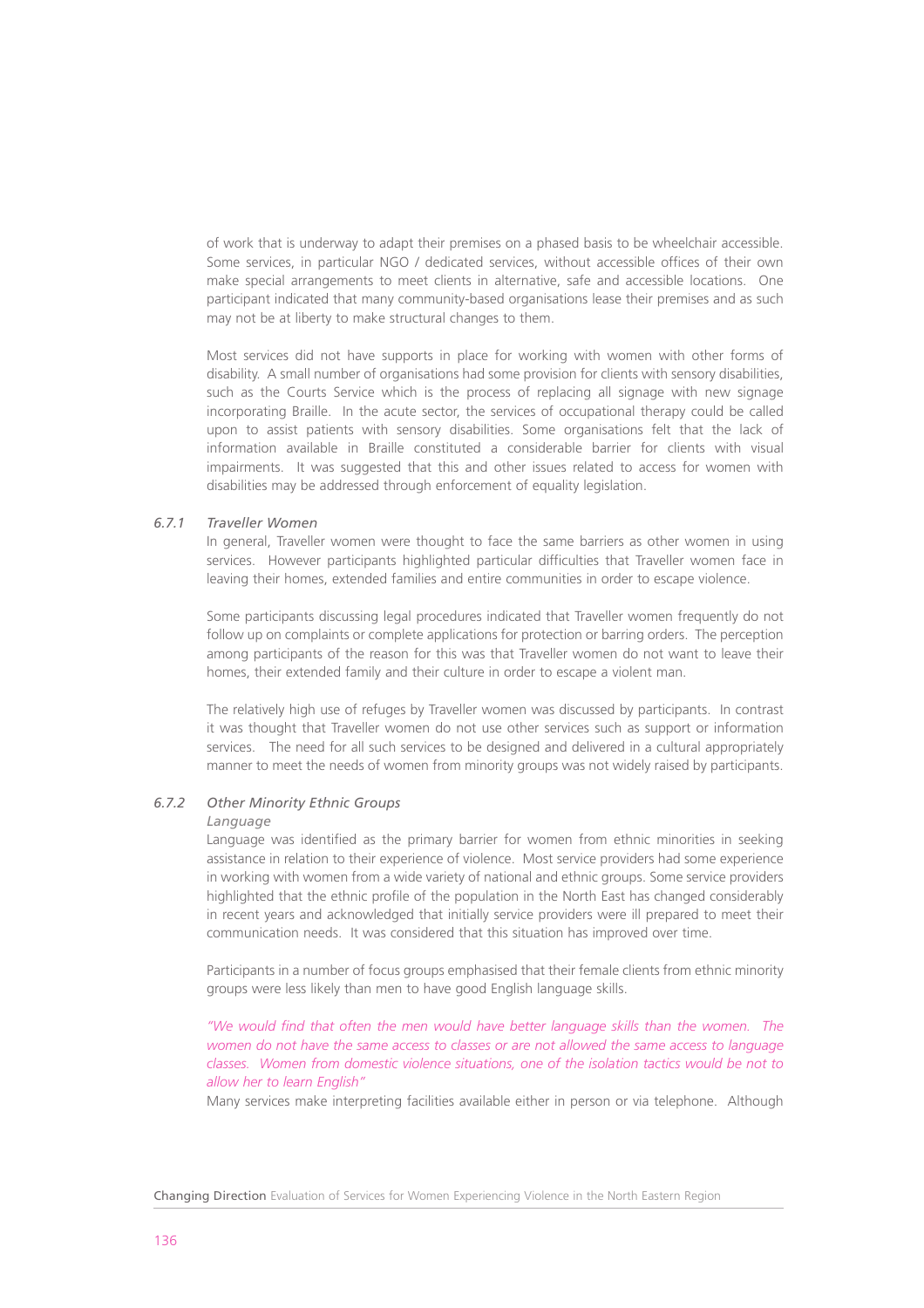officially an interpretation service may be available service providers felt that in reality the use of such services was limited as the costs are prohibitive and their services have limited funding available. A small number of services have some of their health or service related information available in a number of different languages. Some participants believed that language remains a major barrier in their work and prevents service providers from gaining an in-depth knowledge of their clients' needs.

A number of participants indicated that in their experience members of ethnic minority groups can be very resourceful in finding strategies to overcome barriers to services. In particular women frequently identify their own interpreters from amongst family or friends.

#### *Ethnic and Cultural Diversity*

Some service providers emphasised the need to recognise the diversity of ethnic groups in the region. They argued that it is essential not to view all non-Irish nationals as being the same but rather to attempt to understand differences in culture and experiences of different clients.

Participants noted that there may be different norms or tolerance related to violence against women in other countries or cultures. Some service providers spoke from experience with women clients who tell them that their husbands or partners are not aware or do not believe that violence against women is against the law in Ireland. Some participants related accounts of women asking them to intervene to inform their husbands or partners of the seriousness of their actions in relation to Irish law.

# *6.7.3 Lesbian and Bi-Sexual Women*

Although many participants stated that their services are available equally to lesbian and bi-sexual women few had experience of many clients who identified themselves as such. While services and policies may be open to all, such as An Garda Siochana national policy on domestic violence which is applicable to same-sex couples on an equal basis as heterosexual couples, some participants suggested that homosexuality is the final frontier in equality proofing services. One participant argued that all other areas of equality and equality legislation are discussed openly at numerous fora for community organisations but that lesbian and bi-sexual women are never mentioned.

*"I would imagine that lesbian and bi-sexual women would be in a serious handicap there because they are not even recognised by society...there is no recognition.... No matter where you go there is talk about people with difficulties and that but no one ever mentions them as a specific group of people...and I think that is very important"*

Some participants recommended that literature and promotional materials on services, especially NGO/dedicated services, be specifically designed to portray that services on offer are available equally to women in same sex relationships.

# *6.7.4 Age*

Most services represented by participants are available to women regardless of their age. A notable exception being that, for legal reasons, girls under 18 years of age cannot avail of some services in their own right, for instance, refuges or rape crisis centres. Some providers argued that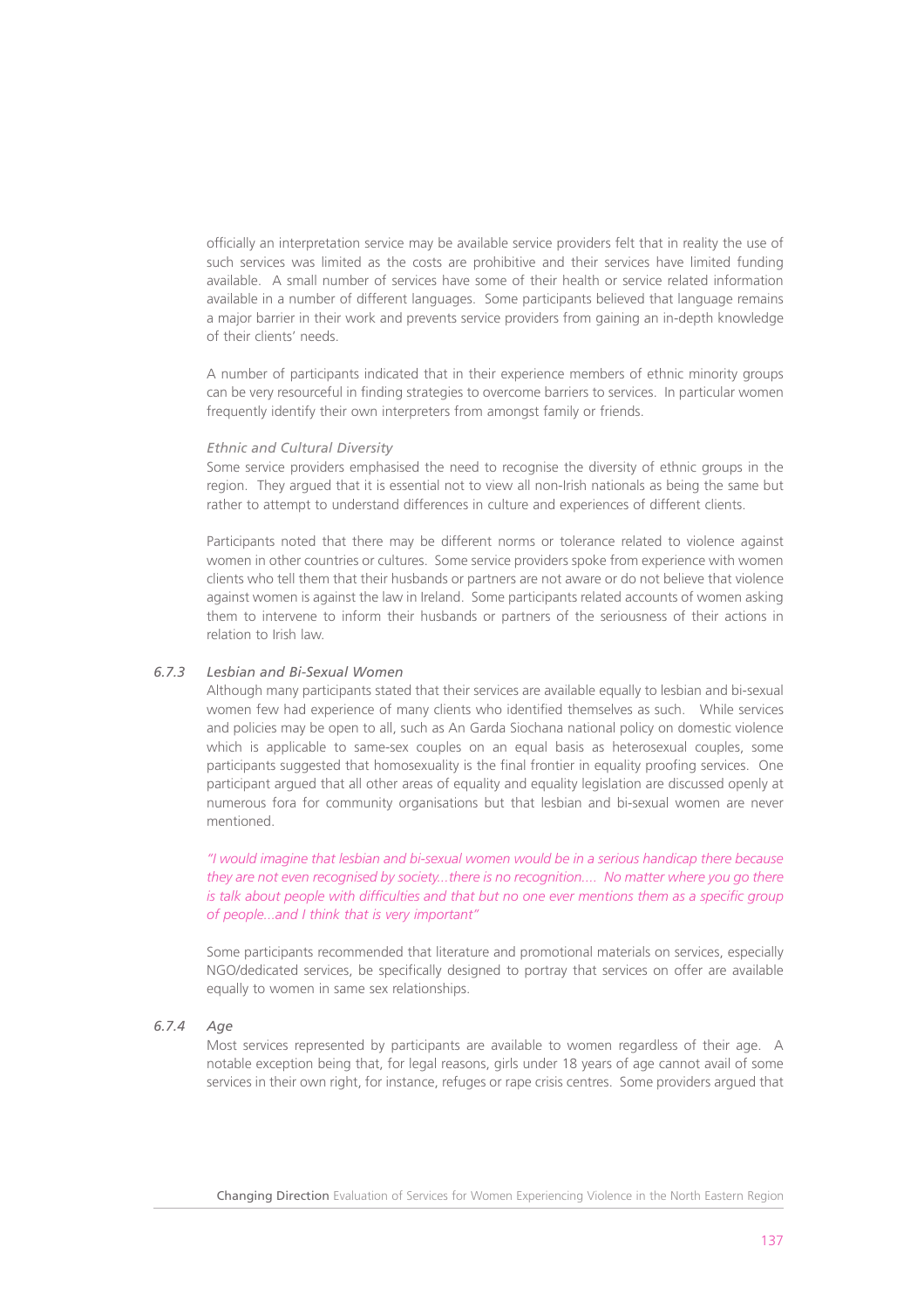adolescent girls who may be vulnerable to violence are not well served. They highlighted cases where social workers had placed girls aged under 18 years of age in B&B accommodation for their own protection. This was considered a poor response as these girls were otherwise unsupervised and unsupported.

*"This is a huge problem that we've come up against. The refuge can't work with young women under the age of 18, it's a legal minefield...the health board will put people into bed and breakfast accommodation and pay for it if you can find a place to take them" (NGO/dedicated service provider)*

Service providers noted an increase in abuse of older people. They also noted that older people have poor choices in acting to avoid abuse.

*"They nearly prefer to stay in the abuse with the family in the home than to move out. There is a big problem there" (Public Health Nurse)*

#### 6.8 Special Needs

#### *6.8.1 Mental Health*

The importance of interagency co-operation for women with mental health problems emerged in many focus groups. The role of psychiatric social workers and of domestic violence support services was recognised by a Community Welfare Officer as being of great support to women with mental health problems in accessing other services. The ability of other services to provide, with consent, some background information is considered very valuable as it helps the Community Welfare Service to understand a woman's needs and experiences. In light of this information the Community Welfare Service is in a position to tailor their response to individual women e.g. by arranging home visits.

*"The psychiatric social worker, she would help with a lot of things and it would make us more aware and make us more sympathetic to the person too, because we would know, not their whole history or anything like that, but she would give us an indication of what problems they would have." (CWO)*

One member of the Gardai reported that services are available equally to all and could not identify any particular issues for women with mental health problems. He indicated that women with mental health problems would be referred to the appropriate health board services.

*"For our service, we would link with Psychology a lot if we had a client who had a learning disability or personality disorder or whatever and was also experiencing violence or sexual abuse or anything like that. We would work with psychologists around that" (Social Worker)*

Some service providers feel ill equipped to work with women with mental health problems.

*"We are not equipped to deal with mental health problems so that would be a referral to the mental health services" (NGO/dedicated service)*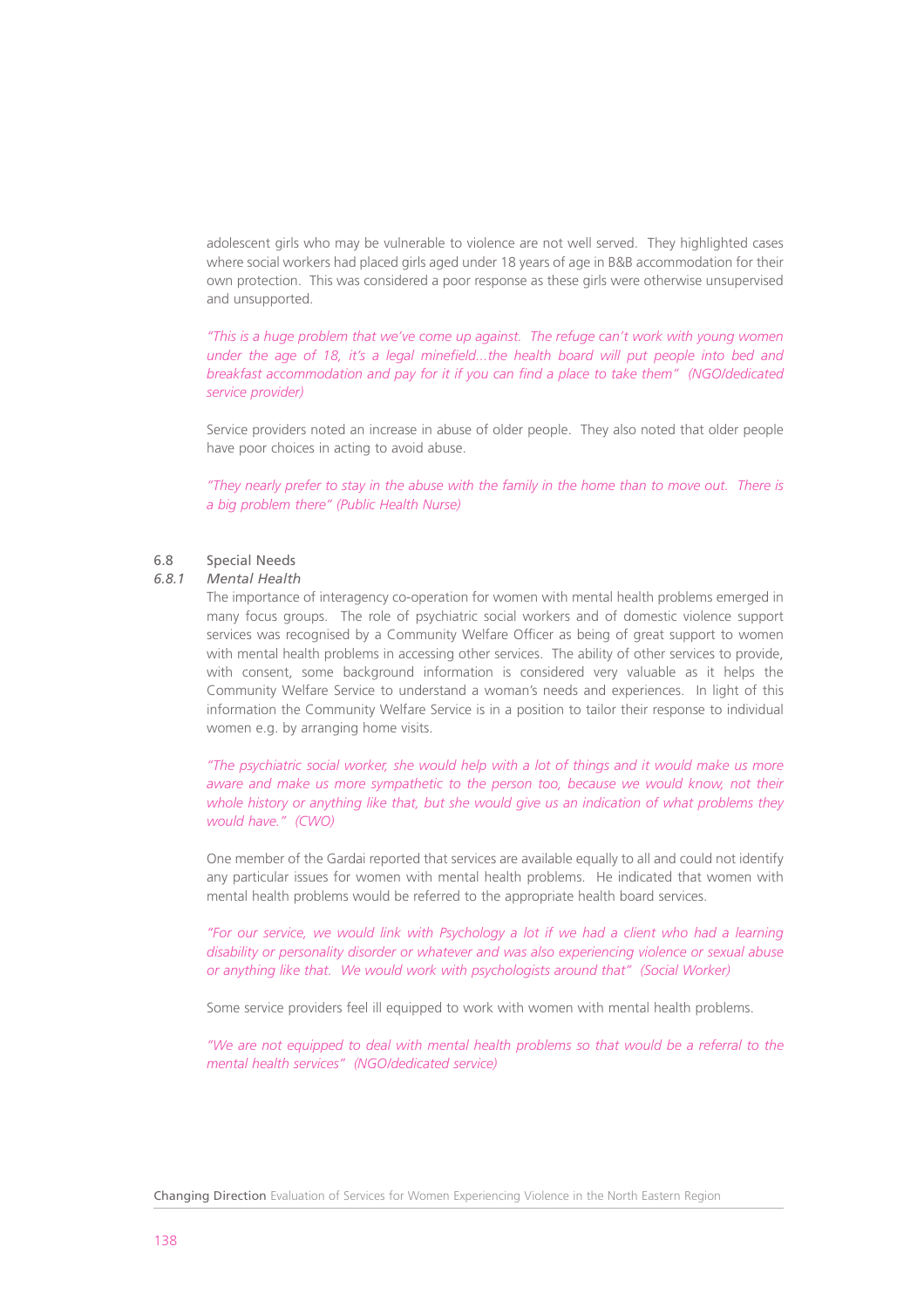# *6.8.2 Alcohol / Drug Abuse*

Research indicated that women who experience violence who also have alcohol or drug abuse problems have difficulties in relation to accessing services. Representatives of women's refuges indicated that women with current substance abuse problems could not be admitted to crisis accommodation and may as a result become homeless and roofless as their friends may not be in a position to accommodate them either.

Women with substance abuse problems are also vulnerable to having their children taken into care. One social worker considered that the loss of her children sometimes acted as a catalyst for women to address their substance abuse problems and as such could have a positive effect on their lives in the long-term. She further indicated that social work services are available to support women during this time until they may be reunited with their children.

# *6.8.3 Past Abuse*

Many participants in different focus groups drew attention to the increasing number of women seeking assistance or support in relation to past experiences of abuse. A representative from the acute hospital sector highlighted a number of instances where women have returned to the hospital seeking their medical records and information in relation to their past pregnancies for instance. In such cases it frequently emerges that women have been physically assaulted, raped or sexually abused around the time of these pregnancies.

One community-based women's organisation identified that many of the women using their services had violent experiences in the past. It was reported that a number of these women now experience symptoms related to extreme stress including physical symptoms and anxiety attacks.

# 6.9 Weaknesses and Gaps in Services

# *6.9.1 Perpetrator Programmes*

Overwhelmingly service providers consistently drew attention to the lack of services other than the legal system (Gardai, Court Service, Probation) addressing the behaviour of perpetrators in the region.

*"The only services that are available are when they go into custodial placements, yeah, the services kick into place then"*

Another participant at the same focus group highlighted the fact that so few perpetrators of violence against women are prosecuted and fewer still serve custodial sentences. Therefore they reasoned that services available only to men in custody were addressing only a very small proportion of perpetrators.

*"I think there are great areas where women can go but we're not focusing on the problem, the problem is the man. He's left at home in bed snoring his head off while she's gone off in her dressing gown with the child down to the shelter...I just wonder what we are going to do with the men that are causing the problems. Do we start when they're young or do we...? They're the root of the problem" (Garda)*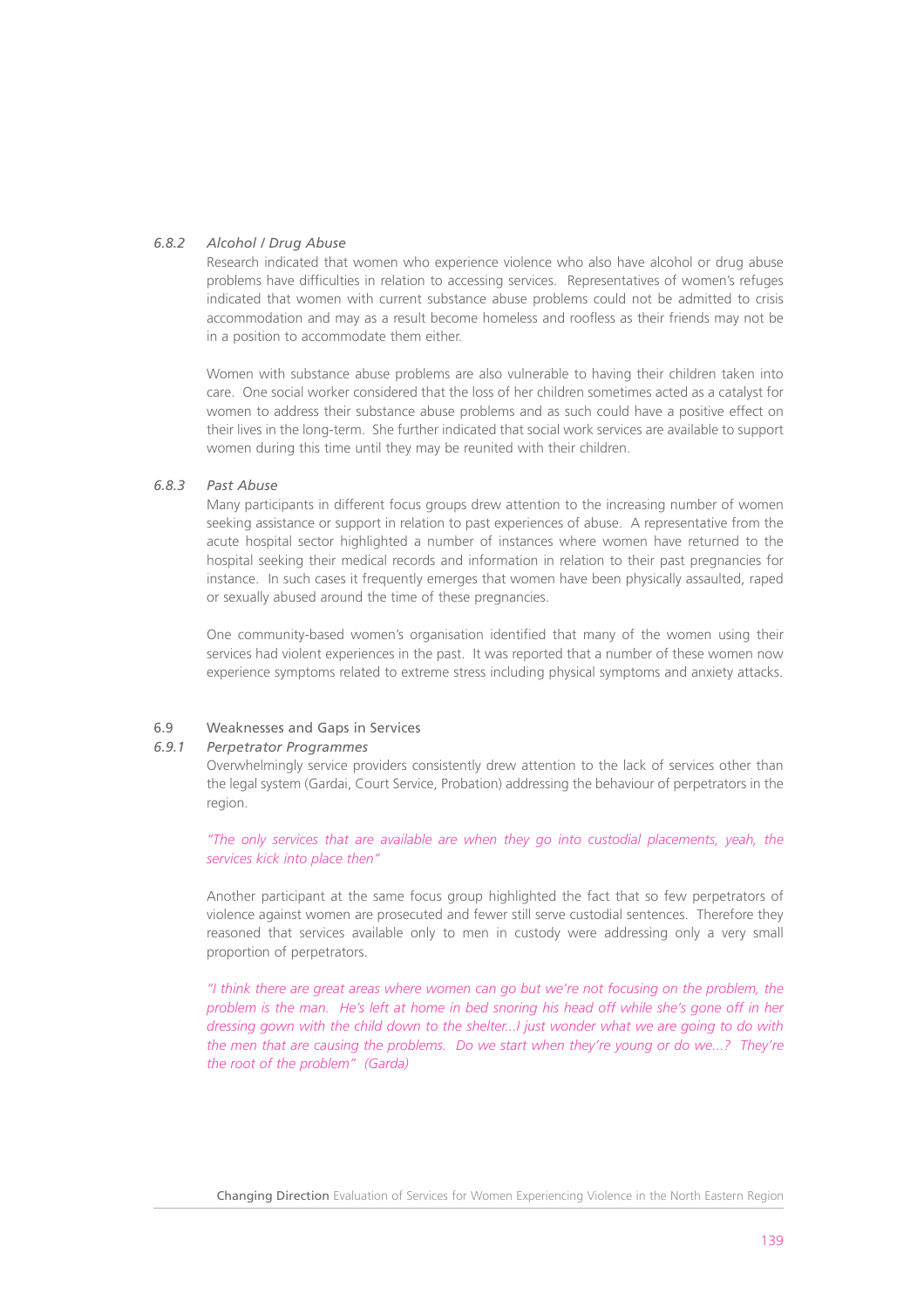Some participants believed that when women take action and leave violent relationships that their former partners continue their violence in newly established relationships. Thus they become serial abusers. This emphasises the need for intervention programmes addressing perpetrator behaviour.

*"A gap is treatment for the perpetrator as well. I guess that's nationwide I think. [If partner leaves] he's going to meet another girl and its going to happen all over again. We see it all the time, you know he moves from one to another" (Social Worker)*

#### *Detaining Perpetrators*

Some participating members of the Gardai identified a weakness in the lack of accommodation provision for men if charged with offences or arrested in relation to domestic violence. They stated that as the Irish criminal justice system is not disposed to holding prisoners on remand the question arises regarding where a perpetrator goes following being arrested, brought to the station, charged and then released. There may be some circumstances where men may be held in the station. In general, men in these circumstances do to not meet the criteria for the local hostel for homeless men. Participants argued that the safety of women may be compromised by this gap in provision.

Participants stated that legally there are very limited circumstances where an accused person can be remanded in custody e.g. risk of not attending for trial, risk of interfering with witnesses. Both grounds are considered difficult to prove. A previous Supreme Court decision effectively limits the power of a judge to remand people in custody.

One Garda officer highlighted a reliance on the goodwill of family members to provide accommodation for a man in this situation. Participants suggested that in these circumstances women may be particularly vulnerable if there are no court orders in place.

*"The difficulty we have with this, once you charge the person, where's the person, where's the defendant going to go? The accommodation is the problem...so he comes back and tries to get back into the same unit [family residence] again, where he is after coming out of." (Garda)*

Gardai advise men not to return home. A conditional behaviour bond may be put in place, the key condition being to stay away from the family home.

*"So we have Joe Bloggs out - charging him, releasing him and where will he go? We say to him please don't go back to the house because we have put you on a conditional behaviour bond saying not to frequent the house and to keep your distance and to remain absent from the house for the next seven days until the court day" (Garda)*

#### *6.9.2 Lack of Services*

Throughout the region particular areas were highlighted as being either poorly or entirely unserved by NGO/dedicated services or other services related to violence against women. . Participants considered that the presence of an NGO/dedicated service resulted in more women seeking assistance.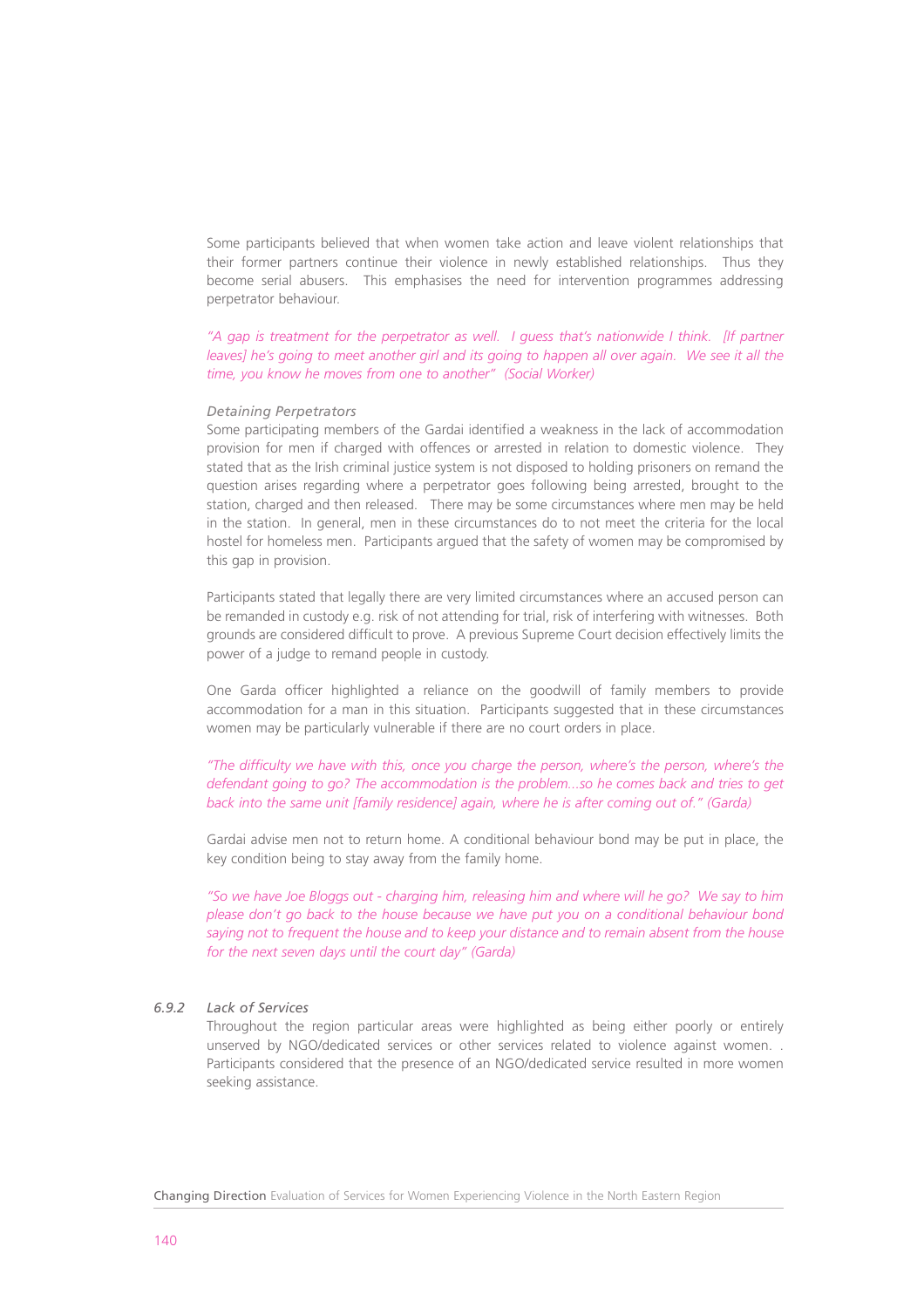Service providers in Co. Cavan identified a clear need for a service for women who experience violence in Co. Cavan. They contrasted the relatively lower number of women seeking other services related to their experience of violence than in neighbouring Co. Monaghan where Tearmann Domestic Violence Support Service is in place

*"In Monaghan there would probably be better links [than in Cavan] because its a local organisation [Tearmann], whereas here we don't seem to get that many referrals really...I think we would need something similar here in Cavan, and as well there is no refuge"*

Participants identified a need for crisis accommodation for women locally.

*"There isn't a refuge, yeah, I mean if somebody comes to me, say, after being very seriously assaulted and sometimes they don't want to, maybe, go to the Guards, we have nowhere, well we refer them to the Guards if it's a serious assault but other than that...you know if they want to get out of the situation they are in there is nowhere really to refer them to"* 

One respondent questioned the need for a women's refuge, arguing that an alternative should be sought to prevent men from returning to the home if they are violent.

*"And you are asking them not to go back to the family home and then why would we need a women's refuge? Why would women not stay in the home and why are we not looking at something for these men if we can't remand them in custody?"*

There was an acknowledgement that in the absence of crisis accommodation for women that a hospital may sometimes provide services to fill the gap. Although such provision is not officially sanctioned or recognised, participants indicated that it sometimes occurs that women may be admitted to hospital or have their discharge delayed according to family circumstances and not medical need per se. The Garda at this focus group praised the service provided by hospitals in this regard as filling an important role protecting women from violence.

Participants noted that some areas are not served specifically by any NGO and that as a result women who experience violence have to make arrangements to visit services in other towns. Findings related to financial constraints, controlling behaviour of abusers, poor transport systems, and a lack of childcare facilities demonstrate that such journeys are likely to pose substantial difficulties to women. The need for local services, however, is discussed elsewhere in the report in the context of women also wanting to protect their identity and therefore maybe preferring to travel to use services.

The lack of services for women in Kells was highlighted as was the experience of women in Co. Meath who are in need of services related to their experience of rape or sexual assault.

*"We hope this year to do something about the lack of services in Kells"* 

*"I had a woman in yesterday and I had to refer her to Dundalk [Rape Crisis Centre]" (participant in Navan, Co. Meath)*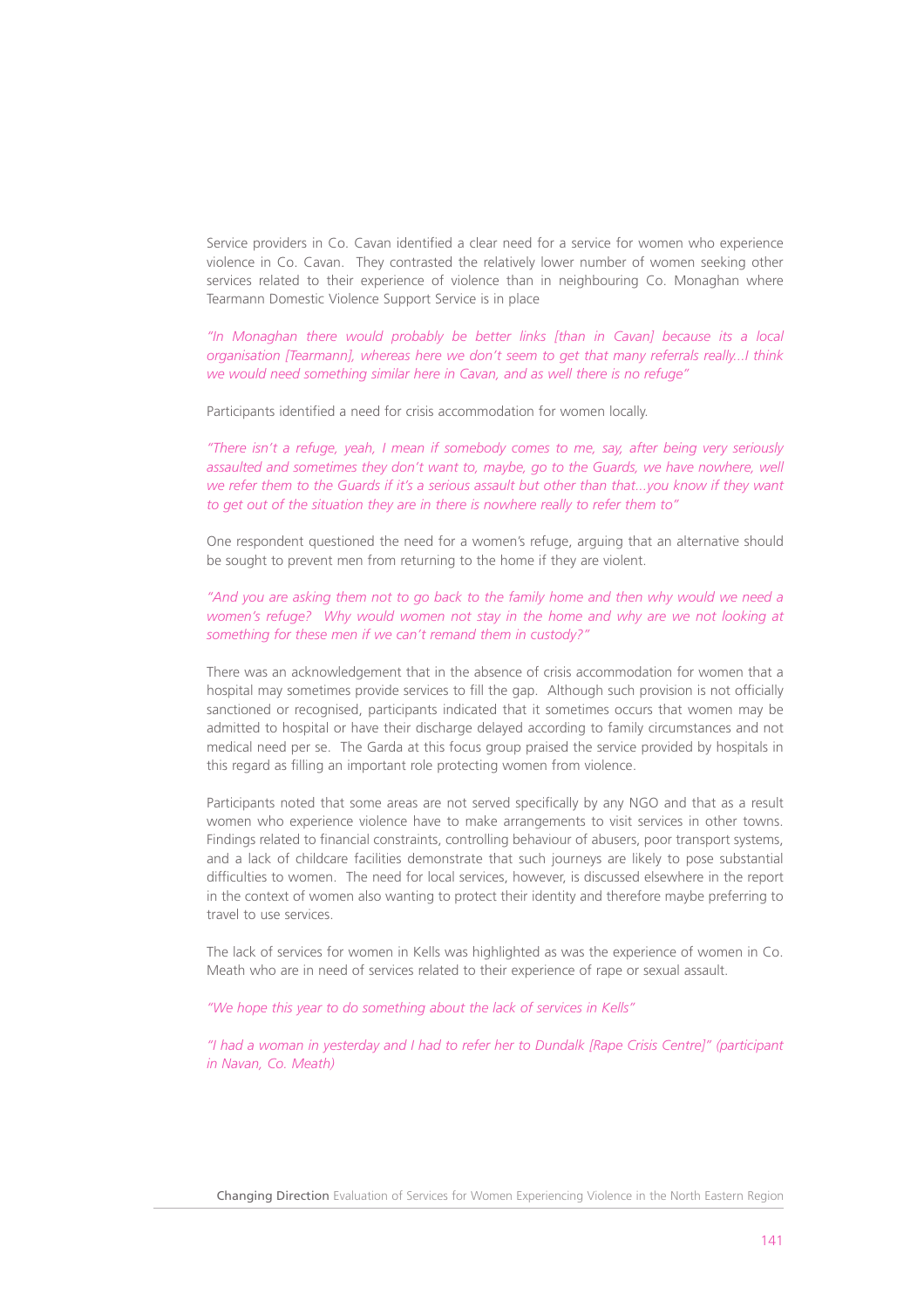The absence of a rape crisis service in Co. Monaghan was highlighted as was the lack of crisis accommodation. Social workers working in areas not served by a refuge drew attention to their difficulties in responding effectively to women in search of crisis accommodation. They felt that the time lag and difficulty of women having to travel to a refuge meant that many backed out. These social workers stated that women should be able to access a local service rather than have to travel to crisis accommodation. They felt this response would be more appropriate and provide women with a better all round experience of service use. In particular they emphasised that women do not want to impose any additional disruption on the family, of particular concern was having to take children out of school and away from their social settings.

However, some service providers suggested that alternative models of crisis accommodation need to be developed as refuges are too restrictive and institutional. They felt that independence and maintaining family life as an autonomous unit were vital factors to be considered when designing crisis accommodation for women who experience violence. Some participants indicated that the best way to meet women's needs is to involve them in the planning of facilities.

# *6.9.3 Accommodation*

Participants expressed concern at the difficulties women face in securing accommodation if they become homeless during the process of leaving a violent partner. Service providers identified a number of obstacles women face including high rents in the private rented sector, the inadequacy of rent allowances, long waiting lists for local authority housing and the low priority given to women without dependent children. Women must also raise large cash deposits in order to rent in the private sector and this was considered by participants to be a further barrier for them to face. While Community Welfare Officers can issue a bond guaranteeing the premises that is intended to meet this need, it was thought that many landlords do not accept these.

Refuge providers in particular were concerned at the lack of accommodation for women leaving refuges. The paucity of alternative accommodation frequently results in women staying in refuges for relatively long periods of time. As refuge accommodation is designed to meet crisis needs this provision is inappropriate for women and their children to stay for longer periods of time. This mis-match of needs to services creates difficulties for women. Many participants discussed the need for greater availability of transitional housing and for local authorities to meet their commitments to re-house women living in transitional housing following an agreed period of time.

The lack of satisfactory accommodation for women and their children was thought to influence women's decisions in relation to staying with or leaving violent partners.

*"That's why women may prefer to stay in these situations because the alternatives are so poor."*

# *6.9.4 Sexual Assault Treatment Unit*

Participants in a number of focus groups expressed concern that women who have been raped or sexually assaulted must travel to Dublin if they require specialist treatment at a sexual assault treatment unit. In general it was felt that such a service should be offered within the region, although some participants questioned the sustainability of such a unit.

Changing Direction Evaluation of Services for Women Experiencing Violence in the North Eastern Region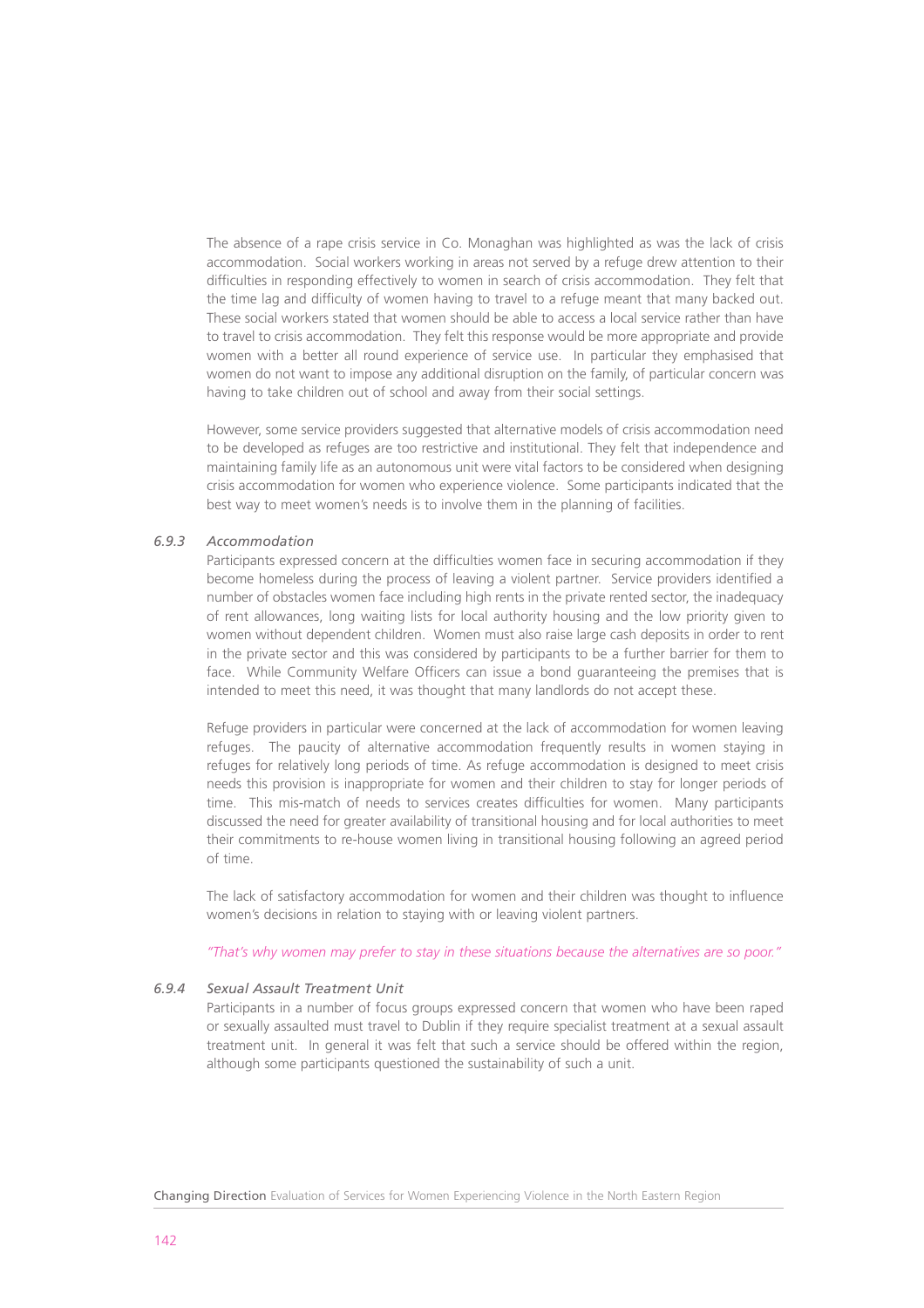#### *"I would think that it would be important to have an element of those services [Sexual Assault Treatment Unit] nearer than the Rotunda"*

# *6.9.5 Community Social Work Service (NEHB)*

#### *Out of hours Social Work*

Lack of social work services outside of office hours was identified in almost all groups as a flaw in the current spectrum of provision especially as it relates to crisis services. Participants from other services stated that they have to cope with situations in the intervening period when no social workers were on duty. They argued that this approach was inappropriate. It was strongly felt by many participants that this was a key priority for the future development of services. As noted previously, they drew attention to the lack of services for children and girls aged less than eighteen years. Participants contrasted social work hours with other services and questioned the reasons why such services could not be put in place.

*"I think there is an awful gap in this...you know, like come five o'clock on Friday evening there are no social workers available...not degrading social workers or anything but there should be services on the weekend."*

#### *Availability of social workers*

Even within current working arrangements there was some dissatisfaction among other service providers that social work is not available to their clients when they need it.

*"Social work support is something that's really difficult for families that are struggling. To actually get a social worker assigned to a case is nigh on impossible sometimes, or just to get a family support worker to go in and provide practical support...there are issues of funding for them"* 

#### *Social work services for adults*

The absence of a social work service for adults was highlighted by some participants. An example was given of case of a young woman abused by her father and pregnant but where social services were not keen to take on the case as there was no child involved until her baby was born.

*"There doesn't seem to be enough social work for adults. It's all child protection, child protection, child protection. There is now...a psychiatric social worker for the whole of [the county] and that's only for people with a psychiatric illness. So there is really no social worker for men and women, you know, that have not a psychiatric illness and that have no children really, there's nothing for them"*

# *6.9.6 Post - Crisis Services*

The needs of women to be supported following violent experiences was emphasised by a number of participants.

*"Women exiting violent relationships are often damaged and need support to build up confidence again. Personal development is very important."*

Self-help groups, training and education and on-going support are among the services women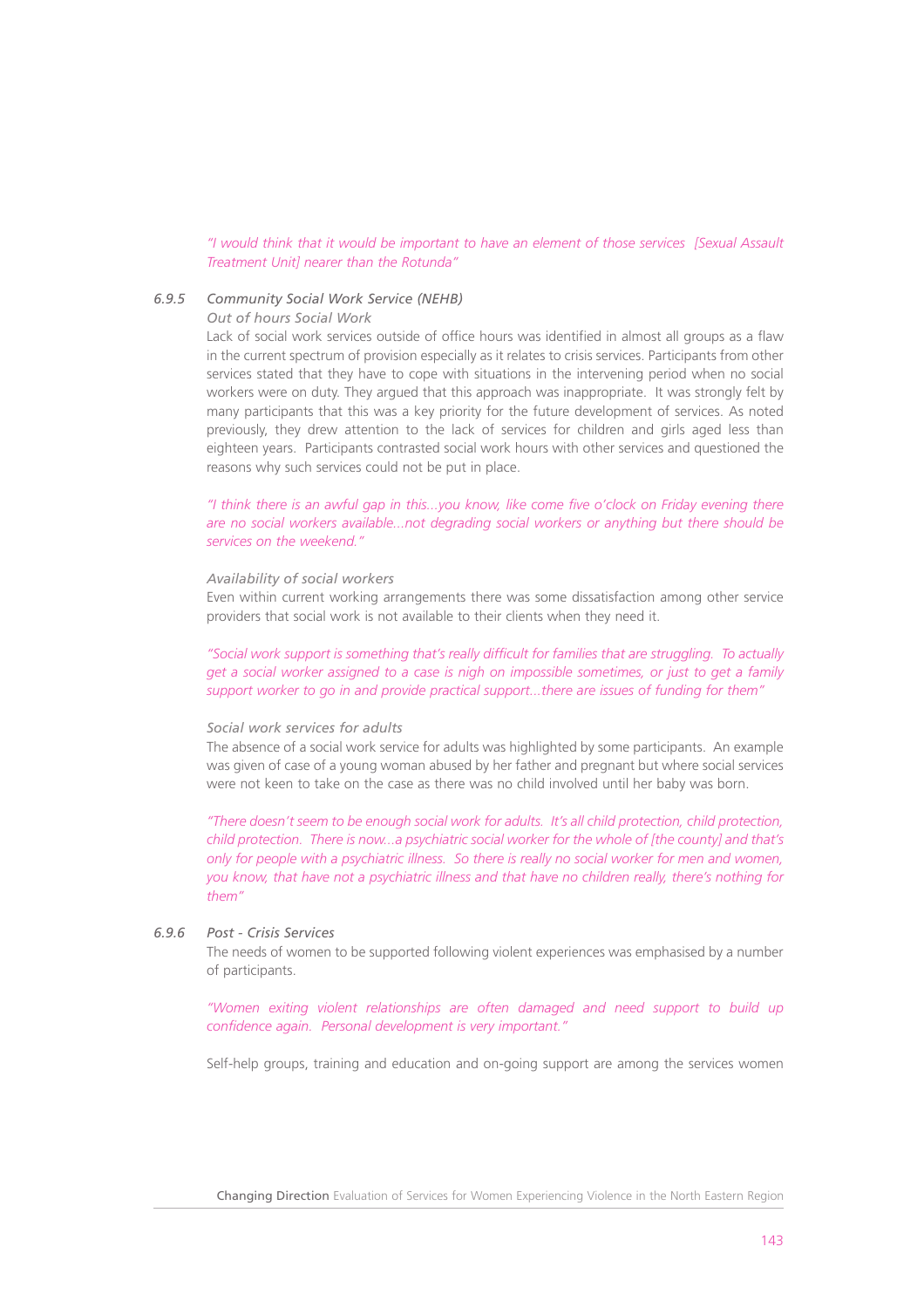need. Some providers are providing training but the extension of services into the post-crisis phase seems to be at an early stage of development.

## *6.9.7 Legislation*

Gaps in legal instruments that give protection to women in intimate relationships other than marriage leave women experiencing violence outside of this context at particular risk. Cases highlighted in the focus groups were couples who are dating but not living together and a case of a woman who was being physically and verbally abused by her father, yet she was unable to gain the protection of a court order. Both of these situations were cited as examples of shortcomings in current legislative framework.

Some social workers felt that legislation should be introduced to protect women in the same way that children are protected under the Children's Act i.e. that professionals have a statutory duty to report incidents of violence in order to protect the woman

## *6.9.8 Gardai*

An Garda Siochana was identified as an agency of vital importance to women who experience violence. Some shortcomings with the services provided by the Gardai were identified by participants. There was concern about the lack of privacy for women making a complaint or seeking information in a Garda Station. One member of the Gardai felt that the experience of seeking information at the public counter in a Garda station could be quite intimidating for women, and that although Gardai make efforts to speak to a women in private that facilities to do so were not always available. Other participants noted that if women would prefer to speak to a female Garda that one is not always available.

## *6.9.9 The Courts Services*

The lack of separation of family court from the rest of court business was thought to make the experience of court more difficult for women. Some participants indicated that although proceedings are held in camera, i.e. in private, the waiting area at the courthouse is shared with other parties attending court on the same day, including the perpetrator(s) of abuse against the woman. In addition to this participants expressed concern that family law proceedings were fitted in around the other business of the court and this may involve a lot of waiting around for women, thereby adding to this anxiety. Some participants considered that an ideal situation would involve separate sittings for family court matters with the family court in Dublin being used as a model of good practice.

#### *6.9.10 Co-ordination and Co-operation*

In general, service providers felt that co-ordination and co-operation between services has been improving in recent years. Many participants highlighted the pivotal role of the NGO/dedicated services in co-ordinating services for women and in raising awareness in other providers. Where an NGO/dedicated service is operating locally co-operation between agencies and the NGO was thought to have improved with subsequent improvement for women in their experiences of services. In areas currently not served by NGO/dedicated services service providers drew on their professional experiences working in other regions or areas to highlight the difference.

Some participants considered that a great deal of co-operation came about because individual

Changing Direction Evaluation of Services for Women Experiencing Violence in the North Eastern Region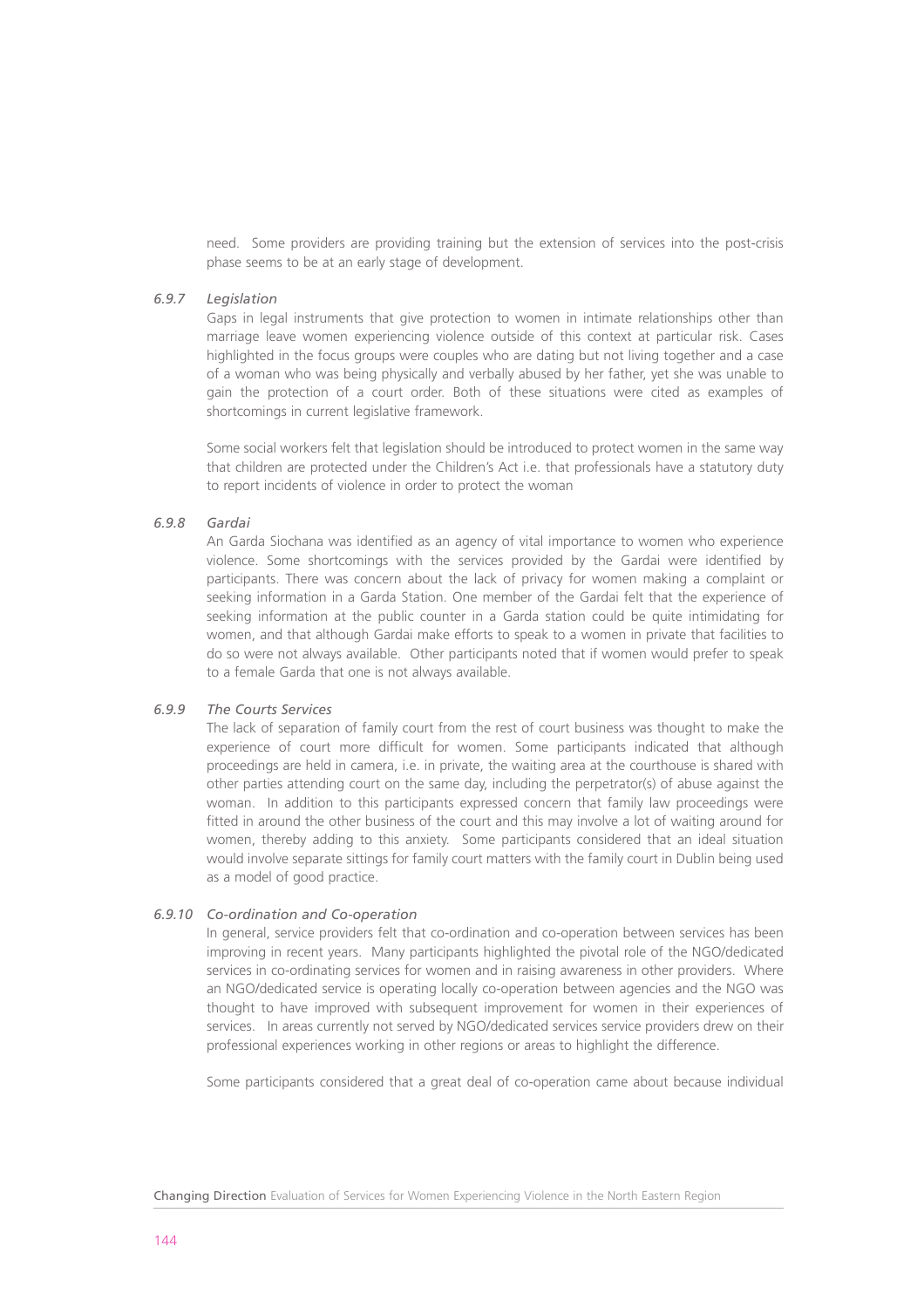staff members in various organisations had a positive attitude to working with other agencies and therefore networked, built and maintained linkages. The development of channels of communication was considered to greatly enhance co-ordination from a woman's perspective. However some participants said that in their experience such co-operation was frequently the result of individual efforts of staff members thus casting doubt on the sustainability of such arrangements.

A small number of participants felt that even the most basic information needs of service providers were not met, i.e. that they were not aware of other services available to their clients or not clear about what different organisations offer.

Some participants considered that even operating at its most efficient and effective the current level of co-ordination did not result in a seamless service for women.

*"I think even with the best level of support possible there's a huge amount of running around for women. Even to get to the refuge but that's only the beginning of it. They [women] need to sort out their finances so they need to go to social welfare. Then they need to go to community welfare for emergency payments. Then they've to go to the Guards to report it, they need to contact schools to get places for their children, they may need to contact St. Vincent de Paul for clothes or God knows what. There is no one place to access all that"*

The role of NGO organisations in assisting women in this regard for instance by making telephone calls on her behalf was highlighted.

*"What can help is if the refuge rings ahead and explains a little bit so that she doesn't have to repeat her story to another person, they'll be expecting her, knows what she's looking for and just sees to it"*

Participants also noted the role of other services, such as psychiatric social work, in referring women and providing information that will encourage staff to be particularly responsive and understanding

In Co. Monaghan the Local Area Network of services meeting to examine and improve interagency co-operation was considered to be a positive step towards enhanced co-operation and co-ordination. One participant highlighted the need for members of such a network to hold positions of influence within their own organisations. Without this element it was considered that little change would be affected as messages and improvements would not filter through to the rest of the service. Participants in other areas of the Region advocated the establishment of similar networks in their own areas. Some participants considered that for the response for women locally to be improved the networks should operate locally, i.e. on a scale reflecting the geographical scope of current service provision in the area.

Overall participants indicated that there was considerable room for improvement in terms of cooperation between services.

*"Interagency is the way forward. And if women are going to receive a seamless service... this is the way it has got to be done"*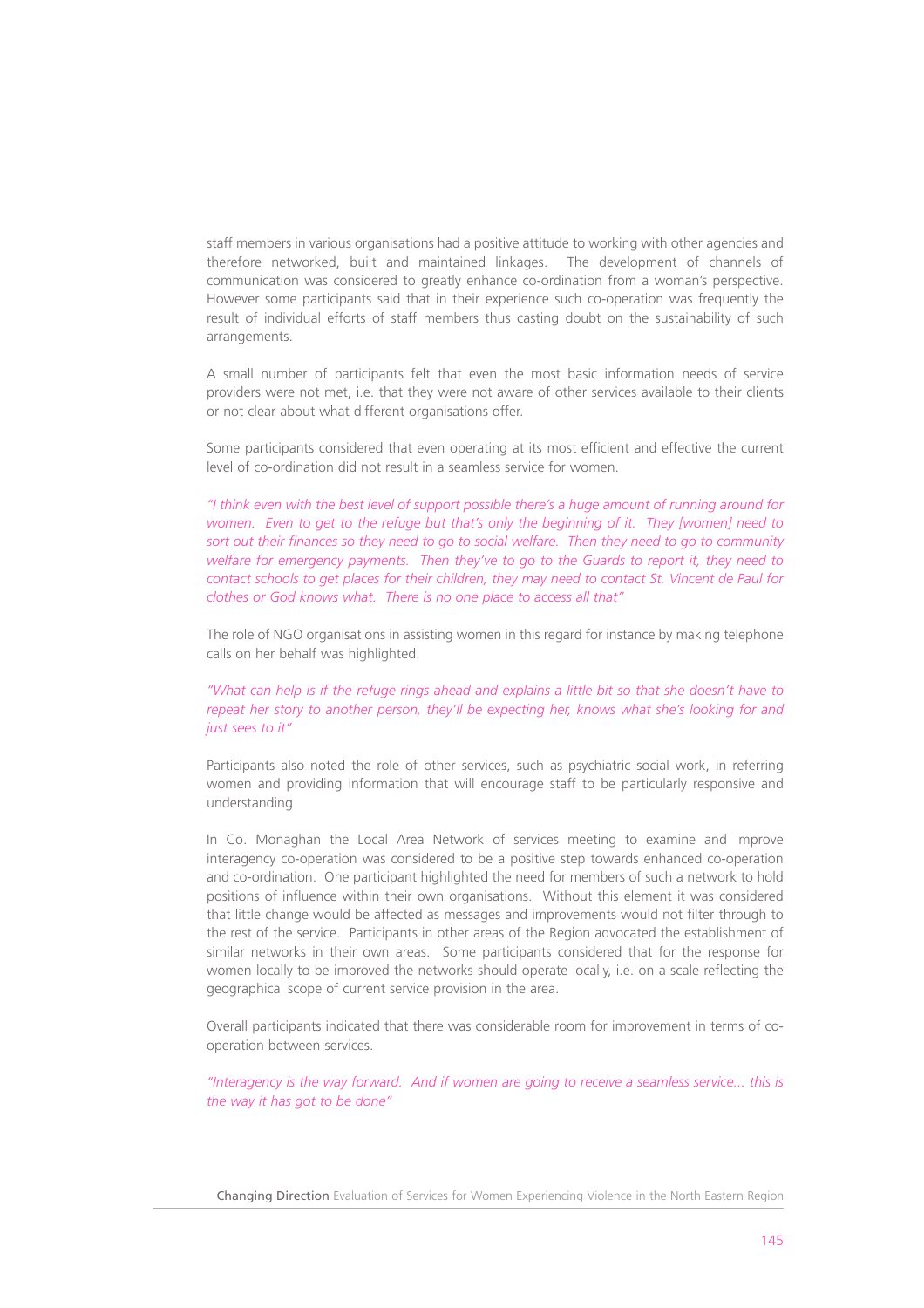## 6.10 Relevant Trends

Participants in the service provider focus groups were asked to identify trends in needs, service delivery or other areas that they considered pertinent to the future development of services for women who experience violence. Themes emerging in this regard are presented below.

#### *6.10.1 Reporting of Violence*

Many participants reported that they have witnessed an increase in the level of reporting of violence in recent years. They suggested that this increase is due to a higher rate of reporting rather than a higher incidence of violence.

#### *6.10.2 Tolerance of Violence*

In many focus groups service providers drew attention to an overall increase in the level of violence in Irish society. In this regard attention was drawn to violence on the streets at night, fights and public disorder. Participants indicated that this increase in violence and related increased media reporting of violence has resulted in a greater tolerance of violence, in that people have become accustomed to seeing and hearing about violence and are no longer shocked by it. They reflected that this increase in tolerance was not helpful to women who experience violence.

#### *6.10.3 Inward Migration*

In some focus groups the topic of population growth resulting from inward migration was raised by participants. They stated that in some parts of the North East Region rates of inward migration were very high resulting in substantial population growth in some areas, particularly towns with growing commuter populations. Growing populations were associated with a resulting growth in demand for many services locally including those related to violence against women. Participants drew attention to this population growth occurring in the context of greater pressure on public finances and the attendant negative implications for financing of services. The effect witnessed to date included no increase in funding and some services experiencing funding cuts and/or a freeze on staff recruitment or replacement. The resulting difficulties for women in accessing over-subscribed, under-resourced services were highlighted.

The role of local women's groups in providing information, assistance and social support to women new to these areas was highlighted.

## *6.10.4 Substance Abuse*

Service providers identified trends indicating an overall increase in substance use and in particular a trend towards a greater number of young people becoming involved in drug and alcohol abuse. A change in drinking culture to include more spirits taken as shots used in the pursuit of drunkenness was also a cause for concern according to participants. The implications for women and girls in terms of an increased vulnerability to rape and sexual assault were emphasised. The difficulties in securing prosecutions of perpetrators of violence in circumstances where women have used alcohol or other drugs were highlighted.

An increase in substance abuse is thought to pose challenges to existing services that are currently not equipped to work with women who have drug or alcohol abuse problems. The marginalisation of these women was illustrated by an example given of the numbers of women homeless in Dublin as a result of abuse.

Changing Direction Evaluation of Services for Women Experiencing Violence in the North Eastern Region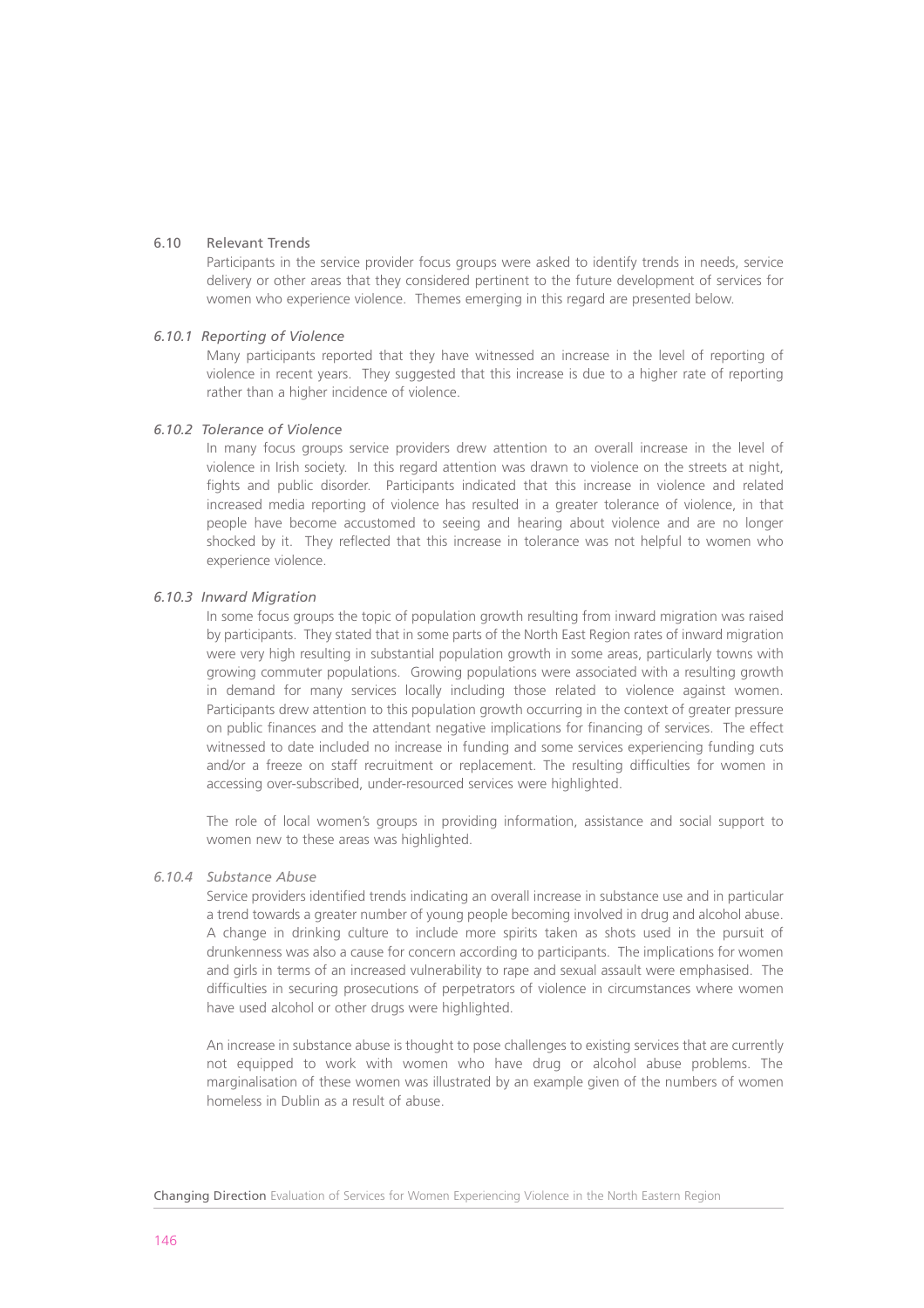## *6.10.5 Sexual Activity*

Another trend identified by participants was the growing sexual awareness among children at increasingly young ages. Service providers thought that this is likely to have implications on the age that services are sought, with younger women and girls seeking services in the future.

#### *6.10.6 Forensic Capabilities*

Improvements in forensic capabilities were highlighted as a positive development. The development and greater availability of DNA testing was considered particularly helpful in the investigation of rape and sexual assault.

#### 6.11 Opportunities and Priorities for the Future

#### *6.11.1 Information and Education*

The improvement of information to women, the community and to service providers was considered an area for development. Service providers need to be aware of the spectrum of services available to women in their local area in order to refer or give this information to women.

Information provision to women who experience violence and also the wider community was considered a priority. They drew attention to a variety of information needs, general information to women and the wider community on services that are available and how to contact them, as well as specific information on benefits and entitlements that illustrate to women that they have options. Recognising that informal networks used to relay information and advice about other services may not be used in relation to violent experiences participants identified the need for information to be available through women's groups and doctors surgeries. Participants were especially keen on the use of local media, newspapers and radio as well as suggesting the possibilities for soap opera story lines to be used to communicate messages. One important goal of such information provision should be to reach out to women in order to provide support and information with regard to recognising violence and seeking to intervene before a crisis occurs.

Aware of the costs and limitations on the depth of information that can be provided through advertising some service providers recommended the use of broader public relations strategies including speaking on local radio and talk shows nationally.

## *6.11.2 Education*

Beyond information needs service providers advocated the development and improvement of educational programmes. Programmes in schools working with children around recognising abuse and about self-confidence were recommended. These need to be developed in addition to the health board Stay Safe Programme and the talks given by NGOs both of which are already offered in schools.

*"Education is a big thing at an early age. In the Health Board we do a Stay Safe Programme but I think it needs to go further than that."*

Many participants commented that programmes should focus of identifying healthy relationships.

*"I think its about education as well, maybe it should be part of the school's formula, you know -*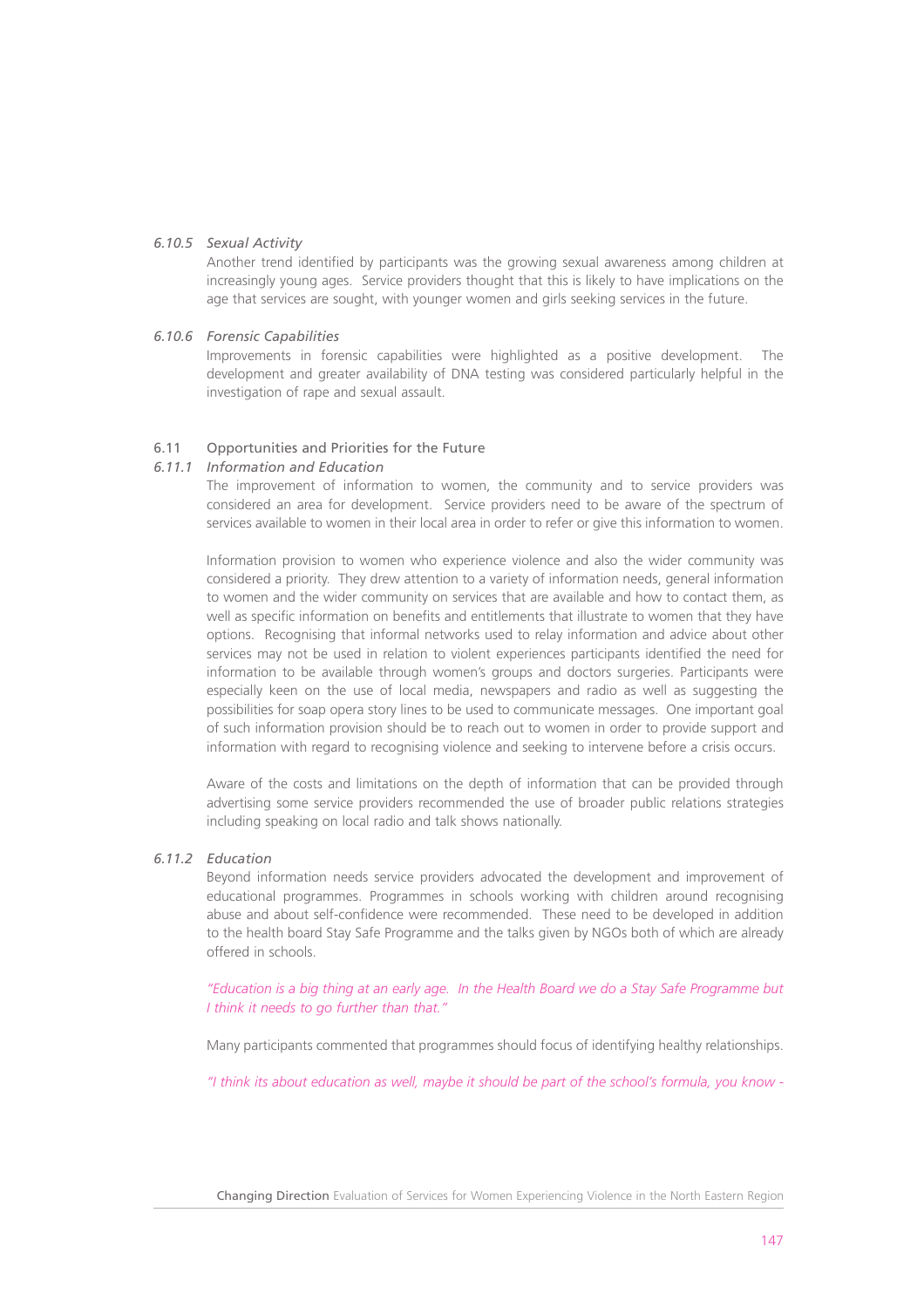*boys and girls are taught what is a healthy relationship...I think that women especially should be taught what is acceptable and what isn't and within their marriage as well"* 

Educational approaches and information provision should also be aimed at reducing the stigma attached to violence against women.

#### *6.11.3 Training for Staff*

Participants requested that more training be provided to staff in the various organisations that work with women who have experienced violence. An awareness that staff frequently call on personal skills rather than professional training to support women appeared to influence this request. The same sentiment was expressed by service providers in a number of different organisations.

*"I hope that our service will look at training to deal with people who come in to us with domestic violence because we would have...no social work qualifications. You see there is a wide variation in the staff, you know...the skills they have in that, its just their own personality that you are really drawing from...We would need some professional training"*

Responding to concerns raised about how the needs of members of ethnic minority groups are met, some participants suggested that cultural awareness and sensitivity be included in any training related to violence against women.

#### *6.11.4 Development of NGO Services*

As indicated above the development of services in areas that are un- or under-served is necessary. In particular were areas such as Co. Cavan, rape services outside of Co. Louth, the development of crisis accommodation in Co. Monaghan, the development of a local response in Kells, Co. Meath and the expansion of helpline hours.

Within NGO/dedicated services the need to further develop outreach and aftercare support were considered priorities.

#### *6.11.5 Supports for Family and Friends*

Some participants maintained that examining the strengths of informal supports, such as networks of family and friends, and seeking to reinforce these would be a useful tool in providing extra support to women.

*"We have to look and see what strengths are out there in the community to help women friends, family. We need to create a sense of community, need to build up confidence, that's fundamental"*

#### *6.11.6 Harsher Legal Sanctions*

Some participants argued for stronger sanctions against perpetrators of violence against women. They felt that legislative sanctions supported women by punishing the perpetrator and also illustrating to them and wider society that violence against women in unacceptable and responses will reflect this.

Changing Direction Evaluation of Services for Women Experiencing Violence in the North Eastern Region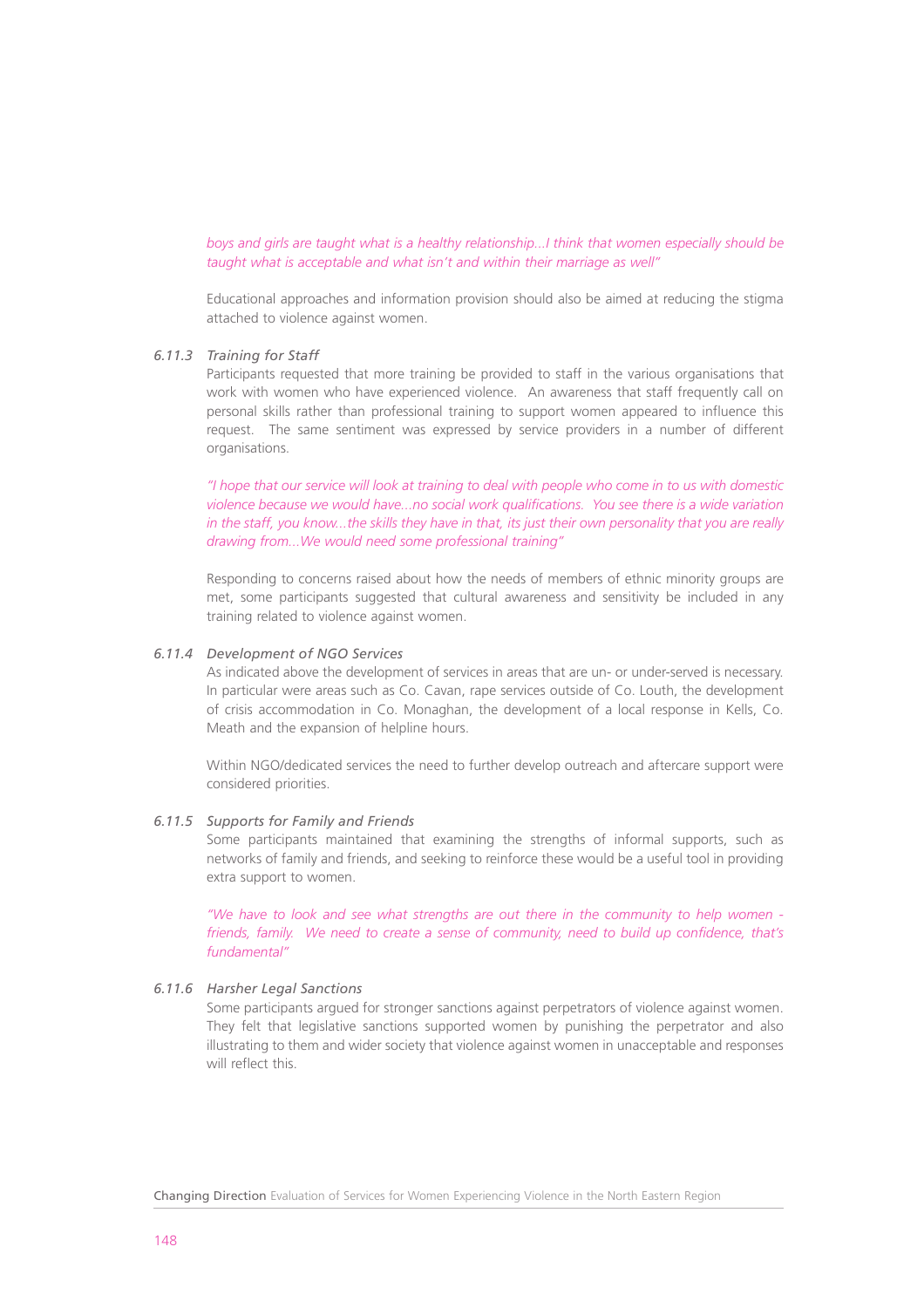## *6.11.7 Children's Needs*

The needs of children were highlighted in many of the focus groups with service providers. In turn they considered that many services are not currently tailored to meet the needs of both children and their mothers and that this needs to be addressed.

## *6.11.8 Managing Change*

In discussing opportunities and priorities for the enhancement of responses to women who experience violence many service providers indicated a preference for utilising existing services and frameworks to affect change. This was seen to avoid the duplication of effort and cut out the possibility of 'reinventing the wheel'. Particular instances were cited such as the use of locally based women's groups to provide information on domestic violence and rape services and education to women, the use of the Social, Personal and Health Education (SPHE) programme in schools as a vehicle for education of young people (discussed above), and Traveller Primary Health Care Programmes.

## *6.11.9 Promotion and Protection of Women's Right to Stay at Home*

Despite much discussion on the need for crisis and more permanent accommodation, a great many participants felt it was imperative that women who experience domestic violence be supported to stay at home and that the abuser leave the home. While recognising a need for crisis accommodation at times of acute violence or risk, in general, service providers indicated a preference for women and their children not being disrupted to the extent of having to leave their homes.

## 6.12 Interviews with National and Regional Representatives

This section presents a synthesis of the findings from eleven interviews with representatives of national and regional level organisations and interests relevant to services for women who experience violence. The focus of these interviews were on policies and structures in place for the provision of services for women who experience violence and challenges for the development of services in this area. It was generally acknowledged among participants that all comments were made in the context of resource constraints on service delivery and on the public sector in general.

## *6.12.1 Policies*

While the Report of the Task Force (1997) was universally regarded as a landmark in the development of services for women who experience violence, the lack of progress on the subsequent development of a national policy in this area was highlighted. There was no broad agreement amongst participants about the possibility of developing an effective national strategy to combat violence against women due to the wide range of agencies that would need to be involved. However some participants maintained that local strategies should be directed by national priorities in order to maintain good practice and avoid duplication of effort.

In an international context the Beijing Platform for Action, the Convention on Ending Discrimination Against Women (CEDAW), and at European level the European Women's Lobby were highlighted as being of particular relevance, influencing international and national actions in relation to women's equality and the prevention of men's violence against women.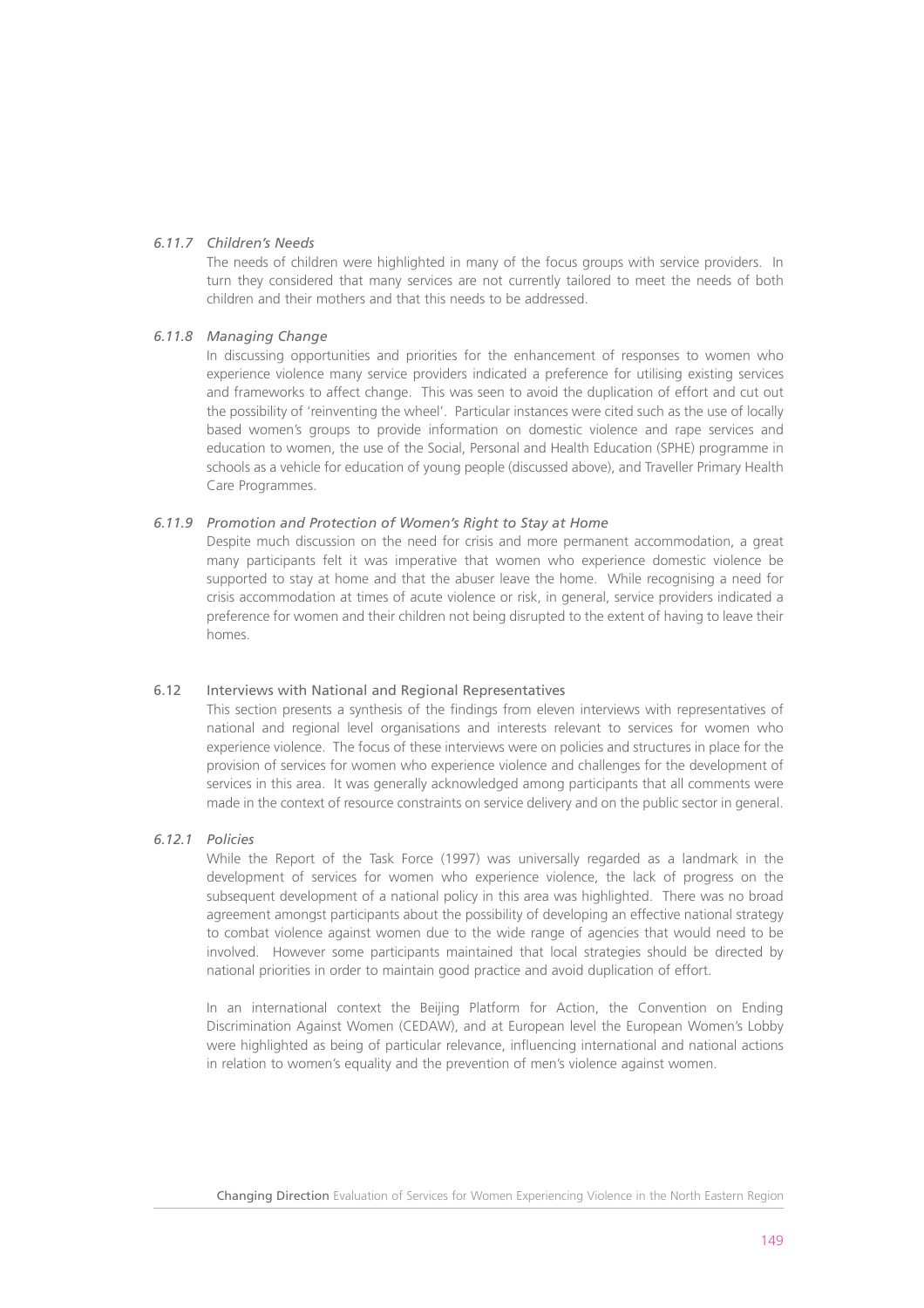## *6.12.2 Structures*

Participants indicated that Ireland is leading the way in Europe in terms of developing national and regional structures to address violence against women. Nonetheless there is a clear need for enhanced coordination and co-operation between agencies and sectors.

There was criticism of the links between national and regional structures as well as between regional and local structures. The role of the National Steering Group in co-ordinating the work of RPCs in order to eliminate the duplication of effort was highlighted. It was feared that currently resources are wasted when Regional Committees are funding or undertaking similar work without learning from experiences in other areas of the country. The key reason put forward for this weakness in the system is poor communication between the National Steering Group and the Regional Planning Committees. This was identified as a threat to the credibility of the National Steering Group. It should be noted that at the time of data collection, a strategic review was underway at National Steering Committee level.

Equally the links between regional and local level structures were considered weak. The NEHB general managers allocate funds to individual NGOs in their areas but have little contact with RPCs who have responsibility for overall strategic direction of services.

#### *6.12.3 Issues for Service Development*

Participants highlighted a range of areas in which services for women who experience violence need to be enhanced. Many of these mirror the findings from other strands of the data collection, reflecting a broad consensus among the different constituencies participating in the study. In particular the following needs were identified:

- Broadening the spectrum of services available to move beyond crisis led services to offer more on-going support groups, long-term counselling, transitional housing and extend initiatives aimed a the prevention of violence.
- Further development of flexible models of service delivery such as outreach.
- Enhanced provision of services for children and adolescents, including counselling and therapeutic services.
- Greater efforts to accommodate diversity on grounds such as ethnicity, membership of the Traveller community, age, disability and religion.
- In the North East Region, the provision of rape and sexual assault services in Counties Meath, Cavan and Monaghan.
- Development of programmes to address the behaviour of perpetrators of violence.
- Preparation to meet emerging needs identified in other jurisdictions and likely to arise in Ireland such as the trafficking of women and girls, the effects of rape as a war crime and an increase and international influence on prostitution and pornography.

Changing Direction Evaluation of Services for Women Experiencing Violence in the North Eastern Region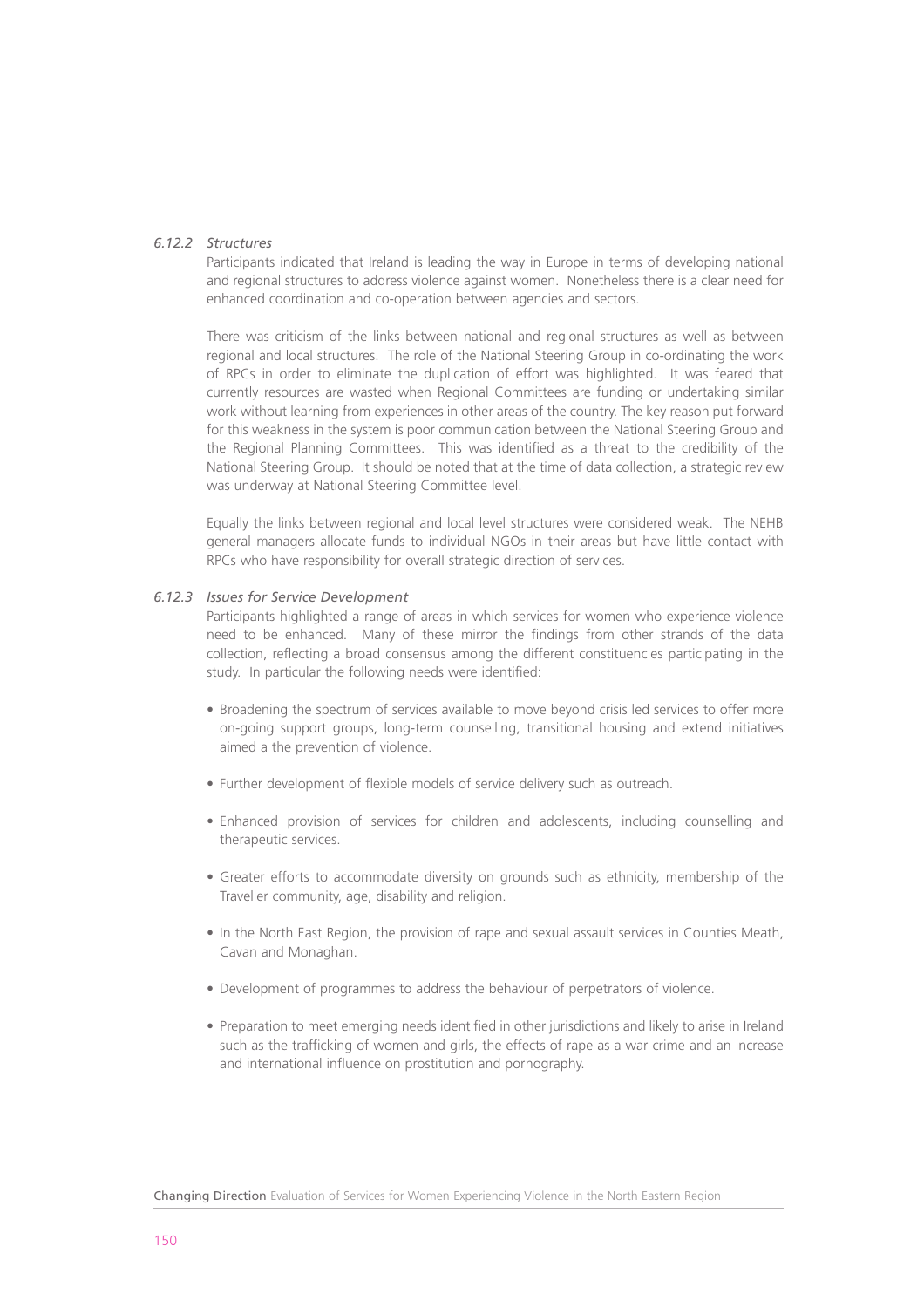- The development of distinct services for the families of women who experience violence, especially women who experience sexual violence.
- Criticism of the delay in implementing a national policy in the area of violence against women following on the Taskforce report was expressed. In the meantime it was considered imperative that local strategies should be directed by national priorities in order to maintain good practice and avoid duplication of effort.

## 6.13 Summary

- This chapter presented the findings from a series of five focus groups held with service providers and one-to-one telephone interviews with general managers in the Health Boards and representatives of key national level organisations. The local organisations represented in the focus groups were selected with reference to the referral networks identified in the service profile element of the study.
- The Regional Planning Committee was not well known amongst the service providers represented in the focus groups. The improvement of information on both structures and services to women, the community and to service providers was considered an important area for development.
- A clear need for enhanced co-ordination and co-operation between agencies and sectors was identified. The presence of one local area network in the region was highlighted as a positive step in this direction.
- Many of the barriers identified by service providers to women accessing services to address violence against them were common with those identified by women themselves.
- A first set of barriers are associated with abuse including fear on the part of the woman and controlling behaviour of the abuser including withholding money. Service providers felt they could counter this by informing women of their rights and entitlements.
- A second set of barriers identified by service providers relate to the services themselves. These include lack of knowledge of services available, lack of policies and procedures within services, service provider attitudes, location of services, costs associated with using services and variation in the level of provision of services across the region.
- A third set of barriers discussed by service providers consist of societal attitudes resulting in stigma, a backlash against women who defend themselves from violence and a general tolerance and acceptance of violence against women. Issues of literacy, recognition of abuse, rural and border issues and transport were also thought to present barriers to women seeking out services to support and assist them.
- Finally, a range of barriers related to issues of equality and diversity were highlighted including the inaccessibility of buildings to a woman with a disability, poor practices in relation to the provision of services in a culturally appropriate way, language difficulties and inadequate funding for translation, lack of understanding of the Irish legal system and lack of attention to the needs of same sex couples.
- Deficiencies in the services identified by providers included the lack of measures to address the behaviour of perpetrators of violence against women, no system to keep an accused away from the home while their case is being processed and the variable level of services throughout the region making access difficult for women in areas not served by a dedicated service provider.
- In responding to domestic violence, providers advocated a policy of supporting women to stay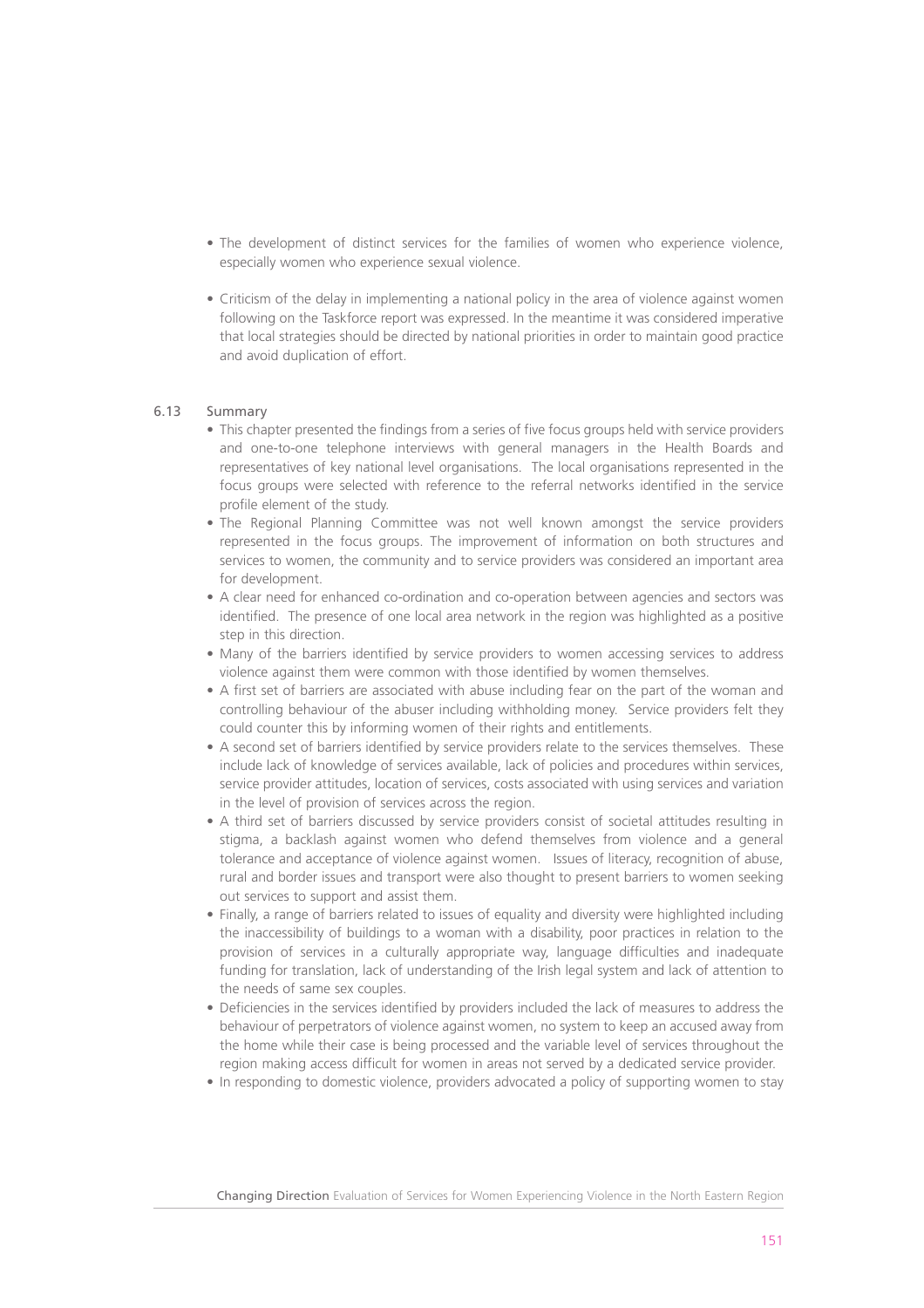in their own home and having the perpetrator removed. Participants considered that outcomes for women who do make contact with services are impeded by the difficulties they face in trying to establish an independent home given the absence of transitional housing and the high cost of private rented accommodation.

- NGO/dedicated services were seen as having a pivotal role in the co-ordination of services for women experiencing violence and raising awareness with other providers. However the large and diverse number of other agencies women may have to engage with was considered by service providers to be potentially very daunting.
- Providers perceived that the incidence of violence against women had increased and attributed this in part to an increase in the willingness to report. However participants felt that violence in general is becoming more pervasive in Irish society leading to increasing tolerance with consequent risks for women's safety.
- Increased inward migration was highlighted as a trend that needs to be considered. One implication is the rising numbers of people to be served by existing services. A second is the diversity of cultures represented and a need for services to become more aware of intercultural issues.
- Providers identified a need for more training to be made available to staff in the various organisations that work with women who have experienced violence so as to improve their capacity to respond to women's needs.
- Other developments advocated by service providers were educational programmes in schools and strategies to reinforce informal support networks for women of family, friends and community.

Changing Direction Evaluation of Services for Women Experiencing Violence in the North Eastern Region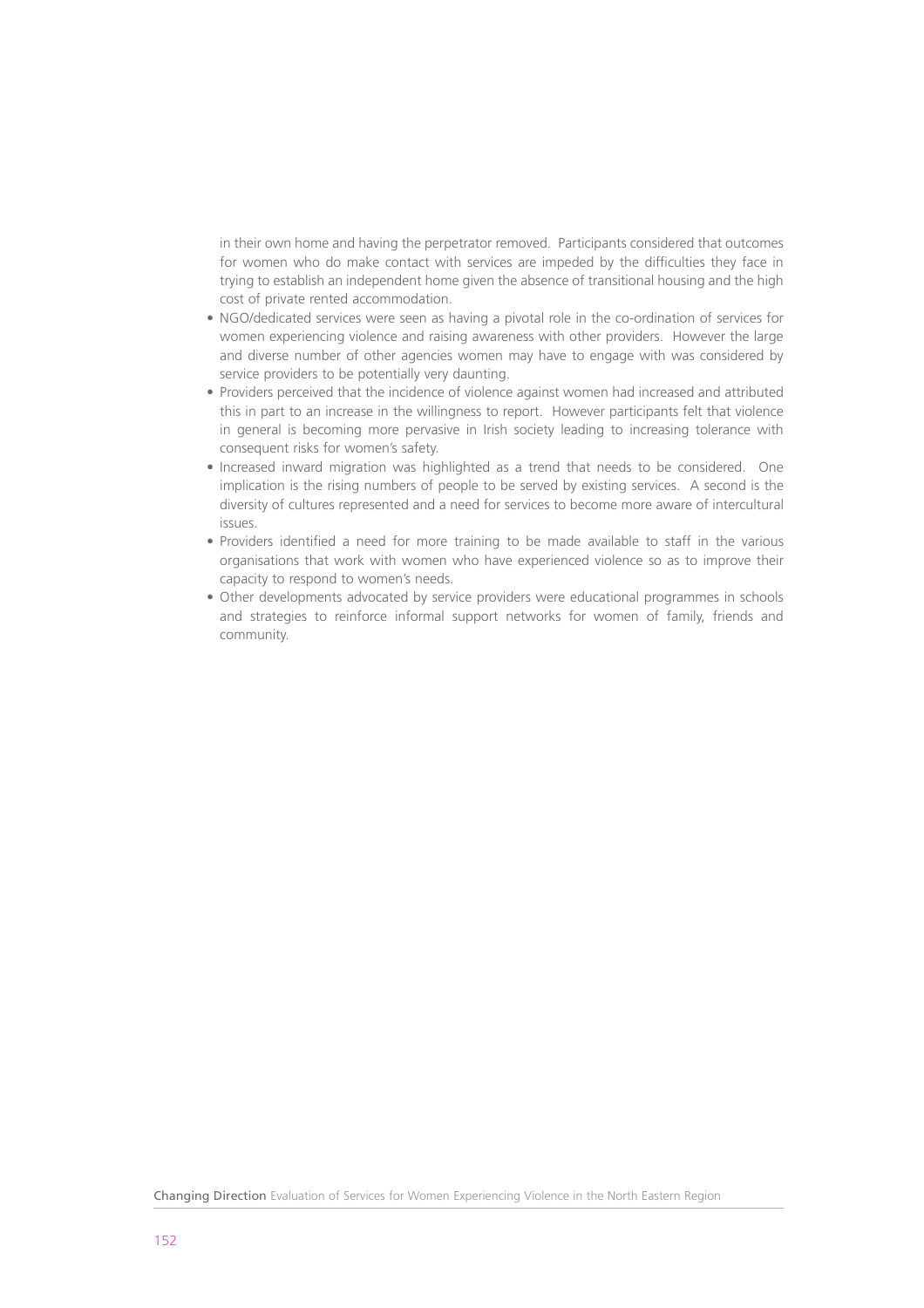# Chapter seven

Introduction

Dedicated Services - Profile Summary Barriers to Women Accessing Services Conclusion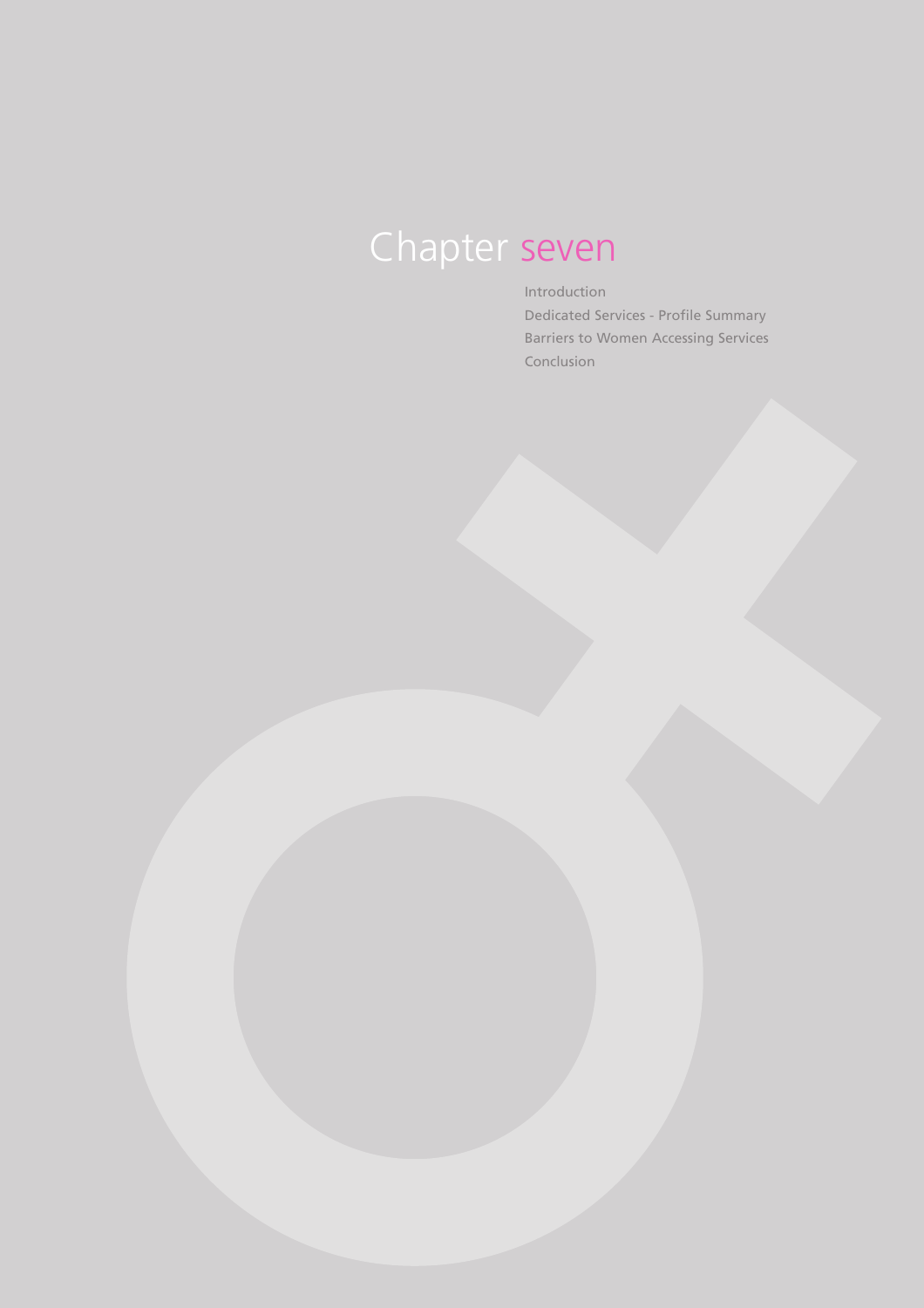## Chapter 7 Summary and Conclusions

## 7.1 Introduction

The purpose of this evaluation of services for women experiencing violence in the North East Region was to establish a baseline of information regarding current responses and to identify present and foreseeable needs to facilitate service development and planning across the region leading to the identification of steps needed to deliver the most integrated, effective and efficient quality service for women within the current level of resources.

The study comprised of a literature review focusing on findings relating to services contacted by women experiencing violence and good practice models of integrated service provision. A profile of dedicated services provided by non-governmental organisations in the North-East for women experiencing violence in the Region was carried out using a structured questionnaire. This element included a focus on the range and scope of linkages among these services and between these services and other statutory and voluntary organisations in the Region. A needs assessment was carried out with two groups of women, survivors of violence and women in the community. Also included in the needs assessment were representatives of key service providers identified through the profile of services referred to above as well as regional stakeholders and representatives of national organisations working in this area.

The findings from this rich body of data echo much of what is already known about violence against women and their use of services in this context. A set of challenges for the North Eastern Regional Planning Committee on Violence Against Women have been identified based on an analysis of this data to facilitate service development and planning across the region.

Two principal aspects of the conclusions are presented here. Firstly drawing on the profile of dedicated services for women experiencing violence presented in Chapter 4, the summary below highlights the main findings and areas of concern. This is followed by a synthesis of the barriers to women accessing services for women experiencing violence identified by both women and service providers interviewed for the study.

#### 7.2 Dedicated Services - Profile Summary

In the North-East Region there are five fully operational and one fledgling Non-Governmental Organisations (NGOs) targeted at women who experience violence. Some services are also specifically targeted at the children of women who experience violence. Assessment of the regional distribution of services shows them to be concentrated in urban areas, with three based in towns in Co. Louth, one in Co. Monaghan, one in Co. Meath and one under development in Co. Cavan. Of these there is just one rape crisis centre and the service in Co. Cavan is not fully operational. Concentration of services in Counties Louth and Meath reflect the profile of the population of the region wherein the greatest proportion reside in these two counties. These counties have also witnessed a higher level of population growth between the 1996 Census and the 2002 Census with Navan featuring as the fastest growing town in this period when its population increased by more than half. Counties Louth and Meath also have a greater proportion of urban dwellers while in Counties Cavan and Monaghan more people live in rural areas.

Changing Direction Evaluation of Services for Women Experiencing Violence in the North Eastern Region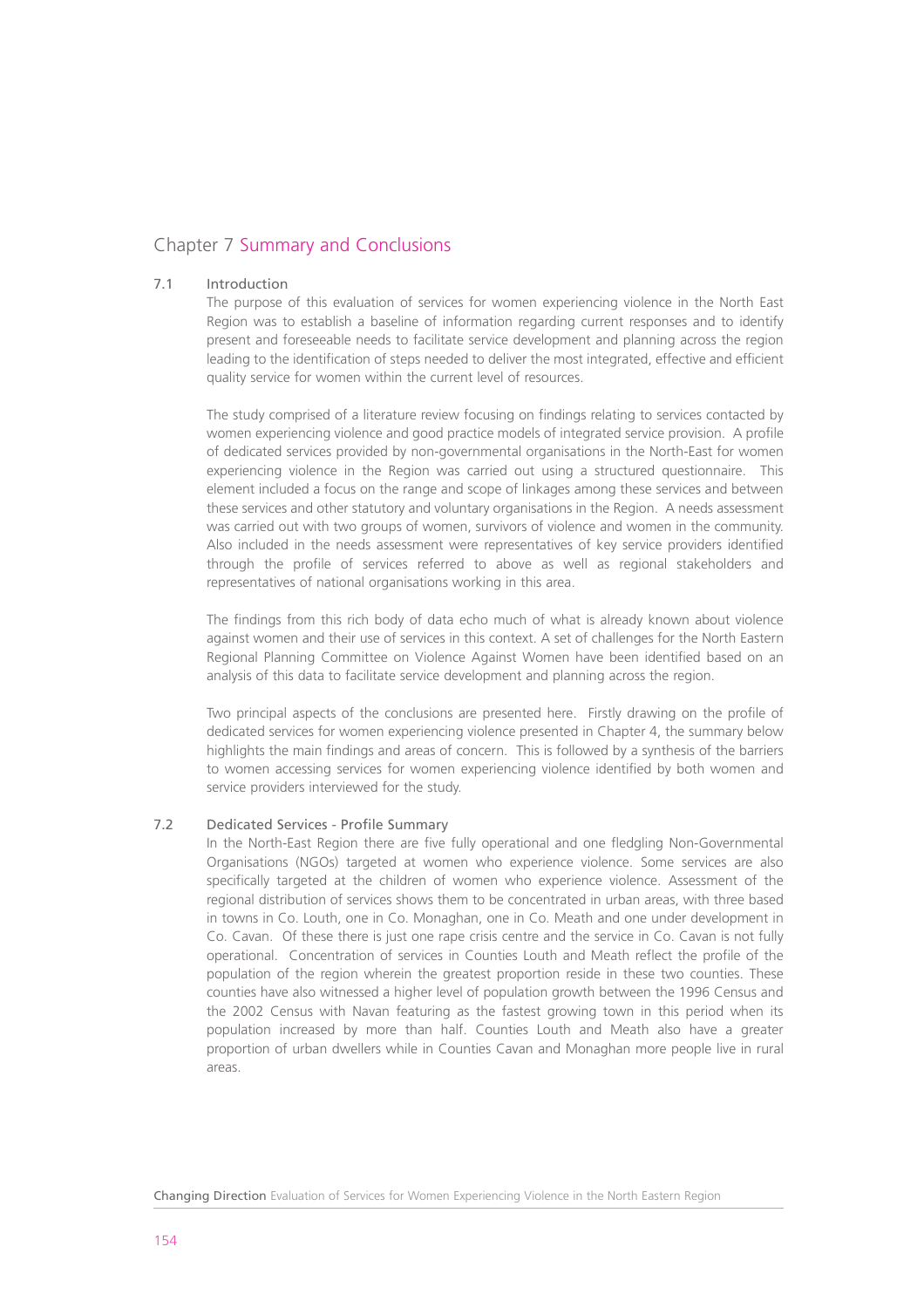Services are primarily focused on pre-crisis, crisis and post-crisis services, while preventative work takes a lesser position in the activities of most NGOs. Activity data shows how busy these services are and how use of services has increased over time in line with increases in funding. In particular the use of telephone helplines, one-to-one counselling and support sessions and court accompaniments has increased over time. Outreach services are a relatively recent feature and represent innovation on the part of providers who have introduced new models of working in response to perceived needs. The level of increased up-take in this form of service provision since its inception is striking. Outreach services seek to intervene with women to avert crises and thereby act as an alternative to refuge use. Preventative initiatives involving community and schools based education programmes were also in place.

It is evident from this and previous studies that the NGO services are the backbone of service provision for women who experience violence. Without these services many women would be entirely unsupported in their efforts to escape from or overcome violent experiences. There is enormous appreciation for and approval of the work of NGOs among women who have used their services, other service providers and the community in general. Nonetheless there were some criticisms made by participants and the data on service delivery in the profile also highlight some areas for improvement.

An analysis of staffing patterns of NGO service providers demonstrates a heavy reliance on labour market support schemes such as the Community Employment Scheme and the Jobs Initiative. All staff employed under these schemes provide core services within their organisation. However these schemes are now under threat and this has implications for service planning in the future.

A striking feature of current services is the provision of five telephone helplines in the region. With four of these helplines essentially targeting people with the same needs, albeit in different geographical areas.

The broad referral contacts of each agency showed that NGOs are deeply embedded in their local communities, having links with statutory and non-statutory bodies. The continued relevance of An Gardai Siochana and social work services as first points of contact for women is apparent, as is the emerging importance of other community based organisations such as Citizen's Information Services and statutory bodies such as local authority housing departments.

One component of the overall body of services that warrants particular attention is General Practice. A review of the literature indicates the important position of GPs due to the level of contact they have with women in the community and the openness of women to disclosing abuse in a general practice setting. Screening for violence by GPs can be very effective in early intervention. Women in the study also highlighted the influential role of GPs as potential sources of help in dealing with violence. However GPs were not uniform in their responses to women who made disclosures to them about violence indicating a need for training and awareness raising to be directed at GPs. General practitioners are not currently represented on the Regional Planning Committee and efforts in this study to engage with a number of GPs in the region were unsuccessful. The data from the NGOs indicate that referral links with GPs were not as strong as those links with other sectors and few referrals are received from GPs.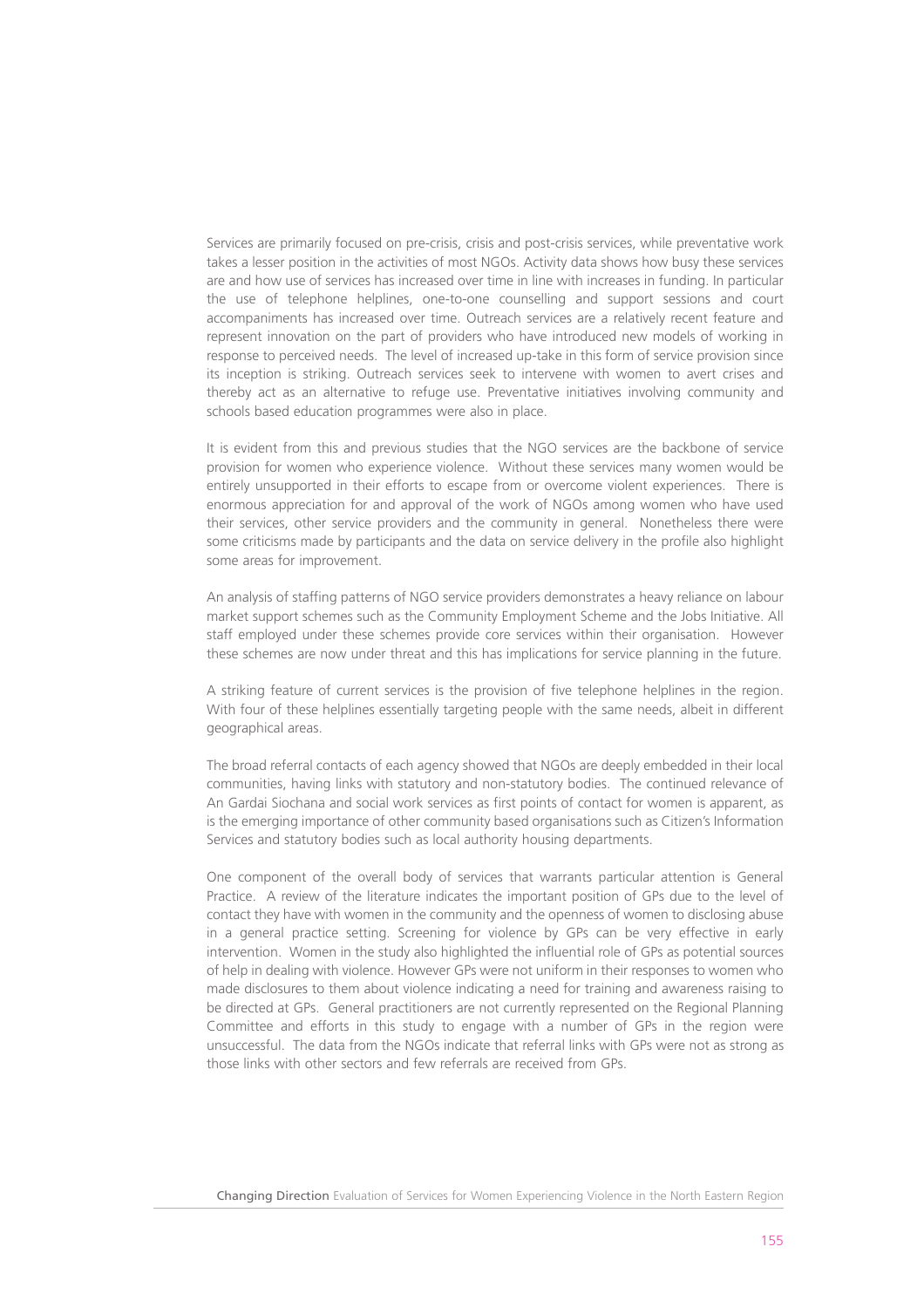Services collect plentiful information on service users. Some of this information is collated and used to monitor trends. This data represents a key instrument for the on-going assessment of needs. Available data shows that users of services in the North East Region are predominantly from the Region. Smaller numbers of users of dedicated service users come from other areas of the Republic and Northern Ireland as well as from Britain. The most common outcome for refuge users is to return home, with a sizeable proportion of those returning to the same violent situation. Findings also demonstrate that a significant minority, up to one third, of women remain effectively homeless on leaving refuge. Taken together these findings demonstrate the lack of or unacceptability of other options for these women.

#### 7.3 Barriers to Women Accessing Services

Both women and service providers were asked to identify barriers that may delay or deter women from using services in relation to their experiences of violence. Both groups identified many common barriers which are presented below categorised as:

- Barriers associated with Abuse
- Barriers associated with Service Provision
- Structural and Social Barriers.

## *7.3.1 Barriers Associated With Abuse*

Some of the barriers identified by women were directly related to the experience of abuse. A combination of vulnerability and fear deters women from using services. The experience of domestic or sexual violence frequently has a serious negative impact on women's confidence and self-esteem. In addition, women experience fear in relation to contacting services on a number of levels, including fear of an escalation of violence, fear of change and fear of using services in terms of loss of control and unknown outcomes from service use.

In many domestic violence situations men act to control women in a number of ways including restricting or monitoring their activities and limiting their access to money and other resources. As a result women have difficulty accessing services due to insufficient funds for fees or other costs directly related to services and transport, childcare or other indirect costs of using services. The effect of a violent partner's controlling behaviour may severely limit the times and ways in which women can access services. Findings also indicate that violent men use threats of financial ruin and poverty to undermine women's confidence in seeking help and their potential to believe in the possibility of life without their abuser.

## *7.3.2 Barriers Associated with Service Provision*

Service providers identified many facets of service provision that can act to deter or delay women from accessing services. Lack of knowledge of services acts as a barrier to some women availing of services both in relation to NGO/dedicated services and other services such as social welfare. Service provider attitudes emerged as a key factor in women's use of and satisfaction with services. Crucially, throughout the study, service provider attitudes were attributed to individual characteristics such as empathy and understanding. Poor responses from services stop women from returning. Their stories of poor responses have a knock-on effect on other women who will be reluctant to use services they know are not supportive. The location and format of services can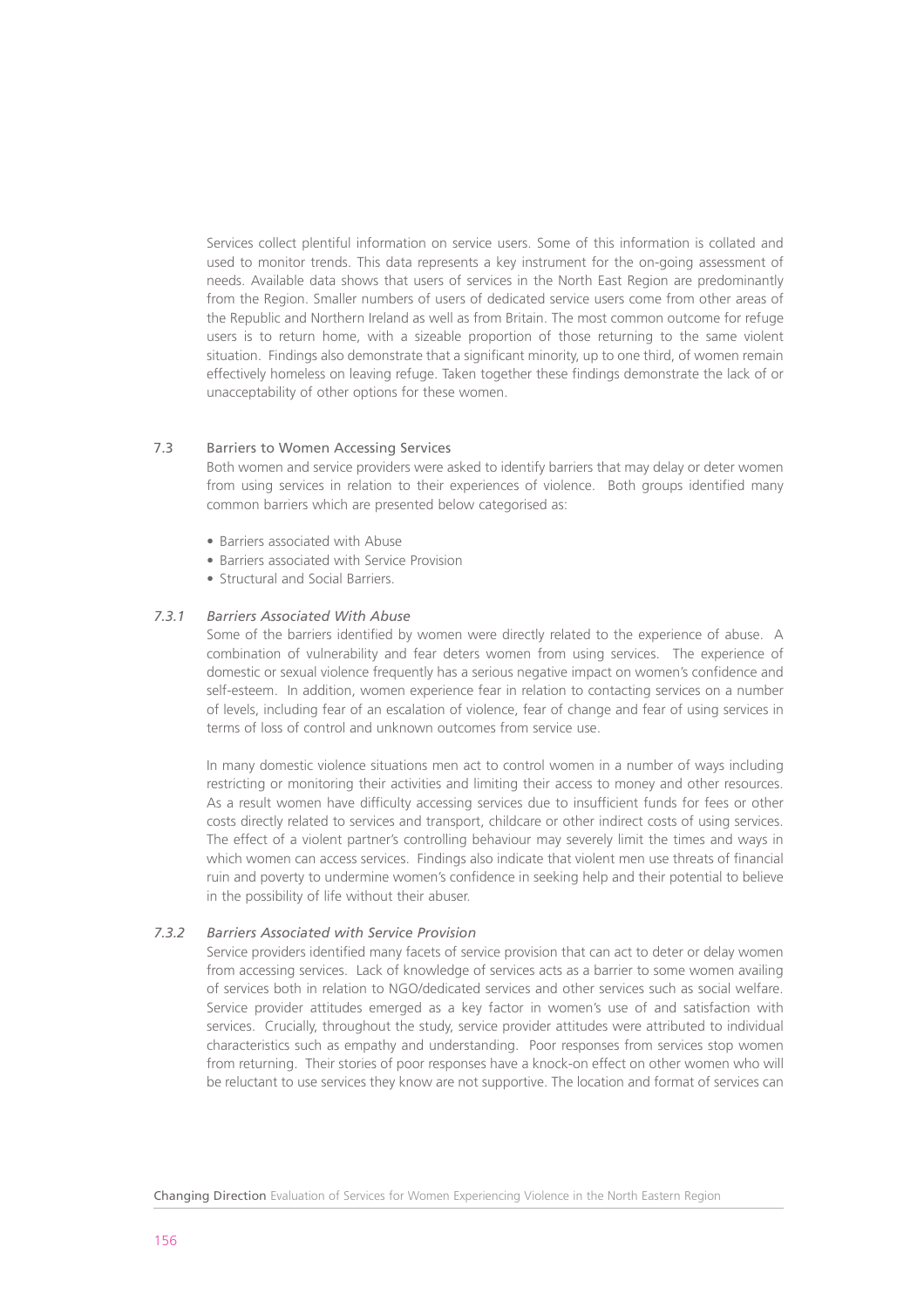also inhibit women visiting a service where they feel their confidentiality may be compromised if they are seen entering the specific premises. When women contact a service they are discouraged if there is a waiting list particularly given the vulnerability and fear associated with making that contact.

Findings also demonstrate that most organisations who come in contact with women who experience domestic or sexual violence do not have policies or procedures in place to guide staff in this area of their work. This gap within services acts as a barrier to women being successful in seeking support and assistance in relation to their experience of violence. In particular, staff may not know how to react to a woman who discloses abuse and consequently may miss an opportunity to refer her or treat her appropriately.

Inadequate funding and lack of facilities were identified as barriers to the further development of services for women who experience violence in the Region. Many service providers, especially in the non-statutory sector, identified a lack of funding as the major barrier they face in being able to improve upon their services to women who experience violence.

## *7.3.3 Other Structural and Social Barriers*

Societal attitudes resulting in stigma, a backlash against women who defend themselves from violence and a general tolerance and acceptance of violence against women were identified as key social barriers to women seeking assistance in relation to their experiences of violence. This can act to inhibit women's capacity to identify and name the violence against them as abusive and wrong with the result that they are not in a position to seek help from appropriate services.

Issues of literacy, rural and border issues and transport were also thought present barriers to women seeking out services to support and assist them. Women with low levels of literacy are disadvantaged in accessing services both in terms of information and processes. Barriers for rural women included isolation, a particular need to protect their confidentiality and the potential reluctance of local service providers to ask women questions likely to identify violence against them. Transport was identified as a barrier to service use throughout the region for women living in both rural and urban areas. Concerns were raised that cultural attitudes to violence may be more tolerant in border areears due to their history of conflict. As three of the four counties in the Region border with Northern Ireland, it is especially important that services in the NE should take into consideration the particular difficulties women from border areas face in seeking support to overcome violence against them.

Additional barriers to accessing services exist for women with dependent children because of difficulties arranging childcare and restrictive conditions on children accompanying women who are using services. On the other hand, findings indicate that women without dependent children who have been forced to leave their homes as a result of violence against them are unlikely to be re-housed through a housing allocation from a local authority as they give priority to families. The transitional housing within the region is not available to women without dependent children.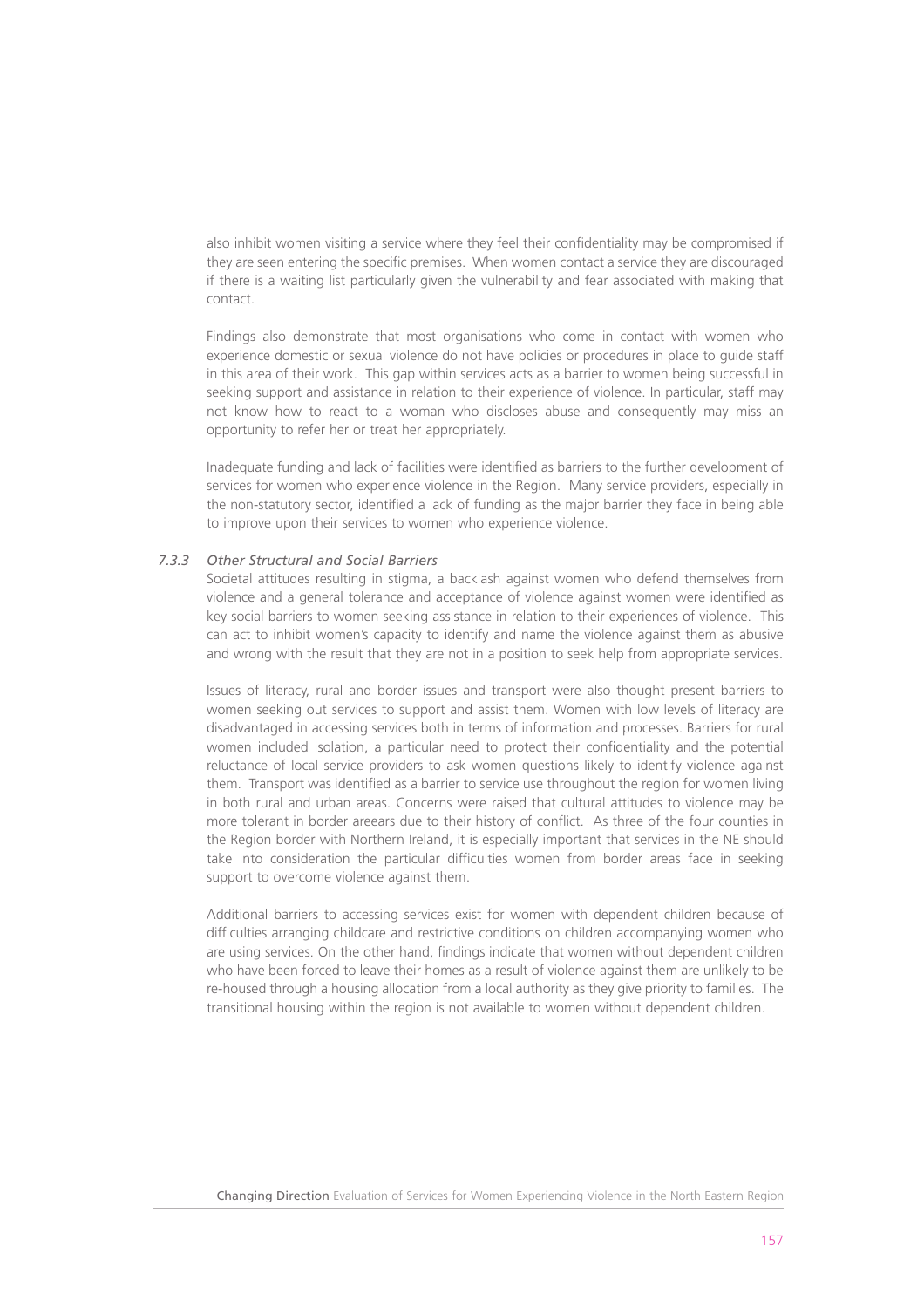## 7.4 Conclusion

The profile of dedicated services demonstrates that they do operate across the spectrum of preventative, pre-crisis, crisis and post-crisis services. However not all areas of the framework are concentrated on equally. To date service provision has concentrated on services to meet the needs of women in crisis. It is understandable that the first priority of services has been to give women a safe shelter when they are under immediate threat of violence. Now that these are established it is important that they be safe-guarded while attention is also given to broadening out the services available to women experiencing violence in the North East. The new structures for the development and delivery of services in the region provide an opportunity for a broader focus by changing the direction of services from a narrow orientation on the crisis area of the framework to encompass both the preventative and pre-crisis as well as the post-crisis domains. The next and final chapter presents a set of recommendations for service development and planning needs underpinned by a concern to bring about such a change in direction.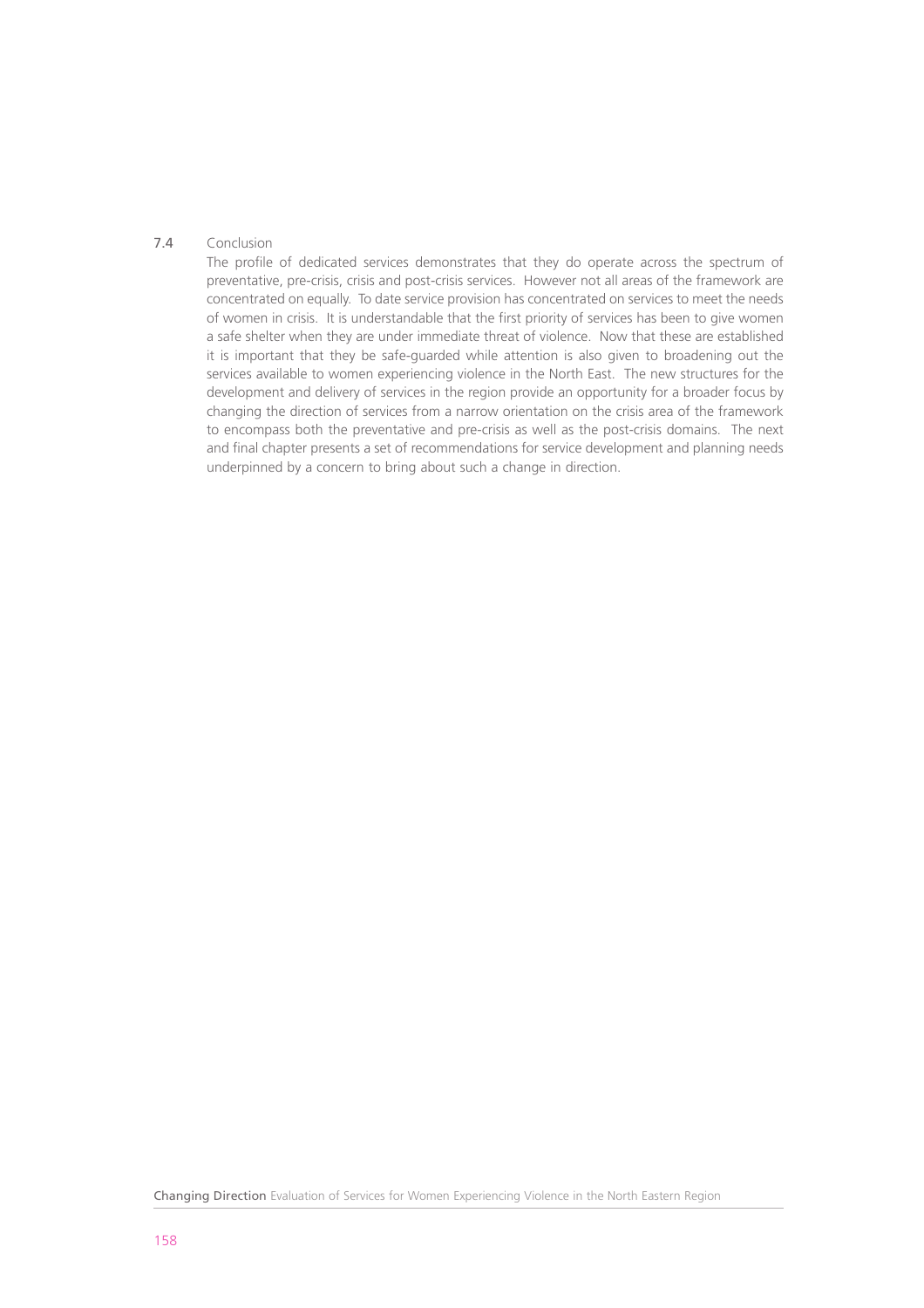## Chapter eight

Introduction Efficient Use of Resources Interagency Working Develop Preventative Measures Development of Dedicated Services Changing Contexts for Provision of Services for Women Experiencing Violence Summary of Recommendations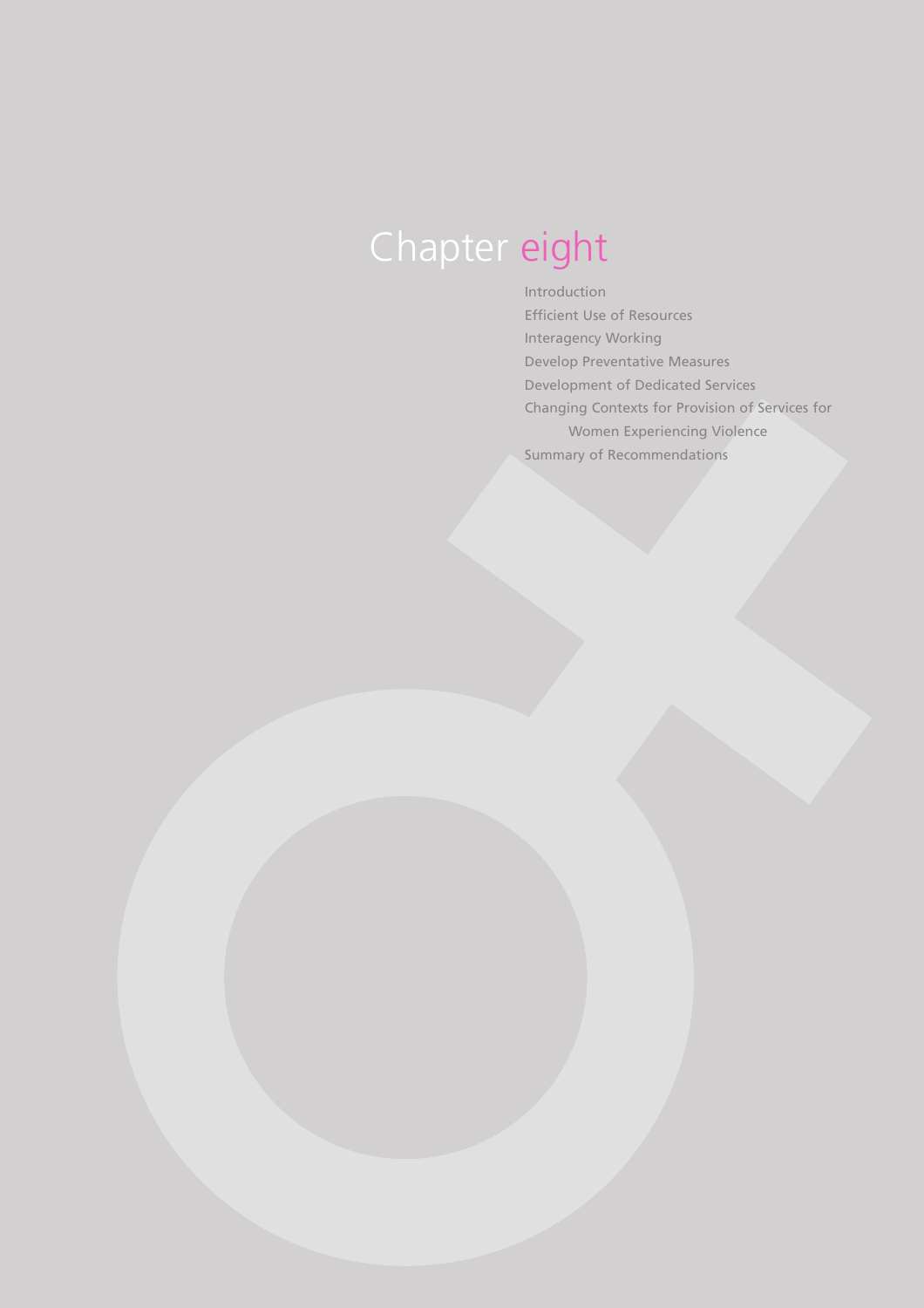## Chapter 8 Recommendations for Service Development and Planning Needs

## 8.1 Introduction

The findings of this research show that NGOs are the backbone of service provision for women who experience violence. In cases of domestic violence a significant proportion of women leaving refuges return home, many of these without court orders in place, to a situation where the abuser is still in residence. While recognising the complexity of needs of women who experience violence, it is apparent that women are not currently provided with acceptable, accessible, safe alternatives to living with violence. To improve outcomes for women, that is to increase the proportion of women living safely, free from fear in a place of their choosing, the Regional Planning Committee must strive to improve a wide range of services for women beyond the remit of the NGO sector.

The Regional Planning Committee should ensure that the implementation of these recommendations and the development of services for women experiencing violence in the North-East region are underpinned by anti-discrimination and anti-racism principles at the levels of policy, practice and procedures.

#### 8.2 Efficient Use of Resources

The greatest challenge for the Regional Planning Committee is to improve services from within limited resources.

## Recommendation 1 Optimise Use of Resources

It is recommended that the Committee should optimise the resources generated by the National Steering Committee in order to avoid the duplication of effort where possible. To optimise the local resources available to the Regional Planning Committee on Violence against Women it is recommended that the Committee fully utilise the resources available to them from other agencies. The Committee should develop and strengthen linkages with other agencies to ensure they take up their responsibility for providing effective services to women.

## 8.3 Interagency Working

A consistent theme throughout the study was the importance of a remarkably wide variety of agencies and professions to women who experience violence. Many shortcomings were identified in the responses of agencies and individuals outside of the dedicated services sector to women experiencing violence. The study demonstrates the importance of staff attitudes and the development of policies and procedures in determining the effectiveness of services from Gardai, the judiciary and legal profession, health services, housing authorities, and educational services. A principal challenge is to foster understanding, awareness and appropriate responses within organisations identified as relevant to women experiencing violence. This work should focus on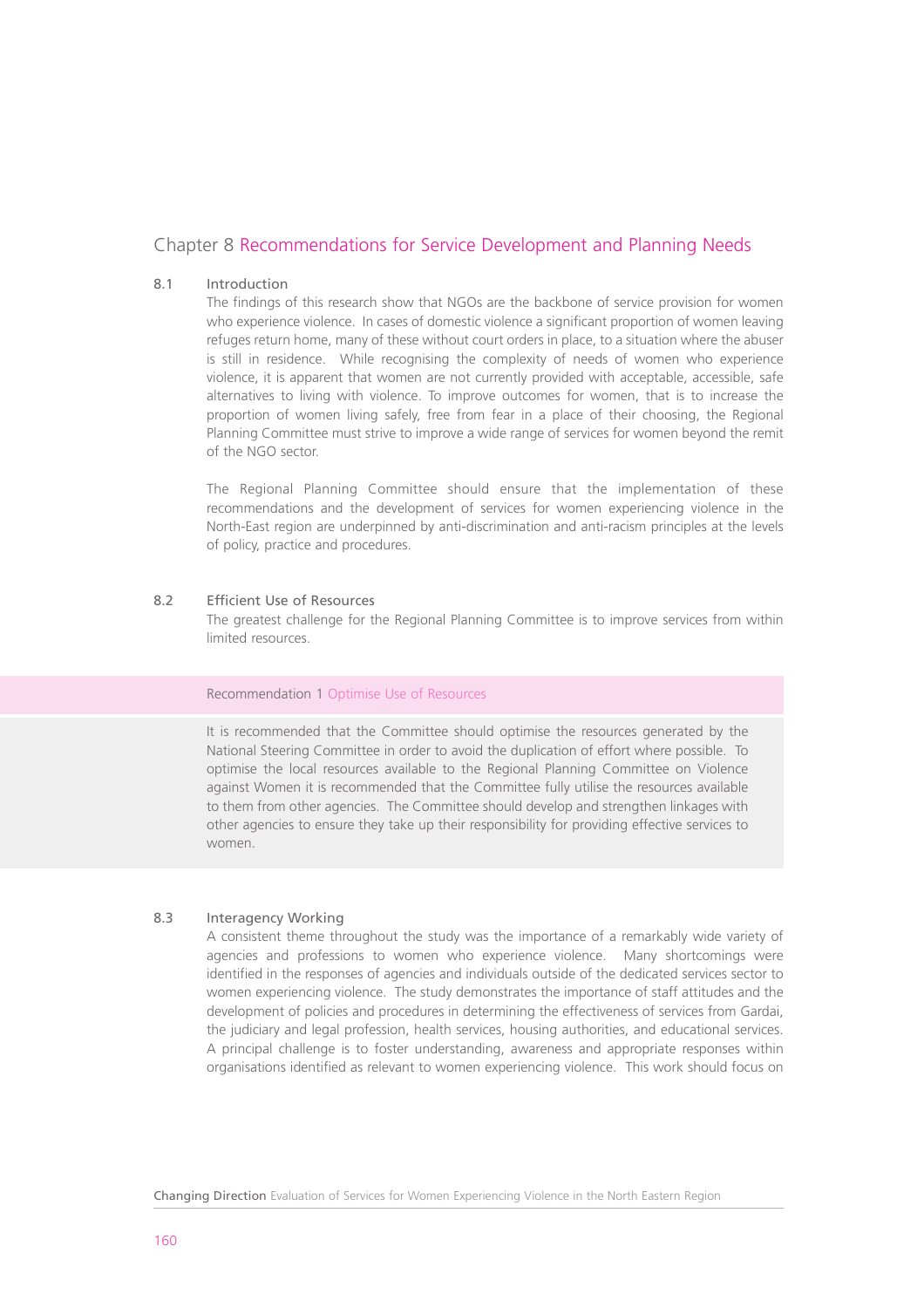both attitudinal change and corresponding implementation of action measures such as the development of policies, procedures and guidelines addressing men's violence against women designed to affect organisational practices.

The importance of the development of a national policy on violence against women through the Report of the Taskforce on Violence Against Women and the beneficial impact of the measures implemented to date on the basis of the Taskforce report should be acknowledged. The challenge is to continue to expand on this work to improve the effectiveness of the response of services for women experiencing violence. In the North East the RPC must examine how it can seek to influence organisations and individuals over which it has no authority in order to effect attitudinal change and improve their responses to women who experience violence.

## Recommendation 2 Develop Interagency Working

It is recommended that the Regional Planning Committee promote the policies on violence against women developed by the National Steering Committee through partnership and interagency work with relevant services within the North-East through the following measures:

- The interagency training programme already in place in the region should be further developed. Identification of target groups should have regard to the range of agencies involved in the referral networks of services identified in the study. Development of the content of the programme should have particular regard to the barriers identified in the study to women using services.
- All agencies identified in the referral map generated by this research as relevant to women experiencing violence should devise and implement policies and practices that are equipped to respond appropriately to all women in the region as needed. In the first instance all agencies represented on the Regional Planning Committee should develop a written policy. These policies should have the safety of women and children at their core.
- They should be specific in how they will address the needs of women from minority or marginalised groups. Particular attention should be paid to the nature of responses to Traveller women and women from other minority ethnic groups.
- This research again demonstrates the importance to women of how a first disclosure of violence is received. Training should be provided for staff to whom women may make a disclosure so that they are in a position to respond appropriately including providing women with information and making referrals to other services.
- It is imperative that these predominantly state and semi-state agencies accept responsibility for their role in supporting women who experience violence rather than seeing this work as the sole preserve of the NGO sector.
- The RPC should work to extend the Local Area Network model from Monaghan to the other counties in the region in light of its role in interagency working.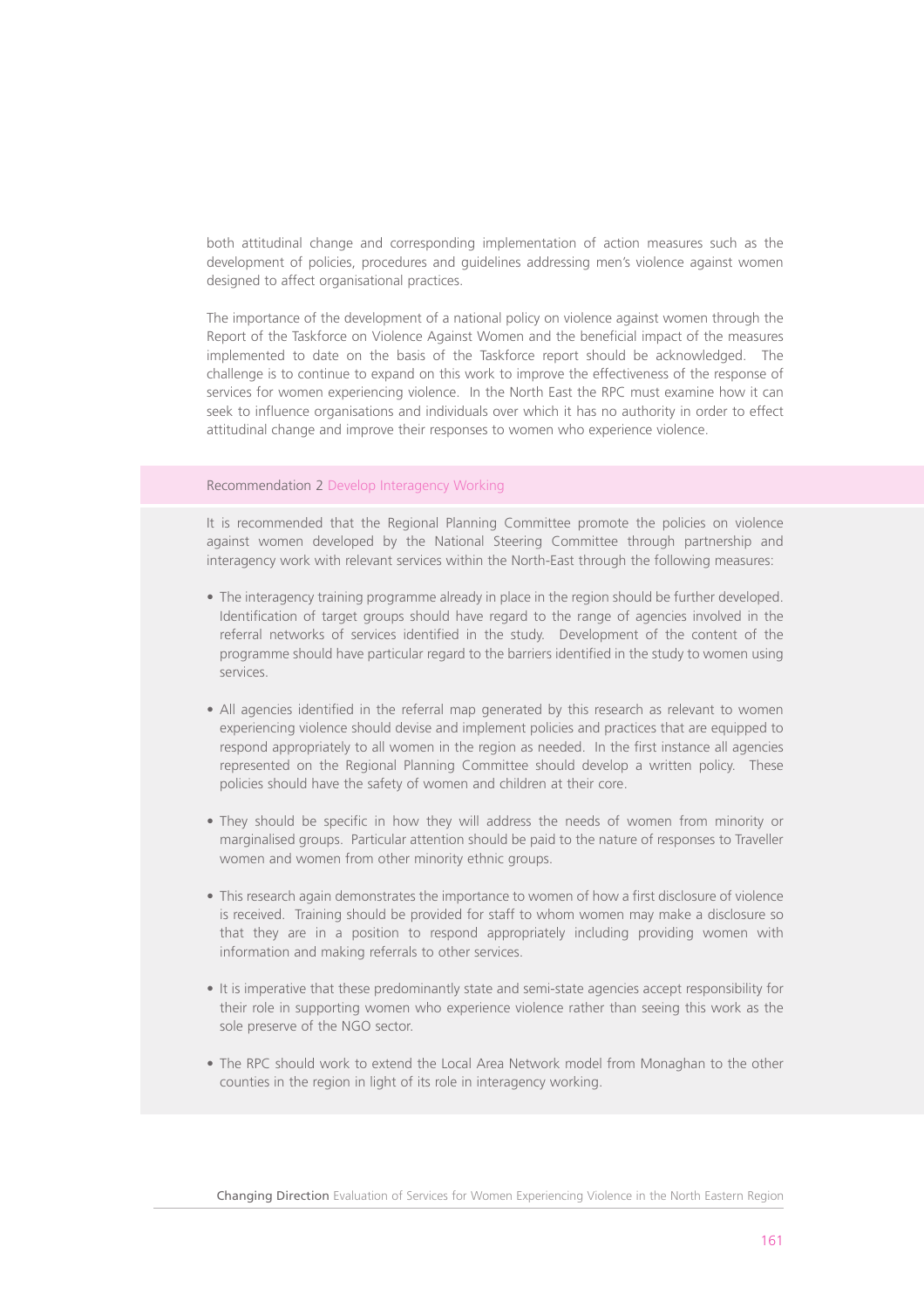Referral networks identified in this study indicate what services and agencies are particularly relevant to inter agency collaboration. Some of these agencies or professions are most effectively and efficiently influenced at national level, the role of the National Steering Committee and its sub-groups is important in this regard. In developing interagency linkages, the research highlighted the need to pay particular attention to some specific sectors and professions.

#### Recommendation 3 Improve the Response of the Medical Profession

- In relation to primary care, General Practitioners (GPs) are not currently represented on the Regional Planning Committee and efforts in this study to engage with a number of GPs in the region were unsuccessful. The following set of recommendations relate to developing linkages at primary care level:
	- Given the pivotal position held by GPs to maintain contact with women in the community, it is strongly recommended that the Regional Planning Committee devise strategies to engage with GPs in the Region more effectively. The focus for the committee should be both individual GPs and professional education groupings at regional level where GPs come together.
	- It is recommended that General Practitioners are represented on the Regional Planning Committee.
	- The data from the NGOs indicate that referral links with GPs were not as strong as those links with other sectors and few referrals are received from GPs. It is recommended that NGOs consider ways to strengthen links with GPs in their area.
	- As discussed in the literature, screening for violence by GPs can be very effective in early intervention. It is recommended that consideration be given to the development of a pilot screening programme at primary care level.
	- Such work needs to be addressed by the overall professional body of General Practitioners at national level. It is recommended that at national level the National Steering Committee should address the issue of GP training and developing links with the Irish College of General Practitioners.
- At Community Care level, guidelines in place for the Cavan-Monaghan community care area relating to violence against women should be extended to all community care areas of the North East.
- At Acute Care level the guidelines for hospital staff for identifying and responding to violence against women introduced in Our Lady of Lourdes Hospital, Drogheda should be extended to all hospitals in the North East region.

Changing Direction Evaluation of Services for Women Experiencing Violence in the North Eastern Region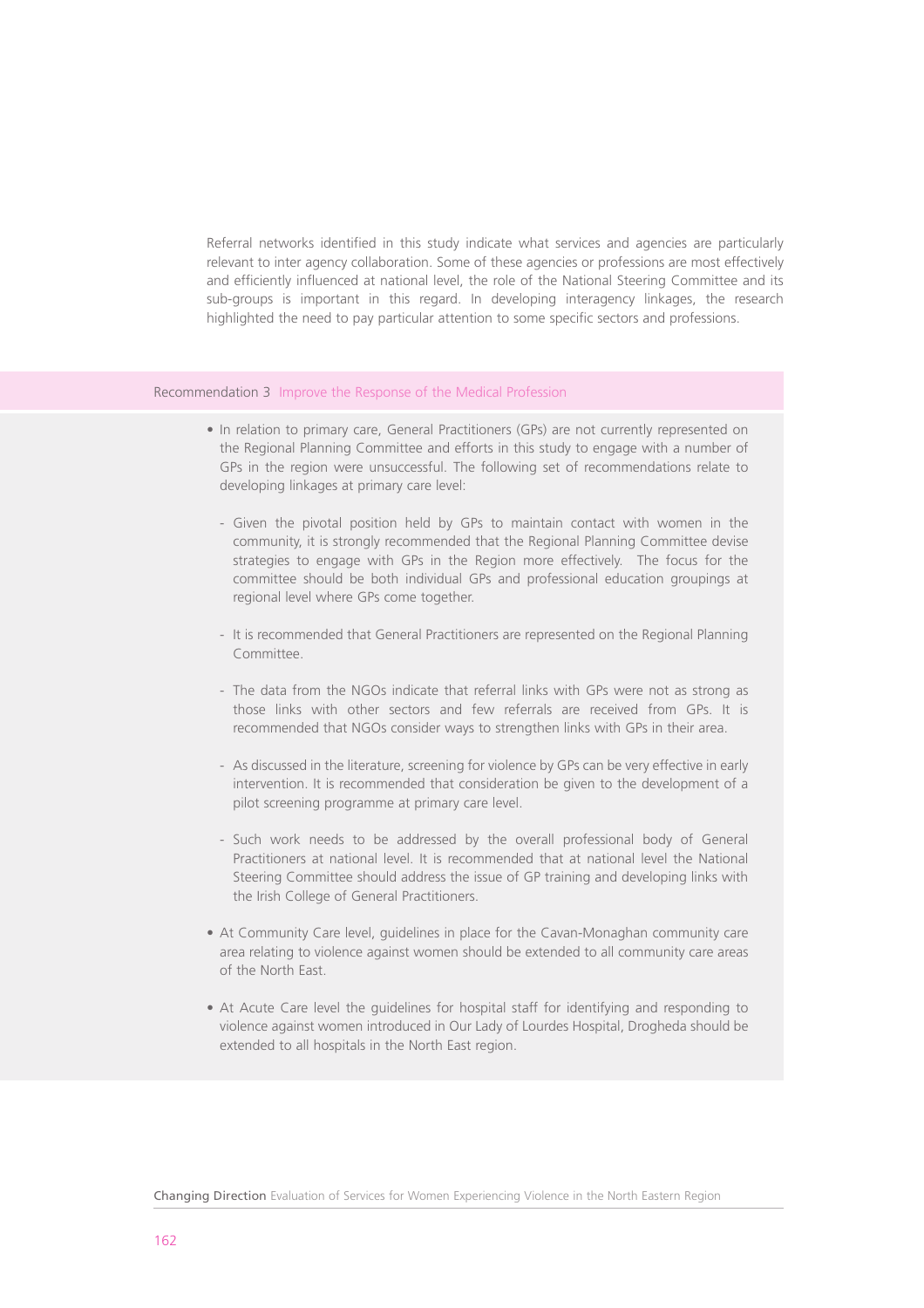#### Recommendation 4 Improve the Response of the Legal Profession

- The Regional Planning Committee should be proactive in having a judge appointed to the Committee.
- Recent developments within the Courts indicate that family courts may sit separately to other court proceedings. Based on the findings of this research such a development is supported and endorsed. The Regional Planning Committee should monitor progress in this regard and seek to have this practice adopted in the North East as soon as possible.
- Service providers should strive to develop a system to protect women from further violence once they have accessed a service by empowering them to use the judicial process to ensure their safety and protection should they choose to stay in or return to their home.

Recommendation 5 Improve the Response of Housing Authorities

Women experiencing violence are at significant risk of becoming homeless. Local authorities have a statutory duty to address housing need in their administrative areas. This evaluation of service use in the North East region identified a pattern of long-term refuge use among some women escaping from violence. The most common outcome for refuge users is to return home, with a sizeable proportion of these returning to the same violent situation. This indicates a lack of acceptable and accessible alternative accommodation options.

To improve the outcomes for women in contact with services it is recommended that:

- The RPC develop an interagency agreement with Local Authorities whereby women who are resident in a refuge or out of home due to violence for a designated period would come to be considered homeless at which point the Local Authorities become responsible for their housing needs.
- In areas without crisis accommodation, Local Authorities should make a unit(s) available to providers of services for women experiencing violence for short-term stays.
- Partnerships similar to those in place in Louth and Meath between dedicated service providers and voluntary and statutory housing organisations should be developed by dedicated service providers in Monaghan and Cavan with a view to the provision of transitional housing.
- Equal consideration for housing should be given to women who become homeless as a result of violence regardless of whether or not they have dependent children.
- These responsibilities should be taken into account by local authorities when planning housing stock so that mixed unit types can be developed suitable for a range of needs.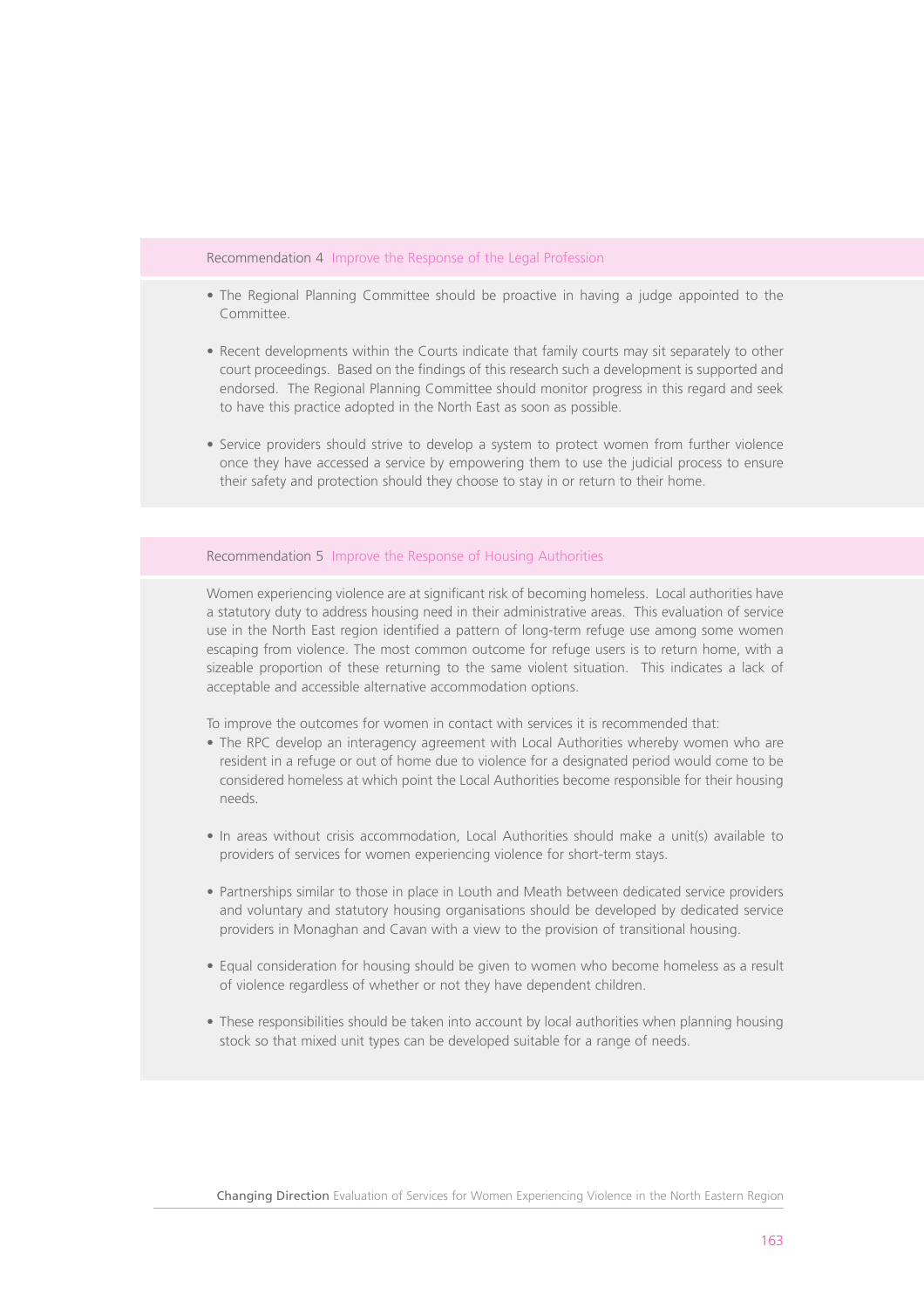#### Recommendation 6 Improve the Response of the Education System

- It is recommended that the RPC explore opportunities to include the issue of violence against women into programmes delivered in schools such as the Social, Personal and Health Education (SPHE) programme. The National Steering Committee has an important role to play in negotiating the inclusion of such a component on the national curriculum.
- To facilitate this it is imperative that a representative of the Education sector be appointed to the Regional Planning Committee.
- Some NGOs in the Region are already engaged in the delivery of education initiatives targeting young people. Given the expertise NGOs have developed in this area they should act as partners in the design and/or delivery of such programmes.

## 8.4 Develop Preventative Measures

The findings clearly demonstrate that there remains substantial stigma associated with domestic and sexual violence and consequently with the use of related services. To address stigma, wider societal attitudes in relation to women's experiences of violence must be addressed. While NGO/dedicated services in the Region currently engage in some awareness raising and education activities, their efforts are concentrated on pre-crisis, crisis and post-crisis services. The urgent nature of crisis and related needs draws scarce resources in this direction.

#### Recommendation 7 Develop Preventative Measures

It is imperative that programmes are developed and implemented that work towards the reduction and elimination of men's violence against women. It is recommended that the Regional Planning Committee take a leadership role in developing and implementing regional preventative strategies. As well as the above recommendations relating to improving the role of the education sector the RPC should develop:

- Public information initiatives aimed at deconstructing and dispelling myths associated with violence against women. Initiatives should strive to empower women to recognise and acknowledge the abuse and violence they are subjected to, name it as such and provide options for support. Communities and professionals should be targeted with campaigns demonstrating the nature of men's violence against women, that this violence is wrong and providing information on services available to women experiencing violence.
- Targetted information campaigns on recognising and responding to violence against women for family and friends who are often the first point of contact for women who are experiencing violence.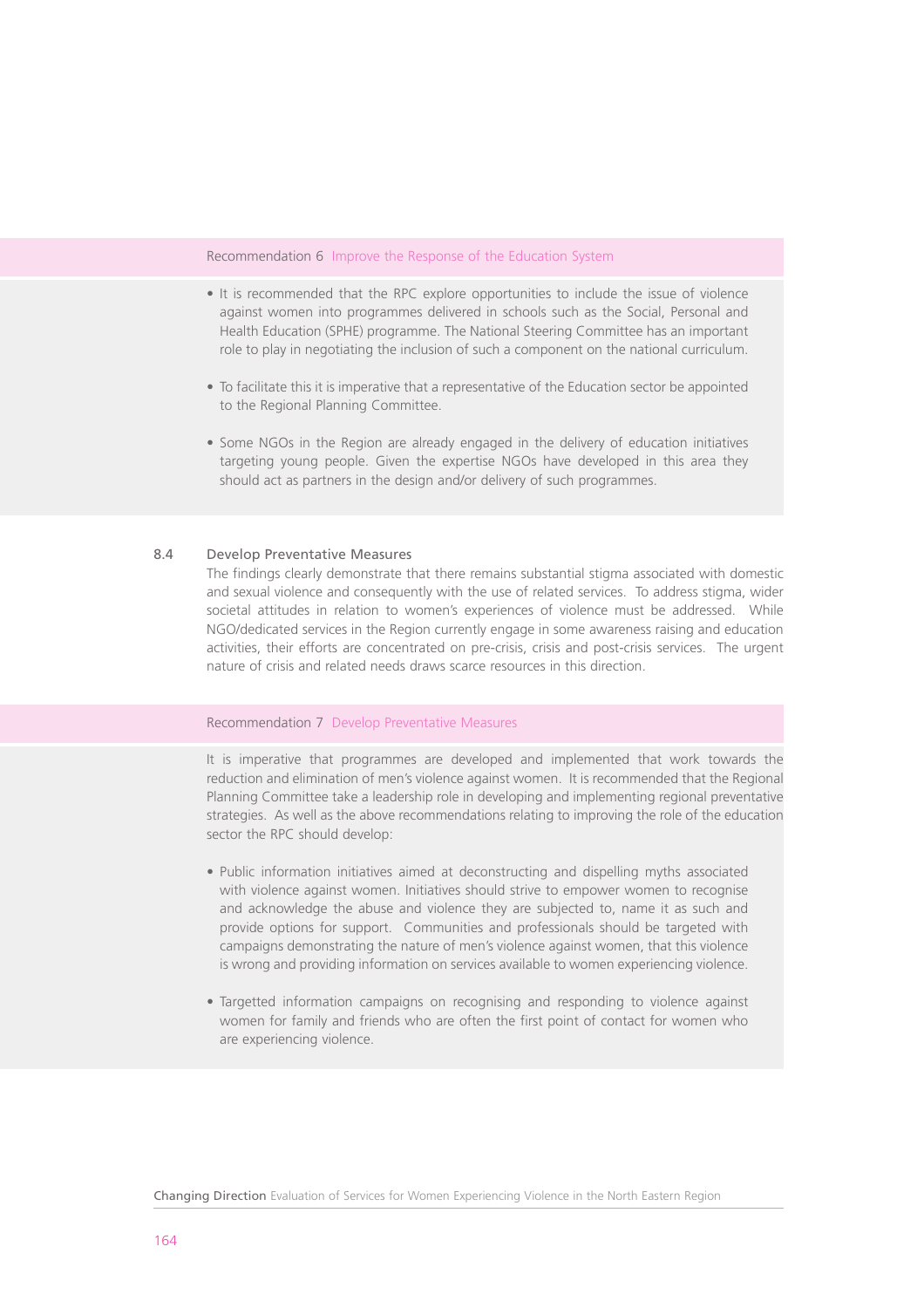#### 8.5 Addressing the Behaviour of Men who are Violent Towards Women

Study participants emphasised the lack of accountability of perpetrators for their violent behaviour towards women. In general, participants felt that while services for women are essential, they are incomplete without corresponding efforts to address the behaviour of violent men. The Probation and Welfare service works with violent men both in the community and those serving custodial sentences to change their offending behaviour. However a majority of men who are violent towards women are not prosecuted and frequently are not charged with any criminal offence, thus they do not come into contact with the Probation and Welfare Service.

#### Recommendation 8 Develop Strategies to Address Men's Violence

Strategies to address the behaviour of men who are violent towards women are being considered at national level by a sub-group of the National Steering Committee.

- It is recommended that responses at a regional level should both be influenced by and seek to influence developments at a national level.
- The Regional Planning Committee should as a matter of urgency work to facilitate the development of a perpetrators programme in the North Eastern Region.

#### 8.6 Development of Dedicated Services

The challenges outlined above relate to factors beyond dedicated service provision. The next set of challenges relates to dedicated services for women who experience violence. Throughout this study NGOs were identified as the backbone of dedicated service provision. The challenges arising from the findings in relation to NGO/dedicated services are funding issues, developing a service delivery strategy and enhancing accessibility.

#### *8.6.1 Funding*

In recent years NGOs in the region have received increased funding from the NEHB yet the Regional Planning Committee is aware that given the current context of the public finances there will be limited opportunities for expansion of this budget. The challenge is therefore to use the available finance strategically in order to deliver the services women need in a manner that reaches the maximum number of women as early as possible. This entails the RPC having a greater influence on where monies are directed.

On a regional basis the RPC has monies available for the development of services. NGOs receive core funding and lottery funding through NEHB general managers, who have responsibility for services in one county or at most two, via a service planning process. However, services for women who experience violence represent a minor element of their overall responsibility and this is generally delegated to childcare managers. Childcare managers, like General managers have responsibility for a county or two at most, hence the regional picture in terms of gaps, overlaps and needs may not be central to their decision making. The Regional Planning Committee is the entity charged with co-ordinating services regionally. Yet General managers and Childcare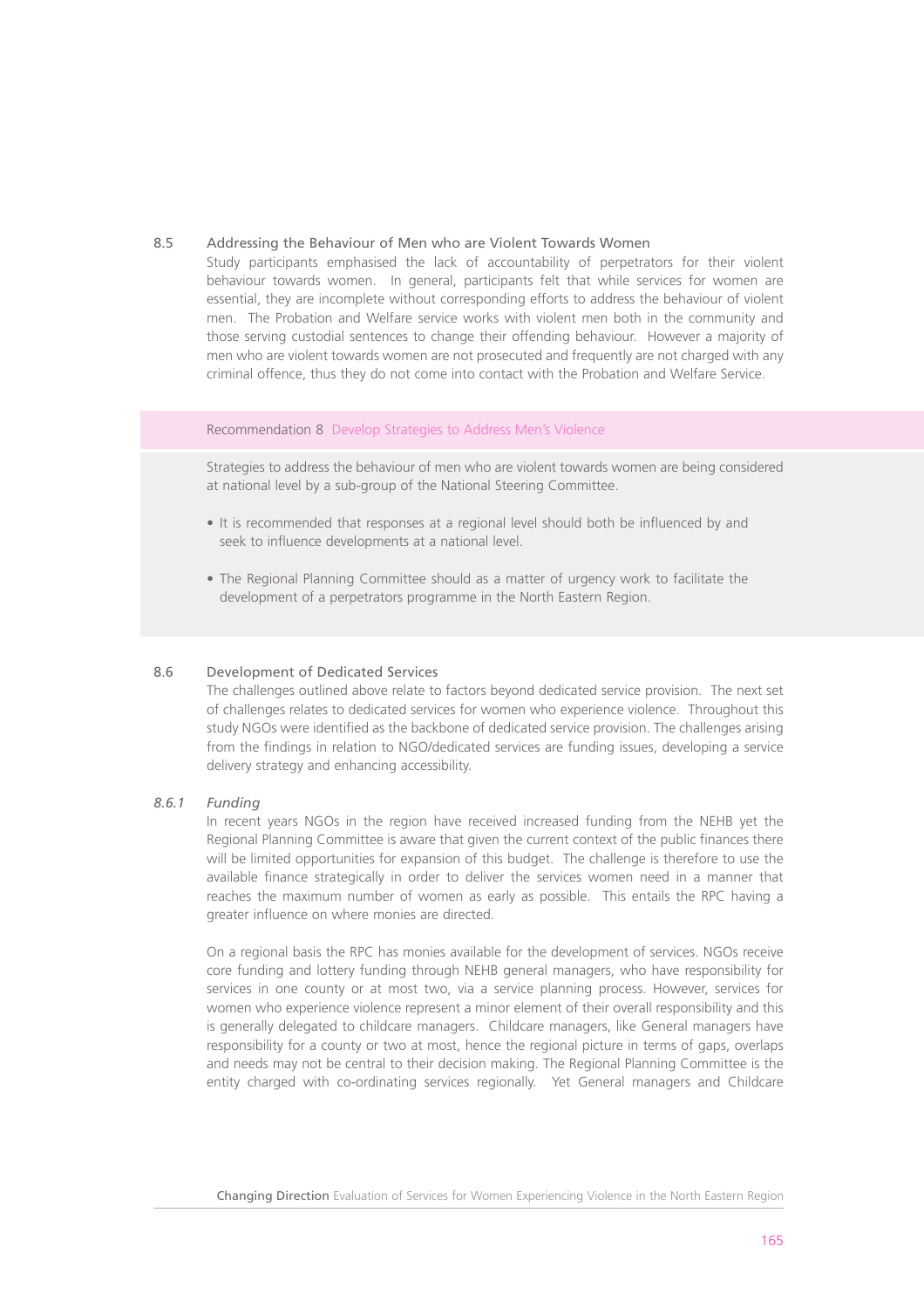managers who allocate core funding have tenuous links with the Regional Planning Committee with the result that it is difficult to think strategically about the allocation of core funding. This context for the allocation of funding needs to be reformed in the interests of strategic decisionmaking.

A second challenge is to address the allocation of funding on an annual basis. The short-term nature of this funding fails to put the services on a secure footing and places a strain on management because of the need to make multiple funding applications. At a national level, the Report of the Task Force on Violence Against Women (1997) recommended that legislative barriers to multi-annual funding be re-examined to allow for long-term planning and service development. This issue remains a matter for the National Steering Committee. At a regional level the procedures for funding could be more streamlined to reduce the burden of work entailed in funding applications for service providers.

## Recommendation 9 Administer Funding Strategically and Efficiently

Current funding procedures based on annual allocations of funding as determined by DOHC policy are detrimental to the development of integrated and efficient services on a regional basis. Ideally strands of the funding process should work in concert to avoid duplication and to ensure the attainment of strategic objectives as developed by the RPC.

- It is recommended that the Regional Planning Committee engage with General Managers and/or Childcare Managers in relation to planning for services on a regional basis.
- The Regional Planning Committee should develop a service delivery strategy that would act as a framework for service agreements between the NEHB and dedicated service providers.
- In the interests of service providers it is recommended that the process of applying for funding through the NEHB and Regional Planning Committee could be enhanced by clearer and more streamlined application procedures.
- The National Steering Committee needs to advance the recommendation in the Report of the Task Force on Violence Against Women (1997) that legislative barriers to multiannual funding be re-examined to allow for long-term planning and service development.

## *8.6.2 Develop a Service Delivery Strategy*

The need for a regional strategy for the delivery of dedicated services is driven by an imperative to provide effective and efficient services within the current level of resources and to address unmet needs in the region indicated in the findings. The one-to-one interviews demonstrate that when women perceive services to be under pressure this may impact on their likelihood of seeking help. NGO/dedicated service providers are aware that a level of unmet need exists that would be articulated if services were more proactively promoted. Another factor in the accessibility of services to women across the region is the difficulty in reaching services for women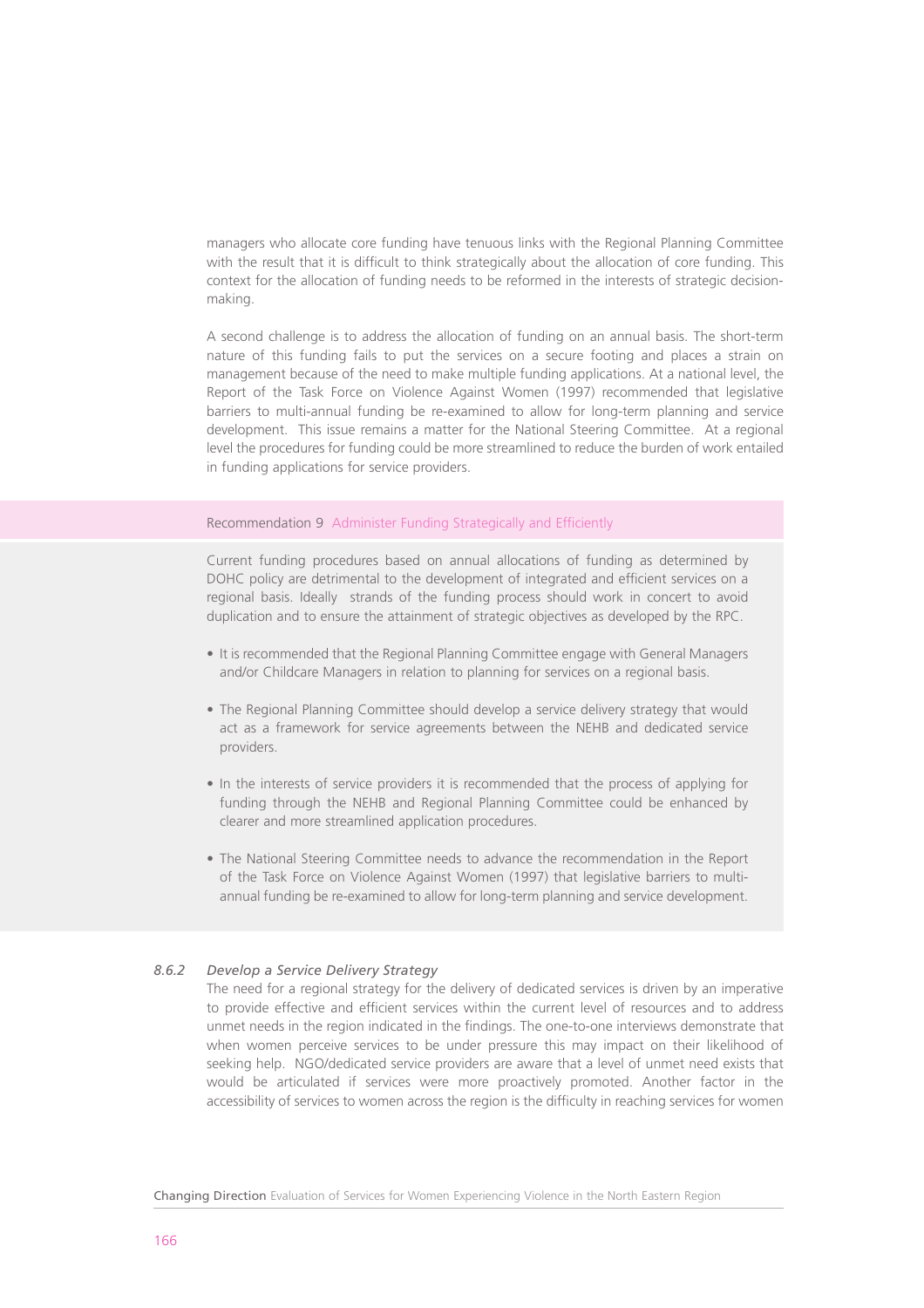living outside of the urban centres where services are currently located. The development of a service delivery strategy should have regard to the following recommendations in particular.

#### Recommendation 10 Reorientate Focus of Services for Women Experiencing Violence

The profile of services demonstrates a concentration on the provision of crisis services particularly refuge accommodation. The findings illustrate that this aspect of services is the most resource intensive. A further difficulty is the late stage of intervention represented by refuge use. From women's perspective the nature of the service - being an institutional rather than an independent environment, subject to very restrictive regulations and excluding some groups e.g. women with older children, women with substance abuse or mental health problems - is unsatisfactory.

- It is recommended that services should be refocused across the preventative and pre-crisis framework so that the need for crisis accommodation is reduced as demonstrated in the Mayo model discussed earlier (Kelleher Associates, 2000).
- The RPC should promote a policy whereby the first option considered by services is to support women staying in their own home. Broadening out services across the preventative and precrisis framework is the best way to ensure the need for crisis accommodation is reduced.

#### Recommendation 11 Expand the Provision of Services on an Outreach Basis

The Regional Planning Committee should work within a principle of equality of access for women from all over the region. There is currently uneven access to services for women experiencing violence throughout the region.

- It is recommended that service delivery models are devised to extend services to areas not currently served having regard to findings from the most recent census regarding population differences in the region.
- Models of practice emerging in the North East and other areas, notably in Co. Mayo, suggest that outreach clinics are an effective method of making services more widely available. It is recommended that consideration be given to expanding this form of delivery so that all NGO/dedicated services have an outreach service throughout the areas that they serve.
- Based on women's expressed need for confidentiality it is recommended that outreach services are provided in a discrete format so service users can avoid being identified. Provision of outreach services from premises of existing community-based services would help to reduce the stigma women experience.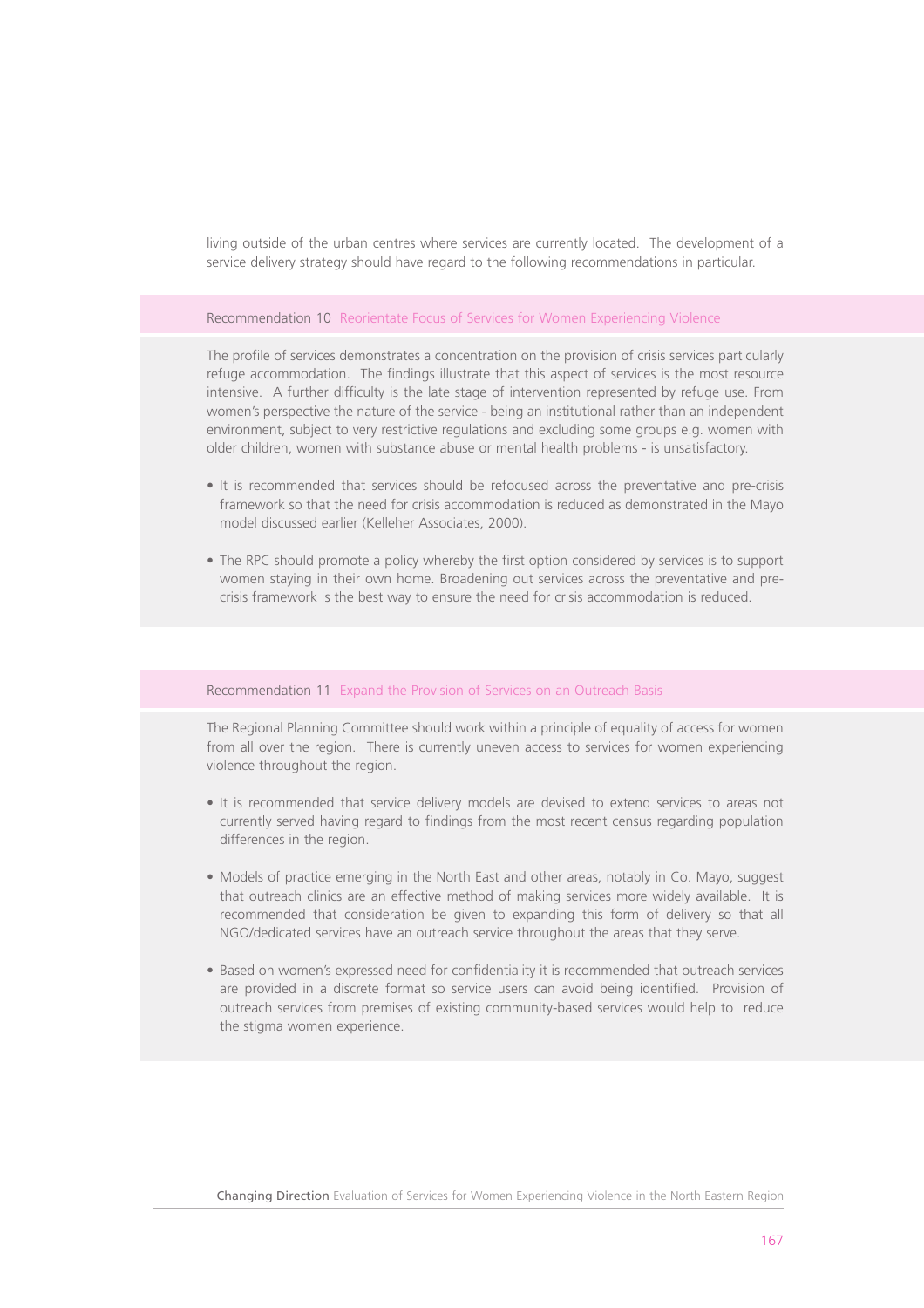#### Recommendation 12 Address Criticisms of Crisis Accommodation

There will always be a need for some crisis accommodation but it is recommended that the format of crisis accommodation in the region should be reviewed in light of women's criticisms as follows:

- It is recommended that crisis accommodation be provided in independent units with support services so as to address the institutional and highly regulated aspects of the current refuge model. This model of service delivery supports women's autonomy and is closer to a home environment.
- It is recommended that the usage of crisis accommodation be reviewed to realise better utilisation of available places. The objective should be for shorter stays achieved by linking women with more sustainable options. Local authorities have an important role to play in this through the assumption of their responsibilities for housing provision as discussed earlier.

#### Recommendation 13 Ensure Access to Crisis Accommodation Across Region

Within the region a more formal strategy to allocate crisis accommodation to women from those counties without a refuge should be developed.

• It is recommended that formal links be developed so that women from Counties Cavan and Monaghan have access to crisis accommodation in Counties Louth and Meath.

Recommendation 14 Make Services Available for Children

The needs of the children of women experiencing violence should be addressed in tandem with the delivery of services to the woman. Services for children should have regard to the known impacts of domestic violence on children.

• A continuum of supports should be developed for children ranging from low level interventions such as validation and affirmation of experiences to direct therapeutic intervention and preventative work.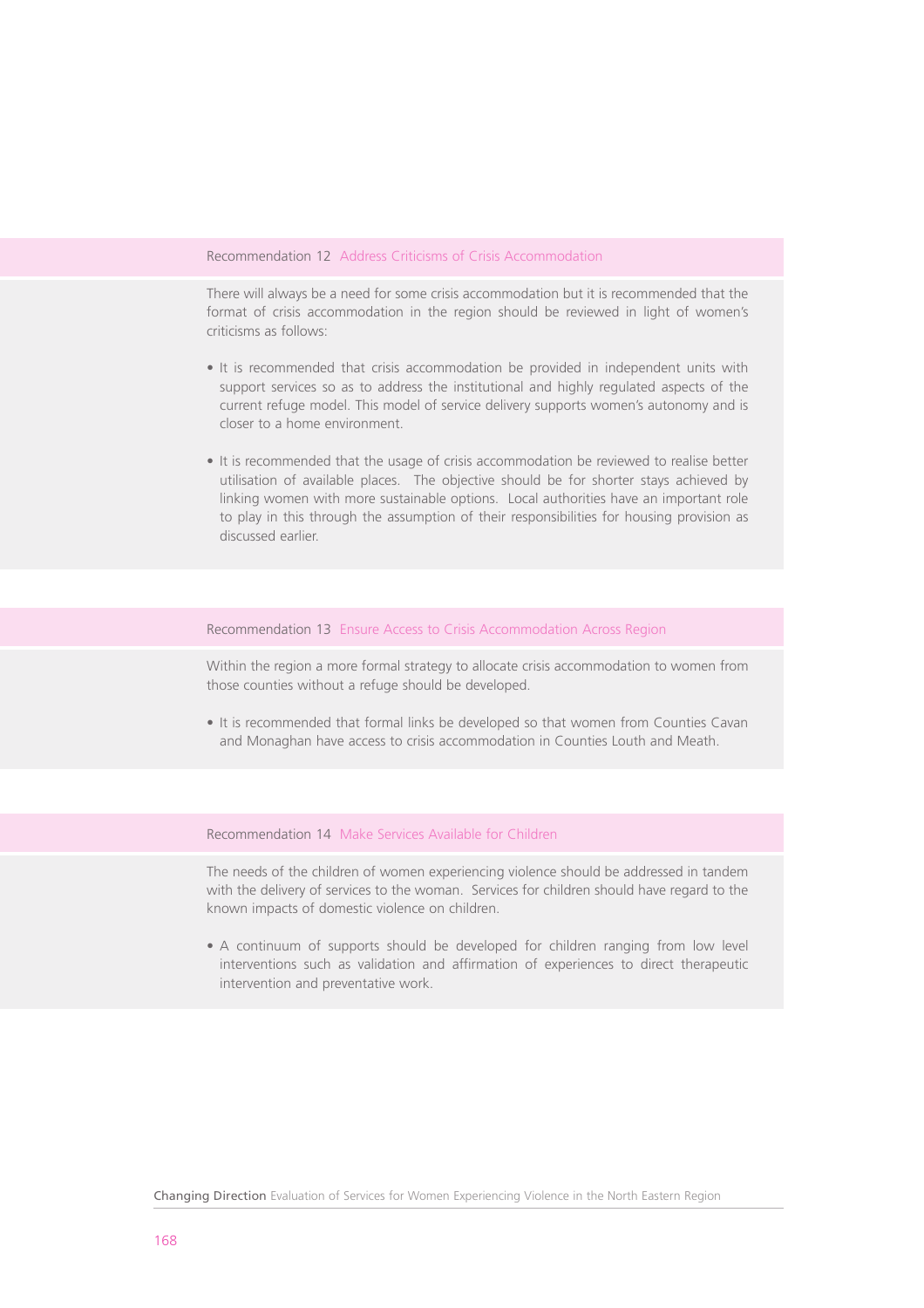#### Recommendation 15 Staff Training and Development

Staff are key to the effectiveness of services for women experiencing violence. Every effort should be made to ensure that staff are well trained for dealing with this sensitive issue and that experienced staff are retained by services.

- Services should provide all staff with induction training and ensure on-going training for all front-line staff. This should take into account relevant factors identified as barriers for women accessing services including feelings of fear and vulnerability among women experiencing violence. Staff training should instil an understanding of the complexity of violence against women, the vulnerability and fears of women experiencing violence, and the need to believe women's accounts of the violence against them. Racism, sexism and other potential forms of discrimination against women should be explored and confronted through training.
- Provide on-going support and supervision for staff in recognition of the demanding nature of working in this area.
- The Regional Planning Committee should review the reliance of services on staff from labour market support schemes such as Community Employment to ensure the same level of staffing can be retained in the face of the proposed phasing out of these schemes. It is important that the expertise and experience of staff currently employed by services through such schemes should not be lost to the service.

## *8.6.3 Services Addressing Rape or Sexual Assault*

Only one Rape Crisis Centre is currently in operation in the region. Findings indicate that this is insufficient to meet demand for services. Other NGO/dedicated services provide services to women who have experienced rape and/or sexual assault within domestic violence situations. The challenge for the Regional Planning Committee lies in extending services for women who have been raped or sexually assaulted within limited resources. In recognition of this challenge a number of options are outlined below for consideration to expand the service.

The first option is to fund the establishment of a new rape crisis centre in the North East Region to serve two counties. Simultaneously the work of the existing Rape Crisis Centre in Dundalk (DRCC) should be expanded to include the operation of outreach services to one other county, thus providing services to all four counties. For instance two services could effectively split the region, with a newly established service serving Cavan and Monaghan while the DRCC service in Co. Louth be extended on an outreach basis into Co. Meath. This solution would provide significant geographical coverage by a specialist service provider. As new service development must be funded from the existing level of resources the establishment and running costs of a new entity is likely to have a serious detrimental impact on the level of funding for existing services.

The second option is to expand the current Rape Crisis Centre in Dundalk to provide outreach to all counties in the region with the possibility of establishing a branch office based within another existing NGO in another area of the region to act as a base for staff. This option would greatly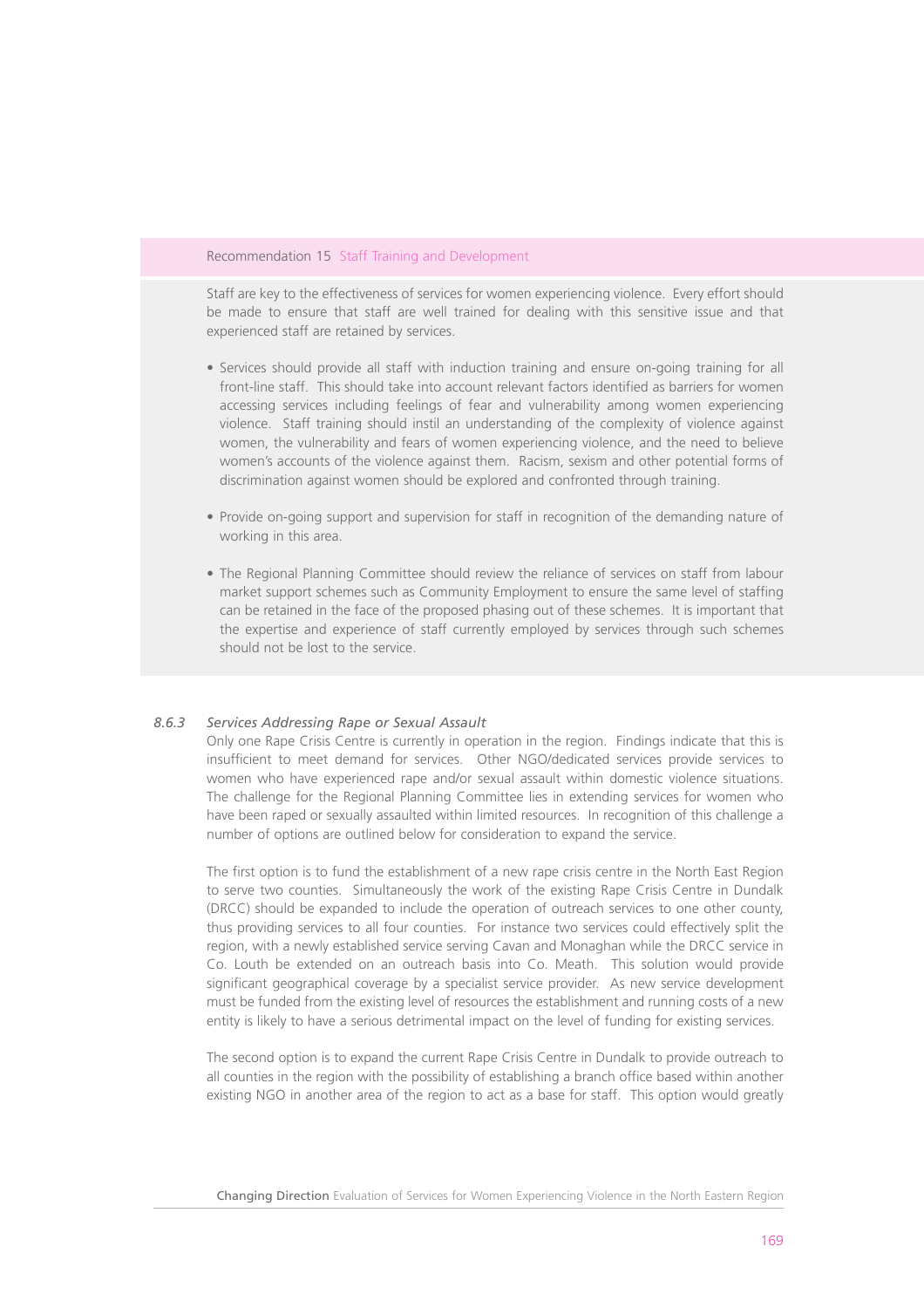reduce start up costs for a new organisation and reduce the duplication of effort therein. This option would also represent an immense increase in the level of work for Dundalk Rape Crisis Centre. There may also be questions about the suitability of this approach to a service that is predominantly a counselling service in terms of supervision. If this option was adopted the DRCC would require corresponding increase in funding, including for the rise in administration and management costs associated with such expansion.

A third option is to use the existing network of NGOs to provide services in the three counties currently without specific rape crisis provision. The services already support women who have experienced sexual abuse as part of domestic violence. However they would need to be equipped to respond effectively to women in a much broader range of circumstances such as abuse by other known persons (including incest and abuse within families), strangers and professionals. Given this background, each service would need to establish their current competencies in this area and seek additional training where indicated. The promotion of services both to the public and to other agencies would also need to be tailored to highlight the availability of specialist services for women who are raped or sexually assaulted. The Rape Crisis Centre model has gained credibility and acceptability among the public and professionals alike. Some evaluation would be required to establish the extent to which the provision of rape crisis services within domestic violence NGOs would be acceptable and appropriate. One potential pitfall of extending the remit of domestic violence services in this way is the potential for the new element, rape and sexual assault services, to become marginalised within services that have a different culture to those used to providing these services. A suggested means of avoiding this is to have a specialist within each service, such as a counsellor, whose exclusive remit is sexual violence. As with any major change to service delivery it would be vital to pilot this approach before implementing it widely.

A fourth option is to offer rape services through a statutory body such as the NEHB. Rian Counselling Service currently delivers counselling to adult survivors of childhood abuse. The service is available in each county in the region, thereby addressing the issue of geographical spread. As with the NGO domestic violence services, Rian already sees clients who have been sexually abused. Although their counselling is targeted at adult survivors of childhood abuse there is considerable re-victimisation of these clients in adulthood. A quarter of Rian's female clients experienced domestic abuse and over one tenth experienced sexual violence outside of intimate relationships as adults. However, the expansion of this service into areas such as court accompaniment would be a departure for a statutory counselling agency and it is uncertain that the important advocacy role characterised by the NGO sector addressing wider societal attitudes to women and to violence could be fostered in a statutory agency.

#### Recommendation 16: Extend Services for Women Experiencing Rape and Sexual Assault

Currently there is just one dedicated Rape Crisis Centre in the region, it is recommended that the Regional Planning Committee undertake a specific needs assessment to identify the level of demand for services for women experiencing rape and sexual assault and extend provision as appropriate. The range of options outlined above should be considered as a means to extend services for women experiencing rape and sexual assault.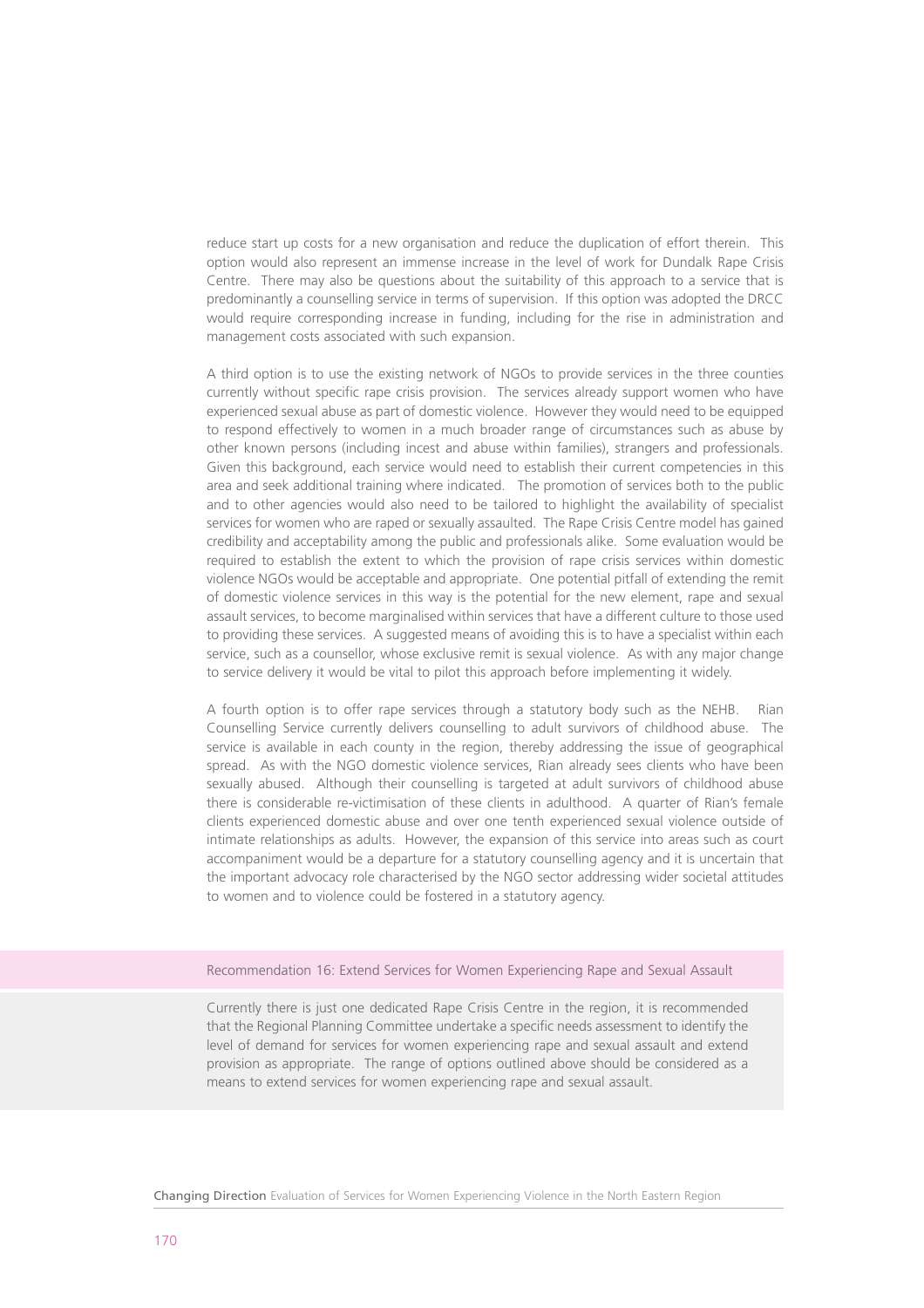## *8.6.4 Overlaps in Telephone Helpline Services*

Neither service providers nor women participating in the study could identify overlaps in services responding to women who experience violence in the Region. However data from the profile of services indicates overlap in the provision of telephone helplines.

In the North East Region there are a total of five telephone helplines each targeting women who experience violence. Four of these five services currently target women who experience domestic violence. With another NGO under development, the provision of a sixth helpline could be proposed. Taking a regional perspective in terms of service delivery there appears to be substantial overlap of provision in this area, most evident in the field of domestic violence.

One twenty-four hour domestic violence helpline could be operated by the four services currently providing telephone support. Technology in use by national helplines, such as the Senior Helpline, allows existing numbers to be used yet the calls are directed to whichever organisation is 'on call'. Prior to adopting such a system some analysis would need to be undertaken on the needs of callers and the pattern of calls in terms of peak volumes etc. The NGOs currently operating helplines would need to work together to develop shared protocols to govern and guide the service and to ensure consistency of responses between different operators of an integrated service. Staff from all NGOs operating the helpline would be trained together and doubtless callers would frequently be referred for other services to their local NGO. Even with a joint helpline in operation there would remain a need for a staff member to answer the phones in each NGO, so the extent to which such a merger would effect greater efficiency would need to be examined with this in mind.

Regardless of how telephone helplines are organised cognisance should be taken of the importance of confidentiality and providers should explore whether they could use a system that would withhold the number from the callers phone records.

#### Recommendation 17 Review Current Format of Helpline Provision

• It is recommended that the current format of telephone helpline provision be reviewed with a view to more efficient use of resources whilst maintaining a confidential and appropriate service to women.

## *8.6.5 Data Collection*

Services collect plentiful information on service users. Some of this information is collated and used to monitor trends. However, the data could be used more effectively if it was collected and collated in a standardised fashion. Greater standardisation of recording and collating practices would enhance the value of this information in the planning and evaluation of services in the future. As NGOs currently collect a great deal of data such efforts should not place any significant additional burden on the agencies involved.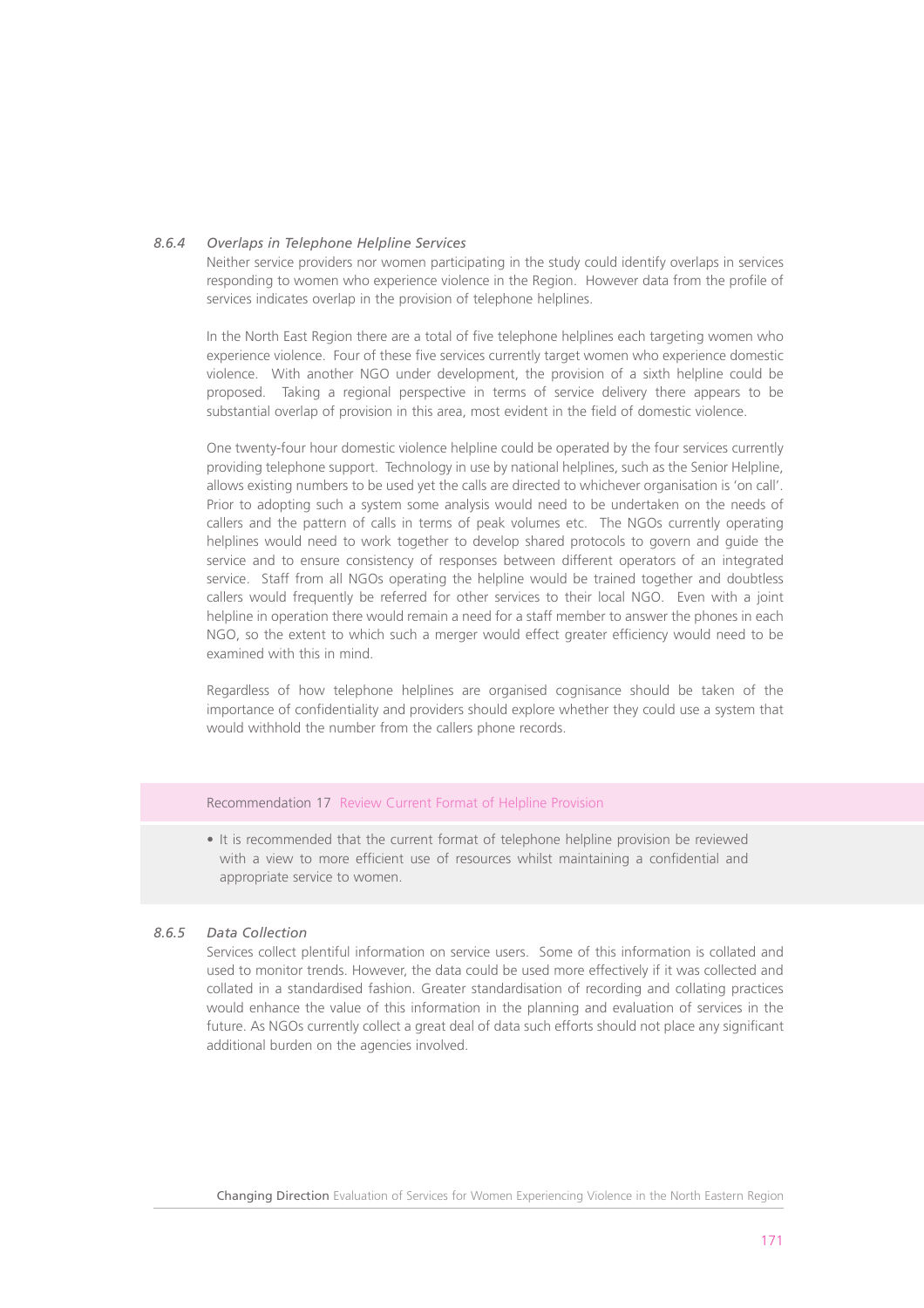#### Recommendation 18 Develop a Framework for Ongoing Assessment of Needs

It is recommended that a standardised framework for recording and collating service use data among NGOs be developed in order to better monitor outcomes for women across the region.

- The national networks of rape crisis centres and refuge and support services are currently developing databases on the activities of their respective constituencies. The framework devised by the national networks of rape crisis centres and refuge and support services for the collection of such data should endeavour to compliment the regional requirements for data currently imposed on service providers so as to minimise the additional burden of work associated with this exercise.
- All data collected on services for women experiencing violence should be capable of disaggregation in line with the grounds set out in the Equality Legislation so that equality issues can be monitored.
- In particular usage of services by Traveller women should be capable of being monitored in light of the perceptions expressed by service providers in relation to the need for and uptake of services by Traveller women.

#### *8.6.6 Addressing Diversity of Needs.*

The need to take account of the diversity of needs of women from minority groups emerged as a key finding in this study. An important dimension of accessibility in the planning and delivery of services is the needs of women from minority or marginalised groups, in particular the need for culturally appropriate services. The NGO services in the Region operate under policies and ethos of inclusion. However the findings indicate that women can be excluded or deterred from using services on a number of grounds. Women with substance abuse problems are effectively excluded from use of refuge accommodation in the region as are women wishing to bring with them their teenage sons and women with large families. The NGO services on offer are largely devised for and used by the majority, white, Irish, settled, able-bodied, heterosexual population.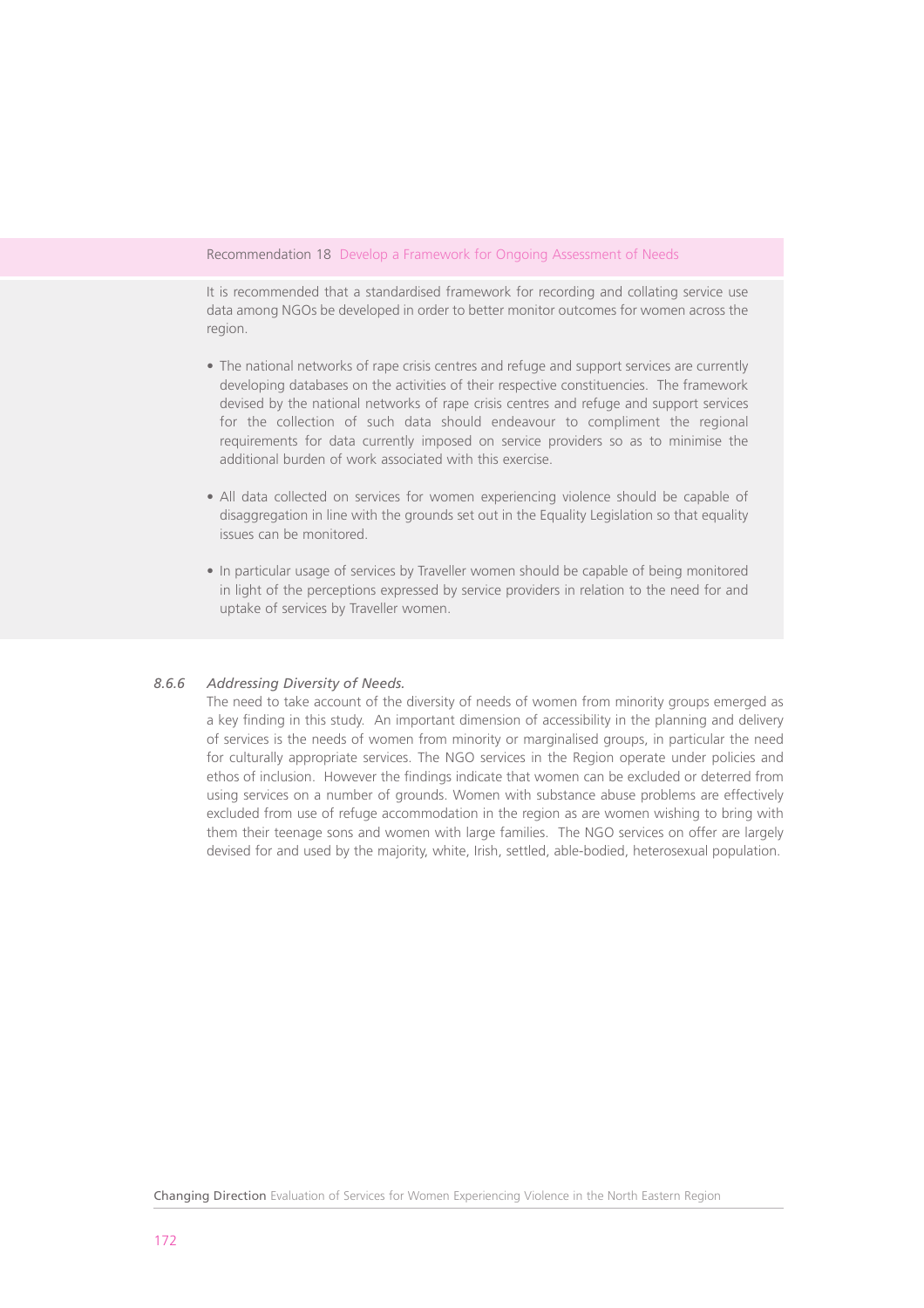#### Recommendation 19 Address Issues of Equality and Diversity for Service Users

A growing awareness of the heterogeneity of women's needs and the changing demographic profile of the population in the North East are likely to ensure issues of equality and diversity in the delivery of services become a priority for future service development. In order to improve the capacity of services to meet the needs of women who are disadvantaged and/or members of a marginalised group it is recommended that NGOs:

- Provide anti-racism and multi-cultural awareness training for their staff.
- Ensure respect and understanding of Traveller culture and ethnicity is incorporated into all policies, practices and procedures of the services
- Ensure services are accessible to women and children with disabilities.
- Ensure the development of culturally appropriate services
- Give consideration to the provision of transport for women to access services. Some service providers indicated that they are already in a position to fund women's transport where this is essential for women to reach a refuge. The extension of such provision to a wider range of services should be considered.
- Develop services to respond to the needs of any woman experiencing violence who is an alcoholic or drug user to address the current gaps in the services available to women in this position.
- Address the potential of literacy to act as a barrier to women using services through the use of methods of communication that do not rely solely or primarily on written formats.
- Forge new and enhance existing links with organisations that represent women from minority groups.

#### 8.7 Changing Contexts For Provision of Services for Women Experiencing Violence

At a structural level, the context for the planning and delivery of services will be affected by the proposal to reform health service structures including a review of the Health Boards. The National Steering Committee needs to consult with the Department of Health and children to establish how the current national, regional and local structures for the development and delivery of services for women experiencing violence can be retained in the face of the proposed programme of reform of the Health Boards.

At a practice level new challenges are emerging for services addressing the needs of women who have experienced violence. Issues of globalisation mean that new needs are likely to arise in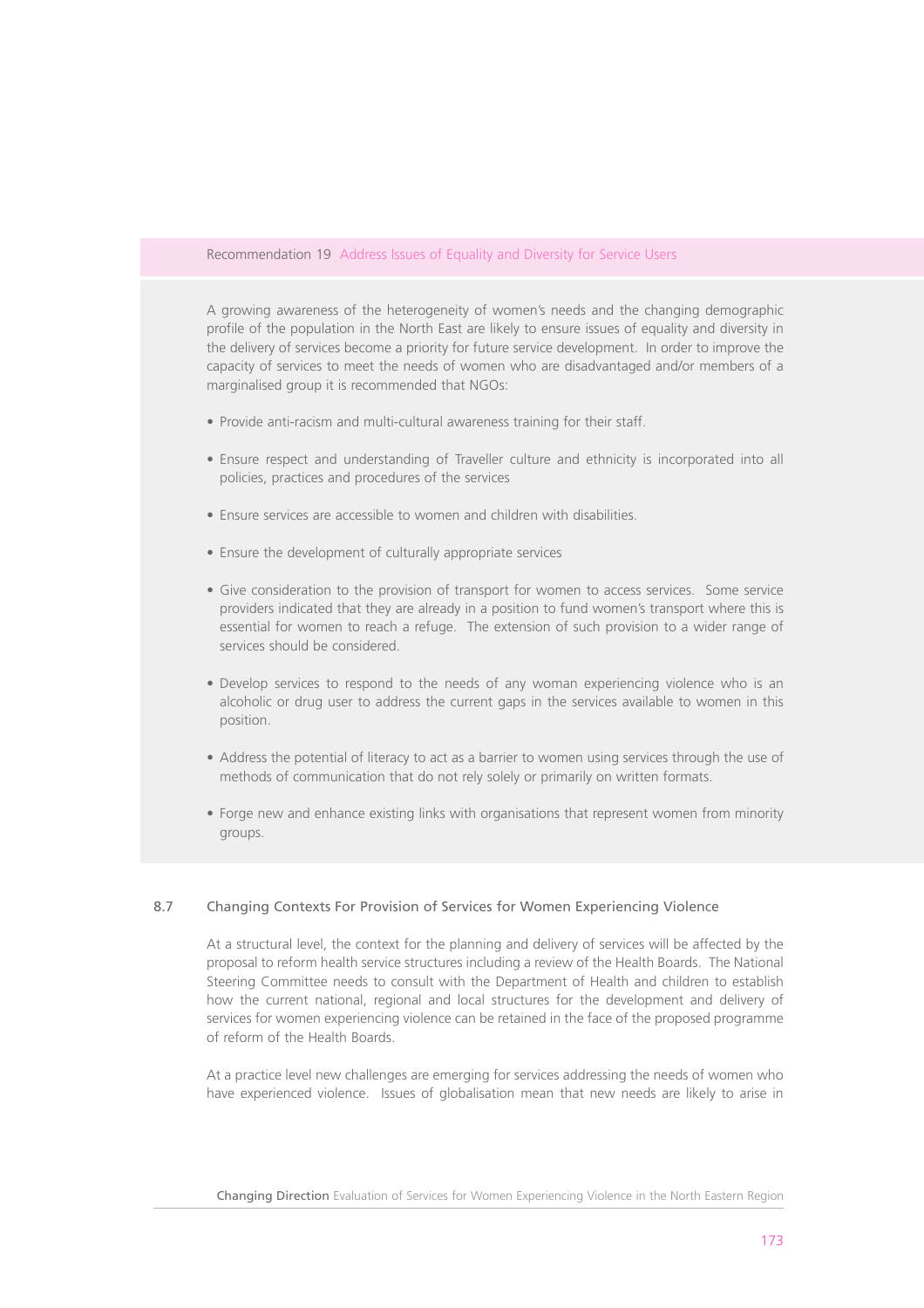Ireland as a result of the trafficking of women and girls, the effects of rape as a war crime and an increasing international influence on prostitution and pornography.

#### Recommendation 20 Adapt to Changing Contexts

Services for women experiencing violence need to be responsive to changes occuring at both a structural and practice level.

- The National Steering Committee needs to consult with the Department of Health and Children to establish how the current national, regional and local structures for the development and delivery of services for women experiencing violence can be retained in the face of the proposed programme of reform of the Health Boards.
- At a practice level, services for women experiencing violence need to constantly adapt to meet emerging needs which currently include trafficking of women and girls, the effects of rape as a war crime and an increasing international influence on prostitution and pornography.

#### 8.8 Summary of Recommendations

These general set of twenty recommendations have been summarised into a set of specific recommendations addressed to the Regional Planning Committee, the dedicated service providers and the National Steering Group as set out below.

#### *8.8.1 It is recommended that the National Steering Committee*

- Assume responsibility for influencing the implementation of policies on violence against women by relevant professions and organisations at a national level.
- Negotiate the inclusion of the issue of violence against women in the school curriculum at national level.
- Advance the recommendation in the Report of the Task Force on Violence Against Women (1997) that legislative barriers to multi-annual funding be re-examined to allow for long-term planning and service development.
- The National Steering Committee consult with the Department of Health and Children to establish how the current national, regional and local structures for the development and delivery of services for women experiencing violence can be retained in the face of the proposed programme of reform of the Health Boards.

#### *8.8.2 It is recommended that Regional Planning Committee should*

• Raise its profile as the agency with responsibility for the development and implementation of policies to address violence against women in the North East and become the focus for driving policy in this area across all relevant bodies in the region.

Changing Direction Evaluation of Services for Women Experiencing Violence in the North Eastern Region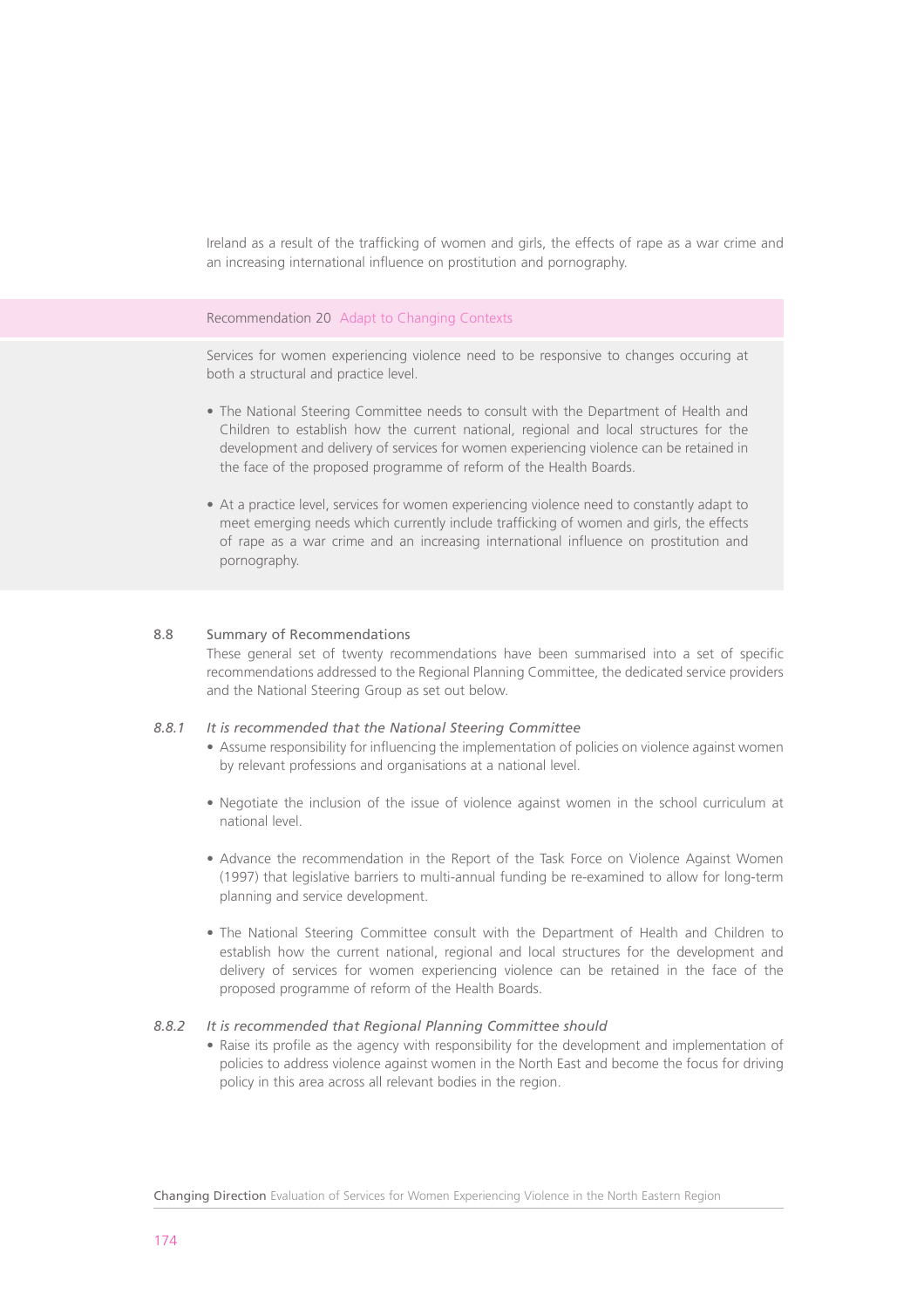- Address the greatest challenge of improving services from within limited resources by fully utilising the resources available to them from the National Steering Committee and promoting interagency working as a model of good practice. Linkages with other agencies need to be developed and strengthened to ensure each agency takes up their respective responsibility for providing services to women experiencing violence.
- Give particular attention to General Practitioners, the Courts service, housing authorities and schools in the development of interagency linkages.
- The interagency training programme already in place in the region should be further developed. Identification of target groups should have regard to the range of agencies involved in the referral networks of services identified in the study. Development of the content of the programme should have particular regard to the barriers identified in the study to women using services.
- All agencies identified in the referral map generated by this research as relevant to women experiencing violence should devise and implement policies and practices that are equipped to respond appropriately to all women in the region as needed. In the first instance all agencies represented on the Regional Planning Committee should develop a written policy. These policies should have the safety of women and children at their core.
- They should be specific in how they will address the needs of women from minority or marginalised groups. Particular attention should be paid to the nature of responses to Traveller women and women from other minority ethnic groups.
- Training should be provided for staff to whom women may make a disclosure so that they are in a position to respond appropriately including providing women with information and making referrals to other services.
- It is imperative that other identified state and semi-state agencies accept responsibility for their role in supporting women who experience violence rather than seeing this work as the sole preserve of the NGO sector.
- The RPC should work to extend the Local Area Network model from Monaghan to the other counties in the region in light of its role in interagency working.
- Ensure that the guidelines for hospital staff for identifying and responding to violence against women introduced in Our Lady of Lourdes Hospital, Drogheda are extended to all hospitals in the North East region.
- Ensure that the Community Care guidelines for Cavan-Monaghan relating to violence against women are extended to all community care areas of the North East.
- Take a leadership role in developing and implementing regional preventative strategies comprising firstly public information initiatives aimed at deconstructing and dispelling myths associated with violence against women. Secondly the inclusion of the issue of violence against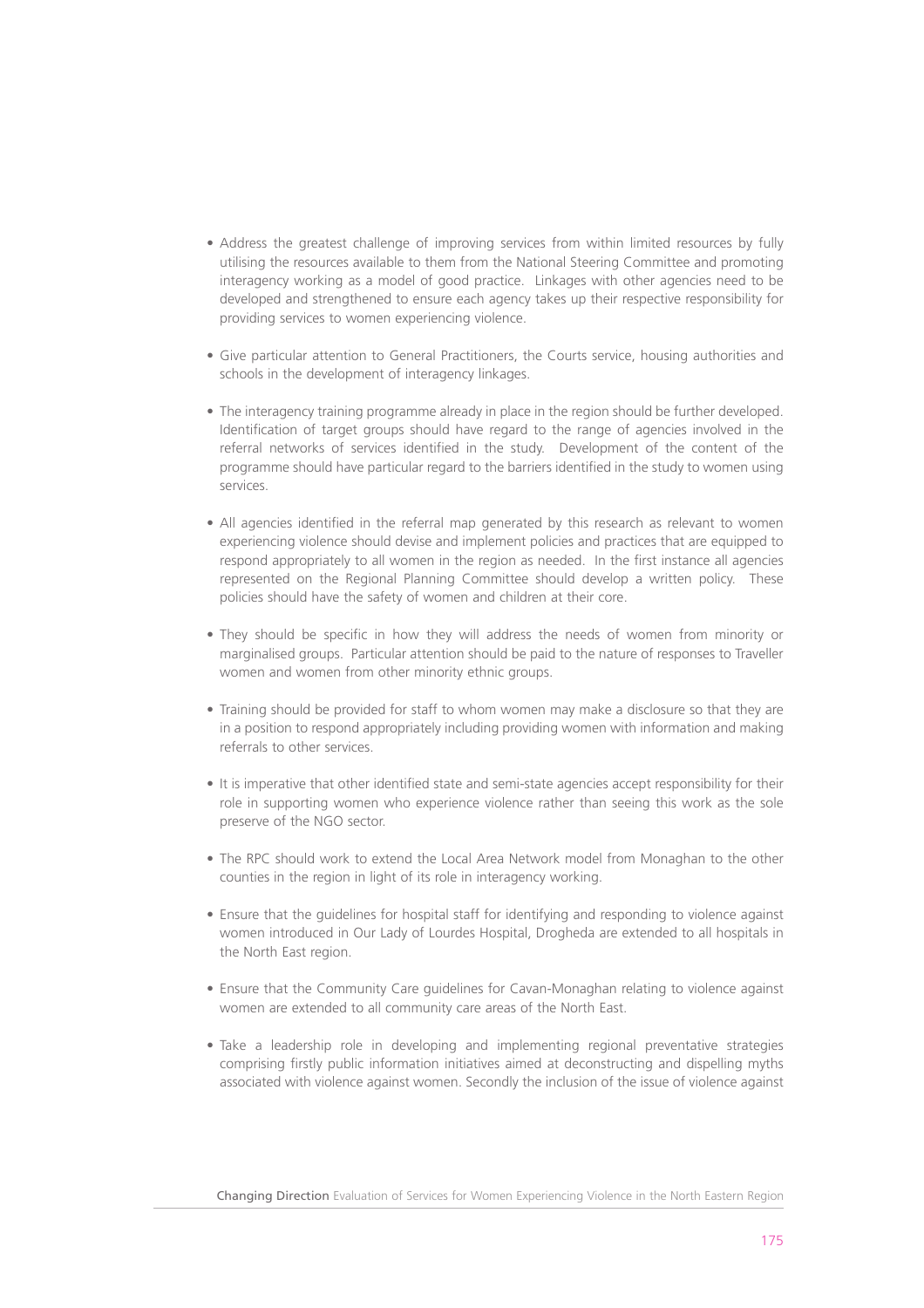women in programmes delivered in schools such as the Social, Personal and Health Education (SPHE) programme.

- Develop targetted information campaigns on recognising and responding to violence against women for family and friends who are often the first point of contact for women who are experiencing violence.
- Appoint a representative of the Education sector to the Regional Planning Committee.
- Work to facilitate the implementation of a perpetrators programme to address the behaviour of violent men as a matter of urgency.
- Enact service level agreements with all agencies receiving funding. A service delivery strategy should be developed to act as a framework for service level agreements.
- Promote a policy whereby the first option considered by services is to support women staying in their own home. Broadening out services across the preventative and pre-crisis framework is the best way to ensure the need for crisis accommodation is reduced.
- Review the format of crisis accommodation towards the development of independent units.
- Develop a formal strategy to allocate crisis accommodation to women from those counties in the Region not served by a refuge.
- Work with local authorities to address homelessness caused by violence against women and reduce the length of stay for women in crisis accommodation.
- Address lack of equity in access to services for women experiencing violence throughout the region by extending services to areas not currently served through the expansion of outreach services.
- Extend services for women who have been raped or sexually assaulted through consideration of options including the establishment of a new Rape Crisis Centre, developing outreach services for the existing RCC, extending the remit of domestic violence NGOs or expanding the remit of health board services.
- Take a regional perspective in terms of telephone helpline provision where there is substantial overlap through evaluating the need for a helpline at a regional level and giving consideration to developing one twenty-four hour domestic violence helpline.
- Devise a framework for the collection of meaningful data in order to monitor outcomes for women wherein the data is collected and collated in a standardised format.
- Review the reliance of services on staff from labour market support schemes such as Community Employment to ensure the same level of staffing can be retained in the face of the

Changing Direction Evaluation of Services for Women Experiencing Violence in the North Eastern Region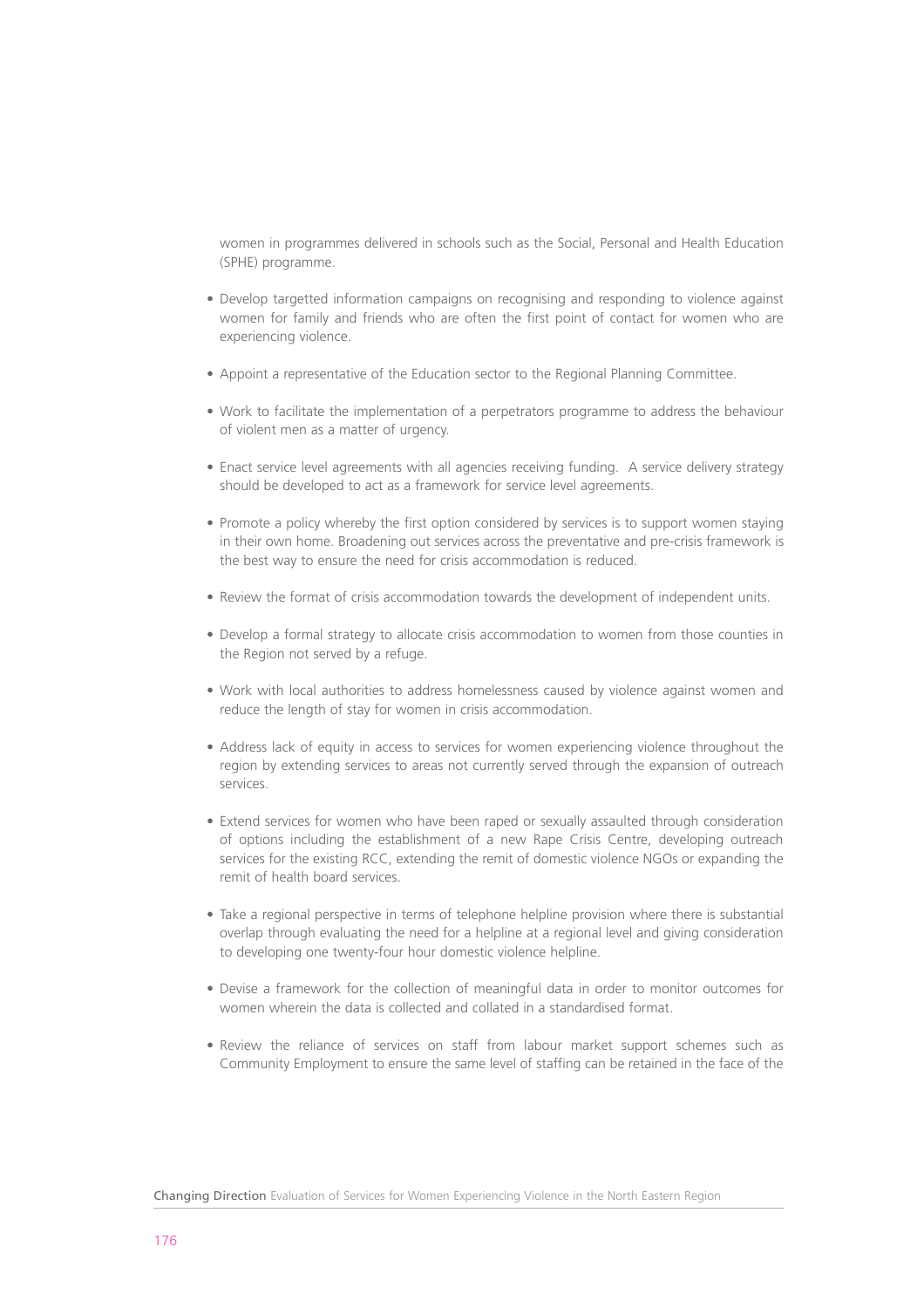proposed phasing out of these schemes. It is important that the expertise and experience of staff currently employed by services through such schemes should not be lost to the service.

#### *8.8.3 It is recommended that Dedicated Service Providers should*

- Address inequity in access to services for women experiencing violence throughout the region by extending services to areas not currently served through the expansion of outreach services.
- Seek to ensure the need for crisis accommodation is reduced by broadening out their services across the preventative and pre-crisis framework.
- Strive to develop a system to protect women from further violence once they have accessed a service by empowering women to use the judicial process to ensure their safety and protection should they choose to stay in or return to their home.
- Partnerships similar to those in place in Louth and Meath between dedicated service providers and voluntary and statutory housing organisations be developed by dedicated service providers in Monaghan and Cavan with a view to the provision of transitional housing.
- Strive to protect women using their services by delivering services in such a way as to protect confidentiality. The location and format of any service offered is crucial to encouraging takeup. For instance services offered in buildings shared with other organisations or unrelated services are considered more attractive to women as it will not be apparent to others why women are entering the premises.
- Provide all staff with induction training and ensure on-going training for all front-line staff. This should take into account relevant factors identified as barriers for women accessing services including of feelings fear and vulnerability among women experiencing violence. Staff training should instil an understanding of the complexity of violence against women, the vulnerability and fears of their women experiencing violence, and the need to believe women's accounts of the violence against them. Racism, sexism and other potential forms of discrimination against women should be explored and confronted through training.
- Have regard to the needs of children in the provision of services for women experiencing violence across all of the services.
- Provide anti-racism and multi-cultural awareness training for their staff.
- Ensure respect and understanding of Traveller culture and ethnicity is incorporated into all policies, practices and procedures of the services
- Ensure the development of culturally appropriate services
- Give consideration to the provision of transport for women to access services. Some service providers indicated that they are already in a position to fund women's transport where this is essential for women to reach a refuge. The extension of such provision to a wider range of services should be considered.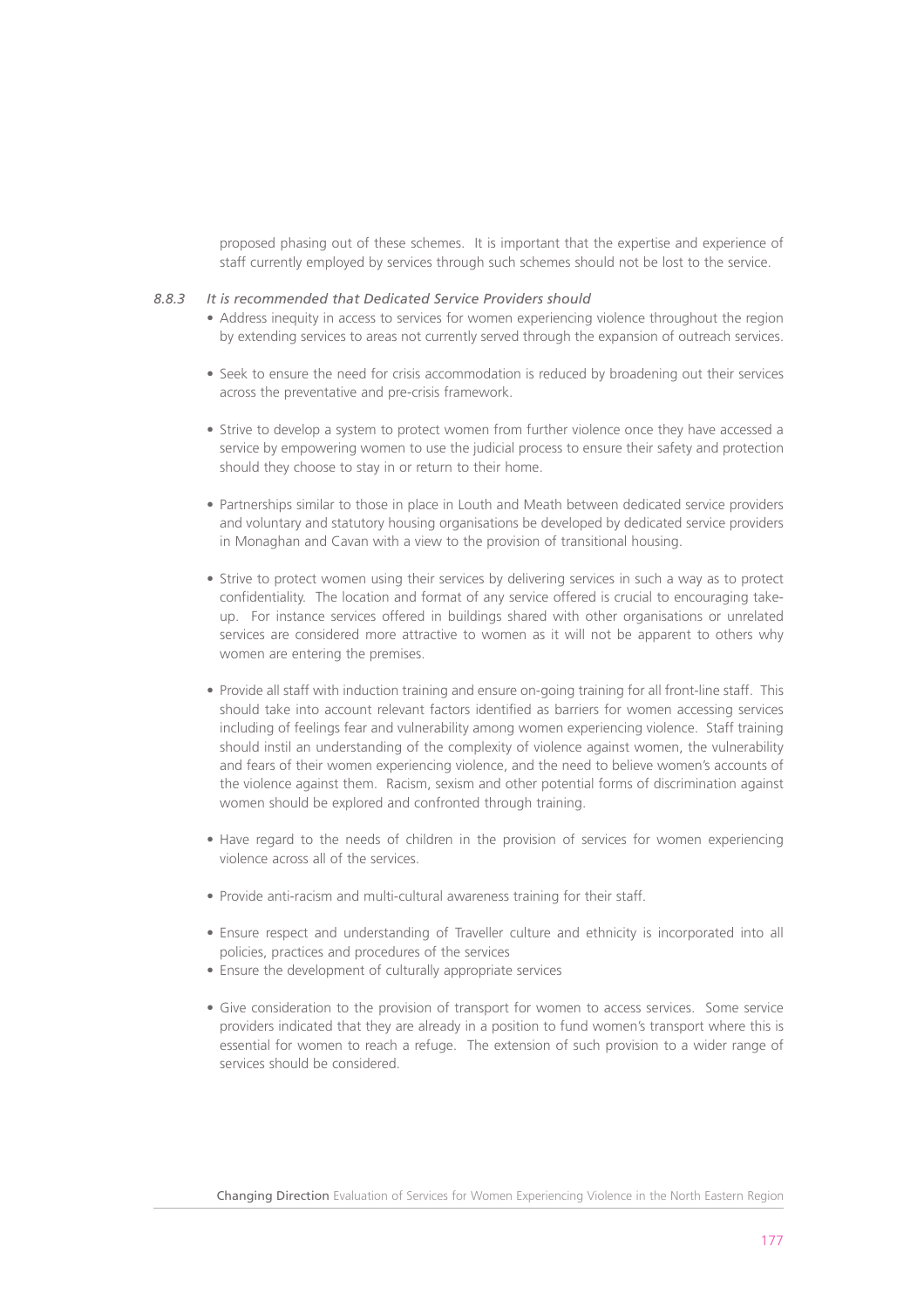- Develop services to respond to the needs of any woman experiencing violence who is an alcoholic or drug user to address the current gaps in the services available to women in this position.
- Address the potential of literacy to act as a barrier to women using services through the use of methods of communication that do not rely solely or primarily on written formats.
- Forge new and enhance existing links with organisations that represent women from minority groups.
- Ensure services are accessible to women and children with disabilities.
- Review the role and functions of their Boards of Management in line with the good practice guidelines set out in the report.
- Provide on-going support and supervision for staff in recognition of the demanding nature of working in this area.
- Improve access for marginalised groups by forging new and enhancing existing links with organisations that represent women from minority groups.
- Give consideration to the provision of transport for women to access services. Some service providers indicated that they are already in a position to fund women's transport where this is essential for women to reach a refuge. The extension of such provision to a wider range of services should be considered.
- Standardise methods of recording and collating service use data across all agencies to enhance the value of this information in the planning and evaluation of services in the future.
- Take cognisance of emerging needs likely to arise in Ireland as a result of the trafficking of women and girls, the effects of rape as a war crime and an increasing international influence on prostitution and pornography.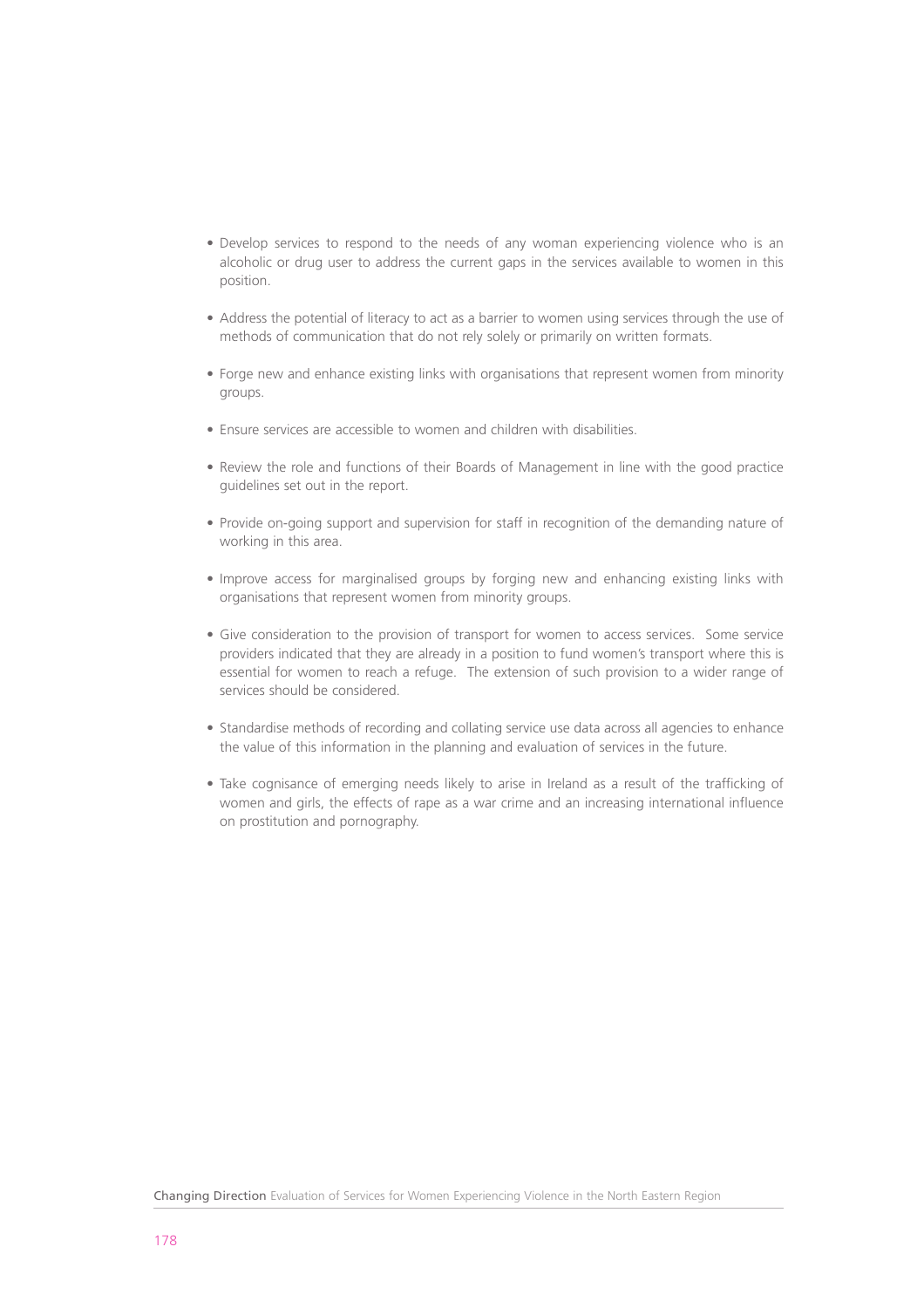# References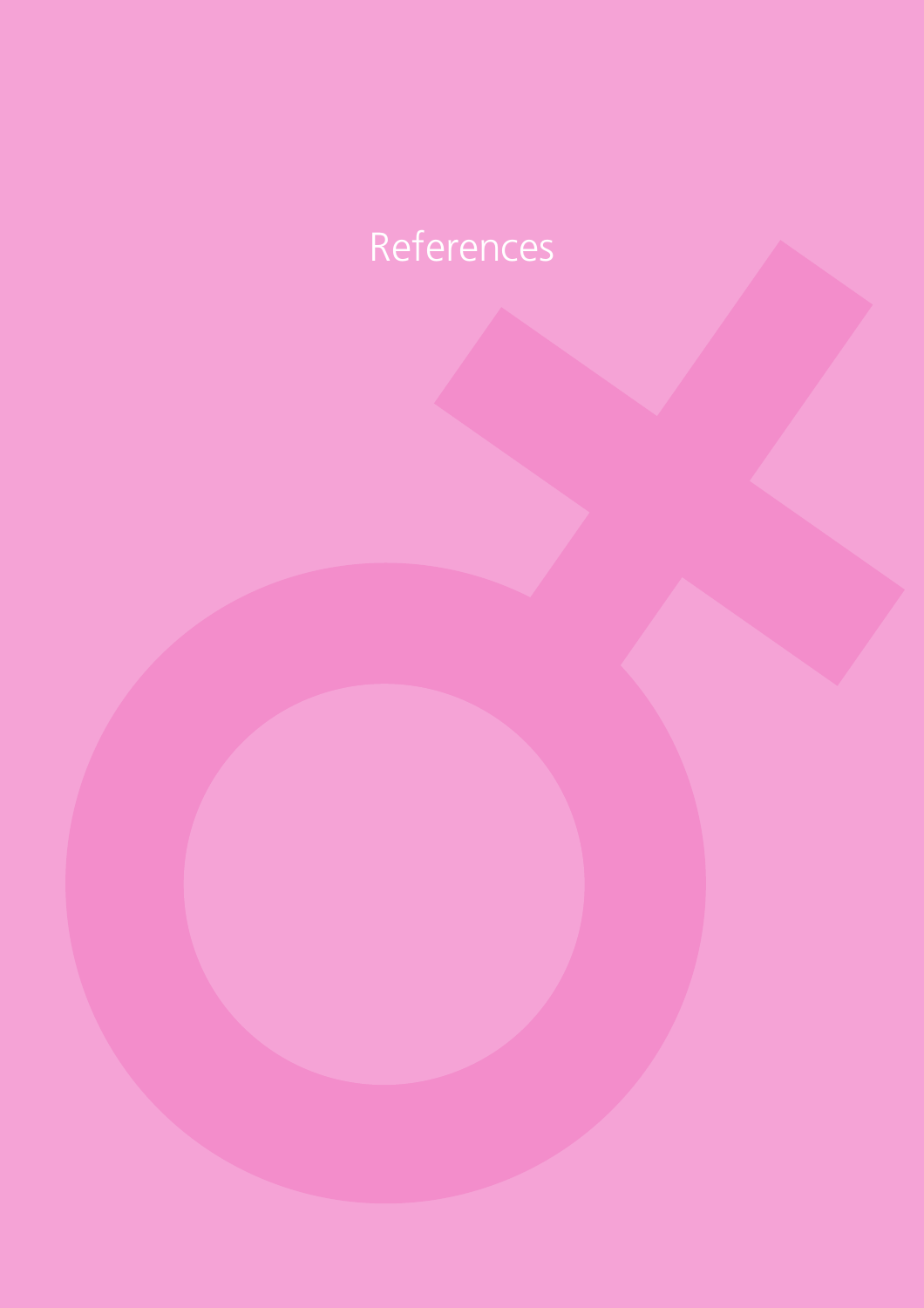# References

- Aronson, J., Thornewell, C., Williams, K. (1995) 'Wife assault in old age - Coming out of obscurity', Canadian Journal on Aging Vol. 14, 72-88, Suppl. 2 SUM
- Boothman, M (YEAR) First steps towards a community response to domestic violence in Clondalkin. Dublin: North Clondalkin Lone Parents Information Project
- Bosch, X. (2001) 'Spain's government puts domestic violence protection plan as a top priority', The Lancet, May 26, Vol. 357 (9269) p. 1682
- Bowen, N. (1997) Under the carpet: Domestic violence:A community based investigation. Blanchardstown Area Partnership
- Bradley, F., M.Smith, J. Long and T. O'Dowd (2002) 'Reported frequency of domesticviolence: cross-sectional survey of women attending general practice', BMJ. 324: 271-274
- Cambell, J.C. (2002) 'Health consequences of intimate partner violence', The Lancet, Vol. 359, April 13
- Casey, M (1987) Domestic violence against women - the women's perspective. Dublin:Federation of Women's Refuges
- Cavanagh, K., R. Emerson Dobash, R.P. Dobash and R. Lewis (2001) 'Remedial work:Men's strategic responses to their violence against intimate female partners'. Sociology. Vol. 35 (3)
- Community Care (2002) 'Domestic violence:Scottish research to break new ground' Community Care, Feb. 21, pg. 21
- Conroy, P. and M. Pierce (2001) Report on the monitoring of users and inter-agency referrals and contacts:Cork one-stop shop for victims of domestic violence. Cork: Cork Rape Crisis Centre
- Dobash, R.P., R. Emerson Dobash, K. Cavanagh and R. Lewis (1999) 'A research evaluation of British programmes for violent men'. Journal of Social Policy. Vol. 28 (2) p. 205-207
- Eadie, T. and C. Knight (2002) 'Domestic violence programmes:Reflections on the shift from independent to statutory provision'. The Howard Journal of Criminal Justice, Vol. 41 (2). p 167 (15)
- Ellsberg, M. and L. Heise (2002) 'Bearing witness: Ethics in domestic violence research'. The Lancet. Vol. 359, May 4 2002
- Hague, Gill (1998) 'Interagency work and domestic violence in the UK', Women's Studies International Forum, Vol. 21 (4), pp. 441-449
- Hague, Gill (2000) Briefing Note: Reducing Domestic Violence: What Works? Multiagency Fora. London: Policing and Reducing Crime Unit, UK Home Office
- Heath, I. (2001) 'Domestic violence as a women's health issue', Women's Health Issues, Vol. 11 (4), July/August
- Heer, C., Grogan, E., Clark, S. & Carson, L.M. (1998) 'Developing services for lesbians in abusive relationships: A macro and micro approach' in A.R. Roberts (Ed.) Battered women and their families: Intervention, strategies and treatment programs, New York: Springer Publishing Co. Inc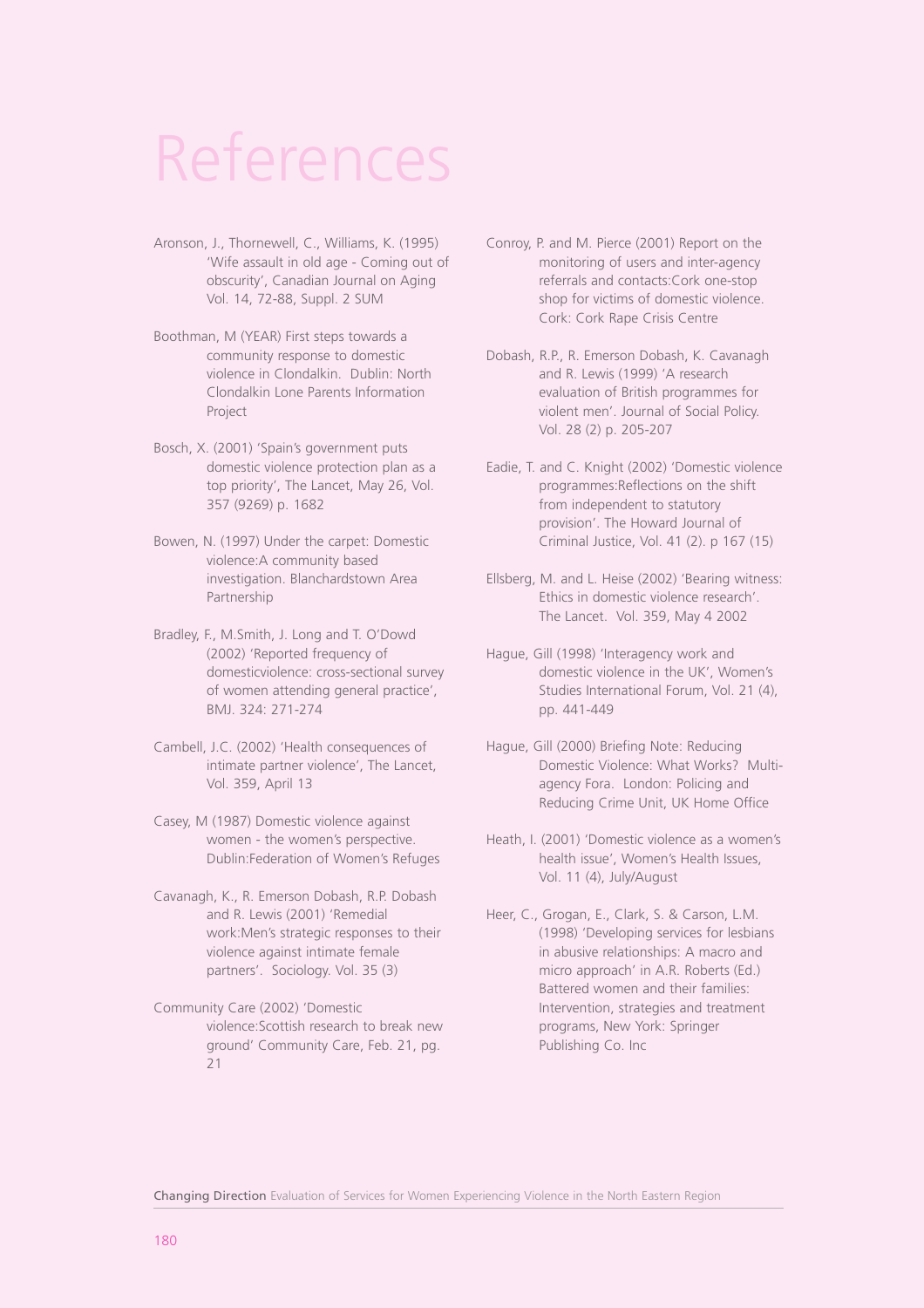Humphreys, Catherine, and Mullender, Audrey, (2000) Children and Domestic Violence: Research in Practice. Dartington: Research in Practice.

Jewkes, R. (2002) 'Intimate partner violence:Causes and prevention', The Lancet, Vol. 359, April 20

Jewkes, R., J. Levin and L. Penn-Kekana (2002) 'Risk factors for domestic violence findings from a South African crosssectional study', Social Science & Medicine, Vol. 55 (9), pp. 1603-1617

Jyostna, Patel (1998) Overcoming discrimination: Selected strategies empowering black, ethnic minority and migrant women. Bruxelles:The European Women's Lobby

Kelleher Associates with Monica O'Connor (1995) Making the links: Towards an integrated strategy for the elimination of violence against women in intimate relationships with men. Dublin:Women's Aid

Kelleher Associates (2000) Going the extra mile: A community based response to violence against women in Co. Mayo. Castlebar: Mayo Women's Refuge and Support Services

Kelleher Associates (2001) A framework for developing an effective response to women and children who experience male violence in the Eastern Region. Dublin: Eastern Regional Planning Committee on Violence Against Women

Kelly, Liz (1988) Surviving Sexual Violence. Polity Press, Cambridge.

Kelly, Liz, (2000). The VIP Guide: Vision, Innovation and Professionalism in Policing Violence Against Women and Children. The Council of Europe Police and Human Rights Programme.

Kelly, Liz, (2000) 'Joined Up Responses to Complicated Lives: Making Connections Across Recently Constructed Boundaries'. Paper presented at the Domestic Violence: Enough is Enough Conference, London, October 2000.

Kennedy, P. (1999) Domestic violence: The Tallaght experience. Dublin: South West Women's Refuge

Koss, M.P. (1993) 'Detecting the Scope of Rape: A Review of Prevalence Research Methods'. Journal of Interpersonal Violence, Vol. 8 (2), 198-222

Leane, M., S. Ryan, C. Fennell and Egan (2001) Attrition in sexual assault offence cases in Ireland: A Qualitative Analysis. Dublin: The Stationery Office

Malos, E. and G. Hague (1997) 'Women, housing, homelessness and domestic violence', Women's Studies International Forum. Vol. 20 (3), pg. 397-409

McAfee, R. (2001) 'Domestic violence as a women's health issue'. Women's Health Issues. Vol. 11 (4), 371-376

McGee, H., R. Garavan, M. deBarra, J. Byrne and R. Conroy (2002) The SAVI Report: A national study of Irish experiences, beliefs and attitudes concerning sexual violence. Dublin:The Liffey Press in association with Dublin Rape Crisis Centre

McWilliams, M. and J. McKiernan (1993) Bringing it out in the open:Domestic Violence in Northern Ireland. Belfast:HMSO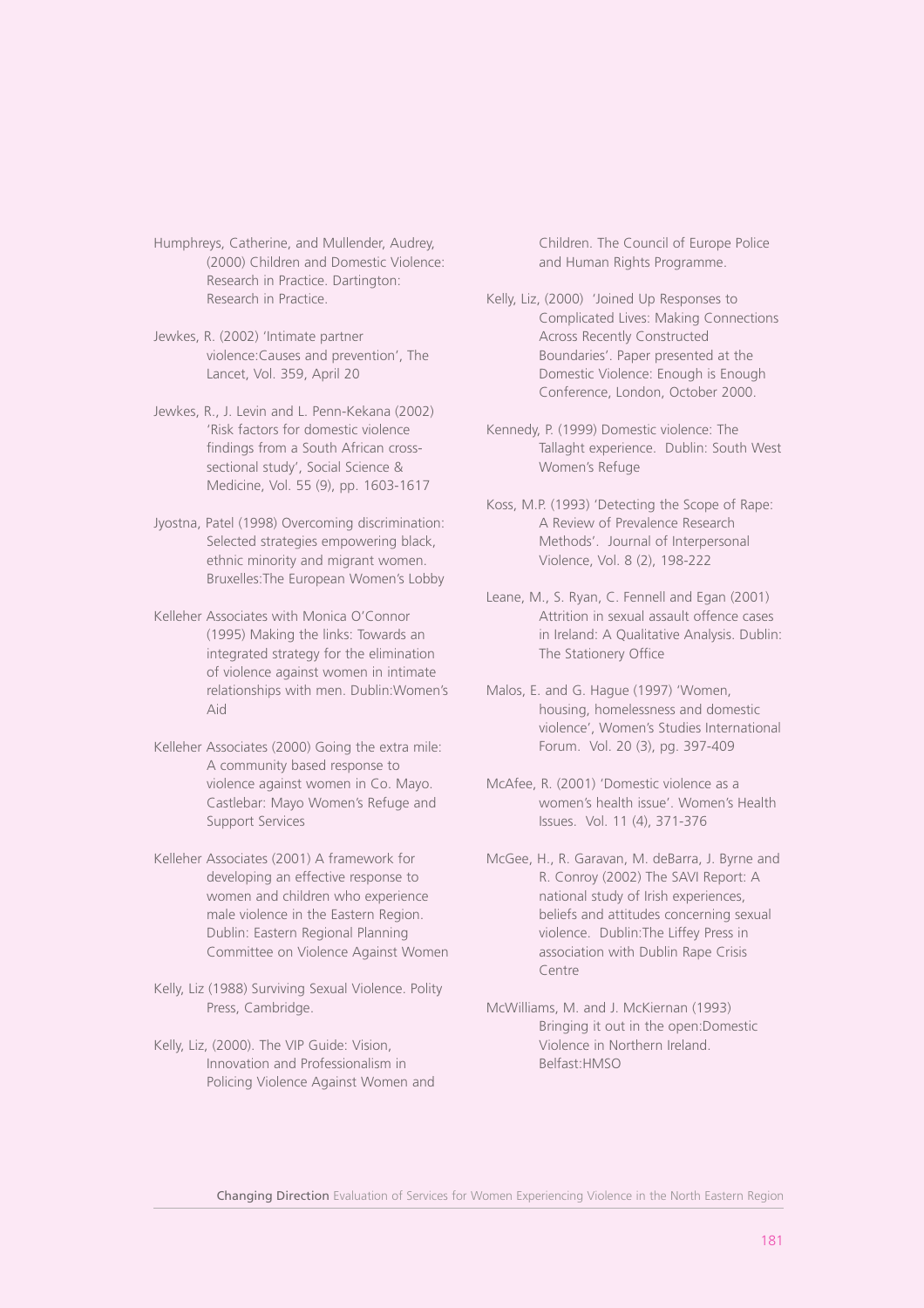Mills, L.G., C. Friend, K. Conroy, A. Fleck-Henderson, S. Krug, R. Magen, R.L. Thomas, J.H. Trudeau (2000) 'Child protection and domestic violence:Training, practice and policy issues', Children and Youth Services Review, Vol. 22 (5), pp. 315-332

- Morvant, C, J. Lebas and P. Chauvin (2002) 'Letter:European sentinel network of practices has been established', BMJ, 235:44 (6 July)
- National Steering Committee on Violence Against Women (1999) National Steering Committee on Violence Against Women - First report. Dublin: The Stationery Office
- National Women's Council of Ireland (NWCI) (2001) The heart that bites: Violence against women. Dublin: NWCI
- Neary, Fiona (2000) 'A Consideration of the Model of Service Employed by Rape Crisis Centres in Ireland.' Network of Rape Crisis Centres, Galway.
- North East Regional Planning Committee for Violence Against Women (2001) Regional Planning Committee for Violence Against Women - Strategic Plan - North East Region, North East Regional Planning Committee for Violence Against Women
- North East Regional Planning Committee for Violence Against Women (2002) Recognising and Responding to Violence Against Women
- O'Connor, M. and Wilson, N. (2002) Vision, action, change: Feminist principles and practice of working on violence against women. Dublin: Women's Aid

Richardson, J., J. Coid, A. Petruckevitch, W.S. Chung, S. Moorey and G. Feder (2002) 'Idenfitying domestic violence: Cross sectional study in primary care'. BMJ 324:271-277

Romito, P. and D. Gerin (2002) 'Asking questions about violence:A survey of 510 women attending social and health services in Trieste, Italy', Social Science and Medicine, Vol. 54 (12)

Ruddle, H. and J. O'Connor (YEAR) Breaking the silence: Violence in the home. Limerick:Mid-Western Health Board

Scherzer, Teresa (1998) 'Domestic violence in lesbian relationships: Findings of the lesbian relationships research project', Journal of Lesbian Studies, 2 (1), 29-47

Taylor-Browne, J (2002) 'Refuges of information'. Community Care. Feb 7. pg. 36

Venis, S. and R. Horton (2002) 'Violence against women:A global burden', The Lancet, Vol. 359, April 6

Watts, C. and C. Zimmerman (2002) 'Violence against women:Global scale and magnitude', The Lancet, Vol. 359, April 6

Webster, J. and D.K. Creedy (2002) 'Letter: Screening can be made acceptable', BMJ 235:44 (6 July)

Wolf, R (2003) The Older Battered Woman. Institute on Aging, University of Massachusetts (source: www.vawprevention.org/research)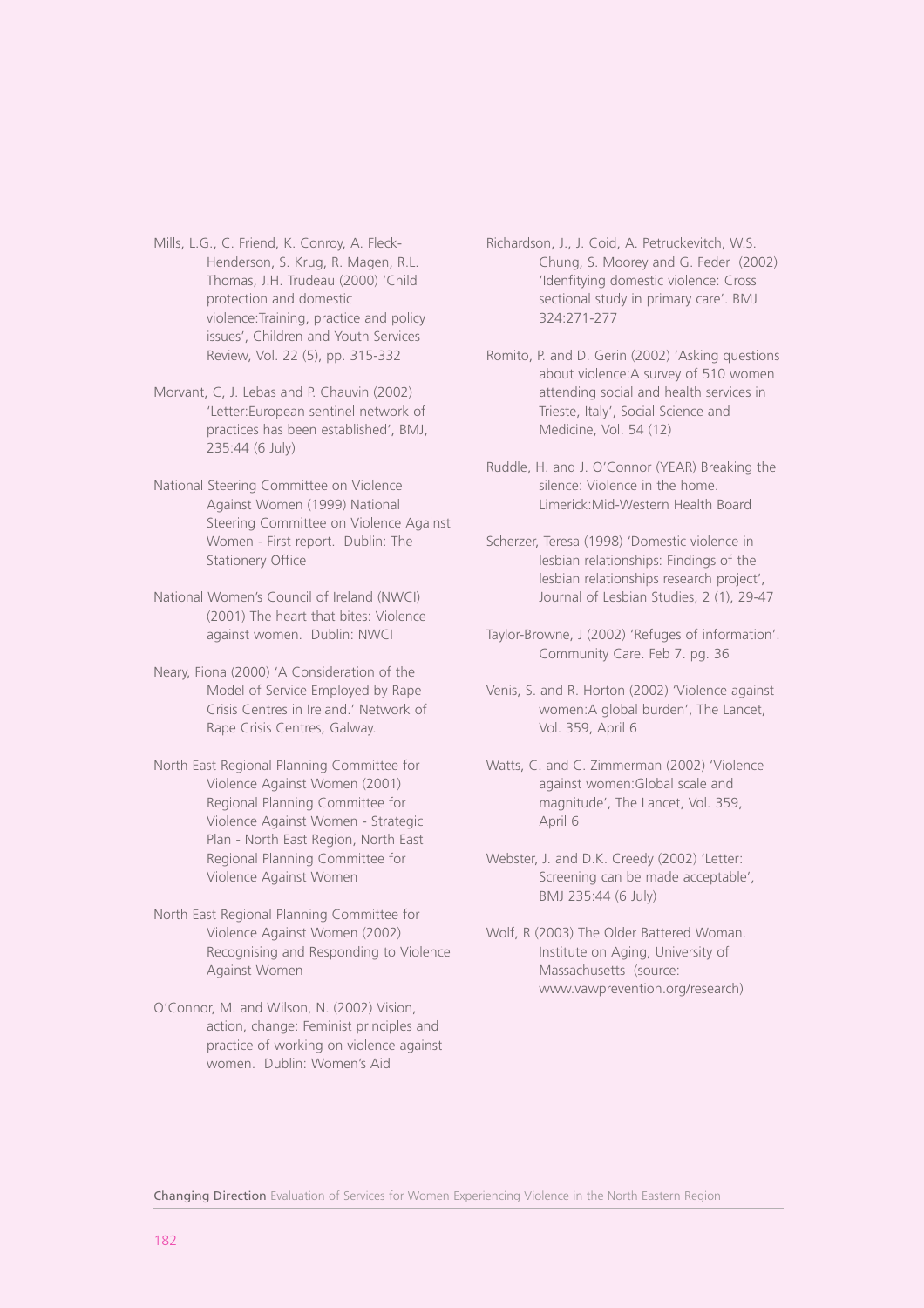Members of Regional Planning Committee on Violence Against Women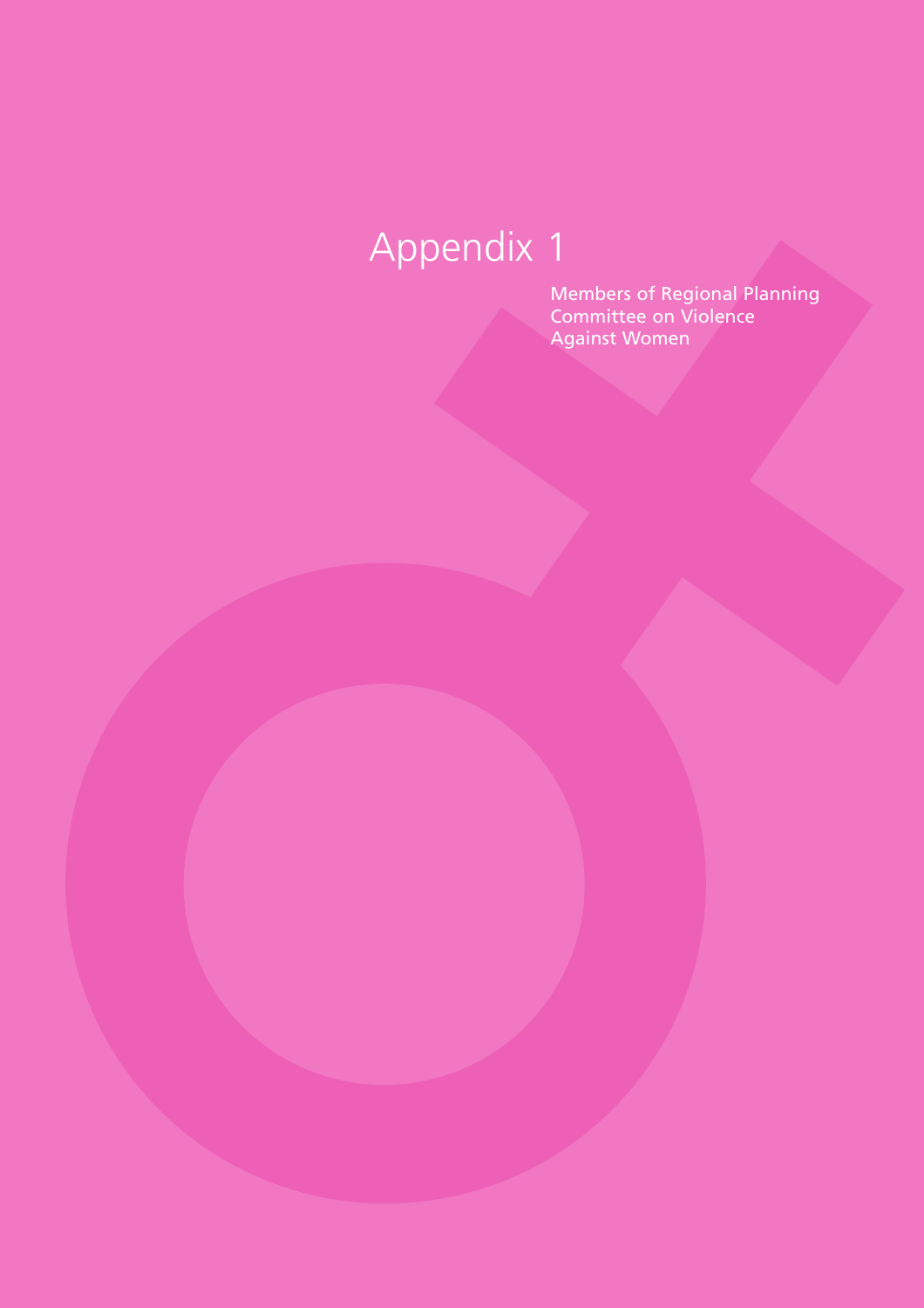Ms Margaret Costello, Training and Development Officer, Violence Against Women, NEHB

Ms Nuala Doherty, Director of Governance, Planning and Evaluation - Children and Family Services, NEHB (Designated Officer)

- Ms Una McGuill, Dundalk Women's Aid
- Ms. Siobhan Callan, Tearmann Domestic Violence Services
- Ms Noeleen O'Gorman, Tearmann Domestic Violence Services (Chairperson)
- Mr. Finbar Marsden, Secretary
- Ms Valerie Everard, Drogheda Refuge
- Ms Deirdre Murphy, Meath Women's Refuge
- Ms.Mairead Heaney, Dundalk Rape Crisis Centre
- Ms Fiona Ward, Director of Counselling Services, Rian Counselling Service
- Ms Marie Joyce, Traveller Women Representative
- Ms. Mary McDonald, Senior Probation Officer, Probation Office, Earl House, Dundalk, Co.Louth.
- Insp. Pat Gannon, Navan Garda Station
- Mr. Joe Brennan, District Manager, Court Services
- Ms Annette Clinton, Dept. of Social, Community & Family Affairs, Co. Louth
- Mr. Jim Byrne, Administrative Officer, Housing and Planning, Dundalk Town Council
- Ms Maura Ward, A/Director of Nursing, Our Lady's Hospital, Navan, Co. Meath
- Ms. Margaret Reidy, Family Therapy Department, St. Davnet's Hospital, Monaghan
- Ms. Ita Madden, Metanoia, Co. Cavan Domestic Violence Support and Information Service
- Mr. Michael Smith, Community Welfare Officer representative
- Ms. Kerry Mullen, Team Leader, Monaghan Health Care Unit, Rooskey, Co.Monaghan.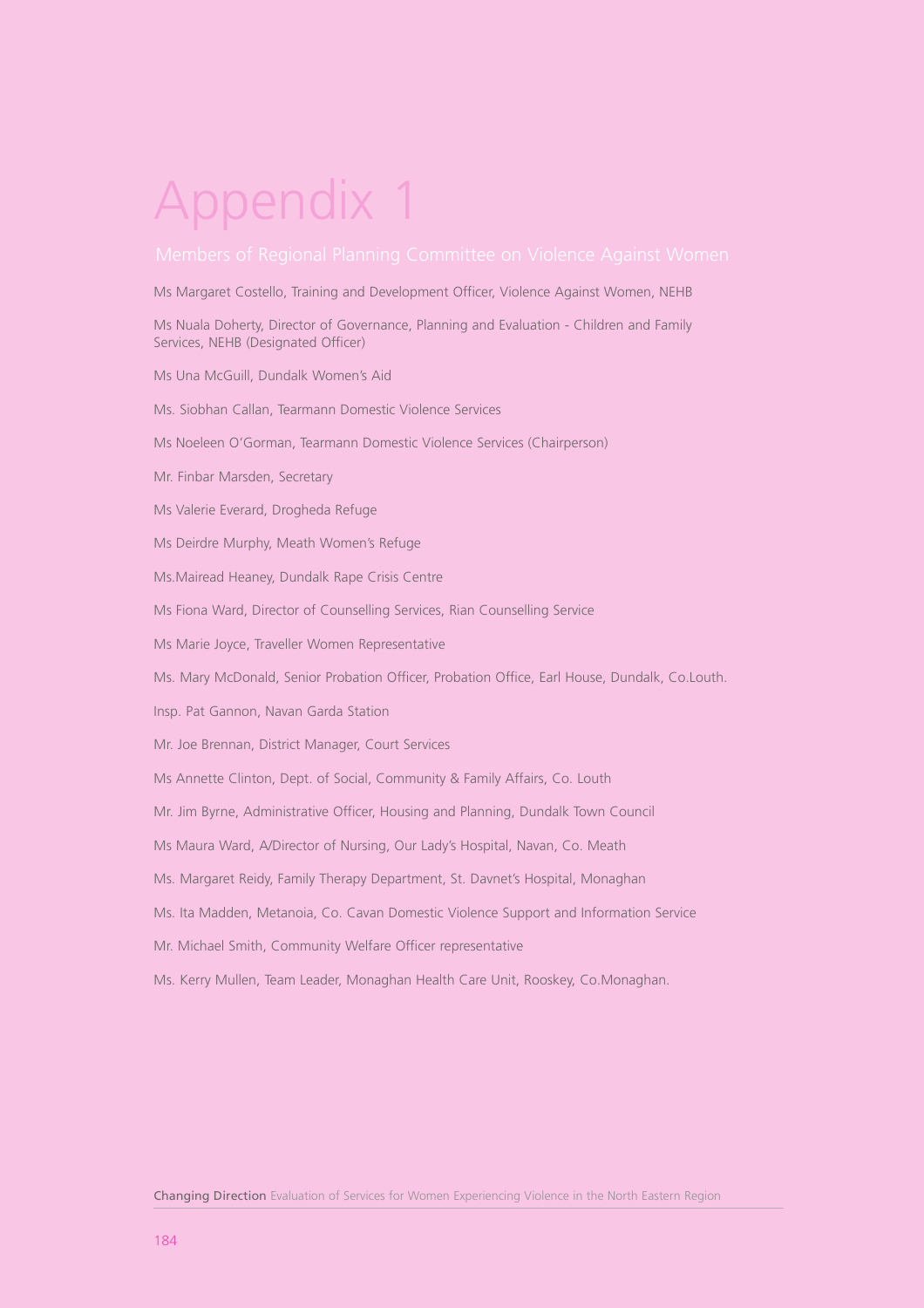Support for Research Participants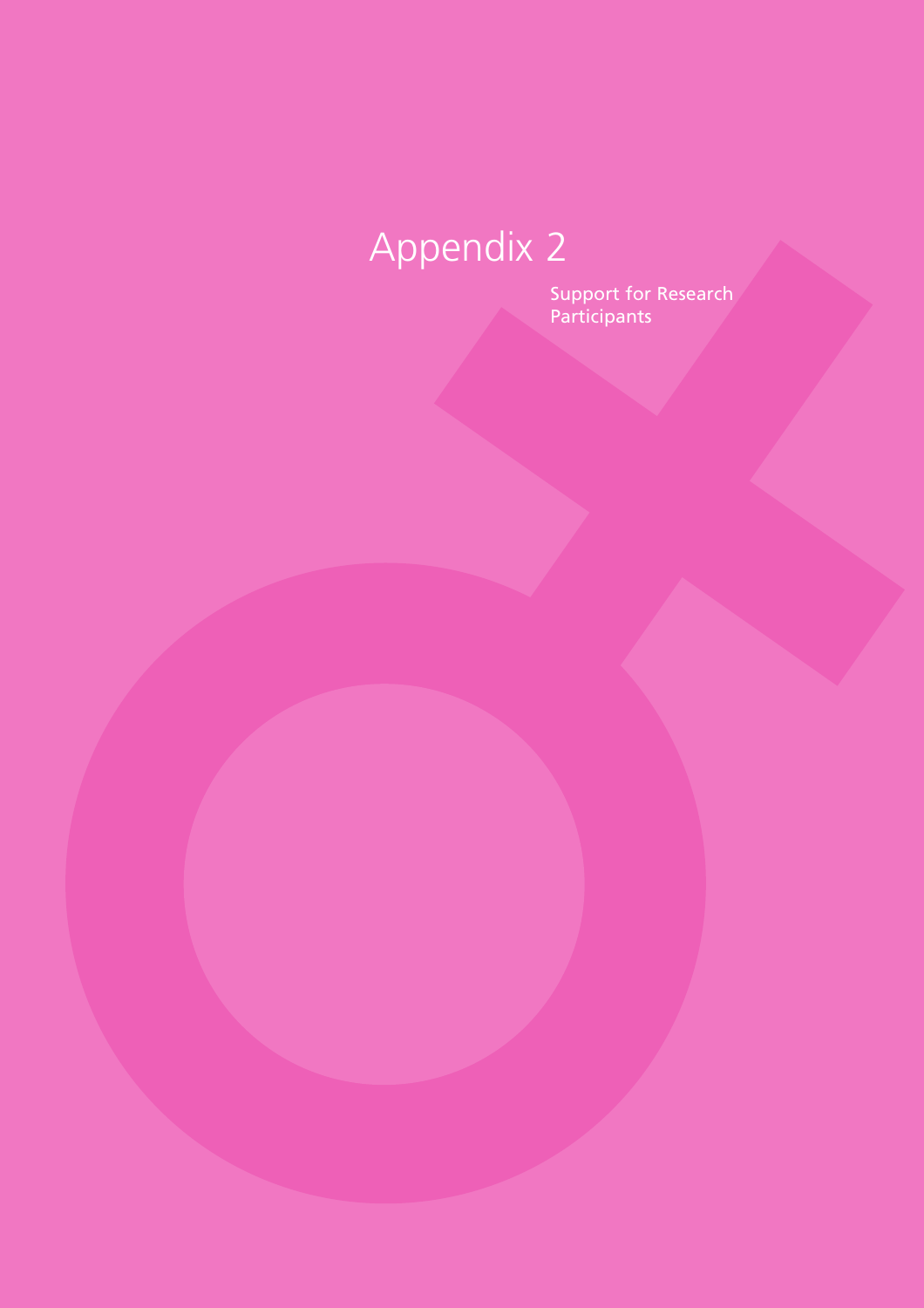The research attempted to minimise any difficulty in participating in either focus groups or oneto-one interviews by:

- Careful recruitment: Women were recruited to participate in the one-to-one interviews through the NGOs in the North East. Staff contacts in these organisations were asked only to consider for inclusion women who are considered to be post-crisis. Participants in the women's focus groups were recruited through local women's groups and community organisations. Communications with these groups stressed that the content of the groups is not directly about experiences of violence but about the views of women living in the community on the general adequacy of services. In this way it was intended that the groups will not attempt to invite women with direct experience of violence to take part. To protect the safety of participants and potential participants the precise nature of the study was not indicated in correspondence or any other communications.
- Design of Instruments: The interview and focus group schedules were designed to focus on experiences of services rather than on experiences of violence.
- Conducting Data Collection: Researchers were cognisant of the difficulty for women in discussing their personal lives and made every attempt to be sensitive. Disclosures of violence were dealt with sensitively and sympathetically.
- Confidentiality Assured: All participants are guaranteed confidentiality by the research team. In addition participants in the women's focus groups agreed to observe confidentiality within the group. In the focus groups, researchers suggested participants use pseudo names and /or places if they felt this would add improve confidentiality or anonymity for themselves or their friends (whose experiences they may wish to draw upon). In the one-to-one interviews with women the researchers entered into a confidentiality agreement with each participant.
- Use of safe Venues for Interviews: Interviews were held in the premises of the NGO bodies through whom women are recruited or in other safe venues agreed with participants in advance.
- Providing Information on Supports: The researchers provided participants with information on services that are available locally to women who experience violence both through the discussion at focus groups and by providing relevant literature supplied by local NGOs. These local agencies e.g. refuges etc. have been made aware when we are conducting the focus groups and interviews.
- Linking women with Services: Local NGOs were made aware of the data collection taking place in places local to them and measures were in place to refer women to local services if they disclosed a current risk of violence against them.a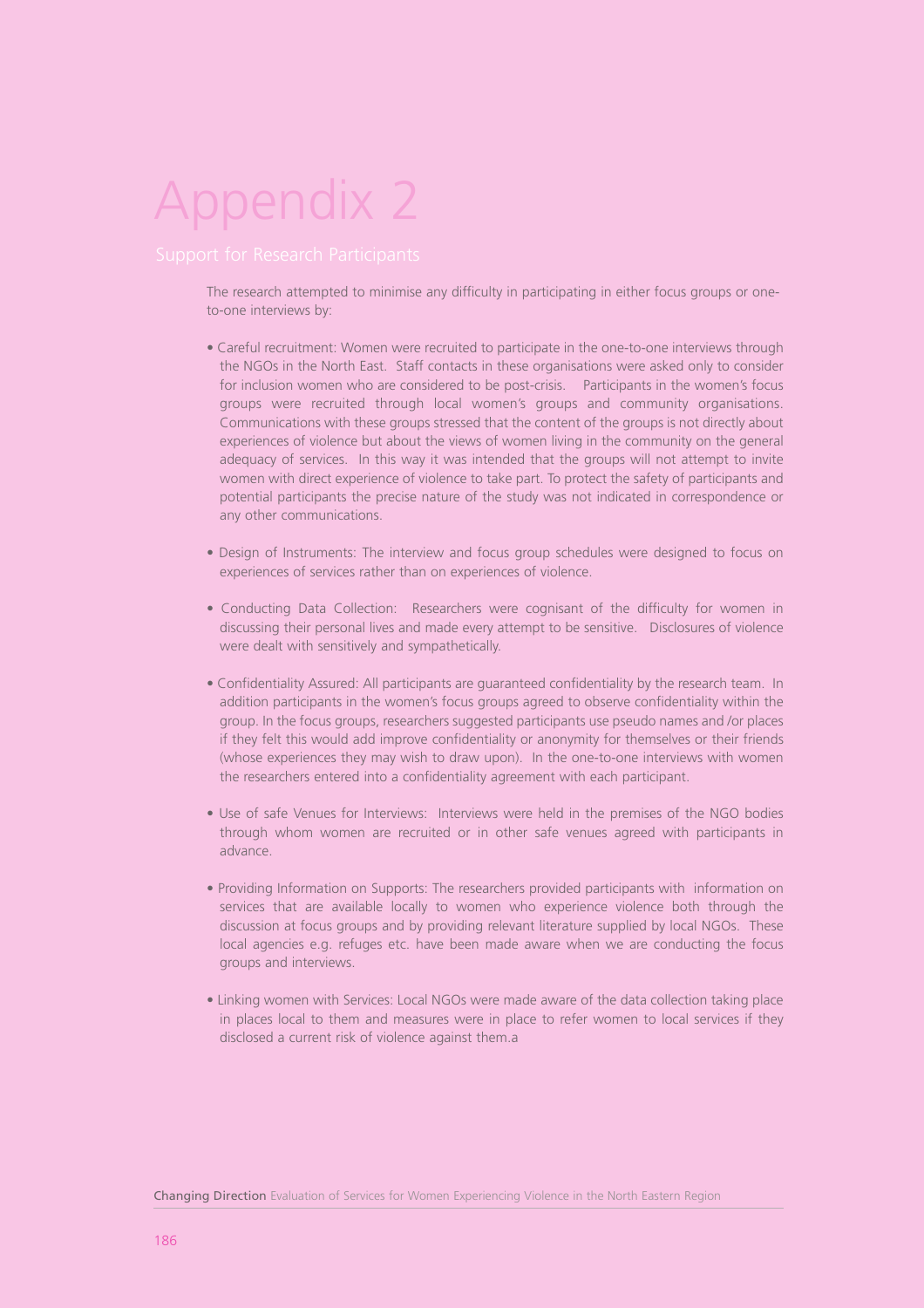Agencies and organisations invited to participate in the study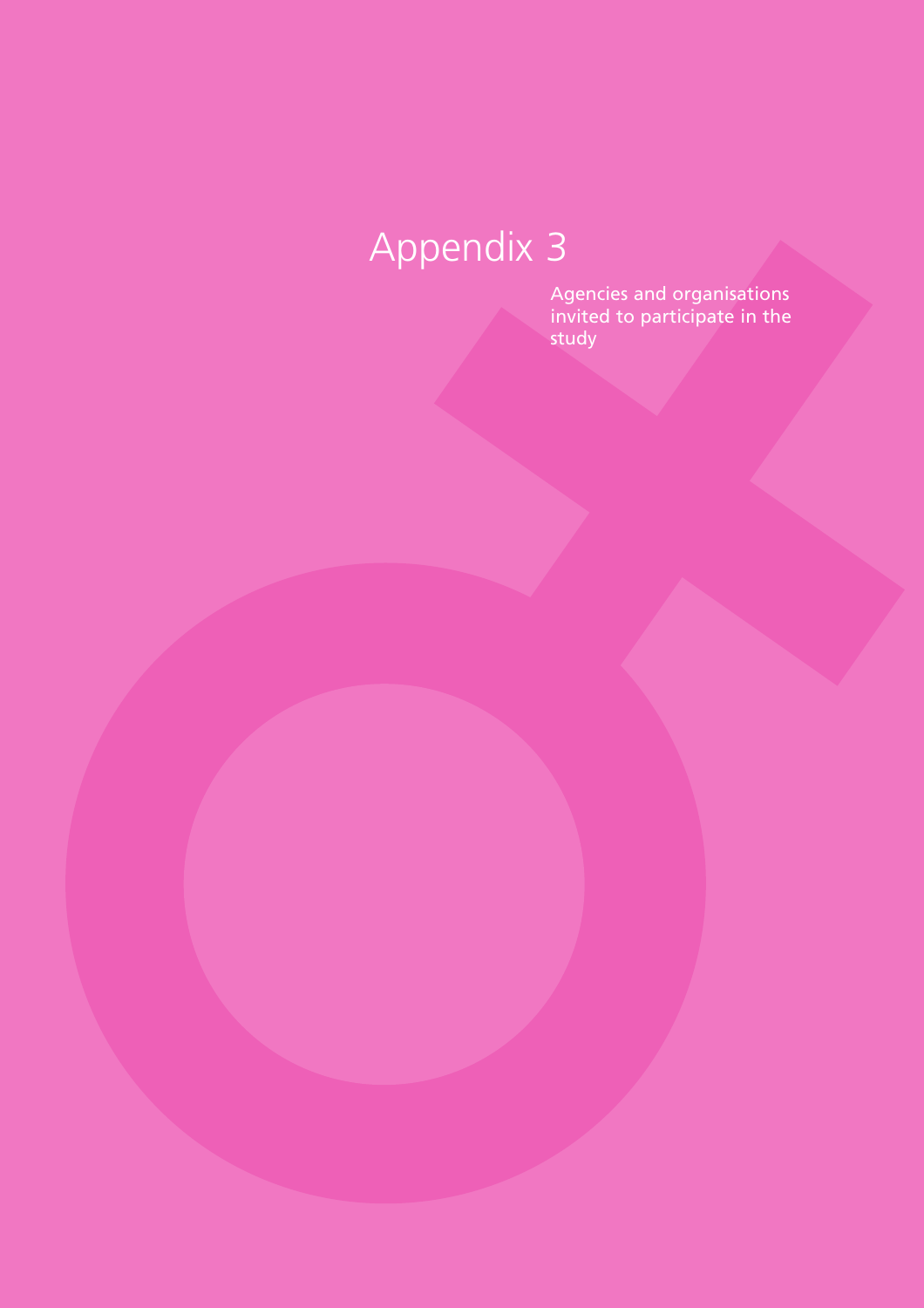#### *\* Denotes those who participated*

#### Local Level Stakeholders

A Representatives of Statutory Sector:

Court Service \* Garda Siochana\* General Practitioner Representative Probation and Welfare Service \* North Eastern Health Board:

- Adult Mental Health Services
- Cavan County Hospital, Maternity Services \*
- Child Psychiatric Service
- Community Addiction Service\*
- Community Welfare Service\*
- Health Promotion Unit \*
- Public Health Nurses\*
- Rian Counselling Service for adults who have experienced childhood abuse\*
- Social Work Service\*
- Women's Health Development Officer\*

B Representatives of Voluntary and Community Sector

> Accord\* AMEN / Cait Initiative\* Cavan Partnership\* Centre for the Auditory and Visually Impaired Citizen's Information Service\* Cuchulann Project Dochas for Women\* Drogheda Women's Refuge and Children's Centre\* Dundalk Rape Crisis Centre\* Dundalk Women's Aid\* Drogheda Area Women's Network Homeless Aid ICA Legal Aid Ladies Circle Local Employment Service Meath Women's Refuge\*

Money Advice and Budgeting Service Moving on Project National Training and Development Institute\* Navan Community Development Project\* One World Spirit **Outcomers** Patient Focus Redeemer Pilots Women's Group\* Senior Helpline\* Simon Community\* Springboard St Vincent de Paul \* Tearmann\* Trim Initiative for Development and Enterprise (TIDE)\* Women's Forum Youth in Partnership Project

Metanoia\*

#### Regional Level Stakeholders

Representatives of: North-East Regional Planning on Violence Against Women (2)\* North Eastern Health Board General Managers (3)\*

#### National Level Key Informants

Representatives of: Department of Health\* Department of Justice, Equality and Law Reform\* European Observatory on Violence Against Women\* National Women's Council of Ireland\* National Network of Women's Refuges and Support Services\* Rape Crisis Network of Ireland\*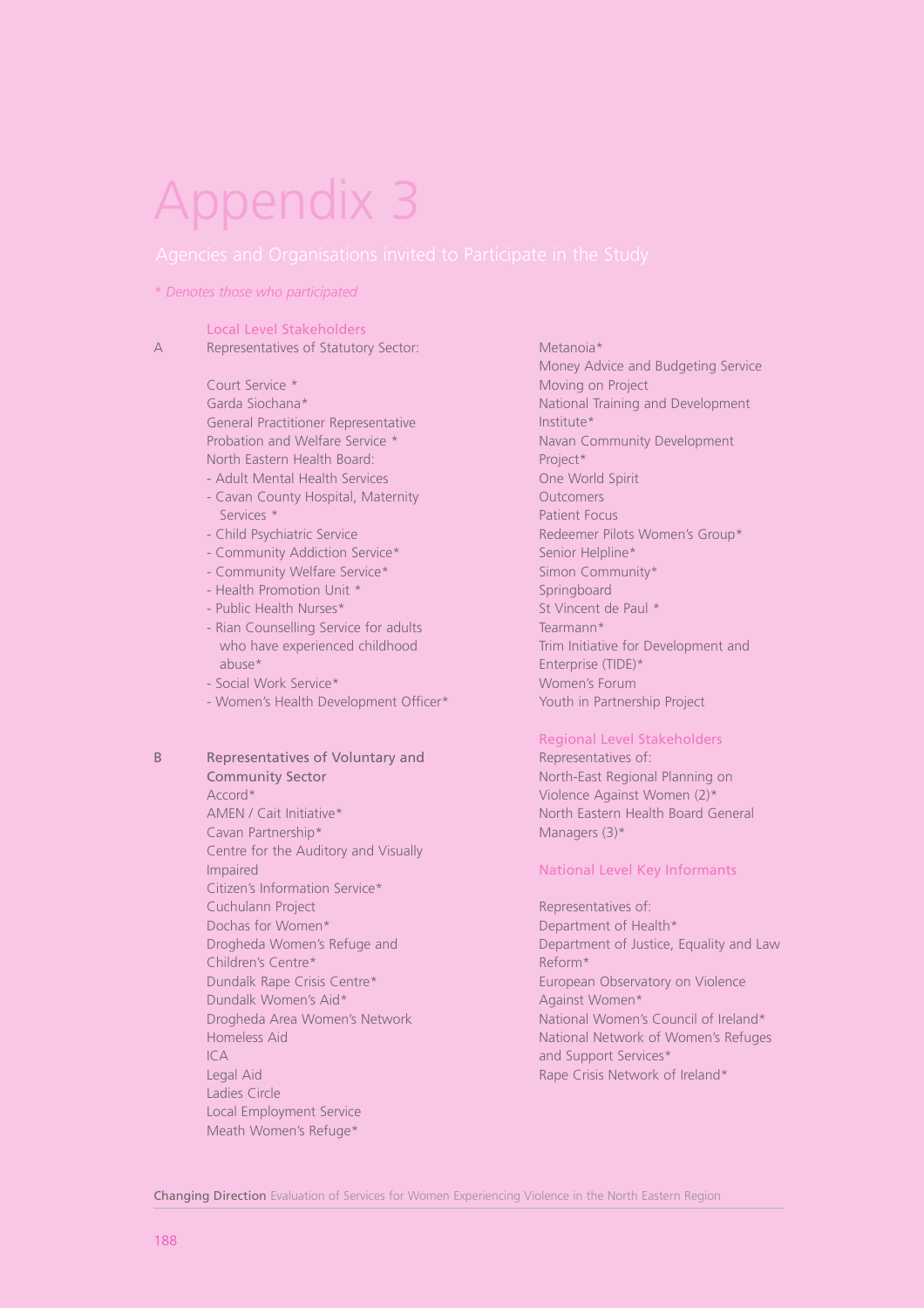Referral Contacts - Dedicated Services in the NE Region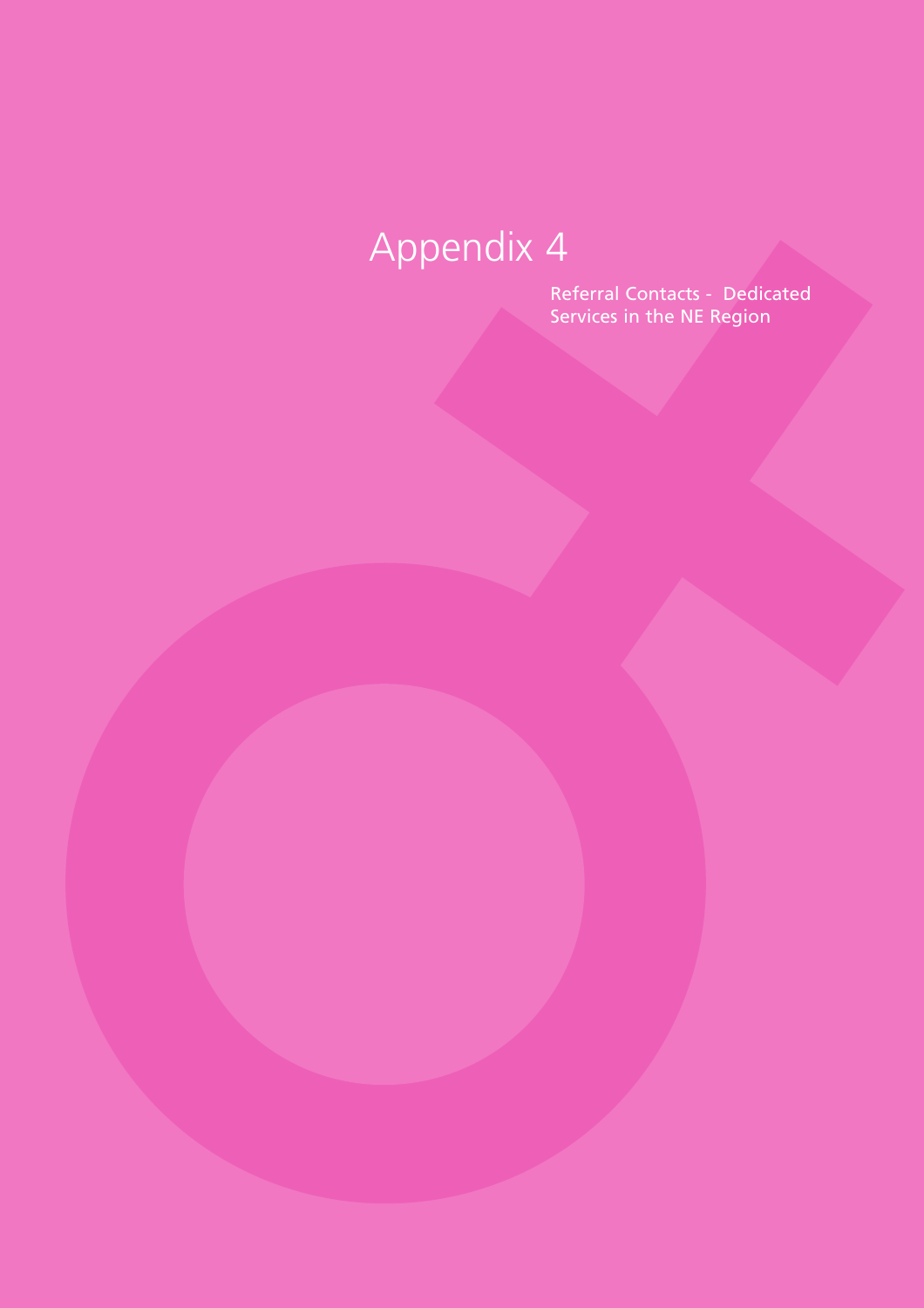|                                                                                                                                                                                              | Dundalk<br>Women's<br>Aid |           | Drogheda<br>Women's<br>Refuge &<br>Children's<br>Centre |           | Dundalk<br>Rape Crisis<br>Centre |           | Meath<br>Women's<br>Refuge |           | <u>Fearmann</u> |           |
|----------------------------------------------------------------------------------------------------------------------------------------------------------------------------------------------|---------------------------|-----------|---------------------------------------------------------|-----------|----------------------------------|-----------|----------------------------|-----------|-----------------|-----------|
|                                                                                                                                                                                              | <b>To</b>                 | From      | To                                                      | From      | To                               | From      | <b>To</b>                  | From      | To              | From      |
| <b>Health Sector</b>                                                                                                                                                                         |                           |           |                                                         |           |                                  |           |                            |           |                 |           |
| Doctor / GP                                                                                                                                                                                  |                           | $\bullet$ | $\bullet$                                               | $\bullet$ | $\bullet$                        | $\bullet$ | $\bullet$                  | $\bullet$ | $\bullet$       | $\bullet$ |
| Hospitals                                                                                                                                                                                    | ٠                         | $\bullet$ |                                                         |           |                                  |           |                            | $\bullet$ |                 |           |
| Social Work                                                                                                                                                                                  | ٠                         | $\bullet$ |                                                         |           | $\bullet$                        |           |                            | $\bullet$ | ٠               |           |
| Public Health Nurse                                                                                                                                                                          |                           | $\bullet$ |                                                         |           |                                  |           |                            | $\bullet$ |                 |           |
| Community Welfare Officer                                                                                                                                                                    | $\bullet$                 | $\bullet$ |                                                         |           |                                  |           |                            | $\bullet$ |                 |           |
| Rian Counselling                                                                                                                                                                             |                           |           |                                                         |           |                                  | $\bullet$ |                            |           |                 |           |
| Community Psychiatric Nurses                                                                                                                                                                 |                           |           |                                                         |           |                                  |           |                            | $\bullet$ | $\bullet$       |           |
| Family Resource Centres                                                                                                                                                                      |                           |           |                                                         |           |                                  | $\bullet$ |                            |           |                 |           |
| Justice / Legal Sector                                                                                                                                                                       |                           |           |                                                         |           |                                  |           |                            |           |                 |           |
| Gardai                                                                                                                                                                                       | $\bullet$                 | $\bullet$ |                                                         |           |                                  | $\bullet$ | $\bullet$                  | $\bullet$ |                 | $\bullet$ |
| The Courts Service                                                                                                                                                                           |                           | $\bullet$ |                                                         |           |                                  |           |                            | $\bullet$ |                 |           |
| Prisons                                                                                                                                                                                      |                           |           |                                                         |           | $\bullet$                        |           |                            |           |                 |           |
| Probation & Welfare Service                                                                                                                                                                  | $\bullet$                 |           |                                                         |           |                                  |           | $\bullet$                  |           |                 |           |
| NGO / Women's Sector                                                                                                                                                                         |                           |           |                                                         |           |                                  |           |                            |           |                 |           |
| Other Refuges / NGOs / RCCs                                                                                                                                                                  |                           |           |                                                         |           |                                  |           |                            |           |                 |           |
| (including NI and UK)                                                                                                                                                                        |                           | $\bullet$ |                                                         |           |                                  |           |                            | $\bullet$ |                 |           |
| Women's Groups (e.g. DAWN,                                                                                                                                                                   |                           |           |                                                         |           |                                  |           |                            |           |                 |           |
| ICA, Dochas for Women)                                                                                                                                                                       |                           | $\bullet$ |                                                         | ٠         |                                  |           |                            |           |                 |           |
| <b>Adult Education /</b><br><b>Training Sector</b>                                                                                                                                           |                           |           |                                                         |           |                                  |           |                            |           |                 |           |
| <b>Adult Education</b>                                                                                                                                                                       |                           |           |                                                         | $\bullet$ |                                  |           |                            |           |                 |           |
| VEC (literacy programme)                                                                                                                                                                     |                           |           |                                                         |           |                                  |           |                            | $\bullet$ |                 |           |
| FAS                                                                                                                                                                                          |                           |           |                                                         |           |                                  |           |                            |           |                 |           |
|                                                                                                                                                                                              |                           |           |                                                         |           |                                  |           |                            |           |                 |           |
|                                                                                                                                                                                              |                           |           |                                                         |           |                                  |           |                            |           |                 |           |
|                                                                                                                                                                                              |                           |           |                                                         |           |                                  |           |                            |           |                 |           |
|                                                                                                                                                                                              |                           |           |                                                         |           |                                  |           |                            |           |                 |           |
|                                                                                                                                                                                              |                           |           |                                                         |           |                                  |           |                            |           |                 |           |
|                                                                                                                                                                                              |                           |           |                                                         |           |                                  |           |                            |           |                 |           |
| - Clients are referred to NGO service by this organisation<br>To:<br>From - Clients are referred from the NGO service to this organisation<br>- Indicates referral contact between agencies. |                           |           |                                                         |           |                                  |           |                            |           |                 |           |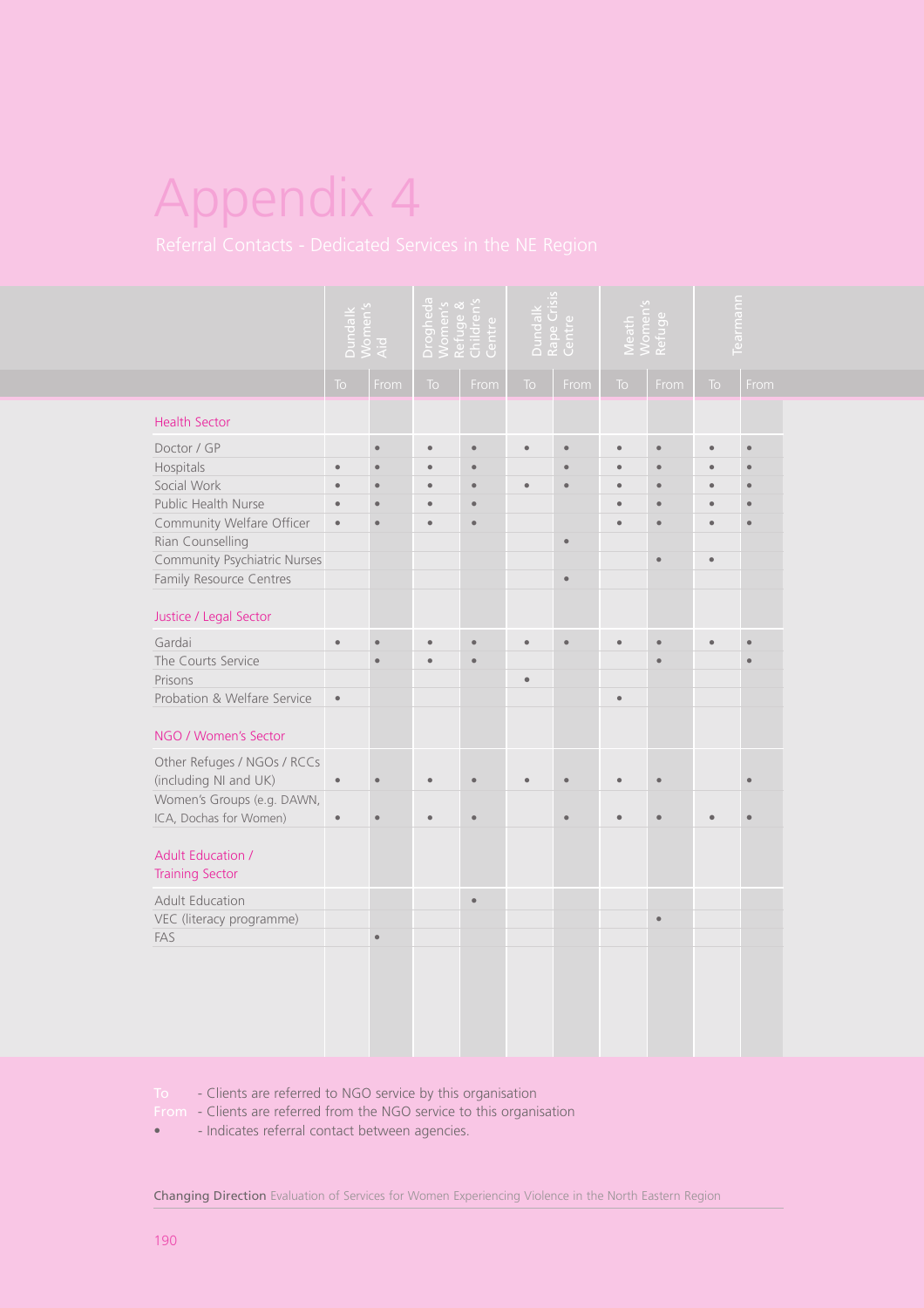|                                                                                                                                                                                                 | Dundalk<br>Women's<br>Aid |           | <u>Drogheda</u><br>Women's<br>Refuge &<br>Children's<br>Centre |           | Dundalk<br>Rape Crisis<br>Centre |           | $\circ$   |           | rmann     |      |
|-------------------------------------------------------------------------------------------------------------------------------------------------------------------------------------------------|---------------------------|-----------|----------------------------------------------------------------|-----------|----------------------------------|-----------|-----------|-----------|-----------|------|
|                                                                                                                                                                                                 | <b>To</b>                 | From      | To                                                             | From      | To                               | From      | <b>To</b> | From      | <b>To</b> | From |
| Children's Sector                                                                                                                                                                               |                           |           |                                                                |           |                                  |           |           |           |           |      |
| Schools / Liaison Service<br><b>ISPCC</b><br>Community Creches<br>Parent and Toddler Group                                                                                                      |                           |           |                                                                |           |                                  | $\bullet$ | $\bullet$ | $\bullet$ |           |      |
| Youth Sector                                                                                                                                                                                    |                           |           |                                                                |           |                                  |           |           |           |           |      |
| Louth Youth Foundation<br>Youth in Partnership<br>Drogheda Youth                                                                                                                                | $\bullet$                 |           |                                                                |           |                                  | $\bullet$ |           |           |           |      |
| Community / Voluntary Sector                                                                                                                                                                    |                           |           |                                                                |           |                                  |           |           |           |           |      |
| Citizen's Information Services<br>Arts Centres<br>Alcoholics Anonymous                                                                                                                          | $\bullet$                 |           |                                                                | $\bullet$ |                                  | $\bullet$ | e         |           |           |      |
| Al Anon<br>Local Community Centre                                                                                                                                                               | $\bullet$                 | $\bullet$ |                                                                |           |                                  |           |           |           |           |      |
| Charities<br>(e.g. St. Vincent DePaul)                                                                                                                                                          | $\bullet$                 | ٠         |                                                                | ٠         |                                  |           |           |           |           |      |
| Religious<br>WHAG                                                                                                                                                                               | $\bullet$                 |           |                                                                |           |                                  | $\bullet$ |           |           |           |      |
| Marriage Guidance<br>NTDI (formerly Rehab)                                                                                                                                                      | $\bullet$                 |           |                                                                | ٠         |                                  |           |           | $\bullet$ |           |      |
| Other Statutory Sector                                                                                                                                                                          |                           |           |                                                                |           |                                  |           |           |           |           |      |
| Local Authorities - Housing                                                                                                                                                                     | $\bullet$                 | ö         |                                                                |           |                                  |           |           |           |           |      |
| Local Employment Service<br>Social Welfare                                                                                                                                                      | $\bullet$                 | ö         |                                                                |           |                                  |           |           |           |           |      |
| Monetary Advice and                                                                                                                                                                             |                           |           |                                                                |           |                                  |           |           |           |           |      |
| <b>Budgeting Service (MABS)</b>                                                                                                                                                                 |                           |           |                                                                |           |                                  |           |           |           |           |      |
|                                                                                                                                                                                                 |                           |           |                                                                |           |                                  |           |           |           |           |      |
| - Clients are referred to NGO service by this organisation<br>To:<br>- Clients are referred from the NGO service to this organisation<br>From<br>- Indicates referral contact between agencies. |                           |           |                                                                |           |                                  |           |           |           |           |      |

- To Clients are referred to NGO service by this organisation
- From Clients are referred from the NGO service to this organisation
-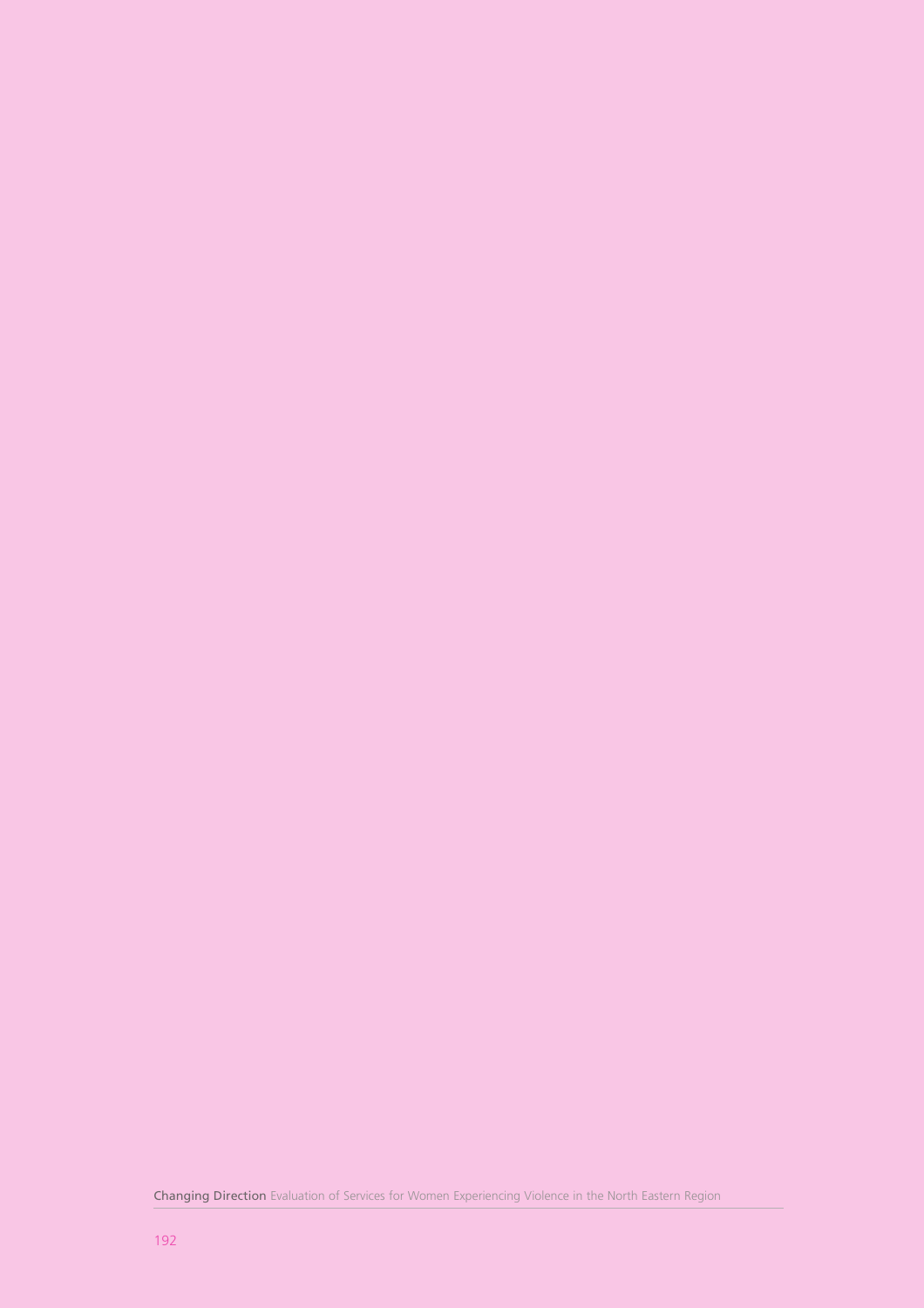Contact Information - Support Services for Women who Experience Violence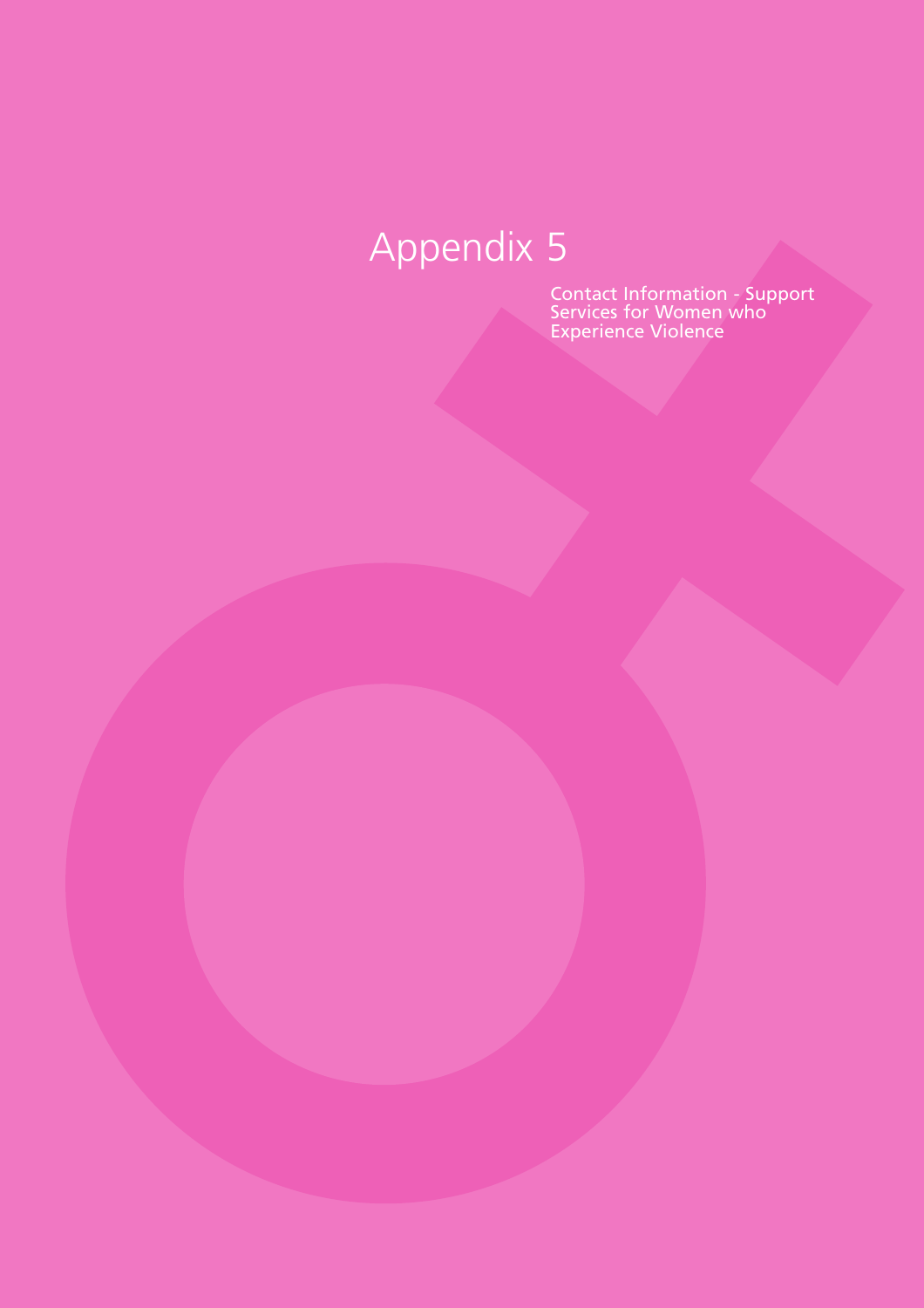ervices for Women in the North East Who Experience Violence Services for Women in the North East Who Experience Violence

042-9333244/9337202 041-9844550

Garda Siochana 042-9335577 Garda Siochana : 041-9838777

Rape Crisis Centre: Rape Crisis Centre:

who have experienced abuse in who have experienced abuse in, childhood, Freephone: childhood, Freephone: 1800 234 117/046-9067010 1800 234 117/046-9067010

Health Board 24 Hour Health Board 24 Hour 24 Hour Information Line: 24 Hour Information Line: 1850 24 1850 24 1850 24 1850 24 1850 24 1850 25 Hospital: 042-9334701 Hospital: 041-9837601 Public Public Health Nurse 042-9327503 Health Nurse : 041-9874685 Social Worker: 042-9392200 Social Worker: 041-9833163

District Court Clerk: 0429392350 District Court Clerk: 041-9838313

Dept of Social Community and Dept of Social Community and Family Affairs: 042-9392600 Family Affairs: 041-9871130

Citizen's Information Citizen's Information Centre: 042-9329149 Centre: 041-9836084

Probation & Welfare **Probation & Welfare** 

Women's Aid Helpline: Women's Refuge Helpline:

Freephone: 1800 21 21 22 Freephone: 1800 21 21 22

Rian Counselling Service for adults Rian Counselling Service for adults

Community Welfare:042-9336148 Community Welfare: 041-9843315

Legal Aid Board:042-9330448 Legal Aid Board: 041-9836084

Service: 042-9370900 Service: 041-9801580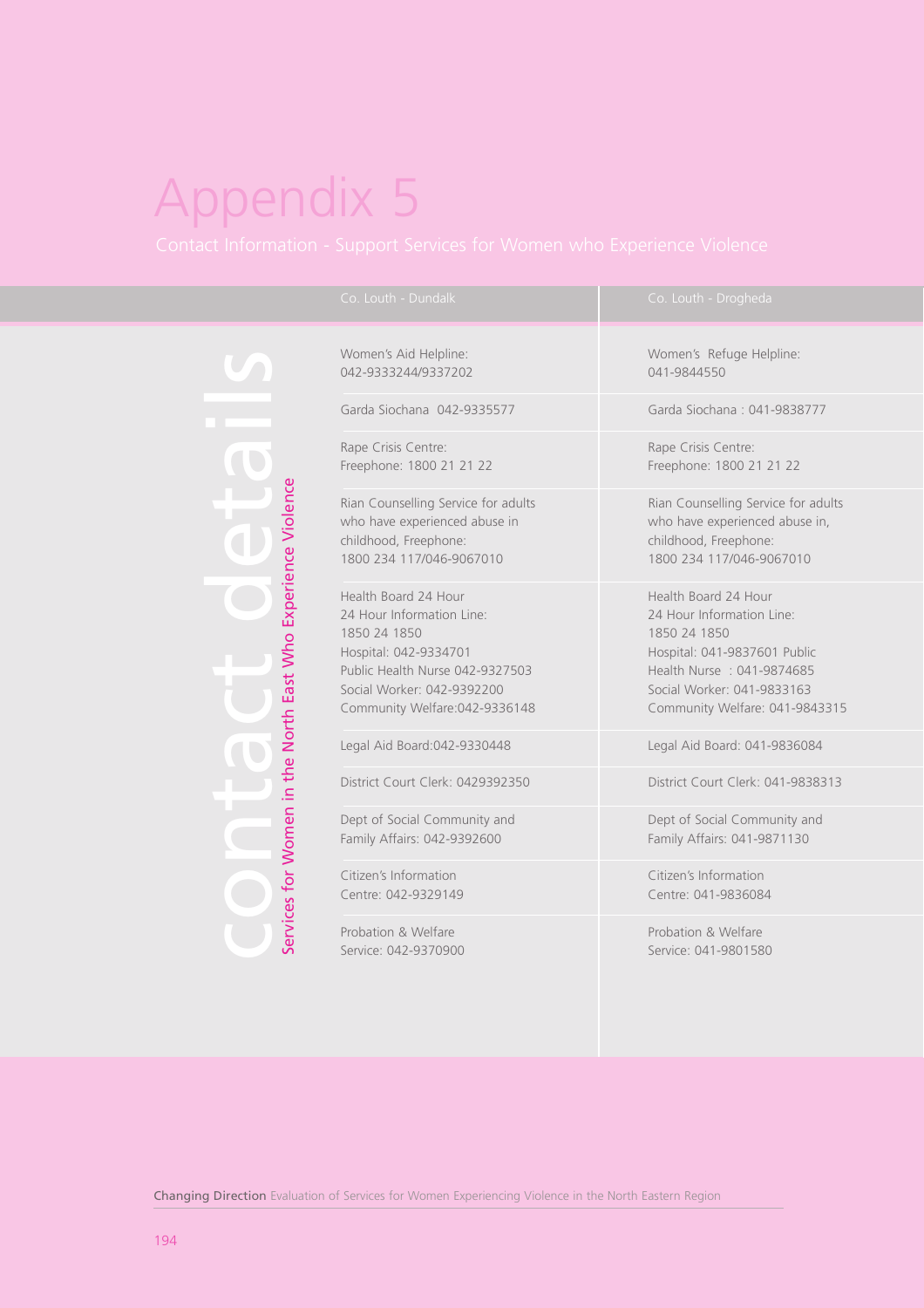| Co. Meath                           | Co. Cavan                           | Co. Monaghan                        |  |  |  |  |
|-------------------------------------|-------------------------------------|-------------------------------------|--|--|--|--|
| Women's Aid                         | Metanoia Support & Information      | Tearmann Domestic Violence          |  |  |  |  |
| Helpline: 046-9022393/9073013       | Service: 049-4375900                | Services: 047-72311                 |  |  |  |  |
| Garda Siochana: 046-9021445         | Garda Siochana: 049-4331300         | Garda Siochana: 047-82222           |  |  |  |  |
| Rape Crisis Centre:                 | Rape Crisis Centre:                 | Rape Crisis Centre:                 |  |  |  |  |
| Freephone: 1800 21 21 22            | Freephone: 1800 21 21 22            | Freephone: 1800 21 21 22            |  |  |  |  |
| Rian Counselling Service for adults | Rian Counselling Service for adults | Rian Counselling Service for adults |  |  |  |  |
| who have experienced abuse in       | who have experienced abuse in       | who have experienced abuse in       |  |  |  |  |
| childhood, Freephone:               | childhood, Freephone:               | childhood, Freephone:               |  |  |  |  |
| 1800 234 117 / 046-9067010          | 1800 234 117/0494377111             | 1800 234 117                        |  |  |  |  |
| Health Board                        | Health Board                        | Health Board                        |  |  |  |  |
| 24 Hour Information Line:           | 24 Hour Information Line:           | 24 Hour Information Line:           |  |  |  |  |
| 1850 24 1850                        | 1850 24 1850                        | 1850 24 1850                        |  |  |  |  |
| Hospital: 046-9021210               | Hospital: 049-4361399               | Hospital: 047-38800                 |  |  |  |  |
| Public Health Nurse: 046-9021595    | Public Health Nurse: 049-4361822    | Public Health Nurse: 047-30400      |  |  |  |  |
| Social Worker: 046-9021595          | Social Worker: 049-4361822          | Social Worker: 047-30400            |  |  |  |  |
| Community Welfare: 046-9021595      | Community Welfare: 049-4362403      | Community Welfare: 047-71922        |  |  |  |  |
| Legal Aid Board: 046-9072515        | Legal Aid Board: 049-4331110        | Legal Aid Board: 047-84888          |  |  |  |  |
| District Court Clerk: 046-9431360   | District Court Clerk: 049-4331585   | District Court Clerk: 047-81417     |  |  |  |  |
| Dept of Social Community and        | Dept of Social Community and        | Dept of Social Community and        |  |  |  |  |
| Family Affairs: 046-9021897         | Family Affairs: 049-4331909         | Family Affairs: 047-30170           |  |  |  |  |
| Citizen's Information Centre:       | Citizen's Information Centre:       | Citizen's Information Centre:       |  |  |  |  |
| 046-9074086                         | 049-4332641                         | 047-82622                           |  |  |  |  |
| Probation & Welfare Service:        | Probation & Welfare Service:        | Probation & Welfare Service:        |  |  |  |  |
| 046-9029102                         | 046-9029205                         | 042-9370900                         |  |  |  |  |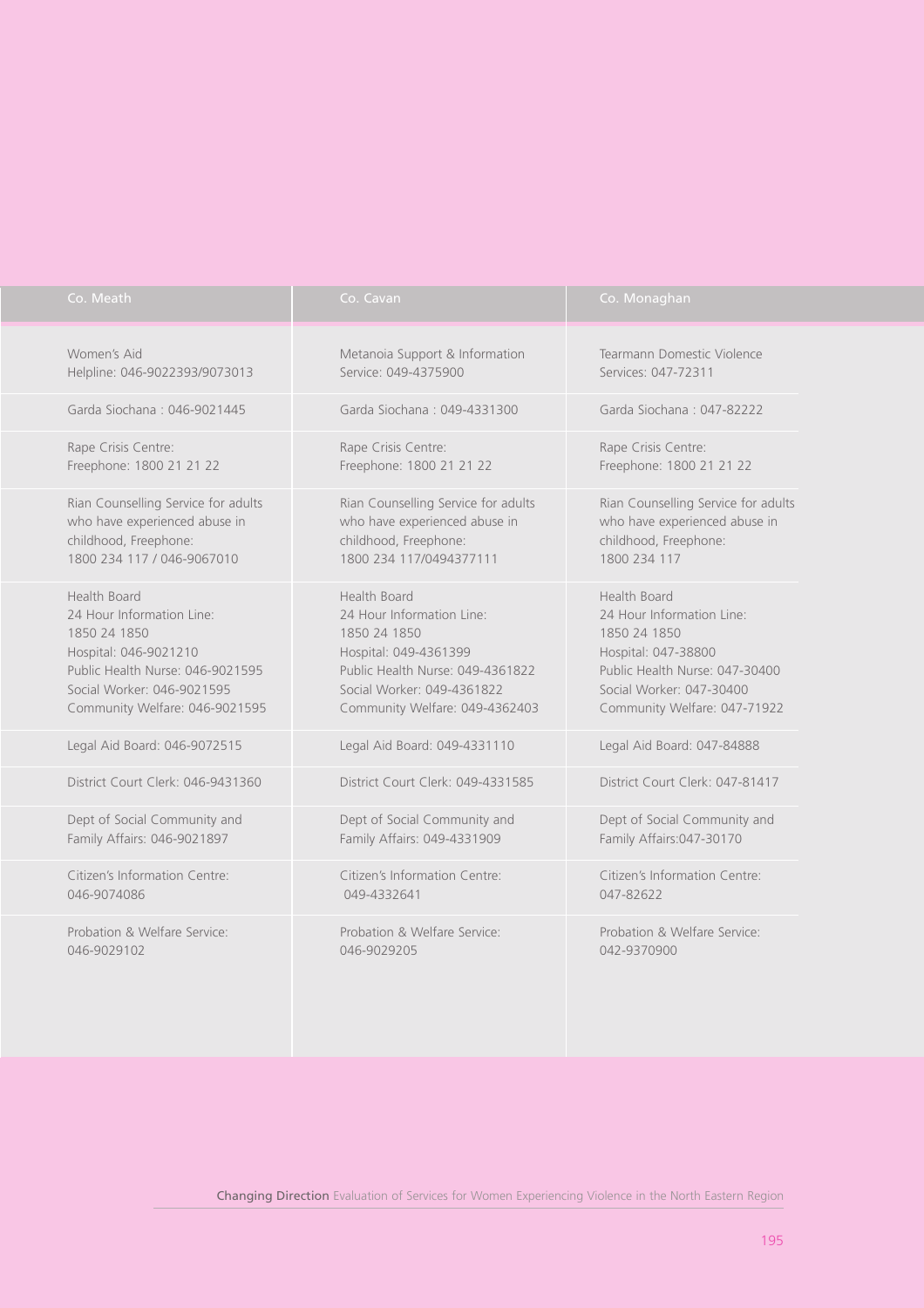### **Notes**



Changing Direction Evaluation of Services for Women Experiencing Violence in the North Eastern Region